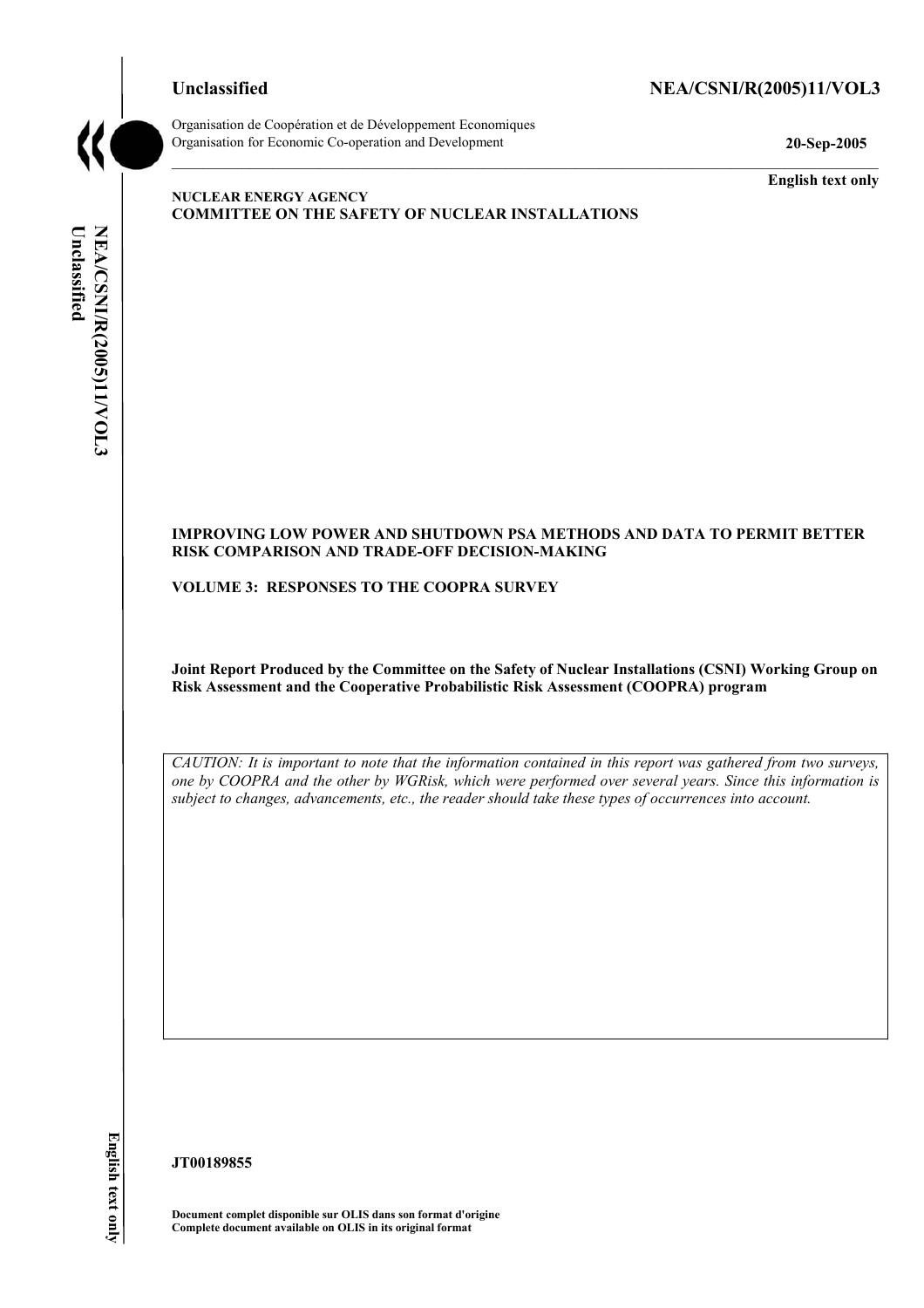#### **ORGANISATION FOR ECONOMIC CO-OPERATION AND DEVELOPMENT**

 Pursuant to Article 1 of the Convention signed in Paris on 14th December 1960, and which came into force on 30th September 1961, the Organisation for Economic Co-operation and Development (OECD) shall promote policies designed:

- − to achieve the highest sustainable economic growth and employment and a rising standard of living in Member countries, while maintaining financial stability, and thus to contribute to the development of the world economy;
- − to contribute to sound economic expansion in Member as well as non-member countries in the process of economic development; and
- − to contribute to the expansion of world trade on a multilateral, non-discriminatory basis in accordance with international obligations.

 The original Member countries of the OECD are Austria, Belgium, Canada, Denmark, France, Germany, Greece, Iceland, Ireland, Italy, Luxembourg, the Netherlands, Norway, Portugal, Spain, Sweden, Switzerland, Turkey, the United Kingdom and the United States. The following countries became Members subsequently through accession at the dates indicated hereafter: Japan (28th April 1964), Finland (28th January 1969), Australia (7th June 1971), New Zealand (29th May 1973), Mexico (18th May 1994), the Czech Republic (21st December 1995), Hungary (7th May 1996), Poland (22nd November 1996), Korea (12th December 1996) and the Slovak Republic (14 December 2000). The Commission of the European Communities takes part in the work of the OECD (Article 13 of the OECD Convention).

#### **NUCLEAR ENERGY AGENCY**

 The OECD Nuclear Energy Agency (NEA) was established on 1st February 1958 under the name of the OEEC European Nuclear Energy Agency. It received its present designation on 20th April 1972, when Japan became its first non-European full Member. NEA membership today consists of 28 OECD Member countries: Australia, Austria, Belgium, Canada, Czech Republic, Denmark, Finland, France, Germany, Greece, Hungary, Iceland, Ireland, Italy, Japan, Luxembourg, Mexico, the Netherlands, Norway, Portugal, Republic of Korea, Slovak Republic, Spain, Sweden, Switzerland, Turkey, the United Kingdom and the United States. The Commission of the European Communities also takes part in the work of the Agency.

The mission of the NEA is:

- − to assist its Member countries in maintaining and further developing, through international co-operation, the scientific, technological and legal bases required for a safe, environmentally friendly and economical use of nuclear energy for peaceful purposes, as well as
- − to provide authoritative assessments and to forge common understandings on key issues, as input to government decisions on nuclear energy policy and to broader OECD policy analyses in areas such as energy and sustainable development.

 Specific areas of competence of the NEA include safety and regulation of nuclear activities, radioactive waste management, radiological protection, nuclear science, economic and technical analyses of the nuclear fuel cycle, nuclear law and liability, and public information. The NEA Data Bank provides nuclear data and computer program services for participating countries.

 In these and related tasks, the NEA works in close collaboration with the International Atomic Energy Agency in Vienna, with which it has a Co-operation Agreement, as well as with other international organisations in the nuclear field.

#### *©* **OECD 2005**

Permission to reproduce a portion of this work for non-commercial purposes or classroom use should be obtained through the Centre français d'exploitation du droit de copie (CCF), 20, rue des Grands-Augustins, 75006 Paris, France, Tel. (33-1) 44 07 47 70, Fax (33-1) 46 34 67 19, for every country except the United States. In the United States permission should be obtained through the Copyright Clearance Center, Customer Service, (508)750-8400, 222 Rosewood Drive, Danvers, MA 01923, USA, or CCC Online: http://www.copyright.com/. All other applications for permission to reproduce or translate all or part of this book should be made to OECD Publications, 2, rue André-Pascal, 75775 Paris Cedex 16, France.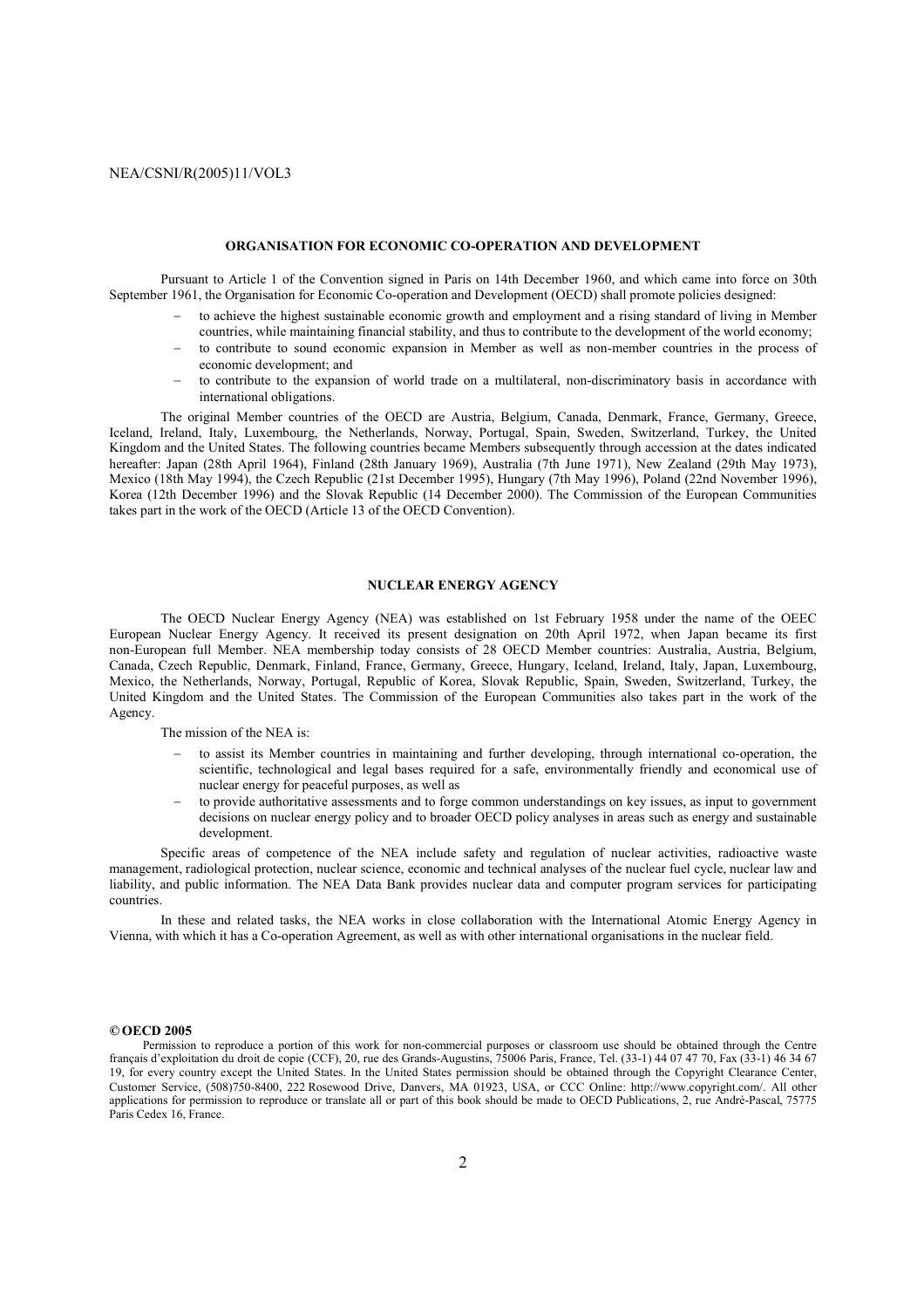#### *Committee on the Safety of Nuclear Installations (CSNI)*

The CSNI of the OECD Nuclear Energy Agency (NEA) is an international committee made up of senior scientists and engineers. It was set up in 1973 to develop, and co-ordinate the activities of the Nuclear Energy Agency concerning the technical aspects of the design, construction and operation of nuclear installations insofar as they affect the safety of such installations. The Committee's purpose is to foster international co-operation in nuclear safety among the OECD Member countries.

The CSNI constitutes a forum for the exchange of technical information and for collaboration between organizations, which can contribute, from their respective backgrounds in research, development, engineering or regulation, to these activities and to the definition of the programme of work. It also reviews the state of knowledge on selected topics on nuclear safety technology and safety assessment, including operating experience. It initiates and conducts programmes identified by these reviews and assessments in order to overcome discrepancies, develop improvements and reach international consensus on technical issues of common interest. It promotes the co-ordination of work in different Member countries including the establishment of co-operative research projects and assists in the feedback of the results to participating organizations. Full use is also made of traditional methods of co-operation, such as information exchanges, establishment of working groups, and organization of conferences and specialist meeting.

The greater part of the CSNI's current programme is concerned with the technology of water reactors. The principal areas covered are operating experience and the human factor, reactor coolant system behaviour, various aspects of reactor component integrity, the phenomenology of radioactive releases in reactor accidents and their confinement, containment performance, risk assessment, and severe accidents. The Committee also studies the safety of the nuclear fuel cycle, conducts periodic surveys of the reactor research programmes and operates an international mechanism for exchanging reports on safety related nuclear power plant accidents.

In implementing its programme, the CSNI establishes co-operative mechanisms with NEA's Committee on Nuclear Regulatory Activities (CNRA), responsible for the activities of the Agency concerning the regulation, licensing and inspection of nuclear installations with regard to safety. It also co-operates with NEA's Committee on Radiation Protection and Public Health and NEA's Radioactive Waste Management Committee on matters of common interest.

#### *Cooperative Probabilistic Risk Assessment (COOPRA) Research Program*

COOPRA is a U.S. Nuclear Regulatory Commission (USNRC) sponsored organization that includes member organizations from other countries. The goals of COOPRA are to improve probabilistic safety assessment (PSA) technology through the timely sharing of research information, and optimize use of members' resources through coordinated and cooperative research projects. COOPRA provides an international forum for technical experts to exchange information on safety assessments for commercial nuclear power plants.

The COOPRA organization consists of a Steering Committee and working groups in various technical areas of interest. The Steering Committee consists of representatives from each member organization, and meets annually. The first Steering Committee meeting was held in October 1997. Currently COOPRA has three working groups: fire-induced damage to electrical cables and circuits, low power and shutdown, and risk-informed decision-making. The working groups identify key technical/regulatory issues, formulate and execute collaborative research and development projects, report on work progress at Steering Committee meetings, and provide members with timely information, research results, and reports on working group activities.

#### \*\*\*\*\*\*\*\*\*\*\*\*

The opinions expressed and the arguments employed in this document are the responsibility of the authors and do not necessarily represent those of the OECD or COOPRA.

Requests for additional copies of this report should be addressed to:

 Nuclear Safety Division OECD Nuclear Energy Agency Le Seine St – Germain 12 blvd. des Iles 92130 Issy-les-Moulineaux France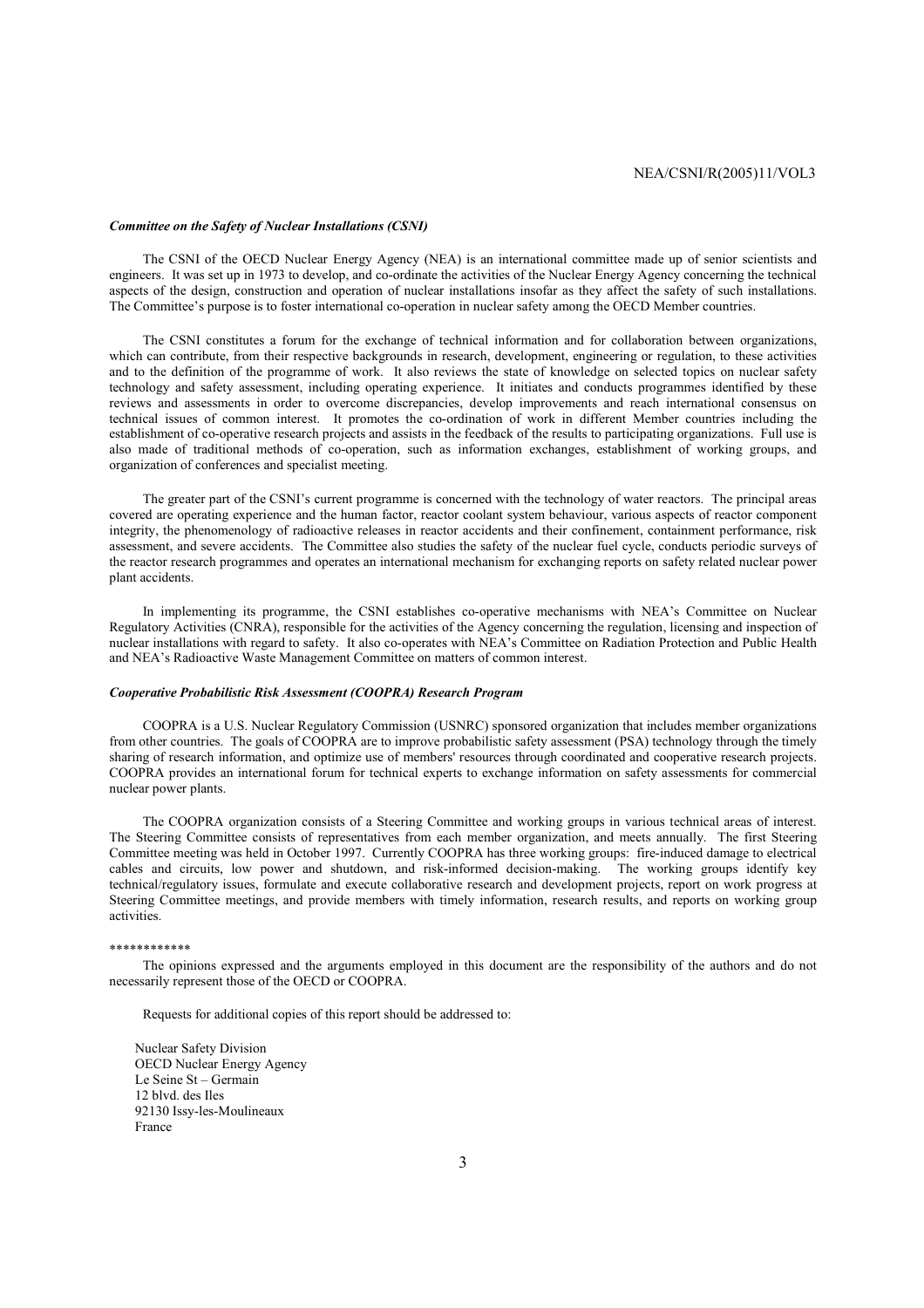#### **ABSTRACT**

The mission of the CSNI is to assist Member countries in maintaining and further developing the scientific and technical knowledge base required to assess the safety of nuclear reactors and fuel cycle facilities. COOPRA objectives are to improve the sharing of Probabilistic Safety Assessment (PSA) information, and to facilitate the efficient development and use of needed PSA tools.

The mission of the CSNI Low Power and Shutdown (LPSD) Working Group (WG) on Risk Assessment is to advance the understanding and utilization of PSA in ensuring continued safety of nuclear installations in Member countries. In pursuing this goal, the WG shall recognize the different methodologies for identifying contributors to risk and assessing their importance. While the WG shall continue to focus on the more mature PSA methodologies for Level 1, Level 2, internal, external, shutdown, etc., it shall also consider the applicability and maturity of PSA methods for considering evolving issues such as human reliability, software reliability, ageing issues, etc., as appropriate.

The COOPRA LPSD working group is charged with the responsibility to assess their Member country's plant operations at LPSD conditions. The sharing of information is expected to provide each of the Member country the means from which to render informed regulatory decisions for the benefit of public health and safety.

Each organization had developed a questionnaire to gather information from Member countries on LPSD PSAs experiences. The responses cover a broad spectrum of LPSD PSA topics, and identifies work for improving risk-informed trade-off decisions, using PSA techniques, between LPSD and full power operational states. Each organization recognized potential benefit for improving the state-of-the-art by combining the wealth of experiences from the questionnaire responses into a common report.

This report provides a summary of the current LPSD PSAs in Member countries, covering the elements which make up the PSAs. This report: (1) identifies the uses of the LPSD PSAs; (2) summarizes current approaches, aspects, and good practices; (3) identifies and defines differences between methods and data in full power and LPSD PSAs; and, (4) identifies guidance, methods, data, and basic research needs to address the differences. The responses to the questionnaires are provided in the Appendixes.

**CAUTION: It is important to note that the information contained in this report was gathered from two surveys, one by COOPRA and the other by WGRisk, which were performed over several years. Since this information is subject to changes, advancements, etc., the reader should take these types of occurrences into account.** 

- Volume 1of this series contains the Summary from the CSNI/WGRisk and COOPRA Surveys
- Volume 2 of this series contains the responses from the CSNI/WGRisk Survey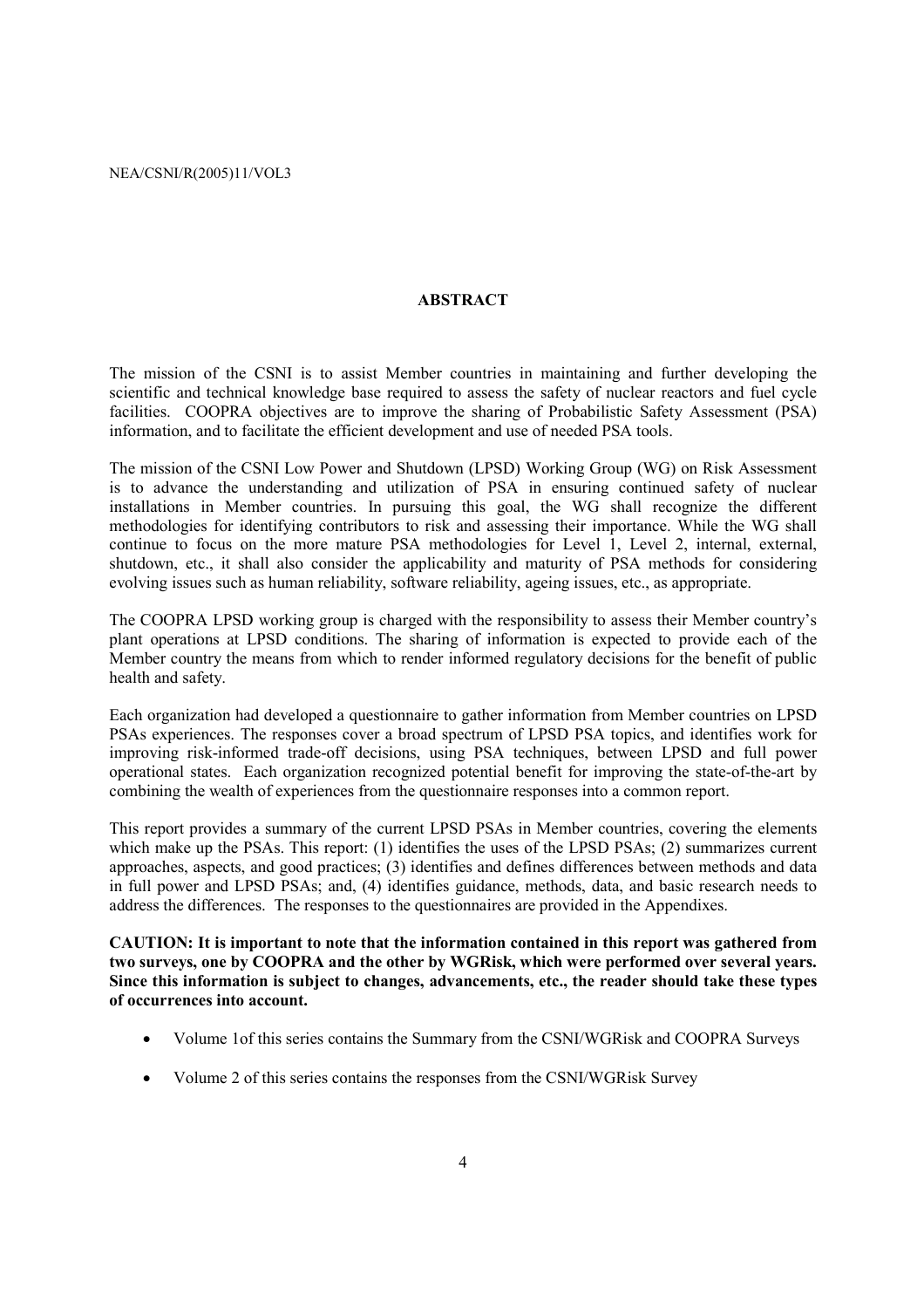# **TABLE OF CONTENTS**

| 1.                                                                                  |                                                          |  |
|-------------------------------------------------------------------------------------|----------------------------------------------------------|--|
| 2.                                                                                  | CONTRIBUTING MEMBER ORGANIZATIONS AND REPRESENTATIVES 13 |  |
| $\mathcal{E}$                                                                       |                                                          |  |
| $\overline{4}$ .                                                                    |                                                          |  |
| 4.1<br>4.2<br>4.3<br>4.4<br>4.5                                                     |                                                          |  |
| 5.                                                                                  |                                                          |  |
| 6.                                                                                  |                                                          |  |
| 6.1<br>6.2<br>6.3<br>6.4<br>6.5<br>6.6<br>6.7<br>6.8<br>6.9<br>6.10<br>6.11<br>6.12 |                                                          |  |
| 7 <sub>1</sub>                                                                      |                                                          |  |
| 8.                                                                                  |                                                          |  |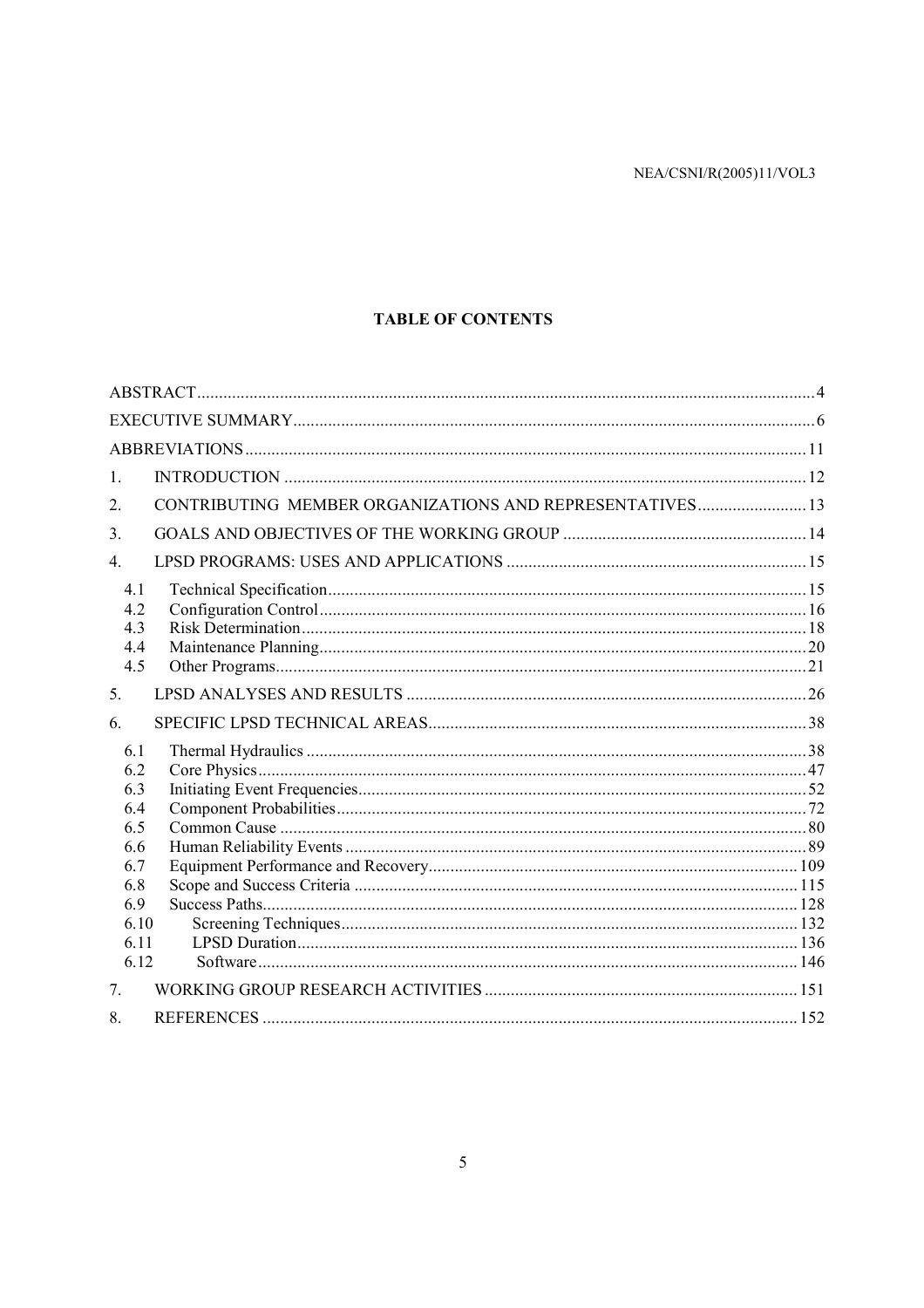#### **EXECUTIVE SUMMARY**

The Cooperative Probabilistic Risk Assessment (COOPRA) research program is an international working group of senior research scientists that represent regulatory organizations on safe operation of commercial nuclear power plants.

This report provides a summary of the information shared by COOPRA members in the low power and shutdown (LPSD) working group, which is charged with the responsibility to assess their member country's plant operations at LPSD conditions. It is a status report of each country's activities in the area of LPSD delineated across specific topics. The sharing of information is expected to provide each of the member country the means from which to render informed regulatory decisions for the benefit of public health and safety.

Probabilistic Risk Assessment/Probabilistic Safety Assessment (PRA/PSA) studies have provided insights that suggest that some operating modes during LPSD conditions could lead to risk that are comparable to some full power operating modes. Given: (1) the repeated events during LPSD modes, (2) changes made in plant operations in response to economic forces, and (3) ongoing initiatives to develop risk-informed, performance-based regulation, the international regulatory community elected to cooperate in sharing of analyses and data to assess the potential risk from LPSD operating conditions.

The following countries provided input to this status report:

- Canada
- Czech Republic
- **France**
- **Germany**
- Hungary
- **Italy**
- Japan
- South Africa
- South Korea
- Spain
- Chinese Taipei
- United States

Detailed country-specific discussions are contained in Chapters 4, 5, and 6. They provide information on LPSD uses, applications, analyses, results, and specific technical areas.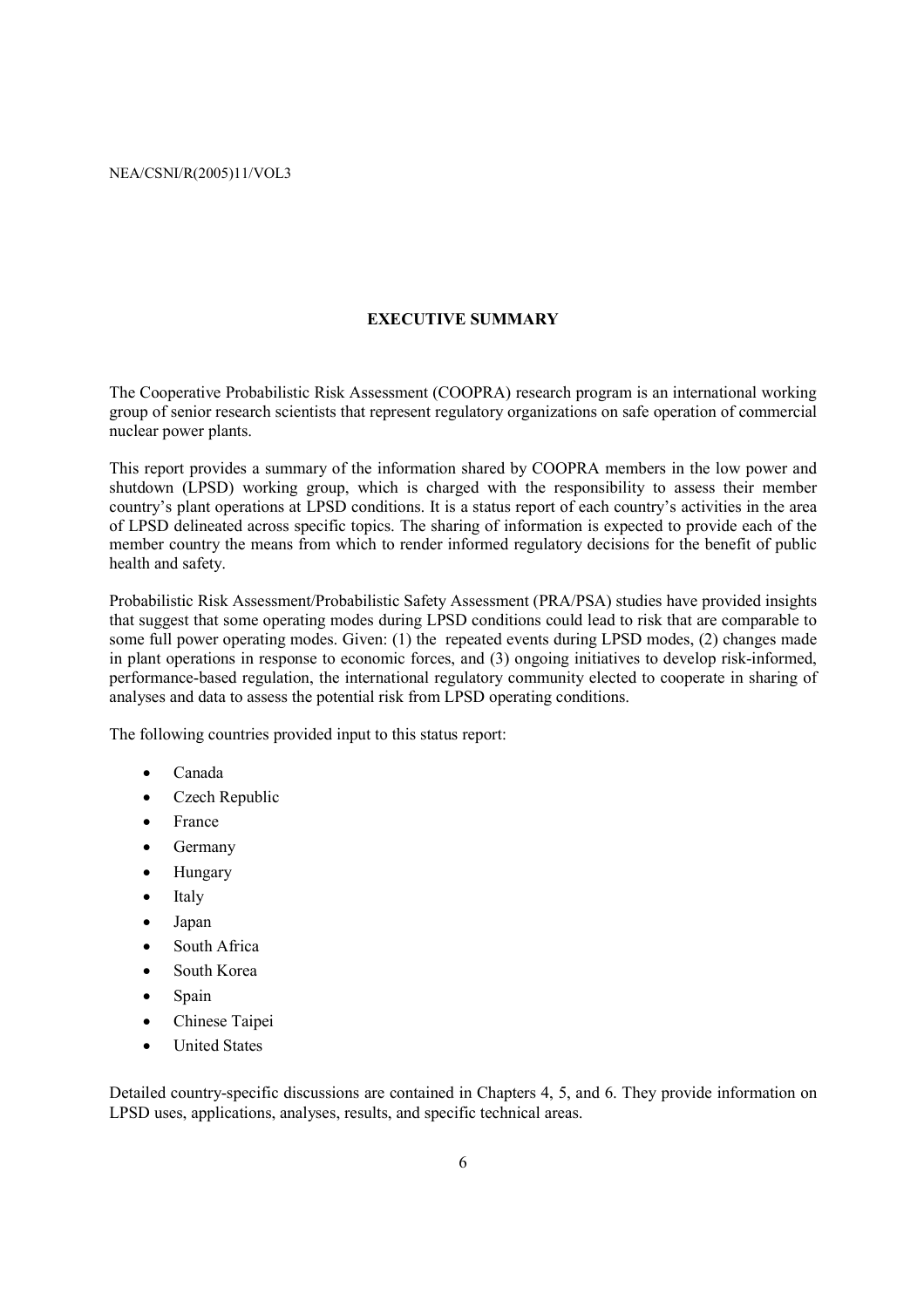Chapter 4 provides a brief summary of how selected countries use LPSD programs to support applications. The specific applications discussed are: technical specifications, configuration control, risk determination, maintenance planning, and other programs. At this time, not all countries make extensive use of LPSD information, so this chapter does not have as many contributors as the others.

Chapter 5 provides a discussion of country activities in the general area of LPSD analyses and results. It also presents, in Table 5.1, a summary of published results covering the various LPSD PRAs conducted by member countries. These results include internal events that could potentially lead to severe core damage during various phases of a refuelling outage. Some of the PRAs include internal flooding and fire. The analyses cover different reactor types including the VVERs, Westinghouse PWRs, General Electric BWRs, and French PWRs. For internal events, typical CDFs were found to be approximately 4E-05 for VVERs, 1E-06 to 2E-05 for PWRs, and 1E-07 to 3E-06 for BWRs.

Primary-side LOCAs were frequently found to be the most significant events within the POSs that dominate risk in low power and shutdown operation. LOCA events were frequently induced by inadvertent human actions rather than hardware failures.

Although generalizations across countries is sometimes difficult, it appears that some important general findings were identified and modifications to operational practices were implemented, including:

- risk is the same order of magnitude as it is for power operations,
- new improved procedures were developed for loss of RHR.
- new improved procedures were developed for shutdown LOCAs, and
- steam generator water inventory is now required while plant operating conditions are susceptible to loss of RHR.

Chapter 6 provides member country input in the following technical areas:

*Thermal Hydraulics -* Thermal hydraulics studies pertaining to items such as homogeneous dilution of boron, primary system breaks, loss of RHR, and alternate cooling modes are discussed. They provide supporting information for establishing success criteria. Both simplified and complete models have been employed in these calculations and there is a need for additional code validation.

*Core Physics -* One of primary areas of concern appears to be risk of reactivity accidents caused by either accidents outside the vessel or inherent in-vessel rapid boron dilution. Another problem area identified is associated with the risk of cold overpressurisation. Still another is brittle fracture of the reactor vessel. It has been found to be caused, in the case of a RHR system break, by stresses introduced during two time frames. The first time frame occurs when the primary water is cooled due to the depressurization resulting from the break and the cold water injected by safety injection. The second occurs when pressure increases after the break is isolated. The combinations of these two events may introduce excessive thermal stresses on the reactor vessel during the cooling and mechanical stresses during the repressurisation.

*Initiating Event Frequencies* - The starting point for determining LPSD initiating events is usually the full-power list. This is then supplemented by those categories judged unique to LPSD. Estimating LPSD initiating event frequencies involves identifying the unique categories of events that have the potential to result in an initiating event for a plant operating state (POS) and then quantifying each unique category. These categories include internal causes and others, such as the erroneous change of the operational loop,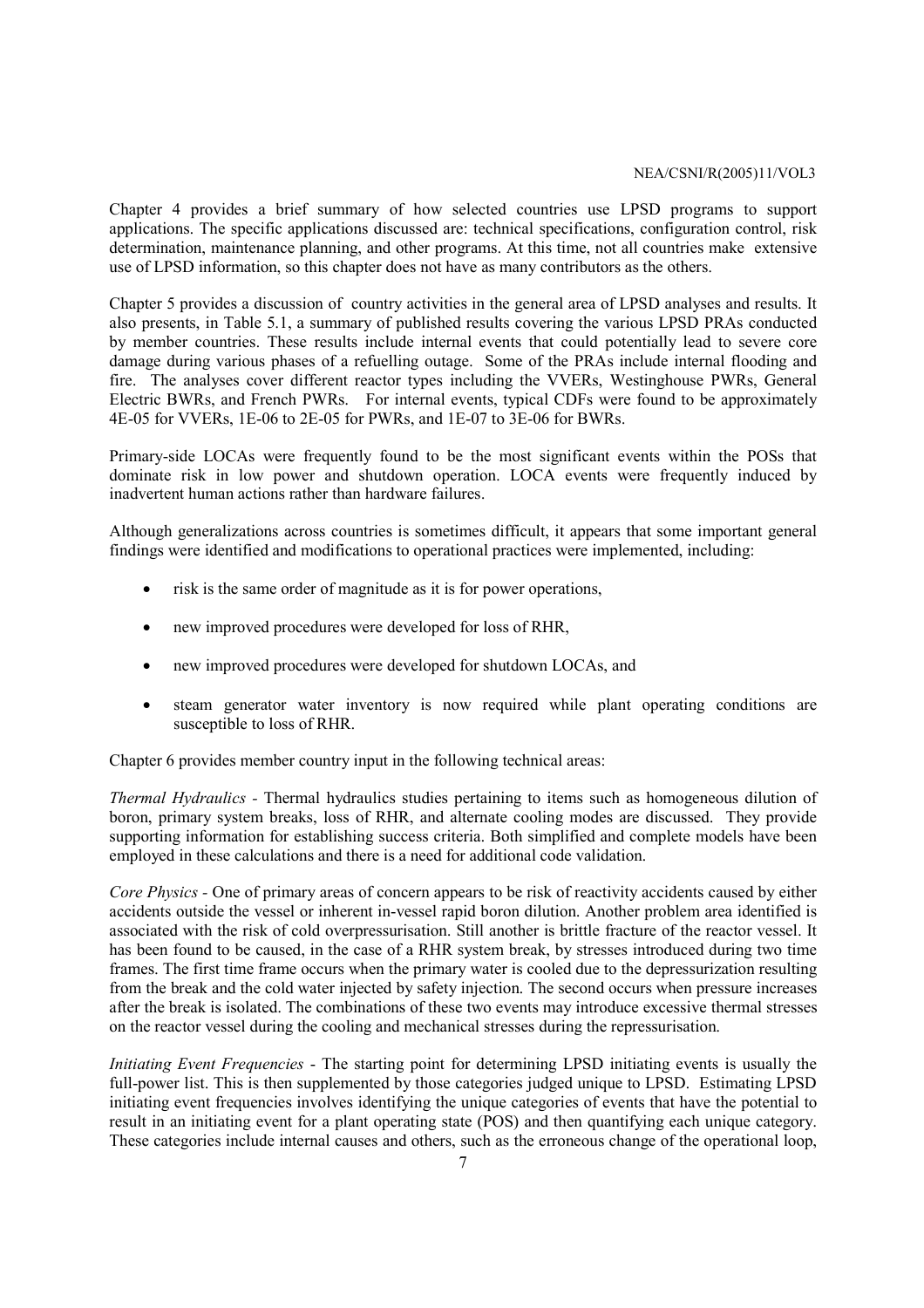erroneous draining of the operational loop, maintenance activities, erroneous system alignment, heavy load drop, and other interactions. The frequency for each category of event is quantified, and these frequencies are then combined to produce POS-specific initiating event frequencies for each initiating event.

*Component Failure Rates -* International databases have been accessed to obtain a large amount of data, such as the French Reliability Data Acquisition System and the Event File databases. Data was further verified via onsite investigations to allow for the inclusion of certain site-specific characteristics. Examples of component failure rates and of demand failures are provided. Unique aspects associated with LPSD were also considered such as unavailabilities for maintenance occurring during LPSD and data to be used for new components being installed during LPSD. Component failure rates were typically taken from the full power PSAs and analyzed the same way as they were in the full power PSA, i.e., generic data, specific component operating experience analysis, and Bayesian updating.

*Common Cause -* The approach used to quantify common cause frequencies (CCFs) most frequently is the β factor method. The β factor is defined as the ratio, for a particular component, of the number of common mode failures to the total number of failures. The method used to identify the CCF component groups and the group-related ß factors for the LPSD PSA is the same as the method used in the full power PSA. Common cause failures characterized by ß factors and the design-manufacturing-related coupling mechanism during outages were also considered to be the same as if at full power operation.

The values for equipment failures with insufficient feedback experience were estimated either by analogy with the preceding components or using engineering judgement, with allowance for the values used in probabilistic safety studies. Dependent failure categories that were identified during the analysis are listed.

*Human Reliability Events -* Human Reliability Analysis for LPSD is generally similar to the full power approach, although human intervention during LPSD has certain features that make modelling LPSD human actions using automated systematic processing very difficult, if not impossible. Both pre-accident and post-accident human actions are considered. To reduce subjectivity, the methodologies developed try to make maximum use of experience feedback, and they may make a number of relative assessments by keeping in mind similar situations.

The main sources of information are actual LPSD incidents, ad hoc interviews and investigations, and observations made during simulator tests. Specific LPSD human actions reported by Hungary include maintenance activities.

The pre-accident intervention category corresponds to errors during maintenance operations, tests, and normal operation liable to contribute either to the unavailability of an engineered feature system or the occurrence of an initiating event.

The post-initiator intervention category includes both diagnostic and decision-making errors and errors in taking action. In addition, distinctions are made among the roles of the operating team, the safety engineer (a French innovation) and the action of the emergency teams. The activity of the operating team is divided into two phases, diagnostic and operational. The diagnostic phase includes detection of the incident, making the diagnostic, and making a decision. Operation in accident situations can be represented by a list of key actions, whose success or failure modifies the accident sequence. In the event of failure of the diagnostic, it is generally considered that key actions are not performed. In the event of success of the diagnostic, the corresponding actions may fail. For each important action, the probability failure is evaluated. Some formulas are given.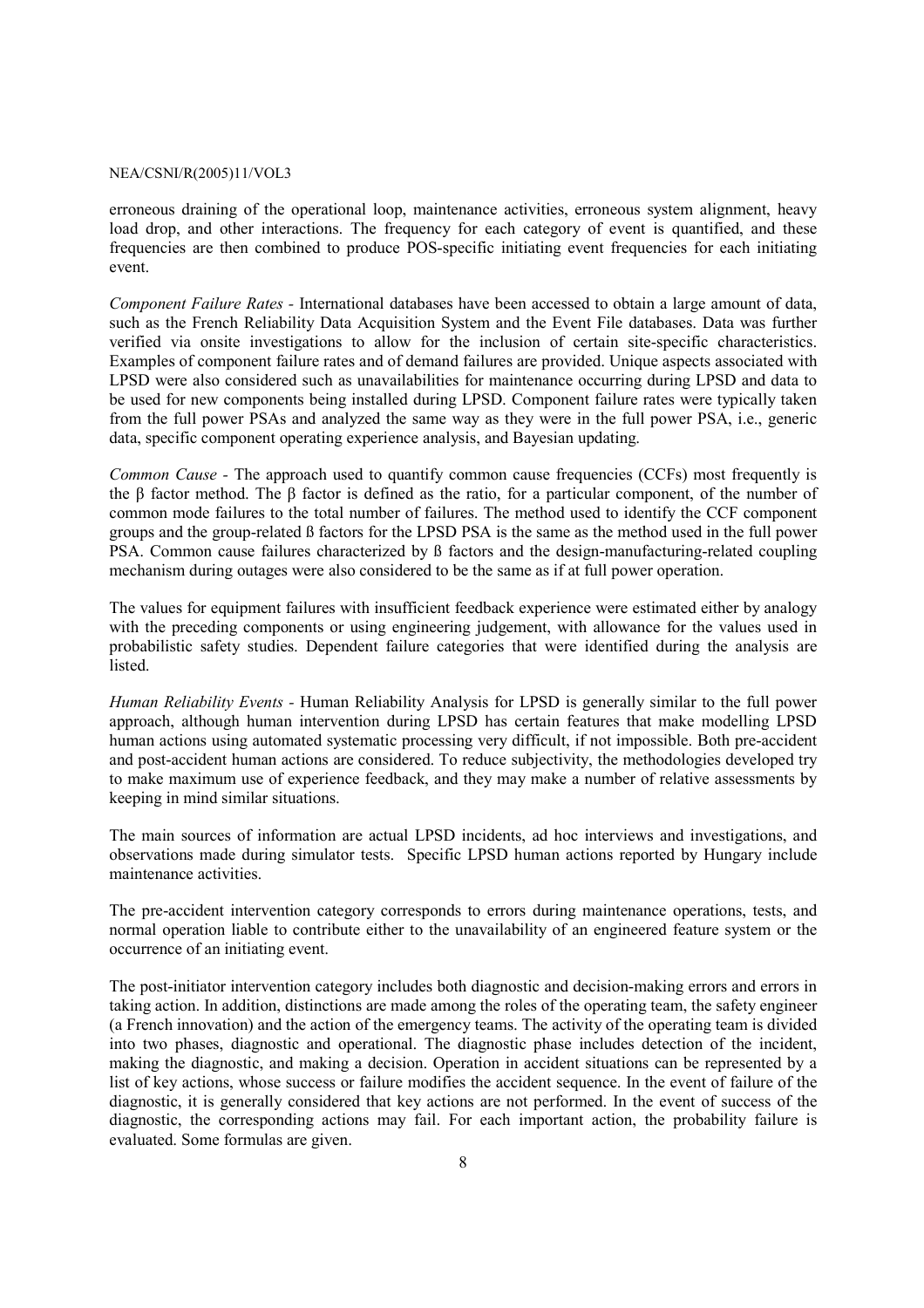*Equipment Performance and Recovery -* Estimating the ability of equipment to function in accident situations is one problem frequently encountered in the study of accident sequences.

POSs chosen were ideally selected based on the availability and changing redundancy of systems that can mitigate potential initiating events. The scope of the available mitigating systems are defined in each POS by taking into account the list of all the potential initiating events in the given POS. Possible operational modes for these systems during the shutdown period have been identified using reactor shutdown procedures as a basis, along with a number of existing shutdown schedule plans

It is recommended that some guidance on how to recover or even replace equipment should be incorporated into some type of plant operating (or emergency) procedures for the most risk significant scenarios.

The U.S.-based Licensee Event Report data used to establish the loss of support system failure frequencies have been used to estimate the recovery time distribution associated with each initiator.

*Scope and Success Criteria -* Current LPSD analyses are Level 1 PSAs for internal initiators only. An examination of available fire and internal flood risk analysis methodologies to determine whether enhancements can be made to allow these analyses to be performed in a more cost effective manner is needed, since these types of risk are believed to be significant and performance of these analyses should allow safety enhancements to be identified.

Success criteria for shutdown conditions were determined by reviewing various studies and performing plant-specific thermal-hydraulic analyses. The changing level of decay heat was accounted for by defining time windows after shutdown each with its own set of success criteria.

The resulting success criteria are somewhat similar to those of full power except that additional components, such as stored system energy and extent of fuel uncovery, are frequently considered.

One recommendation developed is that an examination of available fire and internal flood risk analysis methodologies should be made to determine whether enhancements can be made to allow the methodology to be used in a more cost effective manner, since these types of risk are believed to be significant and performance of these analyses should allow safety enhancements to be identified.

Another recommendation relates to the issue of risk from radionuclide release from sources other than the reactor vessel. Specifically, risk analysis of the refuelling phase is sometimes excluded based on the fact that there is no fuel in the reactor vessel, whereas it is located elsewhere in the containment or refuelling area and may still pose a threat.

*Success Paths -* Present LPSD results are typically for plant operational states occurring during a planned refuelling shutdown. Plans include extending LPSD PSAs to other types of outages, e.g. shutdowns that terminate at the hot standby state or shutdowns resulting from accident situation initiated from the nominal power operational state. Sequences were classified as successful according to the classic definition of the plant reaching a stable situation for the mission time assumed.

The means to consistently link success path sequences from full power event trees to event trees for LPSD should be developed. This would provide a complete PSA model that should be unique and coherent in its assumptions, codification, data, HRA input, dependency analysis, etc.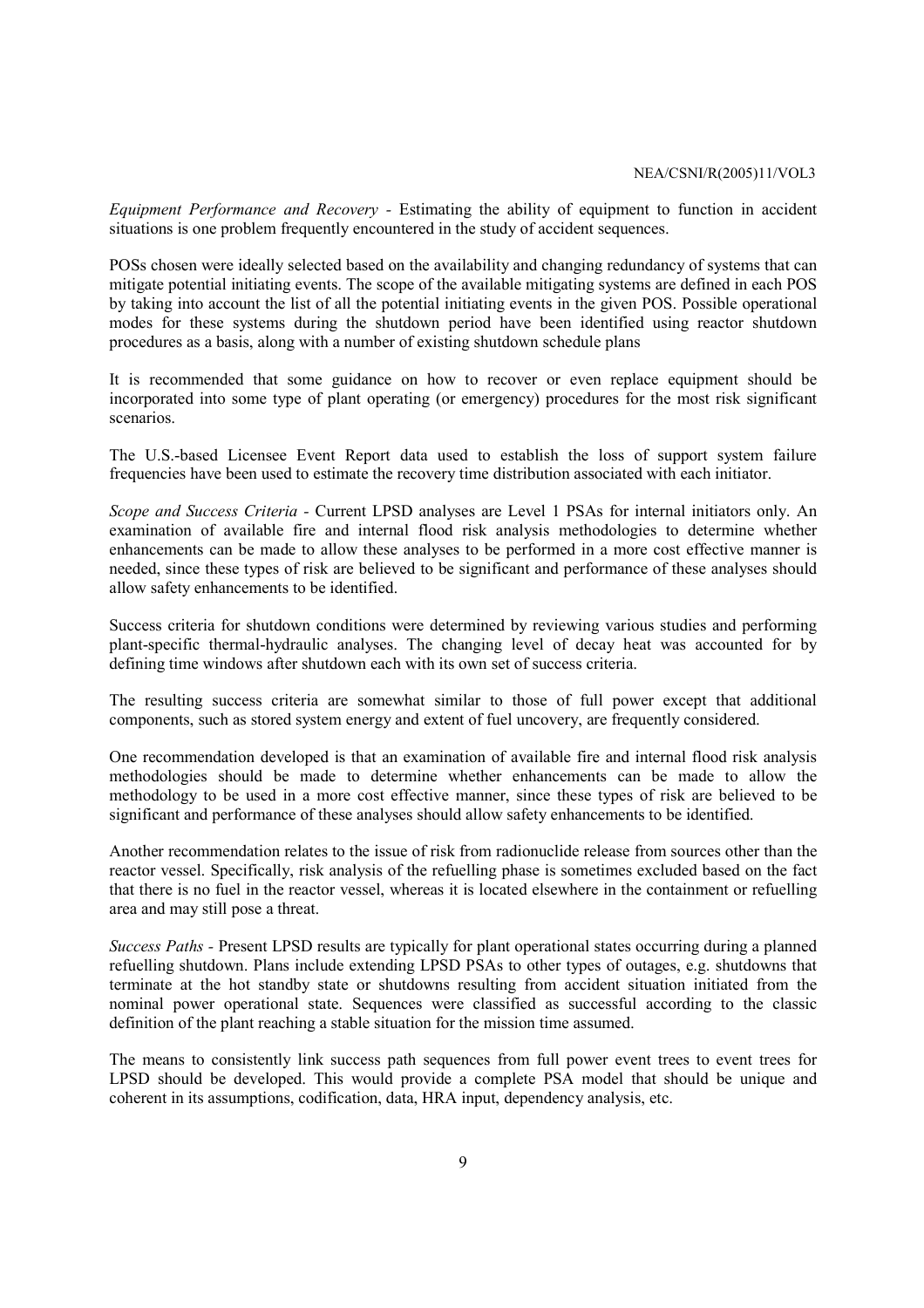*Screening Techniques - Core damage frequency is the central figure-of-merit for quantitative screening.* 

There is a need for a simplified, systematic approach for screening, one that would allow for a traceable process of selection of the most risk significant LPSD accident scenarios.

The COOPRA LPSD subcommittee is currently investigating ways to improve screening methodologies. Absent a systematic and technically plausible screening process, one that might need to be unique to LPSD PSA methodology, a full-scope LPSD PSA would be extremely costly.

*LPSD Duration* - Similar to screening, a methodology is also needed for selecting or identifying the duration of LPSD states. This should be supplemented by a methodology for developing sequences and crediting recovery beyond 24 hrs.

On the basis of operating experience with reactors in service, from 6 to 24 different operating states were identified and defined. Duration of each plant operational state was determined by a detailed review of shutdown schedule plans and past operational records. Since the duration of POSs differs, comparison of core damage risk among the states was made based on core damage probability - depending on the state duration rather than frequency. The decision was supported by the fact that some of the initiating events could be characterized by probability of occurrence rather than frequency. For example, some human errors that lead to a plant transient have the potential to be committed during special actions performed during shutdown, thus belonging to the group of initiating events characterized by probability of occurrence.

Average outage durations, based on duration times actually observed for the plant operational states, are used.

The effect of longer or shorter POS duration could be observed by means of sensitivity analysis or by means of on-line or off-line risk monitors or by some other system of "living PSA."

*Software -*Software currently being used for LPSD evaluations include both probabilistic and thermal hydraulic. The same software used in the full power PSA is typically used in LPSD PSAs. Examples of thermal hydraulic software include:

- The Risk Spectrum PSA Software Package
- The LESSEPS Computer System (used for specific quantifications including time dependencies)
- The NUPRA Computer Code (used to estimate core damage frequency)
- SAPHIRE (PRA)

Examples of thermal hydraulic codes employed include:

- MELCOR (thermal hydraulic)
- RELAP
- CATHARE
- ATHLET

To improve the efficiency of the user interface, preprocessor software needs to be developed. Future needs also include an application code for risk monitoring.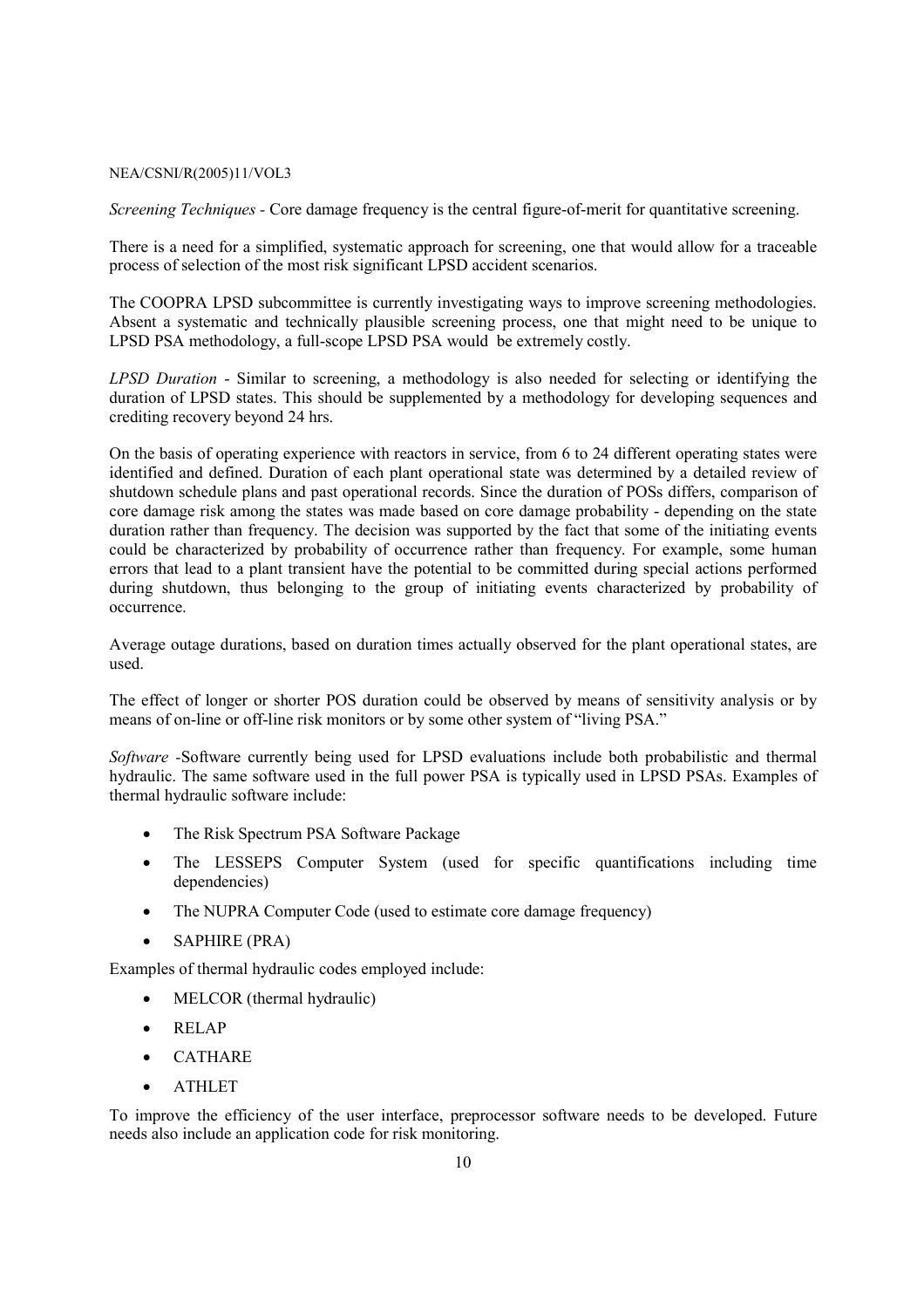# **ABBREVIATIONS**

| ABWR          | advanced BWR                                     |
|---------------|--------------------------------------------------|
| <b>AECL</b>   | Atomic Energy of Canada, LTD.                    |
| ANPA          | Agenzia Nazionale per la Protezione Ambiente     |
| ATWS          | anticipated transient without scram              |
| BWR           | <b>Boiling Water Reactor</b>                     |
| <b>CCFs</b>   | common cause failures                            |
| <b>CDF</b>    | core damage frequency                            |
| <b>CFD</b>    | computerised flow dynamics                       |
| <b>COOPRA</b> | cooperative probabilistic risk assessment        |
| <b>CSN</b>    | Consejo de Seguridad Nuclear                     |
| <b>EOPs</b>   | emergency operating procedures                   |
| <b>FMEAs</b>  | failure mode and effect analyses                 |
| GRS           | Gesellschaft für Anlagen - und Reaktorsicherheit |
| <b>HAZOP</b>  | hazard and operability                           |
| <b>HEPs</b>   | human error probabilities                        |
| I&C           | instrumentation and control                      |
| <b>IPE</b>    | individual plant examination                     |
| <b>ISPN</b>   | Institut de Protection et de Sûreté Nucléaire    |
| <b>JAERI</b>  | Japan Atomic Energy Research Institute           |
| <b>KAERI</b>  | Korea Atomic Energy Research Institute           |
| KINS          | Korea Institute of Nuclear Safety                |
| <b>KNPS</b>   | Koeberg Nuclear Power Station                    |
| LOCAs         | loss of coolant accidents                        |
| <b>LOOPs</b>  | losses of offsite power                          |
| <b>LPSD</b>   | low-power-and-shutdown                           |
| <b>NPP</b>    | nuclear power plant                              |
| NUPEC         | Nuclear Power Engineering Corp                   |
| <b>PORV</b>   | power-operated relief valve                      |
| POS           | plant operational state                          |
| POSs          | plant operational states                         |
| <b>PRA</b>    | probabilistic risk assessment                    |
| PSA           | probabilistic safety assessment                  |
| PWR           | pressurized water reactor                        |
| <b>RCS</b>    | reactor coolant system                           |
| <b>RHR</b>    | residual heat removal                            |
| <b>RHRS</b>   | residual heat removal system                     |
| <b>RPV</b>    | reactor pressure vessel                          |
| <b>RWST</b>   | refueling water storage tank                     |
| <b>SDC</b>    | shutdown cooling                                 |
| SG            | steam generator                                  |
| <b>SPSA</b>   | shutdown probabilistic safety assessment         |
| STUK          | Sateilyturvakeskus Ydinturvallisuusosasto        |
| VEIKI         | Villamosenergiaipari Kutato Intezet, 18          |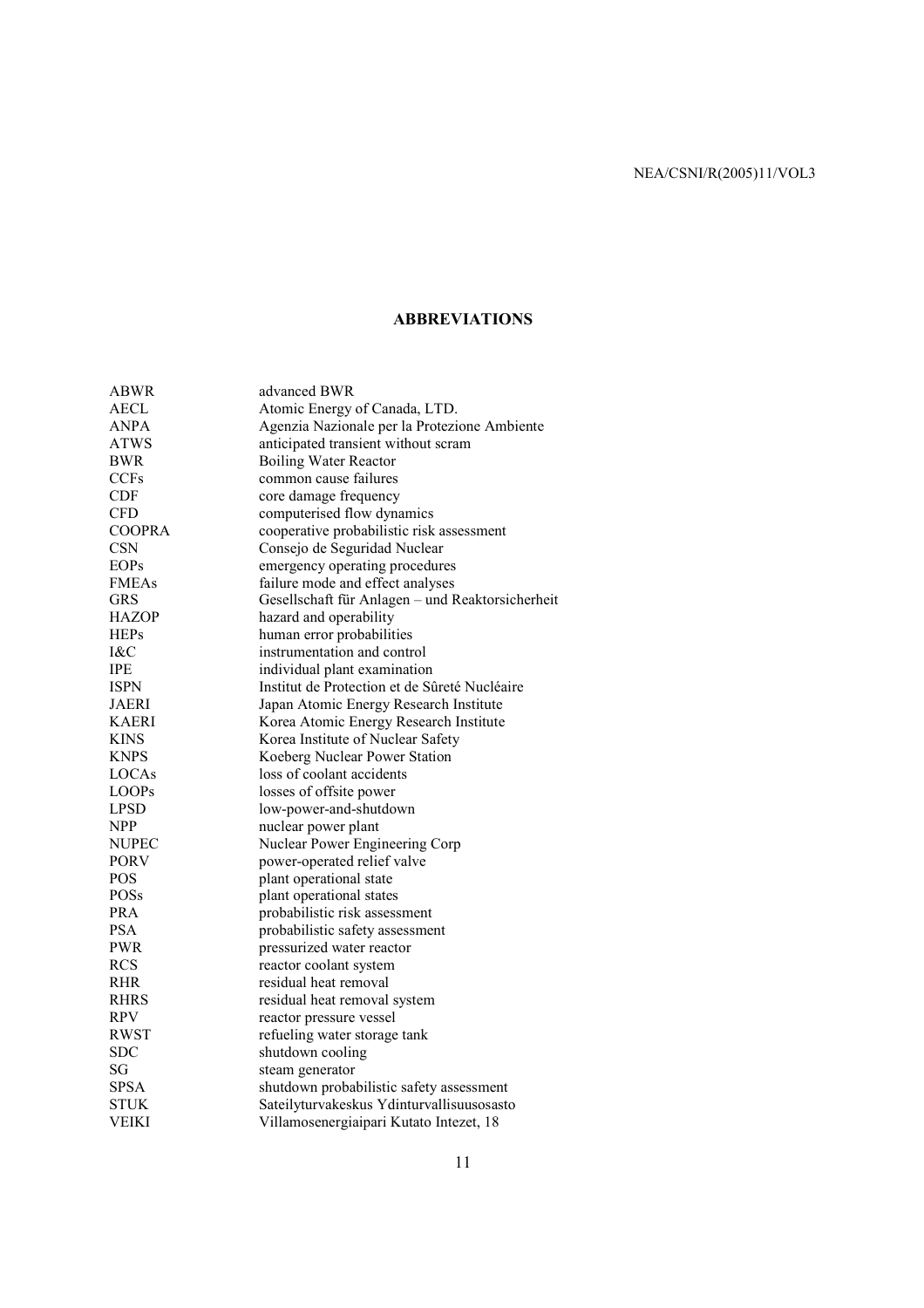# **1. INTRODUCTION**

The international cooperative probabilistic risk assessment (COOPRA) research program for low-powerand-shutdown (LPSD) is an international working group of senior research scientists that represent regulatory organizations on safe operation of commercial nuclear power plants. The objective for establishing this working group is to provide a forum for identifying research needs and for sharing new information about on-going research activities and safety assessments of commercial nuclear power plants during LPSD conditions.

As the technology for performing probabilistic risk or safety analyses (PRA/PSA) advanced, the safety of nuclear power plant operations has improved to a point that risk at shutdown increased in relative terms. Limited PRA/PSA studies have provided insights that suggest that some operating modes during LPSD conditions could lead to risk that are comparable to some full power operating modes. Given the: (1) repeated events during LPSD modes, (2) changes made in plant operations in response to economic forces, and (3) ongoing initiatives to develop risk-informed, performance-based regulation, the international regulatory community elected to cooperate in sharing of analyses and data to assess the potential risk from LPSD operating conditions. The LPSD working group under COOPRA is charged with the responsibility to assess their member country's plant operations at LPSD conditions. The sharing of information is expected to provide each of the member country the means from which to render informed regulatory decisions for the benefit of public health and safety.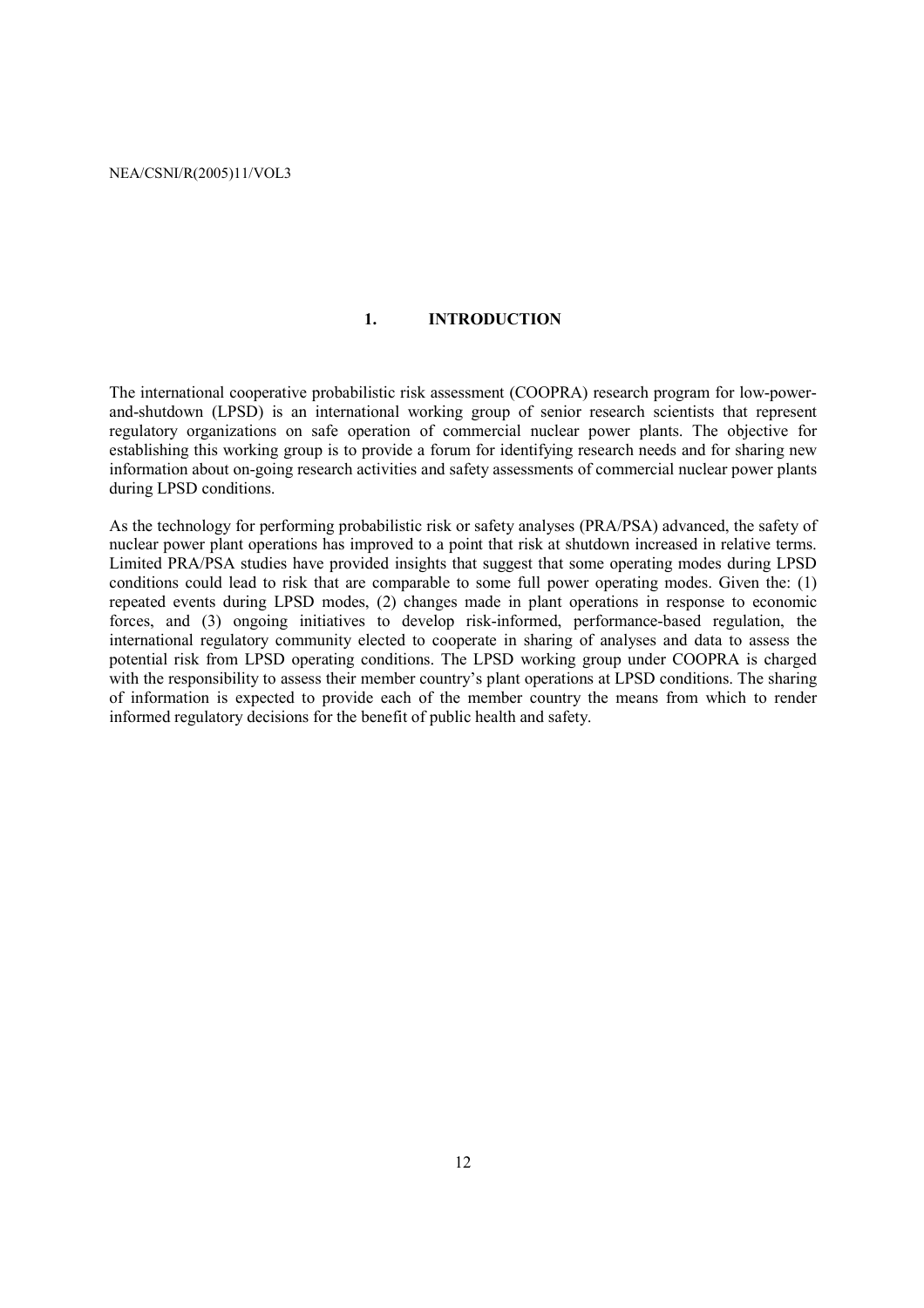#### **2. CONTRIBUTING MEMBER ORGANIZATIONS AND REPRESENTATIVES**

W.C. Kupferschmidt, Atomic Energy of Canada, LTD (AECL), Pinewa, Canada Raj Jaitly, Atomic Energy of Canada, LTD (AECL), Pinewa, Canada Stanislav Hustak, Nuclear Research Institute, Czech Republic Reino Virolainen, Sateilyturvakeskus, Ydinturvallisuusosasto (STUK), Helsinki, Finland Remy Bertrand, Institue de Protection et Surete Nucleaire, Cedex France Jeanne-Marie Lanore, Institut de Protection et de Surete Nucleaire (IPSN), Cedax, France Dieter Muller-Ecker, Gesellschaft fuer Anlagen - und (GRS), Germany Zoltan Karsa, Villamoseneregiaipari Kutato Intezet (VEIKI), Hungary Fausto Zambardi, Agenzia Nazionale per la Protezione (ANPA), Rome, Italy Mitsumasa Hirano, Nuclear Power Engineering Corp (NUPEC), Japan Masajiro Sugawara, Nuclear Power Engineering Corp (NUPEC), Japan Taeyoung Sung, Korea Atomic Energy Research Institute (KAERI), Korea Tim Hill, South African Council for Nuclear Safety, Centurion, South Africa Jose Calvo, Consejo de Seguridad Nuclear (CSN), Madrid, Spain Tsu-Mu Kao, Atomic Energy Council, Chinese Taipei Peter Ross, Nuclear Electric Ltd., Gloucester, United Kingdom Mary Drouin, U.S. Nuclear Regulatory Commission, United States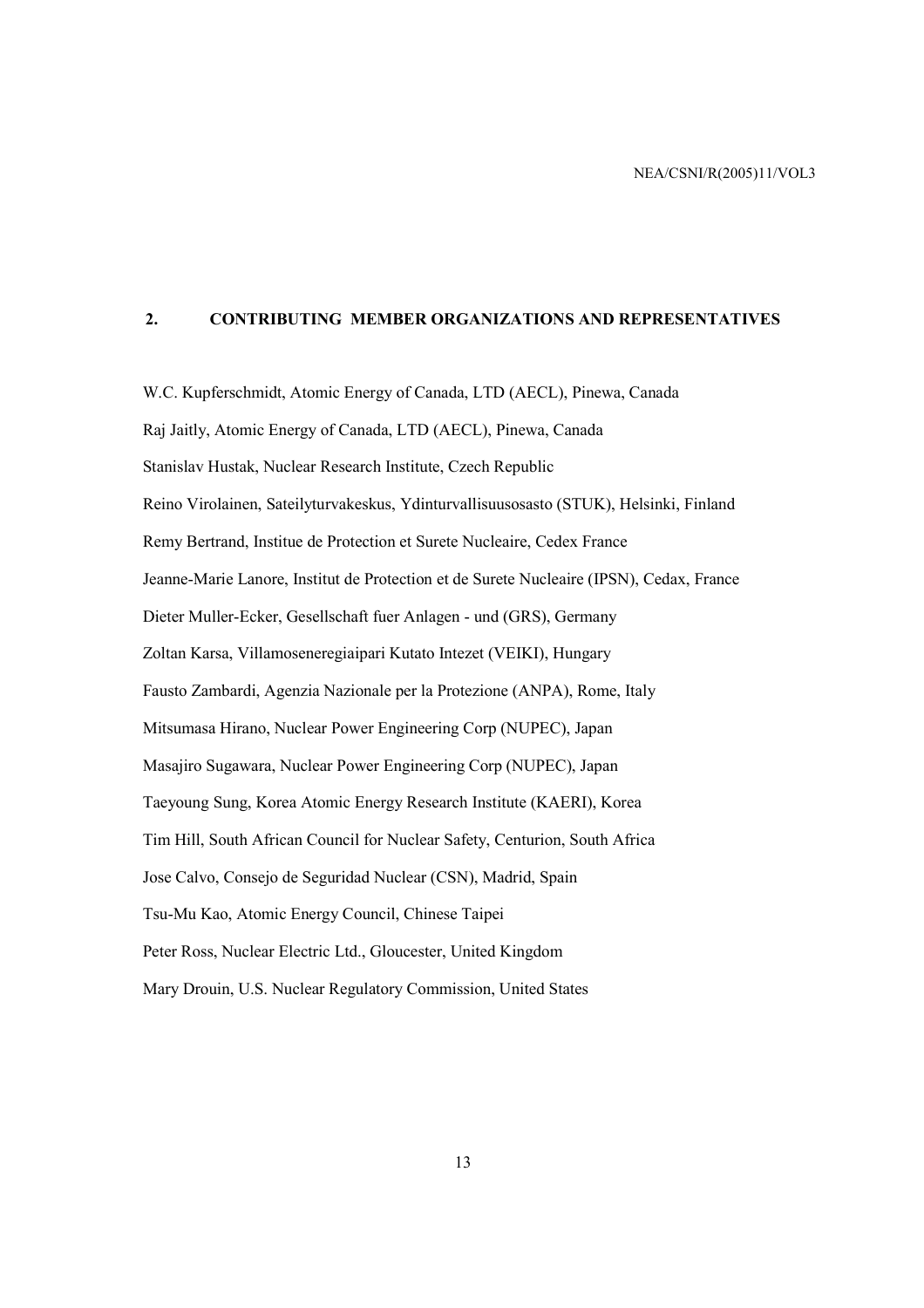### **3. GOALS AND OBJECTIVES OF THE WORKING GROUP**

The goals and objectives of the working group on LPSD are as follows:

Assess the data and analyses available from member countries on LPSD operating conditions.

Assess the LPSD experience from the member countries.

Identify technical work required for quantifying the risk/safety of commercial nuclear power plants during LPSD conditions.

Identify cooperative programs that will assist the member countries to quantify the risk/safety during LPSD conditions.

Provide the tools and a forum for technical exchange that will enable the member countries make informed technical and regulatory decisions specific to their country's needs.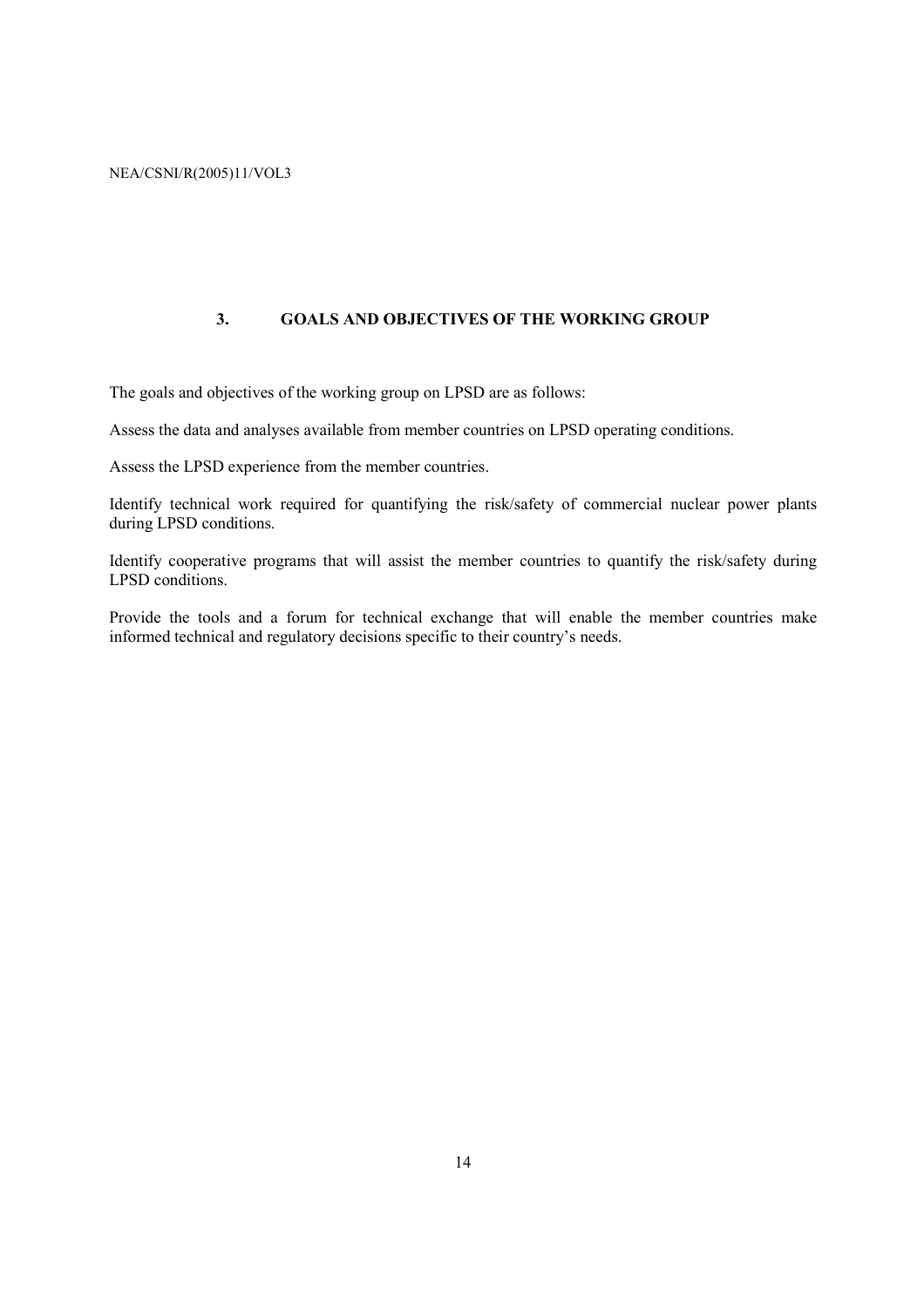#### **4. LPSD PROGRAMS: USES AND APPLICATIONS**

This section describes how LPSD programs have been, or are being, used to support various applications within the member countries. Each use or application is described in a separate subsection. At this time, not all member countries are making use of LPSD information; thus, each subsection may not have the same number of contributor countries.

#### **4.1 Technical Specification**

#### *4.1.1 France*

Several Technical Specifications improvements have been defined concerning the operation of the primary circuit, the operation of the residual heat removal system (RHRS) pumps, and the management of the containment.

#### *4.1.2 Germany*

Technical Specifications have been or will be improved in some NPPs. These plant-specific improvements are mainly related to measures to control an event, but also to prevent an event.

#### *4.1.3 Hungary*

The review of all current Technical Specifications is an ongoing activity in Hungary. However, one modification has been proposed based on the results of a systematic review of the boron dilution possibilities performed independently from the LPSD PSA study within a PHARE project whose purpose was to support the LPSD PSA. The proposed modification is concerned with the definition of a reserve loop.

#### *4.1.4 South Africa*

On the basis of LPSD PRA, specifically the risk of excessive draindown, technical specifications for draindown and refilling phases of shutdown were developed. The risk of boron dilution accidents, including fast dilution has led to modifications and improvements to technical specifications. The risk of station blackout, which includes LPSD states, has led to specific requirements (LCOs) for diesel generators.

#### *4.1.5 Chinese Taipei*

No Technical Specification has been defined, but procedures for shutdown operation have been improved.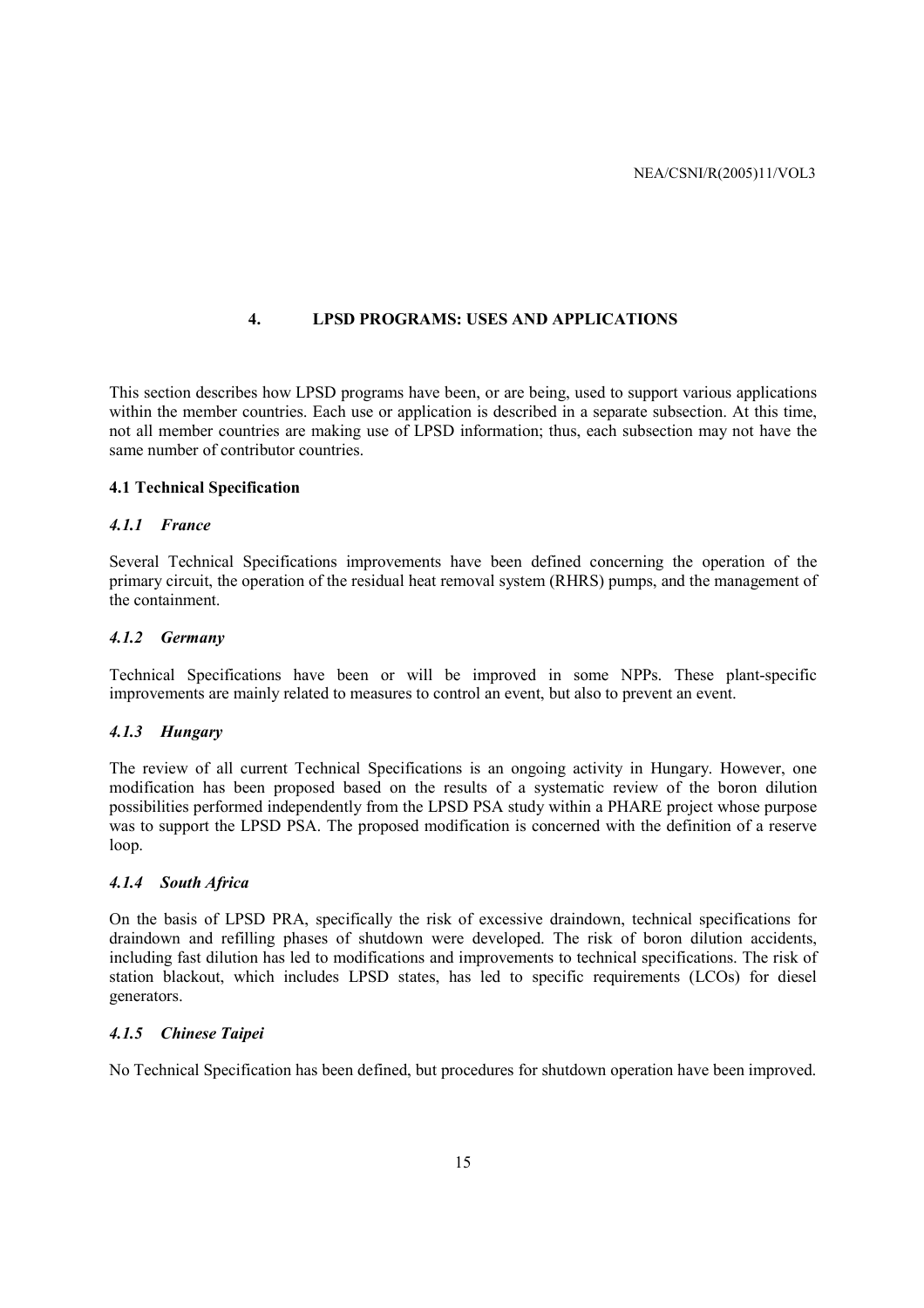#### **4.2 Configuration Control**

#### *4.2.1 Hungary*

The real possibilities of the configuration control management during LPSD conditions have not been studied yet in detail. However, selected configurations have been analyzed in each plant operational state for the purpose of relaxation of the maintenance program (see Section 4.5.2).

#### *4.2.2 South Africa*

As part of the periodic reassessment (approximately 10 year review) of the Koeberg pressurized water reactor (PWR) plant (twin 930 MWe), a comparison was made (Ref. 1) between the level 1 aspects of the Koeberg PRA with the French EPS-900 study (Ref. 2) for their 900 MWe units. Similarly, the level 2 aspects of the Koeberg PRA (Ref. 3) were compared with the North Anna Individual Plant Examination (IPE) study (Ref. 4). The focus of these comparisons was on methodology rather than risk quantification results. For this purpose, NUREG-1602 (Ref. 5) (draft) was used as a standard.

The findings and recommendations of references 1 and 3 are being followed up by the utility (Eskom) in a project designed to address the findings and to customize the Koeberg PRA for risk management and risk compliance purposes (Ref. 7).

Eskom has prepared a report (Ref. 6) on plant operational states for the LPSD aspects of the PRA.

The following is a brief summary of Reference 6.

Plant Operational States for Koeberg Nuclear Power Station (KNPS)

This study has been performed recently to develop the following:

- methodology for defining plant operational states (POSs) for PRA purposes,
- definitions of POSs for KNPS.
- estimated time fraction for each plant operational state (POS), and
- the relevant plant equipment configurations in each POS.

The KBG OTS defines eleven Standard Operating States. In addition, the Koeberg Shutdown Technical Specifications define two configurations for Maintenance Cold Shutdown and four configurations for Refuelling Shutdown.

To define the KNPS POSs, a combination of parameters from the OTS, SAR, CEA EPS-900 study (Ref. 2), and NUREG/CR-6144 were used.

New POSs were defined in terms of the following main parameters:

- **ESF** Actuation interlocks
- Heat Removal Configuration (SG or RRA)
- Reactor Core Characteristics (Power, Reactivity)
- Reactor Coolant Characteristics (Pressure, Temperature, Level)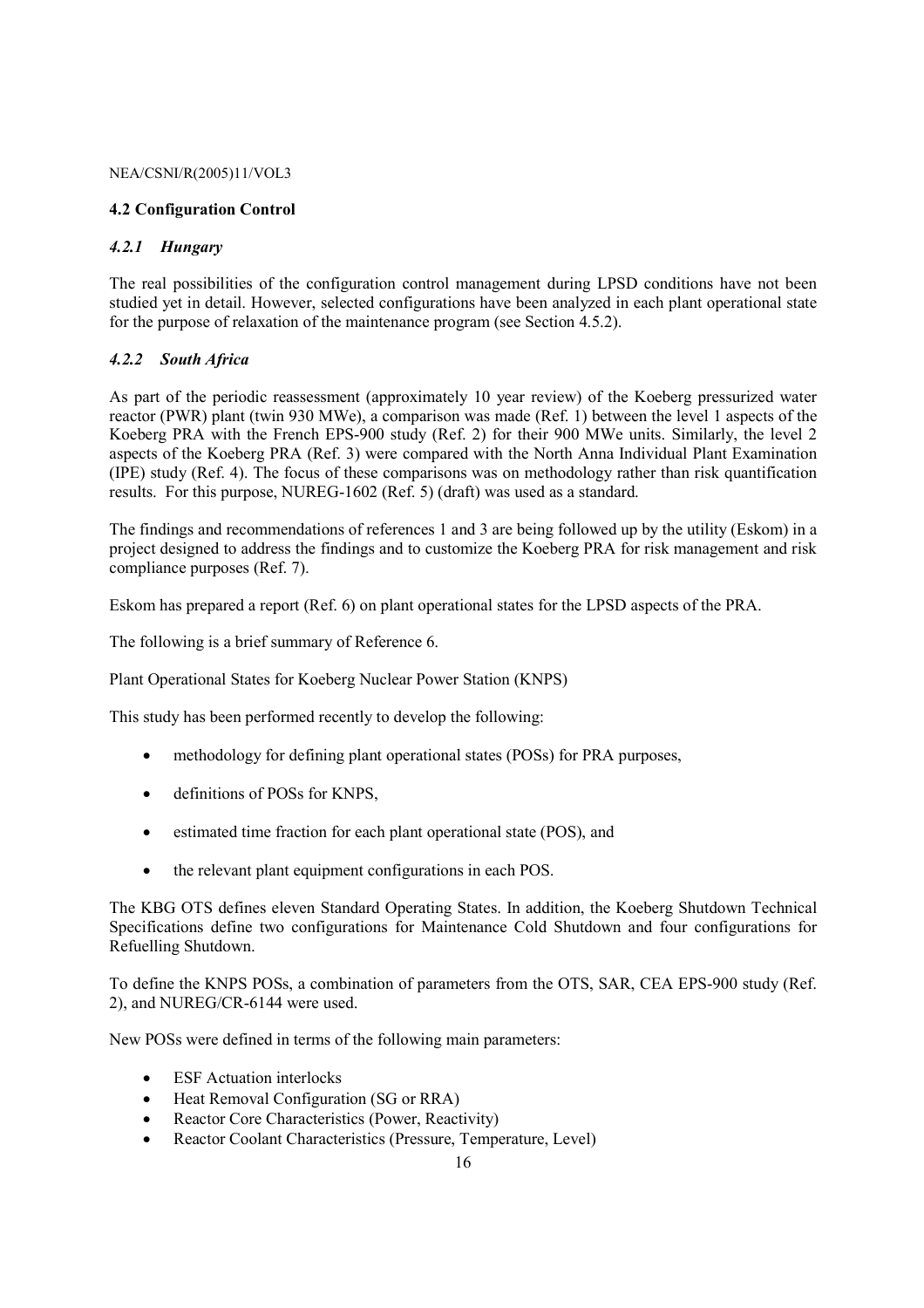- RCP Integrity (Open, Closed, Vessel head on/off)
- Process (Steady State or transient, Startup or Shutdown)
- Time after shutdown (Decay Heat Load)

The POSs defined in Table 4-1 represent the process or cycle from power operation to refuelling and back to power operation.

| POS          | Description                                                                                                                                                    | Hours per<br>year | Days per<br>year | Fraction of<br>year |
|--------------|----------------------------------------------------------------------------------------------------------------------------------------------------------------|-------------------|------------------|---------------------|
| A            | Power Operation (with four sub-states based on RPR<br>interlocks)                                                                                              | 7455              | 311.6            | 8.511E-1            |
| B.           | Cooldown with SGs (Automatic ESF Control) (with<br>eight sub-states based on power level, feedwater<br>configuration and main activities)                      | 153               | 6.4              | 1.748E-2            |
| $\mathbf C$  | Cooldown with Steam Generators (Manual ESF<br>Control) (with 11 sub-states based on ESF<br>configuration, feedwater configuration and<br>pressure/temperature. | 36                | 1.5              | 4.097E-3            |
| D            | Cooldown with RRA (with four sub-states based on<br>number of RCP pumps in service, level and<br>temperature)                                                  | 59                | 2.4              | 6.689E-3            |
| E            | Draindown before Refuelling or Maintenance (with<br>two sub-states based on different equipment<br>configurations)                                             | 143               | 6.0              | 1.634E-2            |
| $\mathbf{F}$ | Refuelling: Core Unload (with six sub-states based on<br>different allowable equipment configurations)                                                         | 148               | 6.2              | 1.689E-2            |
| G            | All fuel in Spent fuel Building (with two substrates<br>based on heat load in SFP) This state is applicable to<br>the Spent Fuel Building only.                | 303               | 12.6             | 3.454E-2            |
| H            | Refuelling: Core Reload (with four sub-states based on<br>different equipment configurations)                                                                  | 68                | 2.4              | 7.747E-3            |
| $\mathbf I$  | Draindown after Refuelling (with two sub-states based<br>on different allowed equipment configurations)                                                        | 65                | 2.7              | 7.449E-3            |
| J            | Heatup with RRA connected (with six sub-states based<br>on RCP configuration, pressure and temperature)                                                        | 156               | 6.6              | 1.785E-2            |
| K            | Heatup with Steam Generators (Manual ESF Control)<br>(with three sub-states based on ESF configuration)                                                        | 57                | 2.4              | 6.463E-3            |
| L            | Heatup with Steam Generators (Automatic ESF<br>Control) (with six sub-states based on feedwater<br>configuration, pressure, temperature and power level)       | 117               | 4.9              | 1.338E-2            |
|              | <b>TOTAL</b>                                                                                                                                                   | 8760              | 365.0            | 1.00                |

**Table 4-1 Descriptions, durations, and annual fractions for POSs**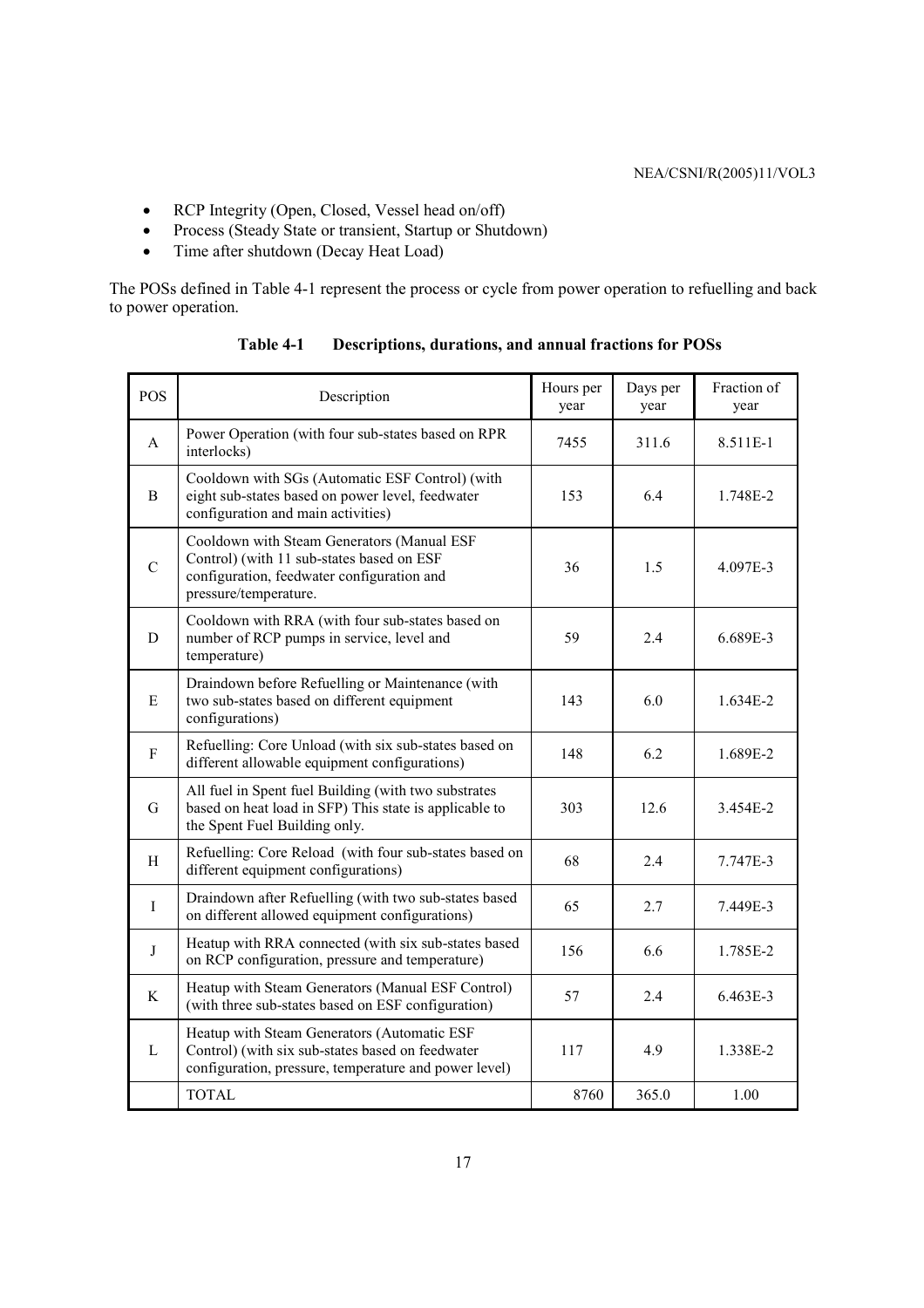The POS for forced outages are subsets of those for Refuelling Outages. For forced outages the process or cycle is shorter and involves fewer POSs. The duration of POSs during forced outages should be added to the duration of POS during refuelling outages.

Table 4.1 provides average durations and annual fractions of POSs during the last two fuel cycles of both KBG units.

The licensee is required to assess outage schedules in terms of defense-in-depth and risk using the plantspecific PRA. This is performed (three months) prior to each outage and submitted to the regulator as part of the request to commence the outage. Changes to the outage schedule during the outage are assessed using an accepted process.

#### *4.23 Chinese Taipei*

Some risk-significant configurations (called POSs) are defined. Maintenance activities are avoided in these POSs when possible.

#### **4.3 Risk Determination**

#### *4.3.1 Czech Republic*

The following risk measures are calculated for NPP Dukovany low power and shutdown operation below 55% of nominal power.

Core damage frequencies (CDFs) for all considered plant operational states (POSes) as well as overall CDF for low power and shutdown operation below 55% of nominal power.

Fuel damage frequencies (FDFs) for all considered plant operational states (POSes) as well as overall FDF for low power and shutdown operation below 55% of nominal power. The FDF covers, in addition to CDF, also risk from fuel in spent fuel pool.

Boiling frequency when reactor is open. It has been assumed that such boiling can have adverse impact on plant staff.

The contribution of particular initiators and systems to risk measures are determined as well.

Radiological releases and health effects have not been estimated since only Level 1 LP&SD PSA has been performed.

#### *4.3.2 France*

Core melt frequencies (average and instantaneous) have been assessed for all the operating modes, and the dominant contributions have been identified.

#### *4.3.3 Germany*

In the LPSD PSAs, frequencies of so-called system damage states (SDS) are determined, which endanger the core cooling. A system damage state occurs if the operational and safety systems for fuel cooling are not available. They do not consider accident management and repair measures.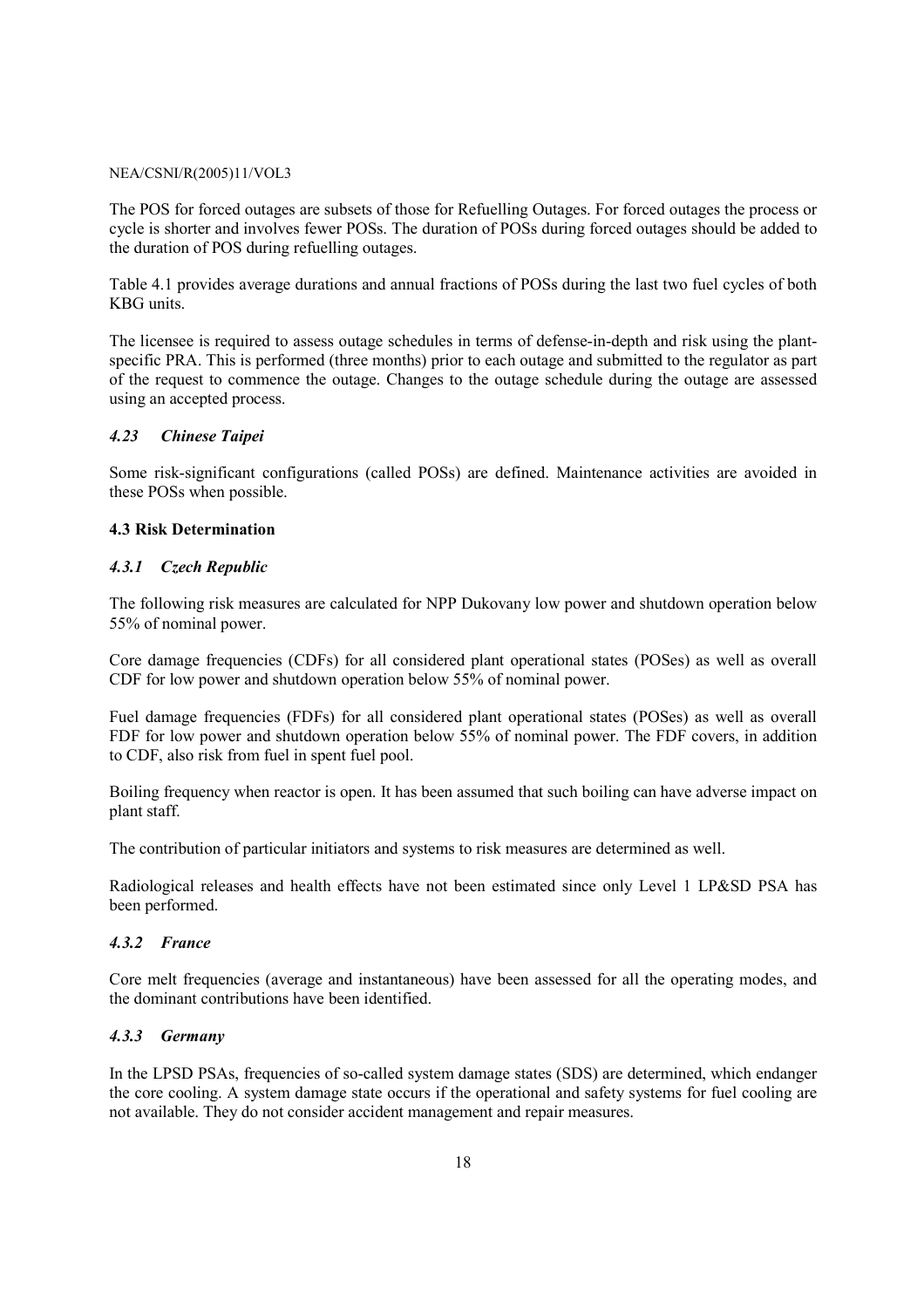#### *4.3.4 Hungary*

Core damage frequencies have been estimated for all the plant operational states of a refuelling outage. It should be noted however, that some initiating events could be characterized by probabilities rather than frequencies. Some human induced transients for example, can be related to such initiating events. In order to have a common baseline for the analyses, probabilities of these initiating events have been translated into frequencies taking into account the duration of the plant operational state in which they can occur. Thus, in some cases the core damage frequencies were fictitious ones, they could not be used for comparison. Therefore, dominant risk contributors (dominant plant operational states, dominant event sequences, etc.) have been identified based on the core damage probabilities rather than core damage frequencies.

In addition to the core damage, another end state, namely boiling in the core has been identified and analyzed in the plant operational states when the reactor is open for refuelling. It has been assumed that boiling can have on-site impacts on the plant personnel. Boiling frequencies have been estimated for all the appropriate plant operational states, and similarly to the core damage end state, dominant states and event sequences have been identified based on the boiling probabilities.

#### *4.3.5 Italy*

In 1987 after five years of commercial operation, the Caorso nuclear power plant, a boiling water reactor (BWR), was placed in cold shutdown. In 1998, a general report on radio-protection aspects related to the program of fuel discharge from Caorso was issued. The report found that the doses are under prescribed limits and that an emergency plan is not needed. In addition, the Safety Authority performed a preliminary risk evaluation related to the proposal of fuel transfer from the reactor to the pool. A qualitative analysis found advantages of having the reactor fuel discharged to the pool. These advantages included a reduction of personnel doses and reduction of systems/components required to be operable.

#### *4.3.6 Japan*

Core damage frequency (CDF) is estimated. No other risk measures such as radiological releases and health effects are estimated.

#### *4.3.7 Korea*

Core damage frequency is estimated. No other risk measures are estimated.

#### *4.3.8 South Africa*

Probabilistic Risk Assessment (PRA) has been part of the nuclear regulatory framework in South Africasince the early seventies. Fundamental safety standards, which include risk criteria, were established against which the safety of nuclear facilities are assessed. It is a regulatory requirement in South Africa for licensees of nuclear installations to develop and maintain a comprehensive plant-specific PRA for each facility or site to demonstrate compliance against these criteria.

Safety submissions to the regulatory authority relating to any change (modification, procedure change etc) impacting on safety must be supported by a safety assessment including a risk assessment where applicable.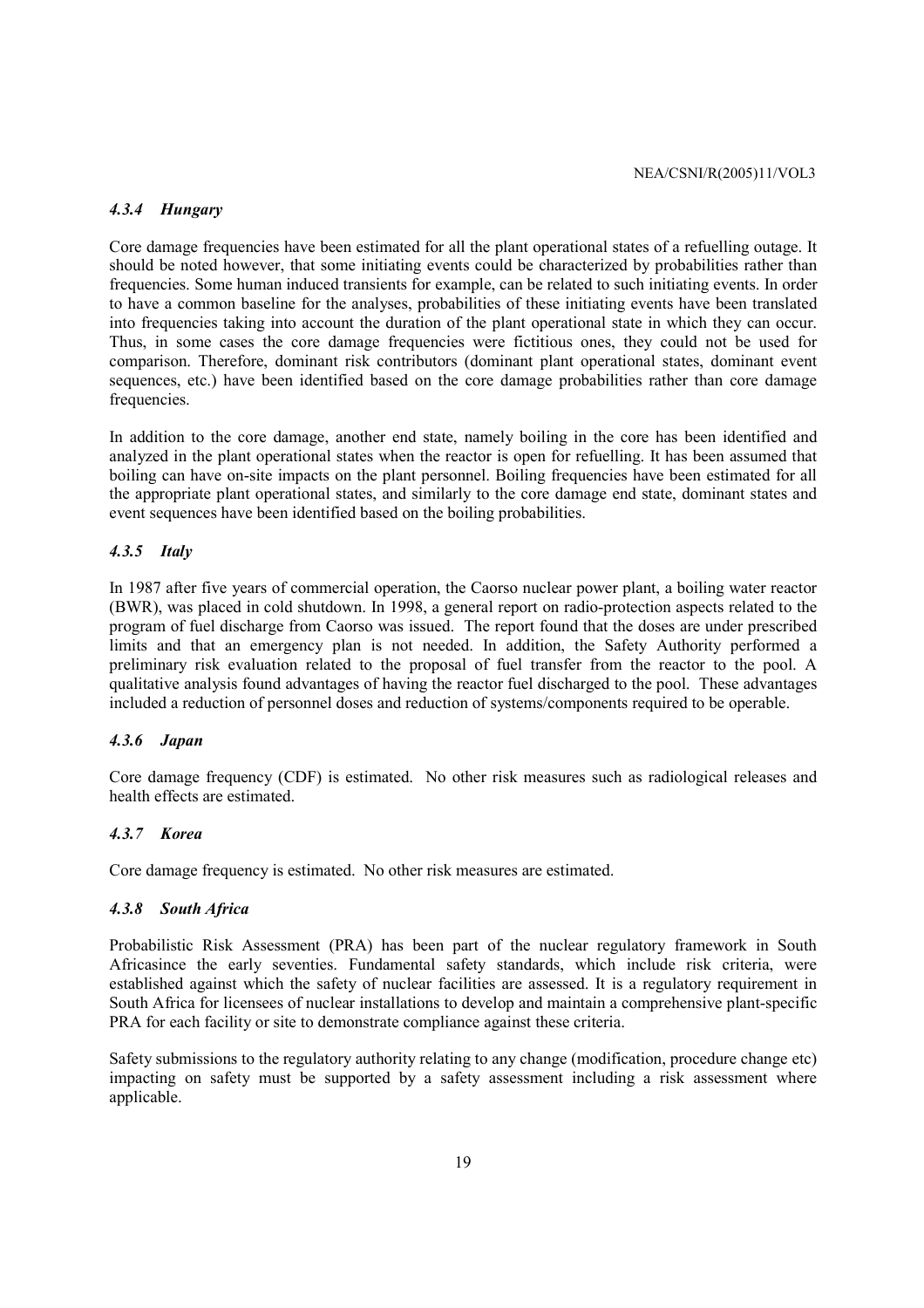Regulatory control of a nuclear installation is exercised by means of a nuclear licence issued by the regulator and incorporating the necessary conditions to ensure that the safety related aspects of the plant design and general operating rules are respected, and that a comprehensive current plant-specific safety analysis (including PRA) is maintained and used to demonstrate that the prevailing safety levels are acceptable.

A level 3 PRA study for the two 925 MWe Pressurised Water Reactors (PWRs) Koeberg units was performed in the late 1970s. This included the risk due to power and shutdown states and non reactor related accidents involving for example spent fuel storage, fuel handling and waste treatment related activities.

The Koeberg PRA was revised in 1991, the level 1 aspects being installed on software developed by the utility, Eskom. External peer reviews were conducted over the period 1994-1996.

A major review was conducted in conjunction with the 1996-1998 periodic review of Koeberg. For the PRA this involved a benchmark against the French EPS-900 study (level 1) and North Anna IPE (level 2). In June 2001, the utility submitted the revised PRA (levels 1-3, including LPSD) installed on Risk Spectrum.

#### *4.3.9 Spain*

Currently, the objective of the CSN requirement to perform LPSD PSAs for Spanish nuclear power plants is to estimate average risk (i.e., core damage frequency) without considering health effects.

The Spanish PSA Integrated Program has two objectives. The first is to analyze and assess the risk of nuclear power plant operation, improving safety weaknesses that are found during these analyses. The second objective involves using the PSA models and data to improve the effectiveness of different changes (e.g., plant design or procedure change) by comparing their safety impacts. Therefore, it is expected that LPSD PSAs will be used in the future for applications like configuration control, technical specification, and maintenance planning.

#### *4.3.10 Chinese Taipei*

Core damage frequency is estimated. No other risk measures such as radiological releases and health effects are estimated.

#### **4.4 Maintenance Planning**

#### *4.4.1 Canada*

Shutdown state PSA for the CANDU designs have typically addressed three plant operating states, viz: primary heat transport system full and pressurized, full and depressurized, and drained to the headers level. This work has provided important engineering insights and helped in optimization of maintenance programs. This has also led to development of provisions and procedures for rapid boiler bolt-up and heat transport system fill-up to enable recovery from loss of heat sink during the system drained state.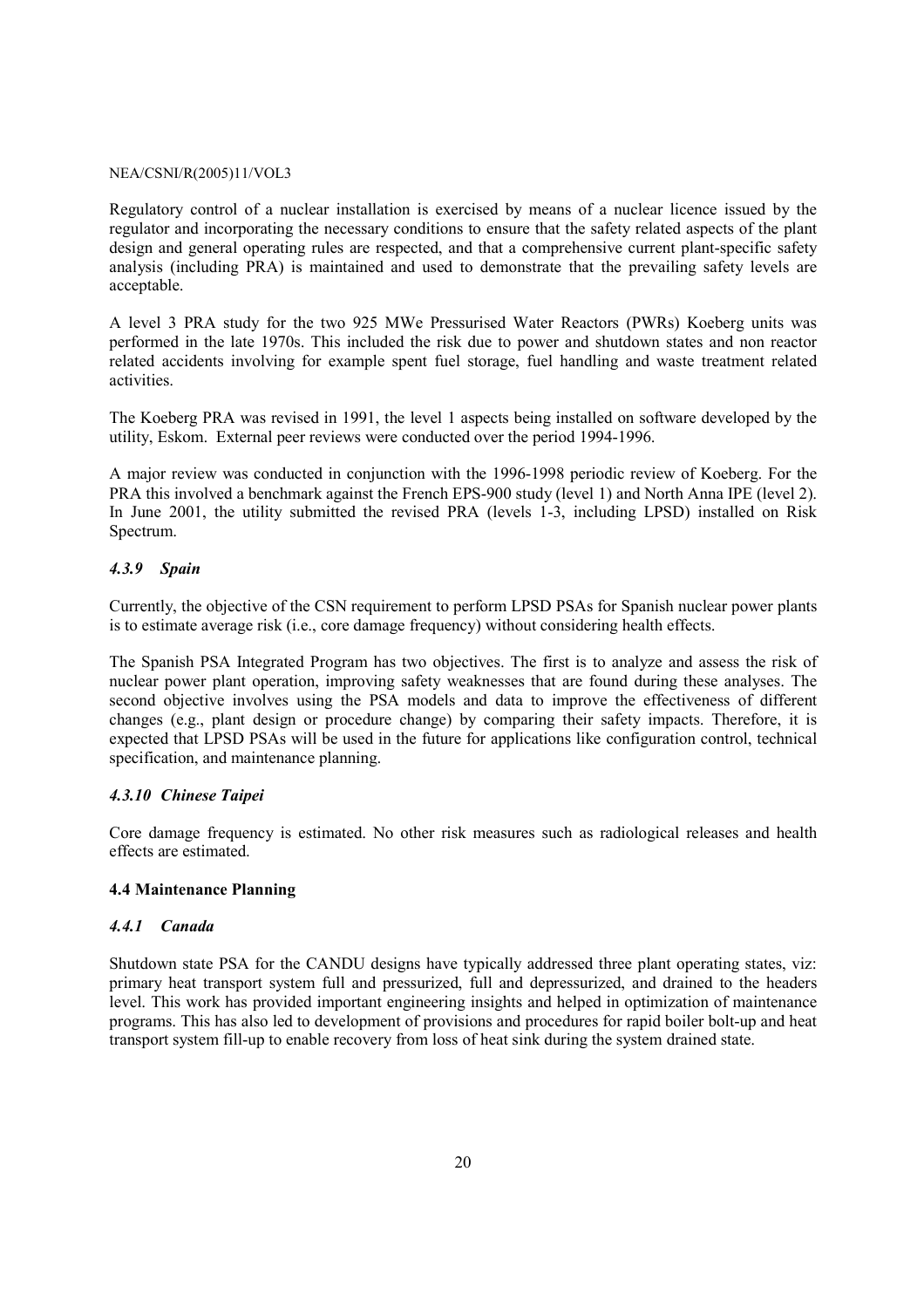# *4.4.2 Hungary*

The real possibilities of the risk-based maintenance planning in general have not been studied yet. However, an application of the LPSD PSA results has been made, results of which can be used for planning of maintenance activities in a more relaxed way (see Section 4.5.2).

#### *4.4.3 Italy*

The Caorso nuclear power plant, a BWR, was in commercial operation from December 1981 to 1986. The plant has been in cold shutdown since 1987. During the last refuelling shutdown in 1986, surveillance tests were performed to ascertain full operability and efficiency of all safety related systems. Reactor and safety related systems have been continuously verified according to the Plant Technical Specifications and the procedures in the operation surveillance manual. Plant systems have been maintained in preservation status and operational safety has been assured by plant activities that adhere to applicable technical prescriptions and surveillance procedures.

An independent assessment (OSART mission 1987) reviewed the maintenance program at Caorso in the areas of organization and staff, preventive and corrective maintenance, in-service inspections, work control system, workshops and warehouse. The overall assessment concluded that the maintenance programs are effective, the maintenance facilities are improving, the maintenance staff is adequate and competent, and that the standards of industrial safety need more attention.

Currently, there are numerous maintenance activities on-going at Caorso. These activities include surveillance tests related to the technical prescriptions for cold shutdown, surveillance tests related to plant preservation, preventive maintenance, and corrective maintenance. In addition, plant modifications are also implemented.

#### *4.4.4 South Africa*

The licensee is required to assess outage schedules, which includes maintenance activities, in terms of defense-in-depth and risk. This is performed (three months) prior to each outage and submitted to the regulator as part of the request to commence the outage. Changes to the maintenance schedule during the outage are assessed using an accepted process.

#### *4.4.5 Chinese Taipei*

No is no independent assessment for particular forced-shutdown maintenance planning. It is treated as a special application. For short shutdown maintenance planning, there are only the POSs before fuel shuffling, including the POSs on the way down, then back up. For long shutdown maintenance planning, there are all the other POSs except those involving fuel shuffling.

#### **4.5 Other Programs**

#### *4.5.1 France*

Although the PSAs completion was not a regulatory requirement, following the results presentation, the Safety Authority required from EdF to propose plant modifications in order to reduce the frequency of these sequences.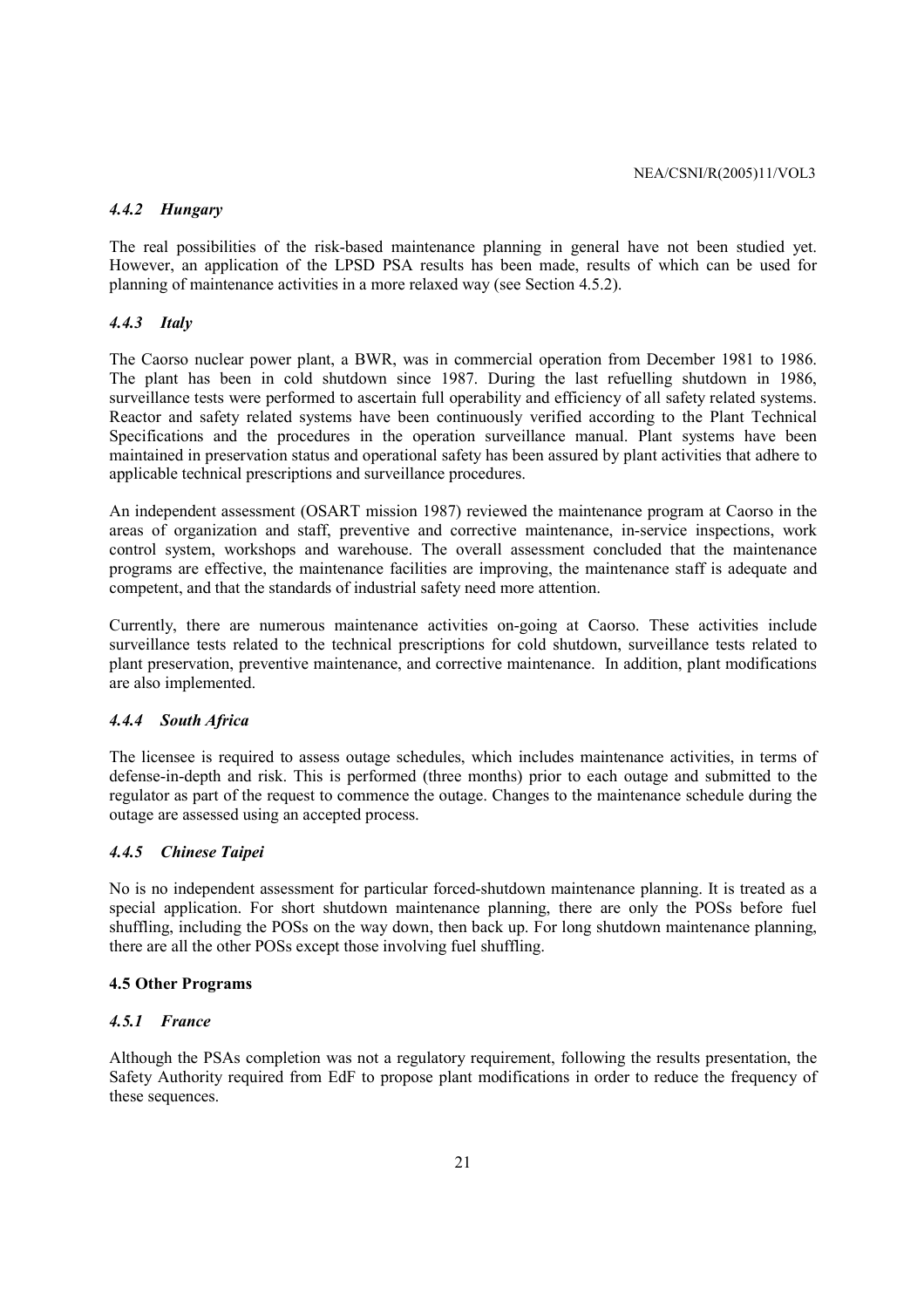A probabilistic target of 10E-06 per reactor-year for the CMF related to shutdown conditions was set by the Safety Authority (considering in particular that during shutdown containment integrity is not guaranteed). This objective was not really a safety goal but an indicative value.

After the first results from the LPSD PSA became available, several plant modifications and backfits were defined to reduce the risk related to the dominant sequences, mainly involving loss of RHRS during mid loop operation and the inadvertent rapid boron dilution during hot shutdown:

#### *Loss of RHRS during mid-loop operation:*

• Immediately following the publication of the results, EDF proposed preliminary measures (level measurement, technical specifications leading to avoid the most critical situations, training of operators...).

After a more complete safety reassessment, definitive measures were proposed:

- *Improved level monitoring* (especially ultrasonic device to measure the water level in the hot leg of the reactor coolant system),
- *Reduction in the number of instances of mid-loop operation*. At the request of the safety authority, EDF has agreed to begin reducing the number of instances of mid-loop operation. With new operating procedures for purification and venting before removing the reactor vessel head only 10% of cold shutdown need to reach mid-loop operation at the early outage.
- Improved technical specifications, improved emergency operating procedures and training
- *Implementation of a vortex alarm* (vortex detection system featuring measurement of the discharge pressure of the residual heat removal system pumps),
- *Implementation of an automatic water make-up in case of loss of RHRS*. This make-up is automatically activated by a signal triggered by very low flow at the residual heat removal system pumps or a signal triggered by low pump discharge pressure. It is performed by existing equipment in the installations (charging pump aligned to the borated water tank of the safety injection system in the 900 MW reactors and low-pressure safety injection system in the 1300 MW reactors)

The Safety Authority has considered that the assessed CMF was significantly reduced by these measures which should be rapidly implemented on all the plants.

Rapid boron dilution: Due to the potentially high consequences of this type of accident sequence (reactivity accident), an immediate corrective action has been taken by EdF--implementation of an automatic suction of the Chemical and Volume Control System (CVCS) pumps from the borated Refuelling Water Storage Tank (RWST) in case of reactor trip, in order to avoid the formation of an unborated water slug.

To perform an in-depth assessment of these kinds of sequences, complementary studies have been undertaken including physical calculations, experiments and more complete identification of boron dilution sources. These studies led to complementary improvements of plant operation (operating procedures, technical specifications...)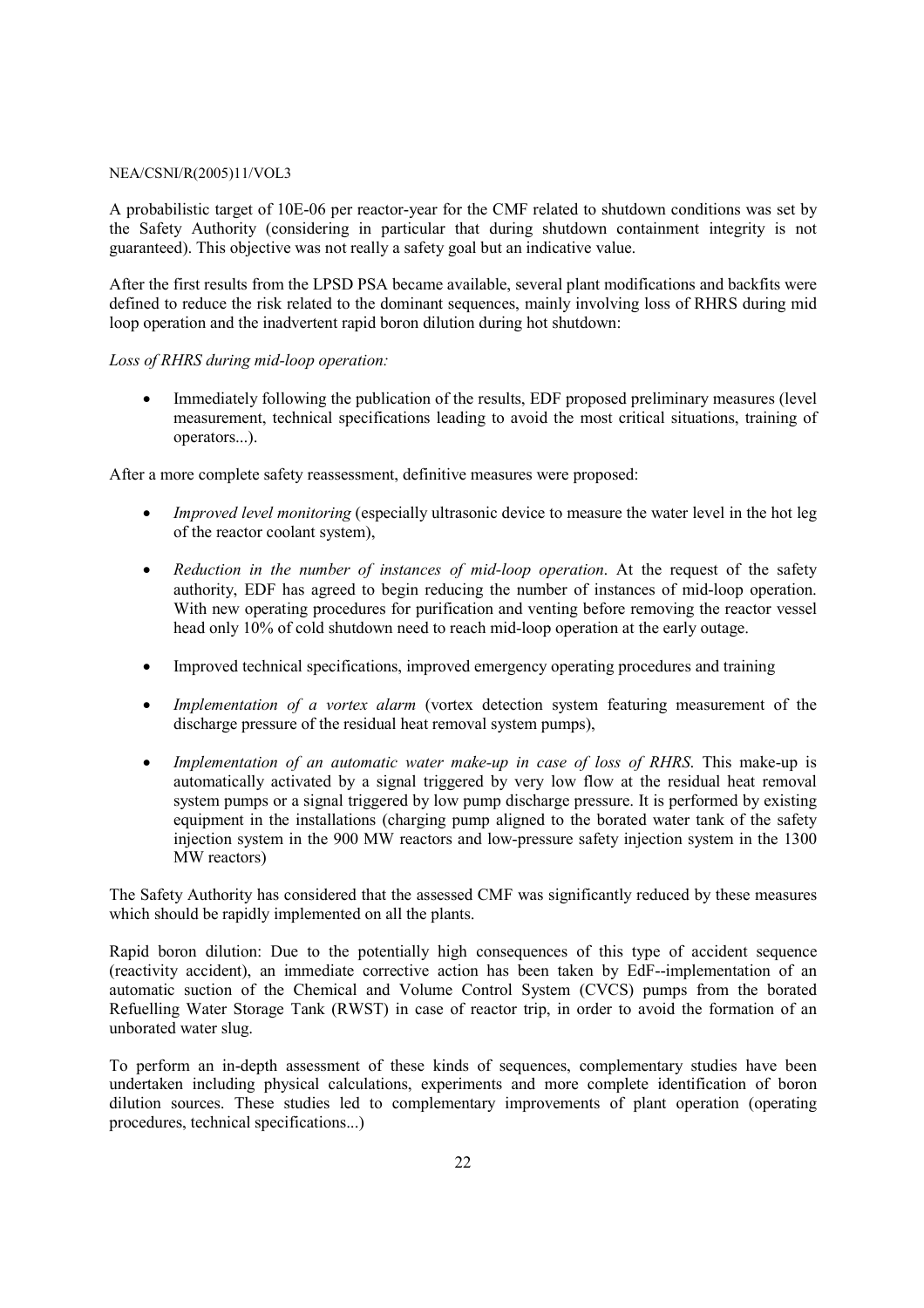After a reassessment of risk, other complementary modifications have been discussed between the Safety Authority and the utility EDF. The most important modifications decided on the French plants are related to the risk of cold overpressurisation during shutdown.

A threat of violent cooling of the vessel followed by a strong repressurisation of RCS has been identified in case or RHR break (Residual Heat Removal system) on French PWRs (their effect on the vessel being similar to Pressurised Thermal Shock). PSA-based analysis of such sequences have been done both on 900 and 1300 MWe series: the most important sequence corresponds to an inappropriate isolation of the RHRS in case of LOCA during cold shutdown when the primary circuit is closed, which could lead to a rapid pressure increase with a low temperature in the primary circuit, and to a risk of reactor vessel rupture. This safety problem was due especially to weaknesses in the Emergency Operating Procedures.

The Safety Authority required EDF to improve the situation and to analyse in more detail the risk of overpressurisation. Following this analysis, the utility proposals are, for all the plants, improvements of the

Emergency Operating Procedures concerned. In particular, the Emergency Procedures will require to align the circuits in order to avoid a complete RHRS isolation.

Moreover, for the 900 MWe series, a modification of the PORVs setpoint during relevant plant states, in order to reduce significantly the risk of vessel rupture, is proposed.

#### *4.5.2 Hungary*

The current estimation of core damage risk in low power and shutdown states is significantly lower than the one obtained during the initial quantification of the LPSD PSA model in 1997. The reduction of annual core damage probability in low power and shutdown states to its current value is a manifestation of safety improvements and follow-up analyses performed as a response to the initial SPSA results and recommendations.

The annual core damage probability due to accidents in low power and shutdown operating modes can, in principle, be further reduced, if effective measures are implemented against a limited number of risk factors. The following improvements have been conceptualised to achieve such a substantial risk reduction:

1. Implementation of all measures defined in a recent safety evaluation of crane operations (lifting and moving heavy equipment) in the reactor hall so that the risk due to heavy load drops can be decreased

Implementation of administrative measures to reduce the risk of loss of secondary side coolant due to inappropriate system alignment or inadequate maintenance operation (similar to the provisions prescribed for the primary circuit pressure boundary in the Infobank 8.14 Appendix of the Reactor Operating Procedures: electrical disconnection of valves, locking of valves to remain closed, tagging with effective warning to avoid inadvertent valve opening)

Development of emergency operating procedures and training of operators for their use to help responses to loss of secondary side coolant accidents in those shutdown states when the primary circuit temperature is below 255 °C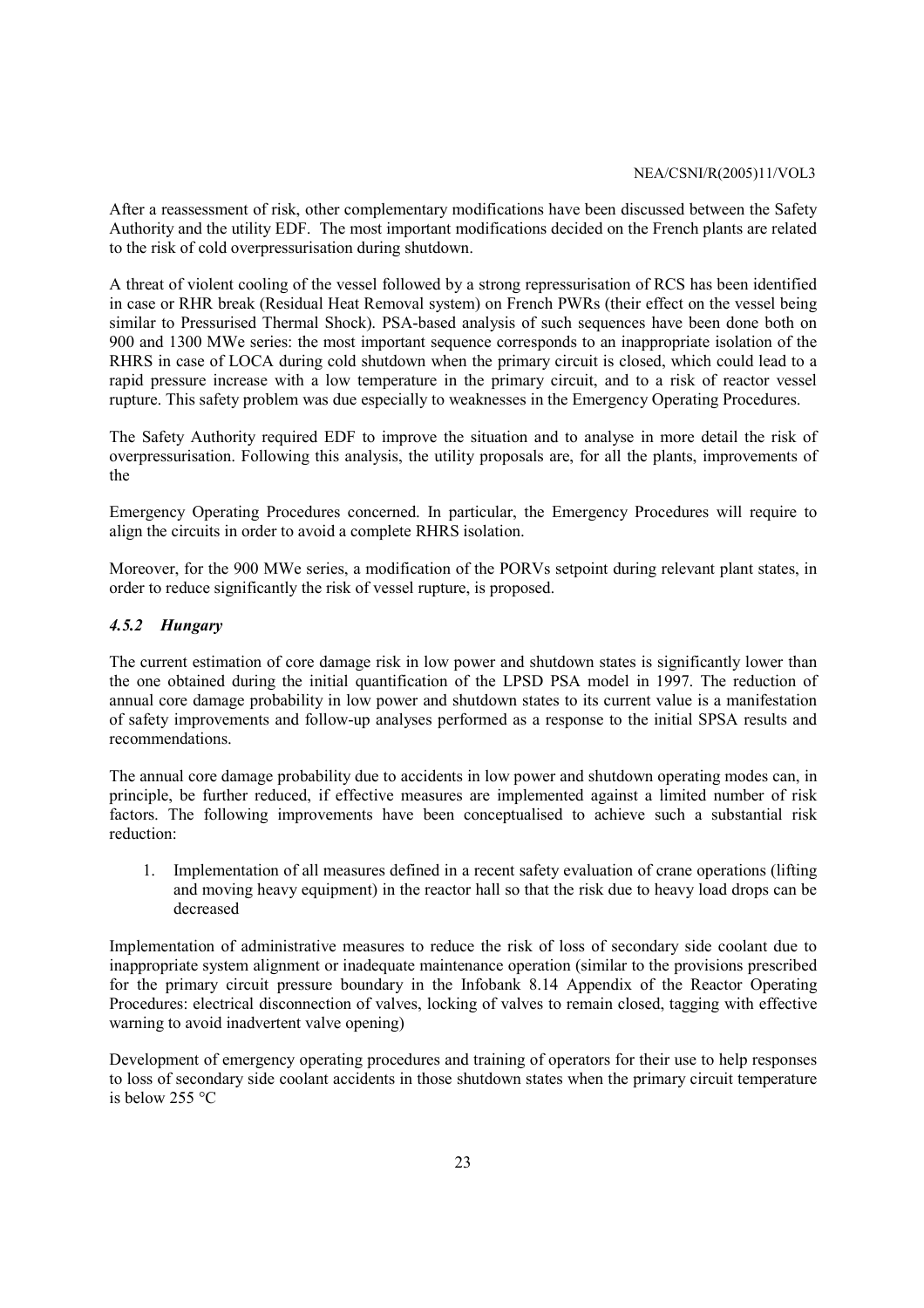Reduction of the likelihood of pre-initiator human errors by

- − collection and analysis of available plant data on pre-initiator actions in the greatest possible extent for the purpose of identifying weaknesses, developing recommendations for error rate reduction through improving training, maintenance conditions, work organisation as necessary
- − improving of post-maintenance system tests so that the function of each system component is effectively tested (e.g. interlock operation triggered by low water level in a tank is tested by reducing water level in reality rather than simulating level decrease through a test signal)

Implementation of measures to (1) ensure availability of the emergency and auxiliary emergency feedwater systems below 150 °C primary temperature and, at the same time, (2) avoid cold overpressurisation of the steam generator if water is injected from either the emergency or the auxiliary emergency feedwater system.

The dominant minimal cut sets indicate that human reliability is a key factor that greatly determines core damage risk in low power and shutdown states. This finding is very similar to that of the PSA for full power operation. As a necessary permanent safety improvement activity at the Paks NPP it is considered of ultimate importance to ensure and maintain favourable conditions for safety significant human interactions (normal operational, maintenance, and emergency actions) including human related, equipment (or technology) related and organisation related aspects.

The results of the LPSD PSA study have already been used to relax the maintenance program. The application was originally aimed at the reduction of the duration of the refuelling outages through evaluating risk of plant operational states with multiple safety systems unavailable (current shutdown procedures allow for one safety system to be unavailable due to maintenance); however, the reduction of the outage duration was reached by other measures. Thus, relaxation of the maintenance tasks, avoiding overload the maintenance personnel during some plant operational states, has become the new goal of the application. The risk related to some selected configurations in each plant operational states has been assessed for this purpose.

The LPSD PSA study has become part of the living PSA tools that are used at the plant for decisionmaking and, as such, is being updated on an annual basis.

#### *4.5.3 South Africa*

On the basis of LPSD PRA, specifically the risk of excessive draindown, modifications (improved level monitoring) have been implemented and technical specifications for draindown and refilling phases of shutdown were developed. The risk of boron dilution accidents, including fast dilution has led to modifications and improvements to technical specifications.

With regard to the installation of high density spent fuel storage racks at Koeberg, additional requirements (modifications and procedural changes) were identified. In this regard, and with respect to other nonreactor applications listed in section 6, the PRA has proven to be a powerful tool for assessment of design weaknesses where human actions play a significant role.

The Koeberg PRA has been used in support of the periodic review of the Koeberg Nuclear Power Station that was conducted by the South African utility Eskom. Differences between Koeberg and CP1 plants in France were screened and assessed on the basis of risk and defence-in-depth.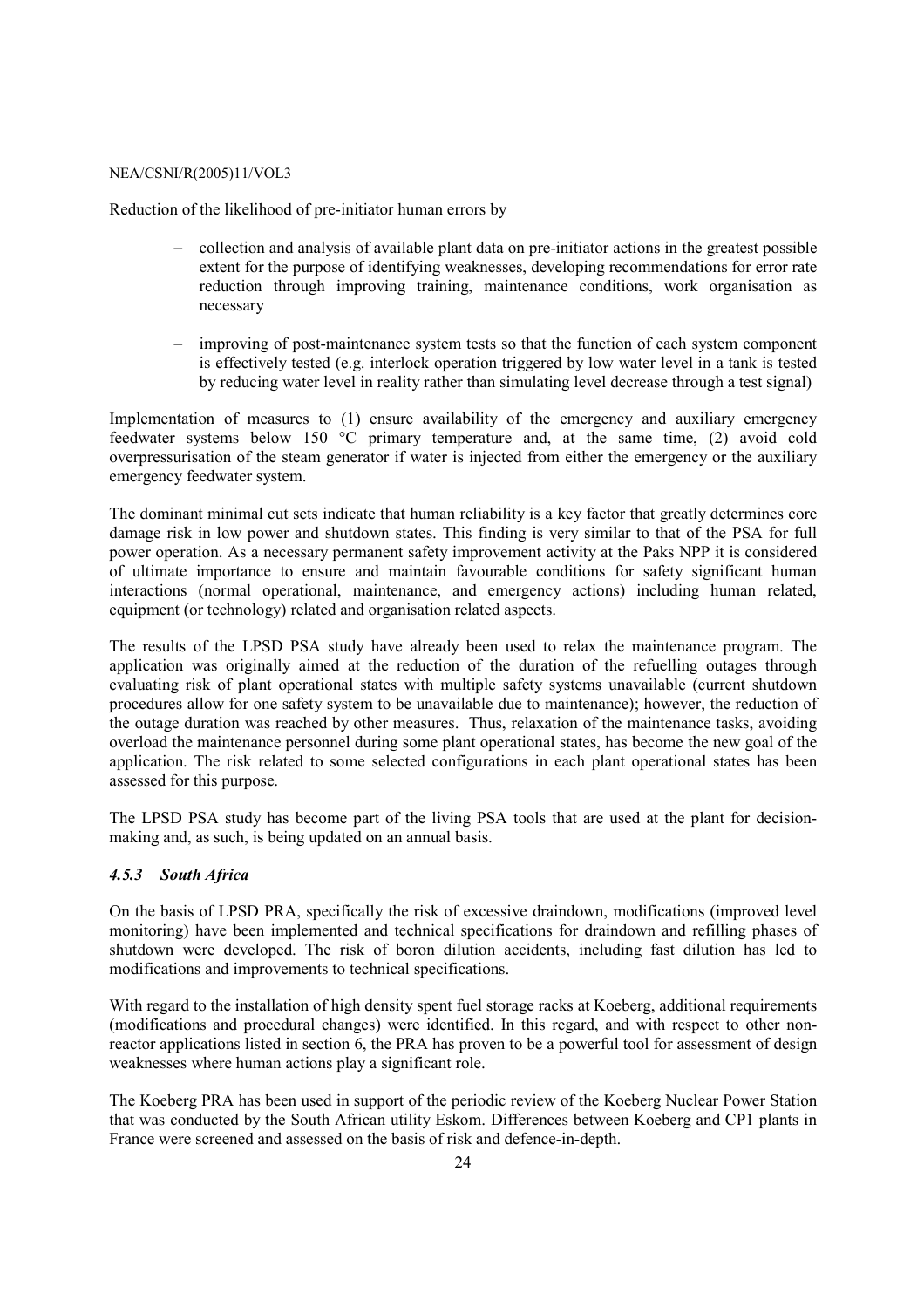The utility Eskom initiated a project in 1998 called the "PRA Customisation Project" with the following objectives:

- Address the findings of the periodic review in respect of compliance with risk criteria. This phase has been completed for internal events.
- Implement risk ranking of components, systems and safety issues
- Perform risk balance analyses (risk monitor). A feasibility study has commenced.
- Implement risk-informed emergency measures

#### *4.5.4 Chinese Taipei*

For the Maanshan nuclear power plant (NPP), some improvements have been made for loss of residual heat removal (RHR) during mid-loop operation:

- reducing the mid-loop operation duration, and
- improving the operating procedure (including keeping a minimum of one steam-generator available during mid-loop operation by delaying the removal of the pressuriser's PSV).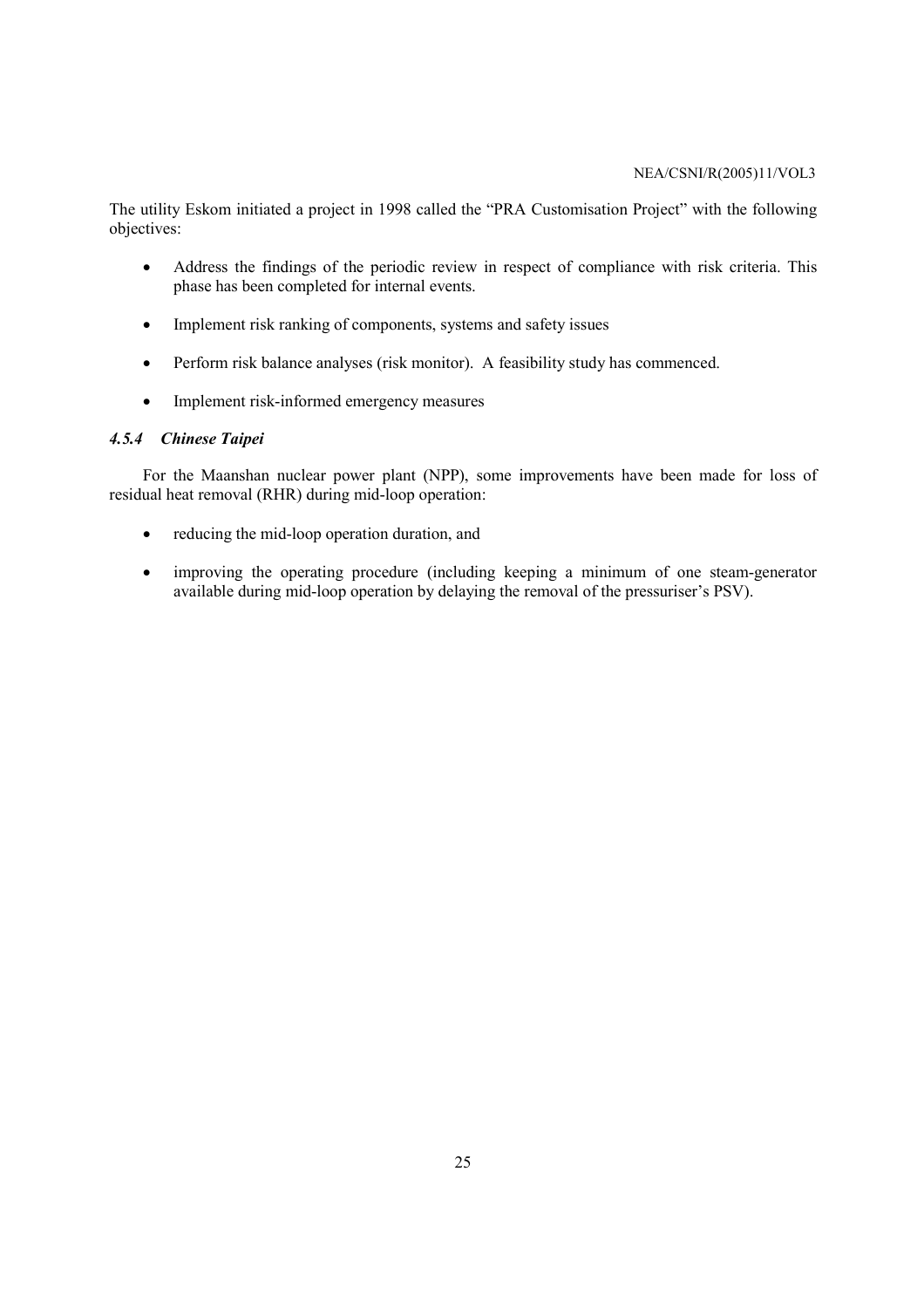#### **5. LPSD ANALYSES AND RESULTS**

Risk analyses estimating CDF have been performed for internal events (excluding flood and fire). A few analyses have included radionuclide release and health effects and addressing internal flood and fire, and seismic events. Most of the studies considered all the various plant operating states. The analyses cover different reactor types including VVER, Westinghouse PWRs, General Electric BWR, French PWRs. The CDFs range from approximately 1E-4/ry to 1E-7/ry.

The main objectives of the studies were to:

- − quantify core damage risk when the plant is operated at low power or is shut down,
- − identify dominant contributors (initiating events, accident sequences, malfunctions, equipment and human failures) to risk, and
- − develop recommendations for improving safety in low power and shutdown modes.

The LPSD PSA studies covered analysis of all internal initiators that can potentially lead to severe core damage during various phases of a refuelling outage.

Important insights and modifications to operational practices were identified and implemented, including:

- − risk is the same order of magnitude as it is for power operations,
- − new improved procedures developed for loss of RHR,
- − new improved procedures developed for shutdown LOCAs, and
- − steam generator water inventory is now required while plant operating conditions are susceptible to loss of RHR.

In applying the methodology, the following types of scenarios were selected from a previously identified list:

- − LOCAs (via reactor coolant system [RCS]}, RHR or interfaces) and power-operated relief valve (PORV) openings,
- − loss of RHR, during hot or cold shutdown or mid-loop operation,
- − station blackout during various plant operational states,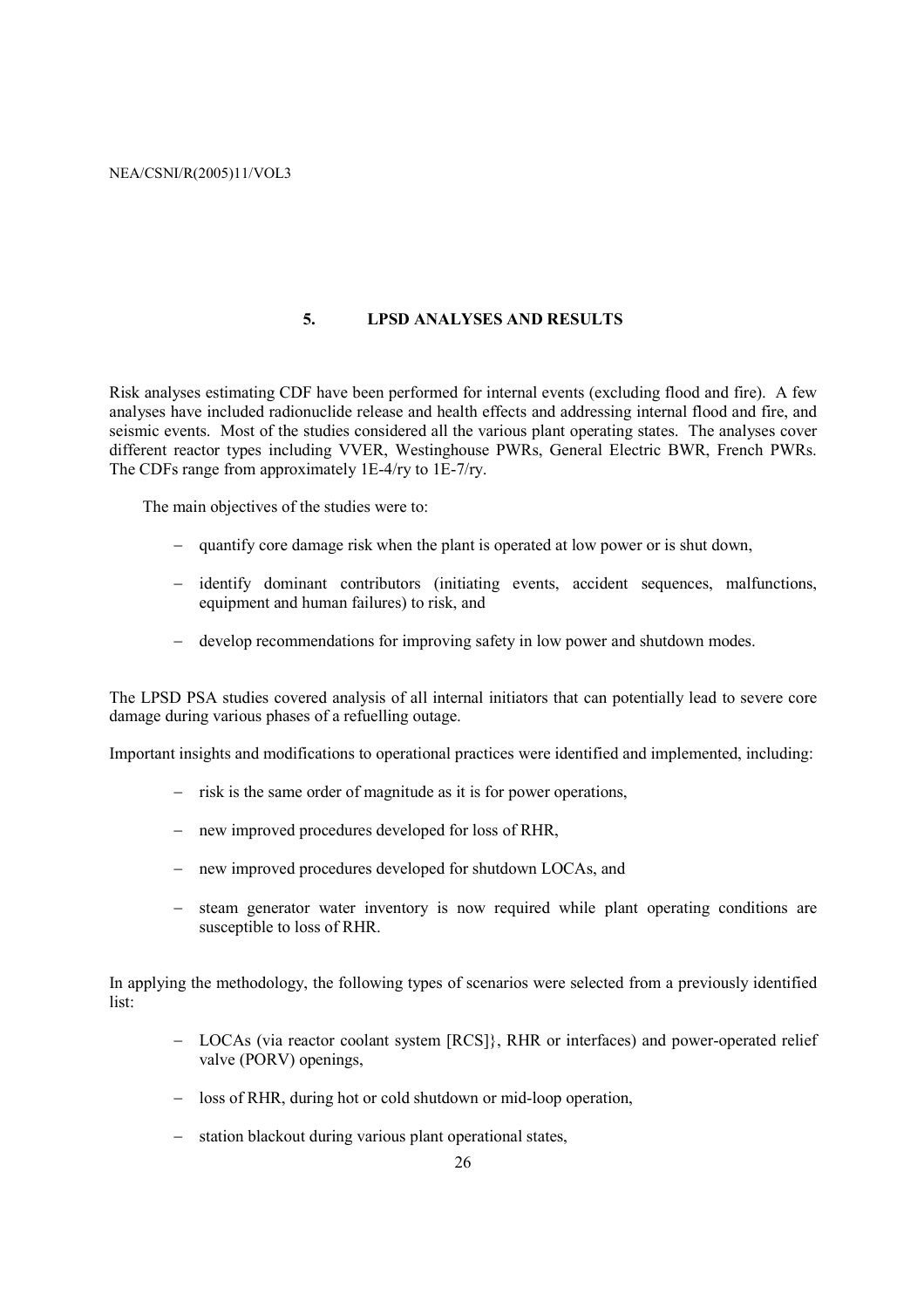- − reactor trips during low power operation,
- − low temperature overpressurization during hot shutdown,
- − boron dilutions, and
- − core misloadings.

Results indicated that LPSD risk is of the same order of magnitude as power operations. Also several design and operational modifications have been implemented for safety enhancement, including:

- − nitrogen accumulators for some pneumatic valve actuators,
- − improved operation procedures for shutdown LOCAs, recirculation after shutdown LOCAs, station blackout during cold shutdown and refuelling, and better administrative controls,
- − required availability of one AFWS train and steam generator inventory during hot and cold shutdown, required availability of two steam generators while in mid-loop operation with fuel inside the core,
- − improved maintenance scheduling to avoid simultaneous unavailabilities for some equipment during some POSs, and
- − improved refuelling outage scheduling to reduce mid-loop operation time with fuel inside the core.

This section identifies LPSD PRA/PSAs performed by each member and summarizes results from each analysis. Table 5-1 presents this information in tabular form.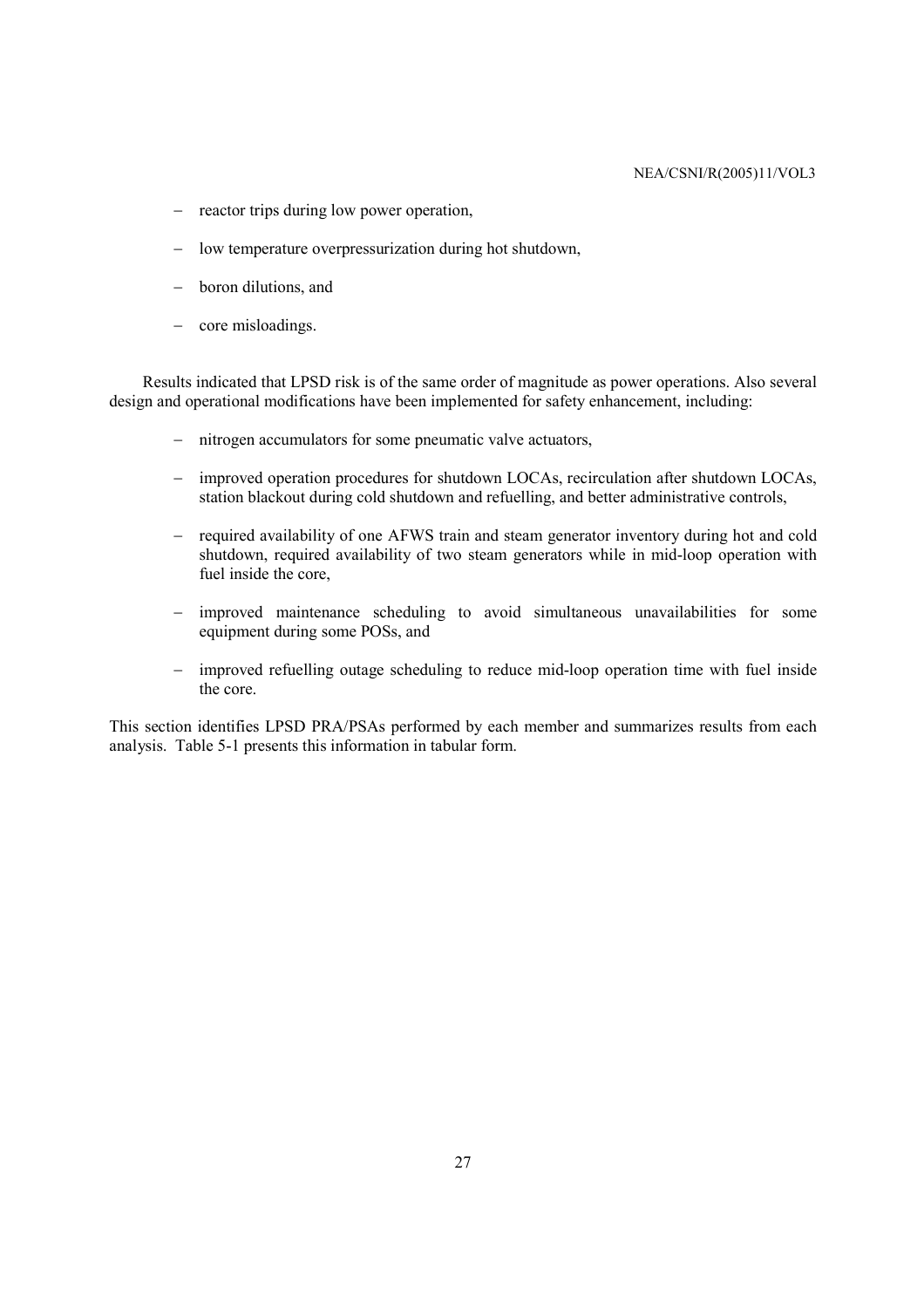|                   | Plant                                                    | <b>Type</b>                                                    | Date of PRA                           | <b>Scope</b> |          |                         |      |                         |                         |                                                                        |                                                               |                                                                |                      | Early/                             |                                                                                                                                                                                             |
|-------------------|----------------------------------------------------------|----------------------------------------------------------------|---------------------------------------|--------------|----------|-------------------------|------|-------------------------|-------------------------|------------------------------------------------------------------------|---------------------------------------------------------------|----------------------------------------------------------------|----------------------|------------------------------------|---------------------------------------------------------------------------------------------------------------------------------------------------------------------------------------------|
| Country           |                                                          |                                                                |                                       | Level        | Internal | Flood                   | Fire | Seismic                 | Other                   | Operating<br><b>States</b><br>Modelled                                 | Method/<br><b>Approach Used</b>                               | <b>CDF</b>                                                     | Release<br>Frequency | Latent<br>Health<br><b>Effects</b> | <b>Comments</b>                                                                                                                                                                             |
| Canada            | Typical<br>CANDU <sub>6</sub><br>Design<br>(700)<br>MWe) | Two loop<br>Pressurise<br>d Heavy<br>Water<br>design<br>(AECL) | 1995<br>currently<br>being<br>updated |              | Y        | Y                       | Y    | <sup>IN</sup>           | $\mathbf N$             | Nominal power<br>& LPS<br>(3 main POS<br>for the<br>shutdown<br>state) | ET/FT                                                         | <b>TBD</b>                                                     | NA                   | NA                                 |                                                                                                                                                                                             |
| Czech<br>Republic | Dukovany<br>$(4 \text{ units})$                          | <b>VVER</b><br>440/V213                                        | 1997-1998                             | $\mathbf{1}$ | Y        | Y                       | Y    | N                       | Refuellin<br>g Pool     | All below 55%<br>Nominal Power                                         | Small ET<br>Large FT                                          | <b>TBD</b>                                                     | NA                   | NA                                 | Preliminary results only.<br>Quantification not<br>completed.                                                                                                                               |
| France            | Standard<br>900 MWe                                      | <b>PWR</b><br>(France)                                         | 1990                                  | $\mathbf{1}$ | Y        | N                       | N    | IN                      | N                       | All                                                                    | ET/FT                                                         | $1.6E - 5$                                                     | NA                   | $\overline{NA}$                    | Update in progress.                                                                                                                                                                         |
| Germany           | Neckarwes PWR<br>theim,<br>Unit 2                        | Konvoi-<br>Type                                                | 2000                                  |              | Y        | N                       | N    | N                       | $\mathbf N$             | 13                                                                     | S-ET/L-FT                                                     | 2.5E-6 (SDS-NA<br>core cooling)<br>3.5E-8 (SDS-<br>deboration) |                      | <b>NA</b>                          | SDS do not consider AM<br>measures and repair. SDS<br>(deboration) considers the<br>forming of unborated<br>coolant due to<br>evaporation-condensation<br>mode after loss of RHR<br>chains. |
| Hungary           | Paks 2                                                   | <b>VVER</b><br>440/213                                         | 1997<br>updated 1999                  |              | Y        | N                       | ĪΝ   | N                       | $\overline{\mathbb{N}}$ | All with one or<br>no turbines<br>running (24<br>POS <sub>s</sub> )    | ET/FT with<br>POS specific<br>maintenance<br>unavailabilities | $3.5E-5$                                                       | $\overline{NA}$      | NA                                 | Yearly CD probability for<br>a planned refuelling<br>outage                                                                                                                                 |
| Italy             | <b>SBWR</b>                                              | Simplified<br><b>BWR(US</b><br>$\mathbf{A}$                    | 1991                                  | $\mathbf{1}$ | Y        | N                       | N    | Y                       | $\mathbf N$             | Nominal<br>through LPS                                                 | ET/FT                                                         | Not Provided NA                                                |                      | NA                                 | Collaboration with<br>General Electric                                                                                                                                                      |
| Italy             | AP600                                                    | Advanced<br>PWR/W                                              | 1996                                  | 3            | Y        | Y                       | Y    | IN.                     | $\mathbf N$             | Nominal<br>through LPS                                                 | ET/FT                                                         | Not Provided Not                                               | Provided             |                                    | Not Provided Collaboration with NRC<br>for design certification                                                                                                                             |
| Japan             | Typical<br>1100 MWe GE<br><b>BWR</b>                     | BWR/<br>BWR 5                                                  | 1994<br>1998:<br>Updated              | $\mathbf{1}$ | Y        | $\overline{\mathbf{N}}$ | N    | $\overline{\mathbb{N}}$ | $\overline{\mathbb{N}}$ | All (7 POSs)                                                           | ET/FT<br><b>THERP</b>                                         | $1.0E-7/RY$                                                    | NA                   | NA                                 |                                                                                                                                                                                             |
| Japan             | Typical<br>1100 MWe 4-loop<br><b>PWR</b>                 | PWR/W                                                          | 1994<br>1998:<br>Updated              |              | Y        | N                       | N    | <sup>IN</sup>           | $\mathbf N$             | All (19 POSs)                                                          | ET/FT<br><b>THERP</b>                                         | $1.3E-6/RY$                                                    | NA                   | NA                                 |                                                                                                                                                                                             |

# **Table 5.1 Summary of LPSD results**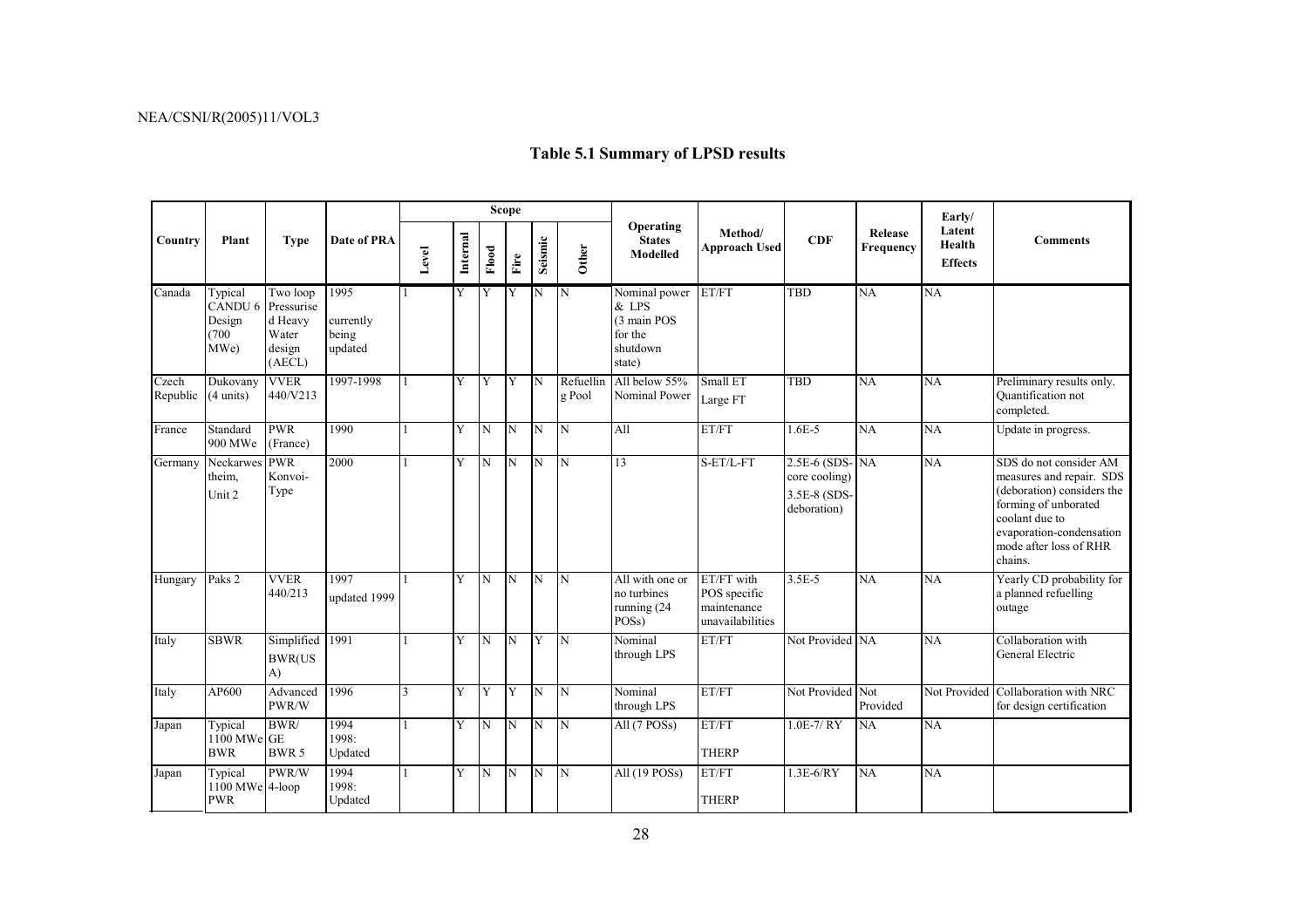|                   | Plant                 | <b>Type</b>                     |                               | <b>Scope</b> |              |       |                      |             |                                                        |                                        |                                                                                                                                       |                             |                              |                                              |                                                                                                                                                                                                              |
|-------------------|-----------------------|---------------------------------|-------------------------------|--------------|--------------|-------|----------------------|-------------|--------------------------------------------------------|----------------------------------------|---------------------------------------------------------------------------------------------------------------------------------------|-----------------------------|------------------------------|----------------------------------------------|--------------------------------------------------------------------------------------------------------------------------------------------------------------------------------------------------------------|
| Country           |                       |                                 | Date of PRA                   | Level        | Internal     | Flood | Fire                 | Seismic     | Other                                                  | Operating                              | Method/<br><b>States Modelled Approach Used</b>                                                                                       | <b>CDF</b>                  | Release<br>Frequency         | Early/<br>Latent<br>Health<br><b>Effects</b> | <b>Comments</b>                                                                                                                                                                                              |
| Korea             | <b>KSNP</b><br>1000MW | <b>PWR</b>                      | 1994-2000                     |              | ΙY           | W     | 'N                   | 'N          | 'N                                                     | 17                                     | ET/FT                                                                                                                                 | $1.73E-6/Y$<br>$(mid-loop)$ | NA                           | <b>NA</b>                                    |                                                                                                                                                                                                              |
| South<br>Africa   | Koeberg               | $900$ Mwe<br>PWR(Fr)<br>2 units | 1979<br>Updated<br>1981, 2001 |              | IY           | IN    | N                    | İΝ          | Spent<br>fuel, Fuel<br>Handling,<br>Waste<br>Treatment | 11 LPSD<br>states with 54<br>substates | ET/FT                                                                                                                                 | $1.35 E-5/Y$                | $4.9E - 7$<br>(LPSD<br>LERF) | Under review                                 |                                                                                                                                                                                                              |
| Spain             | Asco $1&82$           | PWR/W<br>Large Dry              | 1997                          |              | <sup>V</sup> |       | Not Not N<br>Yet Yet |             | N                                                      | Screening<br>analysis of all<br>POSs   | Thorough<br>qualitative and<br>partially<br>quantitative<br>screening.<br>More thorough<br>data and human<br>reliability<br>analyses. | $2.2E-5/Y$                  | NA                           | <b>NA</b>                                    | Results are average per<br>calendar year.<br>The variability of<br>conditional (i.e.,<br>instantaneous) risks during<br>different POSs is discussed<br>in the PSA. It does not<br>provide numerical results. |
| Chinese<br>Taipei | Chinshan              | <b>BWR4/GE 1996</b>             | 1998 updated                  |              | Y            | N     | N                    | N           | N                                                      | Refuelling<br>shutdown only            | ET/FT<br>Modified ASEP                                                                                                                | $1.5E-6/Y$                  | NA                           | NA                                           |                                                                                                                                                                                                              |
| Chinese<br>Taipei |                       | Kousheng BWR6/GE 1996           | 1998 updated                  |              | Y            | N     | N                    | N           | N                                                      | Refuelling<br>shutdown only            | ET/FT<br>Modified ASEP                                                                                                                | $3.0E-6/Y$                  | NA                           | NA                                           |                                                                                                                                                                                                              |
| Chinese<br>Taipei | Maanshan              | PWR/W<br>$3 - Loop$             | 1996<br>1998 updated          |              | Y            | N     | N                    | $\mathbf N$ | N                                                      | Refuelling<br>shutdown only            | ET/FT<br>Modified ASEP                                                                                                                | $3.2E-5/Y$                  | <b>NA</b>                    | <b>NA</b>                                    |                                                                                                                                                                                                              |

# **Table 5-1 Summary of LPSD results (Continued)**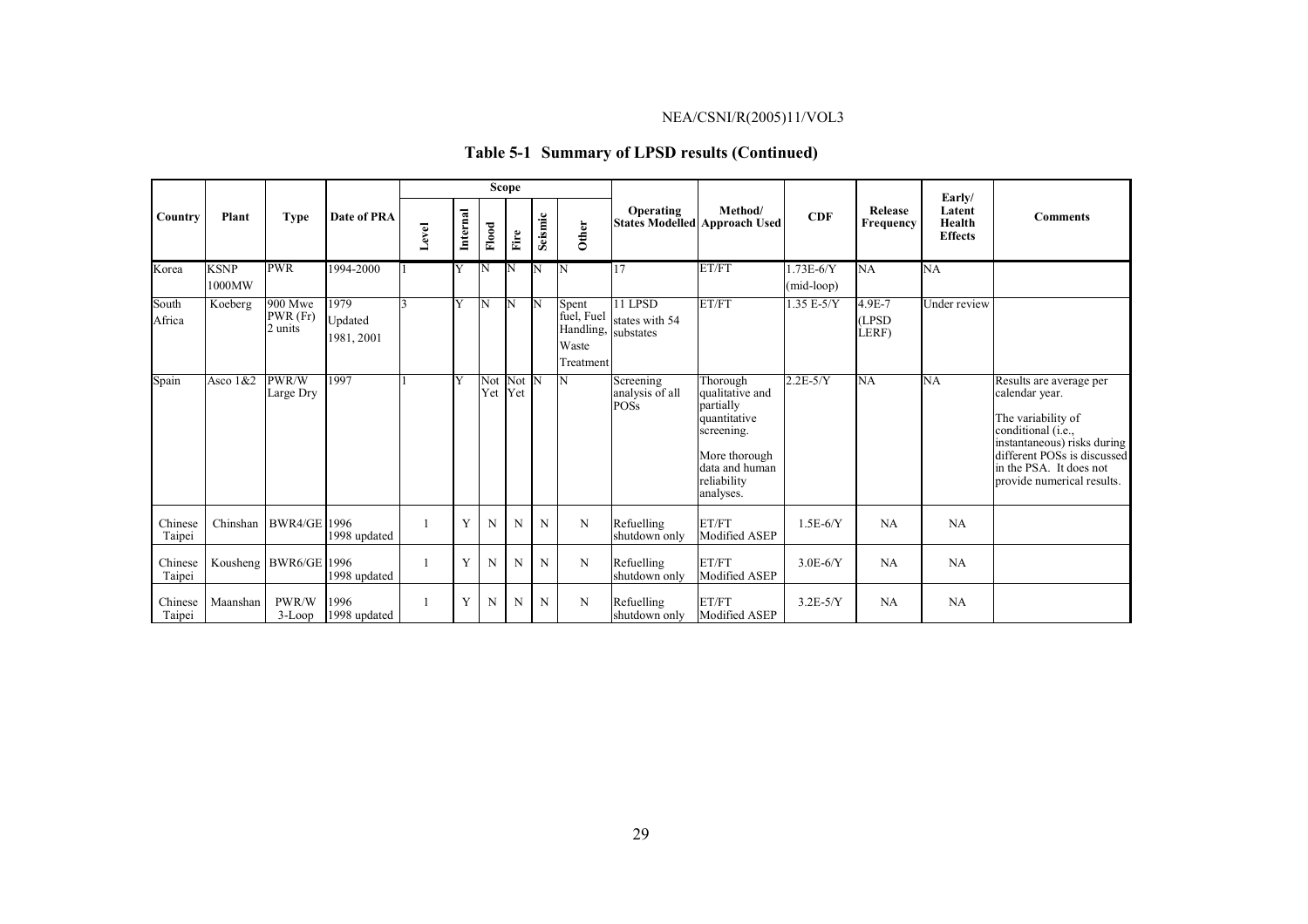|            |                       |                                           |             |               |          |                         | <b>Scope</b>   |                |                         |                                                                                                           |                                                                                                                            |                                                                                                 |                      |                                                                                      |                                                                                   |
|------------|-----------------------|-------------------------------------------|-------------|---------------|----------|-------------------------|----------------|----------------|-------------------------|-----------------------------------------------------------------------------------------------------------|----------------------------------------------------------------------------------------------------------------------------|-------------------------------------------------------------------------------------------------|----------------------|--------------------------------------------------------------------------------------|-----------------------------------------------------------------------------------|
| Country    | Plant                 | <b>Type</b>                               | Date of PRA | Level         | Internal | Flood                   | Fire           | Seismic        | Other                   | Operating<br><b>States</b><br>Modelled                                                                    | Method/<br><b>Approach Used</b>                                                                                            | CDF                                                                                             | Release<br>Frequency | Early/<br>Latent<br>Health<br><b>Effects</b>                                         | <b>Comments</b>                                                                   |
| <b>USA</b> | <b>Grand Gulf BWR</b> | Mark III                                  | 1994        | Phase $1:1$ Y |          | N                       | N              | N              | N                       | Phase 1: All<br>POSs<br>(Screening)                                                                       | ET/FT with<br>average plant<br>specific<br>maintenance<br>unavailabilities<br>and simplified<br><b>HRA</b>                 | Not Provided NA                                                                                 |                      | NA                                                                                   |                                                                                   |
|            |                       |                                           |             | Phase $2:3$ Y |          | Y                       | Y              | Y              | N                       | Phase 2: POS 5<br>(Cold<br>Shutdown)<br>during refuelling maintenance<br>(Detailed)                       | ET/FT with<br>plant and POS<br>specific<br>unavailabilities<br>and detailed<br>human reliability >1E-8/Y<br>analysis       | $2E-6/Y$<br>Internal<br>$2.3E-8/Y$<br>Flood<br>Fire                                             | Not<br>Provided      | Early fatality<br>risk: 1.4E-<br>8/Y<br>Total latent<br>cancer risk:<br>$3.8E-3/Y$   |                                                                                   |
|            |                       |                                           |             |               |          |                         |                |                |                         |                                                                                                           |                                                                                                                            | $7.1E-8/Y$<br>$2.5E-9/Y$<br>Seismic<br>(1993 LLNL<br>Hazard<br>Curve)<br>(EPRI Hazard<br>Curve) |                      |                                                                                      |                                                                                   |
| <b>USA</b> | Surry                 | PWR/W<br>$3$ -loop<br>Subatmos-<br>pheric | 1994        | Phase 1:1 Y   |          | $\overline{\mathbf{z}}$ | $\overline{N}$ | $\overline{N}$ | $\overline{\mathbb{N}}$ | Phase 1: All<br>POSs<br>(Screening)                                                                       | ET/FT with<br>average plant<br>specific<br>maintenance<br>unavailabilities<br>and simplified<br>human<br>reliability       | Not provided NA                                                                                 |                      | NA                                                                                   |                                                                                   |
|            |                       |                                           |             | Phase 2:<br>3 | Y        | Y                       | Y              | Y              | $\mathbf N$             | Phase2: 3 POSs<br>(Midloop<br>Operation<br>during<br>refuelling and<br>drained<br>maintenance<br>outages) | analysis<br>ET/FT with<br>plant and POS<br>specific<br>maintenance<br>unavailabilities<br>and detailed<br>human rel. anal. | $4.9E-6/y-Int$<br>4.8E-6/y-FL<br>$2.5E-5/y-FI$<br>$3.5E-5/y-S*$                                 | Not<br>Provided      | Early fatality<br>risk: 1.6E-<br>$7/Y$<br>Total latent<br>cancer risk:<br>$5.5E-2/Y$ | * using 1993 LLNL<br>Hazard Curve; 8.6E-8/Y<br>seismic using EPRI<br>Hazard Curve |

# **Table 5-1 Summary of LPSD results (Continued)**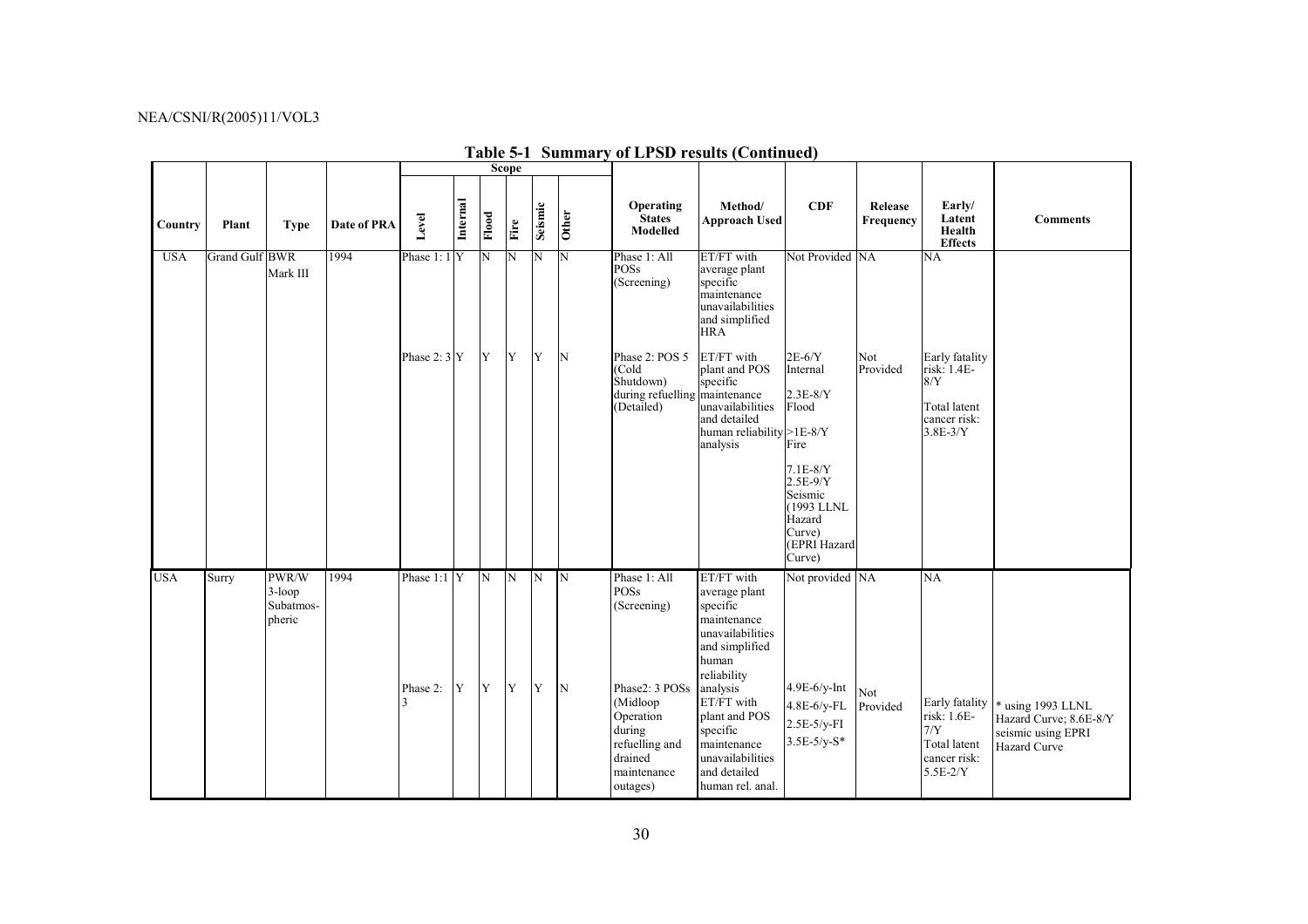#### *5.1 Czech Republic*

The LP&SD PSA for NPP Dukovany is being currently updated so changes of results are expected. Previous calculations revealed the following important contributors to the risk from LP&SD operation:

- Loss of natural circulation due to primary circuit causes (overdraining, gas accumulation)
- Loss of Decay Heat Removal system due to loss of secondary circuit RHR pumps or interruption of cooling circuit
- Cold overpressurization
- Man-induced LOCAs
- Heavy load drops

#### *5.2 France*

LPSD PSA has been included in the French PSAs since the very beginning of the studies. The first results were published in 1990, by IPSN for a 900 MWe PWR and by EDF for a 1300 MWe PWR. The results of both studies indicated a high contribution of LPSD to CMF (32% for the 900 MWe and 56% for the 1300 MWe), which was the same order of magnitude as full power operation. Due to these results, the Safety Authority required plant improvements which were decided and implemented on the French plants.

Since these plant modifications, the PSAs were updated by EDF and by IPSN. The updating indicates that plant modifications are efficient for reducing the risk related to the dominant sequences. However some complementary sequences were identified (especially cold overpressurization) which led to complementary plant improvements.

The ongoing LPSD PSA updates take into account recent plant modifications and fire initiating events.

#### *5.3 Germany*

Two LPSD PSAs were performed for GRS. An analysis for a BWR-72 was finished in 1998 and an analysis for a 1300 MWe PWR of the Konvoi-type was finished at the end of 2000. It is planned to perform a PSA for a BWR-69 type to evaluate the methodology for an older BWR also.

BWR: The objective of the BWR-72 study was the development of the methodology of LPSD PSAs and the application of the methodology by some examples. The scope of the PSA is limited to Level 1 and internal initiating events. For a detailed analysis, four initiating events were defined by using a set of criteria. The four initiating events include:

- Loss of shutdown cooling via modified shutdown line
- Cold overpressurisation of the reactor pressure vessel (RPV)
- Leak at the cavity seal liner, and
- Leak at the RPV bottom head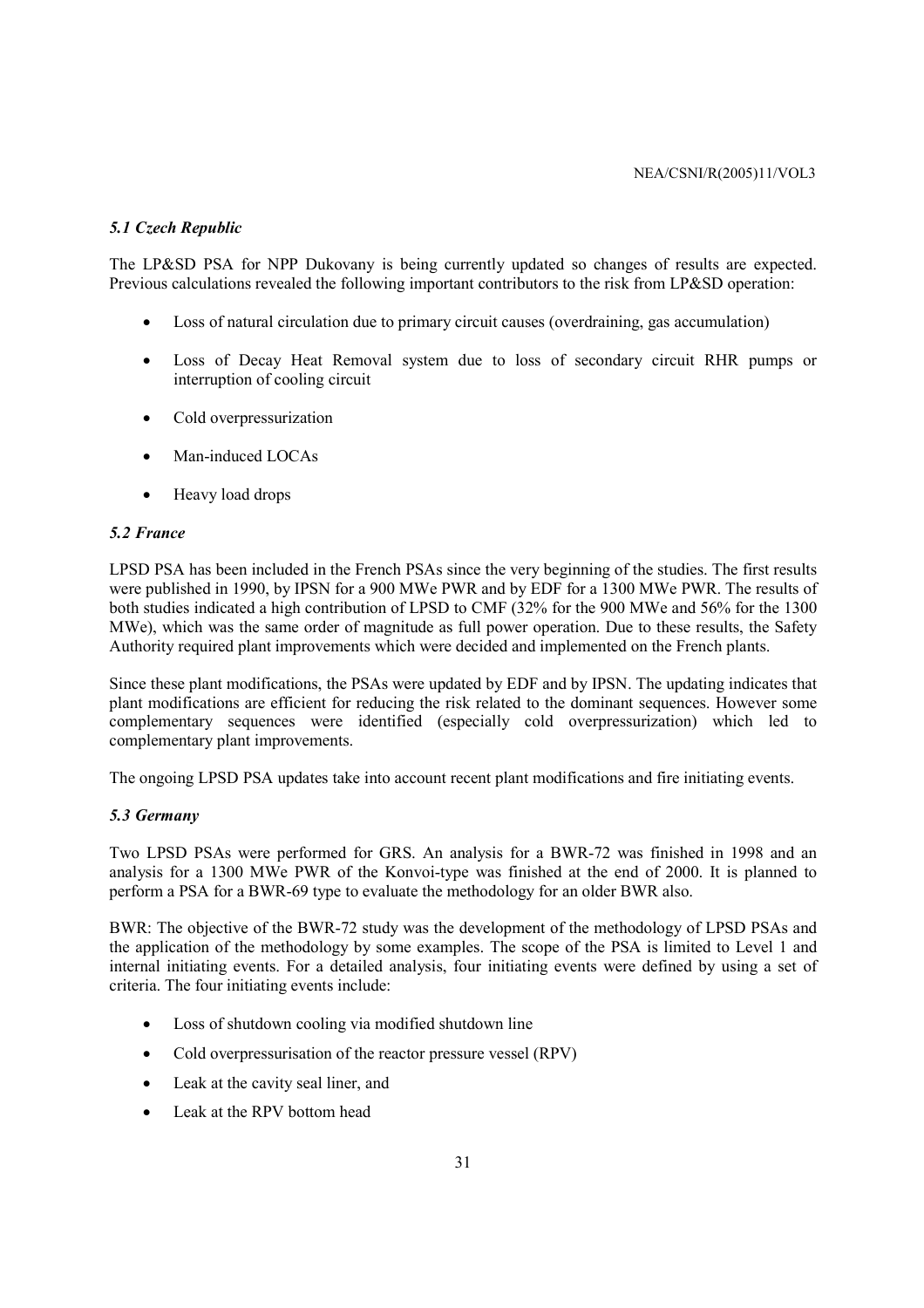According to international experience, these initiating events contribute to a large extent to CDF during shutdown. The analysis of these events covered most of the particular problems of LPSD PSA.

PWR: The objective of the PWR-PSA was the evaluation of the PSA methodology for LPSD. The scope of the PSA is limited to level 1 and internal initiating events (IE). A set of initiating events was derived from different sources including operation experience and international studies. In a screening process for every initiating event the POSs with the highest demands on the system functions were established. In a second step the initiating events for detailed analysis were selected by expert judgement. These are events which may lead to a loss of RHR during mid-loop operation after shutdown and events which lead to an unintended injection of unborated water into the primary circuit.

The following IEs were analyzed:

- Loss of preferred power during mid-loop, RPV closed,
- Loss of preferred power during mid-loop, RPV open,
- Loss of RHR due to faulty level lowering,
- Loss of RHR due to faulty emergency core cooling signals,
- Loss of RHR-chains, mid-loop operation, RPV closed,
- Loss of RHR-chains, mid-loop operation, RPV open,
- Leak in the RHR-system, in the containment, mid-loop operation, RPV closed,
- Leak in the RHR-system, in the containment, mid-loop operation, RPV open,
- Leak in the RHR-system, in the annulus, mid-loop operation, RPV closed,
- Leak in the RHR-system, in the annulus, mid-loop operation, RPV open,
- Different events with an unintended injection of unborated water into the primary circuit.

The system damage states from these IEs were analysed. SDS endangers the core cooling due to failures of the operational and safety systems. AM measures and repair is not considered. Compared to full power, the frequency is in the same order of magnitude and about  $\frac{1}{4}$  of an overall frequency (with the conditional probability of 1 outage per year).

Concerning the unintended injection of unborated water only the measures to prevent the injection of a large amount of water were considered. A deboration of the coolant occurs also as a result of the evaporation – condensation mode after a loss of the RHR chains. The nearly boron-free condensate accumulates in the steam generator tubes an d in the pump suction line. These effects are treated together with the loss of RHR. No substantial statements can yet be made regarding the mixing behaviour up to the passage through the core nor with respect to the criticality behaviour of the core.

As a result of the PSA a lot of improvements were performed in the plant. These are mainly more specified technical specifications and an increase of the availability of systems during subcritical cold conditions.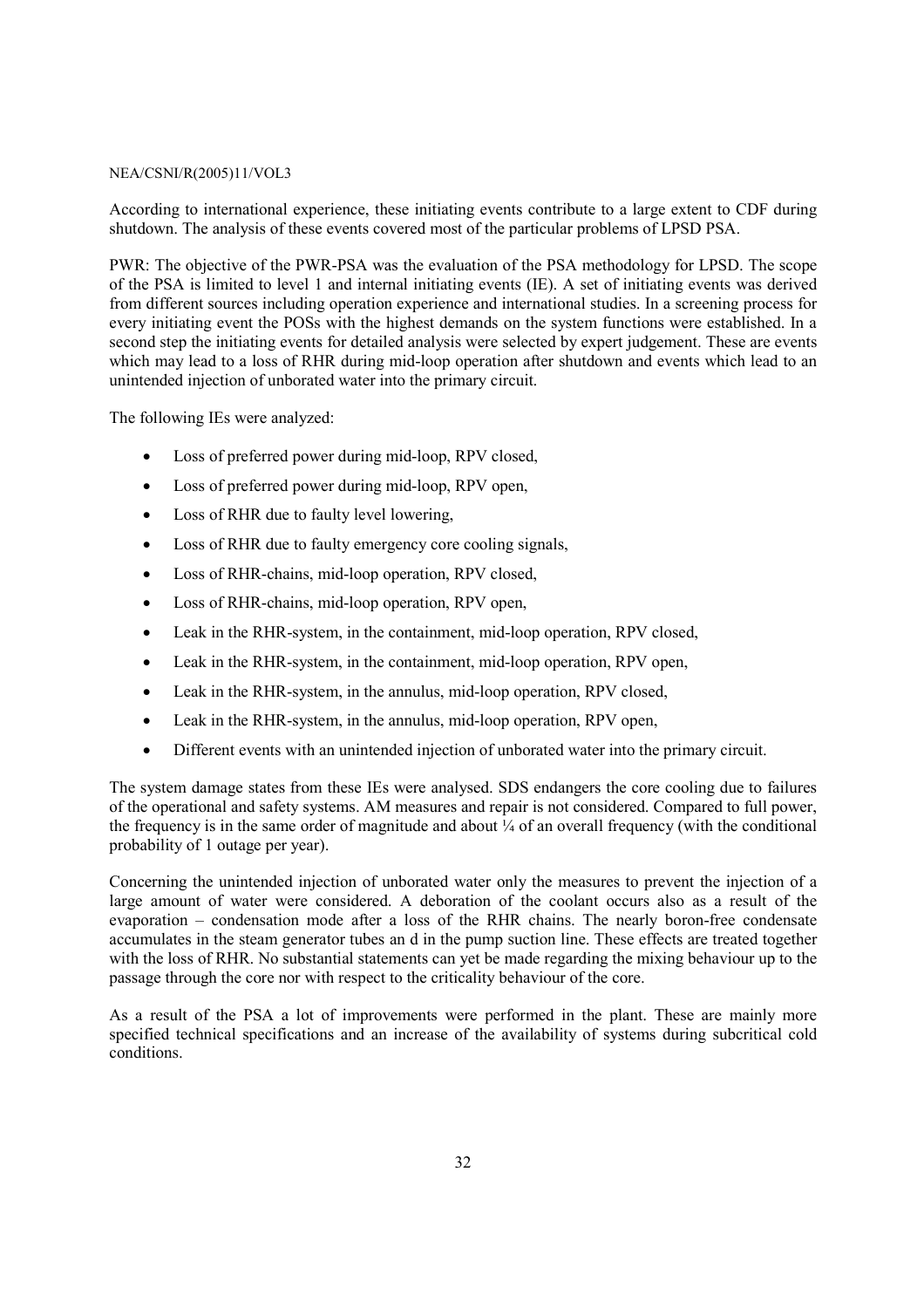#### *5.4 Hungary*

As an extension to the initial level 1 PSA for full power operation, a low power and shutdown PSA has been performed for the Paks Unit 2 NPP by VEIKI Institute for Electric Power Research. The main objectives of the study were to meet the following requirements defined by the Hungarian Atomic Energy Authority for Periodic Safety Reviews of the plant:

- quantify core damage risk when the plant is operated at low power or is shut down,
- identify dominant contributors (initiating events, accident sequences, malfunctions, equipment and human failures) to risk, and
- develop recommendations for improving safety in low power and shutdown modes.

The LPSD PSA study covered analysis of all internal initiators that can potentially lead to severe core damage during various phases of a refuelling outage. The LPSD PSA process was similar to a typical PSA for full power operation. However, the characteristics of the reactor type and the low power conditions required the use of new or improved methods as compared to the full power PSA. Definition of plant operational states, identification of shutdown probabilistic safety assessment (SPSA) specific initiating events, modelling of state dependent accident sequences, human reliability assessment and computerization of the large SPSA model are examples of such improvements.

An analysis of plant/reactor operating procedures, maintenance and test rules and practices as well as past records of outages at Paks led to the definition of 24 POSs. Thus, the LPSD PSA for Paks integrates 24 stand-alone PSA models each representing a given POS.

Over 400 initiating events have been identified in total for the 24 POSs. In addition to the standard steps of a PSA procedure, development of accident sequences required an evaluation of the availability of mitigating systems as defined by the actual systems configuration and the maintenance status characteristic for a given plant operational state. Also, emphasis was place on analyzing outage specific scenarios, such as inadvertent boron dilution, drop of a heavy load, pressurized thermal shock and loss of natural circulation. As a result of these efforts around 3000 accident sequences have been modelled and quantified in the LPSD PSA for Paks.

The risk profile during an outage has been produced by quantifying all core damage sequences within the 24 POSs. Sensitivity analyses have been performed to identify dominant risk contributors. The LPSD PSA model, the underlying component and human reliability data are managed, and the quantified risk measures are stored in a single project within the Risk Spectrum PSA Code Package.

Taking into account the current status of plant systems, operating conditions, characteristics of emergency responses, and all plant modifications made prior to the end of 1998 the total annual core damage probability due to potential accidents in low power and shutdown operating modes of unit 2 of the Paks NPP is 3.53E-05. The results show that risk during an outage is dominated by those plant operational states when the reactor vessel is open for refuelling and the water level is low in the reactor. Plant states which follow boration and in which primary temperature is above 150 °C are the next in terms of risk significance. Other important POSs are characterised by open reactor vessel with refuelling water level, and POSs in which heat is removed from the reactor by means of natural circulation and the primary circuit is pressurised. This kind of distribution is mostly explained by two factors: the difference between the average lengths of the POSs and the reduction in automatic plant responses in some plant operational states.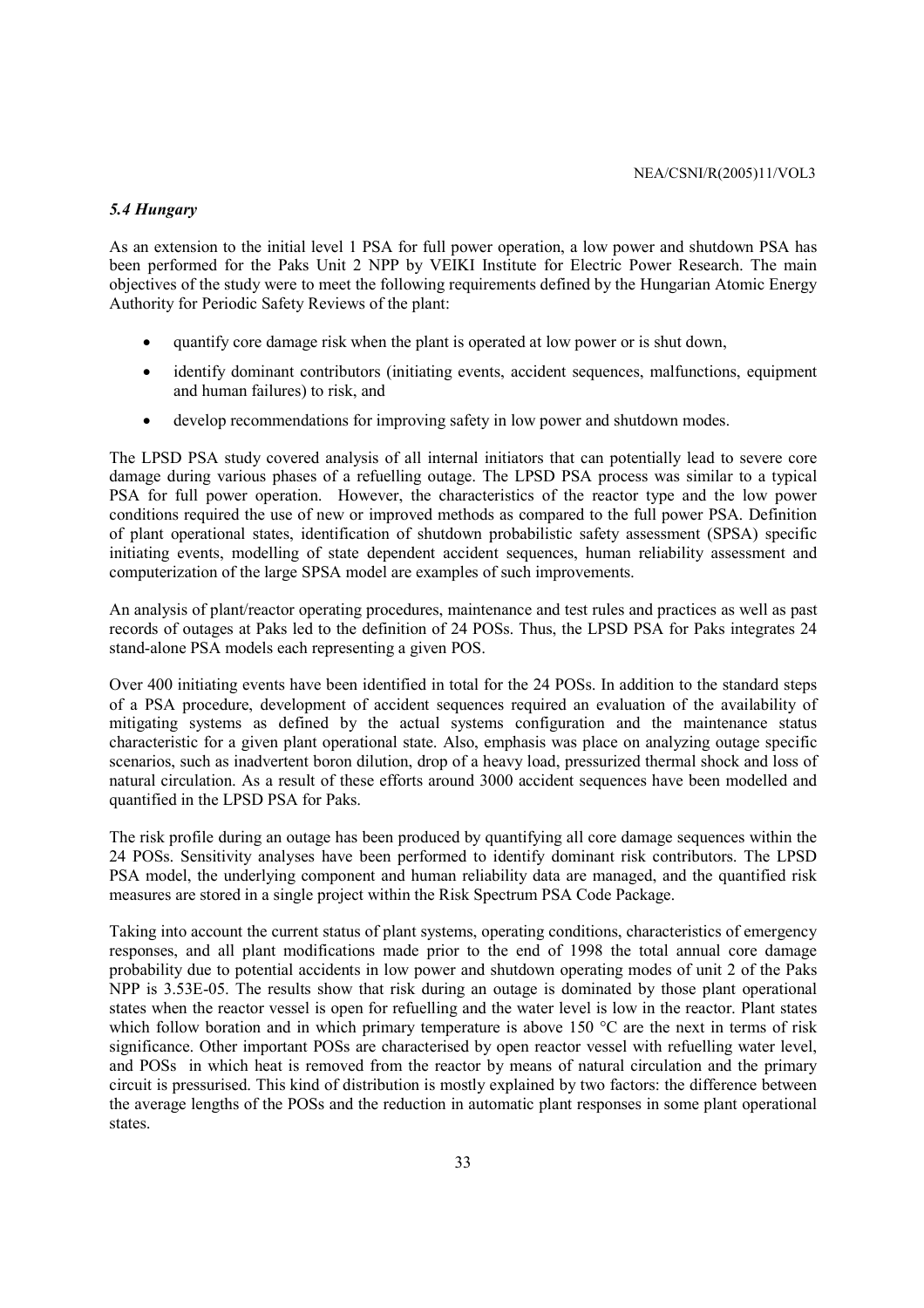According to the dominant minimal cut sets primary side LOCAs and losses of secondary coolant are the most significant accidental processes that dominate probability of core damage during a refuelling outage of the Paks NPP. In the dominant cases a primary side LOCA can be induced mostly by inappropriate maintenance actions (e.g. inadvertent opening of valves, dismantling of piping components) rather than hardware failures. Inadequate system alignments have been identified as the main causes of loss of secondary coolant. With respect to low power and shutdown specific accident sequences termination of natural circulation should be mentioned first. The principal cause to termination of natural circulation (excluding primary LOCA) is loss of secondary cooling dominated by inappropriate system alignment, drop of a heavy load in the turbine hall causing pipeline break in the secondary circuit, and loss of secondary decay heat removal pumps. Drop of a heavy load during certain refuelling crane operations can endanger core cooling, which is also a risk significant fault. In comparison with these potential core damage processes, other low power and shutdown specific scenarios (e.g. inadvertent dilution, cold overpressurization of reactor vessel) are less important due to some existing defenses.

#### *5.5 South Africa*

| <b>Initiating Event Group</b>      | At power     | Shutdown <sup>(1)</sup> | RHR condition <sup><math>(2)</math></sup> | <b>Total LPSD</b> | Total    |
|------------------------------------|--------------|-------------------------|-------------------------------------------|-------------------|----------|
| Secondary Line Break Accidents     | 8.14E-08     | $0.00E + 00$            | $0.00E + 00$                              | $0.00E + 00$      | 8.14E-08 |
| <b>Secondary System Transients</b> | 4.82E-06     | 2.32E-07                | $0.00E + 00$                              | $2.32E-07$        | 5.05E-06 |
| Loss of Compressed Air             | 2.82E-08     | $0.00E + 00$            | $0.00E + 00$                              | $0.00E + 00$      | 2.82E-08 |
| Primary System Transients          | 2.99E-06     | 5.95E-08                | 6.26E-08                                  | 1.22E-07          | 3.11E-06 |
| Loss of Residual Heat Removal      | $0.00E + 00$ | $0.00E + 00$            | 4.70E-06                                  | 4.70E-06          | 4.70E-06 |
| Loss of Ventilation                | 5.63E-08     | $0.00E + 00$            | $0.00E + 00$                              | $0.00E + 00$      | 5.63E-08 |
| Loss of Off-site Power             | 6.99E-06     | 1.07E-06                | 1.79E-06                                  | 2.86E-06          | 9.85E-06 |
| Loss os Switchboards               | 5.79E-07     | 1.88E-08                | $1.14E-06$                                | 1.16E-06          | 1.74E-06 |
| <b>SGTR</b>                        | 2.35E-07     | 6.89E-08                | $0.00E + 00$                              | 6.89E-08          | 3.04E-07 |
| LOCAs                              | $1.62E-06$   | 4.07E-08                | 3.26E-06                                  | 3.31E-06          | 4.92E6   |
| Loss of Component Cooling          | 4.44E-07     | 1.57E-08                | 9.92E-07                                  | $1.01E-06$        | 1.45E-06 |
| Total                              | 1.78E-05     | 1.51E-06                | 1.20E-05                                  | 1.35E-05          | 3.13E-05 |

**Table 5.2 Contribution to CDF** 

 **(1)** Shutdown - Reactor shutdown with Residual Heat Removal System valved out (POS B5 -B8, C, K and L1 - L2) (Table 4-1)

**(2)** Reactor Shutdown with RHR conditioned (POS D, E, F1 - F2, I and J) (Table 4-1).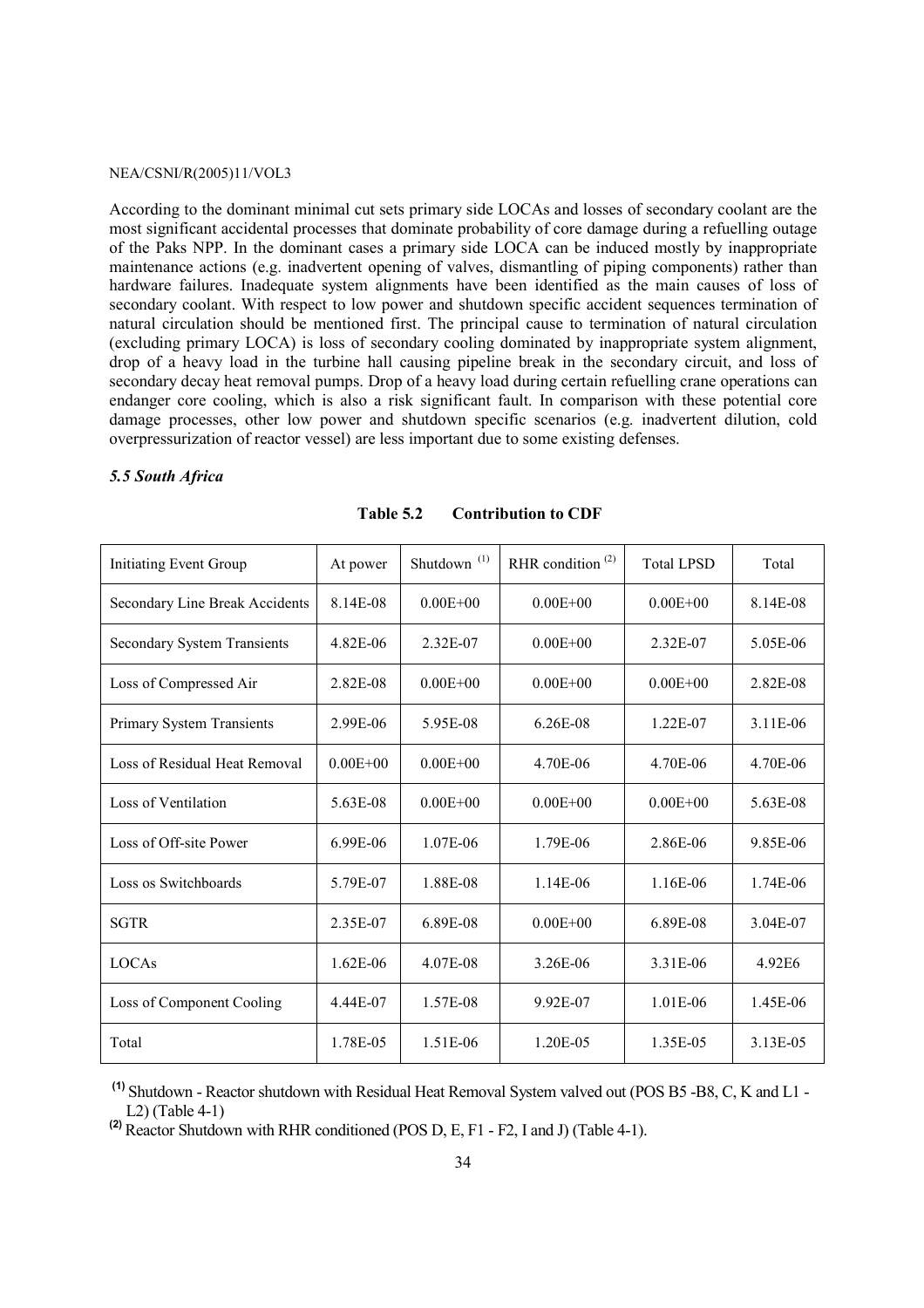| Initiating event                                                        | Sequence                                                                                                                                                                                                                                                                                                                                                                                                                                                                                                              | Frequency  |
|-------------------------------------------------------------------------|-----------------------------------------------------------------------------------------------------------------------------------------------------------------------------------------------------------------------------------------------------------------------------------------------------------------------------------------------------------------------------------------------------------------------------------------------------------------------------------------------------------------------|------------|
| Loss of RHR in POS<br>F1-F6, H1-H4, I1-I2                               | Loss of RRA in maintenance / refuelling shutdown, operator<br>fails to establish make-up from PTR and fails to use<br>alternative make-up to the RCP                                                                                                                                                                                                                                                                                                                                                                  | 4.63E-06   |
| Loss of RRI in POS<br>F1-F6, H1-H4, I1-I2                               | Loss of RRI during maintenance / refuelling shutdown, no<br>RRI recovery in 24 hours.                                                                                                                                                                                                                                                                                                                                                                                                                                 | 9.03E-07   |
| Maintenance induced<br>LOCA (intermediate)<br>in POS E1-E2, J1-J2       | Intermediate K-LOCA during draindown, Operator fails to<br>establish manual LHSI                                                                                                                                                                                                                                                                                                                                                                                                                                      | 8.47E-07   |
| Maintenance induced<br>LOCA (small) in POS<br>E1-E2, J1-J2              | Small K-LOCA during draindown, Operator fails to establish<br>manual LHSI                                                                                                                                                                                                                                                                                                                                                                                                                                             | 8.47E-07   |
| Recoverable flow<br>diversion via RRA in<br>POS F1-F6, H1-H4, I1-<br>12 | Recoverable flow diversion (H-LOCA) dominated by<br>excessive draindown in RRA,. Operator fails to recover from<br>this event (series of dependent operator errors).                                                                                                                                                                                                                                                                                                                                                  | 6.23E-07   |
| Maintenance induced<br>LOCA (large) in POS<br>E1-E2, J1-J2              | Large K-LOCA during draindown, Operator fails to establish<br>manual LHSI                                                                                                                                                                                                                                                                                                                                                                                                                                             | $4.24E-07$ |
| Loss of Offsite Power<br>in POS F1-F6, H1-H4,<br>$I1-I2$                | Loss of Offsite Power when LGE switchboard in maintenance<br>and LHQ fails to start. Accident transfers to a Station<br>Blackout. Operator fails to establish cooling.                                                                                                                                                                                                                                                                                                                                                | 3.73E-07   |
| Intermediate LOCA in<br>RRA in POS E1-E2,<br>$J1-J2$                    | Intermediate RRA LOCA in draindown, followed by<br>dependent HEP of operator failing to isolate RRA from RCP,<br>and operator failing to manually establish SI                                                                                                                                                                                                                                                                                                                                                        | 3.16E-07   |
| Loss of RRI with the<br>reactor critical                                | Loss of RRI during power operation, reactor trip, RCP pumps<br>tripped, Operator fails to establish cooldown and seal<br>protection, RRI not recovered within 24 hours.                                                                                                                                                                                                                                                                                                                                               | 2.91E-07   |
| Loss of Offsite Power<br>(reactor above 15%)                            | House load initially successful but a failure to restore the grid<br>(400kV) fails, and Acacia Line in maintenance. LHP and<br>LHQ diesel generators fail while running, resulting in a SBO.<br>RCP isolated, AG003PO startup, battery load shedding<br>successful and also battery preservation successful. Crash<br>cooling (ECA 0.0, step 16) successful and power restored in<br>17 hrs, but the RCP pump seals failed, allowing sufficient<br>inventory loss to result in core damage when power is<br>restored. | 2.82E-07   |
| Loss of LCB in POS<br>F1-F6, H1-H4, I1-I2                               | Loss of LCB during RRA conditions, vessel head removed.<br>LHA energized, operator fails to re-establish RRA cooling,<br>resulting in a loss of RRA. Operator fails to establish PTR<br>backup and longer term RCP cooling.                                                                                                                                                                                                                                                                                           | 2.73E-07   |
| Loss of LCA in POS<br>F1-F6, H1-H4, I1-I2                               | Loss of LCA during RRA conditions, vessel head removed.<br>LHA energized, operator fails to re-establish RRA cooling,<br>resulting in a loss of RRA. Operator fails to establish PTR<br>backup and longer term RCP cooling.                                                                                                                                                                                                                                                                                           | 2.73E-07   |

**Table 5-3 Dominant Minimal Cutsets**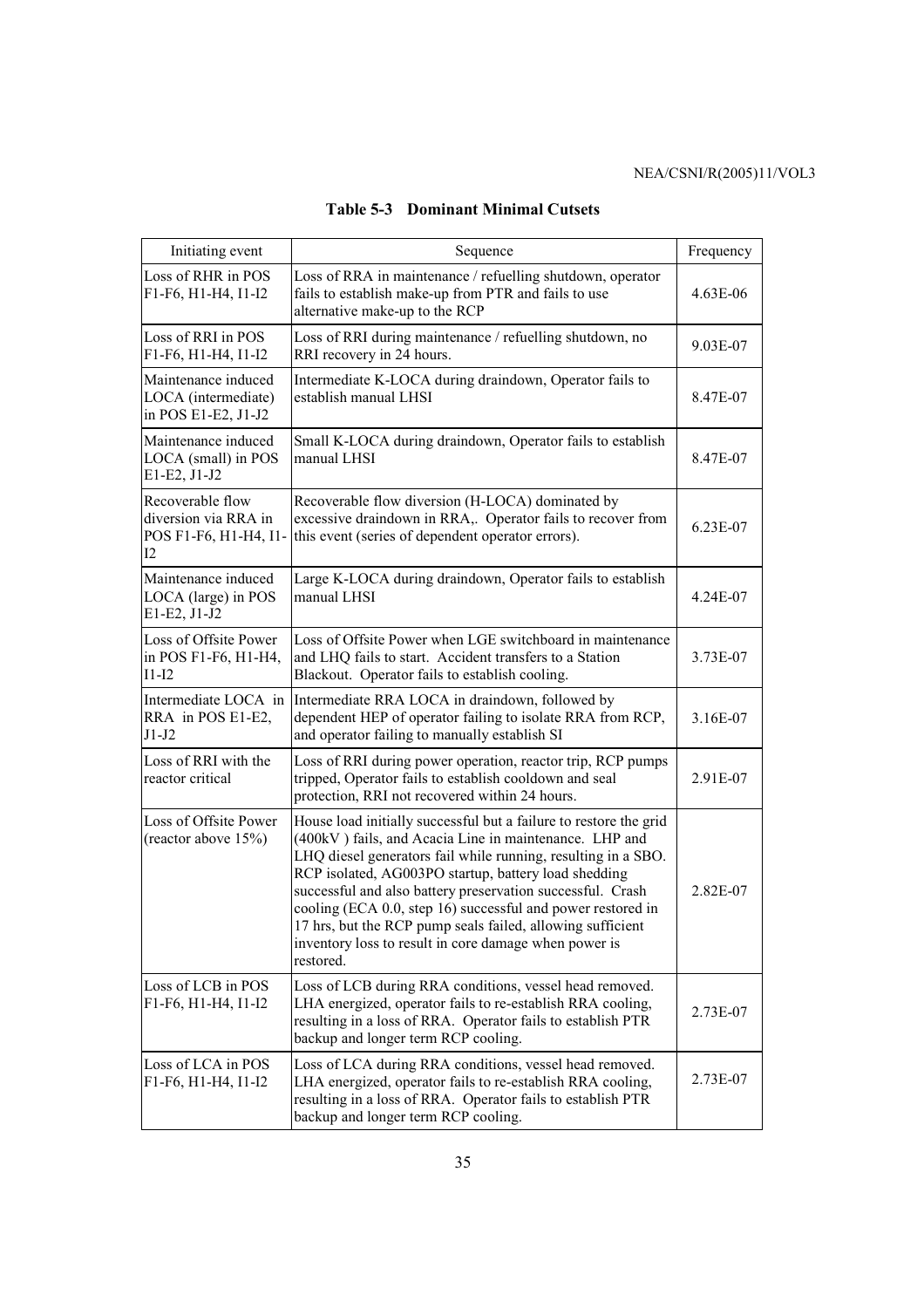#### *5.6 Spain*

According to the Spanish Integrated Program on PSA, each of the seven Spanish nuclear power plants will have a PSA, the first having begun in 1983. Plant specific PSA requirements are time and scope phased. All PSAs shall be revised to get to a common final scope for the seven plants. The final scope will consider all internal and external initiators for all modes of operation and will estimate characteristics and frequencies of fission product releases.

Risk from initiators during low power and shutdown operations was not included in the scope of the PSAs up to the sixth PSA, required by the CSN in 1990 for the Vandellos 2 nuclear power plant, a Westinghouse 3-loop PWR.

For Vandellos 2, a rough qualitative screening analysis was performed at the beginning of that LPSD PSA to select only two types of scenarios (defined as groups of initiating events in a plant operational state) for further evaluation. These two scenarios included:

- LOCAs in cold shutdown, and
- RHR losses during mid-loop operations.

Previous vendor studies were used to support this selection. Additionally, a very simplistic method, also proposed by the vendor and incongruous with the rest of the PSA, was used for human reliability analysis. CSN review objected to these aspects of the methodology, but work on the PSA continued and it was finally submitted to the CSN in 1995, together with the results from the full-power Level 2 analysis.

Important insights and modifications to operational practices were identified and implemented, including:

- risk is the same order of magnitude as it is for power operations,
- new improved procedures developed for loss of RHR,
- new improved procedures developed for shutdown LOCAs, and
- steam generator water inventory is now required while plant operating conditions are susceptible to loss of RHR.

The PSA for LPSD operations at the Asco nuclear power plant, another Westinghouse 3-loop PWR, started in 1994 after completing the analysis for power operation. This portion of the Asco PSA was developed, in principle, according to the IAEA LPSD PSA guide, which includes a more rigorous screening process. This LPSD PSA is now considered as a "pilot" in Spain for this subject, along with another soon to start LPSD PSA for the Garoña nuclear power plant, a General Electric BWR Mark I.

After a full CSN review, now ongoing for Asco, a decision will be made concerning the LPSD PSA methodology to be used for the other four plants during future revisions to their PSAs.

Applying the methodology used to perform the Asco LPSD PSA, the following types of scenarios were selected from a previously identified list:

- LOCAs (via RCS, RHR or interfaces) and PORV openings,
- loss of RHR, during hot or cold shutdown or mid-loop operation,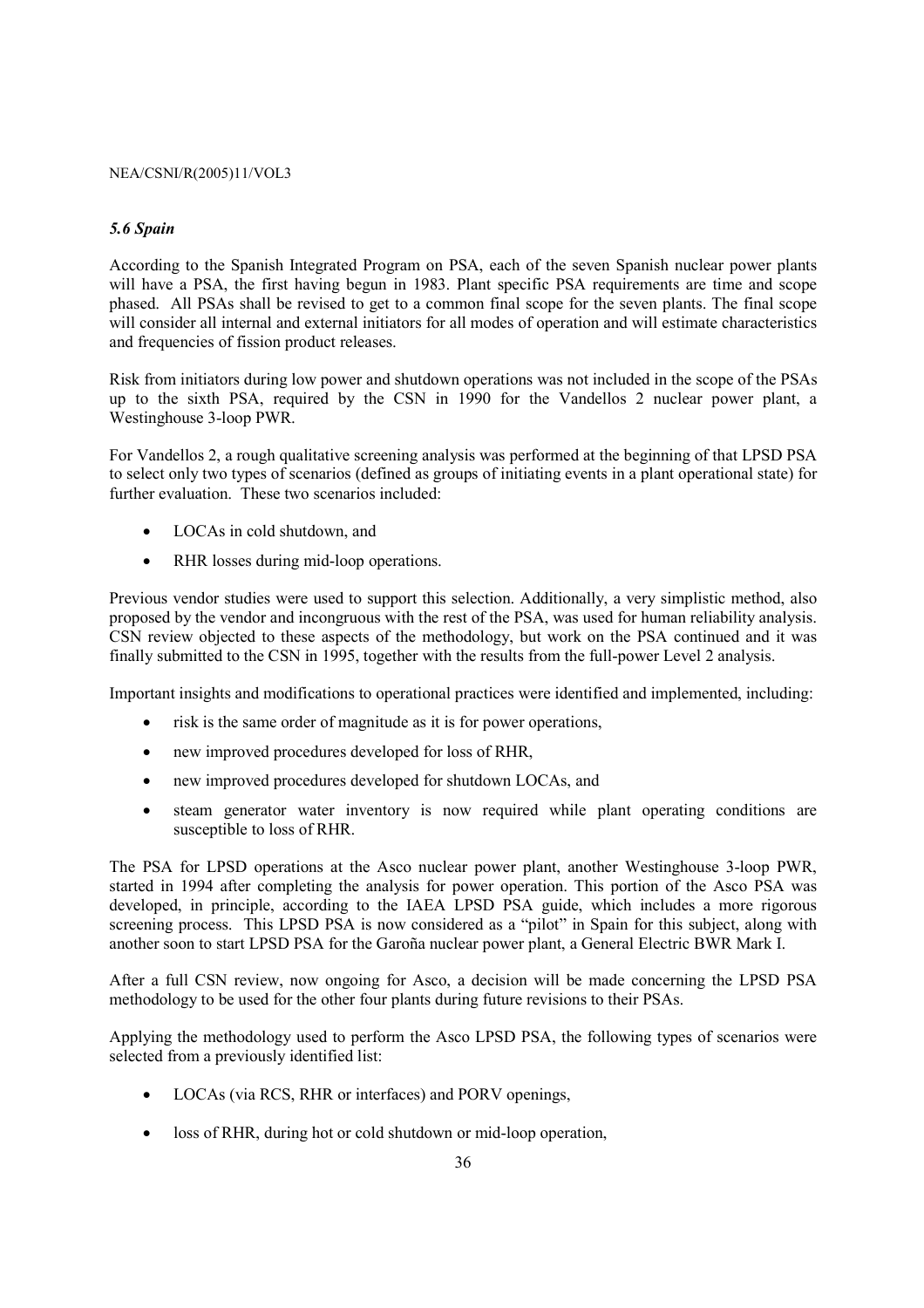- station blackout during various plant operational states,
- reactor trips during low power operation,
- low temperature overpressurization during hot shutdown.
- boron dilutions, and
- core misloadings.

HRA methods were improved to be more state-of-the-art. Qualitative concepts from the ATHEANA methodology were applied, together with Success Likelihood Index, or multi-attribute, techniques.

The risk assessed was again in the same order of magnitude as for power operations. Also several design and operational modifications have been implemented for safety enhancement, including:

- nitrogen accumulators for some pneumatic valve actuators,
- improved operation procedures for shutdown LOCAs, recirculation after shutdown LOCAs, station blackout during cold shutdown and refuelling, and better administrative controls,
- required availability of one AFWS train and steam generator inventory during hot and cold shutdown,
- required availability of two steam generators while in mid-loop operation with fuel inside the core,
- improved maintenance scheduling to avoid simultaneous unavailabilities for some equipment during some POSs, and
- improved refuelling outage scheduling to reduce mid-loop operation time with fuel inside the core.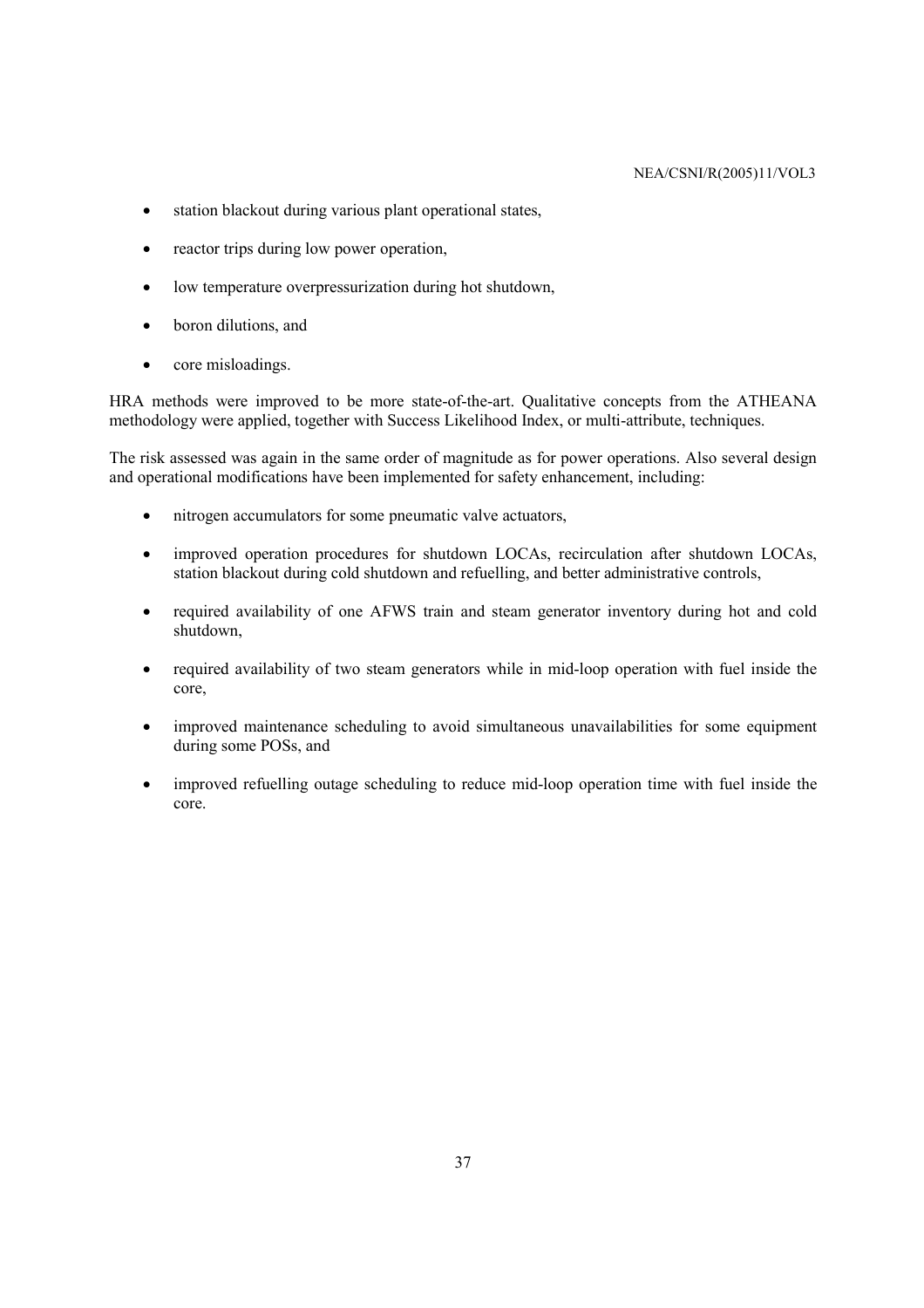## **6. SPECIFIC LPSD TECHNICAL AREAS**

This section presents information on various specific technical areas from the LPSD PRA/PSA performed by the member countries.

### **6.1 Thermal Hydraulics**

Simplified, thermal hydraulic calculations have been employed to estimate the time to reach potential core damage, and to determine the effects of boron dilution. Three alternate cooling methods were investigated. Gravity feed was analyzed by using the MELCOR computer code for a few different decaypower levels. Feed-and-bleed by gravity and by steam generation were analyzed for a large range of initial operating conditions using simplified models.

Thermal hydraulics studies pertaining to homogeneous dilution of boron and primary breaks have also been performed. They provide supporting information for establishing success criteria. Detailed thermal hydraulic calculations, some using RELAP/Mod2, were also conducted for mid-loop operation to verify the appropriateness of the success criteria adopted.

Some planned activities include performing thermal hydraulic calculations to estimate the timing associated with accident sequences for typical advanced BWR (ABWR) plants. For PWR plants, thermal hydraulic calculations using more realistic decay heat conditions and calculations to confirm the effect of passive mitigating methods, such as injection from the refuelling water storage tank (RWST) using static water head between RWST and RCS and RCS cooling by steam generator (SG) (i.e., blow through main steam relief valve), are planned.

Identified needs include: Refinement and adaptation through appropriate validation and verification of thermal-hydraulic codes against available experimental separate and integral effect tests.

#### *6.1.1 Canada*

#### *6.1.1.1 Currently Available Information*

Information is currently available confirming the adequacy of the shutdown cooling (SDC) system for all shutdown configurations. The CANDU shutdown cooling system is capable of decay heat removal at full heat transport system pressure and temperature. Calculations have been performed for the time span from the failure of the SDC system to fuel failure when the heat transport system is cold and drained to the headers. The SDC impairments considered in these calculations include loss of circulation and loss of service water. Similar calculations have also been performed for the case when the heat transport system is full. These calculations have provided a realistic estimate of operator action time to initiate back-up heat sink (e.g. steam generators).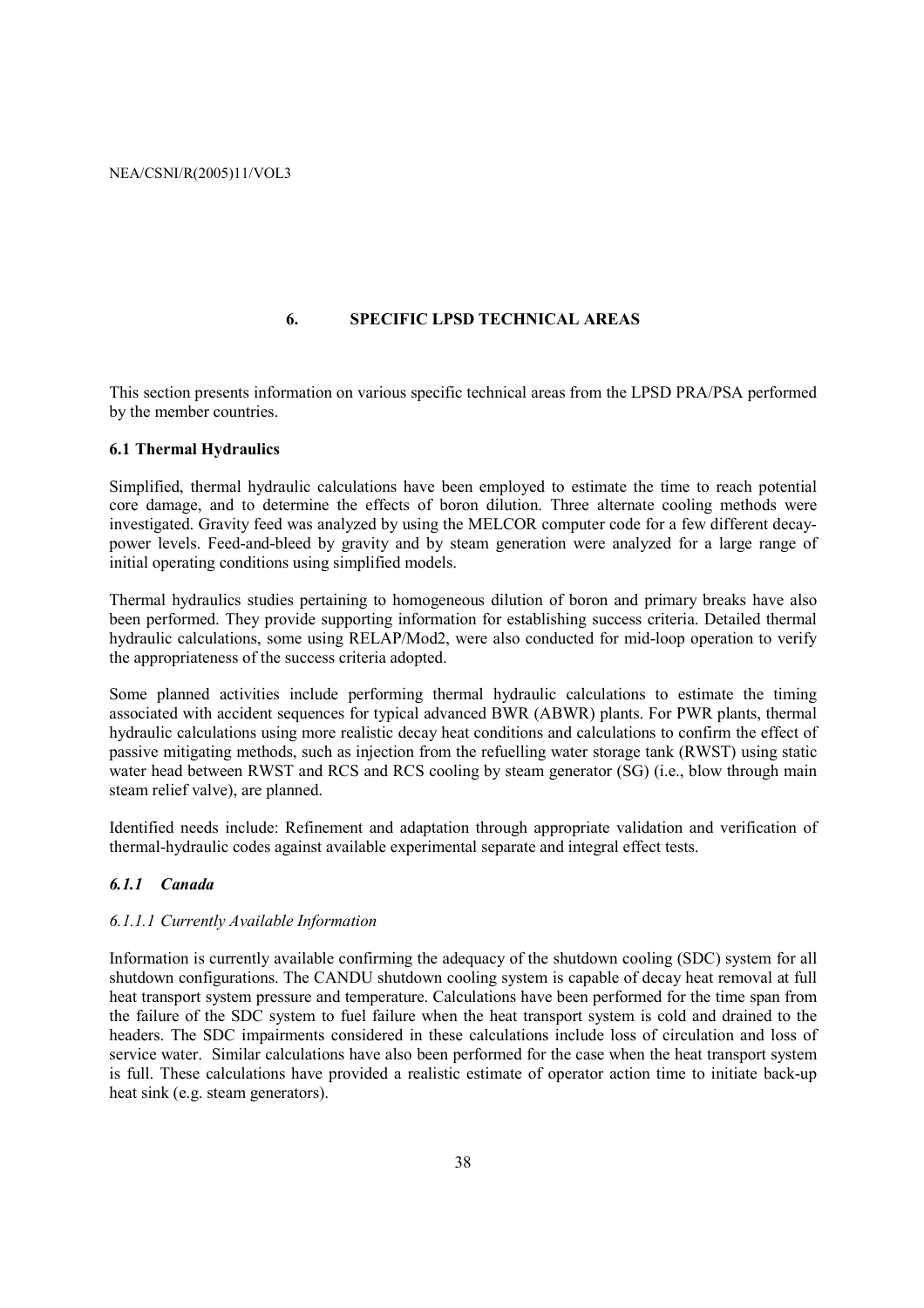# *6.1.1.2 Ongoing Activities*

None.

# *6.1.1.3 Planned Activities*

None.

# *6.1.1.4 Future Needs*

Confirmatory analysis for the intermittent buoyancy induced flow IBIF in the heat transport circuit during drained state and reflux condensation in the steam generators.

# *6.1.2 Czech Republic*

# *6.1.2.1 Currently Available Information*

Various sorts of thermal hydraulic analyses have been used in LP&SD PSA for NPP Dukovany to determine success criteria, time to reach potential core damage and other applicable outputs. The sources of such analyses are:

Thermal hydraulic analyses applicable for full power operation. Two kinds of such analyses are available:

- generic VVER analyses from IAEA-TECDOC-719 for LOCA,
- plant specific analyses performed for various purposes (SAR, support for EOPs, full-power PSA support)

Thermal hydraulics analyses performed specifically for NPP Dukovany LP&SD operation. They include loss of secondary circuit heat removal, loss of natural circulation and LOCAs during pressure tests.

Thermal hydraulics analyses performed for shutdown conditions of VVER-440/213 plants in Slovakia (NPP Bohunice V2) and Hungary (NPP Paks) in the frame of PHARE programs. They cover:

• LOCAs and RCS draindown, loss of secondary circuit heat removal, loss of natural circulation.

## *6.1.2.2 Ongoing Activities*

NPP Dukovany specific analyses are being conducted on loss of natural circulation for selected boundary conditions.

# *6.1.2.3 Planned Activities*

None.

## *6.1.24 Future Needs*

The time extended thermal hydraulic analyses of LOCA into refuelling pool as well as realistic analyses of gas behaviour in primary circuit are the most needed analyses for LP&SD PSA of NPP Dukovany.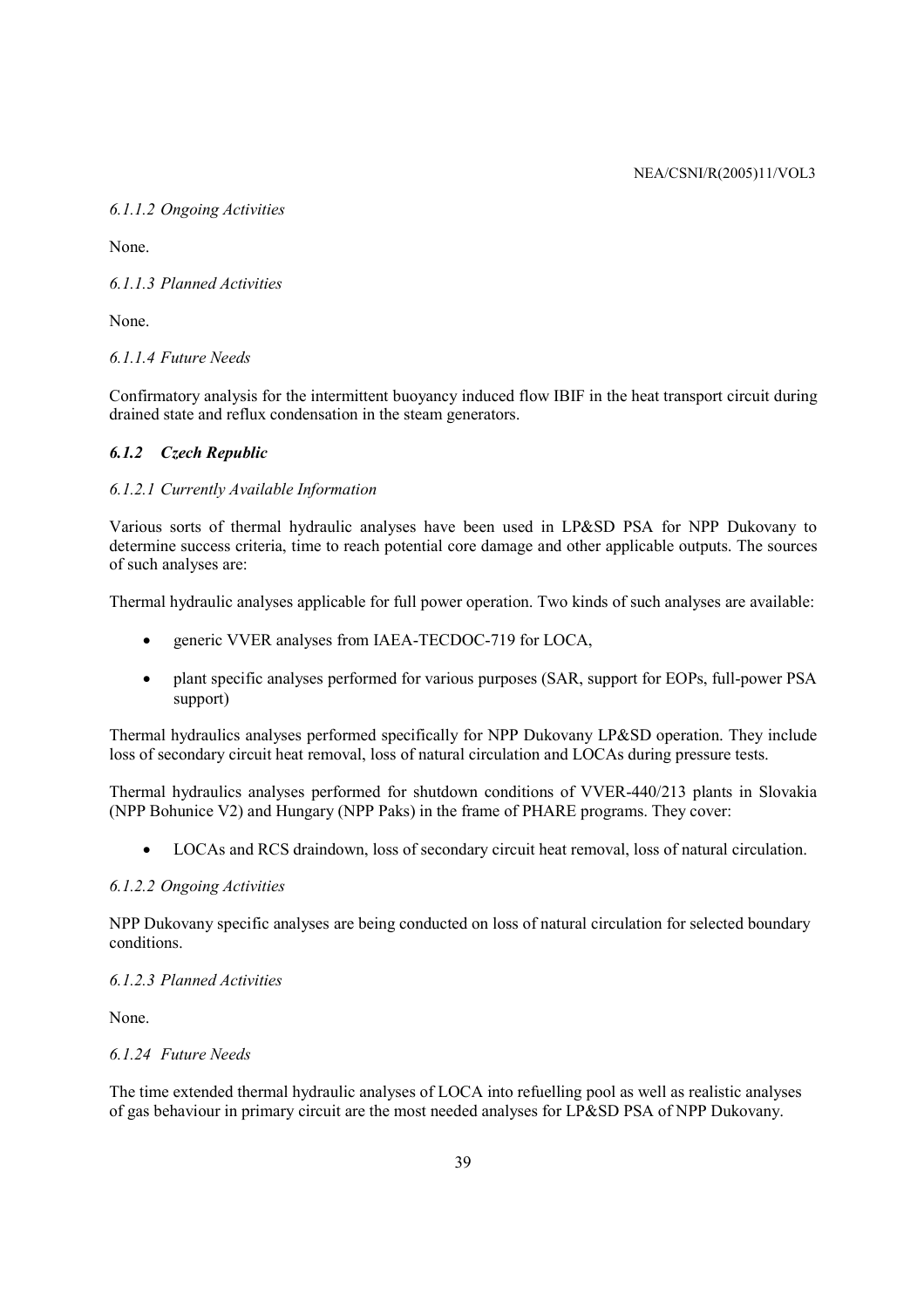### *6.1.3 France*

## *6.1.3.1 Currently Available Information*

Currently available information includes results from thermal hydraulics studies related to: homogeneous dilution of boron, loss of heat removal, and primary breaks (i.e., LOCAs).

The loss of heat removal and the primary breaks calculations were used to:

- a) Estimate the maximum time available to activate safety injection for break sizes that do not activate the automatic water makeup.
- b) Assess the efficiency of the countermeasures (water make-up by CVCS, by the automatic makeup system and by the gravity make-up)

The calculations were performed for different configurations of the primary circuit (closed, small and large opening). The computer code used was the CATHARE code.

#### *6.1.3.2 Ongoing Activities*

Complementary thermal hydraulics calculations are ongoing in order to define the physical transients leading to cold overpressurisation of the primary circuit.

#### *6.1.3.3 Planned Activities*

Calculations will be carried out for some dominant sequences of the updated PSAs (especially boron dilutions).

#### *6.1.3.4 Future Needs*

None.

## *6.1.4 Germany*

#### *6.1.4.1 Currently Available Information*

For both reference plants particular models for the thermal hydraulic analysis during LPSD were performed. The analyses were performed to establish the minimal success criteria.

Concerning the BWR, thermal-hydraulics calculations were performed to analyze the plant behaviour after a loss of heat removal during cold shutdown. Since the coolant inventory is still high at a level comparable to power operation, the time to core uncovery is quite long (approximately 7 hours).

For the PWR, calculations were performed at mid-loop operation while the RPV is closed (steam generator available). Special attention was paid to phenomenon of condensation of nearly boron-free coolant in the steam generator after a loss of the RHR chains. After about 4 h approximately 15 Mg of deborated coolant have accumulated in the steam generator and about 5 Mg in the pump suction line. This can be prevented, if the primary circuit will be flooded within the first two hours after the loss of the RHR chains. At the moment no substantial statements can be made regarding the mixing behaviour on the way through the core nor with respect to the criticality behaviour of the core.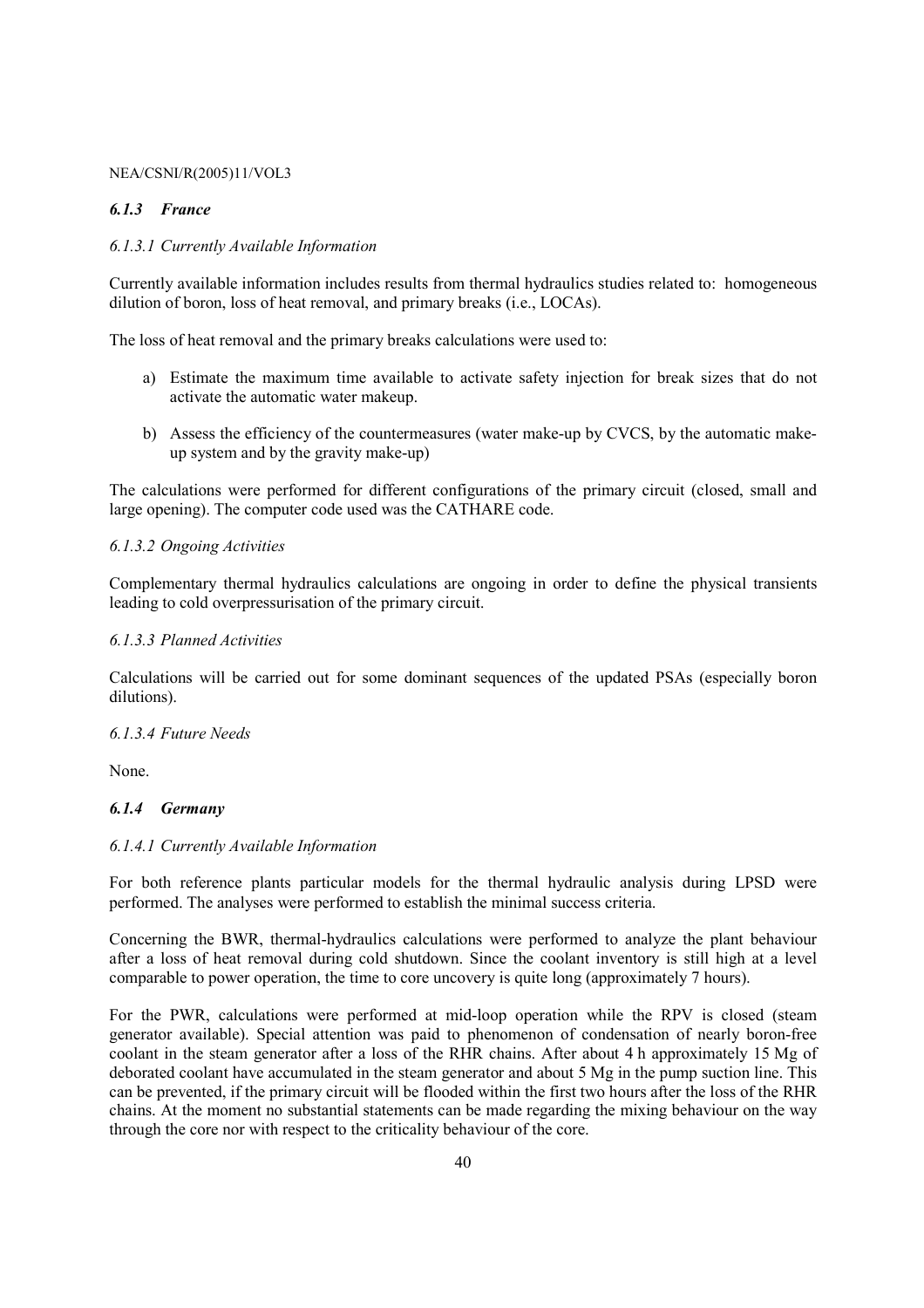## *6.1.4.2 Ongoing Activities*

None.

## *6.1.4.3 Planned Activities*

It is planned to perform thermal hydraulic calculations for a BWR-69 type.

## *6.1.4.4 Future Needs*

A sound calculation with a verified code is needed to predict the mixing of the unborated coolant after the restart of the natural circulation. As a result of the calculation the distribution of the boron acid concentration below the core is needed to calculate the recriticality.

## *6.1.5 Hungary*

## *6.1.5.1 Currently Available Information*

Currently available information includes the following:

- results from approximately 100 thermal hydraulic calculations performed by KFKI/AEKI (Hungary) and VUJE/SEI (Slovakia) up till 1994 with RELAP5/mod2 and ATHLET codes for the purpose of defining LOCA categories and success criteria for the PSA for nominal power operational mode of Paks NPP Unit 3, assuming different break sizes and available safety system configurations
- calculations performed by KFKI/AEKI (Hungary) in 1995 with ATHLET and RELAP5/mod3.1 codes to clarify some success criteria for LOCA event trees related to shutdown states of Paks NPP Unit 2 when (1) cool down is in progress, but hydro-accumulators are isolated from the primary circuit, and (2) the reactor is open, heat removal is ensured by the secondary side decay heat removal system, and there is natural circulation in the primary circuit
- calculations performed by KFKI/AEKI (Hungary) in 1998 with ATHLET, coupled ATHLET-KIKO3D, SMATRA and SMABRE codes for the inherent and the dominant external dilution scenarios identified for Paks NPP within the PHARE project (PH2.08/95) aimed at the systematic identification and evaluation of boron dilution faults.
- results from approximately 130 thermal hydraulic calculations performed by RIMAN (Hungary) up to 1998 with the CRUISE code for the purpose of defining success criteria for the LPSD PSA assuming primary LOCAs of different sizes occurring in different POSs of natural circulation

## *6.1.5.2 Ongoing Activities*

None.

# *6.1.5.3 Planned Activities*

None.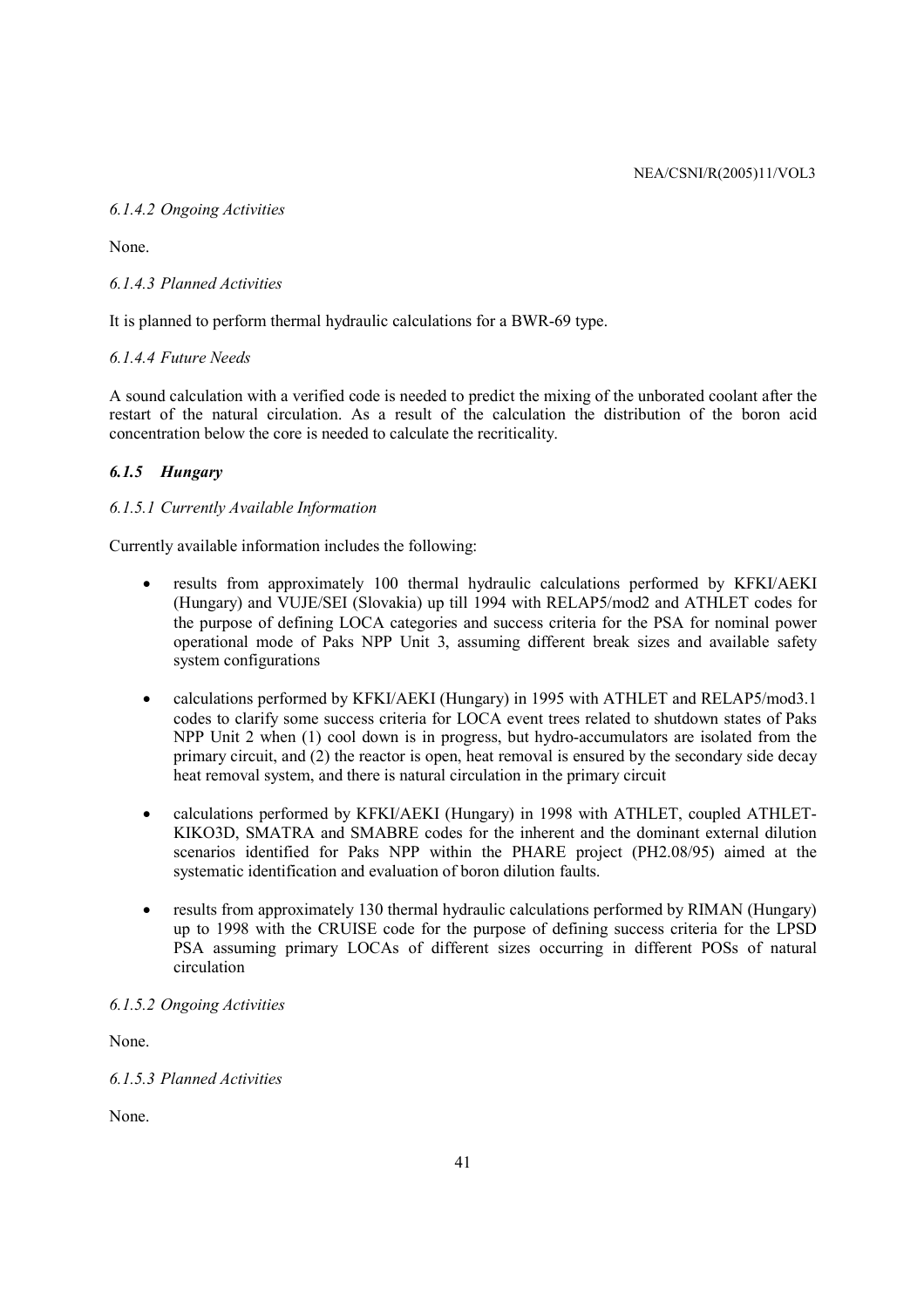*6.1.5.4 Future Needs* 

None.

## *6.1.6 Japan*

## *6.1.6.1 Currently Available Information*

For a typical BWR-5 type plant, estimates of the time required to exceed a peak cladding temperature (PCT) limit of 1200 °C for each POS are available. These estimates were derived from simple hand calculations using a core decay heat curve, heat exchanger capacity, initial coolant inventory, etc.

For the 4-loop PWR plant, information from two types of thermal hydraulic calculations is available. The first type includes thermal hydraulic calculations used to set success criteria for mid-loop and non midloop operations. Simplified thermal hydraulic calculations were performed for mid-loop operation, and RELAP5/MOD2 calculations were made for non-mid-loop operational states. The simplified code has a water-steam-air piston model for thermal hydraulic calculation, which is quite similar to that of NUREG/CR-5855. This code can calculate reactor coolant system behaviour during mid-loop operation with and without steam generator nozzle dams installed until core uncovery, taking into account gravity and forced primary feed-and-bleed as well as steam generator feed-and-bleed. For example, the allowable time to core uncovery given the loss of RHR system during mid-loop operation with all steam generator nozzle dams in place is estimated to be 1.2 hours, given no mitigation system. Core damage is assumed to occur when the core uncovers, which differs from the definition used in the rated power PSA where a peak cladding temperature of 1200 °C is used as the criterion for core damage. Success criteria for the non mid-loop states (i.e., cold shutdown states with a water-filled reactor coolant system) were estimated by RELAP5/MOD2 calculations, taking into account available stand-by mitigation systems. For example, one AFW pump and one main steam relief valve are required during RCS cooling down state (POS3) at the loss of RHR system.

The second type of thermal hydraulic calculations provided supporting information used to set the success criteria described above.

These included:

- a boron dilution analysis by three dimensional fluid-dynamic code alpha-FLOW, and
- additional RELAP5/MOD2 calculations for mid-loop operations.

In the LPSD PSA, rapid reactivity insertion events during the reactor start-up operational state are neglected because the probability of the event leading to core damage is small. The boron dilution analysis was conducted to show that the reactivity insertion due to erroneous boron dilution would not occur in a short period after loss of off-site power under the realistic plant conditions. After verifying and validating the alpha-FLOW code for this phenomenon through the CREARE-1/5 experimental analyses, which were pressurized thermal shock experiments, the boron dilution phenomena occurring as a result of the loss of off-site power were analyzed by the alpha-FLOW code. Results indicated that injected nonborated water would be well-mixed within the reactor coolant system piping as well as in the inlet plenum of the reactor vessel; thereby producing no substantial reactivity insertion.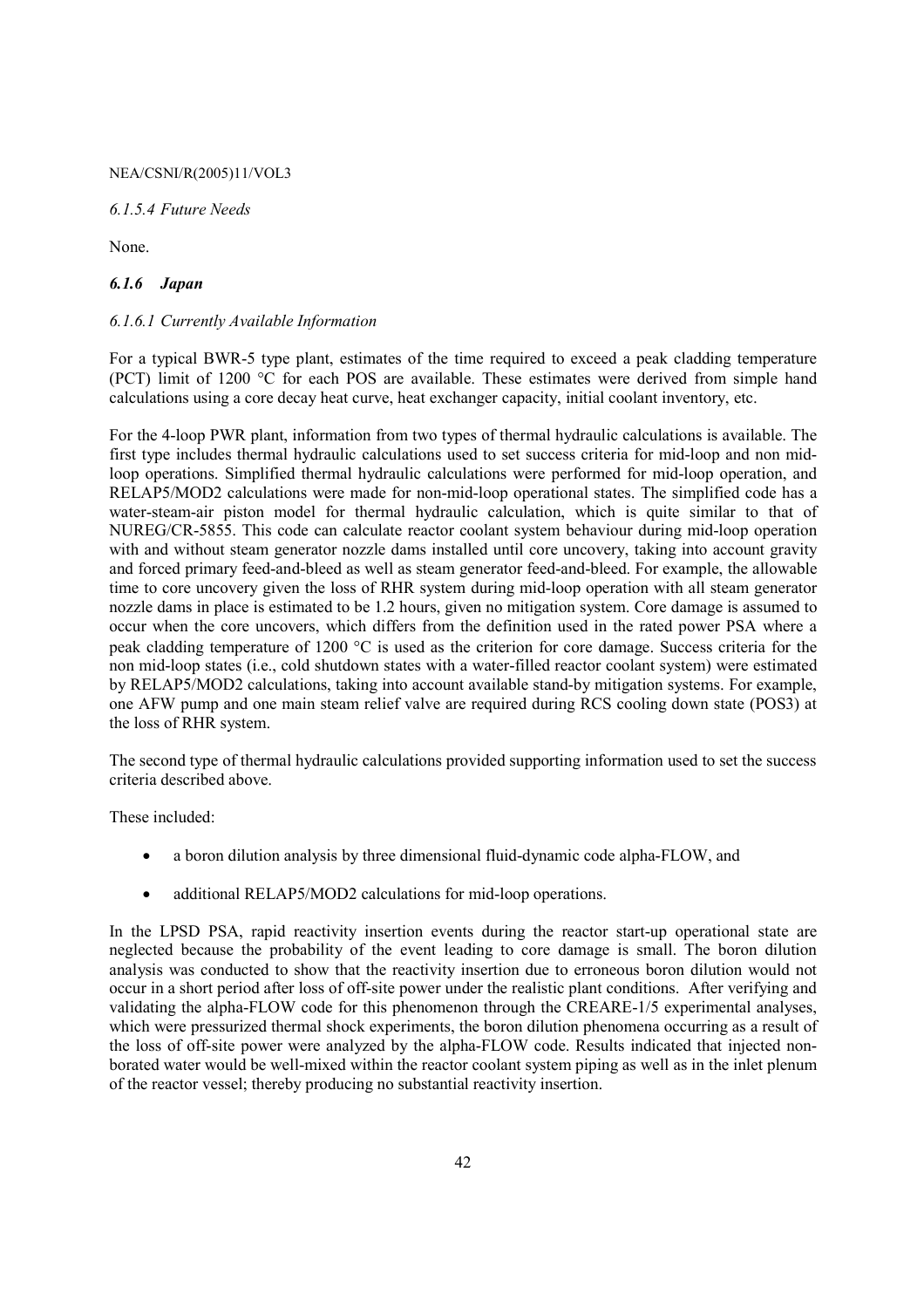In addition, detailed thermal hydraulic RELAP5/MOD2 calculations were conducted for mid-loop operation to verify the appropriateness of the success criteria adopted. Two specific cases, with no mitigation system available, were analyzed for the loss of RHR at mid-loop operation. These included:

- steam generator nozzle dams installed, and
- steam generator nozzle dams not installed.

The times to core uncovery and core damage were estimated to be 6.6 hours and 8.0 hours for the case with no steam generator nozzle dams installed, and 1.8 hours and 2.5 hours for the case where the steam generator nozzle dams are installed.

#### *6.1.6.2 Ongoing Activities*

On-going activities include estimating the time for typical BWR-4 type plants using the same method that was used for the BWR-5 plant. Further, supporting thermal hydraulic calculations for the 4-loop PWR plant are being conducted. Detailed thermal hydraulic calculations by RELAP5/MOD2 are on-going for mid-loop operation under the condition that primary system feed and bleed by gravity and steam generator feed and bleed are available. The objectives of the calculations are to identify the allowable timing for actuation of mitigation systems and to identify plant configurations required for mitigation systems. Finally, activities are underway to set the success criteria for 2-loop PWR plants through simplified calculations.

#### *6.1.6.3 Planned Activities*

Planned activities include performing thermal hydraulic calculations to estimate the timing associated with accident sequences for typical ABWR plants. For PWR plants, thermal hydraulic calculations using more realistic decay heat conditions and calculations to confirm the effect of passive mitigating methods, such as injection from RWST using static water head between RWST and RCS and RCS-cooling by SGblow through main steam relief valve, are planned. In addition, JAERI plans to conduct some experiments for the above phenomena during January 1999.

#### *6.1.6.4 Future Needs*

None.

#### *6.1.7 Korea*

#### *6.1.7.1 Currently Available Information*

For the Yonggwang 5 and 6 NPP, four thermal hydraulic calculations were performed to determine need of containment spray recirculation cooling as ultimate heat sink using RERLP5/MOD3. There are two types calculations, one is base case which is simulate reactor phenomena after loss of SCS (Shutdown Cooling System). The other is calculation of reactor coolant system behaviour with forced primary feedand-bleed. Each type of calculation results are available on POS 3 and 4A. The results indicated that CSS cooling is not required for mitigate the loss of SCS event in the POS 4A.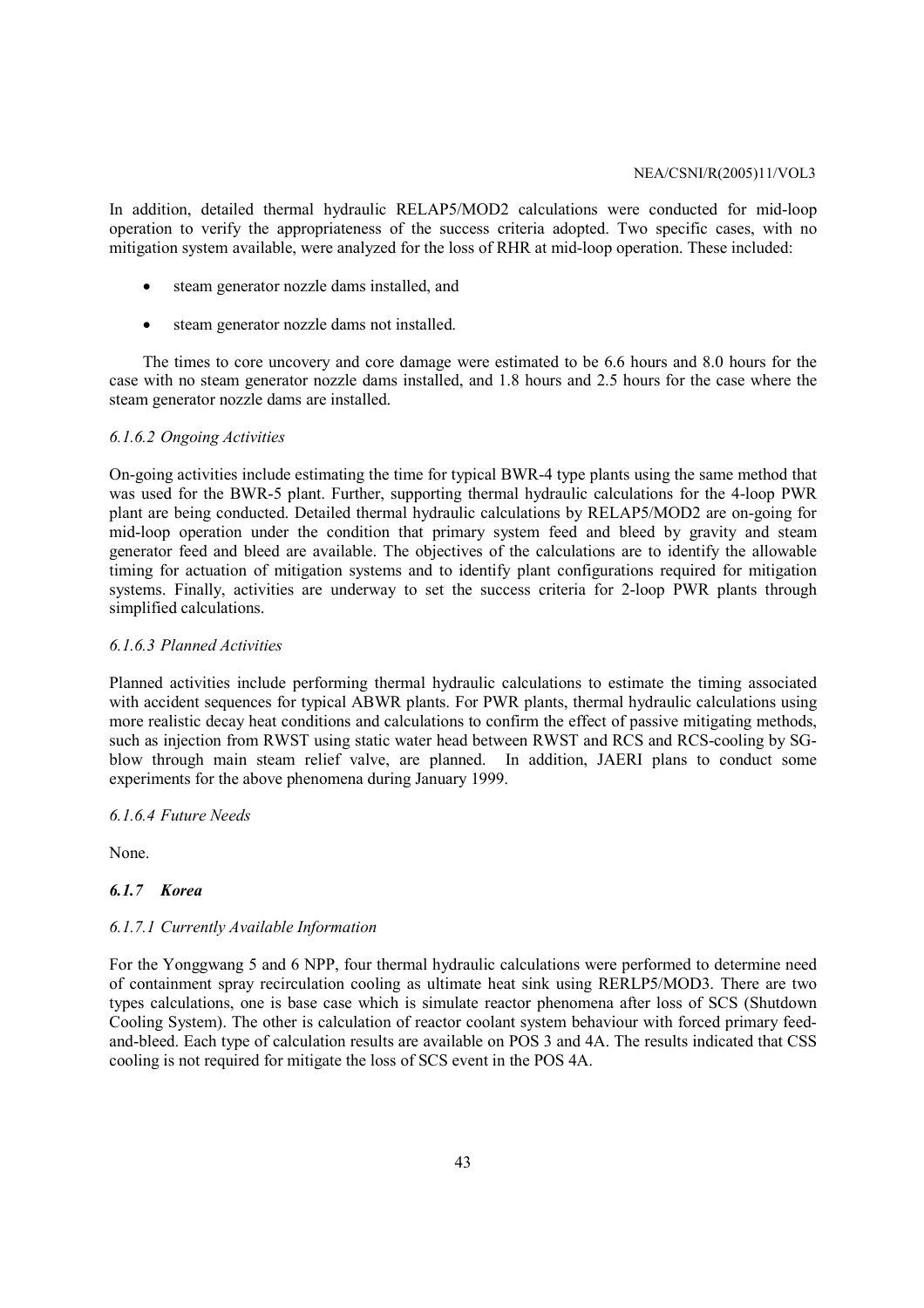#### *6.1.7.2 Ongoing Activities*

On-going activities involve performing base calculation on all shutdown POS excluding POS 7, 8, and 9 at which the refuelling cavity is full.

## *6.1.7.3 Planned Activities*

Planned activities include performing thermal hydraulic calculations to estimate the timing associated with accident sequences for YGN 5 and 6.

*Future Needs* 

None.

## *6.1.8 South Africa*

## *6.1.8.1 Currently Available Information*

A plant-specific model of the Koeberg plant was run on MAAP-4 to analyse the initiating events:

- Large LOCA (Intermediate shutdown, cold shutdown and midloop operation)
- Small LOCA (Intermediate shutdown, cold shutdown and midloop operation)
- Nozzle dam failure (midloop operation)

All systems assumed failed to determine worst case time to boiling/core uncovery, and minimum makeup requirements.

The purpose of the analyses was to determine the timing of boiling/core uncovery for human reliability analysis, and to determination of minimum makeup requirements.

*6.1.8.2 Ongoing Activities* 

None.

*6.1.8.3 Planned Activities* 

None.

*6.1.8.4 Future Needs* 

None.

#### *6.1.9 Spain*

#### *6.1.9.1 Currently Available Information*

In the Vandellos 2 LPSD PSA, the thermal-hydraulic considerations are based on two previous generic Westinghouse reports (1988 and 1991), in principle adapted to Vandellos 2 NPP singularities, as included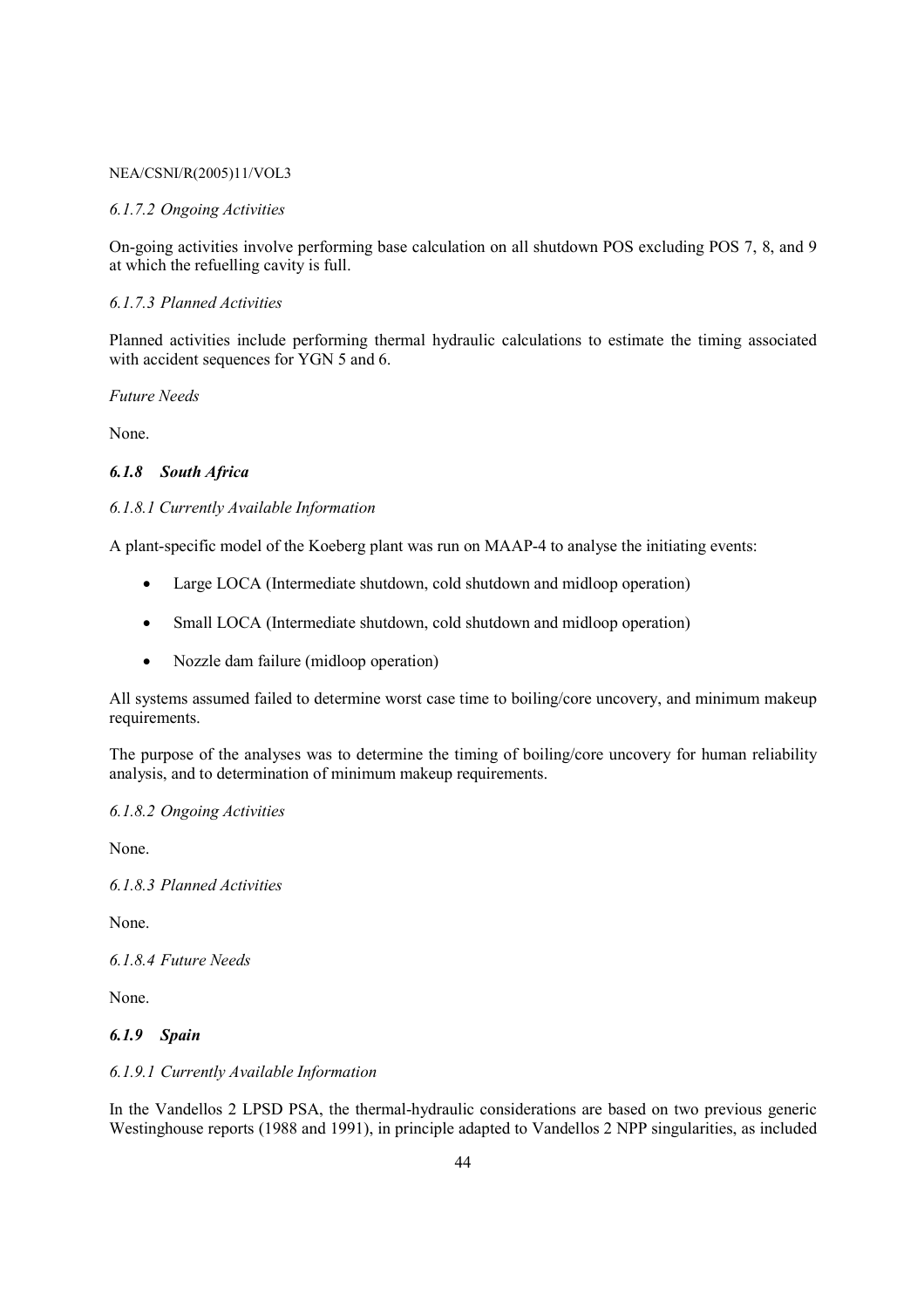in another Westinghouse technical report (1992). The same generic reports are referenced by the Asco LPSD PSA.

In 1996, a CSN-sponsored project carried out by a Spanish university, performed some thermal-hydraulic calculations by means of the RELAP5 code for some scenarios analyzed in the Vandellos 2 LPSD PSA. Those scenarios included two LOCAs (medium and small) in cold shutdown operation and a SBO in midloop operation. According to the calculations, some success criteria for the Vandellos 2 LPSD PSA (related to gravity driven injection of the RWST into the reactor core) should be changed. This may not be the case of Asco, due to a different physical layout of the RWST in the plant.

## *6.1.9.2 Ongoing Activities*

As a continuation of the previous CSN project, a new project is ongoing (1998-99) at the same Spanish university to try to overcome some difficulties that were identified during the use of the RELAP5 to model certain thermal-hydraulic characteristics specific to shutdown operation.

## *6.1.9.3 Planned Activities*

As a part of the new project, an identification of new scenarios to be analyzed by means of the same or improved tools is planned. The ongoing CSN review of the Asco LPSD PSA will identify the new scenarios and new calculations will be performed for the Asco LPSD PSA. Plans also call for a LPSD PSA of the Garoña facility, a BWR Mark I plant.

## *6.1.9.4 Future Needs*

More realistic thermal-hydraulic calculations are needed for low power and, above all, shutdown transient or accident scenarios to minimize the potential conservatism being introduced into current LPSD PSAs for some sequences. This lack of knowledge may also lead to optimistic models in other cases. Both cases are negative, because, on one hand risk might be underestimated and, on the other hand, a LPSD risk overestimation, due to conservatism, could lead to a wrong counterbalance with full power risk and, therefore, to a wrong PSA application, if this risk comparison is used.

Refinement and adaptation through appropriate validation and verification of thermal-hydraulic codes against available experimental separate and integral effect tests are needed.

## *6.1.10 Chinese Taipei*

#### *6.1.10.1 Currently Available Information*

A "simple boiled-off model" was used for thermal hydraulic calculations. For Maanshan NPP, a further project is in progress for more detailed calculation by another group (not PRA group).

#### *6.1.10.2 Ongoing Activities*

For the Maanshan NPP, a project for more detailed calculation by another group (not PRA group) was in progress.

## *6.1.10.3 Planned Activities*

None.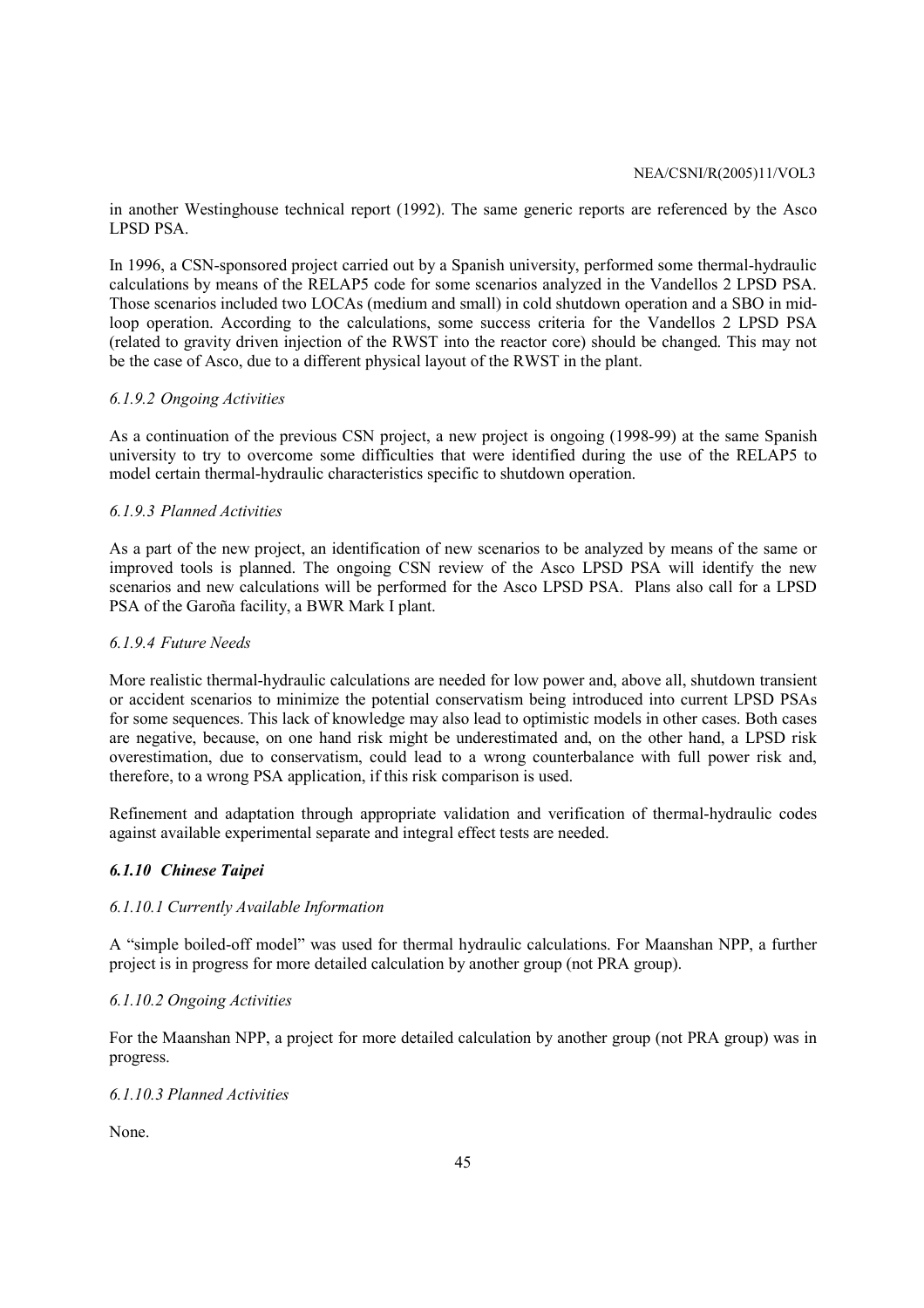*6.1.10.4 Future Needs* 

None.

## *6.1.11 United States*

## *6.1.11.1 Currently Available Information*

Information is currently available from the Phase 1 and 2 LPSD PRAs for Grand Gulf and Surry. For the Phase 1 Grand Gulf analysis, simplified thermal hydraulic calculations were performed for selected plant operational states and thermal hydraulic information from the NUREG-1150 analyses were used for the remaining plant operational states. In the Phase 2 analysis, several MELCOR, Version 1.8.0, computer code calculations were performed to support the development and quantification of the level 1 PRA models. For these calculations, the parameters of interest included the time to:

- reach various pressure setpoints.
- top-of-the-active-fuel (i.e., core uncovery), and
- core heat and clad failure.

The scenarios included:

- an open main steam isolation valve or valves.
- low pressure boiloff;
- high pressure boiloff with a closed reactor pressure vessel head vent,
- high pressure boiloff with an open reactor pressure vessel head vent.
- large break LOCA, and
- station blackouts.

NUREG/CR 6143, Vol. 2, Part 2, Appendix F summarizes calculations performed to support the success criteria and event tree development for the Phase 2 analysis.

For the Phase 1 Surry analysis, simplified thermal hydraulic calculations were performed for selected plant operational states and thermal hydraulic information from the NUREG-1150 analyses was used for the remaining plant operational states. In the Phase 2 analysis, more detailed, but still simplified, thermal hydraulic calculations were used to estimate the time that the plant might reach potential core damage, and to determine the effects of boron dilution. The greatest effort was expended in modelling the thermalhydraulic behaviour in the reactor coolant system during mid-loop operation after the loss of RHR. Three alternate cooling methods, i.e., gravity feed from the RWST, reflux cooling, and feed-and-bleed were investigated. Gravity feed was analyzed by using the MELCOR computer code for a few different decaypower levels between 1 day to 29 days after reactor shutdown. Feed-and-bleed operation was analyzed for a large range of initial operating conditions using simplified models developed for this low power and shutdown program. Details of the calculations are discussed in NUREG/CR-6144.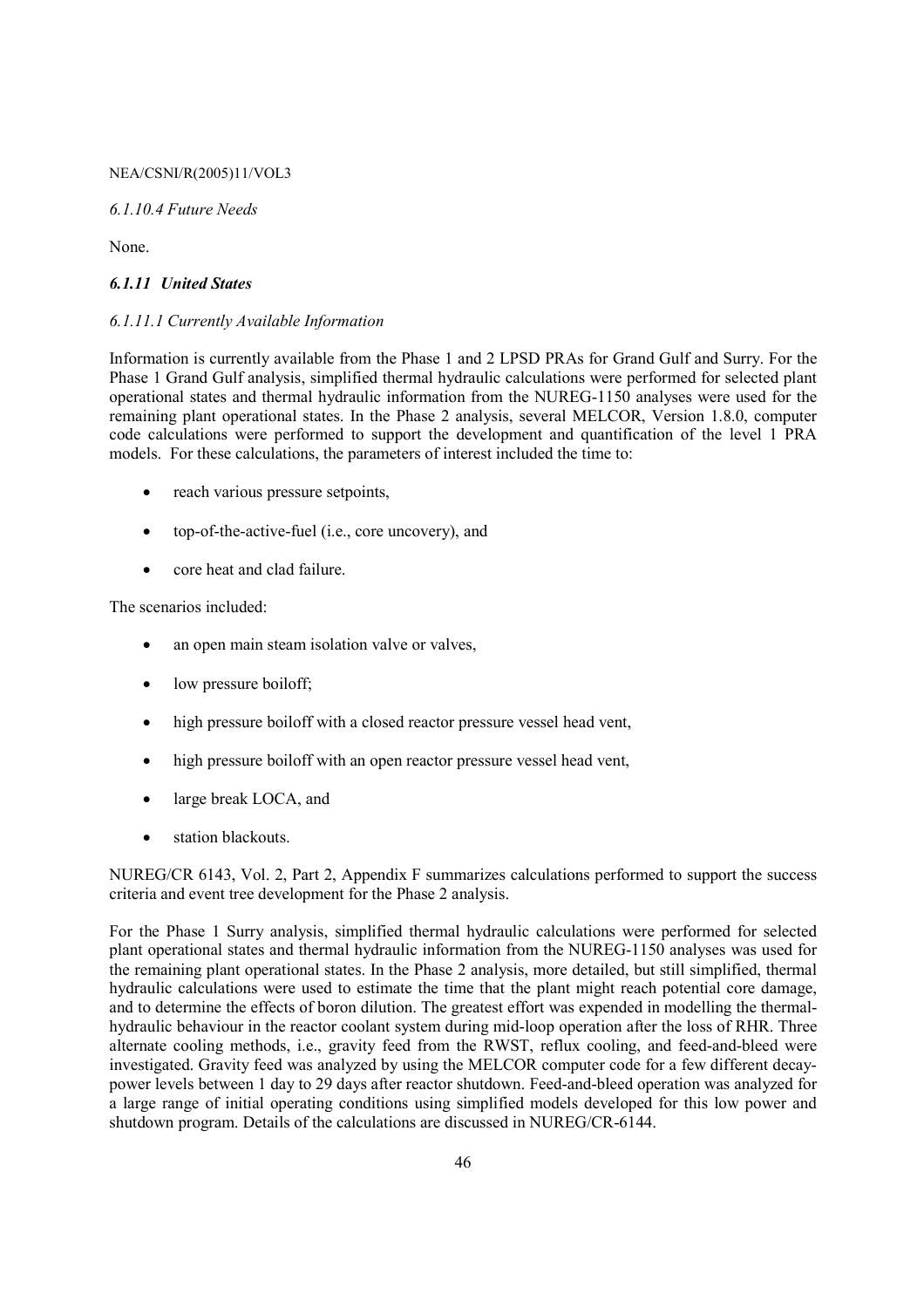## *6.1.11.2 Ongoing Activities*

None.

*6.1.11.3 Planned Activities* 

None.

*6.1.11.4 Future Needs* 

While both studies indicated the need for improved thermal hydraulic analysis capability, the Surry study identified alternate cooling methods that could prevent core damage following the loss of RHR. These alternate cooling methods may require additional detailed feasibility studies. Secondly, the mixing of boron with water should be experimentally verified to confirm the preliminary findings.

## **6.2 Core Physics**

One of primary areas of concern appears to be risk of reactivity accidents caused by either accidents outside the vessel or inherent in-vessel rapid boron dilution. Another problem area identified is associated with the risk of cold overpressurisation. Still another is brittle fracture of the reactor vessel. It has been found to be caused, in the case of a RHR system break, by stresses introduced during two time frames. The first time frame occurs when the primary water is cooled due to the depressurization resulting from the break and the cold water injected by safety injection. The second occurs when pressure increases after the break is isolated. The combinations of these two events may introduce excessive thermal stresses on the reactor vessel during the cooling and mechanical stresses during the repressurisation.

Uncertainty exists in some scenarios about the possibility of insufficient mixing between non-borated and borated water and the formation of a slug of non-borated water that may move into the core and cause prompt criticality. Appropriate computerized flow dynamics (CFD) codes will be used for modelling mixing phenomena and will be adapted to the specific scenarios of fast boron dilutions due to slug formation.

In the U.S., three criticality events were identified:

- Rod withdrawal error
- Refuelling accident
- Instability event

# *6.2.1 Canada*

## *6.2.1.1 Currently Available Information*

Reactivity accidents need not be analyzed in detail for the CANDU LPSD PSA. Unique CANDU design features such as the use of two independent and diverse shutdown systems and guaranteed shutdown state provisions provide assurance that criticality accidents can be excluded from the analysis. The boron dilution type of events leading to criticality does not apply to CANDU design.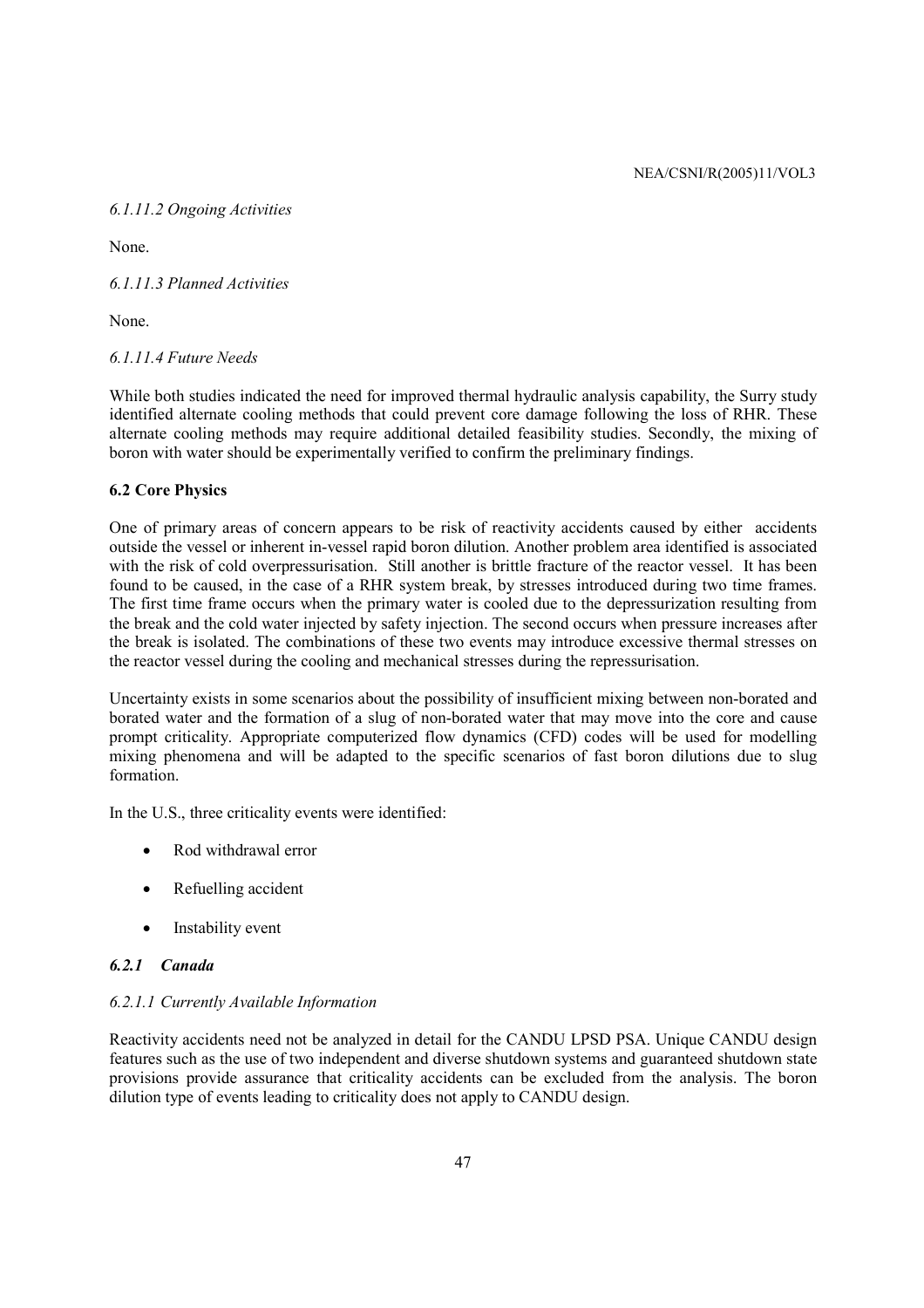*6.2.1.2 Ongoing Activities* 

None.

*6.2.1.3 Planned Activities* 

None.

*6.2.1.4 Future Needs* 

None.

## *6.2.2 Czech Republic*

#### *6.2.2.1 Currently Available Information*

Two sorts of thermal hydraulic analyses have been used in LP&SD PSA for NPP Dukovany to determine effects of reactivity accidents and other applicable outputs. The sources of such analyses are:

- Plant specific analyses performed for SAR
- Boron dilution analyses performed for shutdown conditions of VVER-440/213 plants in Slovakia (NPP Bohunice  $\hat{V}$ 2) and Hungary (NPP Paks) in the frame of PHARE programs.

# *6.2.2.2 Ongoing Activities*

None.

*6.2.2.3 Planned Activities* 

None.

## *Future Needs*

The boron dilution analyses following primary-to-secondary breaks are the most needed analyses for LP&SD PSA of NPP Dukovany.

## *6.2.3 France*

#### *6.2.3.1 Currently Available Information*

- a) Boron dilution: Studies of the risk of heterogeneous boron dilution have been carried out (neutronic calculations and experiment for study of water mixing). The objective of the neutronics calculations was to evaluate the critical size if an unborated water slug which could lead to a reactivity accident when entering into the core. The aim of the experiment was the study of the mixing of an unborated water slug with the primary water before reaching the core.
- b) Cold over pressurization: In the case of a residual heat removal system break, stresses are introduced during two time frames. The first occurs when the primary water is cooled due to the depressurization resulting from the break and the cold water injected by safety injection. The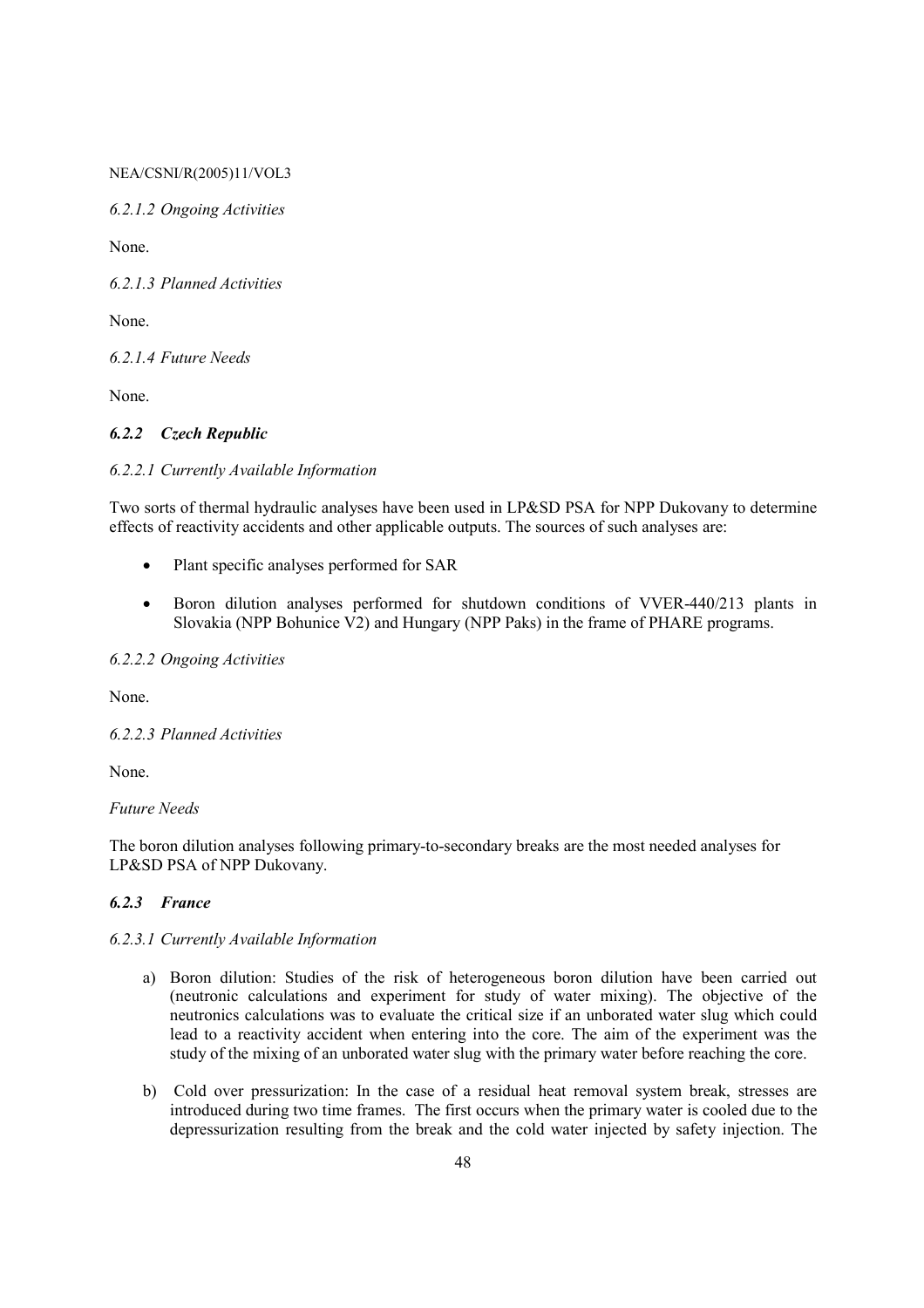second occurs when pressure increases after the break is isolated. The combination of these two events introduces two kinds of stresses: (1) thermal stresses on the reactor vessel during the cooling and (2) mechanical stresses during the repressurisation. These can provoke brittle fracture of the reactor vessel. The core damage sequences, in the first stage, has been quantified with conservative assumptions.

#### *6.2.3.2 Ongoing Activities*

In addition to the thermal hydraulics calculations (see Section 6.1.3.2), mechanical studies are in progress for some representative transients of cold overpressurization.

## *6.2.3.3 Planned Activities*

Examination of these issues should be pursued to demonstrate that the safety of the reactor vessel (i.e., the mechanical strength of the reactor vessel that depends notably on the NDTT and the size of the defects) is sufficient.

## *6.2.3.4 Future Needs*

Boron dilution: studies of the risk of criticality due to natural primary circulation blockage and the formation of cold water slugs (i.e., boron dilution) are needed.

Cold over-pressurization: studies are needed on structural mechanics issues. The objective is to appreciate in more realistic conditions the importance of the risk related to cold over-pressurization transients.

#### *6.2.4 Germany*

#### *6.2.4.1 Currently Available Information*

Information is available from studies of scenarios potentially leading to dilution accidents. External dilutions (e.g. umborated water injection by CVCS) and internal dilution during reflux-condenser mode after loss of heat removal during mid-loop operation have been identified. Evaluation of minimum slug volumes leading to prompt criticality has been performed. Generic analysis of plant behaviour during dilution accidents were performed by coupled thermal hydraulic and 3D neutronics codes.

#### *6.2.4.2 Ongoing Activities*

The application of coupled of thermal-hydraulics codes with 3D neutronics models for realistic analysis of boron dilution transients is ongoing. Calculations by such codes still need assumptions about the degree of mixing. Therefore, qualification of CFD codes for mixing phenomena in the primary circuit is ongoing also.

#### *6.2.4.3 Planned Activities*

An analysis of specific accident conditions by using a coupled thermal-hydraulic and 3D neutronic code is still planned.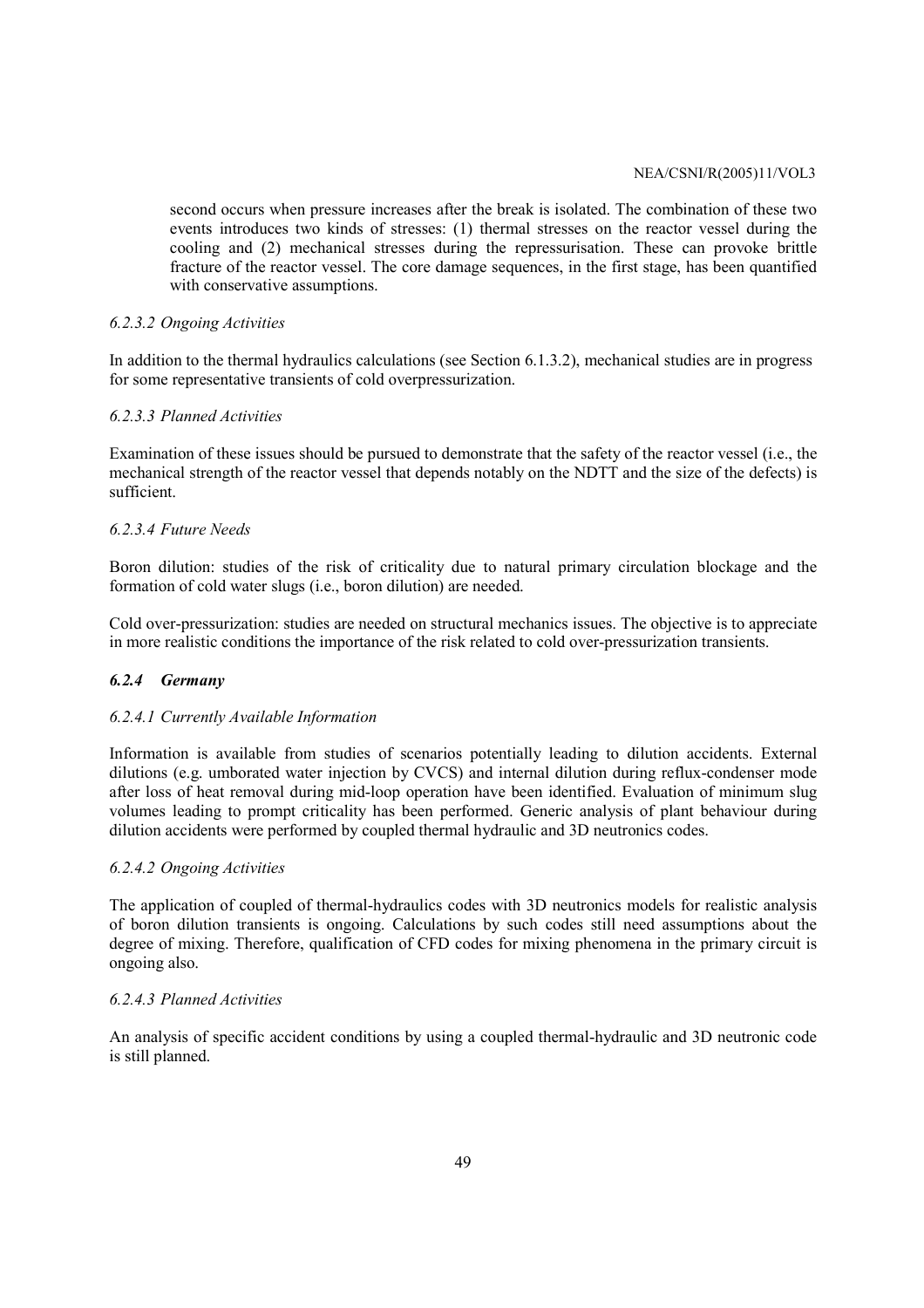#### *6.2.4.4 Future Needs*

A consistent methodology based on experimental results and validated analytical methods are needed. This requires (e.g., experimental investigations for re-establishing natural circulation after stagnant flow conditions) experimental investigations of flow mixing in the primary circuit and reactor vessel for qualification of CFD codes and modelling of mixing processes and the implementation of mixing models in coupled thermal-hydraulic and 3D neutronic codes for realistic analysis of boron dilution accident conditions.

#### *6.2.5 Hungary*

## *6.2.5.1 Currently Available Information*

Currently available information includes the following:

- results from the calculations of reactivity transients performed as part of the DBA analyses by KFKI/AEKI (Hungary) within the national AGNES project between 1991-1994—carried out with the purpose of re-evaluating the safety of the Paks NPP in the ´90s, and
- calculations performed by AEA Technology (UK) with the CFX-4 code, and by KFKI/AEKI (Hungary) in 1998 with ATHLET, coupled with ATHLET-KIKO3D, SMATRA and SMABRE codes for the inherent and the dominant external dilution scenarios identified for Paks NPP within the PHARE project (PH2.08/95) aimed at the systematic identification and evaluation of boron dilution faults. Calculations of inherent dilution scenarios included small break LOCA and ATWS calculations, while calculations of external dilution scenarios included three homogeneous and one inhomogeneous dilution scenarios all through the make-up water system.

## *6.2.5.2 Ongoing Activities*

None.

*6.2.5.3 Planned Activities* 

None.

*6.2.5.4 Future Needs* 

None.

## *6.2.6 Spain*

#### *6.2.6.1 Currently Available Information*

Reactivity accidents are not considered in the current version of the Vandellos 2 LPSD PSA. CSN review objected to this. Boron dilution events are considered in the Asco LPSD PSA; however, they are not identified as significant risk contributors for either slow dilutions or fast dilutions.

Uncertainty exists in some scenarios about the possibility of insufficient mixing between non-borated and borated water and the formation of a slug of non-borated water that may move into the core and cause prompt criticality.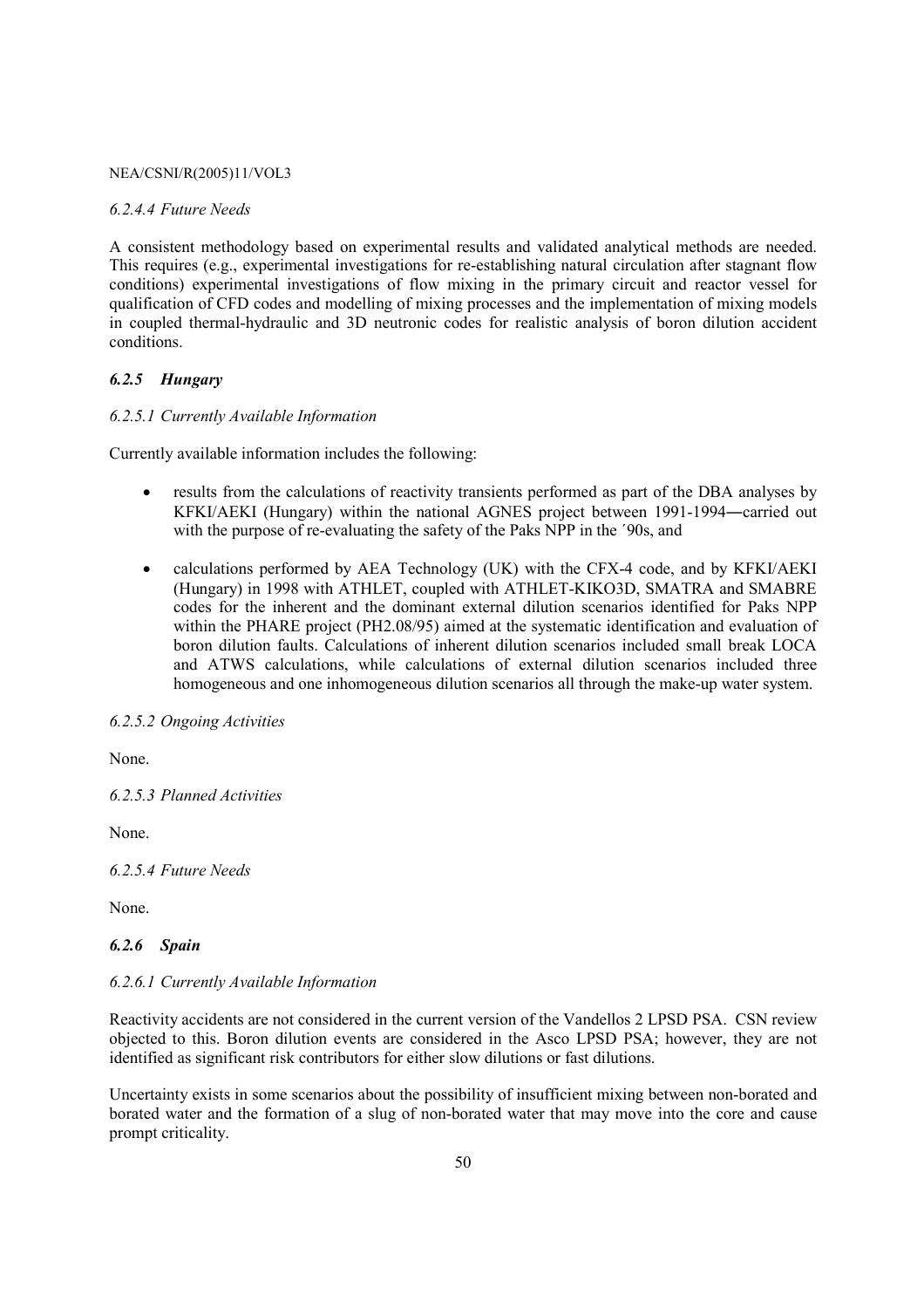## *6.2.6.2 Ongoing Activities*

Spain (i.e., CSN) is making a decision on participation in a CSNI PWG2 International Standard Problem (ISP-43) on the mixing issue. In any case, a follow up of the issue is being pursued.

## *6.2.6.3 Planned Activities*

Appropriate CFD codes will be used for modelling mixing phenomena and adapted to the specific scenarios of fast boron dilutions due to slug formation.

## *6.2.6.4 Future Needs*

Mixing experiments may be needed to test and verify the correct modelling of the mixing phenomena.

# *6.2.7 United States*

## *6.2.8.1 Currently Available Information*

In the Grand Gulf LPSD PRA, three criticality events were identified for consideration. They include:

- rod withdrawal error,
- refuelling accident (rod or fuel misposition), and
- instability event.

The rod withdrawal accident is a design basis accident for full power operation. Thus, for significant fuel damage to occur, other failures (such as control rod pattern errors) must exist. The analysis concluded that the likelihood of significant fuel damage from a rod drop event at full power is 1.0E-8/Y. Thus, the event was not developed further in the LPSD PRA.

The refuelling accident can be of two types. The first type involves incorrect placement of a fuel bundle in the core during refuelling. This is a design basis accident and does not lead to unacceptable consequences. The second type is associated with local loading of fuel when more than one control blade is removed. Grand Gulf procedures suspend all fuel loading operations when control blades are out. Based on this procedural control and prior estimates of the frequency (approximately 1E-7/Y) without this control, this event was screened from further consideration.

The flow instability event refers to operation of the core with a local high power-to-mass-flow ratio. The concern is that with the instability, should a design basis event take place, the high power regions of the core can be damaged due to the occurrence of phenomena such as critical heat flux or excessive fuel enthalpy. Prior studies indicated early fuel damage is not a concern for events occurring given operation with instabilities. While no detailed studies were performed for the LPSD study, instabilities should be less likely than at full power; thus, these events were screened from further analysis.

In the Surry LPSD PRA, several categories of potential reactivity events during shutdown were examined. These include:

- addition of diluted accumulator water.
- addition of diluted RWST water,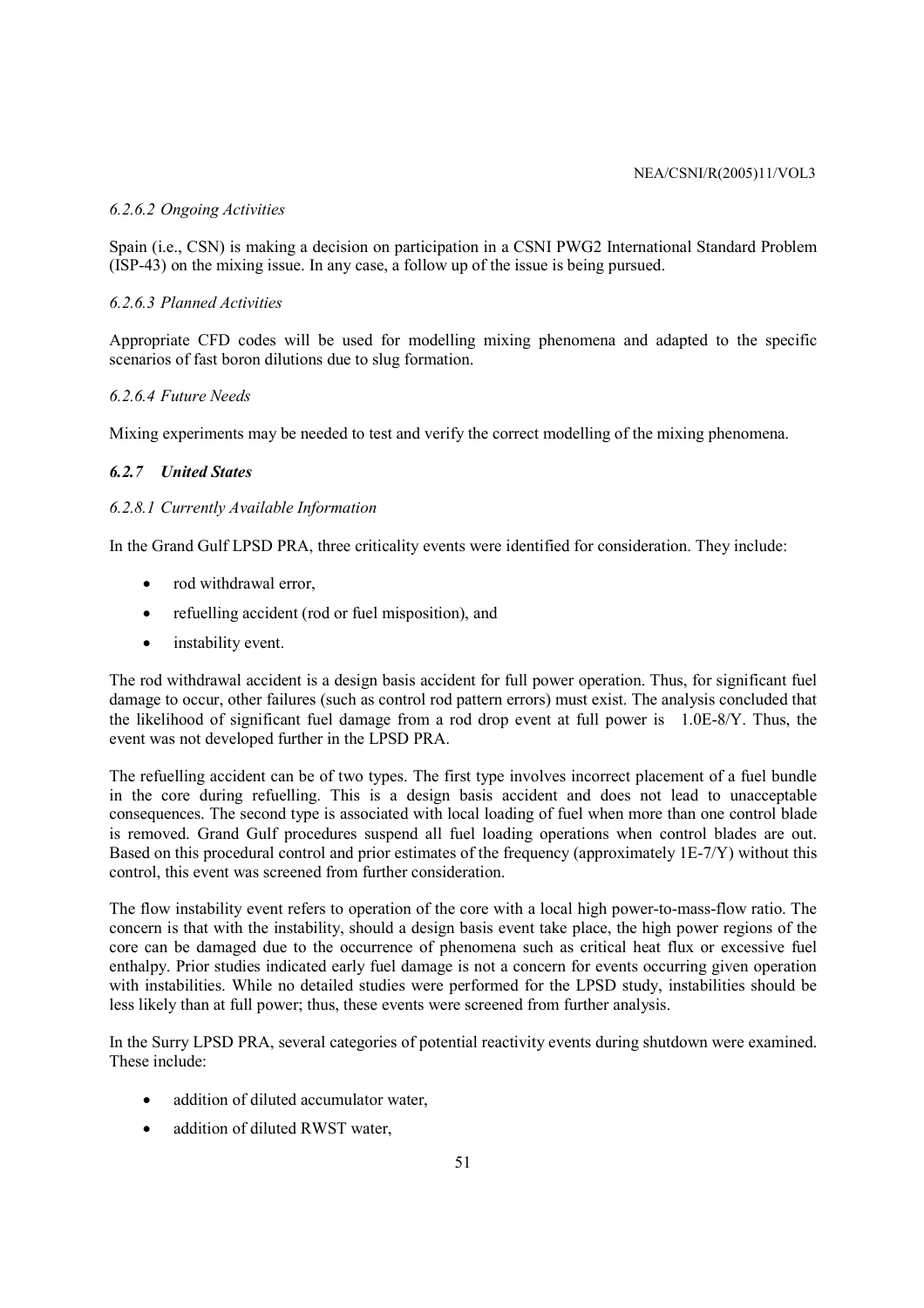- boron dilution due to maintenance problems,
- uncontrolled boron dilution from CVCS,
- boron dilution via the RHR,
- startup of RCP after improper boron dilution,
- rod ejection accident,
- misloading of fuel assemblies, and
- uncontrolled bank withdrawal.

Prior analyses determined that the first, second, fourth, sixth, and eighth categories may be relatively risk significant, thereby requiring more detailed analyses. Thus, the Surry LPSD PRA focused mainly on the accident sequences belonging to these five categories.

Applying the Surry refuelling outage frequency of 6.0E-1/Y, the expected frequency of inadvertent criticality was calculated to be 2.2E-6/Y.

*6.2.8.2 Ongoing Activities* 

None.

*6.2.8.3 Planned Activities* 

None.

## *6.2.8.4 Future Needs*

Issues associated with mixing of boron should be investigated in more detail to determine whether slugs of "pure" water can occur and be transported through the core.

## **6.3 Initiating Event Frequencies**

The starting point for determining LPSD initiating events is usually the full-power list. This is then supplemented by those categories judged unique to LPSD. Estimating LPSD initiating event frequencies involves identifying the unique categories of events that have the potential to result in an initiating event for a plant operating state (POS) and then quantifying each unique category. These categories include internal causes and others, such as the erroneous change of the operational loop, erroneous draining of the operational loop, maintenance activities, erroneous system alignment, heavy load drop, and other interactions. The frequency for each category of event is quantified, and these frequencies are then combined to produce POS-specific initiating event frequencies for each initiating event.

#### *6.3.1 Canada*

### *6.3.1.1 Currently Available Information*

Table 6-1 identifies the events considered in the CANDU shutdown state PSA. The frequencies given in Table 6-1 are based on CANDU operating experience and/or fault tree analysis.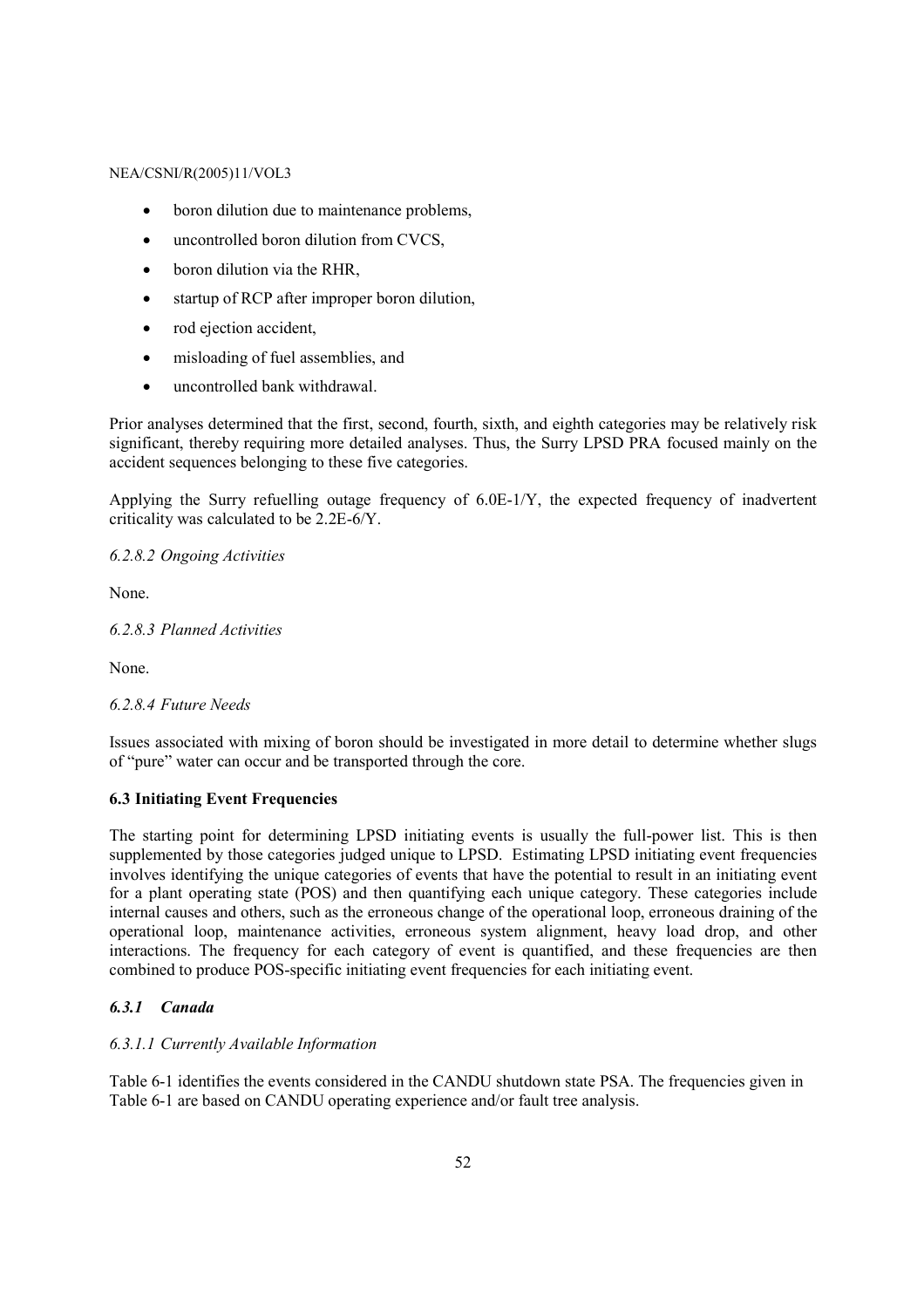| <b>Initiating Event</b>               | Frequency (per year)                                                                        | Comment                                                                                                                                                                   |
|---------------------------------------|---------------------------------------------------------------------------------------------|---------------------------------------------------------------------------------------------------------------------------------------------------------------------------|
| Loss of shutdown<br>cooling system    | $3.43E-3/yr$ - primary system full<br>1.57E-3 - primary system drained to<br>headers level  | loss of circulation                                                                                                                                                       |
| Loss of service water                 | $7.18$ E-3/yr - primary system full<br>2.32E-3 - primary system drained to<br>headers level | loss of closed loop recirculating water or loss of<br>the raw service water system                                                                                        |
| Loss of Offsite Power                 | 5.61E-3/yr - primary system full<br>1.81E-3 - primary system drained to<br>headers level    |                                                                                                                                                                           |
| Loss of Regulation                    | $1.64E-3/yr$ - primary system full                                                          | This event needs to be considered only for the<br>primary system full case when the reactor may<br>not be in guaranteed shutdown state.                                   |
| <b>Heat Transport System</b><br>Leaks | $3.45E-3/yr$ - primary system full                                                          | This event is being considered for CANDU 6<br>LPSD PSA update. Additional LOCA events<br>will be considered as appropriate - such as breaks<br>equivalent to feeder size. |

**Table 6.1 Typical CANDU 6 LPSD PSA** 

#### *6.3.1.2 Ongoing Activities*

Ongoing activities include a review of plant outage heat sink manuals to help define a complete set of shutdown state configurations.

#### *6.3.1.3 Planned Activities*

Planned activities include updating initiating event frequencies as well as defining a further breakdown for the shutdown state configurations.

#### *6.3.1.4 Future Needs*

None.

## *6.3.2 Czech Republic*

#### *6.3.2.1 Currently Available Information*

The frequencies of IEs in LP&SD PSA for NPP Dukovany are based primarily on NPP Dukovany operational experience and on VVER-440 type operational experience taken from IAEA PRIS database. The NPP Dukovany operational history is considered preferably, then type VVER-440/213 and finally all VVER-440 types are taken into account.

The LOCA and secondary side break frequencies are based on EPRI Interim Report TR-100380 which specifies failure rates per piping segment. So the number of segments has been determined for each LOCA category and for each secondary side break from NPP Dukovany design specifications and schemes.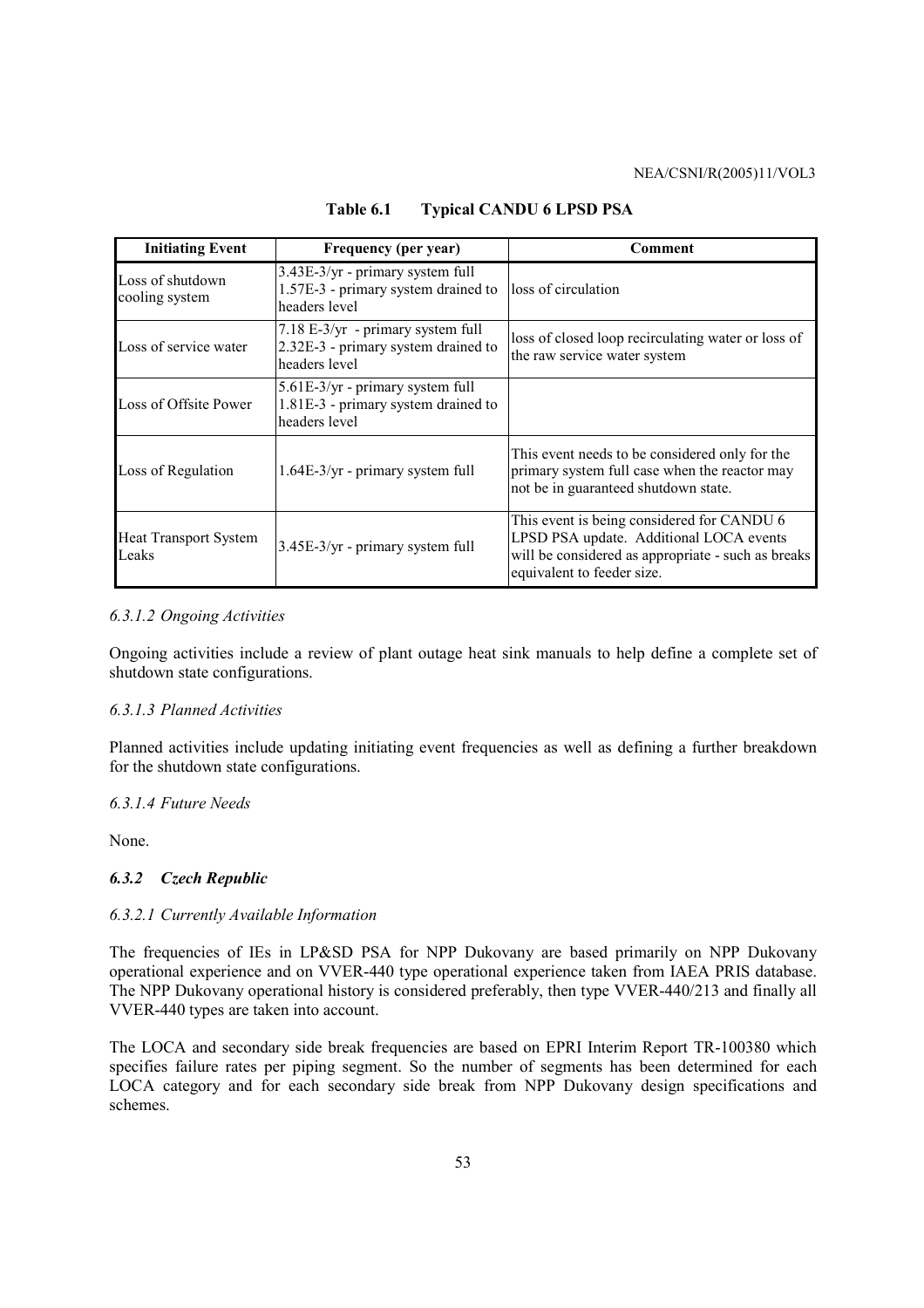#### *6.3.2.2 Ongoing Activities*

IE frequencies for LP&SD PSA of NPP Dukovany are currently being updated based on recent operational experience.

### *6.3.2.3 Planned Activities*

None.

## *6.3.2.4 Future Needs*

Analysis is needed to determine the frequencies of LOCAs in low power and shutdown states (when RCS pressure is lower than nominal).

## *6.3.3 France*

## *6.3.3.1 Currently Available Information*

The values adopted for LOCAs and total blackout are given in Table 6-2 and Table 6-3. The large RHRS break case uses the same hourly rate as for RCS breaks. Pressuriser breaks and RHRS breaks due to the stuck open of a safety valve were evaluated on the basis of the probabilities of demand and non- reclosure or spurious opening of valves.

For PSA 900, the principal sources of information used for identifying the initiating events were:

- similar probabilistic assessments.
- French and worldwide experience feedback,
- the safety analysis report (design situations),
- ad hoc studies carried out in the field of safety (for example post-Chernobyl studies).

For the quantification of Initiating Events, Insofar as possible, priority is given to experience feedback. The following methods were used:

- for events of observable frequency, the values used are specific ones derived from operating experience with Electricité de France power plants (e.g. loss of off-site electrical power supplies, inadvertent drop of level water during mid-loop operation),
- for less frequents events, the values used are derived from worldwide feedback experience (e.g. small primary breaks),
- for extremely rare events, the values have been estimated by expert judgement, allowance being made in particular for the absence of observation anywhere in the world and the values used in foreign studies (e.g. large LOCAs),
- when the initiating event is the loss of a system, quantification is based on a reliability study (e.g. electrical power blackout, loss of the component cooling system and loss of the service water system).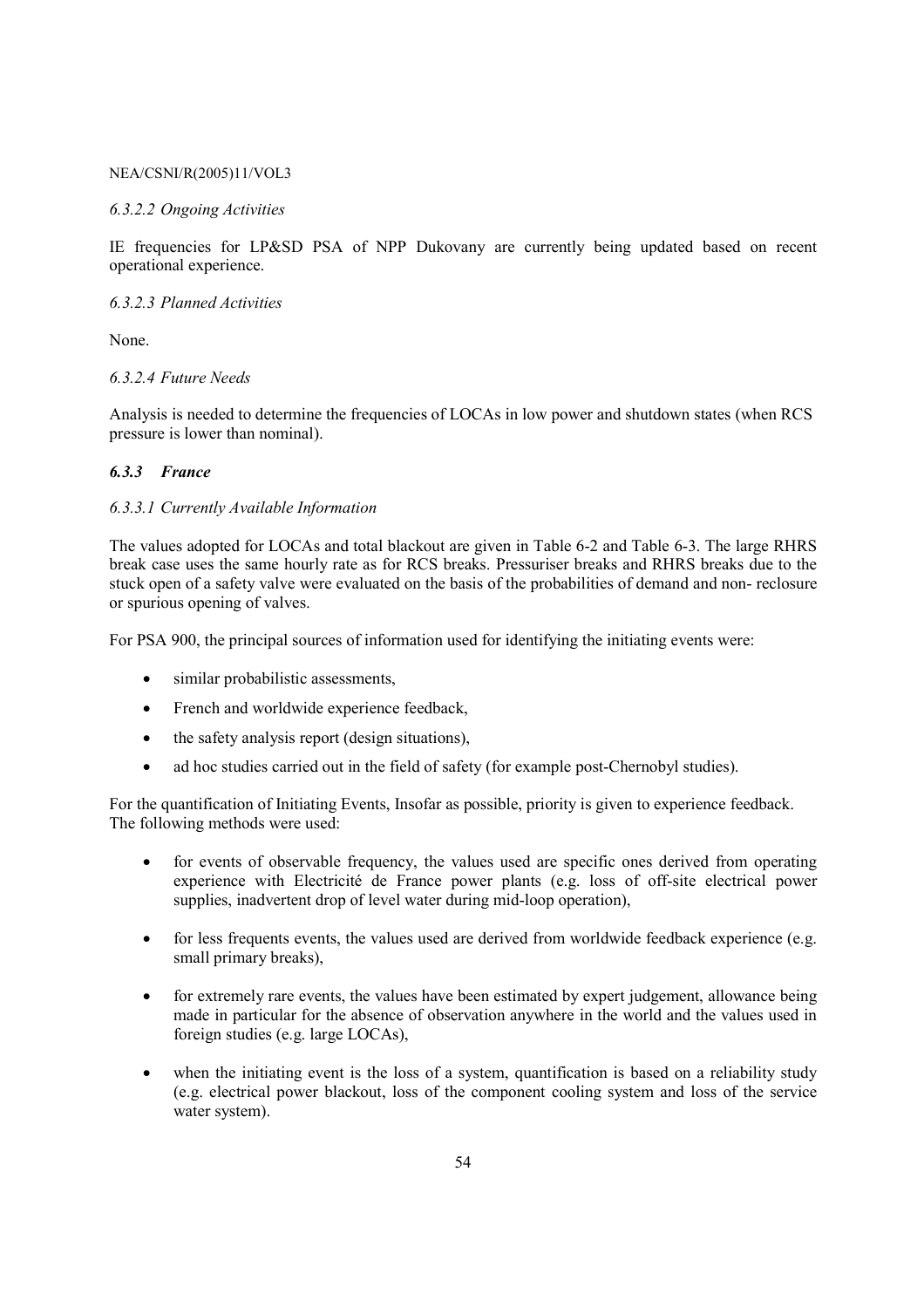| <b>Reactor State</b> | <b>Initiating event</b>            | Frequency per reactor year |
|----------------------|------------------------------------|----------------------------|
| B                    | Large breaks                       | 5E-7                       |
|                      | Intermediate breaks                | $1.5E-6$                   |
|                      | Small breaks                       | $1E-5$                     |
|                      | Break at pressuriser safety valves | $2.4E - 4$                 |
| C                    | Large RHRS break                   | $3.5E-6$                   |
|                      | <b>Intermediate RHRS</b> break     | $1.1E-5$                   |
|                      | <b>Small RHRS break</b>            | $7.1E-5$                   |
|                      | Break at RHRS safety valves        | $6.7E-6$                   |
|                      | Break at pressuriser safety valves | $2.3E-4$                   |
| D                    | Small RHRS break                   | $1.22E - 4$                |
| E                    | Small RHRS break                   | 5.8E-5                     |

# **Table 6-2 Frequency of LOCAs**

| <b>Type of Initiating Event</b>                            | <b>Reactor State</b>                            | <b>Probability of</b><br><b>Initiating Event per</b><br>Reactor-year |
|------------------------------------------------------------|-------------------------------------------------|----------------------------------------------------------------------|
| Short circuit of bus LHA and failure<br>of diesel set LHQ  | Unit on AFW under RHRS conditions               | 1.98E-4                                                              |
|                                                            | Unit under normal cold shutdown conditions      | $9.62E - 6$                                                          |
|                                                            | Unit in cold shutdown condition for maintenance | 1.66E-5                                                              |
|                                                            | Unit in cold shutdown condition for refuelling  | 7.87E-6                                                              |
| Loss of off-site then on-site<br>electrical power supplies | Unit on AFW under RHRS conditions               | 1.08E-4                                                              |
|                                                            | Unit under normal cold shutdown conditions      | 5.18E-6                                                              |
|                                                            | Unit in cold shutdown condition for maintenance | 8.94E-10                                                             |
|                                                            | Unit in cold shutdown condition for refuelling  | $4.24E - 6$                                                          |
| Short circuit of busses LHA and<br><b>LHB</b>              | Unit on AFW under RHRS conditions               | $1.41E - 8$                                                          |
|                                                            | Unit under normal cold shutdown conditions      | $6.34E-10$                                                           |
|                                                            | Unit in cold shutdown condition for maintenance | 1.10E-9                                                              |
|                                                            | Unit in cold shutdown condition for refuelling  | 5.19E-10                                                             |

# **Table 6-3 Probability of Total Blackout**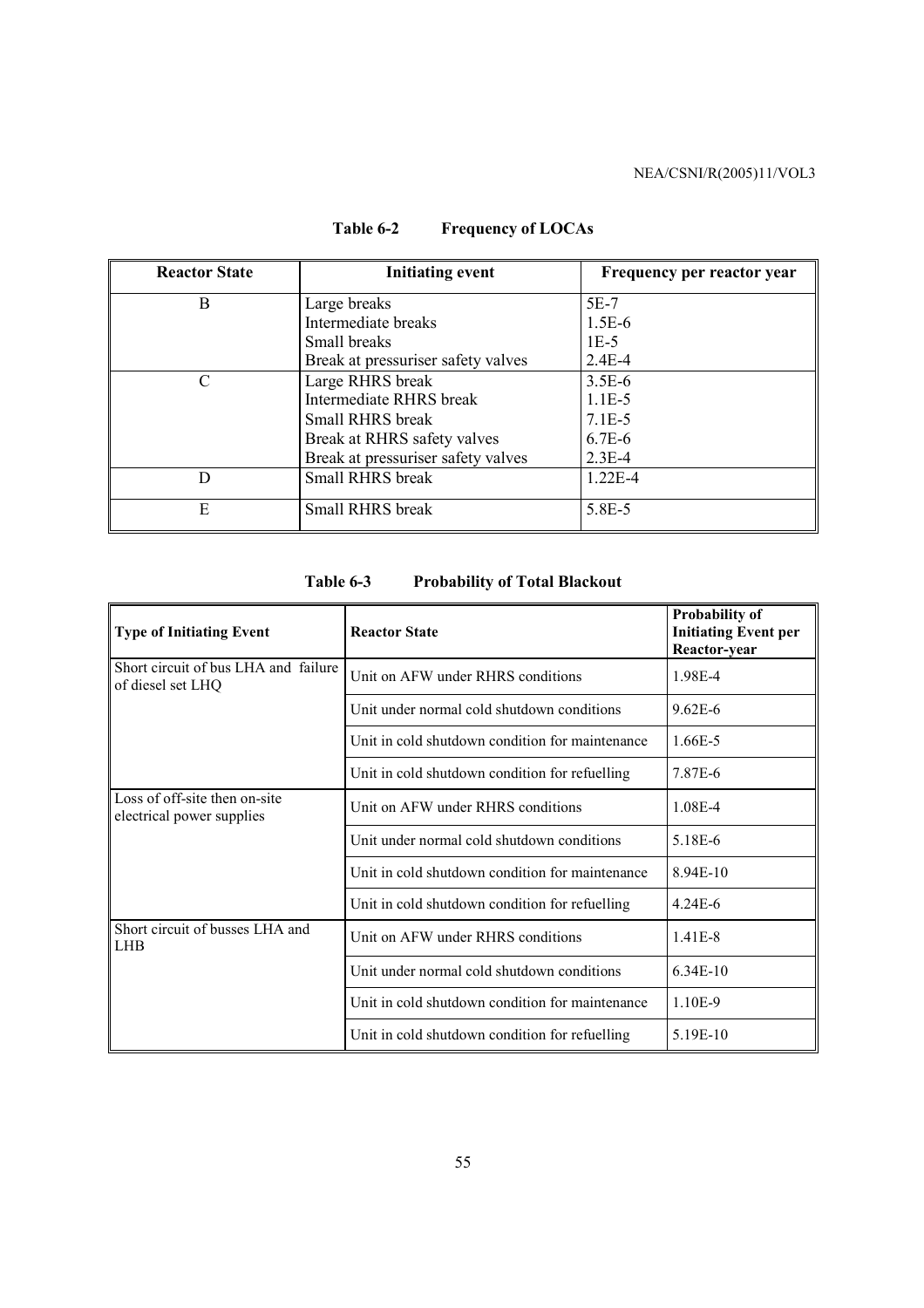The others initiating events that can be mentioned are:

- the inadvertent boron dilution:
	- − -progressive boron dilution during cold shutdown: 1.6E-2/r-y,
	- − -heterogeneous boron dilution during hot shutdown: 1.2E-6/r-y,
- loss of the RHRS pumps by drop of primary water level during mid-loop operation :  $1.E-2/r-y$ ,
- total loss of service water system, total loss of component cooling system, combined failures of service water system and component cooling system leading to the loss of cold heat sink, total loss of cold heat sink : 8E-6/r-y,
- total loss of RHRS system: 1.3E-3/r-y.

Identification and quantification of initiating events 'progressive boron dilution' and 'loss of the RHRS pumps by drop of primary water level during mid-loop operation' are deduced from operating experience.

## *6.3.3.2 Ongoing Activities*

The updating of the initiating event frequency is in progress. Moreover, complementary initiating events are being introduced notably those which can be induced by fire during shutdown states.

## *6.3.3.3 Planned Activities*

In the future, reassessments are planned, notably in the frame of the periodic safety review.

## *6.3.3.4 Future Needs*

There are no particular needs for the estimation of the initiating event frequency when this frequency is deduced from the operating experience. But for the less frequent initiating events, notably the LOCAs, specific studies permitting to get more realistic values are needed.

## *6.3.4 Germany*

## *6.3.4.1 Currently Available Information*

In the BWR-study only the frequency for the four analyzed initiating events was determined. In the PSA for the PWR, a more systematic analysis of the frequency of the initiating events was performed (see table below).

|           | BWR:                                                | Frequencies $(1/R-Y)$ |
|-----------|-----------------------------------------------------|-----------------------|
| $\bullet$ | Loss of shutdown cooling via modified shutdown line | 5 2 E - 2             |
|           | • Cold overpressurisation of RPV                    | $4.0E-3$              |
|           | • Leak at the cavity seal liner                     | $1.0E-3$              |
|           | • Leak at the RPV bottom head                       | $1.3E - 4$            |
|           |                                                     |                       |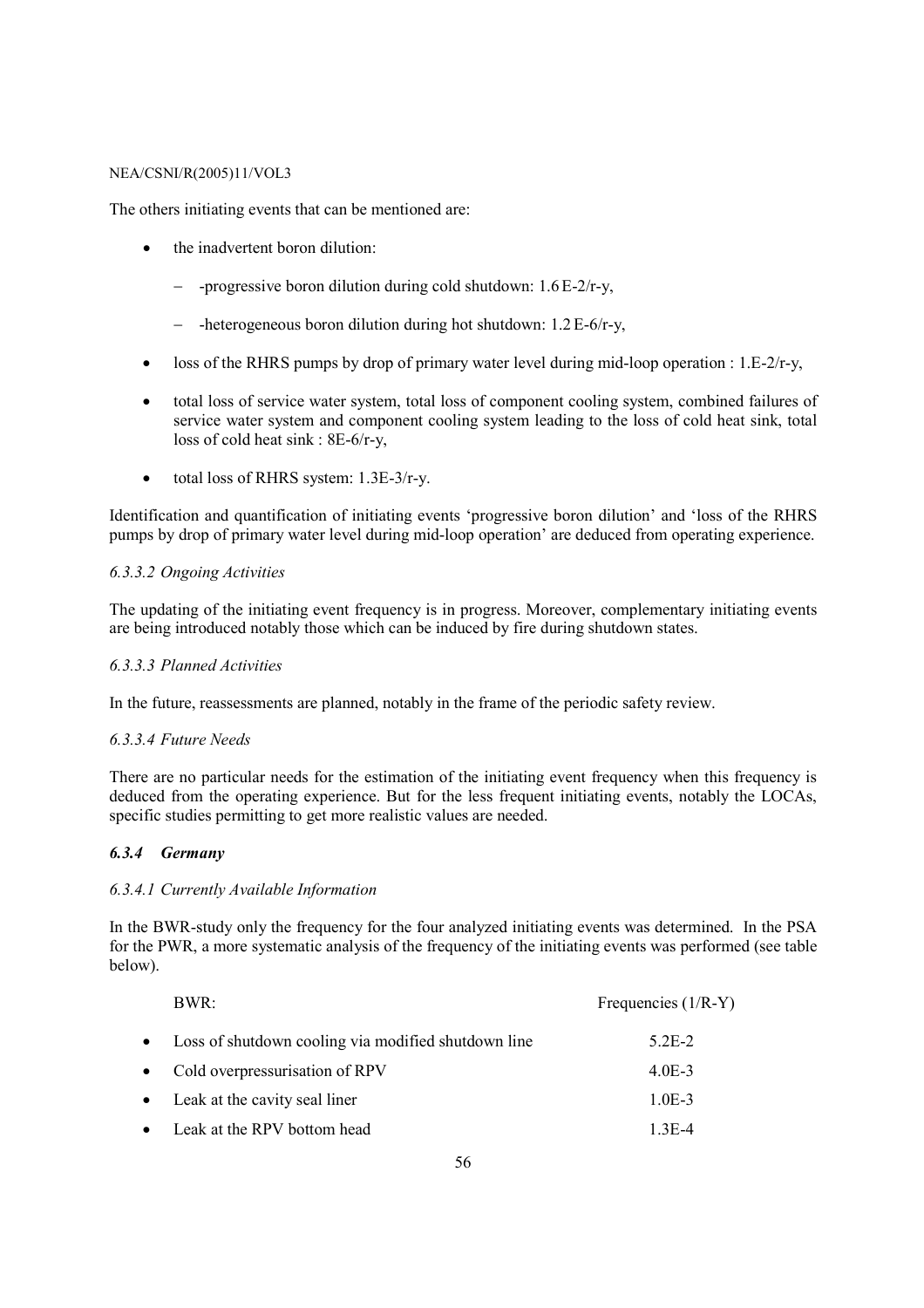The frequencies for these events were derived by the following different approaches:

- The frequency for the loss of shutdown cooling was derived from a fault tree analysis. The modelling of the RHR-train within the fault trees was necessary because of dependencies in the controlling of the event.
- The frequency for an inadvertent injection into the RPV as an initiator for a cold overpressurisation was derived from the operating experience as a probability of 3.2E-3. Related to 1.25 Shutdowns/Year, this leads to the above frequency.
- The frequency for the leak in the cavity seal liner is based on worldwide operating experience.
- The leak at the RPV bottom head assumes a failure during the withdrawal of the pump shaft of an internal recirculation pump. Hence, the frequency consists of two factors, the frequency of the withdrawal of the pump shaft (1.0E-1/R-Y) and the probability of a failure in the communication (1.3E-3).

#### PWR:

The reported events of German PWRs during low power and shutdown were evaluated. Those events identified as initiating event in this evaluation were assigned to event groups. Frequencies for these events are established on the basis of the German operating experience. Such events are marked in the table below with "OE" for occurred event. For very rare events like LOCAs the international operating experience was considered also. The frequency of events which have not occurred in the operation experience are determined with a fault tree analysis. Such events are marked in the table below with "FT" for fault tree.

| <b>Initiating Event and Plant Operation State</b><br>P<br>$p/O$ ut |           |          |           |  |  |  |  |  |  |  |
|--------------------------------------------------------------------|-----------|----------|-----------|--|--|--|--|--|--|--|
| <b>Transients</b>                                                  |           |          |           |  |  |  |  |  |  |  |
| Loss of preferred power-external (20 h mid-loop)                   | T1.1, 1B2 | $4,8E-4$ | <b>OE</b> |  |  |  |  |  |  |  |
| Loss of preferred power-external (20 h mid-loop)                   | T1.1, 1C  | $4,8E-4$ | <b>OE</b> |  |  |  |  |  |  |  |
| Loss of preferred power-internal                                   | T1.2, D.E | $2,5E-2$ | <b>OE</b> |  |  |  |  |  |  |  |
| Loss of main heat sink without loss of main feedwater              | T3, 1A1   | $6,6E-3$ | <b>OE</b> |  |  |  |  |  |  |  |
| Loss of main feedwater with loss of main heat sink                 | T4, 1A1   | $3,9E-3$ | <b>OE</b> |  |  |  |  |  |  |  |
| Loss of residual-heat removal due to                               | T7        |          |           |  |  |  |  |  |  |  |
| - faulty level lowering                                            | T7.1, 1C  | $4,9E-6$ | FT        |  |  |  |  |  |  |  |
| - failure of residual-heat removal chains                          | T7.2, 1B2 | $4,8E-5$ | <b>FT</b> |  |  |  |  |  |  |  |
| - failure of residual-heat removal chains                          | T7.2, 1C  | $4,8E-5$ | FT        |  |  |  |  |  |  |  |
| Faulty emergency cooling signals                                   | T8, 1B2   | $3,6E-2$ | FT        |  |  |  |  |  |  |  |

|  |  | Table 6-4 Frequencies of initiating events for 14-day outage of the reference PWR-plant |
|--|--|-----------------------------------------------------------------------------------------|
|  |  |                                                                                         |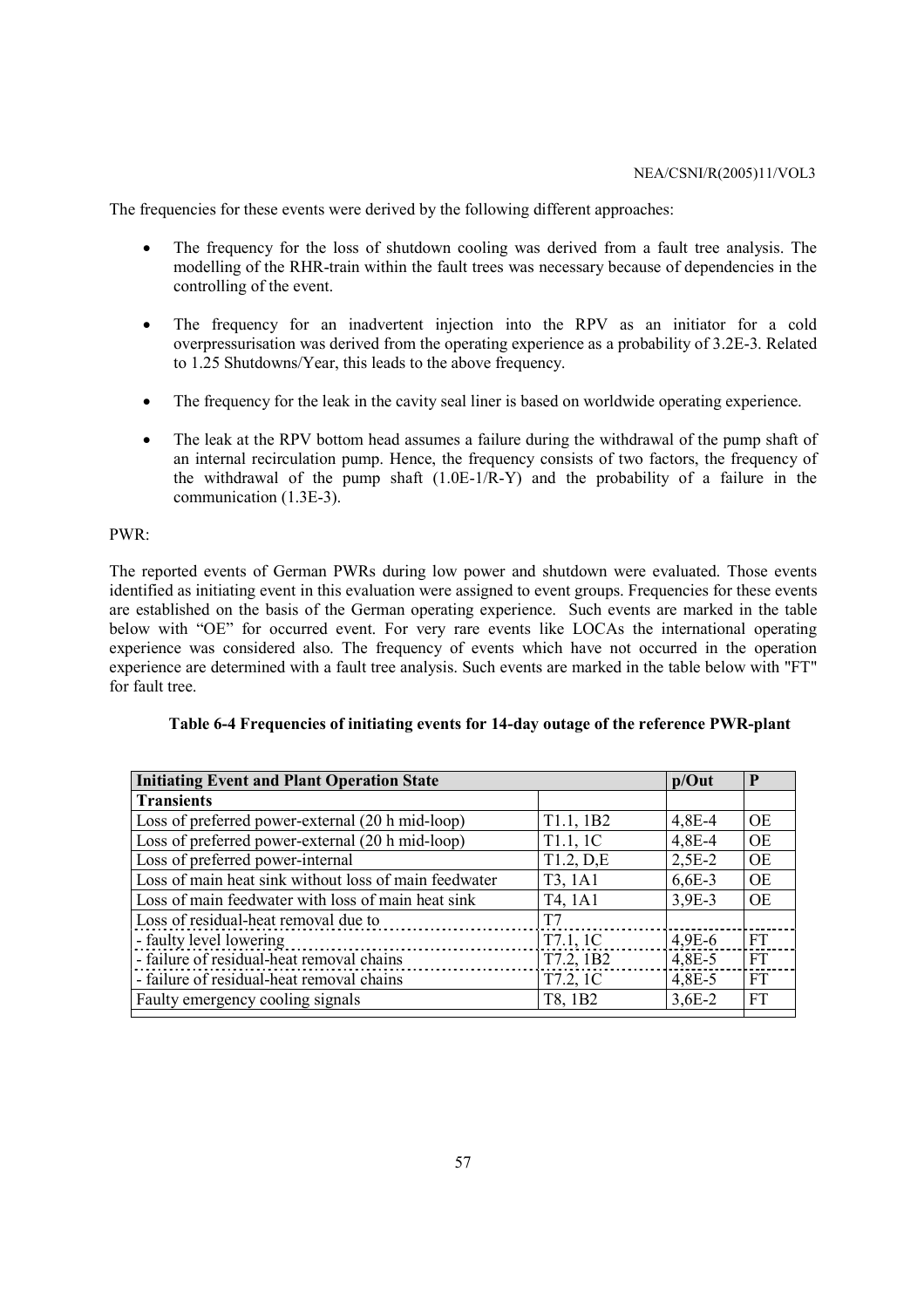| <b>Initiating Event and Plant Operation State (continued)</b>      |                     | p/Out     | P         |
|--------------------------------------------------------------------|---------------------|-----------|-----------|
| <b>Coolant losses</b>                                              |                     |           |           |
| Inadvertently open pressuriser RV due to maintenance               | S6, 1A1             | $6,7E-3$  | <b>OE</b> |
| fault                                                              |                     |           |           |
| Steam generator tube leak $\leq$ 2 A                               | S7, 1B1             | $5,0E-4$  | <b>OE</b> |
| Leak in the residual heat removal system $\leq 25$ cm <sup>2</sup> | S <sub>8</sub>      | 5,0E-4    | <b>OE</b> |
| - S8 in the containment, RPV closed                                | S8.1, 1B2           | 1,25E-4   |           |
| - S8 in the containment, RPV open                                  | S8.1, 1C            | 1,25E-4   |           |
| - S8 in the annulus, RPV closed                                    | S8.2, 1B2           | 1,25E-4   |           |
| - S8 in the annulus, RPV open                                      | S8.2, 1C            | 1,25E-4   |           |
| Leak in the volume control system $\leq$ 25 cm <sup>2</sup>        | S9, 1B1             | 5,0E-5    | <b>OE</b> |
| Leak in the reactor cavity / settling pond                         | S10, 1D             | $4,0E-5$  | <b>FT</b> |
| Leak into a connected system                                       | S11, 1B2, 1C        | $<1,0E-7$ | <b>FT</b> |
| <b>Deboration</b>                                                  |                     |           |           |
| Leaks from systems carrying unborated water                        | D <sub>1</sub>      |           |           |
| - Steam generator tube leak                                        | D1.1, 1B2,1C        | 5,0E-4    | <b>OE</b> |
| - Leak in the RHR cooler                                           | D1.2, 1B2,1C        | 5,0E-4    | <b>OE</b> |
| - Leak in a bearing seal                                           | D1.3, 1B2, 1C       | 9,5E-3    | <b>OE</b> |
| - Inadvertent injection into the primary system via                | relief $D1.4$ , 1B2 | $4,6E-6$  | <b>FT</b> |
| tank / pressuriser                                                 |                     |           |           |
| Borating fault during shutdown                                     | D5, 1A1             | $2,3E-4$  | <b>FT</b> |
| Inadvertent deboration during start-up following a failure         | D6/T1, 2A1          | $3E-8$    | <b>FT</b> |
| of all reactor coolant pumps                                       |                     |           |           |

 $p/Out = Probability$  per outage  $P = Probability$  $OE = Operation$  Experience  $FT =$  FT = Fault Tree

## *6.3.4.2 Ongoing Activities*

None.

## *6.3.4.3 Planned Activities*

The determination of frequencies of initiating events for a BWR-69 is planned.

*6.3.4.4 Future Needs* 

None.

## *6.3.5 Hungary*

## *6.3.5.1 Currently Available Information*

The initiating event list from the PSA study for nominal power operational mode was used as a starting point for identifying the initiating events for low power and shutdown states. Events on this list were removed and new events added by taking into account the specifics of the different plant operational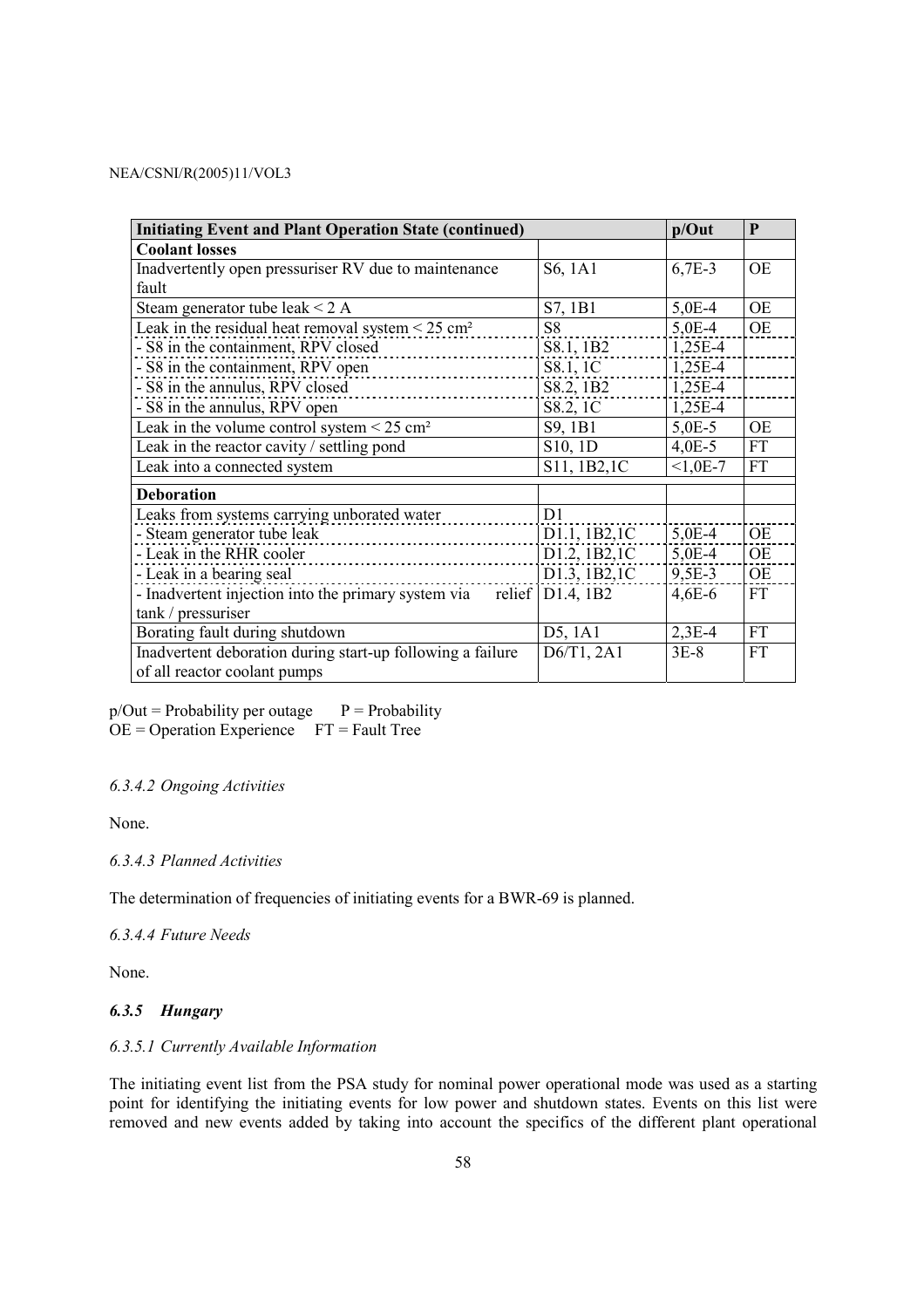states. Events were removed from the list based on a review of the validity and the possibility of occurrence of the original initiating events in the defined plant operational states. During this review, events having no possibility of occurrence during a POS owing to its technological or operational characteristics were excluded, while others, having the same consequences, were combined. After that, shutdown-specific events that have the potential to endanger the safety of the unit and not analyzed before were studied. The above list was supplemented by these shutdown-specific events. The latter included events that have the potential to lead to:

- inadvertent boron dilution,
- cold over-pressurization of the reactor vessel,
- termination of the natural circulation, or
- events initiated by heavy load drop.

The final list of initiating events is given in Table 6-5, where the validity of the initiating events in the different plant operational states is also indicated.

Estimating the initiating event frequencies involved identifying the unique categories of events that have the potential to result in an initiating event for a POS and then quantifying each unique category. These categories included internal causes and other causes, such as the erroneous change of the operational loop, erroneous draining of the operational loop, maintenance activities, erroneous system alignment, heavy load drop, and other erroneous interactions. The frequency for each category of event was quantified, and these frequencies were then combined to produce POS-specific initiating event frequencies for each initiating event. A total of 447 frequency values have been defined. This final list of initiating events and their frequencies is not included owing to this large number.

*6.3.5.2 Ongoing Activities* 

None.

*6.3.5.3 Planned Activities* 

None.

*6.3.3.4 Future Needs* 

None.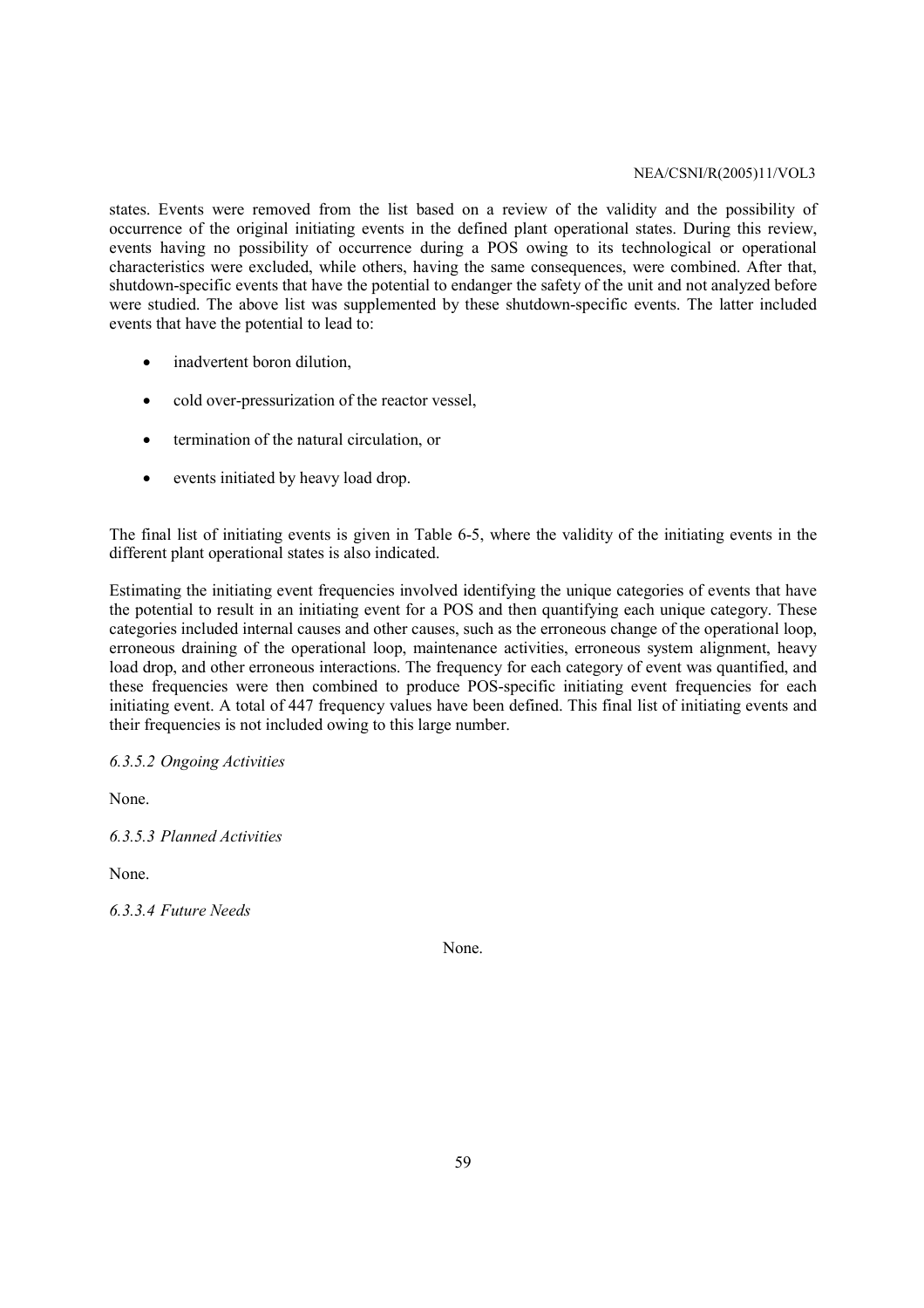# **Table 6-5 Initiating Events in Different Plant Operating**

|                | <b>Initiating Event</b>                                        | <b>Plant Operational State</b> |                              |                                  |                                                     |                       |                      |                        |                                           |                           |                            |               |               |                            |                               |                    |                             |                                |                             |                      |                                |                      |                         |                                 |                            |
|----------------|----------------------------------------------------------------|--------------------------------|------------------------------|----------------------------------|-----------------------------------------------------|-----------------------|----------------------|------------------------|-------------------------------------------|---------------------------|----------------------------|---------------|---------------|----------------------------|-------------------------------|--------------------|-----------------------------|--------------------------------|-----------------------------|----------------------|--------------------------------|----------------------|-------------------------|---------------------------------|----------------------------|
| ID             | Description                                                    | 0. Nominal Power               | . Operation with one turbine | subcrit.<br>2. Boron addition to | Cooldown to 240 $^{\circ} \mathrm{C}$<br>$\ddot{ }$ | 4. Cooldown to 150 °C | 5. Cooldown to 60 °C | 6. Natural circulation | loops<br>$\sim$<br>7. Nat. circulation in | 8. Opening of the reactor | 9. Reactor open, RVHF -300 | 10. Unloading | 12. Reloading | 13. Reactor open, RVHF-300 | reactor<br>14. Closing of the | 15. Pressurization | 16. Primary pressure 25 bar | 17. Containment leaktight test | 18. Primary pressure 25 bar | 19. Heatup to 120 °C | 20. 137/164 bar leaktight test | 21. Heatup to 150 °C | 22. Heatup to hydroacc. | 23. Reaching reactor criticalit | 24. Reactor power increase |
| A1             | <b>Gross Reactor Vessel Rupture</b>                            | $+$                            | $+$                          | $^{+}$                           | $^{+}$                                              | $^{+}$                | $+$                  | $^{+}$                 | $+$                                       | $+$                       | $+$                        |               |               | $^{+}$                     | $+$                           | $^{+}$             | $+$                         | $+$                            | $+$                         | $+$                  | $+$                            | $^{+}$               | $^{+}$                  | $^{+}$                          | $+$                        |
| A <sub>2</sub> | Control Rod Ejection                                           | $+$                            | $+$                          | $^{+}$                           | $\ddot{}$                                           | $+$                   | $^{+}$               |                        |                                           |                           |                            |               |               |                            |                               |                    |                             |                                |                             |                      | $^{+}$                         | $^{+}$               | $\ddot{}$               | $+$                             | $+$                        |
| A <sub>3</sub> | Overpressurization during 25 bar Leaktight Test                |                                |                              |                                  |                                                     |                       |                      |                        |                                           |                           |                            |               |               |                            |                               |                    | $^{+}$                      |                                |                             |                      |                                |                      |                         |                                 |                            |
| A <sub>4</sub> | Inadvertent Cooldown during Pressure Test                      |                                |                              |                                  |                                                     |                       |                      |                        |                                           |                           |                            |               |               |                            |                               |                    |                             |                                |                             |                      | $^{+}$                         |                      |                         |                                 |                            |
| B1             | Large LOCA: Loops 2, 3, 5 Cold Leg                             | $^{+}$                         | $^{+}$                       | $^{+}$                           | $^{+}$                                              | $^{+}$                |                      |                        |                                           |                           |                            |               |               |                            |                               |                    |                             |                                |                             |                      |                                |                      | $^{+}$                  | $+$                             |                            |
| B <sub>2</sub> | Large LOCA: Loops 1, 6 Cold Leg                                | $^{+}$                         | $+$                          | $^{+}$                           | $^{+}$                                              |                       |                      |                        |                                           |                           |                            |               |               |                            |                               |                    |                             |                                |                             |                      |                                |                      |                         | $+$                             | $+$                        |
| B <sub>3</sub> | Large LOCA: Loop 4 Cold Leg                                    | $^{+}$                         | $^{+}$                       | $^{+}$                           | $^{+}$                                              |                       |                      |                        |                                           |                           |                            |               |               |                            |                               |                    |                             |                                |                             |                      |                                |                      |                         | $^{+}$                          | $+$                        |
| <b>B4</b>      | Large LOCA: Loops 1, 2, 3, 5, 6 Hot Leg                        | $^{+}$                         | $^{+}$                       |                                  | $^{+}$                                              |                       |                      |                        |                                           |                           |                            |               |               |                            |                               |                    |                             |                                |                             |                      |                                |                      |                         | $^{+}$                          | $+$                        |
| B <sub>5</sub> | Large LOCA: Loop 4 Hot Leg                                     | $^{+}$                         | $+$                          | $\overline{+}$                   | $\ddot{}$                                           |                       |                      |                        |                                           |                           |                            |               |               |                            |                               |                    |                             |                                |                             |                      |                                |                      |                         | $+$                             | $+$                        |
|                | B6 Large LOCA: Loops 1, 6 or Loops 2, 3, 5 Hot Leg             |                                |                              |                                  |                                                     | $+$                   |                      |                        |                                           |                           |                            |               |               |                            |                               |                    |                             |                                |                             |                      |                                |                      | $^{+}$                  |                                 |                            |
| B7             | Large LOCA: Loop 4                                             |                                |                              |                                  |                                                     | $^{+}$                |                      |                        |                                           |                           |                            |               |               |                            |                               |                    |                             |                                |                             |                      |                                |                      | $+$                     |                                 |                            |
| B8             | Large LOCA                                                     |                                |                              |                                  |                                                     |                       |                      | $+$                    | $+$                                       | $^{+}$                    | $^{+}$                     | $^{+}$        | $^{+}$        | $^{+}$                     | $^{+}$                        | $+$                | $^{+}$                      | $+$                            | $^{+}$                      | $^{+}$               | $^{+}$                         | $^{+}$               |                         |                                 |                            |
| C <sub>1</sub> | Medium LOCA not Affecting ECCS Operation (L5)                  | $^{+}$                         | $^{+}$                       | $^{+}$                           | $^{+}$                                              |                       |                      |                        |                                           |                           |                            |               |               |                            |                               |                    |                             |                                |                             |                      |                                |                      |                         | $^{+}$                          | $^{+}$                     |
|                | Medium LOCA Affecting Low Pressure ECCS Operation (L5)         | $^{+}$                         | $^{+}$                       | $^{+}$                           | $^{+}$                                              |                       |                      |                        |                                           |                           |                            |               |               |                            |                               |                    |                             |                                |                             |                      |                                |                      |                         | $^{+}$                          | $+$                        |
| C <sub>3</sub> | Medium LOCA Affecting High Pressure ECCS Operation (L5)        | $^{+}$                         | $^{+}$                       |                                  | $^{+}$                                              |                       |                      |                        |                                           |                           |                            |               |               |                            |                               |                    |                             |                                |                             |                      |                                |                      |                         | $^{+}$                          | $+$                        |
| C <sub>4</sub> | Rupture of Hydroaccumulator Pipeline (L5)                      | $^{+}$                         | $+$                          | $\overline{+}$                   | $^{+}$                                              |                       |                      |                        |                                           |                           |                            |               |               |                            |                               |                    |                             |                                |                             |                      |                                |                      |                         | $^{+}$                          | $+$                        |
| C <sub>5</sub> | Medium LOCA not Affecting ECCS Operation (L4)                  | $^{+}$                         | $+$                          |                                  | $^{+}$                                              | $^{+}$                |                      |                        |                                           |                           |                            |               |               |                            |                               |                    |                             |                                |                             |                      |                                |                      | $^{+}$                  | $+$                             | $+$                        |
| C <sub>6</sub> | Medium LOCA Affecting High Pressure ECCS Operation (L4)        | $^{+}$                         | $+$                          | $^{+}$                           | $^{+}$                                              | $^{+}$                |                      |                        |                                           |                           |                            |               |               |                            |                               |                    |                             |                                |                             |                      |                                |                      | $^{+}$                  | $^{+}$                          | $+$                        |
| C7             | Medium LOCA not Affecting ECCS Operation (L3)                  | $^{+}$                         | $^{+}$                       | $^{+}$                           | $^{+}$                                              |                       |                      |                        |                                           |                           |                            |               |               |                            |                               |                    |                             |                                |                             |                      |                                |                      |                         | $+$                             | $+$                        |
| C8             | Medium LOCA Affecting High Pressure ECCS Operation (L3)        | $^{+}$                         | $+$                          | $^{+}$                           | $^{+}$                                              |                       |                      |                        |                                           |                           |                            |               |               |                            |                               |                    |                             |                                |                             |                      |                                |                      |                         | $^{+}$                          | $+$                        |
| C9             | Inadvertent Opening of Pressurizer Safety Relief Valve         | $^{+}$                         | $+$                          | $^{+}$                           | $^{+}$                                              | $+$                   |                      |                        |                                           |                           |                            |               |               |                            |                               |                    |                             |                                |                             |                      |                                |                      | $^{+}$                  | $^{+}$                          | $+$                        |
|                | C10 Medium LOCA not Affecting ECCS Operation (L2)              | $^{+}$                         | $^{+}$                       | $^{+}$                           | $^{+}$                                              |                       |                      |                        |                                           |                           |                            |               |               |                            |                               |                    |                             |                                |                             |                      |                                |                      |                         | $+$                             | $+$                        |
|                | C11 Medium LOCA Affecting High Pressure ECCS Operation (L2)    | $^{+}$                         | $+$                          | $\overline{+}$                   | $^{+}$                                              |                       |                      |                        |                                           |                           |                            |               |               |                            |                               |                    |                             |                                |                             |                      |                                |                      |                         | $+$                             | $+$                        |
|                | C12 Medium LOCA not Affecting ECCS Operation (L3+L2)           |                                |                              |                                  |                                                     | $^{+}$                |                      |                        |                                           |                           |                            |               |               |                            |                               |                    |                             |                                |                             |                      |                                |                      | $^{+}$                  |                                 |                            |
|                | C13 Medium LOCA Affecting High Pressure ECCS Operation (L3+L2) |                                |                              |                                  |                                                     | $+$                   |                      |                        |                                           |                           |                            |               |               |                            |                               |                    |                             |                                |                             |                      |                                |                      |                         |                                 |                            |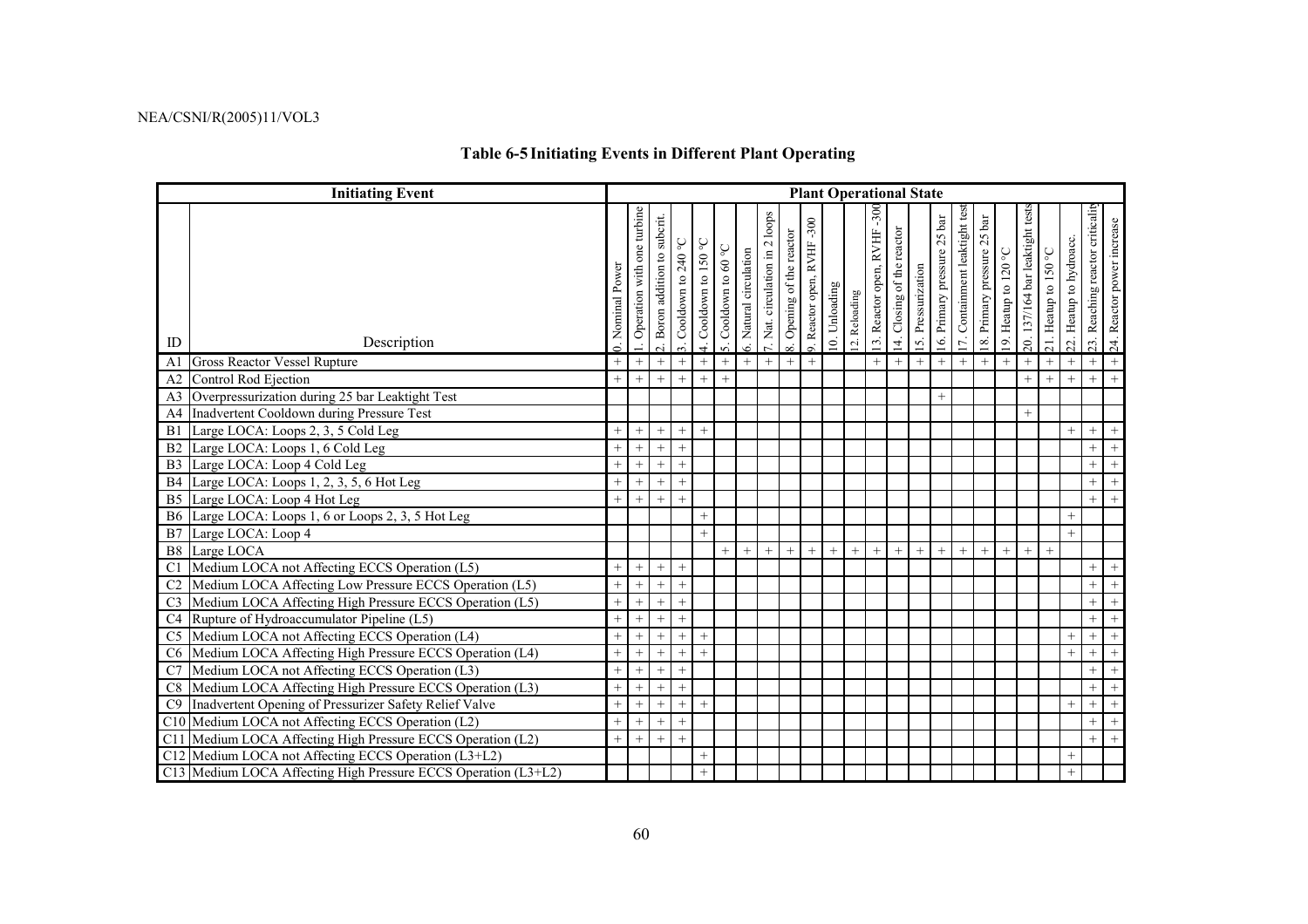# **Table 6-5 Initiating events in different plant operational states (continued)**

|                 | <b>Initiating Event</b>                                           | <b>Plant Operational State</b> |                              |                                  |                    |                       |                      |                        |                                     |                           |                           |               |               |                            |                            |                    |                             |                                |                             |                      |                                 |                      |                            |                                 |                              |
|-----------------|-------------------------------------------------------------------|--------------------------------|------------------------------|----------------------------------|--------------------|-----------------------|----------------------|------------------------|-------------------------------------|---------------------------|---------------------------|---------------|---------------|----------------------------|----------------------------|--------------------|-----------------------------|--------------------------------|-----------------------------|----------------------|---------------------------------|----------------------|----------------------------|---------------------------------|------------------------------|
| ID              | Description                                                       | 0. Nominal Power               | . Operation with one turbine | subcrit.<br>2. Boron addition to | Cooldown to 240 °C | 4. Cooldown to 150 °C | 5. Cooldown to 60 °C | 6. Natural circulation | $2$ loops<br>7. Nat. circulation in | 8. Opening of the reactor | 9. Reactor open, RVHF-300 | 10. Unloading | 12. Reloading | 13. Reactor open, RVHF-300 | 14. Closing of the reactor | 15. Pressurization | 16. Primary pressure 25 bar | 17. Containment leaktight test | 18. Primary pressure 25 bar | 19. Heatup to 120 °C | 20. 137/164 bar leaktight tests | 21. Heatup to 150 °C | Heatup to hydroacc.<br>22. | 23. Reaching reactor criticalit | Reactor power increase<br>24 |
| D <sub>1</sub>  | Small LOCA Initiating ECCS Operation                              | $^{+}$                         | $+$                          | $^{+}$                           | $^{+}$             | $+$                   |                      |                        |                                     |                           |                           |               |               |                            |                            |                    |                             |                                |                             |                      |                                 |                      | $^{+}$                     | $^{+}$                          | $+$                          |
| D2              | Small LOCA not Initiating ECCS Operation                          | $^{+}$                         | $+$                          | $^{+}$                           | $+$                | $^{+}$                |                      |                        |                                     |                           |                           |               |               |                            |                            |                    |                             |                                |                             |                      |                                 |                      | $^{+}$                     | $^{+}$                          | $+$                          |
| D <sub>3</sub>  | Small LOCA                                                        |                                |                              |                                  |                    |                       | $+$                  | $^{+}$                 | $^{+}$                              | $+$                       | $+$                       | $^{+}$        | $+$           | $^{+}$                     | $^{+}$                     | $+$                | $+$                         | $\overline{+}$                 | $+$                         | $+$                  | $+$                             | $+$                  |                            |                                 |                              |
| E1              | Primary Water Flow to Secondary Side in Steam Generator           | $^{+}$                         | $^{+}$                       | $+$                              | $+$                | $+$                   |                      |                        |                                     |                           |                           |               |               |                            |                            |                    |                             |                                |                             |                      |                                 |                      | $^{+}$                     | $^{+}$                          | $+$                          |
| E2              | Interface LOCA Initiating ECCS Operation                          | $\ddot{}$                      | $^{+}$                       | $^{+}$                           | $+$                | $^{+}$                |                      |                        |                                     |                           |                           |               |               |                            |                            |                    |                             |                                |                             |                      |                                 |                      | $^{+}$                     | $^{+}$                          | $+$                          |
| E3              | Interface LOCA not Initiating ECCS Operation                      | $^{+}$                         | $+$                          | $^{+}$                           | $^{+}$             | $^{+}$                |                      |                        |                                     |                           |                           |               |               |                            |                            |                    |                             |                                |                             |                      |                                 |                      | $^{+}$                     | $+$                             | $+$                          |
| E4              | Interface LOCA                                                    |                                |                              |                                  |                    |                       | $+$                  |                        | $^{+}$                              | $^{+}$                    | $^{+}$                    |               | $^{+}$        | $^{+}$                     | $^{+}$                     | $+$                | $^{+}$                      | $^{+}$                         | $+$                         | $^{+}$               | $^{+}$                          | $+$                  |                            |                                 |                              |
| E <sub>5</sub>  | Inadvertent Overdraining of Primary Coolant                       |                                |                              |                                  |                    |                       |                      |                        |                                     | $^{+}$                    |                           |               |               | $^{+}$                     |                            |                    |                             |                                |                             |                      |                                 |                      |                            |                                 |                              |
| F1              | Trip of One or Two Reactor Coolant Pumps                          |                                |                              |                                  |                    |                       |                      |                        |                                     |                           |                           |               |               |                            |                            |                    |                             |                                |                             |                      |                                 |                      |                            |                                 |                              |
| F <sub>2</sub>  | Simultaneous Trip of Three Reactor Coolant Pumps                  | $\ddot{}$                      |                              |                                  |                    |                       |                      |                        |                                     |                           |                           |               |               |                            |                            |                    |                             |                                |                             |                      |                                 |                      |                            |                                 |                              |
| F <sub>3</sub>  | Inadvertent Closure of One Main Gate Valve                        | $^{+}$                         |                              |                                  |                    |                       |                      |                        |                                     |                           |                           |               |               | $+$                        | $+$                        | $+$                | $+$                         | $+$                            | $+$                         |                      |                                 |                      |                            |                                 |                              |
| G1              | Loss of One Feedwater Pump                                        | $+$                            |                              |                                  |                    |                       |                      |                        |                                     |                           |                           |               |               |                            |                            |                    |                             |                                |                             |                      |                                 |                      |                            |                                 |                              |
| G2              | Loss of All Feedwater Pumps                                       | $^{+}$                         | $+$                          | $^{+}$                           | $^{+}$             | $^{+}$                |                      |                        |                                     |                           |                           |               |               |                            |                            |                    |                             |                                |                             |                      |                                 |                      |                            |                                 |                              |
| G <sub>3</sub>  | Feedwater Collector Rupture                                       | $+$                            | $+$                          | $+$                              | $^{+}$             | $+$                   | $^{+}$               | $^{+}$                 | $^{+}$                              | $^{+}$                    | $^{+}$                    |               |               | $^{+}$                     | $+$                        | $^{+}$             | $^{+}$                      | $^{+}$                         | $+$                         | $^{+}$               | $+$                             | $+$                  | $+$                        | $^{+}$                          | $+$                          |
| G4              | Feedwater Line Rupture Outside Containment/Feedwater Line Rupture | $+$                            | $+$                          | $+$                              | $+$                | $+$                   | $^{+}$               | $^{+}$                 | $+$                                 | $+$                       | $+$                       |               |               | $+$                        | $^{+}$                     | $+$                | $+$                         | $^{+}$                         | $+$                         | $+$                  |                                 |                      | $+$                        | $+$                             | $+$                          |
| G5              | Rupture of Feedwater Pump Discharge Line before Check Valve       | $^{+}$                         | $+$                          | $^{+}$                           | $^{+}$             | $^{+}$                |                      |                        |                                     |                           |                           |               |               |                            |                            |                    |                             |                                |                             |                      |                                 |                      | $^{+}$                     | $^{+}$                          | $+$                          |
| G6              | Rupture of Feedwater Pump Suction Line                            | $^{+}$                         | $+$                          | $+$                              | $^{+}$             | $+$                   |                      |                        |                                     |                           |                           |               |               |                            |                            |                    |                             |                                |                             |                      |                                 |                      | $^{+}$                     | $^{+}$                          | $+$                          |
| G7              | Feedwater Line Rupture Inside Containment                         | $+$                            | $^{+}$                       | $^{+}$                           | $+$                | $^{+}$                | $^{+}$               |                        |                                     |                           |                           |               |               |                            |                            |                    |                             |                                |                             |                      |                                 |                      | $^{+}$                     | $+$                             | $+$                          |
| G8              | Pipeline Rupture in Secondary Residual Heat Removel System        |                                |                              |                                  | $+$                | $^{+}$                |                      | $^{+}$                 | $+$                                 | $^{+}$                    | $^{+}$                    |               |               | $^{+}$                     | $^{+}$                     | $^{+}$             | $+$                         | $^{+}$                         | $^{+}$                      |                      |                                 |                      |                            |                                 |                              |
| G10             | Loss of Secondary Residual Heat Removal Pumps                     |                                |                              |                                  |                    |                       | $\pm$                | $^{+}$                 | $^{+}$                              | $+$                       | $^{+}$                    |               |               | $+$                        | $^{+}$                     | $^{+}$             | $+$                         | $+$                            | $^{+}$                      |                      |                                 |                      |                            |                                 |                              |
| H1              | Inadvertent Closure of Steam Generator Isolation Valve            | $+$                            | $+$                          | $^{+}$                           |                    |                       |                      |                        |                                     |                           |                           |               |               |                            |                            |                    |                             |                                |                             |                      |                                 |                      |                            |                                 |                              |
| H <sub>2</sub>  | Inadvertent Closure of Secondary Residual Heat Removal Line       |                                |                              |                                  | $+$                | $^{+}$                | $^{+}$               | $+$                    | $+$                                 | $^{+}$                    | $+$                       |               |               | $^{+}$                     | $+$                        | $^{+}$             | $^{+}$                      | $+$                            | $^{+}$                      |                      |                                 |                      |                            |                                 |                              |
| $_{\text{II}}$  | Inadvertent Opening of Steam Generator Safety Relief Valve        | $^{+}$                         | $^{+}$                       | $^{+}$                           | $+$                |                       |                      |                        |                                     |                           |                           |               |               |                            |                            |                    |                             |                                |                             |                      |                                 |                      |                            |                                 |                              |
| I2              | Inadvertent Opening of Main Steam Atmospheric Relief Valve        | $^{+}$                         | $+$                          | $^{+}$                           | $+$                |                       |                      |                        |                                     |                           |                           |               |               |                            |                            |                    |                             |                                |                             |                      |                                 |                      |                            | $^{+}$                          | $+$                          |
| 13              | Steam Line Rupture Inside Containment                             | $+$                            | $+$                          | $^{+}$                           | $^{+}$             | $^{+}$                | $^{+}$               |                        |                                     |                           |                           |               |               |                            |                            |                    |                             |                                |                             |                      |                                 |                      | $^{+}$                     | $^{+}$                          | $+$                          |
| I4              | Steam Line Rupture Outside Containment/Steam Line Rupture         | $^{+}$                         | $+$                          | $+$                              | $^{+}$             | $+$                   | $+$                  | $^{+}$                 | $^{+}$                              | $^{+}$                    | $\! + \!\!\!\!$           |               |               | $\! + \!\!\!\!$            | $^{+}$                     | $^{+}$             | $+$                         | $+$                            | $^{+}$                      | $^{+}$               |                                 |                      | $^{+}$                     | $+$                             |                              |
| $\overline{15}$ | Main Steam Collector Rupture                                      | $^{+}$                         | $^{+}$                       | $^{+}$                           | $\! + \!\!\!\!$    | $^{+}$                | $^{+}$               | $\! + \!\!\!\!$        | $\! + \!\!\!\!$                     | $^{+}$                    | $\! + \!\!\!\!$           |               |               | $\! + \!\!\!\!$            | $^{+}$                     | $^{+}$             | $\! + \!\!\!\!$             | $\! + \!\!\!\!$                | $+$                         | $^{+}$               | $^{+}$                          | $+$                  | $^{+}$                     | $+$                             | $+$                          |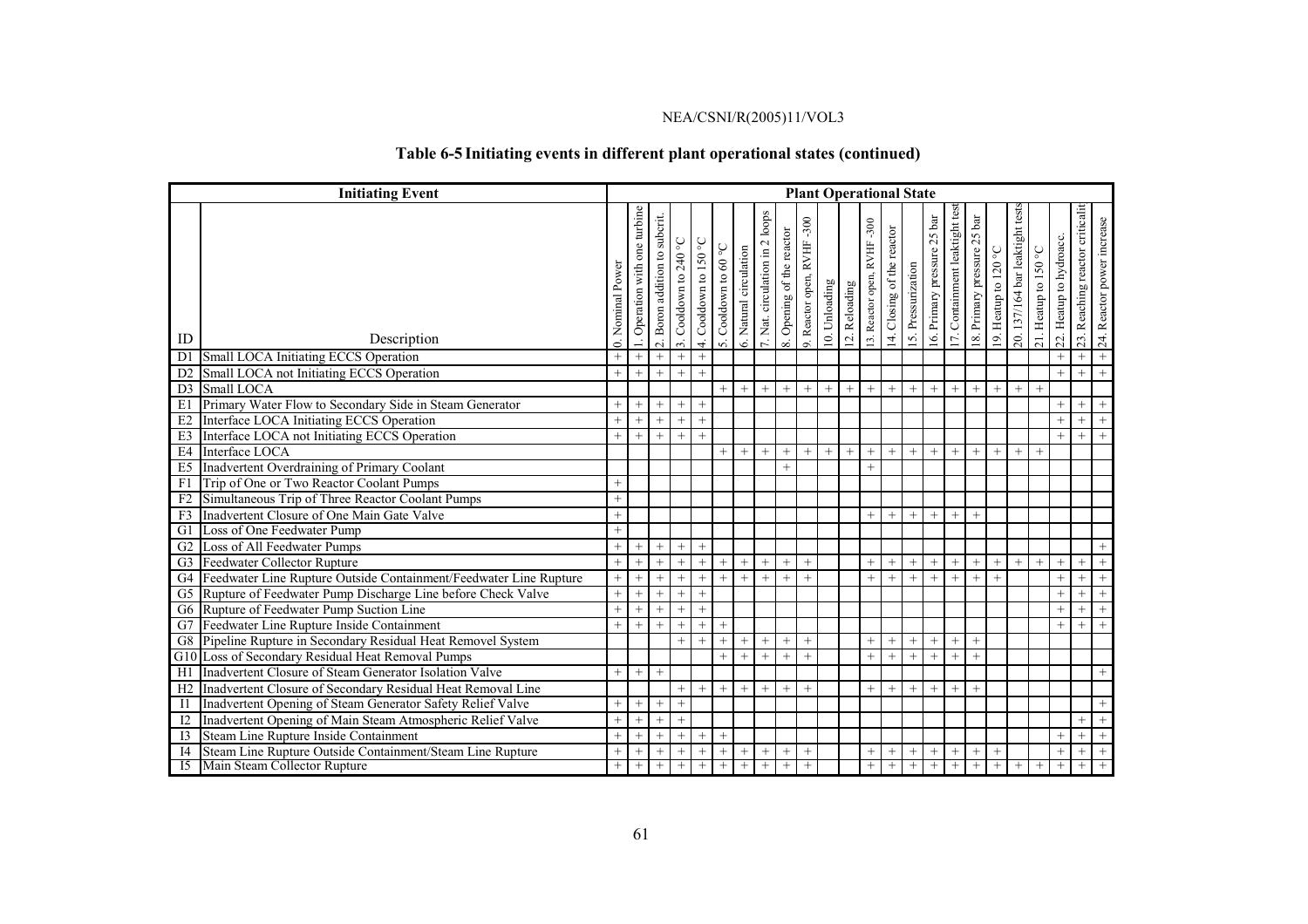# **Table 6-5 Initiating events in different plant operational states (continued)**

|                | <b>Initiating Event</b>                                     | <b>Plant Operational State</b> |                            |                               |                    |                                       |                   |                     |                                        |                           |                                 |               |               |                             |                            |                   |                             |                               |                             |                      |                                |                      |                            |                                 |                               |
|----------------|-------------------------------------------------------------|--------------------------------|----------------------------|-------------------------------|--------------------|---------------------------------------|-------------------|---------------------|----------------------------------------|---------------------------|---------------------------------|---------------|---------------|-----------------------------|----------------------------|-------------------|-----------------------------|-------------------------------|-----------------------------|----------------------|--------------------------------|----------------------|----------------------------|---------------------------------|-------------------------------|
| ID             | Description                                                 | Nominal Power                  | Operation with one turbine | subcrit.<br>Boron addition to | Cooldown to 240 °C | Cooldown to 150 $^{\circ} \mathrm{C}$ | Cooldown to 60 °C | Natural circulation | loops<br>$\sim$<br>Nat. circulation in | 3. Opening of the reactor | $-300$<br>9. Reactor open, RVHF | 10. Unloading | 12. Reloading | 13. Reactor open, RVHF -300 | 14. Closing of the reactor | 5. Pressurization | 16. Primary pressure 25 bar | 17. Containment leaktight tes | 18. Primary pressure 25 bar | 19. Heatup to 120 °C | 20. 137/164 bar leaktight test | 21. Heatup to 150 °C | Heatup to hydroacc.<br>22. | 23. Reaching reactor criticalit | Reactor power increase<br>24. |
| J1             | Trip of One Turbine                                         | $+$                            |                            |                               |                    |                                       |                   |                     |                                        |                           |                                 |               |               |                             |                            |                   |                             |                               |                             |                      |                                |                      |                            |                                 |                               |
| J2             | Trip of Both Turbines                                       | $^{+}$                         |                            |                               |                    |                                       |                   |                     |                                        |                           |                                 |               |               |                             |                            |                   |                             |                               |                             |                      |                                |                      |                            |                                 |                               |
| J3             | Loss of Electric Load Down to Selfconsumption               | $^{+}$                         |                            |                               |                    |                                       |                   |                     |                                        |                           |                                 |               |               |                             |                            |                   |                             |                               |                             |                      |                                |                      |                            |                                 |                               |
| J4             | Total Loss of Electric Load                                 | $^{+}$                         |                            |                               |                    |                                       |                   |                     |                                        |                           |                                 |               |               |                             |                            |                   |                             |                               |                             |                      |                                |                      |                            |                                 |                               |
| J5             | Loss of Second (Last) Turbine                               |                                | $^{+}$                     |                               |                    |                                       |                   |                     |                                        |                           |                                 |               |               |                             |                            |                   |                             |                               |                             |                      |                                |                      |                            |                                 |                               |
| K1             | Loss of All 6 kV Busbars (31BA&31BB&32BA&32BB)              | $^{+}$                         | $+$                        | $^{+}$                        | $^{+}$             | $^{+}$                                | $^{+}$            | $+$                 | $^{+}$                                 | $+$                       | $^{+}$                          | $+$           | $^{+}$        | $+$                         | $^{+}$                     | $+$               | $+$                         | $^{+}$                        | $^{+}$                      |                      |                                |                      |                            |                                 |                               |
| K <sub>2</sub> | Loss of One 6 kV Busbar (31BA+31BB+32BA+32BB)               | $^{+}$                         | $^{+}$                     | $^{+}$                        | $^{+}$             | $^{+}$                                |                   |                     |                                        |                           |                                 |               |               |                             |                            |                   |                             |                               |                             |                      |                                |                      |                            |                                 | $+$                           |
| K <sub>3</sub> | Loss of EV Busbar                                           | $^{+}$                         | $^{+}$                     |                               |                    |                                       |                   |                     |                                        |                           |                                 |               |               |                             |                            |                   |                             |                               |                             |                      |                                |                      |                            |                                 |                               |
| K4             | Spurious "Large LOCA" Signal                                | $^{+}$                         | $^{+}$                     | $^{+}$                        |                    |                                       |                   |                     |                                        |                           |                                 |               |               |                             |                            |                   |                             |                               |                             |                      |                                |                      |                            |                                 | $+$                           |
| K <sub>5</sub> | Spurious "Main Steam Collector Rupture" Signal              | $\ddot{}$                      | $+$                        |                               | $^{+}$             | $^{+}$                                |                   |                     |                                        |                           |                                 |               |               |                             |                            |                   |                             |                               |                             |                      |                                |                      |                            |                                 | $+$                           |
| L1             | Loss of Intermediate Cooling to Reactor Coolant Pumps       | $\ddot{}$                      | $+$                        | $^{+}$                        | $^{+}$             | $^{+}$                                |                   |                     |                                        |                           |                                 |               |               |                             |                            |                   |                             |                               |                             |                      |                                |                      | $^{+}$                     | $\ddot{}$                       | $+$                           |
| L <sub>2</sub> | Loss of Intermediate Cooling to Control Rods                | $^{+}$                         | $+$                        |                               |                    |                                       |                   |                     |                                        |                           |                                 |               |               |                             |                            |                   |                             |                               |                             |                      |                                |                      |                            |                                 | $+$                           |
| L <sub>3</sub> | Loss of Make-up Water Pump (Pump in Reserve Fails to Start) | $^{+}$                         | $+$                        | $^{+}$                        | $^{+}$             | $^{+}$                                |                   |                     |                                        |                           |                                 |               |               |                             |                            |                   |                             |                               |                             |                      |                                |                      | $^{+}$                     | $^{+}$                          |                               |
| L4             | Loss of Service Water System                                |                                |                            |                               |                    |                                       |                   | $^{+}$              |                                        |                           |                                 |               |               |                             | $^{+}$                     |                   |                             |                               |                             |                      |                                |                      |                            |                                 |                               |
| M1             | Spurious Reactor Trip                                       | $^{+}$                         | $^{+}$                     | $^{+}$                        |                    |                                       |                   |                     |                                        |                           |                                 |               |               |                             |                            |                   |                             |                               |                             |                      |                                |                      |                            |                                 |                               |
| N1             | Uncontrolled Control Rod Withdrawal                         | $+$                            |                            |                               |                    |                                       |                   |                     |                                        |                           |                                 |               |               |                             |                            |                   |                             |                               |                             |                      |                                |                      |                            |                                 |                               |
| N <sub>2</sub> | Uncontrolled Control Rod Group Withdrawal                   | $^{+}$                         |                            |                               |                    |                                       |                   |                     |                                        |                           |                                 |               |               |                             |                            |                   |                             |                               |                             |                      |                                |                      |                            |                                 |                               |
| N <sub>3</sub> | Inadvertent Dilution in Primary Circuit                     | $^{+}$                         |                            |                               |                    |                                       |                   |                     |                                        |                           |                                 |               |               |                             |                            |                   |                             |                               |                             |                      |                                |                      |                            |                                 |                               |
|                | NX External Dilution                                        |                                |                            |                               | $^{+}$             | $^{+}$                                | $^{+}$            |                     |                                        |                           |                                 |               |               |                             |                            |                   |                             |                               |                             | $^{+}$               |                                | $^{+}$               | $+$                        |                                 |                               |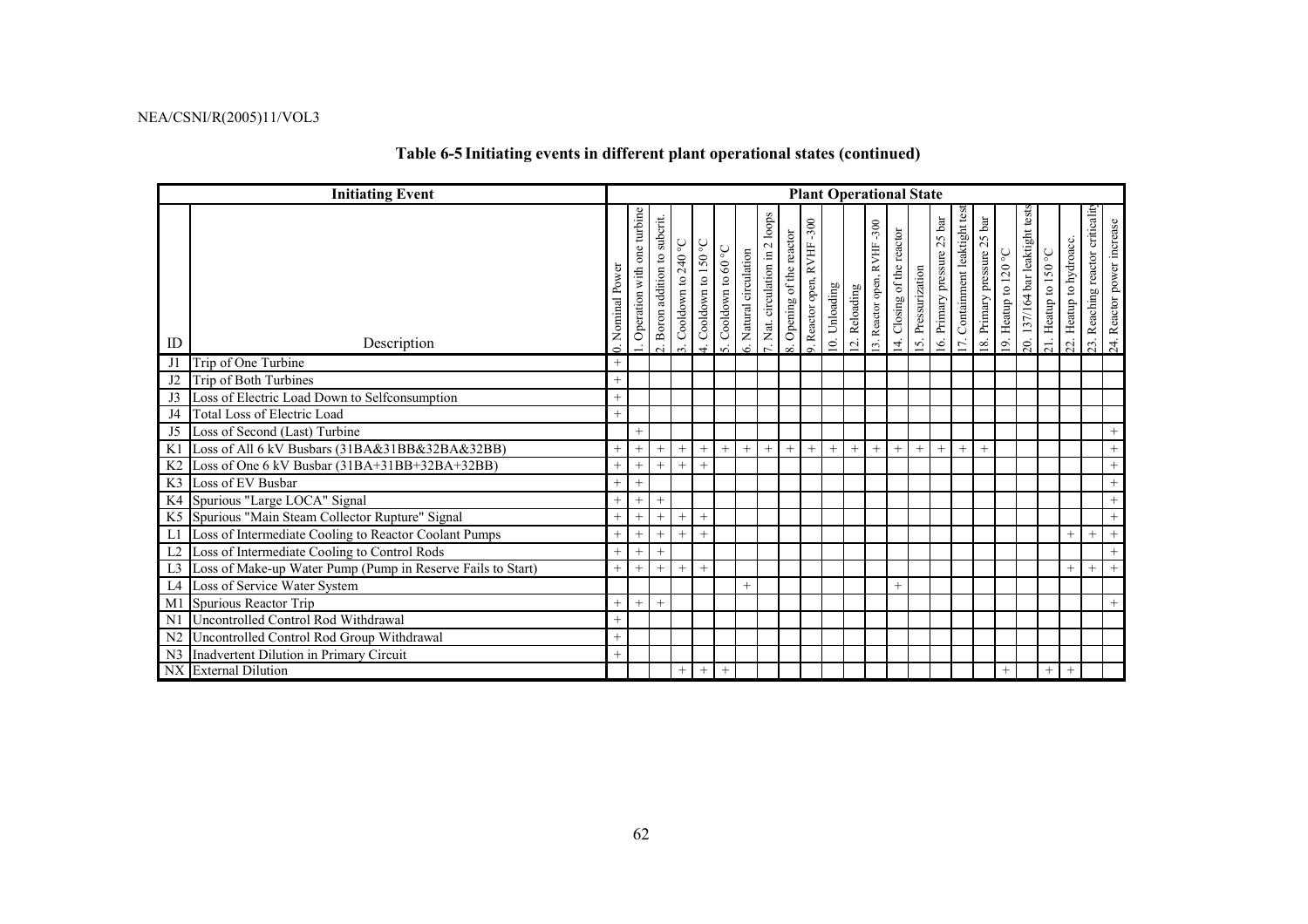## *6.3.6 Japan*

## *6.3.6.1 Currently Available Information*

Eleven initiating events are considered for each POS for BWR-5 type plants. These frequencies are derived from the Japanese operating experiences except for the LOCAs. Typical frequencies are given in Table 6-6.

| <b>Initiating Event</b>            | Frequency $(1/ry)$<br>(As of March 1997) | Comment             |
|------------------------------------|------------------------------------------|---------------------|
| Loss of 1 train RHR (front line)   | $2.8E-3$                                 | one failure assumed |
| Loss of 1 train RHR (support line) | $2.8E-3$                                 | one failure assumed |
| Loss of Offsite Power              | 4.5E-3                                   |                     |
| Large LOCA                         | $2E-6$                                   | WASH-1400 method    |
| Medium LOCA                        | 8E-6                                     | WASH-1400 method    |
| Small LOCA                         | $2.4E-5$                                 | WASH-1400 method    |

#### **Table 6-6 Typical BWR-5 frequencies**

Five initiating events are considered for each POS for PWR 4-loop plants. These frequencies are derived from Japanese operating experiences except for the LOCA. Table 6-7 presents the frequencies.

| <b>Initiating Event</b>                            | Frequency $(1/ry)$ |
|----------------------------------------------------|--------------------|
| Loss of RHR (loss of coolant at midloop operation) | 8.7E-4             |
| Loss of RHR (1 train failure)                      | $3.2E-3$           |
| Loss of coolant (not at midloop operation)         | 8.7E-4             |
| Loss of Offsite Power                              | $1.3E-3$           |
| Reactivity Insertion Accident                      | $4E-6$             |

#### *6.3.6.2 Ongoing Activities*

Ongoing activities include updating initiating event frequencies for BWR-4 and PWR 2-loop plants.

# *6.3.6.3 Planned Activities*

Updating the initiating event frequencies for ABWRs and PWR-3 loop plants are planned for the future.

*6.3.6.4 Future Needs* 

None.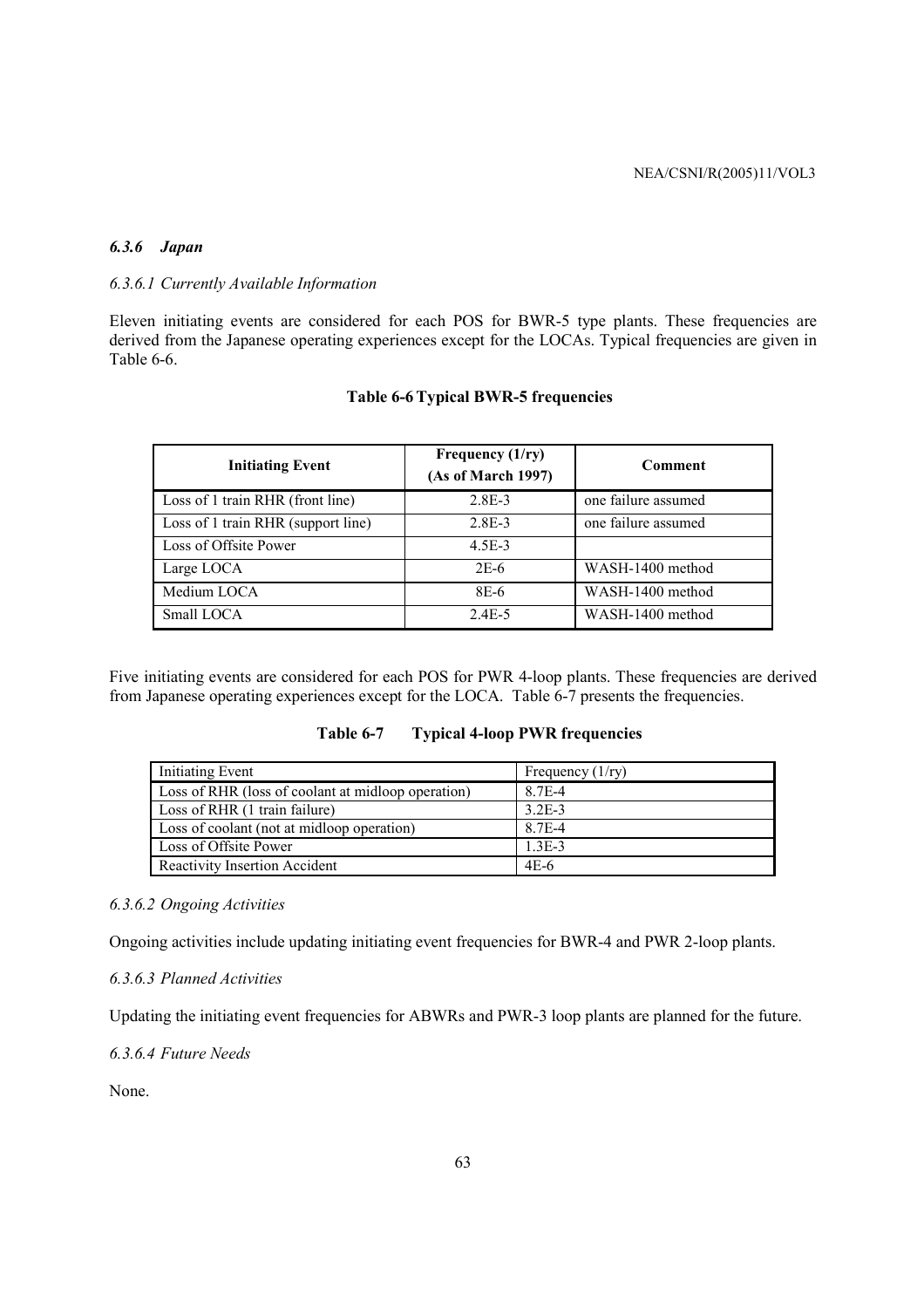### *6.3.7 Korea*

## *6.3.7.1 Currently Available Information*

For YGN 5 and 6, initiating events were identified by similar methodology of full power PSA. The plant activities were intensively reviewed using plant document such as, operation log book. We selected similar IE groups to NUREG/CR-6144:

- transients,
- LOCAs,
- loss of shutdown cooling function, and
- reactivity incidents, and
- specific IE (loss of supporting system).

## *6.3.7.2 On-going Activities*

The initiating event frequencies being estimated, but the most of them will be used generic data.

# *6.3.7.3 Planned Activities*

None.

*6.3.7.4 Future Needs* 

None.

#### *6.3.8 South Africa*

## *6.3.8.1 Currently Available Information*

The Koeberg PRA has always recognized both full power and low power and shutdown risk. The following methodology has been used to develop initiating events for Koeberg.

Initiating events are classified as follows:

- LOCA;
- secondary breaks (steam line breaks, steam header rapture, feedwater line breaks);
- loss of support systems (total loss of RHR during shutdowns, loss of component cooling, power supplies, air conditioning, ventilation; and
- transients, all events other than those classified above.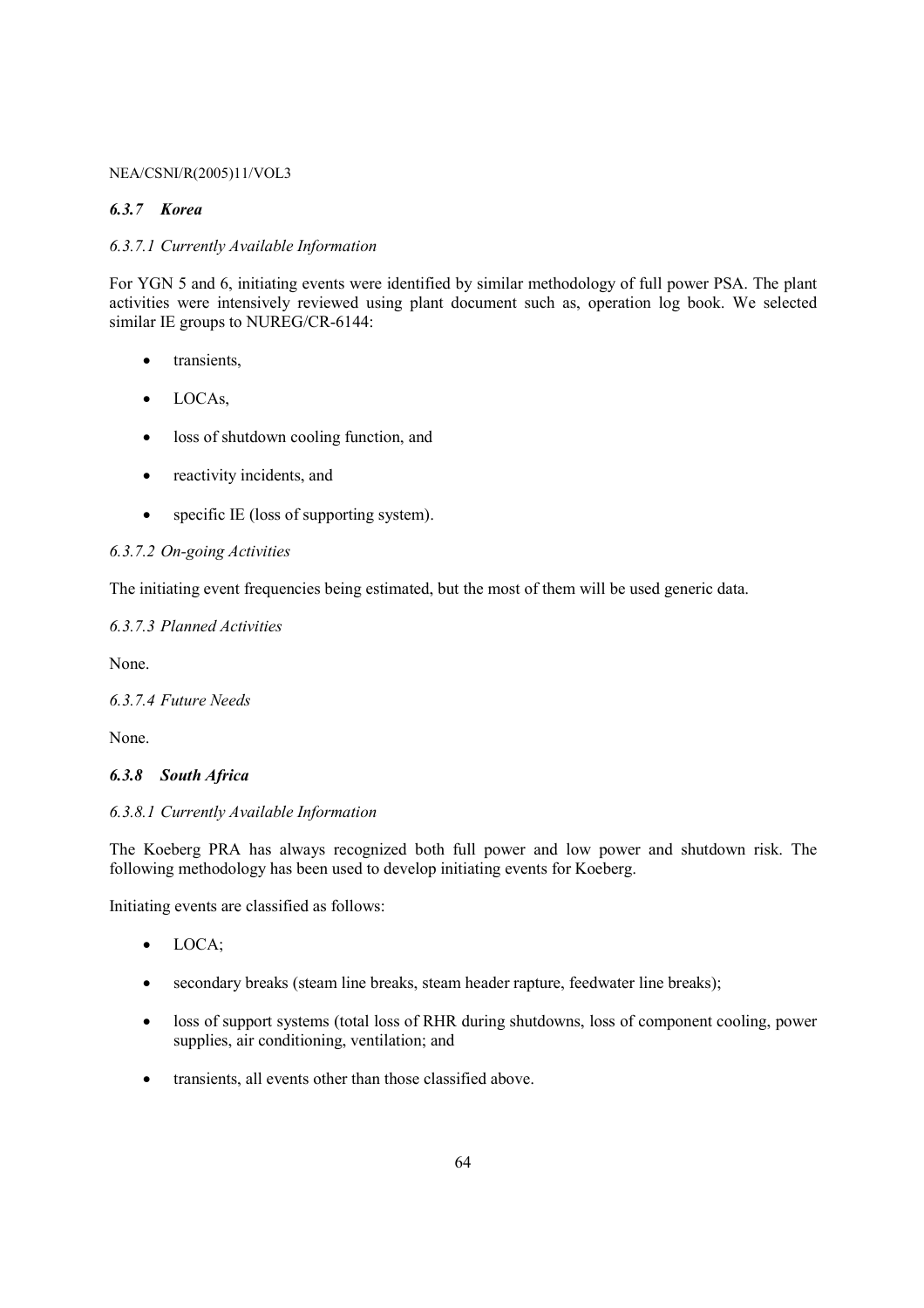For the identified initiating events, the following studies have been reviewed:

- Koeberg SAR,
- CEA EPS-900,
- NUREG/CR-6144,
- Koeberg load profile and shutdown diagrams, and
- Koeberg incident procedure.

Primary LOCA sizes are based on plant response as well as the required operator response

List of actual events that caused reactor trips, NUREG-4550 is being used. This list is supplemented by any events unique to Koeberg from load profile diagrams. Systematic screening of support systems is done to determine whether an automatic reactor trip, manual reactor trip or controlled shutdown results from loss of the system.

Plant safety functions are identified as in NUREG-1602:

- reactor subcriticality,
- core heat removal,
- RCS integrity, and
- containment overpressure suppression.

The screening and grouping of initiating events is based on NUREG-1602 (sections 2.1.2.2 and 2.1.2.3 respectively).

As an example, a summary of initiating events, other than generic transients that have occurred at Koeberg, is given in Table 6-8. Transient initiating events that occurred at Koeberg are provided in Table 6-9.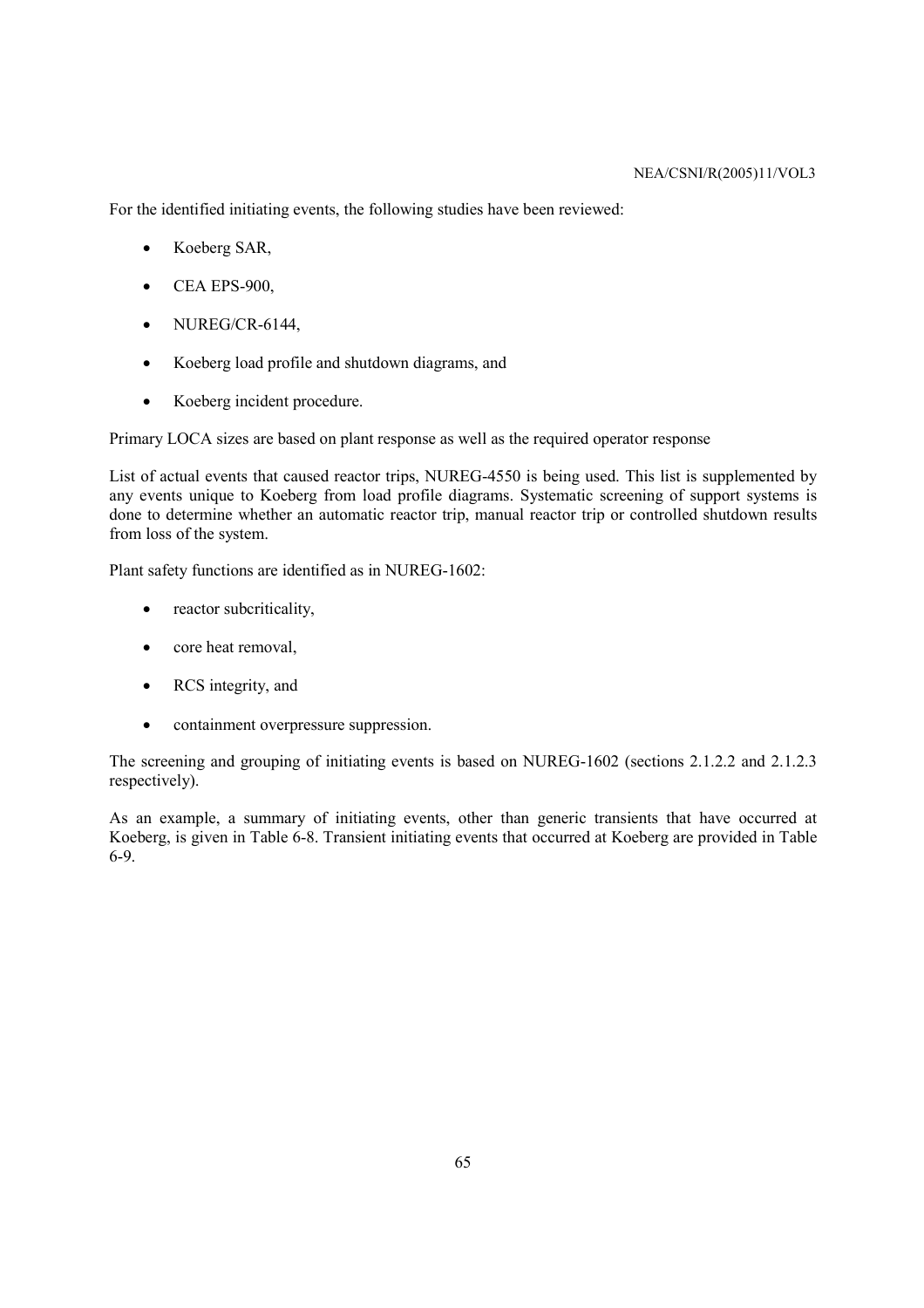| <b>Classification</b>                  | <b>Number</b> | <b>Frequency (per</b><br>year per unit) <sup>*</sup> |
|----------------------------------------|---------------|------------------------------------------------------|
| Controlled OTS Shutdown (APG)          | 9             | $3.1E-1$                                             |
| Controlled OTS Shutdown (Batteries)    | 3             | $1.0E-1$                                             |
| Controlled OTS Shutdown (EVC)          |               | 3.4E-2                                               |
| Controlled OTS Shutdown (PTR)          |               | $3.4E - 2$                                           |
| Controlled OTS Shutdown (RCP)          | 5             | $1.7E-1$                                             |
| Controlled OTS Shutdown (RIS)          | 3             | $1.0E-1$                                             |
| Controlled OTS Shutdown (RPN)          | 4             | $1.4E-1$                                             |
| Controlled OTS Shutdown (RRA)          |               | $3.4E - 2$                                           |
| Controlled OTS Shutdown (SEC)          |               | $3.4E-2$                                             |
| Controlled OTS Shutdown (VVP)          | 4             | $1.4E-1$                                             |
| Controlled Shutdown (unknown reason)   |               | $3.4E-2$                                             |
| Controlled Shutdown for repairs to BOP | 3             | $1.0E-1$                                             |
| <b>Fuel Conservation Shutdown</b>      |               | $3.4E - 2$                                           |
| <b>Grid Transient</b>                  | 7             | $2.4E-1$                                             |
| Loss of 400kV                          | 11            | $3.8E-1$                                             |
| Loss of LCB                            |               | $3.4E-2$                                             |
| Loss of LDA                            |               | $3.4E-2$                                             |
| Loss of Lni                            |               | $3.4E - 2$                                           |
| Minor secondary system pipe rapture.   |               | $3.4E-2$                                             |
| Refuelling shutdown                    | 17            | 5.9E-1                                               |
| Shutdown for modifications             |               | $3.4E - 2$                                           |

# **Table 6-8 Initiating events other than generic transients**

\*The frequency is based on approximately 14.5 calendar years from startup of Unit 1 (April 84) up to (January 98)

# **Table 6-9 Transient initiating events at Koeberg**

| <b>NUREG 4550 Generic Transients</b>           | <b>Number</b>  | Frequency<br>(per year |
|------------------------------------------------|----------------|------------------------|
| Auto Trip (no transient)                       | 10             | $3.4E-1$               |
| Condenser leakage                              | 3              | $1.0E-1$               |
| CRDM mechanical problems and/or rod drop       | $\overline{3}$ | $1.0E-1$               |
| Full or partial closure of MSIV                | $\overline{c}$ | 0.069                  |
| FW instability                                 | 3              | $1.0E-1$               |
| Generator trip                                 | 10             | $3.4E-1$               |
| Inadvertent safety injection signal            | 3              | $1.0E-1$               |
| Increase FW flow (all loops)                   |                | $3.4E-2$               |
| Increase FW flow (one loop)                    | $\overline{7}$ | $2.4E-1$               |
| Leakage in primary system                      | 4              | $1.4E-1$               |
| Loss of all CEX pumps                          | $\overline{c}$ | $6.9E-2$               |
| Loss of Condenser Vacuum                       |                | $3.4E - 2$             |
| Loss of Offside Power                          |                | $3.4E - 2$             |
| Loss of power to necessary plant system        | 5              | $1.7E-1$               |
| Loss of reduction in Feedwater flow (one loop) | 9              | $3.1E-1$               |
| Manual trip, no transient                      | 19             | $6.6E-1$               |
| Misc. leakage in secondary system.             | 6              | $2.1E-1$               |
| Steam generator leakage                        |                | $3.4E - 2$             |
| Total loss of FW flow                          | 3              | $1.0E-1$               |
| Turbine Trip - EHC problem                     | 21             | $7.2E-1$               |
| Load reduction following loss of CEX pump      |                | 3.4E-2                 |

\*All data presented are available in reports of Koeberg PRA Customization Project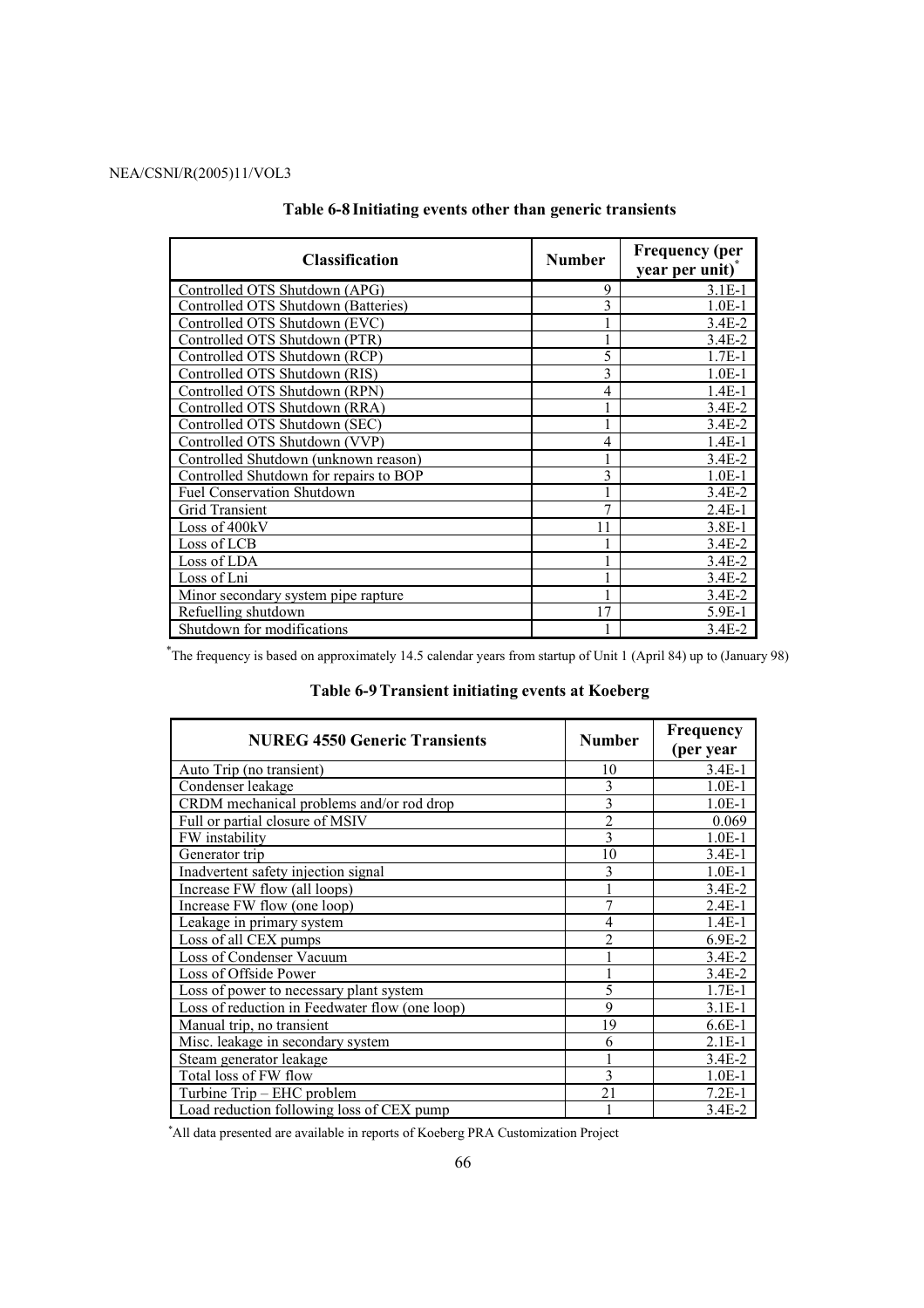### **Table 6-10 Initiating Event Frequencies**

|                                    | <b>Initiating Event Frequency</b> |            |           |                 |           |
|------------------------------------|-----------------------------------|------------|-----------|-----------------|-----------|
| Accidents                          | <b>SDH</b>                        | <b>SDL</b> | RR1       | RR <sub>2</sub> | RR3       |
| <b>Plant Operating States</b>      | B5-B8 & L                         | C&K        | D&J3-J6   | E&J1-2          | F,I&H     |
| Secondary line breaks              |                                   |            |           |                 |           |
| Large                              |                                   |            |           |                 |           |
| Inside cont.                       | 2.670E-06                         |            |           |                 |           |
| Small                              |                                   |            |           |                 |           |
| Outside cont., downstream of MSIVs | 1.330E-04                         |            |           |                 |           |
| Feedwater line break               |                                   |            |           |                 |           |
| Large, inside containment          | 2.670E-06                         |            |           |                 |           |
| LOCAs                              |                                   |            |           |                 |           |
| Large LOCA                         |                                   |            |           |                 |           |
| <b>RCP LOCA</b>                    | 2.640E-06                         |            | 9.900E-06 |                 |           |
| <b>RRA LOCA</b>                    |                                   |            | 2.790E-05 |                 |           |
| Intermediate LOCA                  |                                   |            |           | 1.180E-04       |           |
| Pressuriser LOCA                   |                                   | 2.860E-05  | 1.800E-04 |                 |           |
| <b>RCP LOCA</b>                    | 1.030E-05                         | 1.740E-06  | 1.980E-05 |                 |           |
| <b>RRA LOCA</b>                    |                                   |            | 1.430E-04 |                 |           |
| Interfacing Systems LOCA           |                                   |            | 8.640E-08 |                 |           |
| via PTR                            | 2.310E-08                         |            |           |                 |           |
| via RCV                            | 1.230E-09                         |            |           |                 |           |
| via RIS                            | 4.350E-11                         |            |           |                 |           |
| Small LOCAs                        |                                   |            |           |                 |           |
| <b>RCP LOCA</b>                    |                                   | 3.370E-06  | 1.980E-05 |                 |           |
| <b>RRA LOCA</b>                    |                                   |            | 1.430E-04 |                 |           |
| Vessel LOCA                        | 2.410E-09                         |            |           |                 |           |
| H-LOCA                             |                                   |            | 1.180E-04 | 9.860E-05       | 3.920E-03 |
| K-LOCA                             |                                   |            |           |                 |           |
| Large                              |                                   |            |           | 1.190E-05       |           |
| Intermediate                       |                                   |            |           | 2.380E-05       |           |
| Small                              |                                   |            |           | 2.380E-05       |           |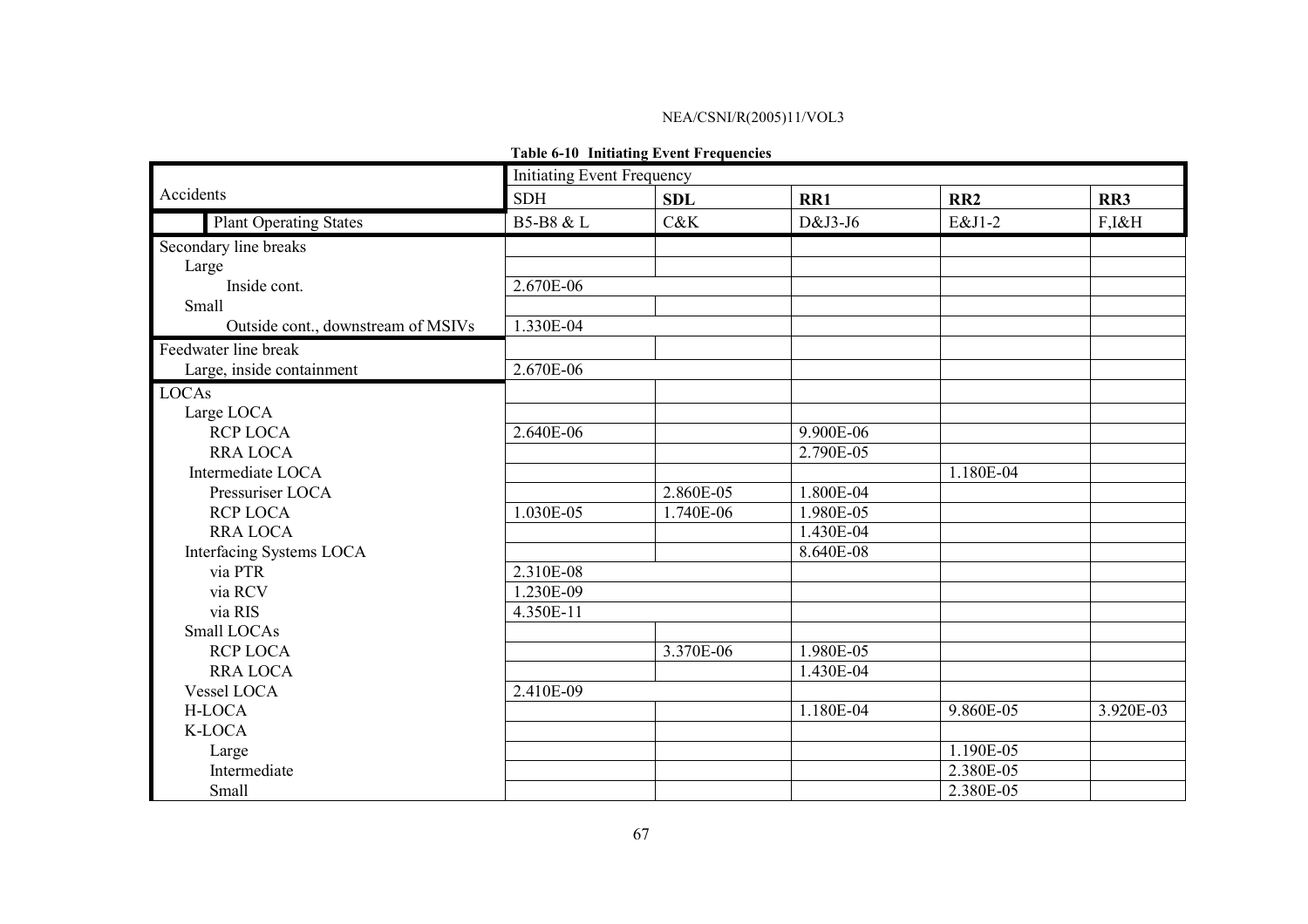| Loss of ventilation systems        |             |           |           |            |           |
|------------------------------------|-------------|-----------|-----------|------------|-----------|
| Loss of DVG                        | 2.590E-04   |           |           |            |           |
| Loss of DVH                        | 2.590E-04   |           |           |            |           |
| Loss of RRM                        | 2.590E-04   |           |           |            |           |
| Primary system transients          |             |           |           |            |           |
| Spurious PRZR heater demand        | 1.160E-03   |           |           |            |           |
| Seal injection line rupture        | 5.460E-04   |           |           |            |           |
| Spurious dilution                  | 1.310E-03   | 2.680E-03 | 4.000E-04 | 6.610E-03  | 8.330E-03 |
| Spurious depressurisation          |             | 2.620E-04 |           |            |           |
| Spurious PRZR sprays               | 6.820E-05   |           |           |            |           |
| Spurious SI                        | 7.330E-04   |           |           |            |           |
| Secondary system transients        |             |           |           |            |           |
| Increase in feedwater flow         | 1.680E-03   | 7.930E-04 |           |            |           |
| <b>MSIV</b>                        | 1.820E-03   |           |           |            |           |
| GCT to atm. In advert. Open        | 5.280E-02   |           |           |            |           |
| Turbine trip                       | 5.540E-04   |           |           |            |           |
| <b>Loss of Electrical Supplies</b> |             |           |           |            |           |
| Loss of LBA                        | 2.600E-05   |           | 2.690E-05 | 2.240E-05  | 4.380E-05 |
| Loss of LBB                        |             |           |           |            | 4.380E-05 |
| Loss of LCA                        | $6.220E-05$ |           | 6.430E-05 | 5.5350E-05 | 1.050E-04 |
| Loss of LCB                        | 6.220E-05   |           |           |            | 1.050E-04 |
| Loss of LCC                        | 6.030E-05   |           |           |            | 1.010E-04 |
| Loss of LDA                        | 2.940E-04   |           |           |            | 4.970E-04 |
| Loss of LHA                        | 5.220E-05   |           | 5.400E-05 | 4.500E-05  | 8.800E-05 |
| Loss of LHB                        |             |           |           |            | 8.800E-05 |
| Loss of LNA                        |             |           |           |            | 8.800E-05 |
| Loss of LNB                        |             |           |           |            | 8.800E-05 |
| Loss of LNC                        |             |           |           |            | 8.800E-05 |
| Loss of LND                        |             |           |           |            | 8.800E-05 |
| Loss of LNE                        |             |           |           |            | 8.800E-05 |
| Loss of Offsite Power              | 4.070E-02   |           | 4.200E-02 | 3.500E-02  | 6.840E-02 |
| Overpressure Accident              |             |           | 1.420E-01 |            |           |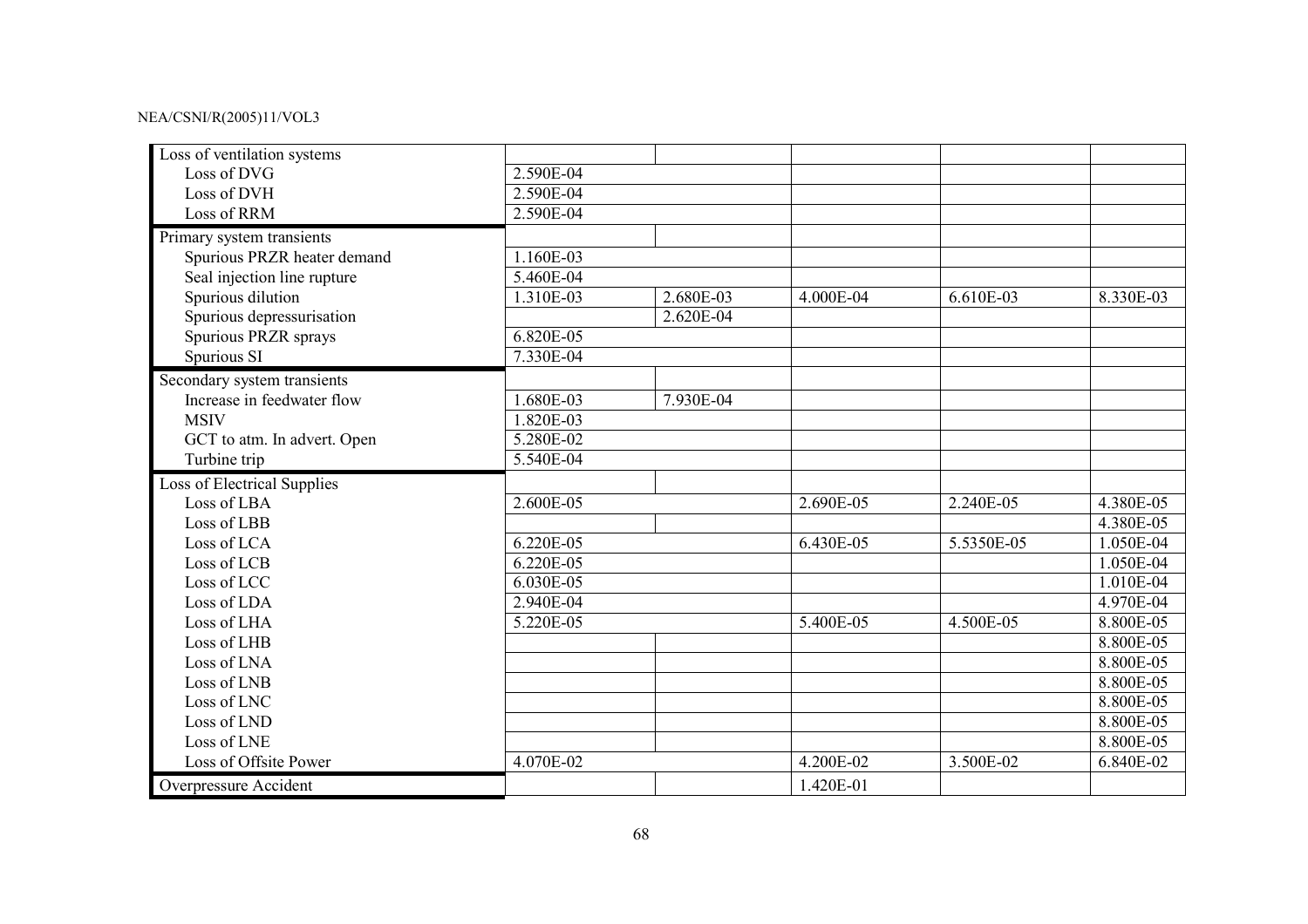| Loss of RRA        |           | 100E-03   | 9.120E-04 | 1.780E-03 |
|--------------------|-----------|-----------|-----------|-----------|
| <b>LOSS OF RRI</b> | 2.410E-06 | 2.490E-06 | 2.070E-06 | 4.050E-06 |
| Loss of SAR        | 9.160E-05 |           |           |           |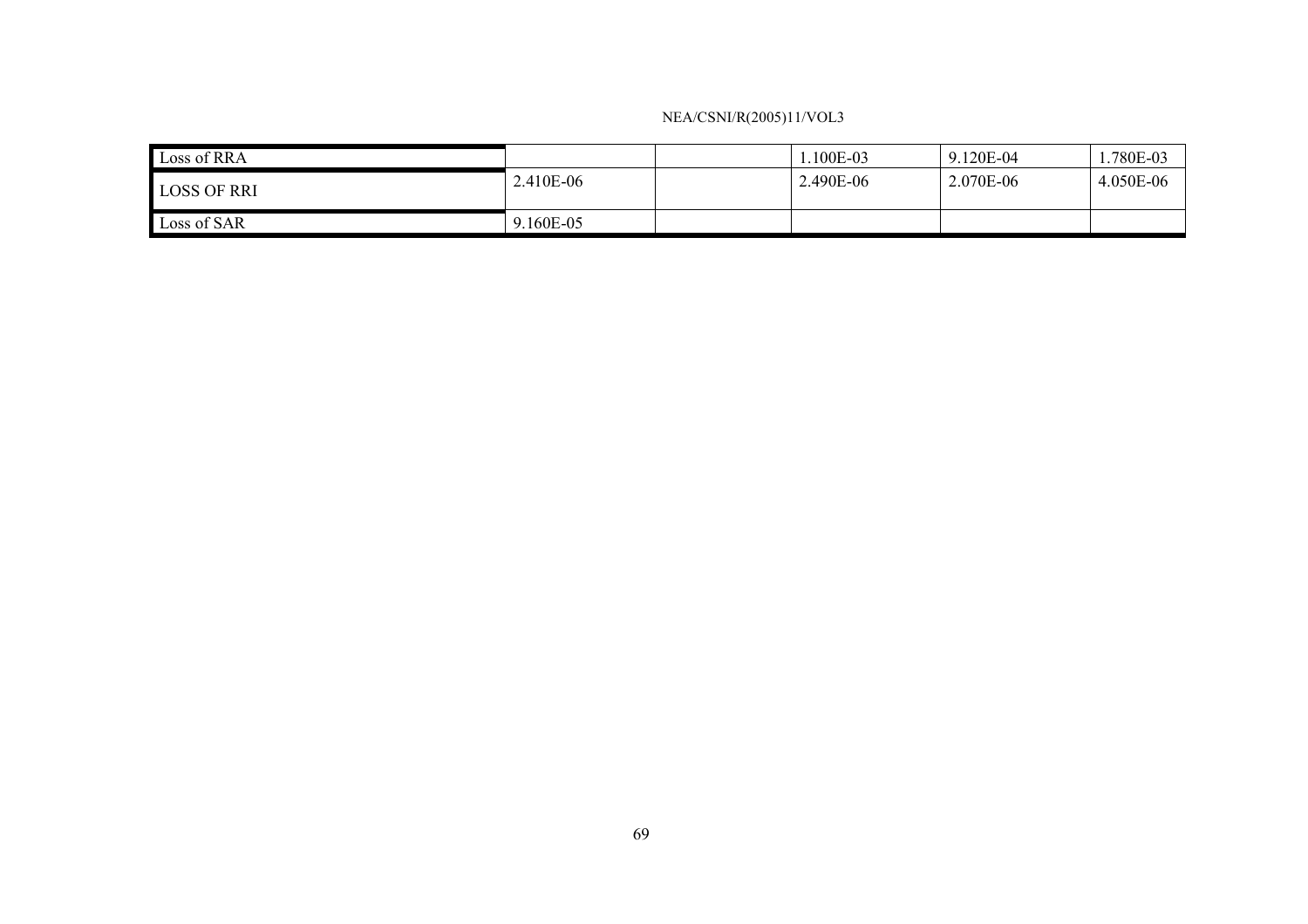*6.3.8.2 Ongoing Activities* 

None.

*6.3.8.3 Planned Activities* 

None.

*6.3.8.4 Future Needs* 

None.

## *6.3.9 Spain*

## *6.3.9.1 Currently Available Information*

The process to identify initiators during LPSD operation for LPSD PSA is similar to process used for the full power PSA for Vandellos 2 and Asco. Generic and plant specific operating experience, failure mode and effect analyses (FMEAs), other PSAs, qualitative applicability analysis of full power initiators, analysis of plant specific operational practices and design features, etc., are the techniques used for this identification.

Initiators are identified for each plant operational state modelled in the PSA. Definition and selection of these POSs are important tasks. Related to this is the issue of screening scenarios (i.e., groups of initiators in a POS) to be analyzed in detail. Quantitative screening criteria should not be based only on duration of the corresponding POS. Conditional risks during the POS should somehow be considered.

The applicability of initiators that have occurred in specific POSs should be analyzed to develop consistent statistics before normalization of the frequencies to a "per calendar year" basis occurs. For instance, likelihood of LOOP, or other transient types, might be different for different POS, according to plant design or operational practices. Therefore, LOOPs that have occurred should be assigned to a specific POS when estimating the statistics (number of POS-specific LOOPs divided by the total time in a POS in years), rather than doing a general estimation (total number of LOOPs in total number of calendar years) and multiplying by the mean fraction of the year in a POS.

#### *6.3.9.2 Ongoing Activities*

Currently, every LPSD PSA project is involved with the above task and, although each project faces the difficulties mentioned above, task procedures are expected to improve from project to project.

#### *6.3.9.3 Planned Activities*

Planned activities include performing this task for each of the remaining LPSD PSA Projects.

#### *6.3.9.4 Future Needs*

A standardized process is needed to make this part of the analysis more cost effective, while maintaining the capabilities to accurately estimate POS-specific initiating event frequencies and to select the more important scenarios for detailed analysis. Data banks initially designed to collect information for full power operation should be adapted to collect relevant information about LPSD operational incidents.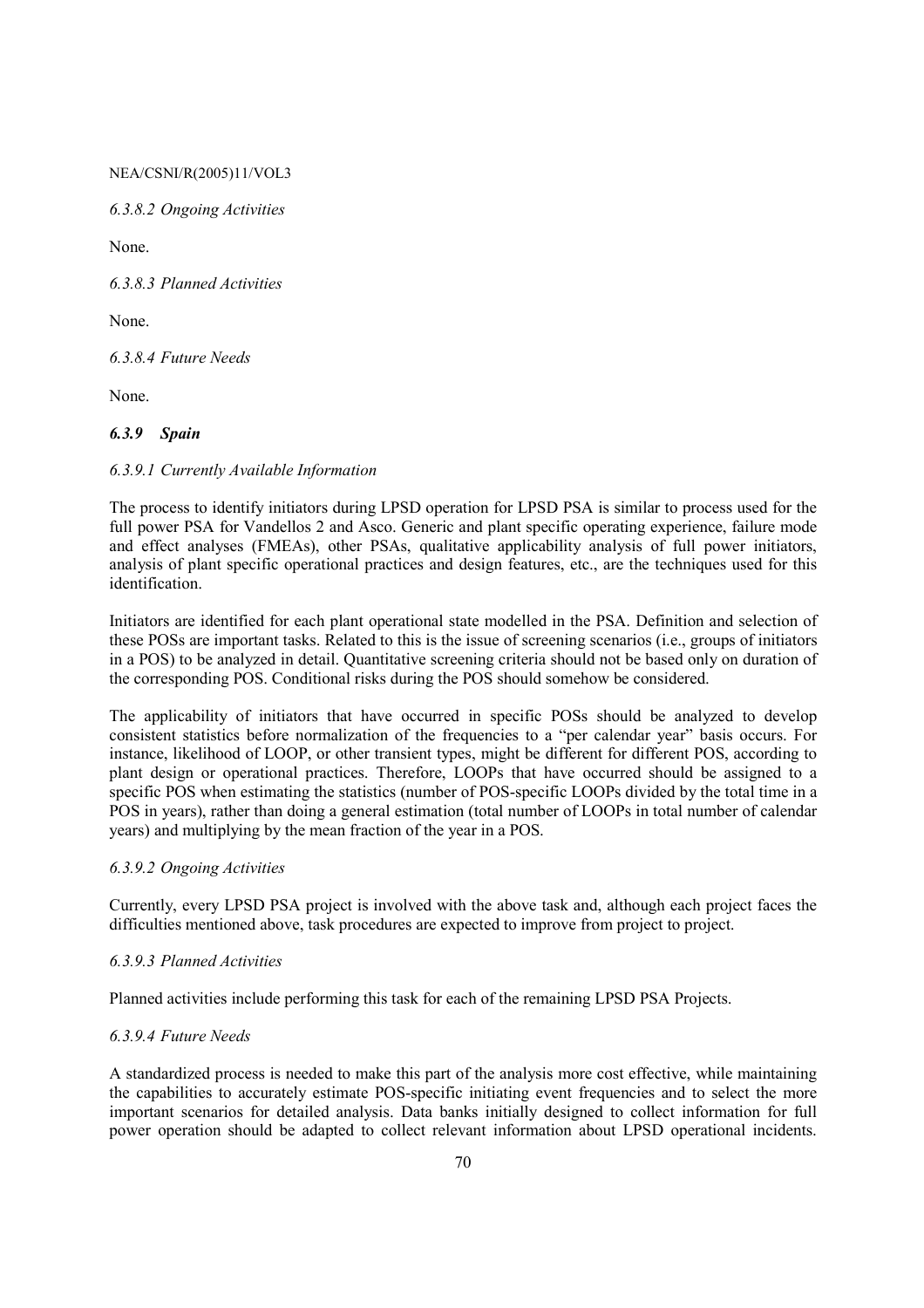Such information would help support better understanding of operating experience and allow for more efficient initiating event frequency estimation.

### *6.310 Chinese Taipei*

### *6.3.10.1 Currently Available Information*

Generic data from the Grand Gulf and Surry analyses were used. This data was then updated using Bayesian techniques for loss of RHR events and FMEA events, where FMEA events were considered only for loss of RHR events.

*6.3.10.2 Ongoing Activities* 

None.

*6.3.10.3 Planned Activities* 

None.

*6.3.10.4 Future Needs* 

None.

# *6.3.11 United States*

#### *6.3.11.1 Currently Available Information*

For Grand Gulf, accident initiating events were classified into four groups after a systematic search of actual events, as well as identified accident scenarios was performed. The four groups include:

- transients,
- LOCAs.
- loss of decay heat removal, and
- special events involving reactivity excursions.

Hazard events, namely internal fires and flooding, were also considered. However, no systematic search of all possible accident scenarios was performed using techniques such as failure mode and effect analysis, hazard and operability analysis (HAZOP), master logic diagrams, and heat balance fault trees.

These initiating events are listed on Table 4.1.1, Vol.2, Part 1A of NUREG/CR 6143. The three special events associated with reactivity excursions were reviewed, but were screened from further analysis. Since Grand Gulf is a BWR, with no need for a chemical shim to maintain shutdown margin when the rods are in, there were no issues associated with reactivity excursions caused by boron dilution.

For Surry, the approach used to identify initiating events that may occur when the plant is operating at low power or shutdown conditions is summarized in Table 4.1-1 of NUREG/CR-6144, Vol. 2, Part 1a.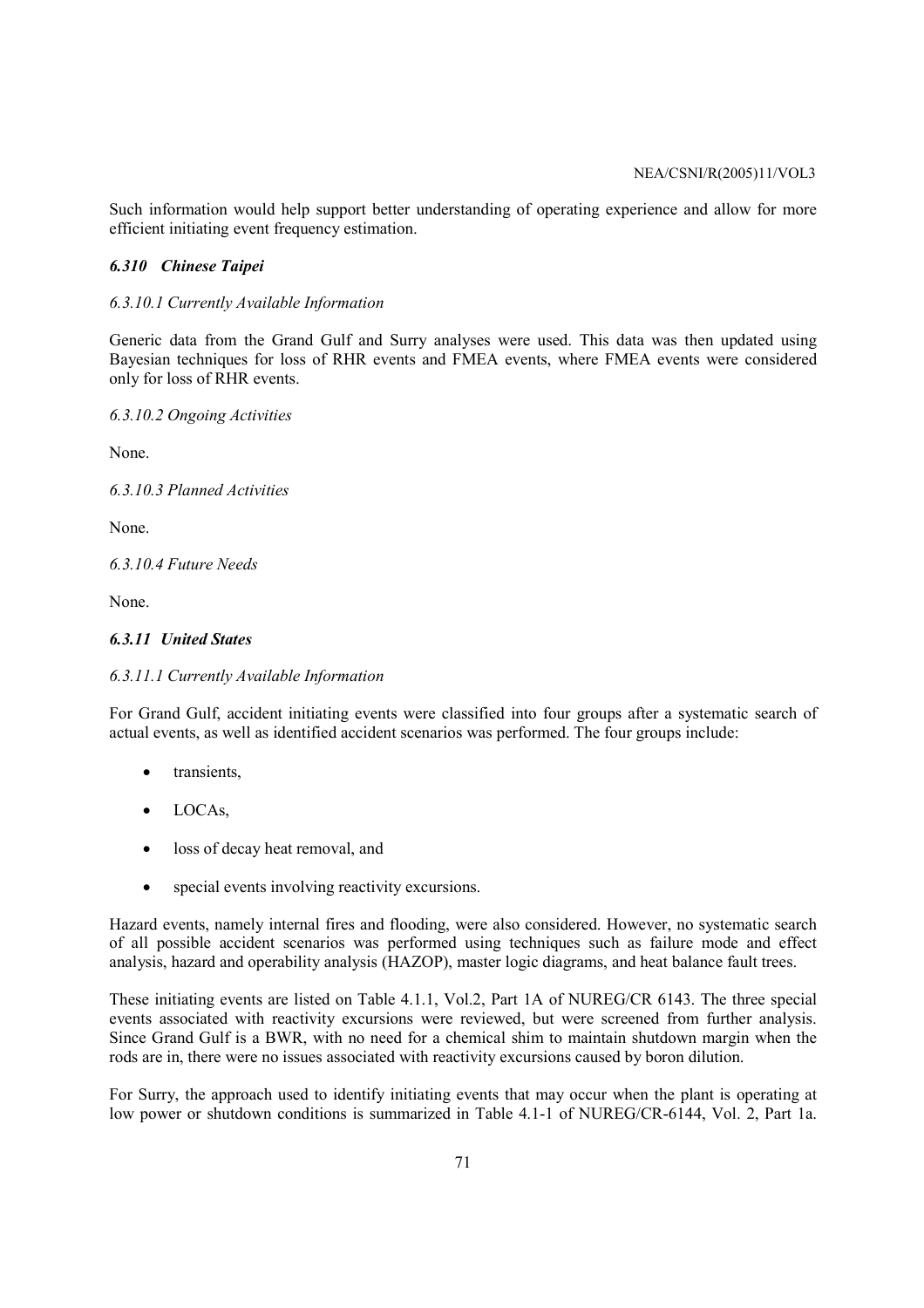.Just as with Grand Gulf, a systematic search of actual events, as well as identified accident scenarios was performed. Again, no systematic search of all possible accident scenarios was attempted

Table 4.1-4 of NUREG/CR-6144, Vol. 2, Part 1a lists each initiating event and its frequency.

*6.3.11.2 Ongoing Activities* 

None.

*6.3.11.3 Planned Activities* 

None.

*6.3.11.4 Future Needs* 

None.

## **6.4 Component Probabilities**

International databases were accessed on a major scale in order to obtain a large amount of data, such as the French Reliability Data Acquisition System and the Event File databases, as well as files of statistical data. To make the studies more realistic, it frequently is necessary to support the data collection by performing onsite investigations to allow for the inclusion of certain site-specific characteristics.

Examples of component failure rates and of demand failures are listed in this section.

The failure data are mainly based on generic data. Typical failure rates for various components are provided.

Component failure rates are normally taken from the full power PSAs and analyzed the same way as in the full power PSA (e.g., generic data, specific component operating experience analysis, and Bayesian updating).

Component maintenance outages can be determined by a maintenance schedule. This has raised an issue related to POS definition. Should different POSs be defined for each "deterministic" component unavailability?

A simple and better way of considering maintenance unavailabilities, connected with the POS definition and screening analysis methodologies, should be developed. New or adapted software to consider the maintenance schedule part of the plant outage schedule in a LPSD PSA may be necessary.

# *6.4.1 Canada*

#### *6.4.1.1 Currently Available Information*

Typically the component failure data used so far was from the operating experience of CANDU plants in Ontario. The test and maintenance intervals were based on the operating practice of CANDU 6 plants in Canada and Korea.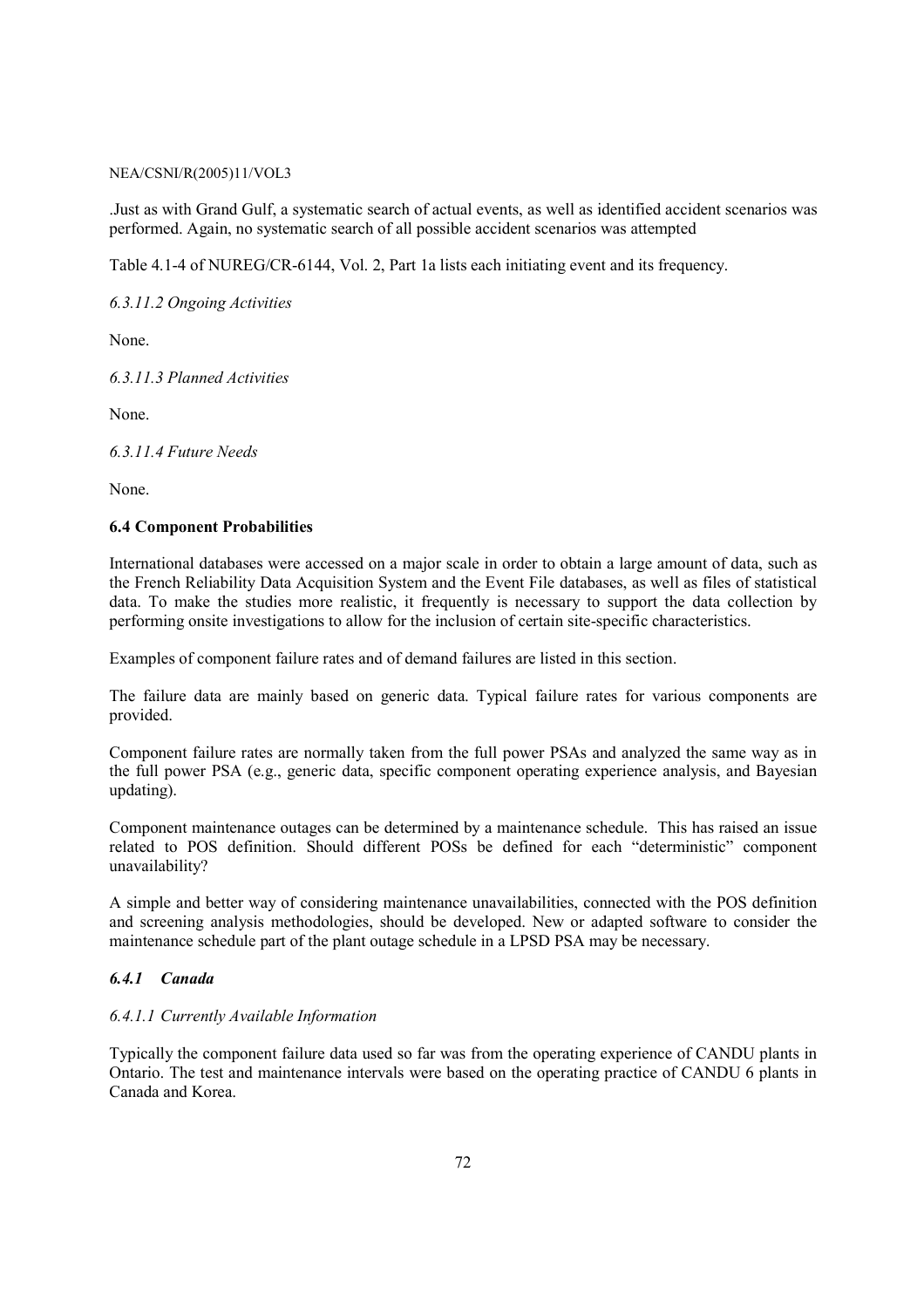# *6.4.1.2 Ongoing Activities*

None.

*6.4.1.3 Planned Activities* 

None.

*6.4.1.4 Future Needs* 

Assess the suitability of the existing component failure data for the shutdown state plant modelling. Current data pertains mostly to the plant nominal state of full power.

# *6.4.2 Czech Republic*

# *6.4.2.1 Currently Available Information*

Plant specific data have been used for the component probabilities in LP&SD PSA for NPP Dukovany. Especially pumps have their own data specific for each system. There are just a few exceptions like check valve failures for which generic data are applied. Much of the component data were taken from full power PSA since the same components are modelled. However, attention has been paid to test intervals which are sometimes different from the intervals used in full power PSA.

Failure rates or probabilities per demand for the most important components used in PSA for NPP Dukovany are as follows:

Motor driven pump (general range):

failure to start: between  $7.4 \times 10^{-7}$ /hr -  $2.7 \times 10^{-5}$ /hr

failure to run: between  $1.7 \times 10^{-6}$ /hr -  $1.7 \times 10^{-3}$ /hr

LPI ECCS pump:

failure to start:  $1.8 \times 10^{-6}$ /hr

failure to run:  $1.7 \times 10^{-4}$ /hr

HPI ECCS pump:

failure to start:  $5.5 \times 10^{-6}$ /hr failure to run:  $8.4 \times 10^{-4}$ /hr

Confinement Spray pump:

failure to start:  $2.0 \times 10^{-6}$ /hr failure to run:  $1.2 \times 10^{-3}$ /hr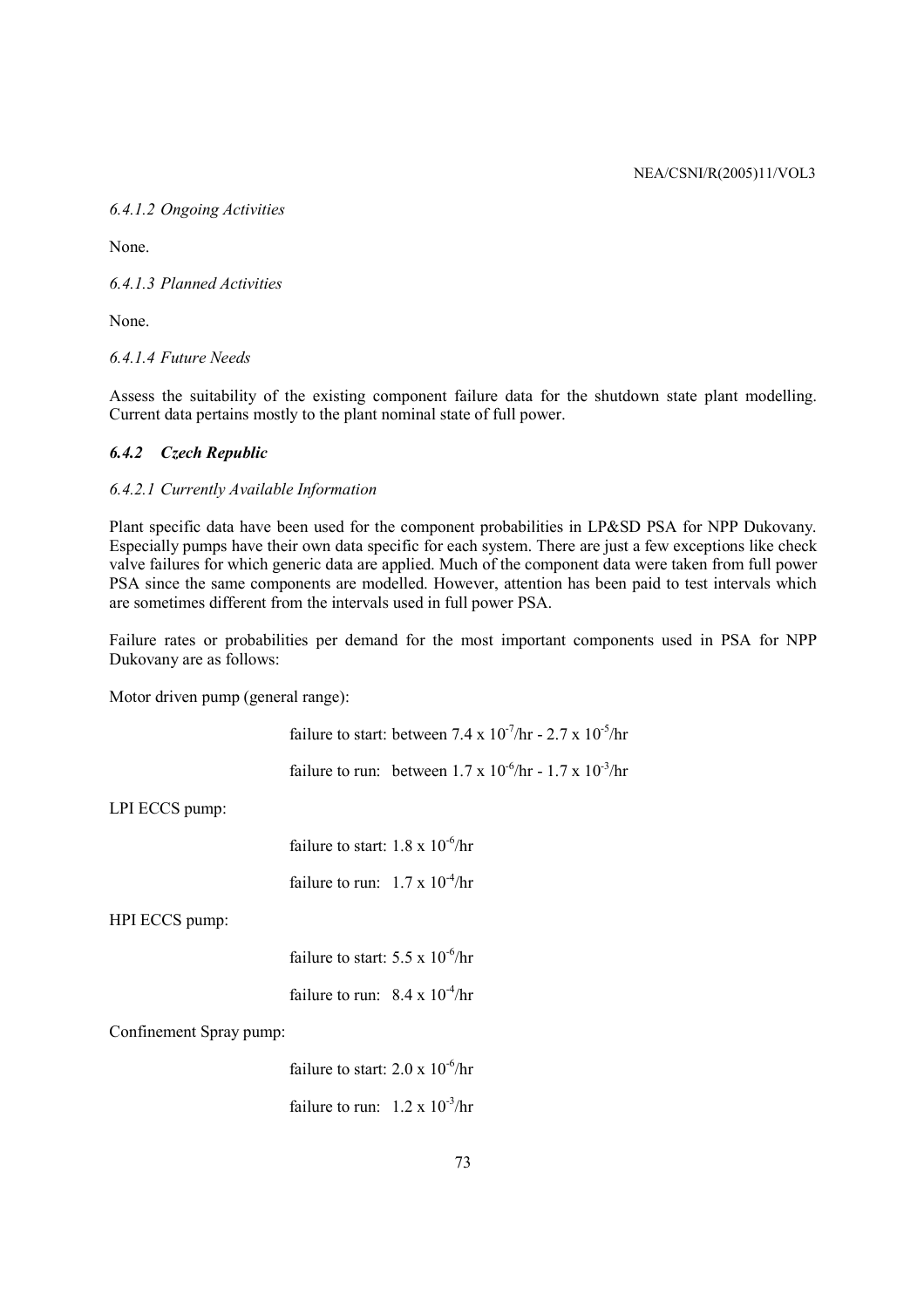# Main FW pump:

|                                      | failure to start: $2.7 \times 10^{-5}$ /hr           |                                    |
|--------------------------------------|------------------------------------------------------|------------------------------------|
|                                      | failure to run: $1.3 \times 10^{-5}/hr$              |                                    |
| Auxiliary FW pump:                   |                                                      |                                    |
|                                      | failure to start: $3.6 \times 10^{-6}$ /hr           |                                    |
|                                      | failure to run: $1.2 \times 10^{-4}$ /hr             |                                    |
| Emergency FW pump:                   |                                                      |                                    |
|                                      | failure to start: $3.6 \times 10^{-6}$ /hr           |                                    |
|                                      | failure to run: $1.1 \times 10^{-3}$ /hr             |                                    |
| <b>Essential Service Water pump:</b> |                                                      |                                    |
|                                      | failure to start: $2.2 \times 10^{-6}$ /hr           |                                    |
|                                      | failure to run: $1.7 \times 10^{-6}$ /hr             |                                    |
| Diesel generator:                    |                                                      |                                    |
|                                      | failure to start: $3.0 \times 10^{-5}$ /hr           |                                    |
|                                      | failure to run: $1.7 \times 10^{-3}$ /hr             |                                    |
| Circuit breaker:                     |                                                      |                                    |
| 6 kV pumps                           | failure to close: $4.9 \times 10^{-6}$ /hr           |                                    |
| 0.4 kV pumps                         | failure to close: $1.7 \times 10^{-6}$ /hr           |                                    |
| Valve:                               |                                                      |                                    |
| <b>MOV</b>                           | failure to change position: $2.3 \times 10^{-6}$ /hr |                                    |
| <b>AOV</b>                           | failure to change position: $2.3 \times 10^{-6}$ /hr |                                    |
| check valve                          | failure to open                                      | $1.0 \times 10^{-6}$ /hr (generic) |
| PORV:                                |                                                      |                                    |
| Main                                 | stuck in the open position $2.0 \times 10^{-2}/d$    |                                    |
| Remote controlled                    | failure to close                                     | $1.0 \times 10^{-2}$ /d            |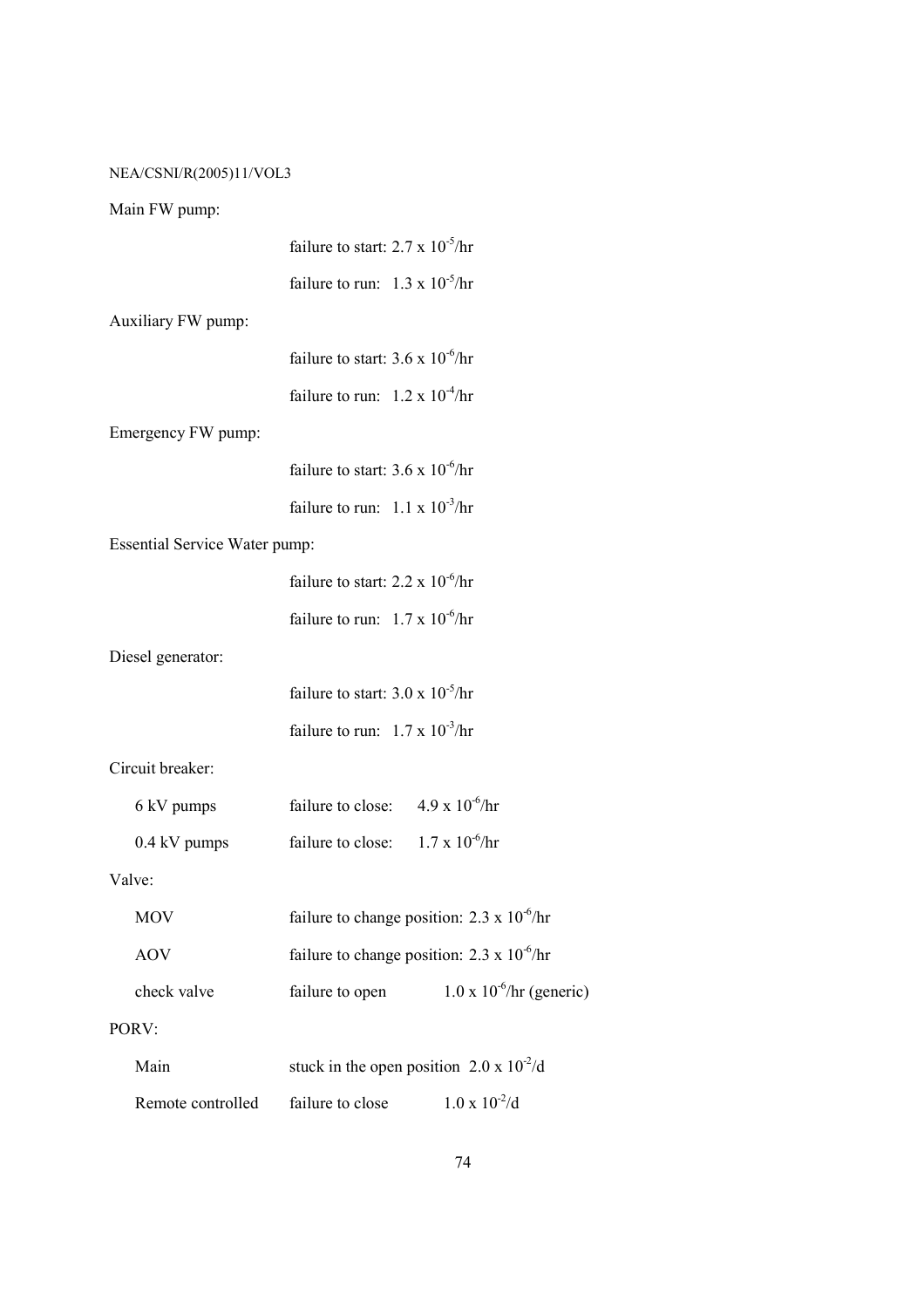# *6.4.2.2 Ongoing Activities*

A software for PSA component database is currently being developed for NPP Dukovany PSA.

# *6.4.2.3 Planned Activities*

Identification and quantification of software failures for new I&C equipment is planned.

# *Future Needs*

A detailed methodology is needed to identify and quantify software failures.

# *6.4.3 France*

# *6.4.3.1 Currently Available Information*

With few exceptions, all the reliability data and operating data used in PSA 900 and PSA 1300 studies were the result of EDF's experience in operating PWRs. This approach has been made possible by the mass of operational feedback from a standard series of PWRs representing more than 200 reactor years, unparalleled throughout the world.

The French series of PWRs is, in fact, characterized by its uniform design, operation and maintenance. Even if differences do exist between ranges, such as between the 900 MWe and the 1300 MWe series in relation to safeguard systems, the equipment making up these systems is virtually identical except for a few exceptions.

The studies required a detailed analysis of the operating data. The database was build and has been critically analyzed by the IPSN as an external control organization.

The following paragraph describes the data collection.

National databases were accessed on a major scale in order to obtain a large amount of data, that is, the Reliability Data Acquisition System and the Event File databases as well as the file of statistical data on the operation of French nuclear power stations were analyzed. To make the studies more realistic, it became necessary to support the data collection by performing onsite investigations to allow for the inclusion of certain site-specific characteristics. Finally several foreign databases were accessed to back up and compare some specific data.

Examples of component failure rates include:

| pumps                                | - between $5.5E-6$ /h and $5.5E-5$ /h |
|--------------------------------------|---------------------------------------|
| AFWS pumps                           | $-3.2E-4/h$                           |
| AFWS turbines and diesel generators  | - between $3E-3/h$ and $1E-2/h$       |
| operation of passive components      | - between $1E-7/h$ and $1E-6/h$       |
| or electronic components             |                                       |
| motors (independent of their output) | - around $4E-6/h$ .                   |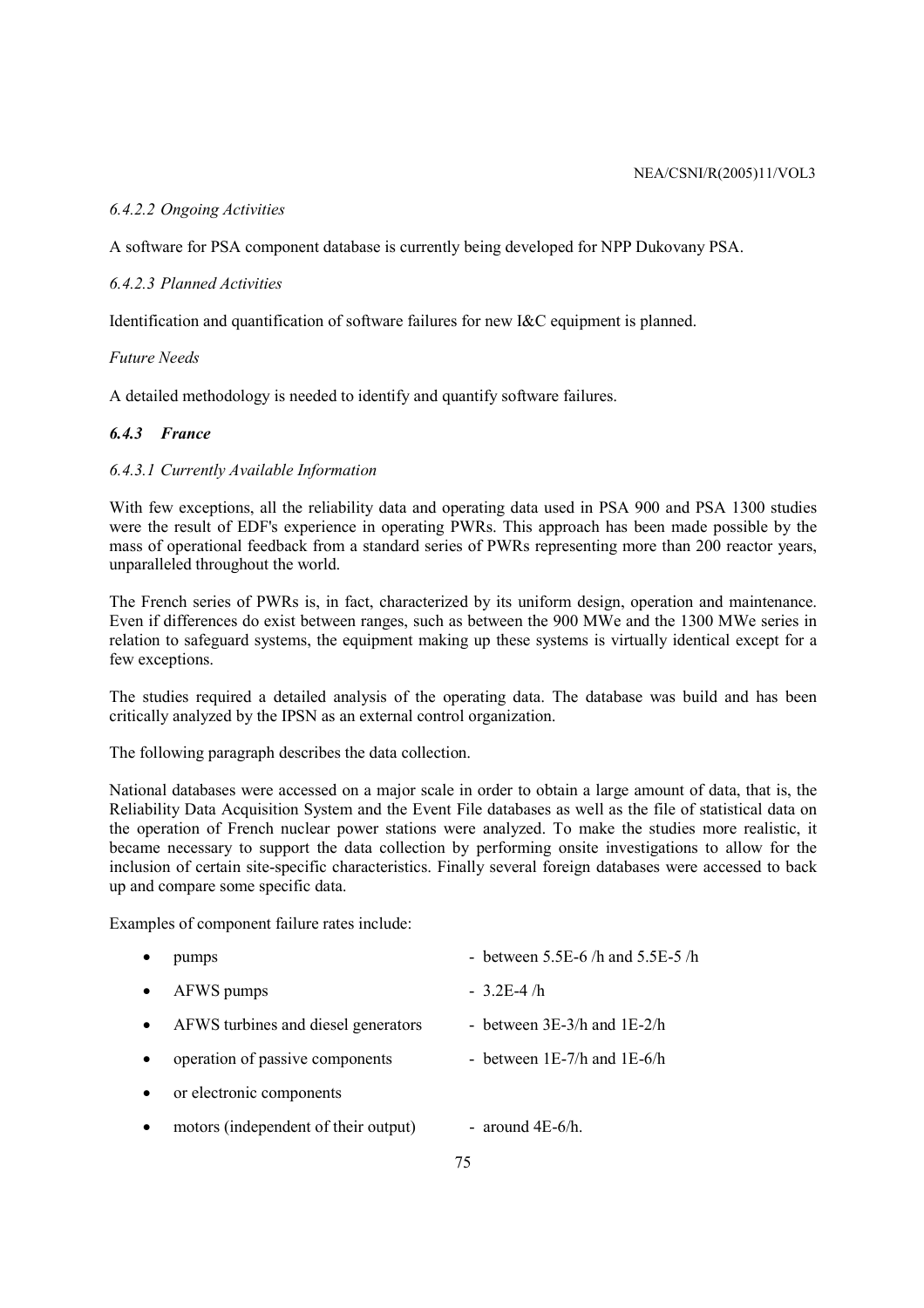Examples of demand failures include:

| $\bullet$ | motors            | $-7.5E-6/d$                     |
|-----------|-------------------|---------------------------------|
| $\bullet$ | AFWS turbine      | $-8.6E-3/d$                     |
| $\bullet$ | diesel generators | $-3.4E-3/d$                     |
| $\bullet$ | valves            | - between $1E-4/d$ and $1E-3/d$ |
| $\bullet$ | check valves      | $-1E-5/d$                       |
| $\bullet$ | various pumps     | - between $2E-5/d$ and $1E-3/d$ |

# *6.4.3.2 Ongoing Activities*

The updating of the values of the failure rates is in progress.

# *6.4.3.3 `Planned Activities*

In the future, reassessments are planned notably in the frame of the periodic safety review.

# *6.4.3.4 Future Needs*

None.

# *6.4.4 Germany*

# *6.4.4.1 Currently Available Information*

Concerning the reliability data of components in general, the plant-specific values from the full power PSA have been used. Information from comparable German plants is considered if the observation time for a particular component is too short. For new components, the reliability data were derived in the same way as for the full power PSA. Attention has been paid to the test intervals, which may be different from the nominal test frequency during full power because of operational demands during the plant shutdown.

# *6.4.4.2 Ongoing Activities*

None.

# *6.4.4.3 Planned Activities*

Component probabilities for a BWR-69 will be determined.

*6.4.4.4 Future Needs* 

None.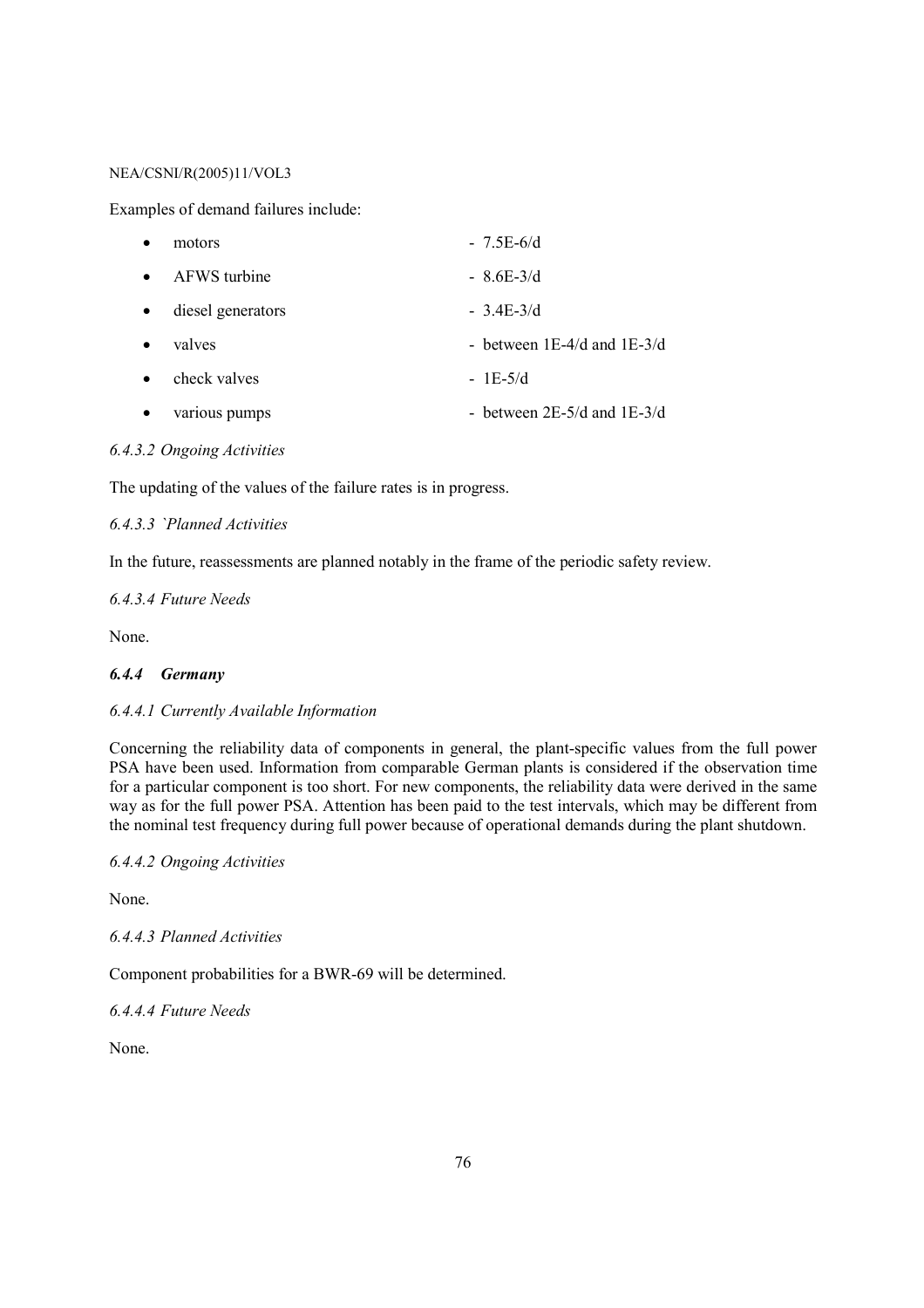### *6.4.5 Hungary*

# *6.4.5.1 Currently Available Information*

Estimation of the failure rates, in general, was based on the database developed for the level 1 PSA studies for nominal power operational mode. This database includes generic as well as plant-, or unitspecific data. Failure rates were determined using the following steps:

- First, data from eight different, internationally accessible sources (e.g. IAEA-TECDOC-478, EIREDA, Swedish T-Book, IEEE database) were gathered, and they were combined by the approach described in the German Risk Study. It assumes that point values of the source data follow a lognormal distribution, thus the combined mean value and the error factor were defined by putting them into an appropriate coordinate system. The latter pair of data characterized the prior distribution of the generic data.
- Second, operational data were gathered and analyzed, then the plant-specific and generic data were combined by the Bayes method. During this process, the prior distribution of the generic data was corrected by the plant-specific information. The resulting posterior distribution was characterized again by its mean value and error factor.

To validate the data for the low power and shutdown states, the source databases were reviewed to determine whether or not they take into account changing operational characteristics in their reliability data. Since none of the databases supported such a distinction in the data for different operational states, generic data used in the level 1 PSA studies for nominal power operational mode have been used in the LPSD PSA study. In addition, plant-specific data as well as combined reliability data have been updated based on the operational experience gathered since the last PSA studies for nominal power.

#### *6.4.5.2 Ongoing Activities*

A multi-purpose data collection system has been set up at the Paks NPP. The data gathered can be used for reliability studies - PSAs in particular, among others. The plant personnel are involved in the continuous task of to collect and classify operational data of different types, including mechanical failures of the equipment, human errors, etc. A review of the data collection system is currently going on at Paks.

### *6.4.5.3 Planned Activities*

Reliability data will be updated every year as part of the framework of regular updates of the whole PSA model and assumptions. Such updates are necessary because of the number of safety enhancement measures currently being introduced that should be reflected in the PSA models.

#### *6.4.5.4 Future Needs*

None.

### *6.4.6 Japan*

### *6.4.6.1 Currently Available Information*

The component failure probabilities used are the same as for power operation. The failure data are mainly based on generic data from the USA (e.g. LER data for mechanical components, IEEE std-500 for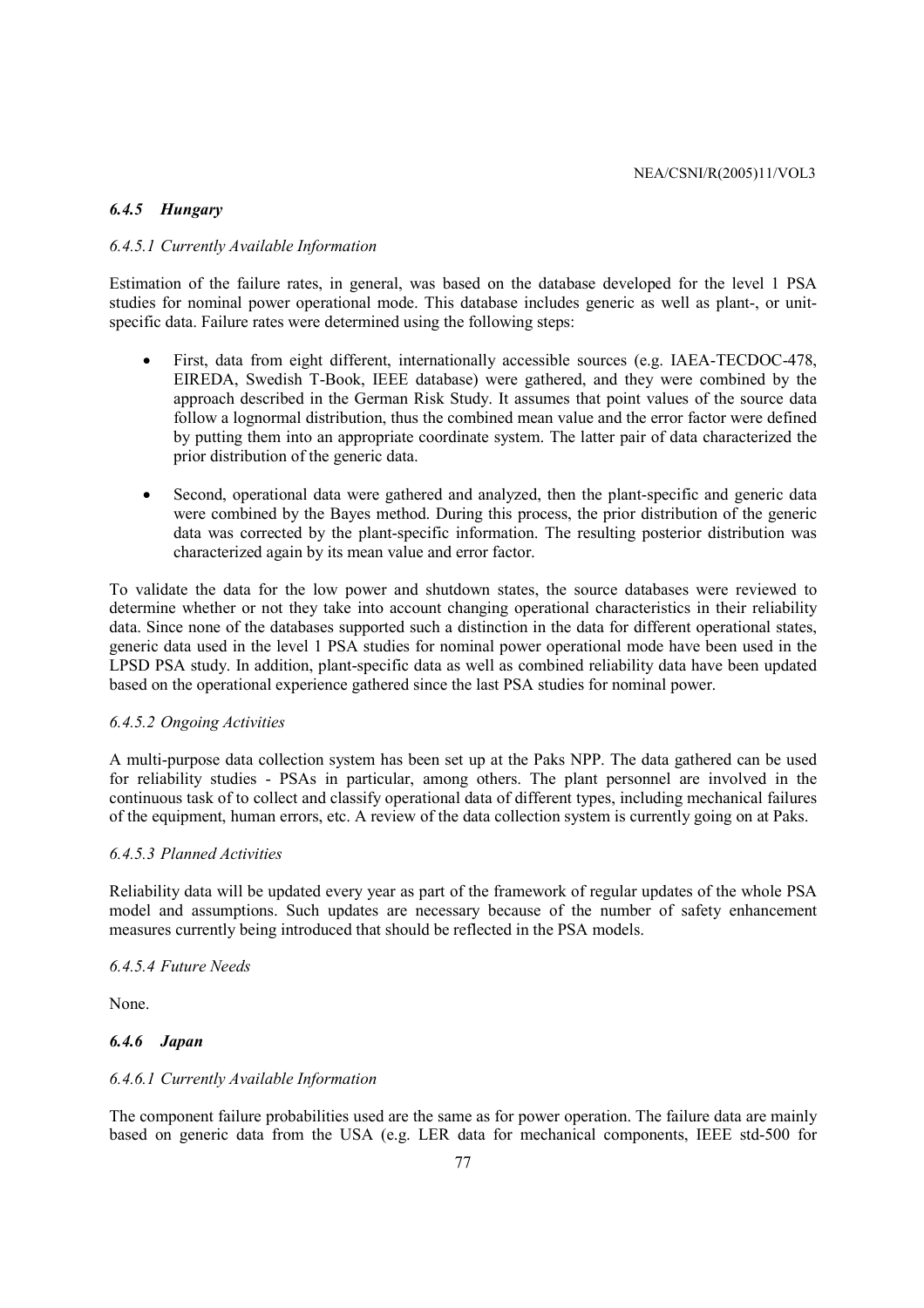electrical components). Typical failure rates for various components are as follows:

| Motor driven pump    | fail to start        | $3.0E-3/d$   |
|----------------------|----------------------|--------------|
|                      | fail to keep running | $1.4E-5/h$   |
| Motor operated valve | fail to operate      | $2.6x10-6/h$ |
|                      | Plug                 | $3.2x10-8/h$ |
| Relay                | Loss of function     | $1.0x10-7/h$ |

### *6.4.6.2 Ongoing Activities*

None.

### *6.4.6.3 Planned Activities*

NUPEC plans to replace the data with the Japanese experience data.

*6.4.6.4 Future Needs* 

None.

#### *6.4.7 Spain*

### *6.4.7.1 Currently Available Information*

Component failure rates are normally taken from the full power PSAs. Only data for new components, i.e., those not modelled in the full power PSA, are added to the PSA component database. These new data are obtained and analyzed the same way as in the full power PSA (e.g., generic data, specific component operating experience analysis, and Bayesian update).

Component maintenance unavailability data require additional analysis because full power data are not applicable. In the Asco LPSD PSA, a thorough analysis was done, using data recorded and kept in a computerized plant system for maintenance management. Those data were used to calculate total component unavailability duration in the applicable POSs and to estimate averages for these unavailabilities.

Component maintenance outages can be determined by a maintenance schedule. This raises an issue related to POS definition. Theoretically, different POSs should be defined for each "deterministic" component unavailability; however, depending on the level of detail associated with the system models, this may prove too difficult or require more resources that are available.

### *6.4.7.2 Ongoing Activities*

Currently, every LPSD PSA project is involved with the above task and, although each project faces the difficulties mentioned above, task procedures are expected to improve from project to project.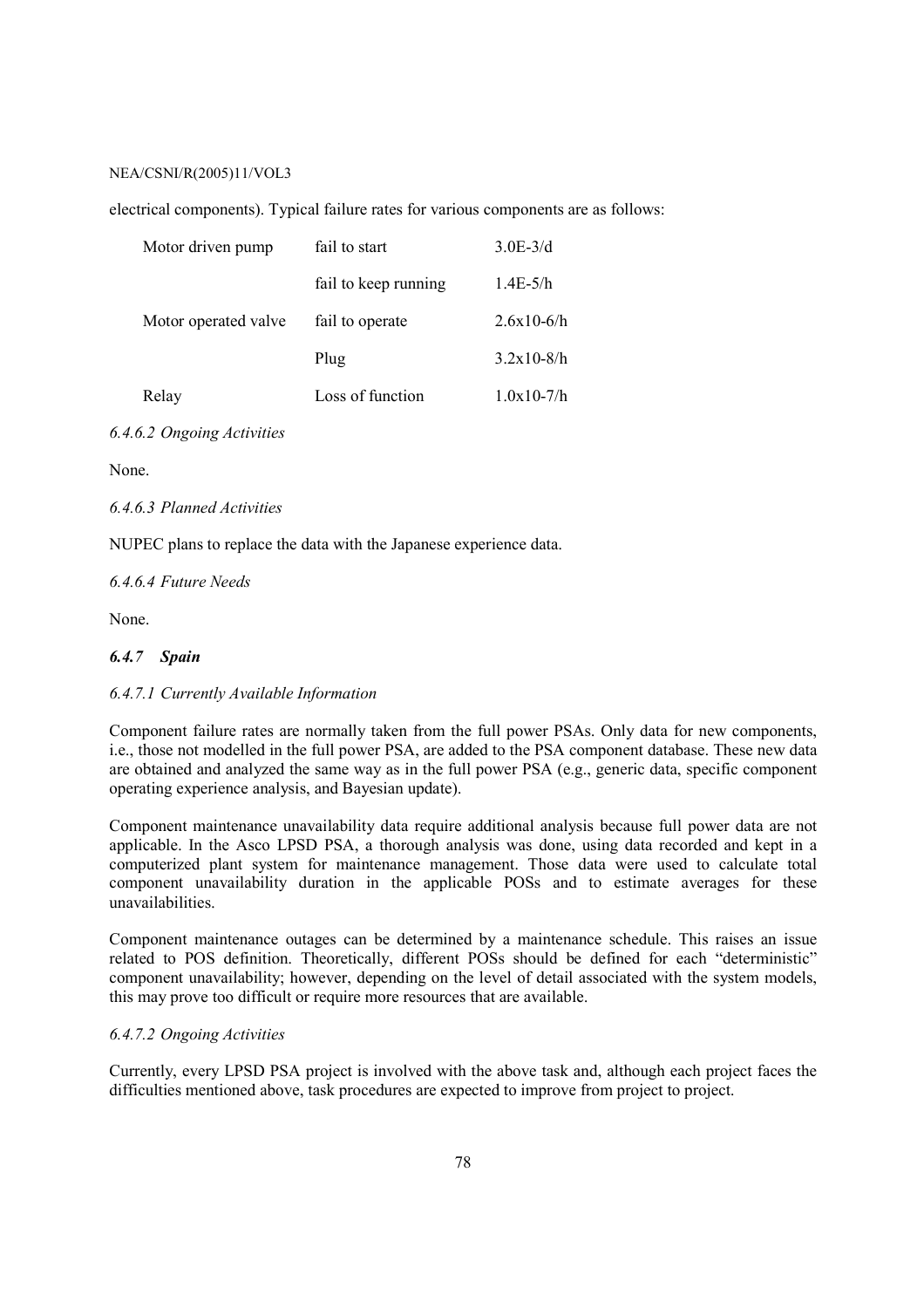# *6.4.7.3 Planned Activities*

Planned activities include performing this task for each of the remaining LPSD PSA Projects.

*6.4.7.4 Future Needs* 

A simple and better way of considering maintenance unavailabilities, connected with the POS definition and screening analysis methodologies, should be developed. New or adapted software to consider the maintenance schedule part of the plant outage schedule in a LPSD PSA may be necessary.

# *6.4.8 Chinese Taipei*

# *6.4.8.1 Currently Available Information*

Component failure data are normally taken from the full power PSAs. Component maintenance unavailability is considered only as component maintenance outage and can be determined by the maintenance schedule.

*6.4.8.2 Ongoing Activities* 

None.

*6.4.8.3 Planned Activities* 

None.

*6.4.8.4 Future Needs* 

None.

# *6.4.9 United States*

# *6.4.9.1 Currently Available Information*

For Grand Gulf, the major source of information used came from the NUREG/CR-4550 analysis of Grand Gulf. Much of the component specific data came directly from this analysis. Plant specific data were used in determining estimates for maintenance unavailabilities and fractions of time spent in each POS. The data analysis described in NUREG/CR-6143 summarizes the experience at Grand Gulf Unit 1 with respect to:

- operating modes and plant configurations,
- transitions between modes, and
- reconfiguration of plant safety systems.

For Surry, maintenance unavailability of components was estimated for each plant operational state using data extracted from the shift supervisor's log books and the minimum equipment lists. Ten years of log books, five years for each unit (from 1985 to 1989), plus the 1990 refuelling outage of unit 1, were obtained from Virginia Power.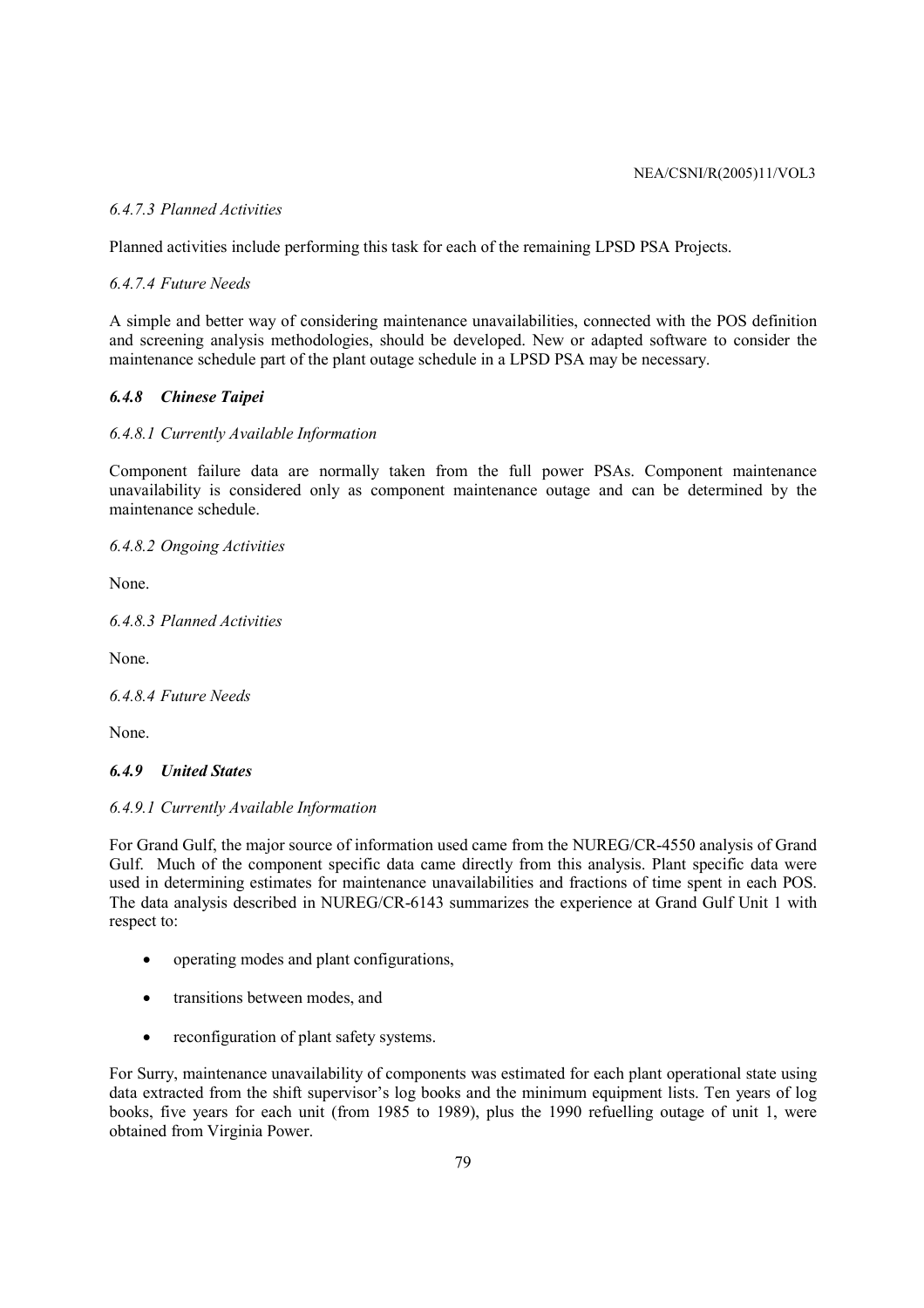The following four types of information were of particular interest:

- maintenance/repair on safety and support systems,
- important events associated with important systems or components,
- potential fire, and flood-related events, and
- periodic tests.

Surry specific component unavailabilities are provided in NUREG/CR-6144.

*6.4.9.2 Ongoing Activities* 

None.

*6.4.9.3 Planned Activities* 

None.

*6.4.9.4 Future Needs* 

None.

# **6.5 Common Cause**

Rules for common cause failures (CCFs) are provided in this section.

The approach used to quantify CCFs is typically based on the  $\beta$  factor method. The  $\beta$  factor is defined as the ratio, for a particular component, of the number of common mode failures to the total number of failures. However, to cover cases of redundancy of a factor of more than 2, this method was made universal by using factors  $\beta_k^n$  representing the proportion of common modes affecting k components with redundancy of a factor of n.

The  $\beta_2^2$  factors were estimated using reactor operating experience feedback, that is, the method used to identify the CCF component groups and the group-related ß factors for the LPSD PSA is the same as the method used in the full power PSA. The values for equipment with insufficient feedback experience are estimated either by analogy with the preceding components or using engineering judgement, with allowance for the values used in probabilistic safety studies.

# *6.5.1 Canada*

*6.5.1.1 Currently Available Information* 

In the current LPSD PSA, CCF was not modelled.

*6.5.1.2 Ongoing Activities* 

None.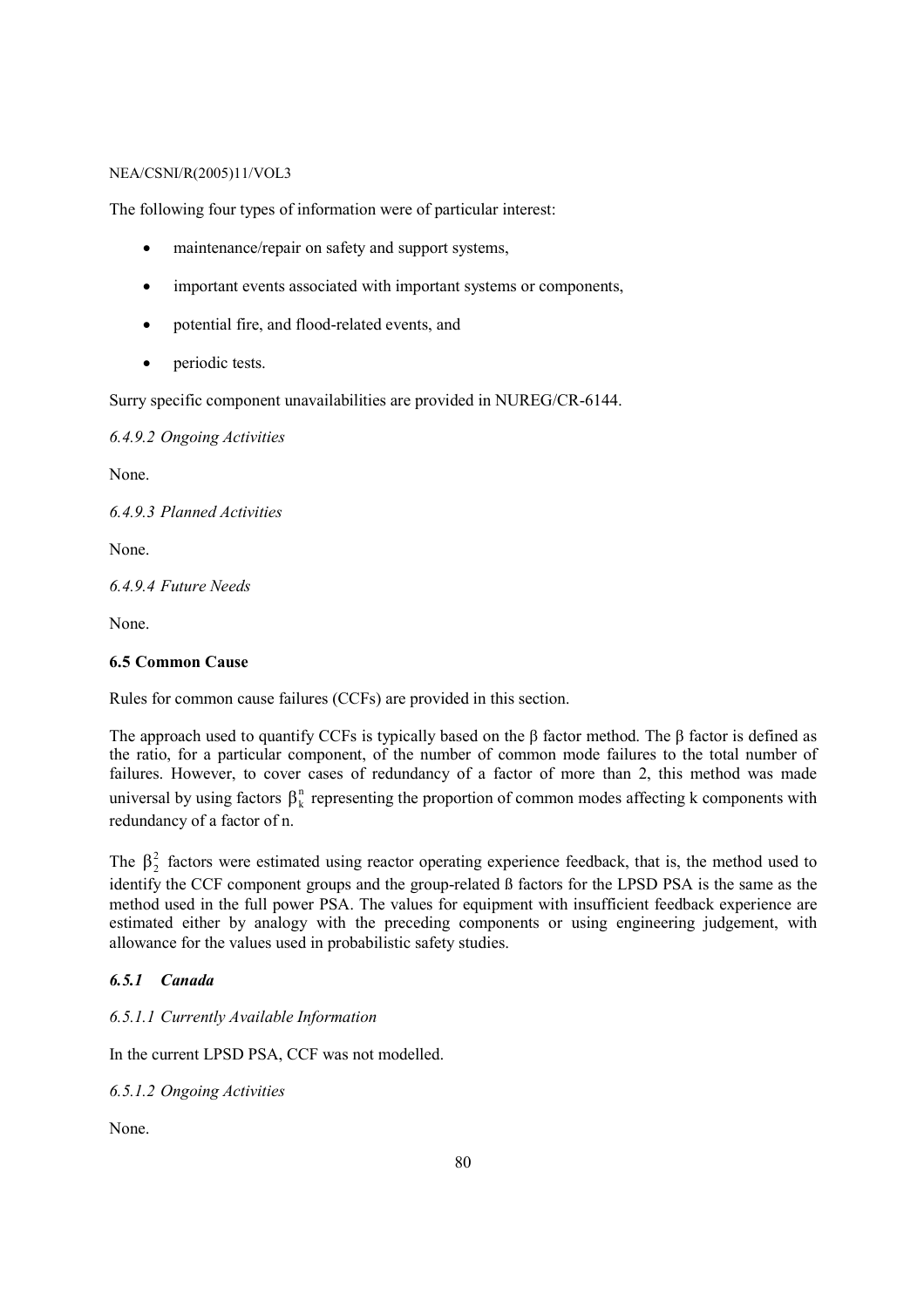# *6.5.1.3 Planned Activities*

Include CCF modelling in LPSD PSA. The CCF methodology to be used will be Unified Partial Method, developed by SRD in the United Kingdom.

*6.5.1.4 Future Needs* 

None.

# *6.5.2 Czech Republic*

# *6.5.2.1 Currently Available Information*

Generic Beta factors based on NUREG/CR-5801 have been generally applied in LP&SD PSA for NPP Dukovany. Those factors have been modified for triple and more redundant CCF groups of components. For the most important CCF groups Alfa factor model has been implemented. This approach is the same as used in full power PSA for NPP Dukovany.

# *6.5.2.2 Ongoing Activities*

An incorporation of Alfa factor for other components in NPP Dukovany PSA is underway.

# *6.5.2.3 Planned Activities*

Effort on systematic CCF data collection is planned at NPP Dukovany.

### *6.5.2.4 Future Needs*

CCF statistics from others NPPs is needed.

### *6.5.3 France*

# *6.5.3.1 Currently Available Information*

In the French PSAs, the common points identified (for example the common support systems) were explicitly introduced into the fault trees or event trees, and were therefore not considered to be common modes failures.

Common cause failures were considered using the following rules:

- components which are identical in terms of their geometrical and technical properties (however the AFW pumps represent a special case in which CCFs are only considered for the pump section),
- components in different systems were not considered, except for certain sets of check valves such as those in the safety injection system and the reactor coolant system which are identical in the cold legs of the injection lines or accumulators,
- for each component for which CCFs are postulated, allowance is made for all the failures which can affect the component and one or several other identical components (see Figure 6-1), and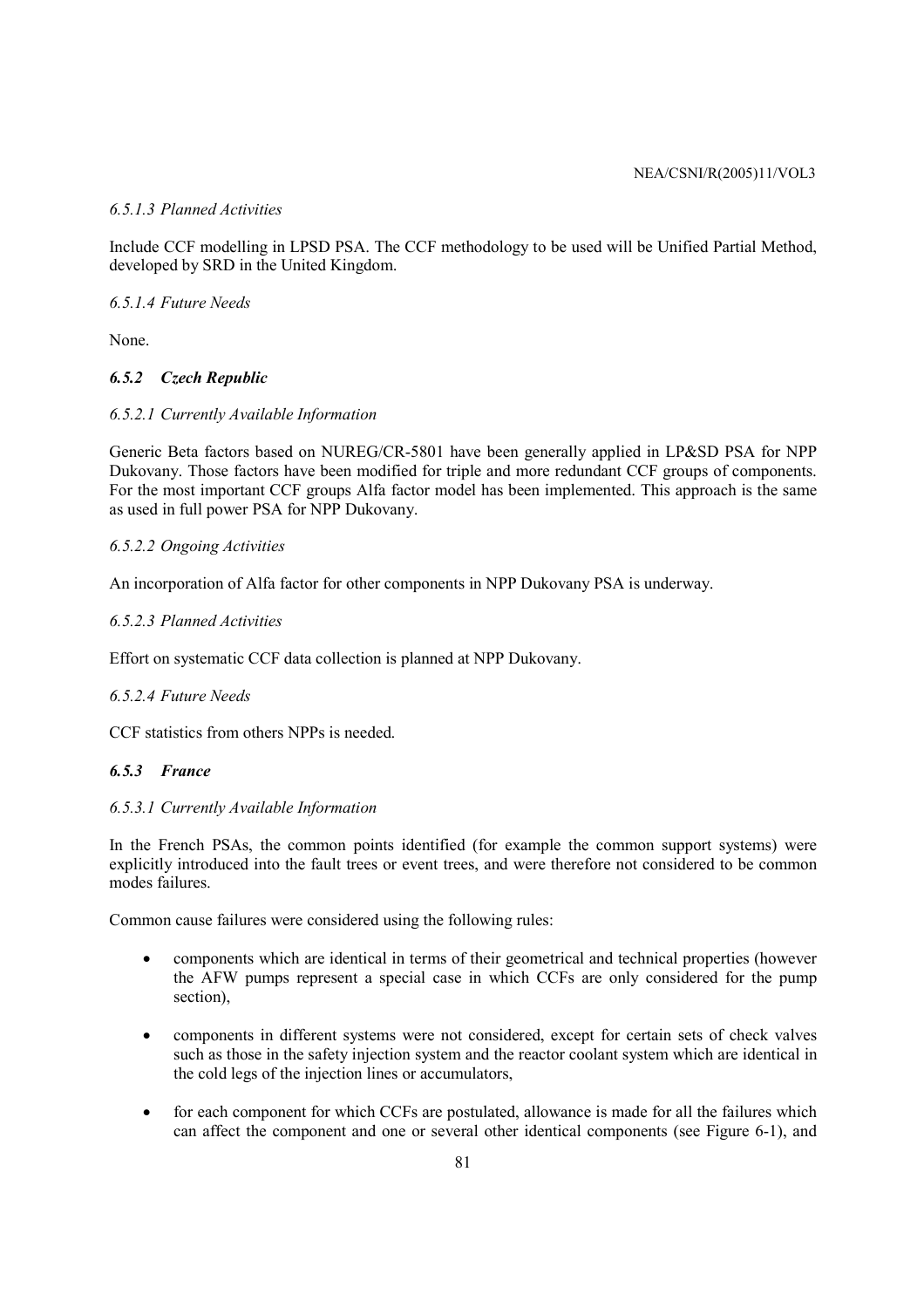failures, either on demand or in operation, are considered. Furthermore, for certain cases (pumps and compressors) it was assumed that a common mode could simultaneously cause failure to run of the component in service and failure to start of the standby component.

The approach used to quantify CCFs is based on the β factor method. The β factor is defined as the ratio, for a particular component, of the number of common mode failures to the total number of failures.

However, to cover cases of redundancy of a factor of more than 2, this method was made universal by using factors  $\beta \over k$ *n*  $β''$  representing the proportion of common modes affecting *k* components with redundancy factor of *n*.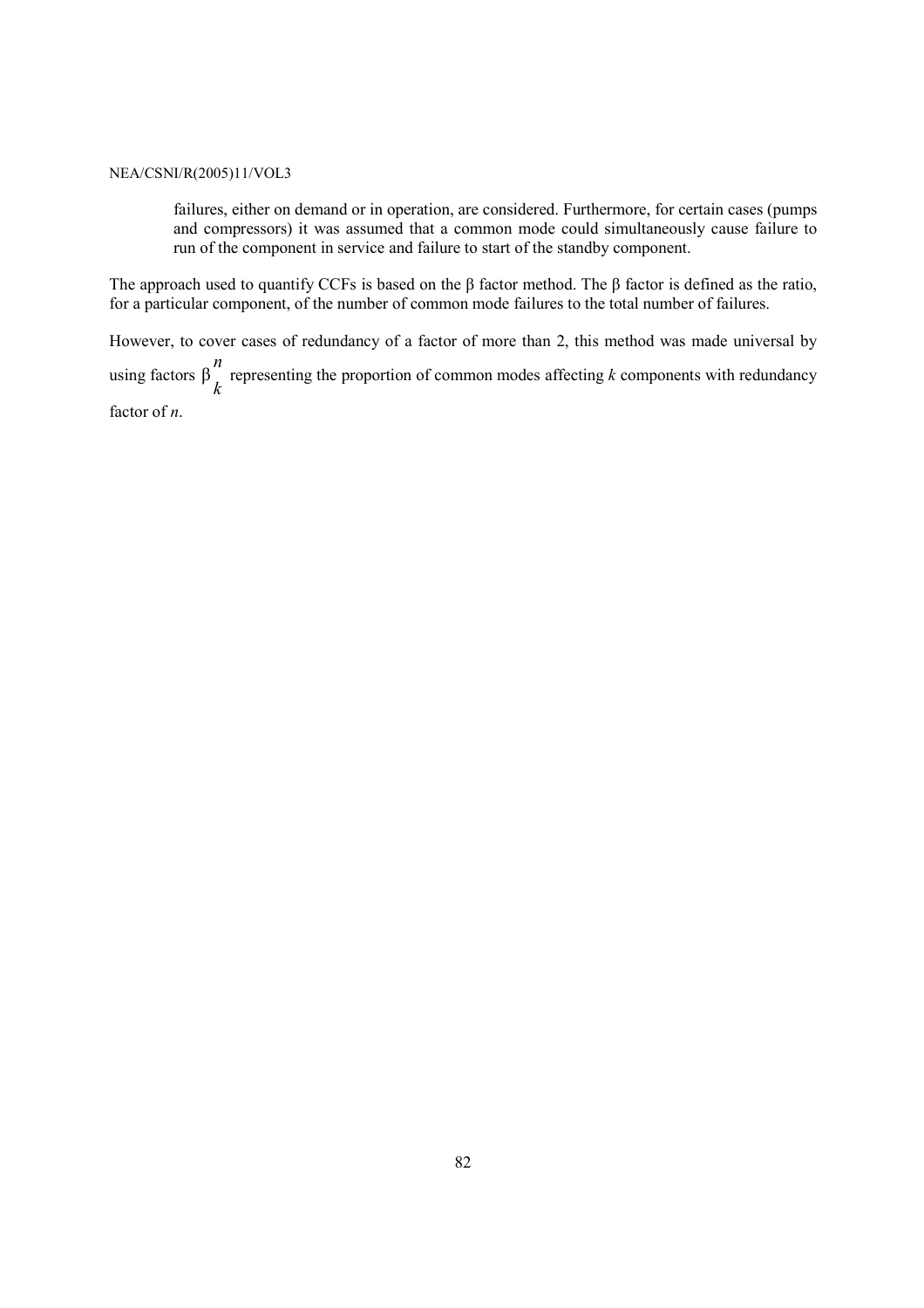# **Figure 6-1 Common Cause Failure Combinations**



Using the Atwood method parameters, it is possible, to calculate the  $\beta \over k$ n  $β<sub>1</sub><sup>π</sup>$  set using the three basic values

which are 
$$
\beta \frac{2}{2}
$$
,  $\beta \frac{3}{3}$ , and  $\beta \frac{4}{4}$ .

It can be stated that:

$$
\beta \frac{2}{2} = \frac{\mu P^2 + \omega}{\lambda}
$$

$$
\beta \frac{3}{3} = \frac{\mu P^3 + \omega}{\lambda}
$$

$$
\beta \frac{4}{4} = \frac{\mu P^4 + \omega}{\lambda}
$$

Where:

 $\mu$  = non-lethal shock rate,  $P =$  probability of component failure, given that a non-lethal shock has occurred,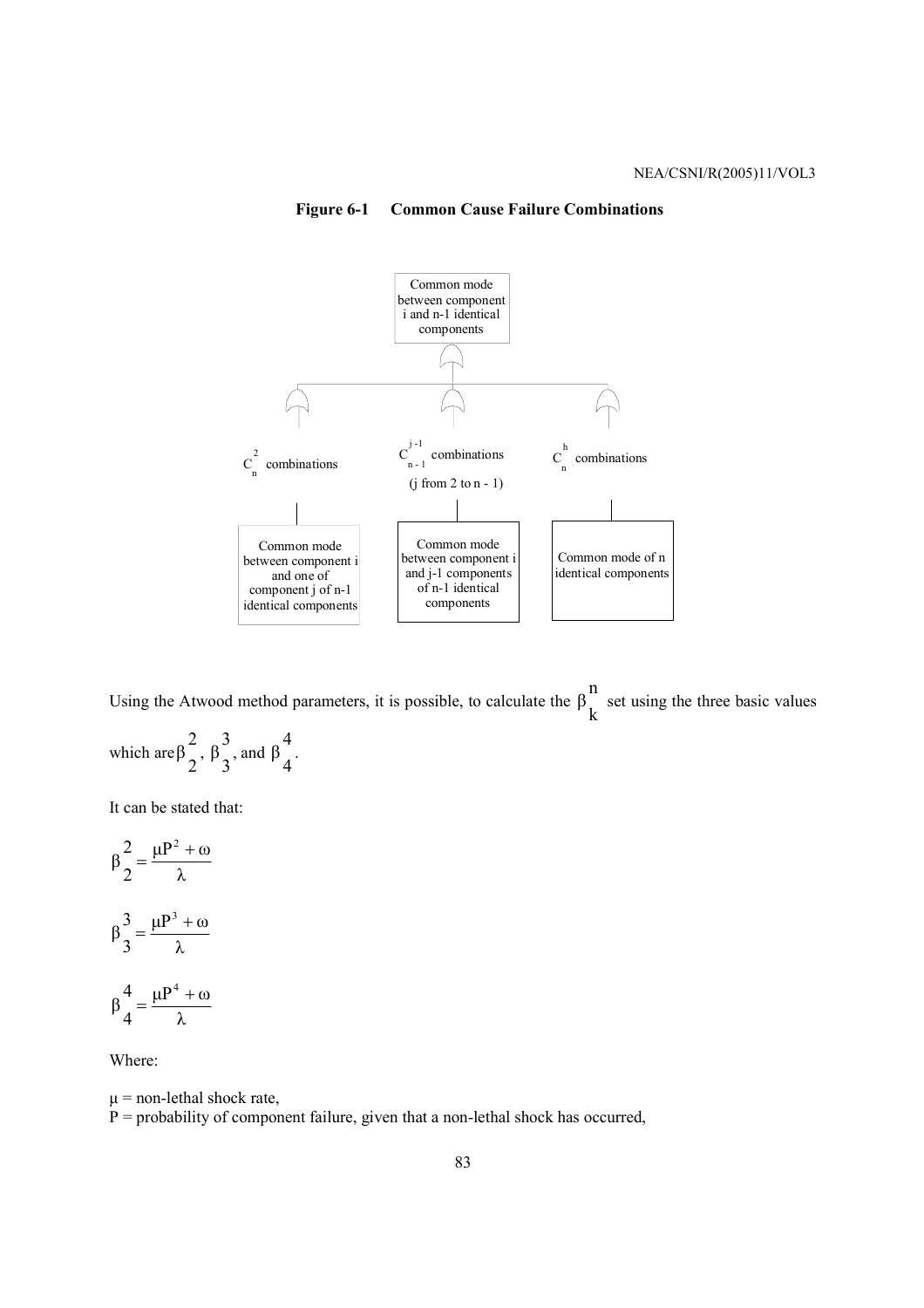$\omega$  = lethal shock rate.

 $\lambda$  = failure rate, for all modes, of the component in question, the value found in databases.

Using Atwood terminology, a lethal shock causes failure of all redundant components lethal shock causes the failure of one component with a conditional probability P.

The above formulas were used to derive the values of parameters P,  $\mu$  and  $\omega$ . It is then to calculate, for each type of component, values of:

*k n*  $β''$ , where  $k \neq n$  corresponds to the failure of  $k$  components in a set of  $n$ .

$$
\beta\frac{n}{k}=\frac{\mu P^k\left(1-P\right)^{n\cdot k}}{\lambda}
$$

The 2 2  $β_$  factors (n = 2 to 4) were estimated using Électricité de France reactor operating experience

feedback using data in the SRDF reliability data collection system and the event file for the following equipment:

- sensors and instrumentation,
- check valves,
- contactors and circuit breakers,
- reactor trip breakers.
- pumps,
- steam isolation valves,
- motor-operated valves, and
- pneumatically-operated valves.

The values for equipment with insufficient feedback experience were estimated either by analogy with the preceding components or using engineering judgement, with allowance for the values used in probabilistic safety studies in other countries.

# *6.5.3.2 Ongoing Activities*

The updating of the reliability data related to common cause is under progress.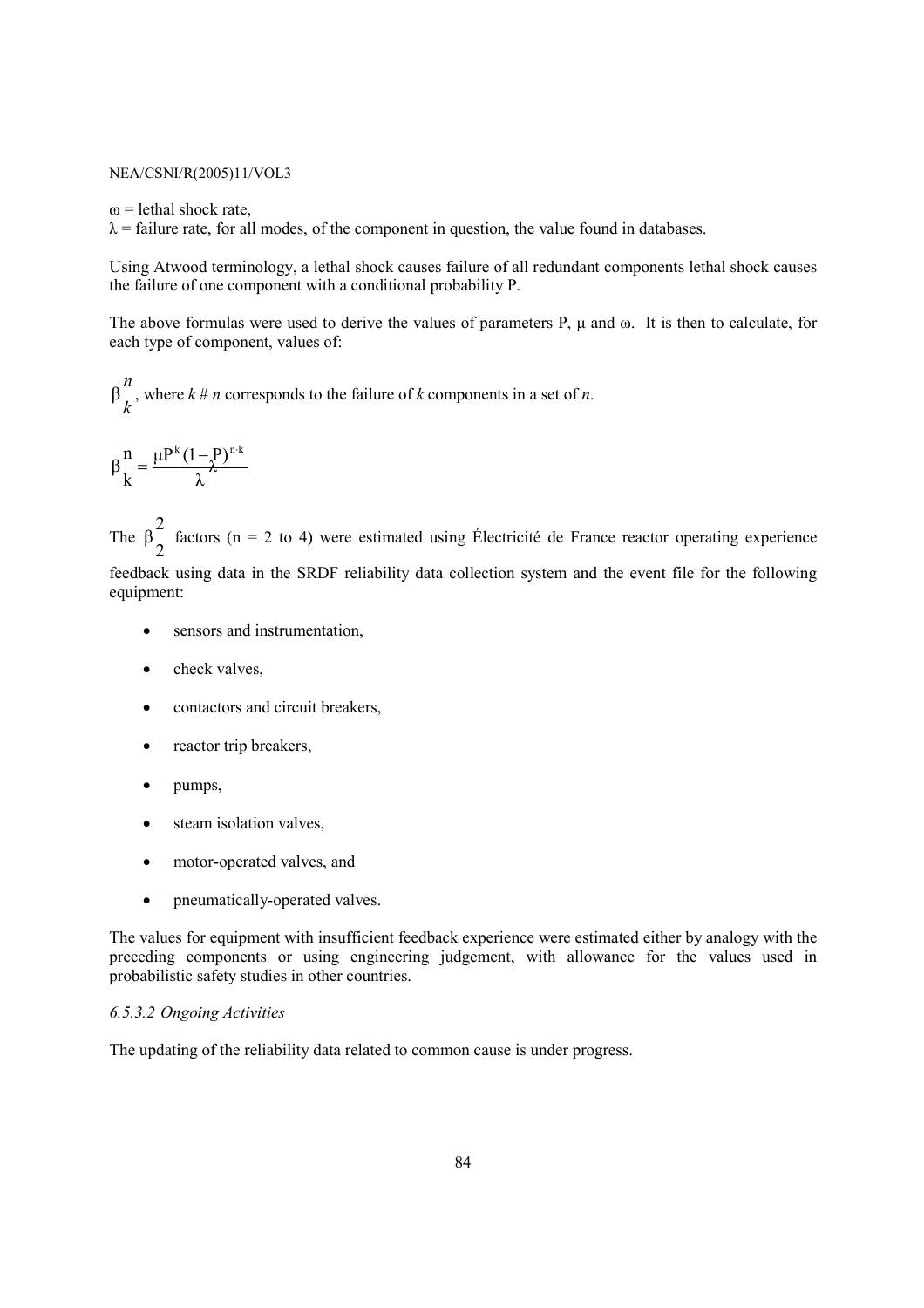# *6.5.3.3 Planned Activities*

Though not specific to the shutdown state, it was decided to take into account the common modes across the boundary of the system.

*6.5.3.4 Future Needs* 

None.

# *6.5.4 Germany*

# *6.5.4.1 Currently Available Information*

The newly developed coupling model is used for common-cause data for the full power PSA and for LPSD PSA, too. Some LPSD-specific events are not included in the data set, since it had been developed for the full power PSA. Special attention was paid to the failure detection time that might be different from the normal inspection frequency because of additional demands of the components during the plant shutdown.

# *6.5.4.2 Ongoing Activities*

None.

# *6.5.4.3 Planned Activities*

Common cause data for a BWR-69 will be determined with the same methodology.

### *6.5.4.4 Future Needs*

There is a need for common cause data in accommodation to the specific operational conditions during low power and shutdown.

# *6.5.3 Hungary*

### *6.5.5.1 Currently Available Information*

The following dependent failure categories were identified during the analysis - the same as in the PSA study for the nominal power operational mode:

- functionally dependent events
	- − time dependent events
	- − structurally dependent events
	- − human related events
- common cause failure events

Dependent failures of the first category have been modelled either explicitly (time dependent events and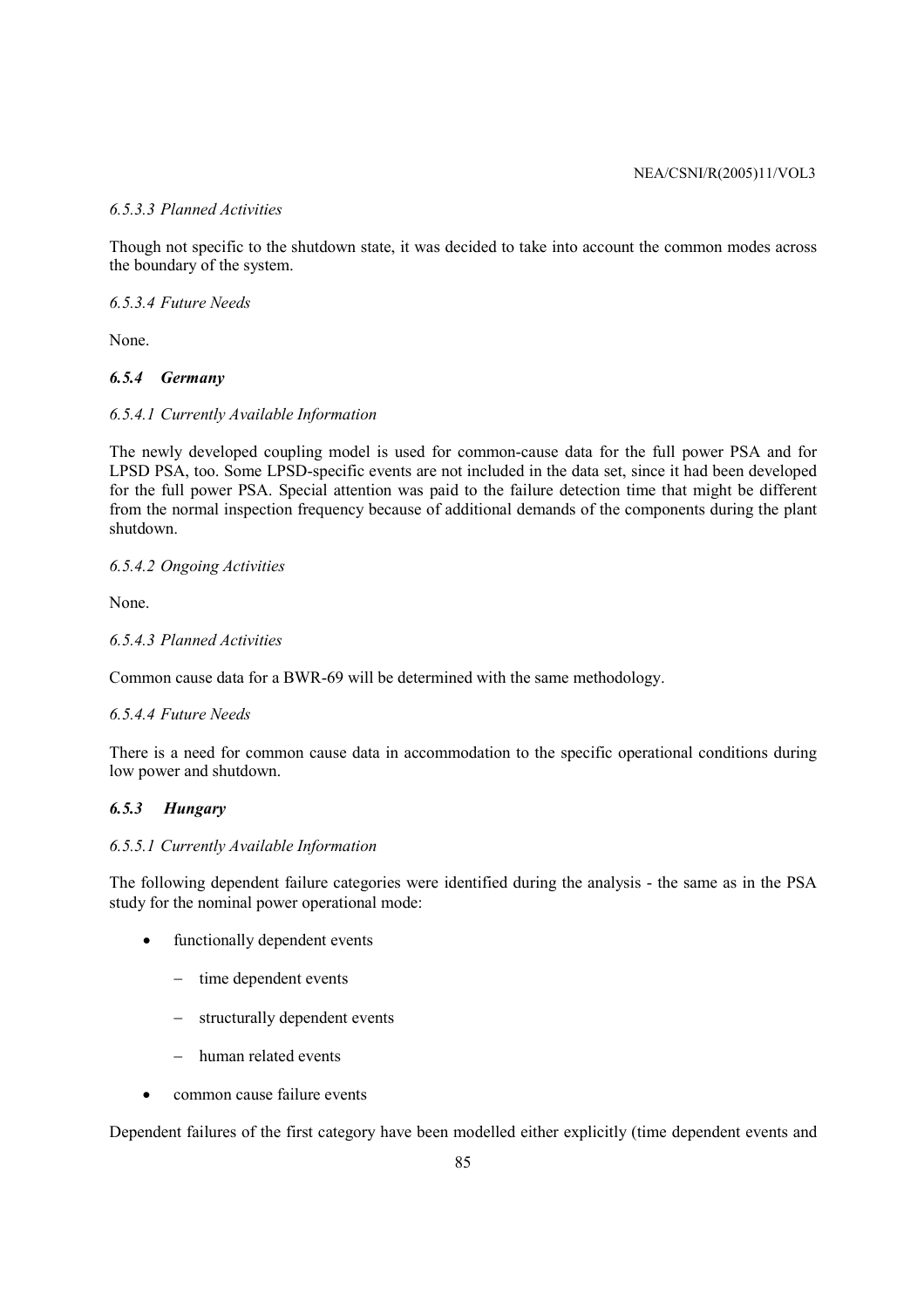structural dependence) by building in separate basic events in the logic structure, or during the definition of a human error and evaluation of the human error probabilities.

The common cause failure events identification task is complex - involving detailed root-cause analysis, as well as a search for those coupling mechanisms that were necessary to induce roughly simultaneously multiple component failures. Common cause failures were considered for:

- design and manufacturing
- actions related to operation, maintenance, and test
- equipment location

The CCFs related to design and manufacturing were considered using a parametric model of the common cause failures. Groups of mechanical, I&C, and electrical components susceptible to common cause failure were identified. Using the ß-factor model, the independent parameters and the ß parameters were quantified using the single independent failures (from combination of the generic and Paks NPP specific data) and multiple failures (from generic data). Redundancy and test strategy were considered during the calculation of ß factors.

The method used to identify the CCF component groups and the group-related ß factors for the LPSD PSA was the same as the method used in the nominal power PSA. Common cause failures characterized by ß factors and the design, manufacturing related coupling mechanism during outage were considered to be the same as at full power operation.

Common cause failures related to human interactions or equipment locations were considered by direct numerical estimation or by using fault tree/event tree models as follow:

- during the estimation of the initiating frequencies (e.g. heavy load drop)
- during the human reliability analysis (e.g. pre-initiator actions as CCFs)
- during event sequence modelling (e.g. further equipment failures induced by appropriate initiating events).

### *6.5.5.2 Ongoing Activities*

None.

*6.5.5.3 Planned Activities* 

None.

*6.5.5.4 Future Needs* 

None.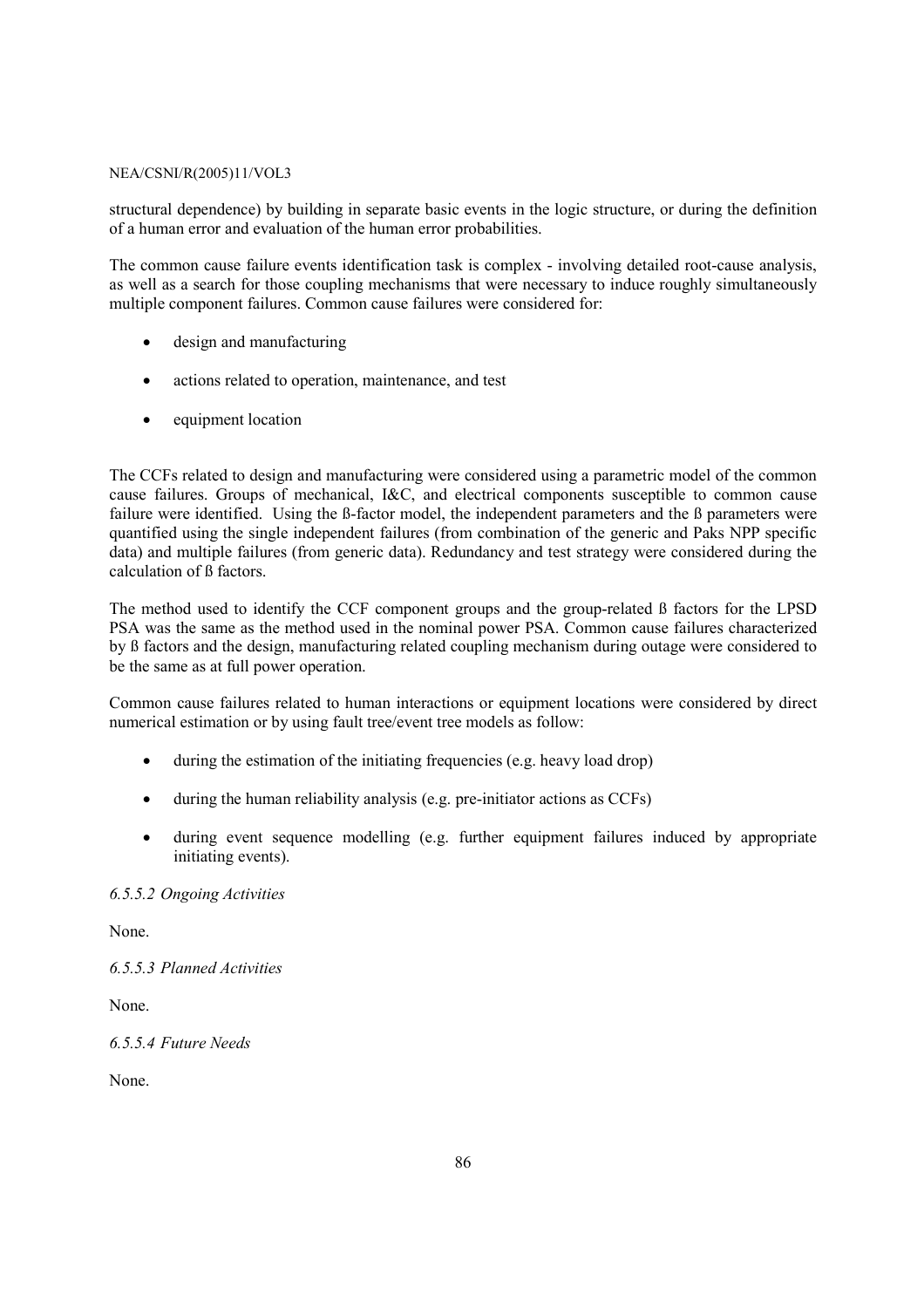### *6.5.6 Japan*

# *6.5.6.1 Currently Available Information*

The CCF rates used are the same as for power operation. The data values are based on NUREG-1150. The values used are shown in Table 6-11.

| <b>Plant Type</b> | Component                               | Value                                     |
|-------------------|-----------------------------------------|-------------------------------------------|
| <b>BWR</b>        | Scram contactor                         | Beta $6=0.016$                            |
|                   | SLCS Pump fail to start                 | Beta $2=0.21$                             |
|                   | ADS fail to open                        | Beta $5=0.1$                              |
|                   | LPCI Motor operated pump fail to start  | Beta $3=0.11$                             |
|                   | Motor operated valve loss of function   | Beta $3=0.054$                            |
|                   | RHRSW Motor operated pump fail to start | Beta $4=0.0096$                           |
|                   | Motor operated valve loss of function   | Beta $2=0.088$                            |
| <b>PWR</b>        | NPI Pump fail to start                  | Beta $2=0.21$                             |
|                   | RHR Pump fail to start                  | Beta $2=0.15$                             |
|                   | AX feed water pump fail to start        | Beta $2=0.056$                            |
|                   | CCW pump fail to start                  | Beta 2=0.026, Beta 3=0.014, Beta 4=0.0096 |

# **Table 6-11 Common cause values used for LPSD**

# *6.5.6.2 Ongoing Activities*

None.

*6.5.6.3 Planned Activities* 

None.

# *6.5.6.4 Future Needs*

None.

### *6.5.7 Spain*

### *6.5.7.1 Currently Available Information*

Common cause failure events for the LPSD PSAs used the same models and data as were used in the full power PSAs

# *6.5.7.2 Ongoing Activities*

Currently, every LPSD PSA project involves this task. Although each specific PSA project attempts to solve the general difficulties in modelling common cause events, task procedures are expected to improve from project to project.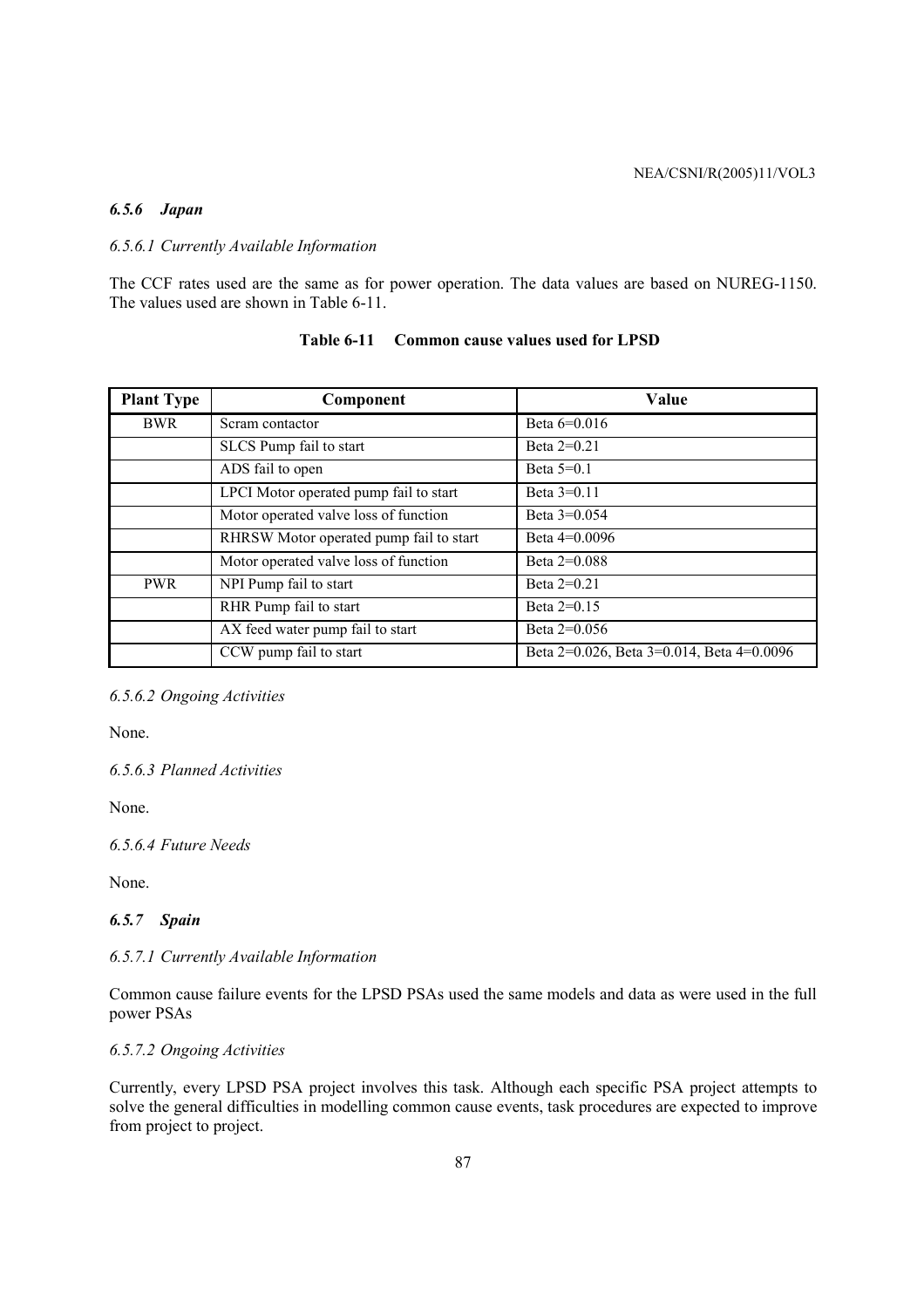### *6.5.7.3 Planned Activities*

Perform this task for each of the remaining LPSD PSA Projects.

*6.5.7.4 Future Needs* 

Better available data are needed. The use of recent developments in CCF databases and analysis systems may be explored.

# *6.5.8 Chinese Taipei*

*6.5.8.1 Currently Available Information* 

The Beta factor model is used for common-cause failure.

*6.5.8.2 Ongoing Activities* 

None.

*6.5.8.3 Planned Activities* 

None.

*6.5.8.4 Future Needs* 

None.

# *6.5.9 United States*

### *6.5.9.1 Currently Available Information*

For both Grand Gulf and Surry, direct functional dependencies that can lead to failure of multiple components were incorporated directly into the fault or event trees. For those dependent failures that are classified as CCFs, Grand Gulf and Surry included common-cause failure events in the system fault trees. Both Grand Gulf and Surry used the beta factor model to represent these failures.

As noted in NUREG/CR-6143, the estimates for the beta factors for Grand Gulf were obtained either directly from NUREG/CR-4550, Vol. 6 for those failures that were the same or from the beta factor approach described in NUREG/CR-4550, Vol. 1 for those failure that were new. Example beta factors include those for:

- the diesel generator system,
- diesel driven pumps,
- motor operated valves in the containment spray system, and
- motor operated valves in the suppression pool cooling and suppression pool makeup systems.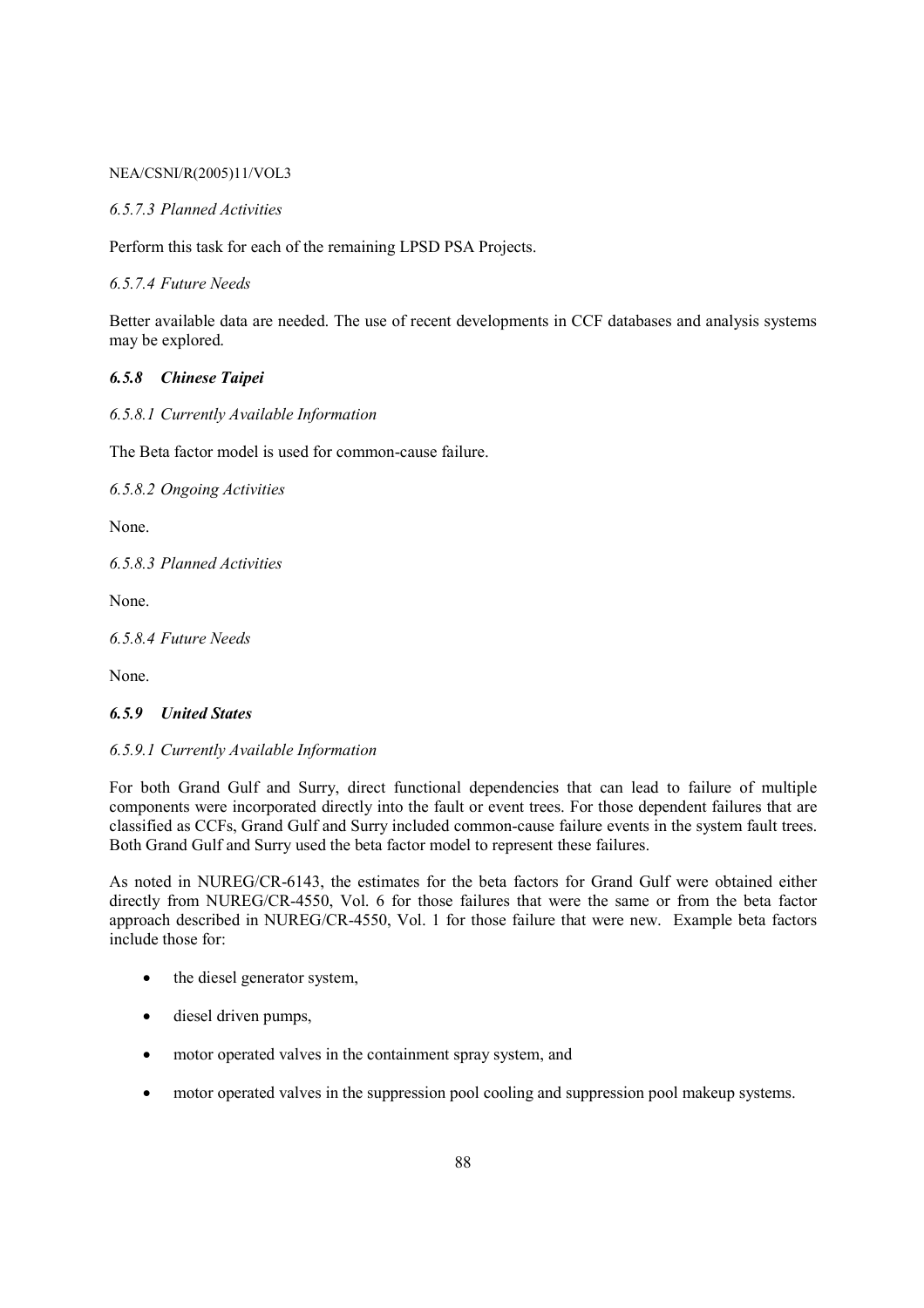For Surry, considerable effort was devoted to generating Beta factors for multiple failures using recent common-cause analytical methods.

*6.5.9.2 Ongoing Activities* 

None.

*6.5.9.3 Planned Activities* 

None.

*6.5.9.4 Future Needs* 

None.

# **6.6 Human Reliability Events**

Human Reliability Analysis (HRA) for LPSD is generally similar to the full power approach. But human intervention in LPSD has certain features that make modelling human actions using automated systematic logical processing very difficult, if not impossible. Examples are given.

To reduce subjectivity, the HRA methodology makes maximum use of experience feedback, and makes a number of relative assessments by comparing different situations.

The main sources of information were actual incidents, ad hoc interviews and investigations, and observations made during simulator tests.

The human factor has frequently been found to play an implicit role in the quantification of common modes, initiating events and even certain items of reliability data. When there are several human actions in the same accident sequence dependencies can be introduced among the actions.

The pre-accident intervention category corresponds to errors during maintenance operations, tests, and normal operation liable to contribute either to the unavailability of an engineered feature system or the occurrence of an initiating event. Some examples are listed. These errors are introduced in the fault trees at the level of the components. However there are frequently important correlations between errors of this type. Recovery of pre-accident errors during the accident is introduced in exceptional cases, where justified by the context and the weight of the event.

The post-initiator intervention category includes both diagnostic and decision-making errors and errors in taking action. In addition, distinctions are made among the roles of the operating team, the safety engineer and the action of the emergency teams. This provides a mechanism to represent the manner in which operation in an accident situation is organized, particularly the human redundancy provided by the safety engineer, and allows for a different quantification process for each role. Human intervention in accident situations was identified during preparation of the event trees by analyzing the operating procedures and making allowance for actual incidents and observations made on simulators.

The activity of the operating team is divided into two phases, diagnostic and operational.

The diagnostic phase includes detection of the incident, making the diagnostic, and making a decision. These operations are quantified using curves that give the probability of failure as a function of the time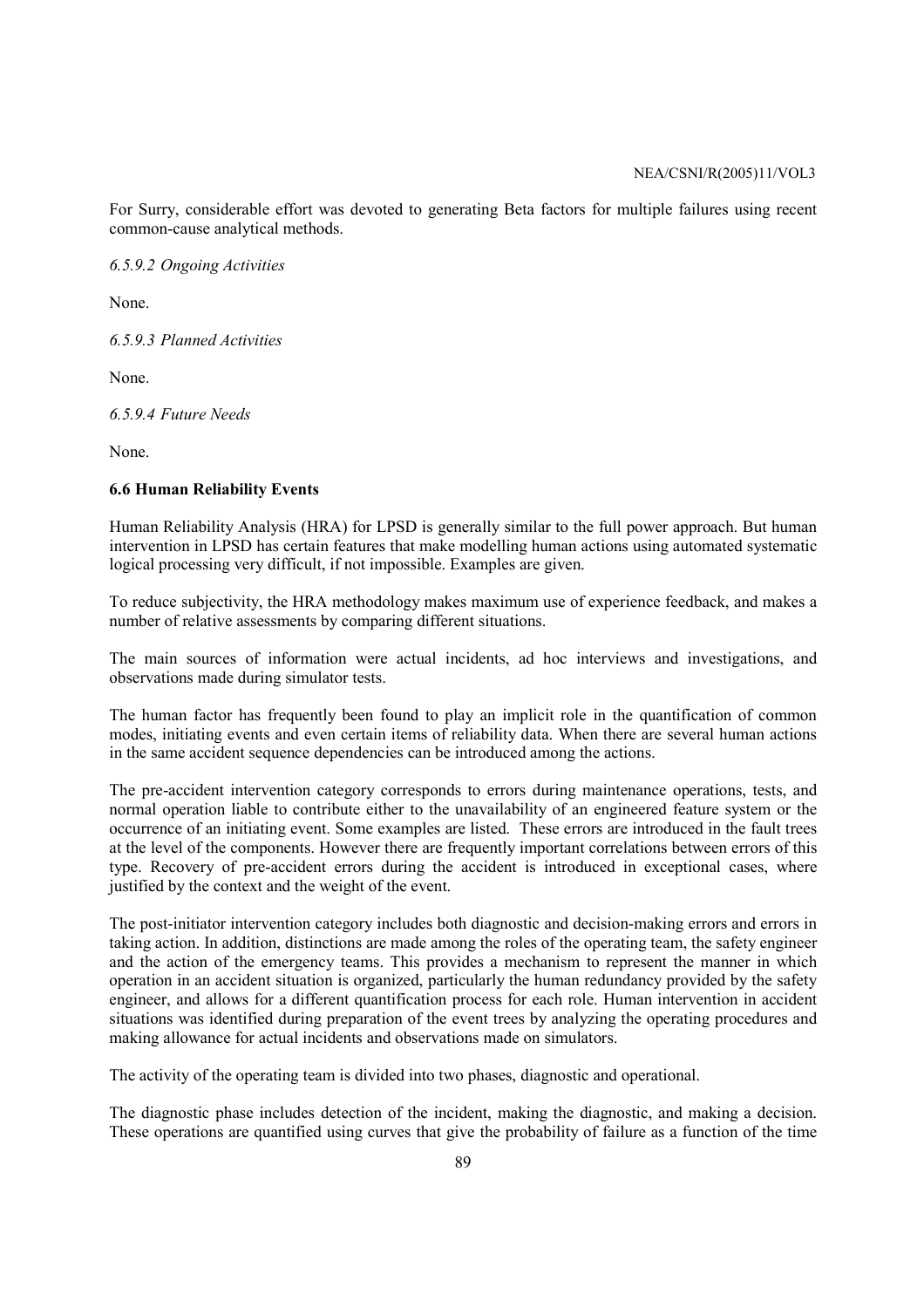available to the operators to take action. These curves, which respectively correspond to an easy, an average, and a difficult situation, were prepared on the basis of simulator tests, supplemented by engineering judgement, making special use of Swain's work.

Operation in accident situations can be represented by a list of key actions, whose success or failure modifies the accident sequence. In the event of failure of the diagnostic, it is generally considered that key actions are not performed. In the event of success of the diagnostic, the corresponding actions may fail. For each important action, the probability failure is evaluated. Some formulas are given.

"Safety engineer" intervention, employed in French reactors, allows for recovery of degraded situations. The recovery failures of the safety engineer, the probabilities of failure, and the probabilistic statements of absence are listed.

# *6.6.1 Canada*

*6.6.1.1 Currently Available Information* 

Current HRA analysis was primarily based on ASEP & AECL models for errors of diagnosis.

*6.6.1.2 Ongoing Activities* 

None.

# *6.6.1.3 Planned Activities*

Planned activities include detailed HRA using ASEP/THERP.

### *6.6.1.4 Future Needs*

Future needs include an analysis of recovery actions and a methodology for incorporating recovery into LPSD PSAs.

# *6.6.2 Czech Republic*

### *6.6.2.1 Currently Available Information*

THERP procedure as specified in NUREG/CR-1278 has been used for pre-accident human errors quantification in LP&SD PSA for NPP Dukovany.

New symptom-oriented EOPs implemented in NPP Dukovany developed primarily for full power operation are the basis for human error definition and quantification, if applicable. Accommodation of decision tree method and ASEP methods as specified in NUREG/CR-4772 have been used for quantification of post-accident human interventions. Human errors from full power PSA have been adopted as much as possible. They were adjusted for longer time windows and different boundary conditions if necessary. However, currently implemented EOPs are not applicable for possible actions used to mitigate most of accidents during shutdown operation, especially during reactor cooldown and refuelling. So it has been necessary to add several human actions into the LP&SD model which are credited just based on operational practices and training of plant staff, as well as on enough available time to determine applicable action.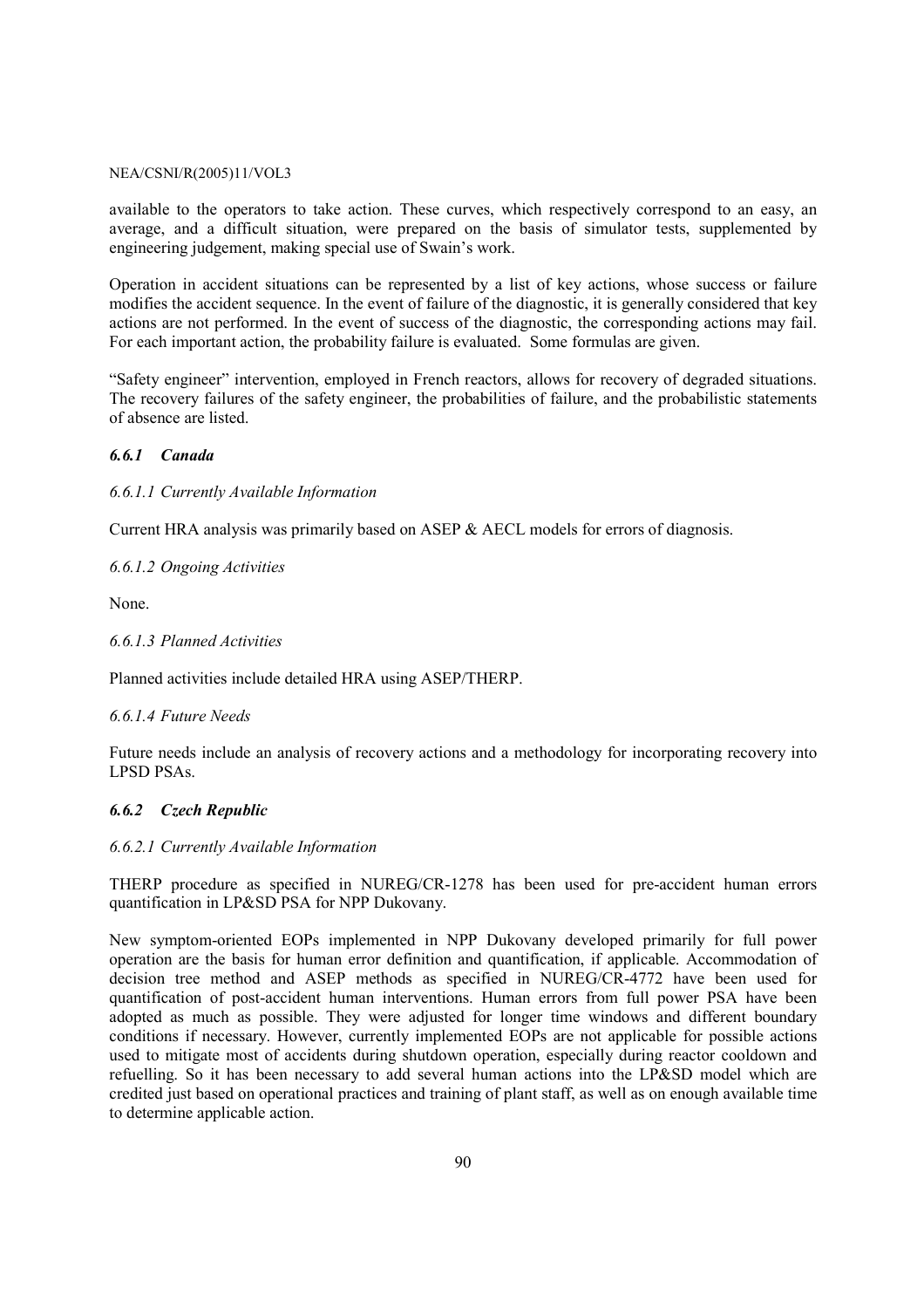### *6.6.2.2 Ongoing Activities*

Post accident human errors are currently being reassessed to reflect those new full power EOPs implemented at NPP Dukovany which are applicable also for LP&SD operation.

# *6.6.2.3 Planned Activities*

Assessment of post accident human errors to reflect new shutdown specific symptom-oriented EOPs is expected in the future. The planned activities also include accommodation of some principles of new HRA methods (ATHEANA, CREAM).

# *Future Needs*

Analysis of recovery actions and methodology for incorporation of recovery actions into LP&SD PSA are needed.

# *6.6.3 France*

# *6.6.3.1 Currently Available Information*

Human intervention has certain features that make modelling human actions using automated, systematic, logical processing very difficult, if not impossible. For example:

- the scope of human intervention is virtually unlimited.
- for a given action, success or failure depends to a very large degree on the context (information, stress, etc.),
- human errors are generally recoverable, and
- human intervention is to a large extent mutually dependent.

To account for these highly specific aspects, the French approach includes the following steps:

- identification of potential human intervention,
- estimation of impact and selection of potentially significant intervention,
- detailed analysis,
- quantification, and
- integration into the probabilistic safety assessment.

Furthermore, depending on the results and their relative weights, iteration (i.e., backtracking) among these steps may be necessary.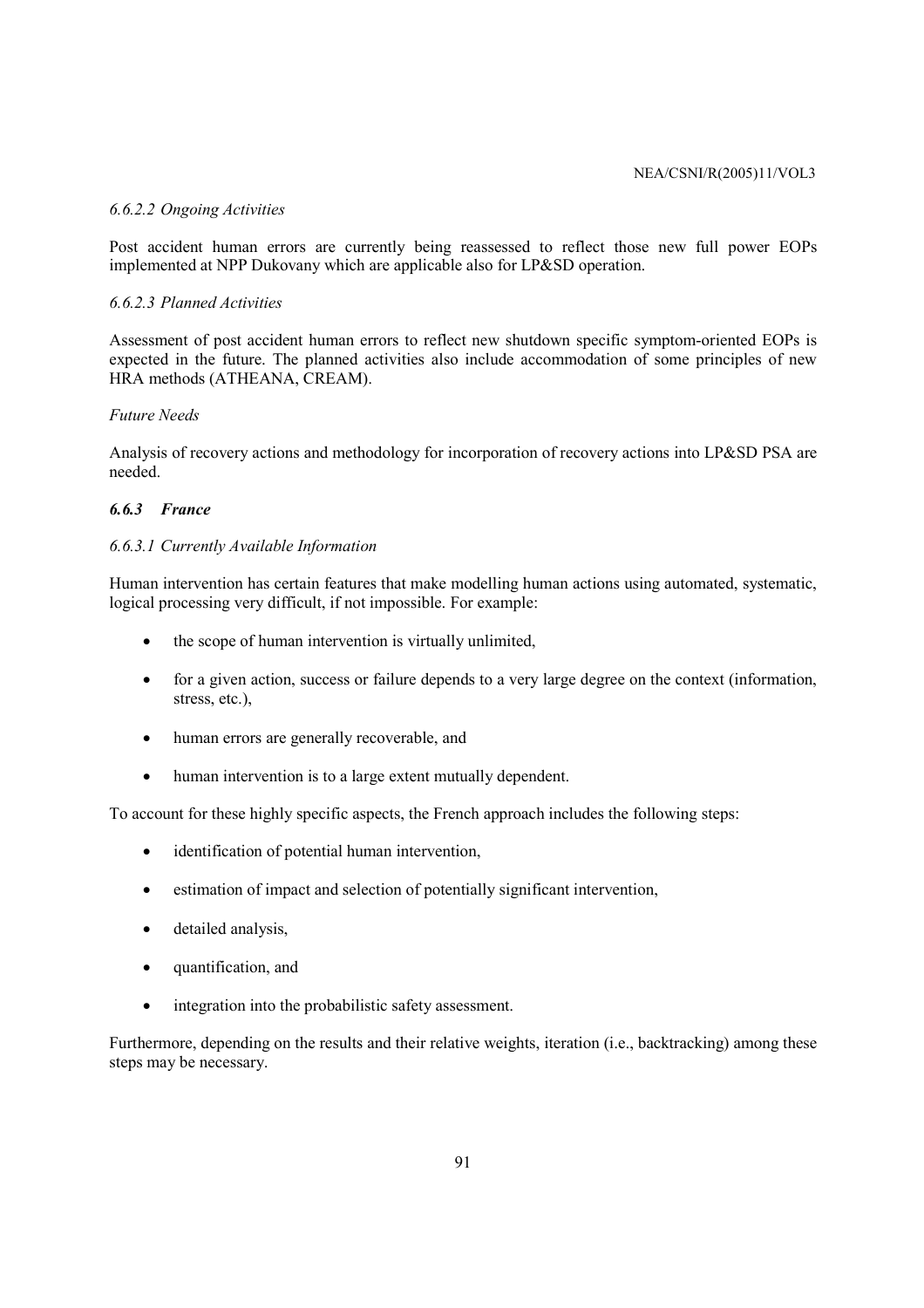Great importance is attached to experience feedback, the only proper basis for realistic analysis. Experience feedback is used to:

- identify potential errors,
- quantify their probability by direct statistics when the situation studied corresponded to observed cases, and
- create models making it possible to extrapolate from experience to other situations.

The main sources of information were actual incidents, ad hoc interviews and investigations, and observations made by Électricité de France during simulator tests.

Simulator tests constituted a particularly rich source of information. A particular test program, so-called  $<<$  MSR  $>>$  simulator tests, was specially organized by EDF to observe the behaviour of operators under abnormal circumstances. Two hundred and four tests were carried out using 900 MWe and 1300 MWe control room simulators. Seventy-eight teams of operators participated in these tests.

Human intervention explicitly included in the probabilistic safety assessment can be divided into two main categories:

- pre-accident (pre-initiator) intervention, those that contribute to the unavailability of engineered safety feature systems or give rise to initiating events, and
- post-initiator intervention (diagnostics, execution of procedures, and actions outside the scope of procedures), those that influence the sequence of events.

It should also be noted that the human factor frequently plays an implicit role in the quantification of common modes, initiating events and even certain items of reliability data.

The pre-accident intervention category corresponds to errors during maintenance operations, tests, and normal operation liable to contribute either to the unavailability of an engineered feature system or the occurrence of an initiating event.

Examples include:

- incorrect positioning of an actuator or its control,
- incorrect adjustment of a sensor, and
- omissions or mistakes in the application of a normal operating procedure.

They are identified during studies of system reliability or actual incidents.

The pre-accident errors are introduced in the fault trees at the level of the components. However there are frequently important correlations between errors of this type (adjustment of a number of sensors, testing of a number of valves etc.). In that case, a common mode failure is added at the top of the fault tree. Estimation of this common mode failure is done using Swain's methodology as represented by: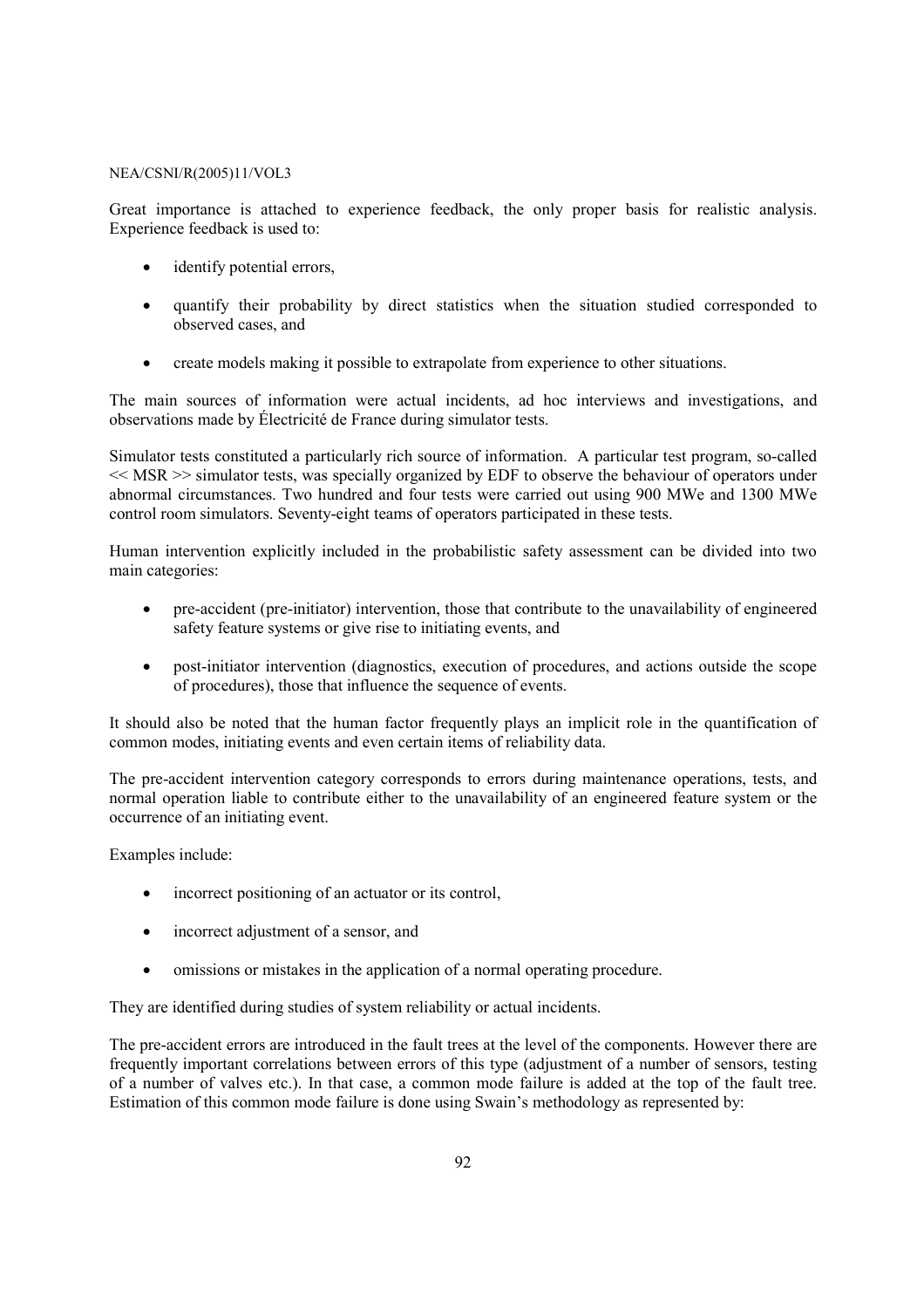P(common mode) = P(independent pre-accident error) \*P<sub>1</sub> \*P<sub>2</sub>\*  $\downarrow$  P<sub>n</sub>.

Where:

 $P_1$  = conditional probability of a second error,  $P_2$  = conditional probability of a third error, !  $P_n$  = conditional probability of  $n+1$  error, and

 $P_i = 0.15$  in case of medium dependency,

 $P_i = 0.5$  in case of high dependency, or

 $P_i = 1$  in case of complete dependency.

Quantification of pre-accident errors is accomplished using the following formula:

 $P = P<sub>b</sub> H P<sub>NR</sub>$ Where:

 $P_b$  = a basic value estimated at 3E-2 on the basis of Électricité de France experience feedback, and  $P_{NR}$  = the probability of non-recovery.

The latter was estimated by dividing the situations into four categories on the basis of the elements conducive to recovery (see Table 6-12). This table was prepared using engineering judgement and information obtained from other operators.

| <b>Class</b> | <b>Elements Favouring Recovery</b>                                                                                       |          |  |  |
|--------------|--------------------------------------------------------------------------------------------------------------------------|----------|--|--|
|              | Category 1 alarm window                                                                                                  | $\theta$ |  |  |
|              | Large change in the value of a parameter recorded during each shift                                                      | 0.01     |  |  |
|              | Requalification enabling the anomaly in question to be effectively detected                                              |          |  |  |
| 2            | Administrative lock-out                                                                                                  |          |  |  |
|              | Periodic test of a frequency of one month or less                                                                        | 0.1      |  |  |
|              | Anomaly detectable by verifications planned during standard state changes (depending on<br>instructions GP, GS, E, etc.) |          |  |  |
|              | Indication of position in control room                                                                                   |          |  |  |
| 3            | Alarm of category other than 1 (on the screen)                                                                           |          |  |  |
|              | None of the above factors                                                                                                |          |  |  |

In certain cases, it is also possible to introduce the possibility of recovery of pre-accident errors during the accident. Such recovery is only introduced in exceptional cases, where justified by the context and the weight of the event. Here quantification is carried out using the principles described in the preceding paragraph.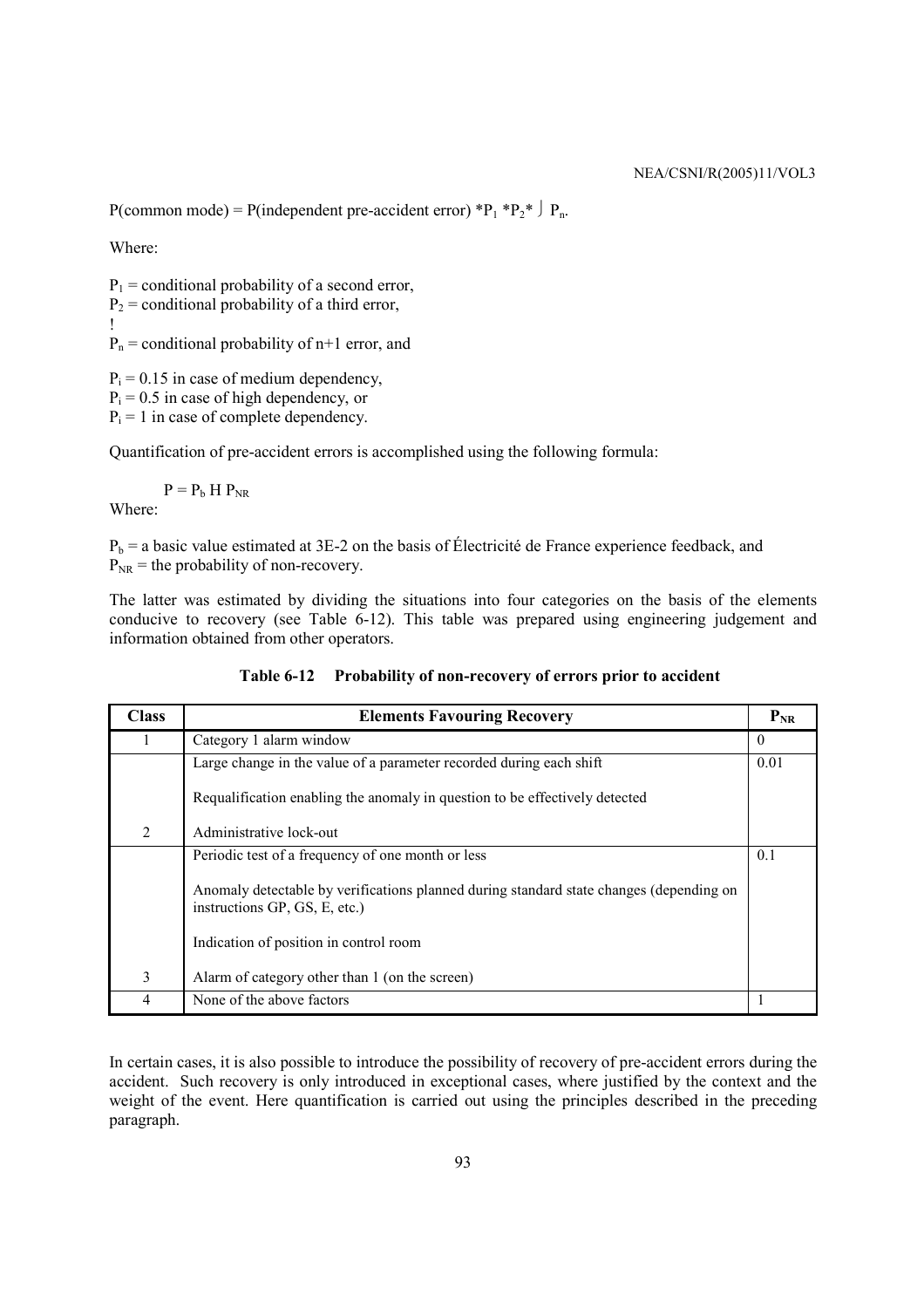The post-initiator intervention category includes both diagnostic and decision-making errors and errors in taking action. In addition, distinctions are made among the roles of the operating team, the safety engineer and the action of the emergency teams. This provides a mechanism to represent the manner in which operation in an accident situation is organized, particularly the human redundancy provided by the safety engineer, and allows for a different quantification process for each role. Human intervention in accident situations was identified during preparation of the event trees by analyzing the operating procedures and making allowance for actual incidents and observations made on simulators.

The activity of the operating team is divided into two phases (i.e., diagnostic and operation).

The diagnostic phase includes detection of the incident, making the diagnostic, and making a decision (selection of a procedure or policy). These operations are quantified using curves that give the probability of failure as a function of the time available to the operators to take action (see Figure 6-2). These curves, which respectively correspond to an easy, an average, and a difficult situation, were prepared on the basis of simulator tests, supplemented by engineering judgement, making special use of Swain's work. The easy curve corresponds, for instance, to cases where the symptoms are clear and unambiguous and there is a suitable procedure. The difficult curve corresponds to cases where the symbols are unclear and do not correspond and there is no suitable procedure (combination of accidents for example).



**Figure 6-2 Diagnostic Model — Probability of Diagnostic Failure** 

Operation in accident situations can be represented by a list of key actions, whose success or failure modifies the accident sequence. In the event of failure of the diagnostic, it is generally considered that key actions are not performed. In the event of success of the diagnostic, the corresponding actions may fail (omissions, mistakes or unsuitable action). For each important action, the probability failure is evaluated as using the following formula:

 $P = P_b H K_i H P_{NR}$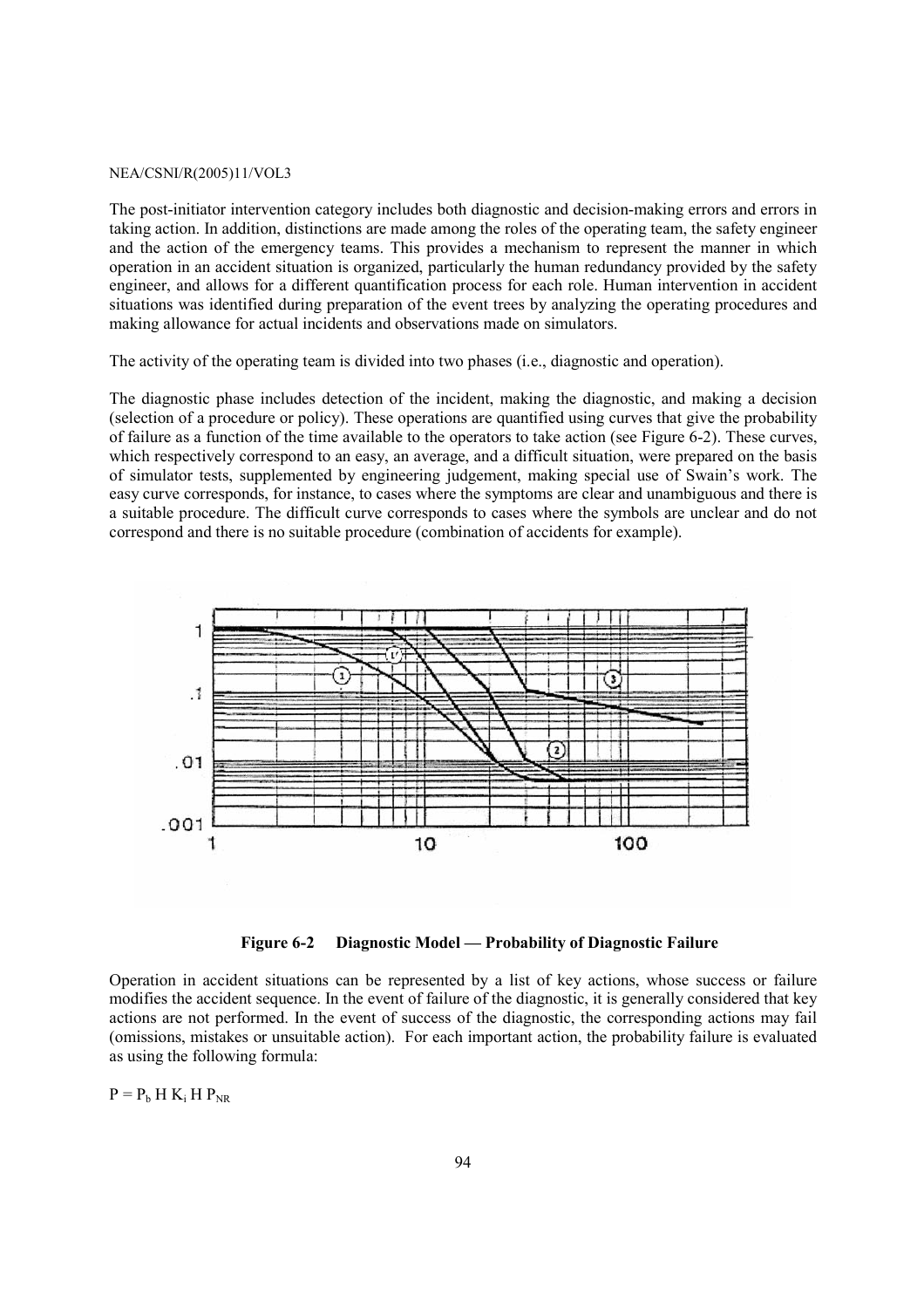Where:

 $P_b$  = the basic probability estimated at 6E-2 (test on simulator),

 $K_i$  = context factor equal to 1/3, 1 or 3 depending on whether circumstances are favourable, average or unfavourable, and

 $P_{NR}$  = probability of non-recovery, estimated using elements favourable to recovery. (See Table 6-13)

It should be noted that these models are only used where there are no direct statistics specifically applicable to the situation being analyzed.

Safety engineer intervention represents recovery of degraded situations by application of procedures SPI and U1. It is assumed that the safety engineer does not play a role in the diagnostic and the actions taken by the operating team. The recovery failure of the safety engineer is the sum of two terms:

- the probability that the safety engineer will be absent from the control room, and
- the probability of failure to apply procedure SPI and U1 actions.

# **Table 6-13 Probability of non-recovery of errors in accident situations**

| <b>Description of Error</b>                                 |                                   | $P_{NR}$                                         |                                               |  |  |  |  |  |  |
|-------------------------------------------------------------|-----------------------------------|--------------------------------------------------|-----------------------------------------------|--|--|--|--|--|--|
| Irreversible errors non-detectable<br>from the control room |                                   |                                                  |                                               |  |  |  |  |  |  |
| Errors recoverable from the                                 | <b>Recovery Factor</b>            | $Time < 30$ min                                  | $Time > 30$ min                               |  |  |  |  |  |  |
| control room                                                | No recovery factor                | 0.6                                              | 0.6                                           |  |  |  |  |  |  |
|                                                             | Explicit redundancy               | 0.3                                              | 0.1                                           |  |  |  |  |  |  |
|                                                             | Signal                            | 0.3                                              | 0.03                                          |  |  |  |  |  |  |
|                                                             | Signal and explicit<br>redundancy | 0.1                                              | 0.03                                          |  |  |  |  |  |  |
| Errors recoverable locally                                  |                                   | Total time <sup><math>1 &lt; 30</math></sup> min | Total time <sup><math>1</math></sup> > 30 min |  |  |  |  |  |  |
|                                                             |                                   |                                                  | 3E-2 (upgraded on a<br>case-by-case basis)    |  |  |  |  |  |  |

<sup>1</sup> Detection time plus execution time.

The probability of absence is estimated by Électricité de France using the following probabilities:

- paging of safety engineer (simulator tests), and
- reliability of means of paging and the time taken to reach the control room (on-site investigation).

The probability of failure in applying procedure SPI and U1 actions are as follows:

SPI action:  $P = 5E-2$ ,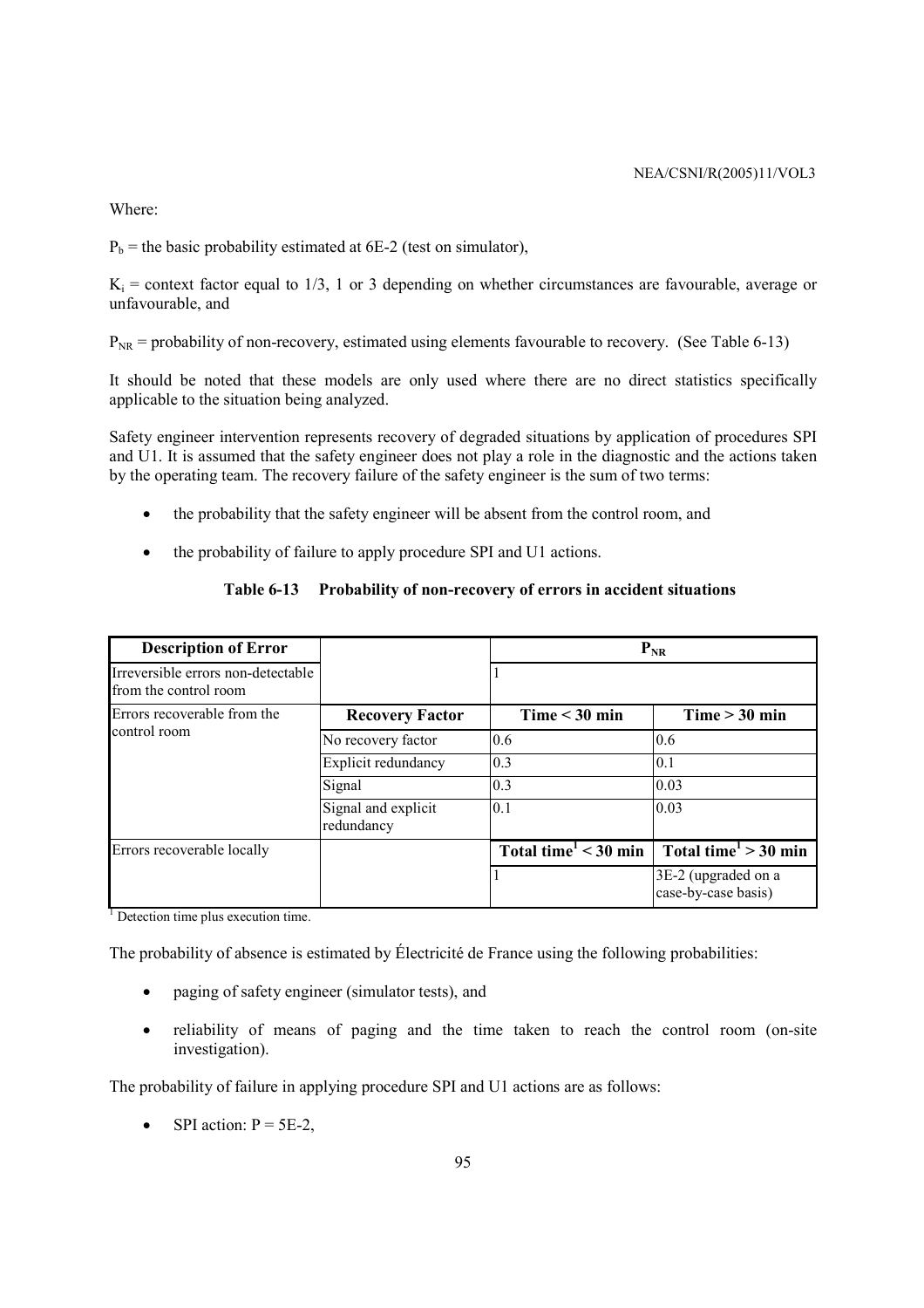- U1 action: available time  $> 30$  min,  $P = 1E-1$ , and
- U1 action: available time  $\leq$  30 min P = 3E-1.

It was postulated that the local emergency team would be operational four hours after the start of the accident (first symptoms of a severe accident situation). Policy errors beyond this deadline are not considered. However, allowance is made for non-recoverable execution errors.

When there are several human actions in the same accident sequence (in the same branch of the event tree) dependencies can be introduced among the actions. Quantification of dependent actions is based on Swain's model. Depending upon the success or failure of a given action A, this model generates the conditional probability of an error B in accordance with the estimated independent probability of errors A and B given a specified level of dependency between the events.

Despite efforts in this field, allowance for the human factor in the French probabilistic safety assessments still remains somewhat subjective. To reduce this subjectivity, the methodology makes maximum use of experience feedback, and makes a number of relative assessments by comparing different situations. Nevertheless, the human factor, which is predominant in the results, remains one of the major causes of uncertainty.

For shutdown situations the human factor is particularly important, because many automations are unavailable and the actuation of safety systems relies on operator intervention. Moreover, the emergency operating procedures were less developed for shutdown modes than for full power operation.

Although no specific model was developed for the LPSD PSA, several particular problems appeared during the course of the study.

For example:

- The problem of omission or commission errors in the application of normal operating procedures. This problem appears especially for boron dilution scenarios.
- The problem of long delays for recovery actions. What is the effect of a delay of several hours compared to a delay of one hour?
- The problem of dependencies between human errors. Several sequences include more than one human intervention, and the effect of dependencies is critical.
- There are very few simulator experiments representative of shutdown situation, and consequently, very few reliable data.

### *6.6.3.2 Ongoing Activities*

In the framework of the PSAs updating, the updating of human factor probability assessment is in progress using the same methodology as in the past studies. In particular, it can be noted that the HRA updating takes into account the new symptom-oriented emergency procedures.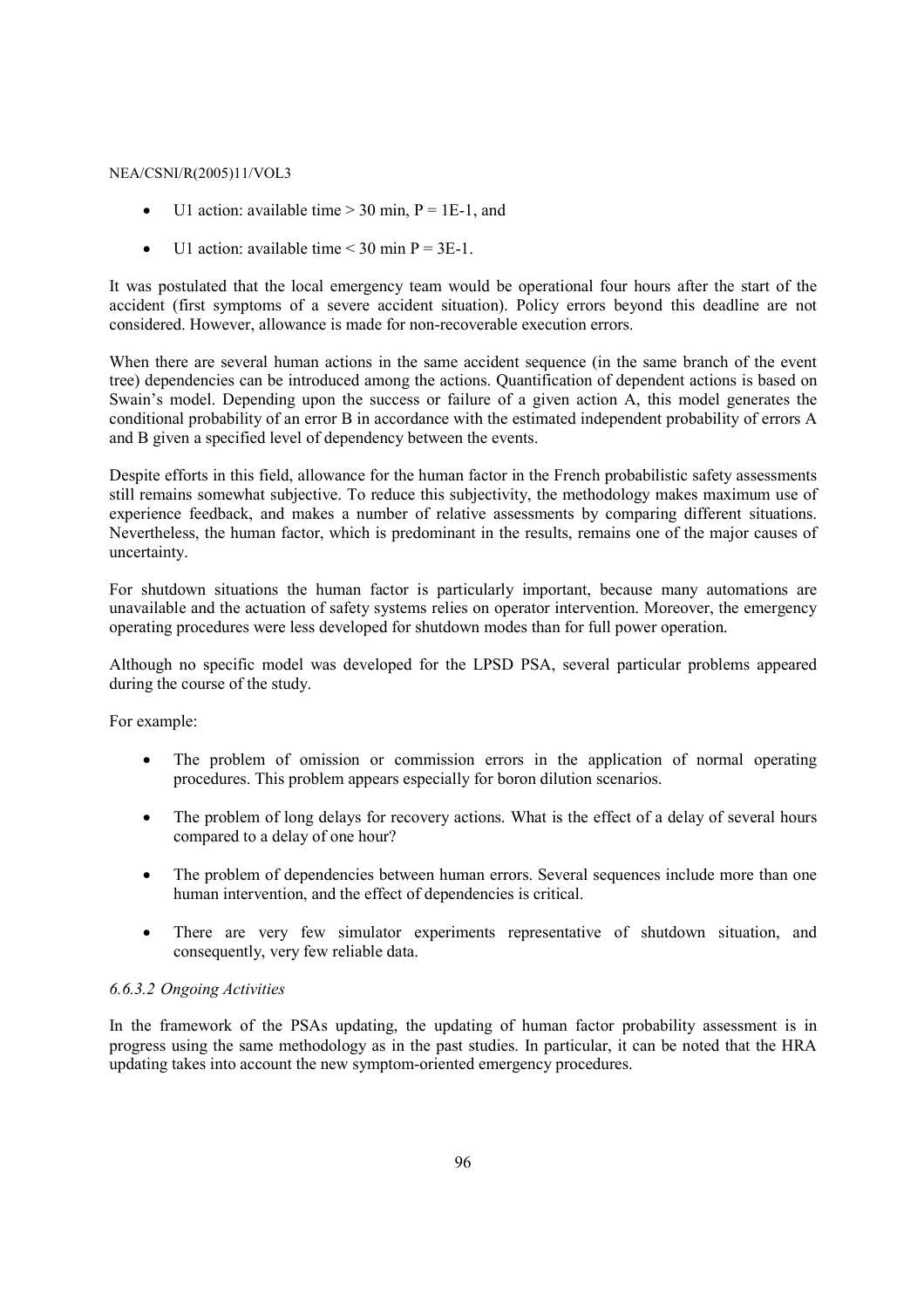# *6.6.3.3 Planned Activities*

For the PSA carried out for the N4 plants, EDF develops a new HRA methodology. This advanced HRA method ( MERMOZ method) is not specific to shutdown situations, but will be used for all the HRA problems in the future PSA.

# *6.6.3.4 Future Needs*

Improvement of HRA method is needed for taking into account the problems specific to shutdown situations. As already indicated above, these problems include in particular:

- Omission or commission errors in the application of normal operation procedures
- The recovery actions with important intervention delays
- The dependencies between human actions
- The lack of representative simulator experiments

# *6.6.4 Germany*

# *6.6.4.1 Currently Available Information*

The German PWR LPSD PSA considers human actions, which are:

- procedure-driven or
- memorised with sufficient occasions for refreshment (i.e., during normal operation or requalification).

Consequently only those actions were considered, which would be classified as skill- or rule-based behaviour. Available methods to evaluate knowledge-based behaviour are not sufficiently developed and proved.

Taking into account this limitation, operator actions were investigated which:

- initiate an event as a result of an error,
- actuate active safeguards after the occurrence of an event and the recovering of failed active safeguards.

Emphasis is given to qualitative assessment supported by interviews, walk-/talk-through, task modelling and task analysis.

The THERP method was used to quantify human reliability.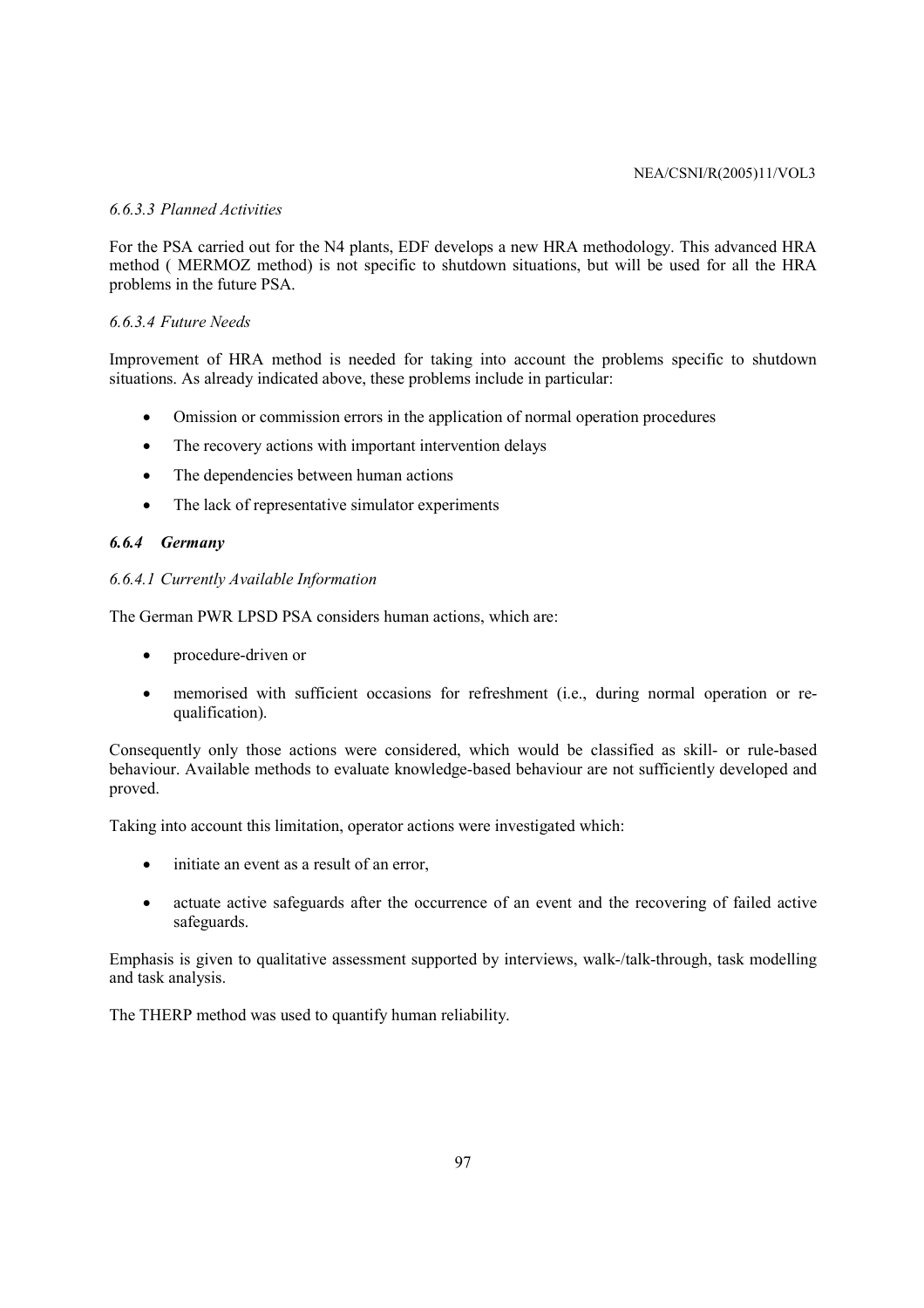### *6.6.4.2 Ongoing Activities*

Presently, the following activities are ongoing:

- Establishing a quantitative human reliability data base derived from available operational experience (development and application of the method.)
- Models for prediction and evaluation of cognitive errors.

### *6.6.4.3 Planned Activities*

Assessment of human actions will be performed within the planned LPSD PSA for BWR-69.

### *6.6.4.4 Future Needs*

Extension of HRA methodology taking into account knowledge-based behaviour, cognitive errors and data based on operational experience.

# *6.6.5 Hungary*

### *6.6.5.1 Currently Available Information*

A classification of the human interactions was made as follows:

- Type A--Human actions occurring before the initiating event (pre-initiator actions) are concerned with those actions by plant personnel, which are associated with maintenance, testing, and alignment schedules during the planned outage period including shutdown (cooling down), refuelling phase, and the startup period that degrade system availability. These possible human errors cause latent failures, degrading the availability of the safety related systems.
- Type B--Human actions as initiating events (actions as initiators) consist of those actions that contribute to initiating events or plant transients. These human actions start incidents or accidents.
- Type C--Human actions occurring after the start of an accident sequences (post-initiator actions) are actions performed in the response to an accident by the plant personnel to operate standby equipment or to recover equipment that can be used to mitigate the accident. These types of human errors cover the mitigation of the accident caused by an initiating event.

For Type A human actions, the modelling and quantification approach consisted of two main tasks:

- 1. Determination of preliminary HEP values by using screening values, and
- 2. Use of some feedback from plant experience to enhance the preliminary HEP values.

To start, the HRA analysts constructed a model of the maintenance and test process during plant outages. Discussions were held with plant personnel regarding this model to ensure that it reflected the maintenance process at the Paks NPP. It included, in its first phase, the system of work planning, work orders, and work permits. The next phase was maintenance error generation, which leaves the equipment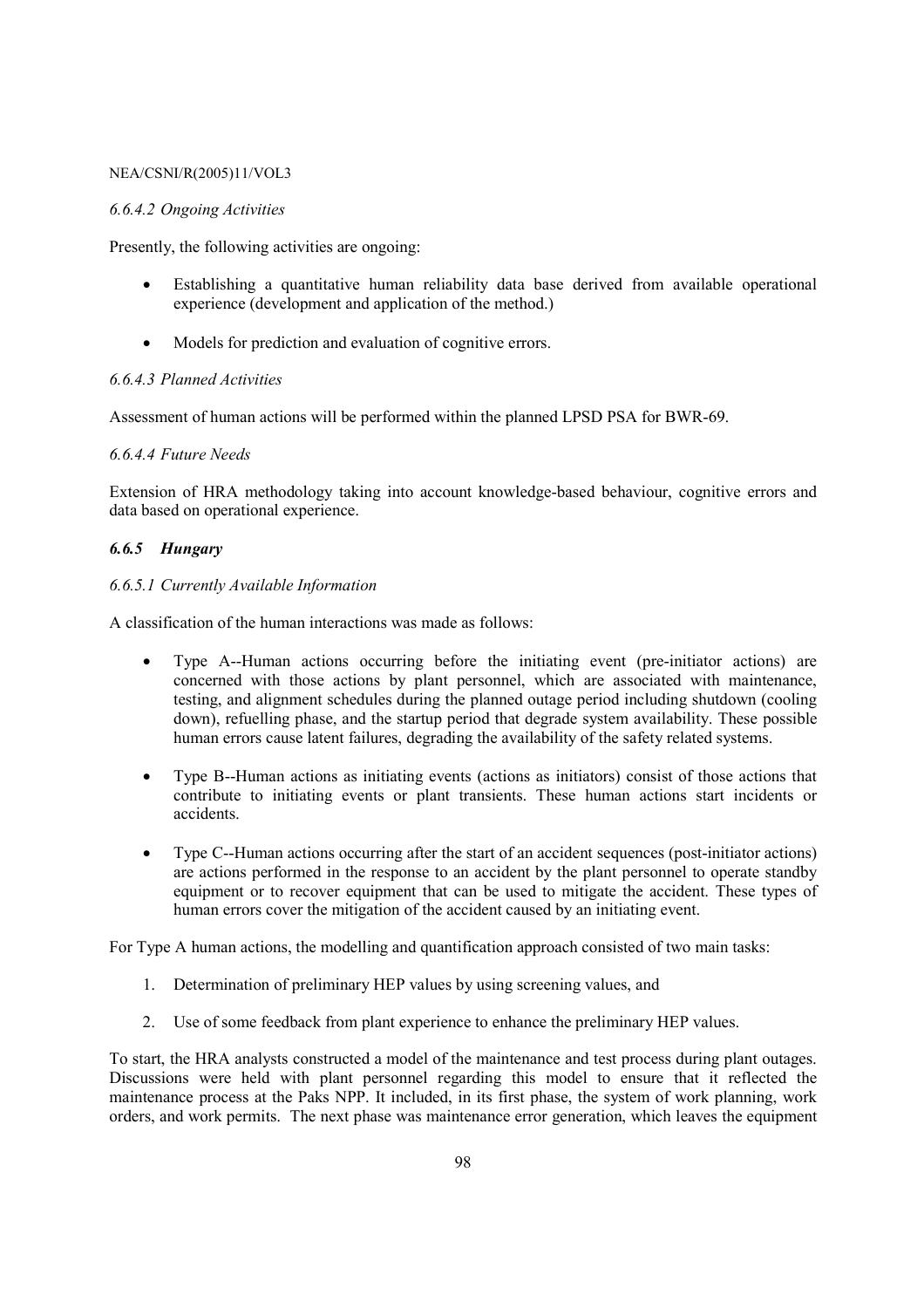in a degraded state. As a result of inspections, the number of maintenance errors is reduced. After the maintenance operation, operational staff carried out functional tests to check the equipment. As a result of these functional tests, the number of latent errors present is reduced considerably. Following the functional tests, other tests are organized during the start up phase, again reducing the number of latent errors. Each of these tests and checks can result in recovery actions, reducing the failure probability.

A composite preliminary value of the HEP was produced for each system train modelled in the PSA. Completed data sheets for the various systems were used to identify, from POS to POS, what component failure modes could be caused by human errors. Table 6-14 provides an example for the identification of the maintenance actions and tests for one train of the LP ECCS. The composite number was calculated by assigning the associated preliminary HEPs to these component level human errors. Dependence between the maintenance tasks within a system train and potential recoveries from some of the errors (e.g. mispositioning of a valve after test) was addressed during the quantification process.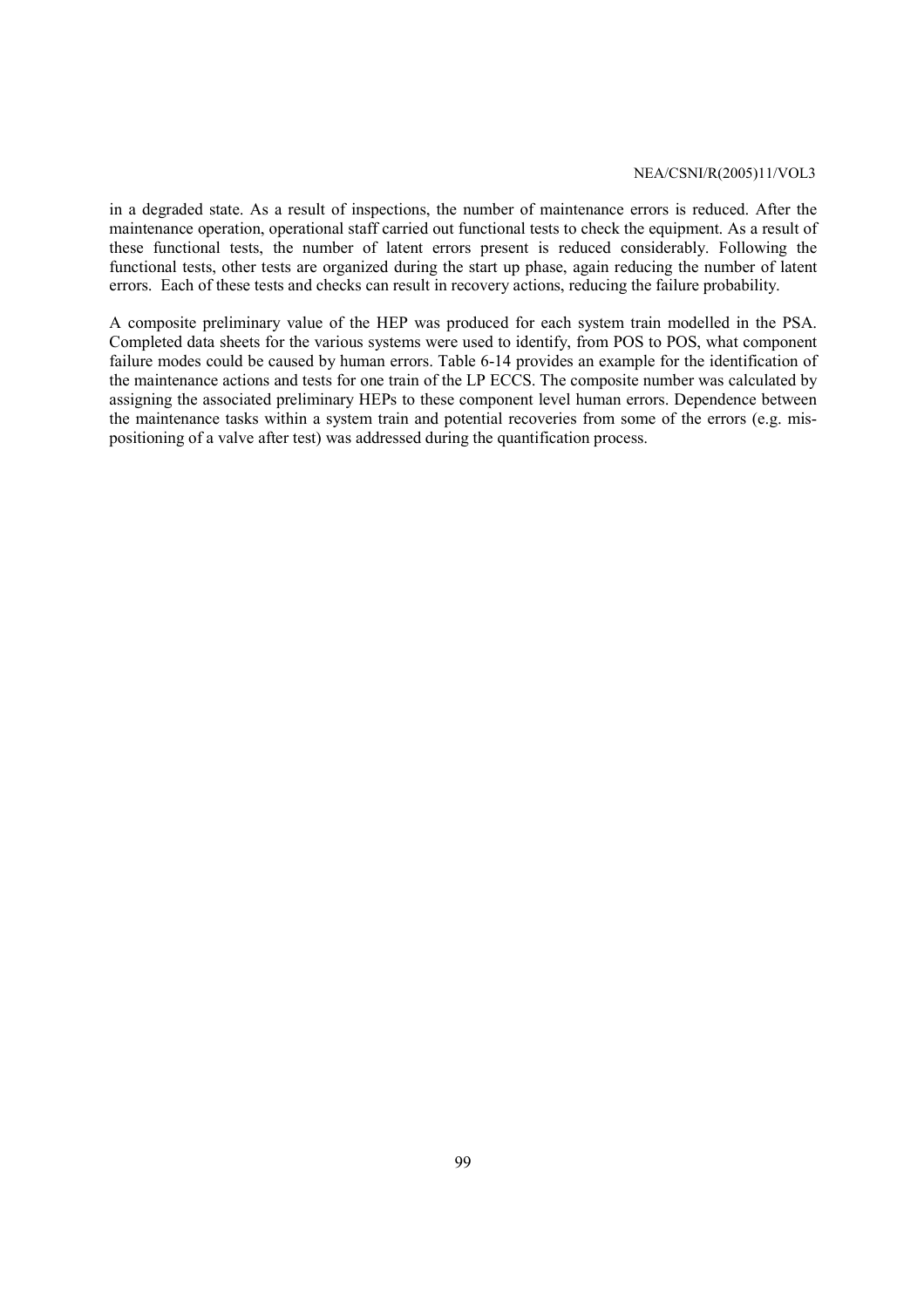|                   | <b>Basic Event</b>                                                        | POS's |                                                                    |  |  |                                                                        |  |                                                             |  |  |                                   |  |                                   |                                  |            |          |
|-------------------|---------------------------------------------------------------------------|-------|--------------------------------------------------------------------|--|--|------------------------------------------------------------------------|--|-------------------------------------------------------------|--|--|-----------------------------------|--|-----------------------------------|----------------------------------|------------|----------|
| <b>Identifier</b> | <b>Description</b>                                                        |       |                                                                    |  |  |                                                                        |  | Safet <sub>)</sub><br>of the<br>Train<br>Change<br>System 1 |  |  | <b>Startup Tests</b>              |  | LSL-2 Test                        |                                  | LSL-1 Test |          |
|                   |                                                                           |       | $0 \mid 1 \mid 2 \mid 3 \mid 4 \mid 5 \mid 6 \mid 7 \mid 8 \mid 9$ |  |  |                                                                        |  | 10                                                          |  |  |                                   |  |                                   | 11 12 13 14 15 16 17 18 19 20 21 |            | 22 23 24 |
| 20TJ10B001-RPO    | Water Storage Tank Rupture                                                |       |                                                                    |  |  | $\mathsf{E} \mathsf{E} \mathsf{E} \mathsf{E} \mathsf{E}$ $\mathsf{M}$  |  |                                                             |  |  |                                   |  |                                   |                                  |            |          |
| 20TJ10L101        | "LP tank level is smaller than 500mm" signal not occured; interlock TJ2.1 |       |                                                                    |  |  | <u>eeeeek</u>                                                          |  |                                                             |  |  |                                   |  |                                   |                                  |            |          |
| 20TJ10L501        | "LP tank level is smaller than 500mm" signal not occured; interlock TJ2.1 |       |                                                                    |  |  | <u>EEEEEK</u>                                                          |  |                                                             |  |  |                                   |  |                                   |                                  |            |          |
| 20TJ10L502        | "LP tank level is smaller than 500mm" signal not occured; interlock TJ2.1 |       |                                                                    |  |  | <u>EEEEEK</u>                                                          |  |                                                             |  |  |                                   |  |                                   |                                  |            |          |
| 20TJ10P000-RP-    | Pipes Rupture                                                             |       |                                                                    |  |  | $E$ $E$ $E$ $E$ $E$ $E$ $M$                                            |  |                                                             |  |  |                                   |  |                                   |                                  |            |          |
| 20TJ10S201        | left closed                                                               |       |                                                                    |  |  |                                                                        |  | $E$ E $E$ E $E$ E $T$ a                                     |  |  | <b>Tr</b>                         |  |                                   |                                  | Ta         |          |
| 20TJ10SQ01-CCS    | Check Valve Fails to Open (TI=24h)                                        |       |                                                                    |  |  |                                                                        |  | $E$ $E$ $E$ $E$ $E$ $E$ $T$ a                               |  |  | $\overline{\mathsf{Ta}}$          |  |                                   |                                  | Ta         |          |
| 20TJ11N001-PG-    | Filter plugged                                                            |       |                                                                    |  |  | <u> बांगबांग</u>                                                       |  |                                                             |  |  |                                   |  |                                   |                                  |            |          |
| 20TJ11S201-CCS    | MOV Fails to Open                                                         |       |                                                                    |  |  | $E$ $E$ $E$ $E$ $E$ $K$                                                |  |                                                             |  |  | Tvr                               |  |                                   |                                  |            |          |
| 20TJ11W001-PG-    | Heat Exchanger Plugged                                                    |       |                                                                    |  |  | E E E E E M                                                            |  |                                                             |  |  |                                   |  |                                   |                                  |            |          |
| 20TJ11W001-RPI    | Heat Exchanger-Pipe Rupture                                               |       |                                                                    |  |  | $E$ e $E$ e $E$ e $M$                                                  |  |                                                             |  |  |                                   |  |                                   |                                  |            |          |
| 20TJ11W001-RPT    | Heat Exchanger-Tank Rupture                                               |       |                                                                    |  |  | <u>ejejejejn</u>                                                       |  |                                                             |  |  |                                   |  |                                   |                                  |            |          |
| 20TJ12D001-FRO    | LP ECCS Pump Fails to Continue Running                                    |       |                                                                    |  |  | <u>EEEEEK</u>                                                          |  |                                                             |  |  |                                   |  |                                   |                                  |            |          |
| 20TJ12D001-FSS    | LP ECCS Pump Fails to Start                                               |       |                                                                    |  |  |                                                                        |  | E[E]E[E]Tv                                                  |  |  | $\overline{\mathsf{T}\mathsf{v}}$ |  | $\overline{\mathsf{T}\mathsf{v}}$ |                                  | T11        |          |
| 20TJ13F501        | interlock TJ 1.2 is not operated                                          |       |                                                                    |  |  | $E$ $E$ $E$ $E$ $E$ $E$ $K$                                            |  |                                                             |  |  |                                   |  |                                   |                                  |            |          |
| 20TJ13F502        | interlock TJ 1.2 is not operated                                          |       |                                                                    |  |  | E[E]E[E]K                                                              |  |                                                             |  |  |                                   |  |                                   |                                  |            |          |
| 20TJ13S801-CCS    | Air Operated Valve Fails to Open                                          |       |                                                                    |  |  | $\overline{\mathsf{E} \mathsf{E} \mathsf{E} \mathsf{E} \mathsf{E} }$ K |  |                                                             |  |  | Tvrl                              |  | T٧                                |                                  |            |          |
| 20TJ13S802-CCS    | Air Operated Valve Fails to Open                                          |       |                                                                    |  |  | $E$ E $E$ E $E$ $E$                                                    |  |                                                             |  |  | Tvr                               |  | $\overline{\mathsf{T}\mathsf{v}}$ |                                  |            |          |
| 20TJ13S803-CCS    | Air Operated Valve Fails to Open                                          |       |                                                                    |  |  | $E$ $E$ $E$ $E$ $E$ $E$ $K$                                            |  |                                                             |  |  | Tvr                               |  | $\overline{\mathsf{T}\mathsf{v}}$ |                                  |            |          |
| 20TJ13S804-CCS    | Air Operated Valve Fails to Open                                          |       |                                                                    |  |  | $E$ $E$ $E$ $E$ $E$ $K$                                                |  |                                                             |  |  | Tvr                               |  | $\overline{\mathsf{rv}}$          |                                  |            |          |
| 20TJ13SQ01-CCS H  | Check Valve Fails to Open                                                 |       |                                                                    |  |  | $E$ $E$ $E$ $E$ $E$ $K$                                                |  |                                                             |  |  |                                   |  | Ta                                |                                  |            |          |
| 20TJ13SQ02-CCS H  | Check Valve Fails to Open                                                 |       |                                                                    |  |  | $E$ E $E$ E $E$ E $K$                                                  |  |                                                             |  |  |                                   |  |                                   |                                  |            |          |
| 20TJ14SQ01-CCS H  | Check Valve Fails to Open                                                 |       |                                                                    |  |  | $E$ $E$ $E$ $E$ $E$ $K$                                                |  |                                                             |  |  |                                   |  |                                   |                                  |            |          |
| 20TJ15S201        | recirculation test line left opened                                       |       |                                                                    |  |  |                                                                        |  | $E$ $E$ $E$ $E$ $E$ $E$ $T$ a                               |  |  | Ti                                |  | $\overline{a}$                    |                                  | Ta         |          |
| 20TJ16S201-OOS H  | <b>MOV</b> Fails to Close                                                 |       |                                                                    |  |  | $E$ $E$ $E$ $E$ $E$ $K$                                                |  |                                                             |  |  | Tvr                               |  |                                   |                                  |            |          |
| 20TJ16S202-OOS H  | MOV Fails to Close                                                        |       |                                                                    |  |  | $E$ E $E$ E $E$                                                        |  |                                                             |  |  | Tvr                               |  |                                   |                                  |            |          |
| 20TJ40S201        | left opened                                                               |       |                                                                    |  |  | $E$ E $E$ E $E$ $E$ $M$                                                |  |                                                             |  |  | $\overline{\mathsf{Tr}}$          |  |                                   |                                  |            |          |
| 20TJ41S201        | left opened                                                               |       |                                                                    |  |  | $E$ E $E$ E $E$ E $ E $ M                                              |  |                                                             |  |  |                                   |  |                                   |                                  |            |          |

# **Table 0-14 Example for the identification of the maintenance actions and tests for equipment failure modes during outage**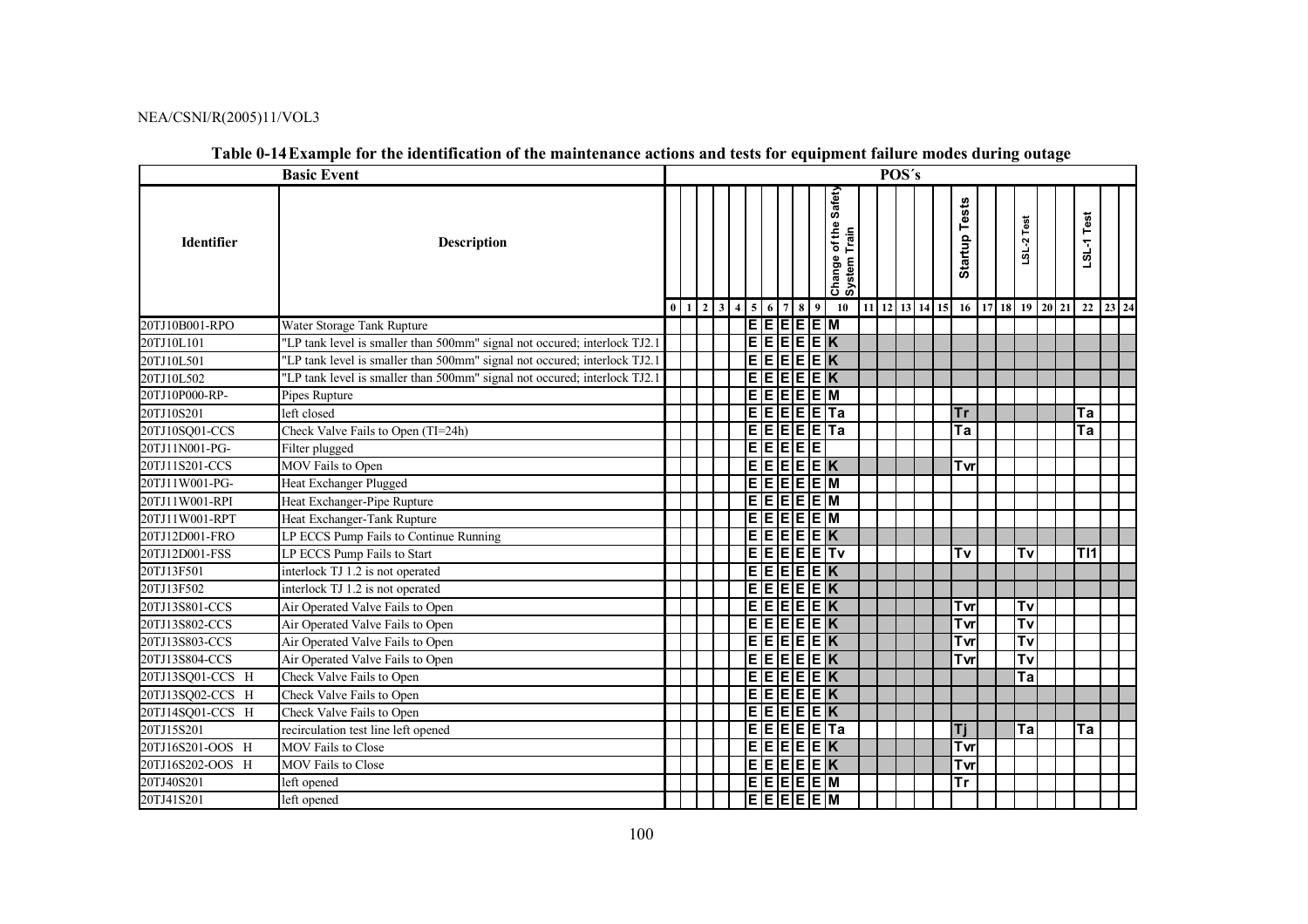During the system analysis process, four basic types of maintenance or test related tasks were identified that are susceptible to a human error. Evidence from a number of sources indicated that the HEP range for latent errors under these conditions ranged from 1E-2 to 1E-3. The effect of checking and testing was to reduce the error rate to the lower HEP value. From discussions with Paks personnel, it was concluded that the HEP range at Paks could be expected to be similar to the above values. However, it was felt that it was prudent to consider more conservative values. Thus, the base numbers were increased by a factor of 3. This value was chosen by experienced human reliability experts.

The four types were defined based on the experience of looking at the maintenance and test operations during the low power and shutdown conditions. They are the following:

1. Maintenance Task with Incompletely Designed Test

This is the case when equipment is maintained, but the post-maintenance (functional) test cannot reveal a maintenance-caused error due to incompleteness of the test.

2. Maintenance Task on Neighbouring Equipment

This is the case when there is no maintenance of the given component, but another component is maintained, which can lead to the unavailability of the component in question.

3. Test Task with the Potential for Positioning Error

This is the case when equipment, typically a valve, can be left in a wrong position after test.

4. Alignment Task with the Potential for Positioning Error

This is the case when a component, typically a valve, can be in a wrong position due to alignment or re-alignment. The following causes can lead to this type of error:

- The component is being used in the system line-up.
- There is no re-configuration after a system alignment because
	- − there is no procedure for re-alignment
	- − there are only generally procedures for re-alignment.

Some general assumptions have been made to produce the preliminary train level HEP values for type A actions. They are as follows:

The main focus was on the maintenance and test of mechanical equipment; thus, preliminary HEP values for associated I&C and electrical faults were conservative. However, it was noted that a number of tests are performed for I&C and electrical part that can reveal maintenance errors, especially for errors that can cause shared equipment unavailability (e.g. loss of a busbar). Even though there may be a greater potential for making an I&C or electrical maintenance error, the potentials for detecting such errors were seen to be better than for those associated with the mechanical equipment, since a higher the level of dependence increases the chances are for detecting an I&C or electrical fault during subsequent tests of multiple components and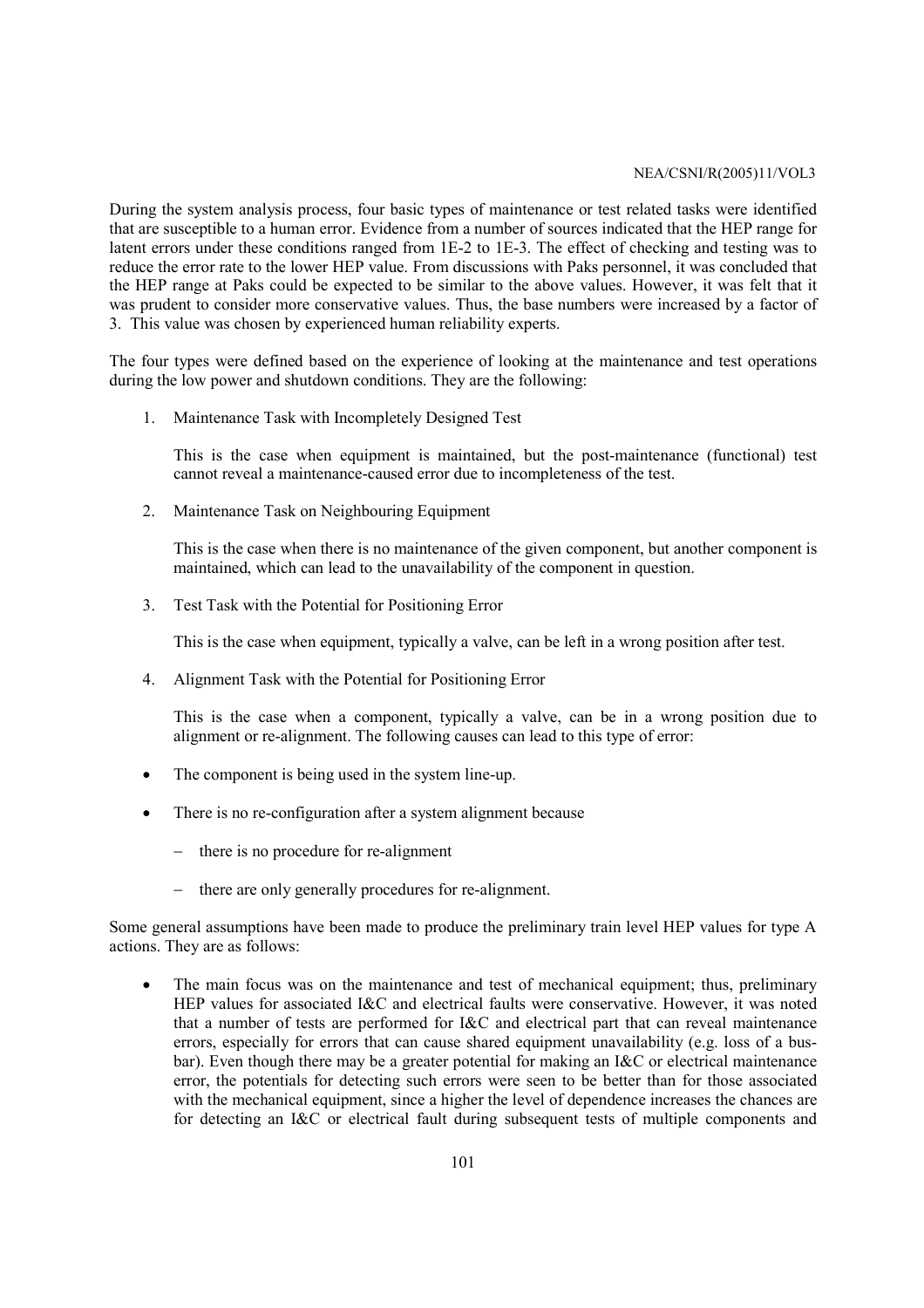interlocks. Nevertheless, in the long term further investigation is needed to justify this assumption. Also, I&C and electrical maintenance must be addressed in both the event analysis and in the construction of a general decision tree framework.

• If some of the human errors can be detected by subsequent test or checks during the outage, a recovery factor was used. If appropriate, the effect of recovery was taken into account at component level. Credit was given only for recoveries from valve positioning errors. These recoveries require simple operator actions. It should be noted, that no recoveries were considered for maintenance caused component unavailabilities. The same recovery factor was used for subsequent independent tests or checks that could lead to recoveries.

Parallel to the estimation of HEPs, 126 reports about incidents related to low power and shutdown modes that involved plant personnel were analyzed. Results of the analysis were used to correct the estimation of the probability values of the four main error types.

The Type B human actions are discussed in the section describing determination of initiating events and their frequencies. Type C human actions are discussed in the following paragraphs.

For the analysis of post-accident (operator) errors, a so-called decision tree approach was used. This approach was based on a generalization of the decision tree method developed and applied in the PSA for the nominal power operational mode. The need for the generalization arose from the fact that the decision-tree model for the nominal power case relies mostly on simulator data. Unfortunately, these data are not directly applicable to the low power and shutdown states, mainly because the simulator is not used for training the operators on treatment of accident sequences starting from low power modes. In addition, at low power and shutdown, the conditions of post-accident actions can be very different from the full power accidents, which required extensions to the existing decision tree model. Examples of some of these differences are as follows:

- In shutdown modes some accidents develop very slowly. As a result, there is a long time available to response to the situation. This time may exceed 10 hours. Such extra long response times have not been addressed in the full power PSA.
- In general, the emergency operating procedures are not well developed for low power modes, or they are not even available.
- In most of the shutdown modes there are several parallel and sometimes concurrent activities (normal shutdown work in main control room, various types of maintenance, system alignments and re-alignments, functional tests, etc.) going on, which may affect the ability of operators and other plant staff to response to an accident.
- Due to excessive maintenance, safety related systems are taken out of service. As a result, there can be fewer indications of an accident in the main control room, and/or local actions may be needed (especially recovery of power supply to equipment) as part of an emergency action.

The generalized decision tree development process takes into account the specifics of plant operation in low power and shutdown modes and is capable of integrating inputs from varied sources, e.g. field data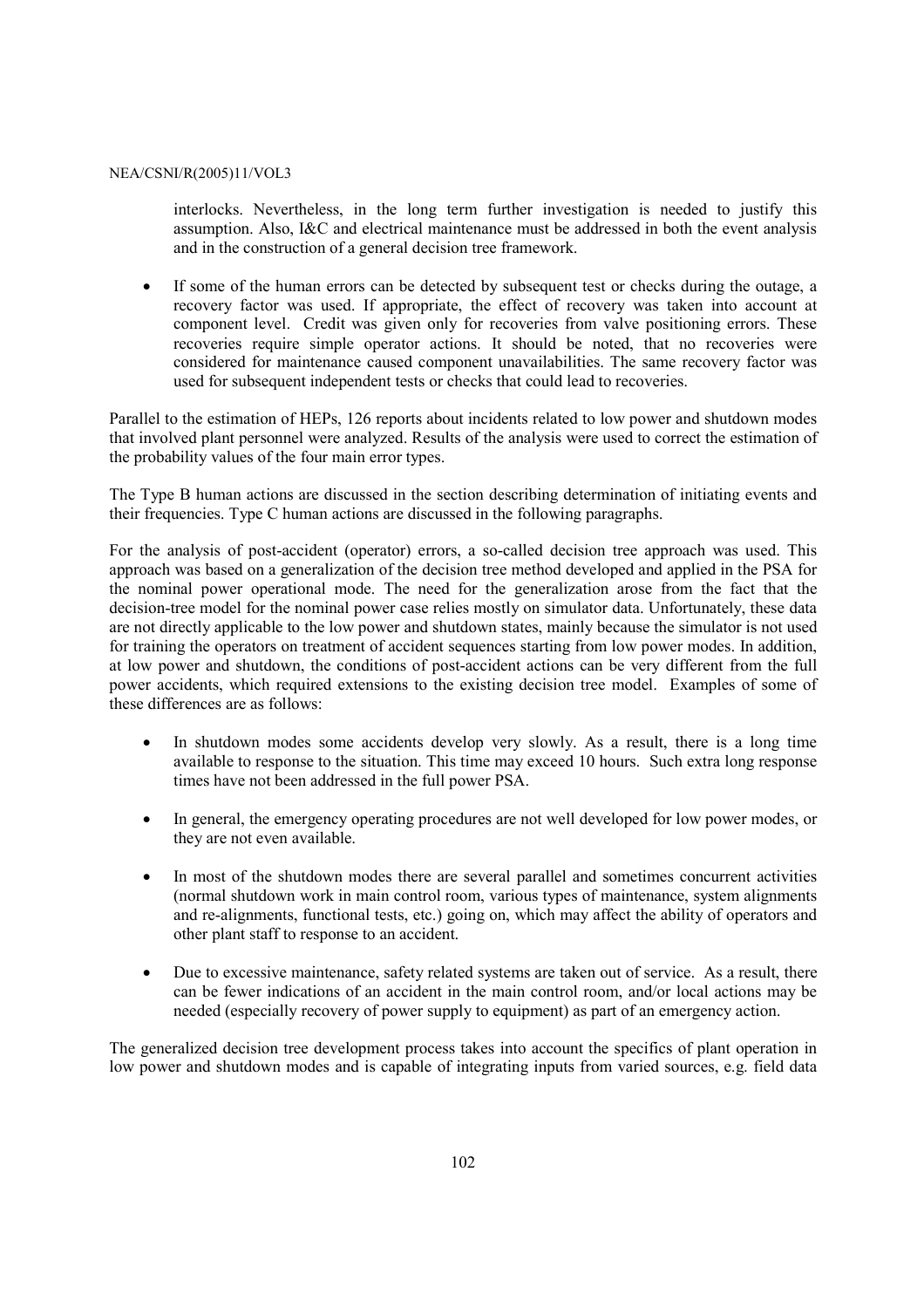on human errors, data from event reports, simulator data, expert opinion, etc. The basic steps in the process are as follows:

- 1. Draw up a list of the potential performance influences.
- 2. Sort the list into scenario dependent and global performance influences. The HEPs can be affected by either scenario effects (dependent on the influence of the scenario) or global effects (these influences affect all the HEPs within a given category).
- 3. Rank the influences in order of importance and select the most important ones.
- 4. Select the number of branches per performance influence and draw a logic tree.
- 5. Estimate the weighing factors for each performance influence. If the branches are more than binary, it will be necessary to split the weighing factor to cover the various branches.
- 6. Determine the anchor values for the HEP.
- 7. Calculate the HEP distribution.
- 8. Check the HEP distribution.
- 9. Modify weighing factors and HEPs.

The decision tree developed for modelling and quantifying post-accident errors in the LPSD PSA makes use of the following:

- the model applied to the full power case,
- an understanding of crew operation based on analysis of plant operating procedures and walkdowns performed during an outage of Paks Unit 2,
- interviews with plant operators, and
- an analysis of 156 safety related events that occurred during outages at the four units of Paks.

The HRA model development process consists of four important steps. These are:

- 10. Identification of the most important scenario dependent performance influences,
- 11. Choice of anchor values for calculating human error probabilities,
- 12. Construction of the decision tree, and
- 13. Checking the HEP estimates.

During responses to accidents starting from a low power or shutdown state, the most important performance influences have been found to include:

- time available to take action,
- crew knowledge (level of training) of the situation,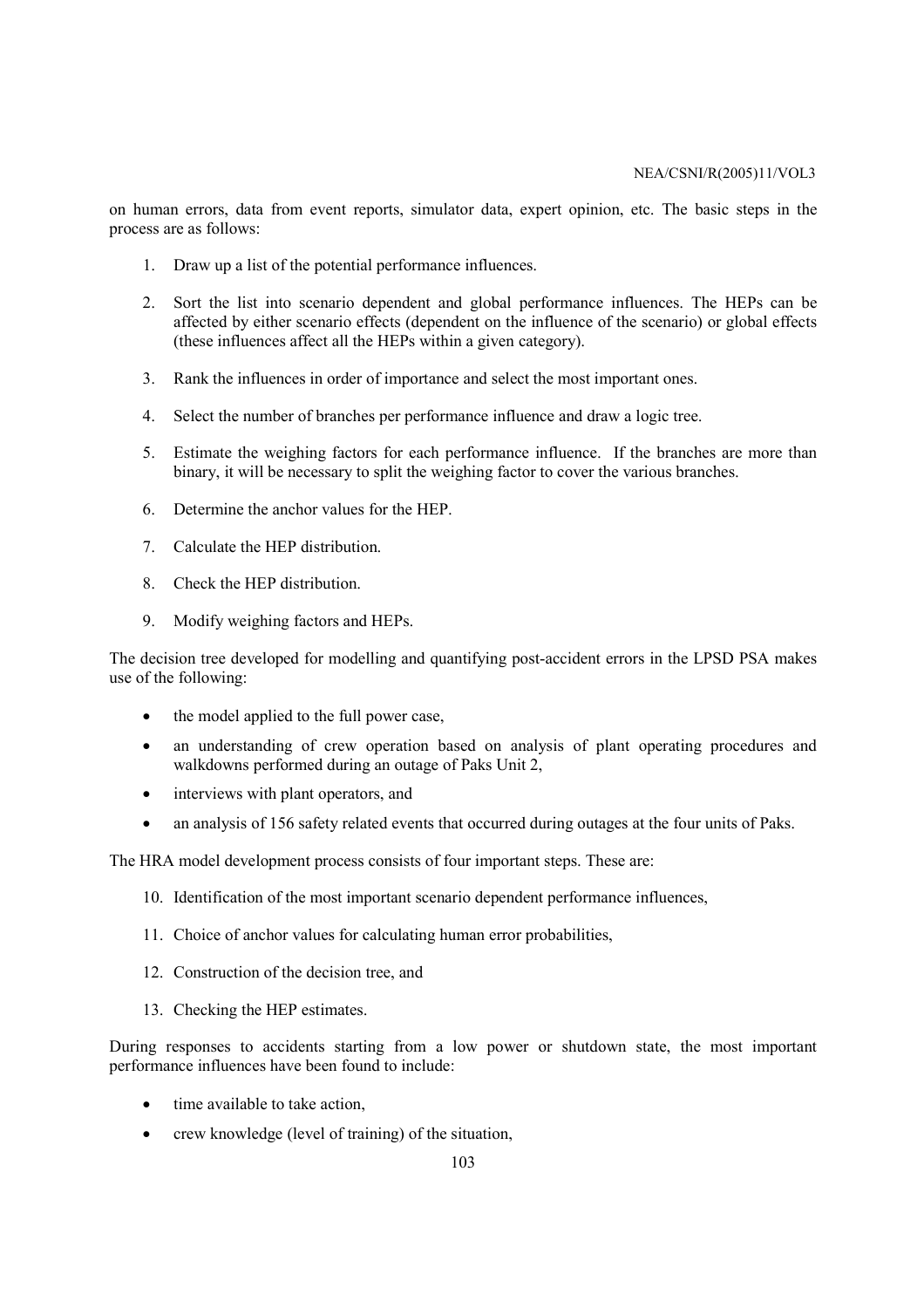- workload (distraction),
- quality of man-machine interface, and
- availability and quality of emergency operating procedures.

The definition of the so-called anchor HEP value is an important element in calculating the HEP distribution in a decision tree. In the shutdown HRA model, 1.0 is used as upper bound, while the lower bound is 1.0E-4, i.e. the reference value if all performance influences are favourable. The lower value is based on interviews and expert opinion. The estimation is supported mainly by the fact that the accident progression is very slow, and the situation can be thoroughly analyzed within the extra time.

Considering the assumptions and reasoning outlined above, a decision tree has been drawn and the associated HEP values have been calculated for each pathway in the tree. The decision tree is composed of five headings as defined by the performance influences, and the number of pathways in the tree is 144. The calibration of HEPs has been done by assuming that multiple factors have multiple effects on human error likelihood. These multiple effects have been quantified by making use of pathway dependent weighing factor values defined for each performance influence. Quantification rules have been developed and used to calculate HEPs by taking into account both the weighing values of performance influences and the anchor HEP figures.

A number of situations were identified that could be evaluated by both the full power and the newly developed low power and shutdown decision trees. For such situations, the calculations were performed by the two models and the results were compared. Where discrepancies were found, changes were made in the estimates for the shutdown decision tree. In addition, by expert opinion, direct estimates of HEPs were made for some actions modelled in the shutdown PSA. The comparisons with direct estimates also revealed differences, and subsequently, modifications were introduced into the HRA model. The modified final decision tree has been applied to quantify all post-accident errors modelled in the study.

# *6.6.5.2 Ongoing Activities*

New, symptom-based emergency operating procedures are being developed the Paks NPP. They should cover a wider scope of accident situations, including those starting from shutdown states.

# *6.6.5.3 Planned Activities*

Since the risk associated with the maintenance activities appeared to be significant, a more detailed, specific analysis of human factors and human reliability during shutdown will be performed. The main objectives of the analysis will be to:

- evaluate the safety influencing factors related to the human activities performed during the shutdown, refuelling, and start-up phases based on real operational data
- decrease the possibility of events with the involvement of plant personnel
- develop methods of reporting, investigating, evaluating, and documenting events with the involvement of plant personnel
- re-evaluation of the role of human factors using PSA.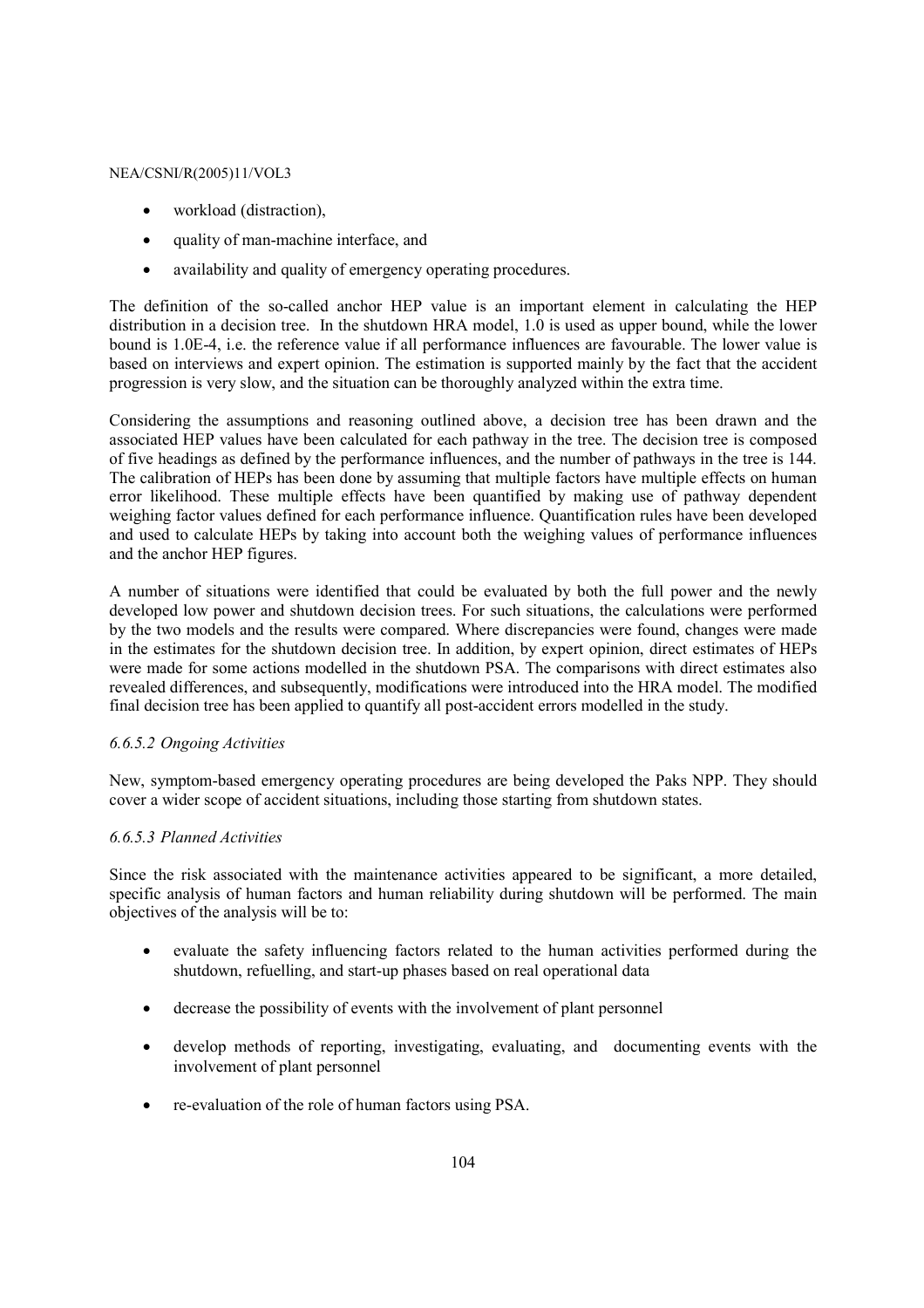# *6.6.5.4 Future Needs*

The effect of introducing symptom-based emergency operating procedures on the risk should be evaluated.

# *6.6.6 Japan*

# *6.6.6.1 Currently Available Information*

Human error probabilities are estimated using the THERP method in NUREG/CR-1278. The techniques used to estimate human error probabilities during LPSD are the same as those used for rated power operation analyses. Human errors are divided into two parts as shown in Table 6-15.

| <b>Human Actions</b> | <b>Examples</b>                                            | <b>Probability</b>      |
|----------------------|------------------------------------------------------------|-------------------------|
| Pre-accident         | Miscalibration of instrumentation                          | $6.4E-4/d$              |
|                      | Failure to restore equipment after maintenance and/or test | $6.5E-5/d$              |
| Post-accident        | Plant diagnostic                                           | 1E-1/d to $\sim$ 1E-4/d |
|                      | Manual initiation of ECCS                                  | Less than $1E-7/d$      |

# **Table 6 – 15 Human errors**

Dependency between operating personnel is treated as follows:

- Operator assistant shift supervisor High dependence
- Operator shift supervisor<br>
Moderate dependence

# *6.6.6.2 Ongoing Activities*

On-going activities include estimating human errors for BWR-4 type plants using the same method that was used for the BWR-5 plants. Further, human reliability analysis is being conducted based on THERP for typical PWR 2-loop plants similar to the analysis conducted for the PWR 4-loop plant. However, some recovery factors for the diagnosis error are given credit for considering some obvious changes in the accident progression, such as secondary alarm and the actuation of RHR relief valve.

# *6.6.6.3 Planned Activities*

New methods are being sought for estimating plant diagnostic error. ATHEANA will be introduced for use in LPSD.

*6.6.6.4 Future Needs* 

None.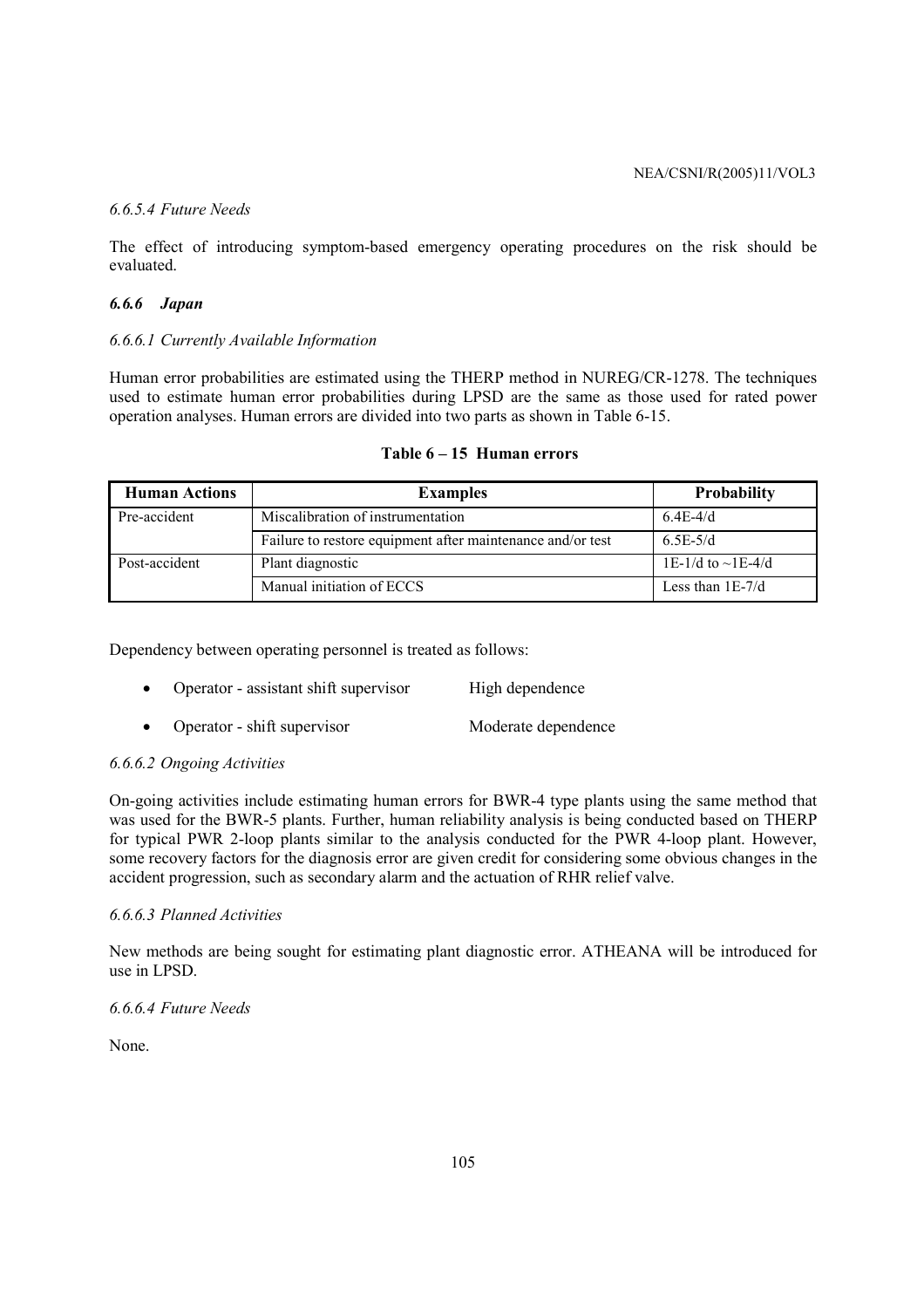# *6.6.7 Korea*

# *Currently Available Information*

THERP(NUREG/CR-1278) and ASEP HRA Procedure(NUREG/CR-4772) are used for quantifying human actions modelled in Low Power/Shutdown PSA of YGN 5&6 NPPs. ASEP HRA Procedure is used for only determining the stress level of human actions. In POS 1, 2, 14, 15 of YGN 5 & 6 NPPs, which are similar to full power operation, the results of HRA used in full power PSA of YGN 5 & 6 NPPs will be used. ASEP HRA Procedure is used for HRA of full power PSA of YGN 5 & 6 NPPs.

Work sheets are developed to increase the plausibility and credibility of the quantification process of human actions. And, decision trees for quantifying dynamic human actions are developed to allow a human reliability analyst to perform a systematic and consistent HRA. The performance shaping factors considered in HRA for Low Power/Shutdown PSA are available time, stress level, level of operator training/experiences, existence of hesitancy, type of task, failure of makeup at mid-loop POS, and etc.

Three kinds of dependencies are considered as follows:

- 1) Dependencies between the activities that make up an action,
- 2) Dependencies between operators,
- 3) Dependencies between various parallel human actions in accident sequences; (e.g. fails to shutdown cooling operation using standby shutdown cooling pump or containment cooling water system).

The level of dependencies between the activities is evaluated as complete or zero. The dependencies between operators are explicitly considered in the quantification of recovery probability of execution error. There is no general rule in THERP to treat the dependencies of multiple human actions in accident sequences. The dependency level between multiple human actions having same goal in accident sequences is determined on mainly the cues of operator actions, time difference between two human actions, structures of procedures, and interviews with operators.

### *Ongoing Activities*

The HRA for Low Power/Shutdown PSA of YGN 5 & 6 NPPs is being conducted.

### *6.6.7.3 Planned Activities*

ATHENA will be applied to the quantification of a few commission errors during Low Power/Shutdown operation for sensitivity study.

### *6.6.7.4 Future Needs*

None.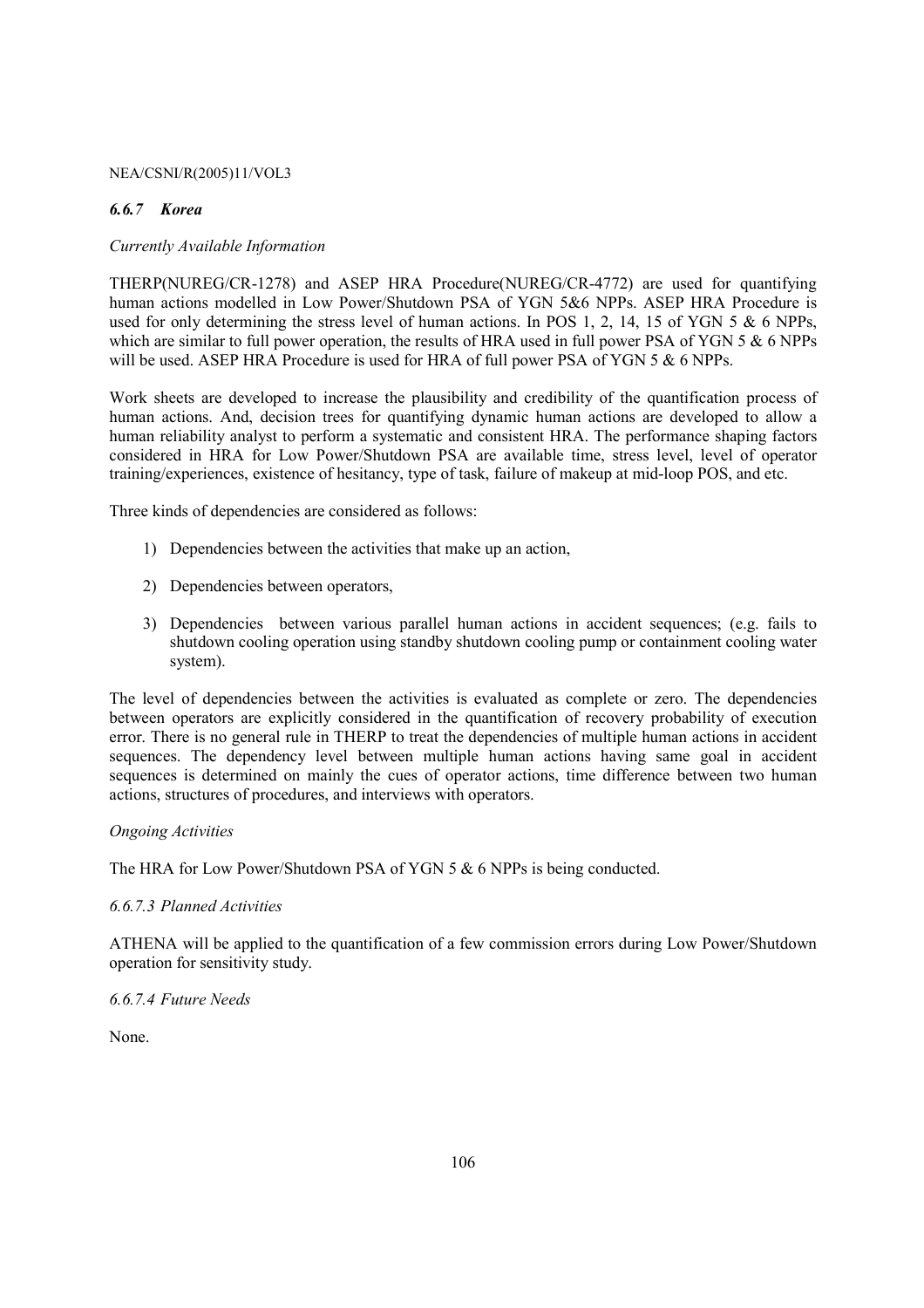### *6.6.8 South Africa*

# *Currently Available Information*

The Koeberg PRA Human Reliability Analysis Methodology is based on NUREG/CR-1278, and updated sections in NUREG/CR-4772. In the applying the methodology special emphasis is placed on the effects of dominant estimation variables. Past experience has shown that in many instances most of the spread and variability of probability estimates evident in human reliability analysis results are attributable to a few dominant variables. Of these possibly the most dominant is that of uncertainty.

Human Error Probabilities (HEP) typically have large associated uncertainties. To make matters worse generic point estimate values do not account for uncertainties. From a statistical viewpoint some of these uncertainties are explained and accounted for by assuming an underlying lognormal distribution where the standard deviation from the central value effectively becomes an expression of uncertainty. The range between the upper and lower bound HEP values in NUREG/CR-1278, for example, reduces the uncertainty that true HEPs may fall outside estimated values. For PRA HEP estimation where human errors potentially have major consequences the upper bound or another similarly conservative value may be more appropriate than a central value depending upon the degree of risk tolerance or confidence that is required.

Plant specific HEPs derived from simulator observations of initial senior reactor operator licensing examinations are found to be significantly different from corresponding generic values used previously. The combined effect of several of the former values in accident sequence evaluations is expected to affect overall PRA results significantly. In principle underlying lognormal distributions can also be assigned to plant specific HEPs, although at present small sample sizes precludes substantiation of distribution characteristics. HEP range values are used rather than point estimates to limit uncertainty.

### *6.6.8.2 Ongoing Activities*

Further development of plant specific HEPs.

*6.6.8.3 Planned Activities* 

None

*6.6.8.4 Future Needs* 

None

# *6.6.9 Spain*

#### *6.6.9.1 Currently Available Information*

The Vandellos 2 LPSD PSA involved a very simple consideration of human failure events. Only two values for human error probabilities were considered, according to whether the human actions were considered to be "simple" or not. This approach was taken from the vendor studies.

The Asco PSA involved a much more thorough analysis. Two models were used, one for actions where allowable time was shorter than one hour, and the other for actions where more than one hour was available. The first type uses the same HRA model as does the full power PSA (time reliability curves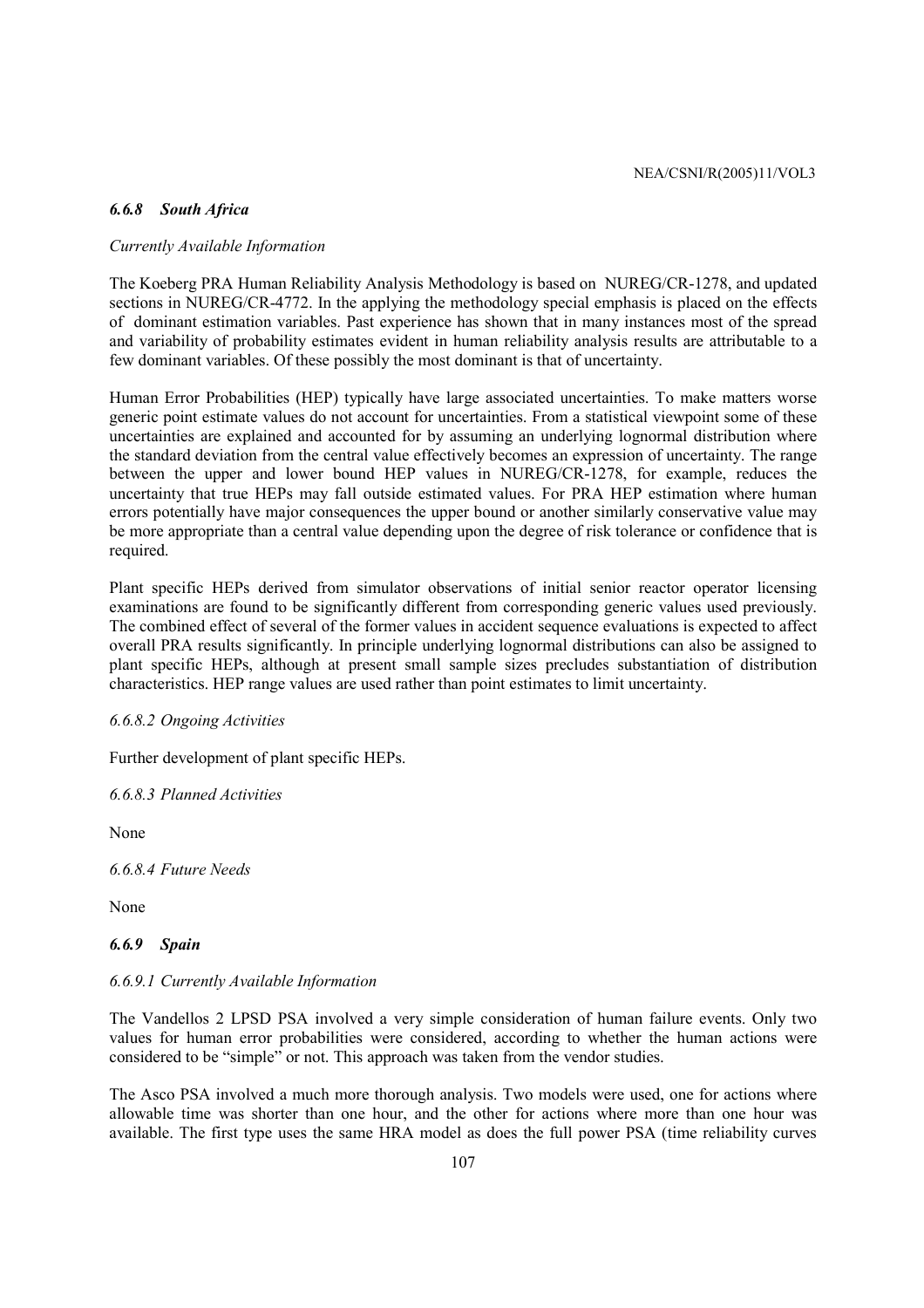modified to account for performance shaping factors considered by means of success likelihood indexes). For the second type of action, a multi-attribute model was developed, as proposed by consultants. The main consultant was part of the team that was developing the ATHEANA framework at that time. Some objections to this approach were raised by the CSN review, mainly related to the calibration and consistency between both models. However, it is recognized that substantial progress has been achieved in developing this framework since the first LPSD PSA.

### *6.6.9.2 Ongoing Activities*

This task is part of every Spanish LPSD PSA project and, although each specific case tries to solve the difficulties involved with the task, task procedures are expected to improve from project to project. A research project is being started in Spain, co-sponsored by the CSN and the joint utility organization (UNESA), with the objective of developing and validating methodologies for the treatment of human errors of commission. Eventually, progress from this project will be used for future LPSD PSAs in Spain, as the impact of this type of errors is particularly important during LPSD operation.

### *6.6.9.3 Planned Activities*

Perform this task for each of the remaining LPSD PSA Projects. Use products from the ongoing research project, as they become available.

### *6.6.9.4 Future Needs*

This is an area where research is most clearly needed, since LPSD risk is dominated by human errors, consequently HRA methodological shortcomings become important.

### *6.6.10 Chinese Taipei*

### *6.6.10.1 Currently Available Information*

The modified ASEP method is used for HRA.

*6.6.10.2 Ongoing Activities* 

None.

*6.6.10.3 Planned Activities* 

None.

*6.6.10.4 Future Needs* 

None.

### *6.6.11 United States*

#### *6.6.11.1 Currently Available Information*

For Grand Gulf, a detailed human reliability analysis was performed for the Phase 2 study of POS 5 (i.e., cold shutdown during refuelling). The Accident Sequence Evaluation Program Human Reliability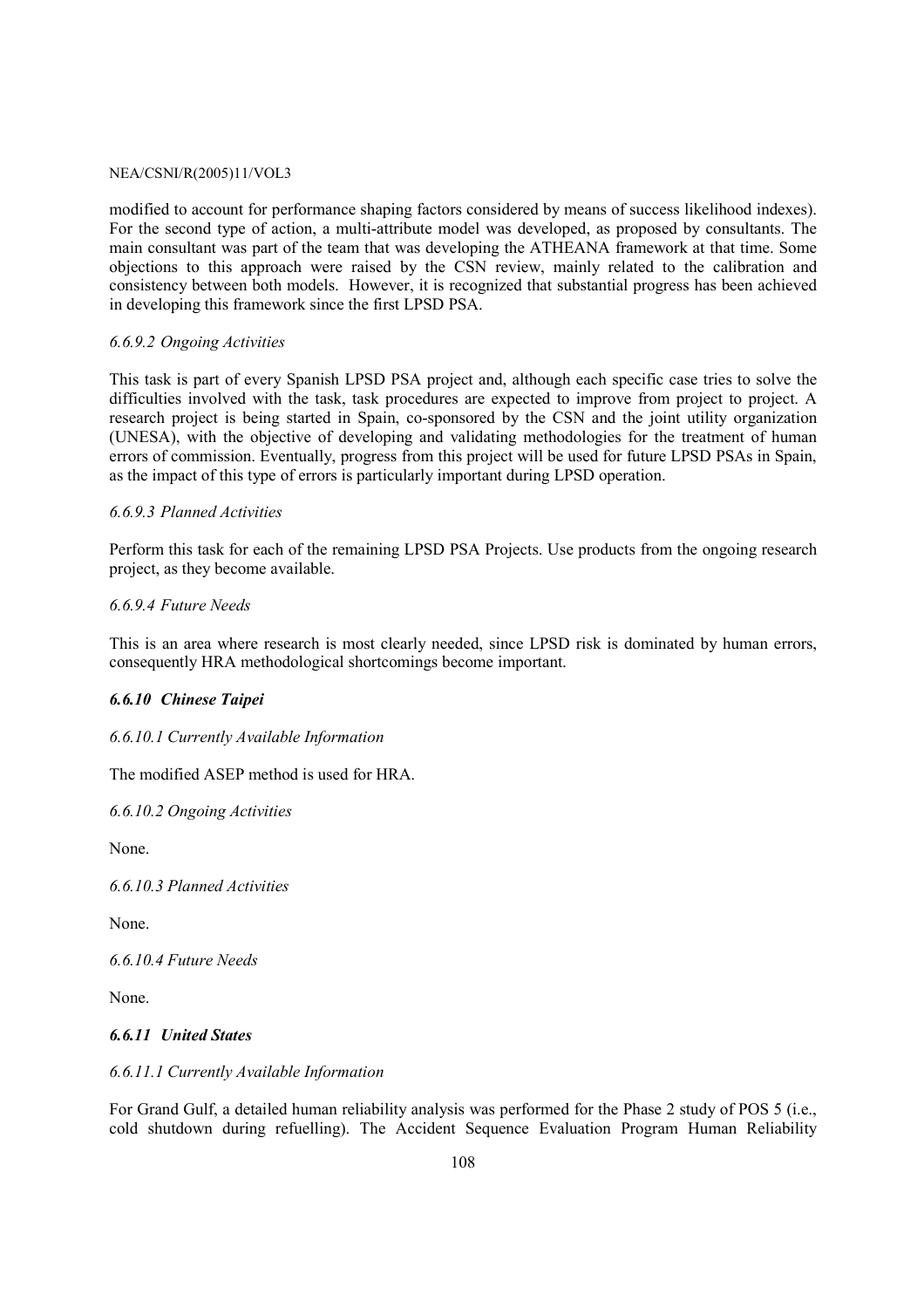Analysis Procedure ASEP HRAP. (NUREG/CR-4772) was the general methodology used for conducting and determining the human error probabilities for the identified human actions.

The ASEP HRAP was closely adhered to for determining basic human error probabilities for each human action and was adjusted according to the rules for applying performance-shaping factors described within the procedure. Deviations from the prescribed methodology were taken only when it was felt that the low power and shutdown environment created a situation that was not well handled by the ASEP HRAP procedure. For example, long-term scenarios occurring during shutdown were rarely assessed "extremely high" stress by the human reliability analyst, even when the procedure may have called for it, as in the case of more than two primary safety systems having failed.

For Surry, two types of post-accident human errors were modelled either in the fault trees or as the top events of the event trees. The two types included failure to diagnose and failure to carry out the needed action given successful diagnosis. To evaluate the actions, the event scenario, required actions, important factors affecting operator performance, and the consequences of the action being unsuccessful were qualitatively defined. It was assumed that, given failure to diagnose, the operator would fail to perform the needed actions; therefore, core damage would result. The same basic event representing failure to diagnose was used in all fault trees for a given event tree. Failure to carry out the action given successful diagnosis, on the other hand, would only fail the specific top event of the event tree.

*6.6.11.2 Ongoing Activities* 

None.

*6.6.11.3 Planned Activities* 

None.

*6.6.11.4 Future Needs* 

None.

#### **6.7 Equipment Performance and Recovery**

Estimating the ability of equipment to function in accident situations is one problem frequently encountered in the study of accident sequences.

Some guidance on how to recover or even replace equipment should be incorporated into some type of plant operating (or emergency) procedures for the most risk significant scenarios.

The US based Licensee Event Report data have been used to establish the loss of support system failure frequencies and to estimate the recovery time distribution associated with each initiator.

### *6.7.1 Czech Republic*

#### *6.7.1.1 Currently Available Information*

The incorporation of recovery action into LP&SD model for NPP Dukovany has been done in accordance with IAEA Safety Series No. 50-P-4. So only manual realignment of a valve to heal the most important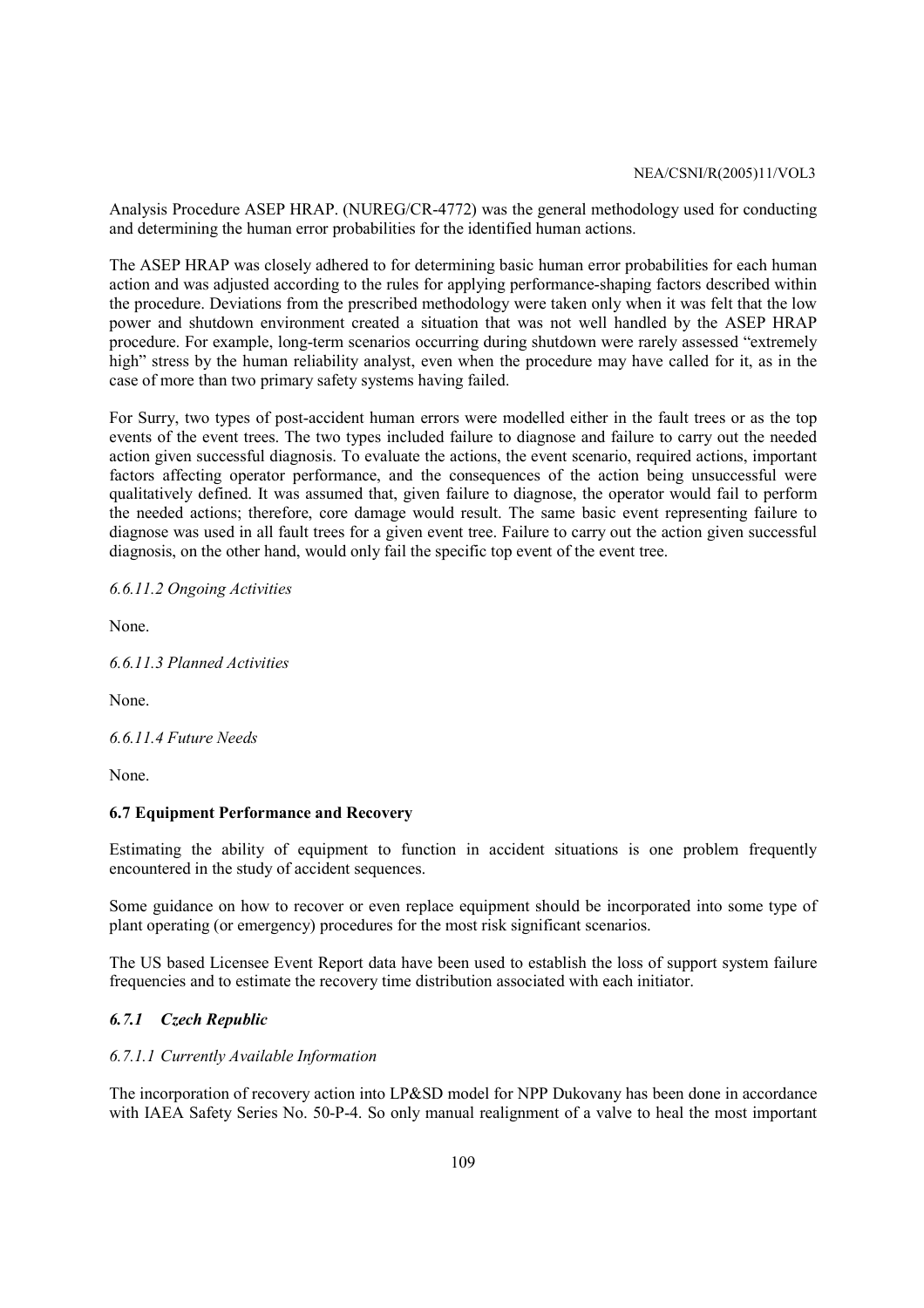minimal cut set has been modelled. The possibility of equipment repair which put it into operation has not been considered so far.

New symptom-oriented EOPs implemented at NPP Dukovany have been developed primarily for full power operation. They are not applicable for possible actions used to mitigate most of accidents during shutdown operation, especially during reactor cooldown and refuelling. So it has been necessary to add several remedy actions into the LP&SD model which are credited just based on applicability of action to mitigate the accident, on operational practices and training of plant staff, as well as on enough available time to determine such decision.

#### *6.7.1.2 Ongoing Activities*

Post accident human errors are currently being reassessed to reflect those new full power EOPs implemented at NPP Dukovany which are applicable also for LP&SD operation.

#### *6.7.1.3 Planned Activities*

Assessment of post accident human errors to reflect new shutdown specific symptom-oriented EOPs is expected in the future.

#### *6.7.1.4 Future Needs*

Analysis of recovery actions and methodology for incorporation of recovery actions into LP&SD PSA are needed.

#### *6.7.2 France*

#### *6.7.2.1 Currently Available Information*

Estimating the ability of equipment to function in accident situations is one problem frequently encountered in the study of accident sequences. The positions adopted in the probabilistic safety assessment are described as follows:

- Any item of equipment operating outside its qualification conditions is considered to be faulty, except if there is sufficient evidence (tests or studies) to qualify this hypothesis. For example, when temperature and pressure conditions in a containment exceed the qualification limits of the instrumentation, the latter is considered to be lost. However, for the primary pump seals, a more realistic model has been adopted.
- Furthermore, all equipment supposed to be qualified is considered to be so, and its reliability parameters are the same as under normal conditions. No allowance is made for the effect of incomplete or inadequate qualification. This assumption may be investigated in subsequent applications of the probabilistic safety assessment.

To make sure the scenarios are realistic, particularly in long-term sequences, the possibility of recovery was allowed. Recovery may consist of repairing the system (particularly when the initiating event is the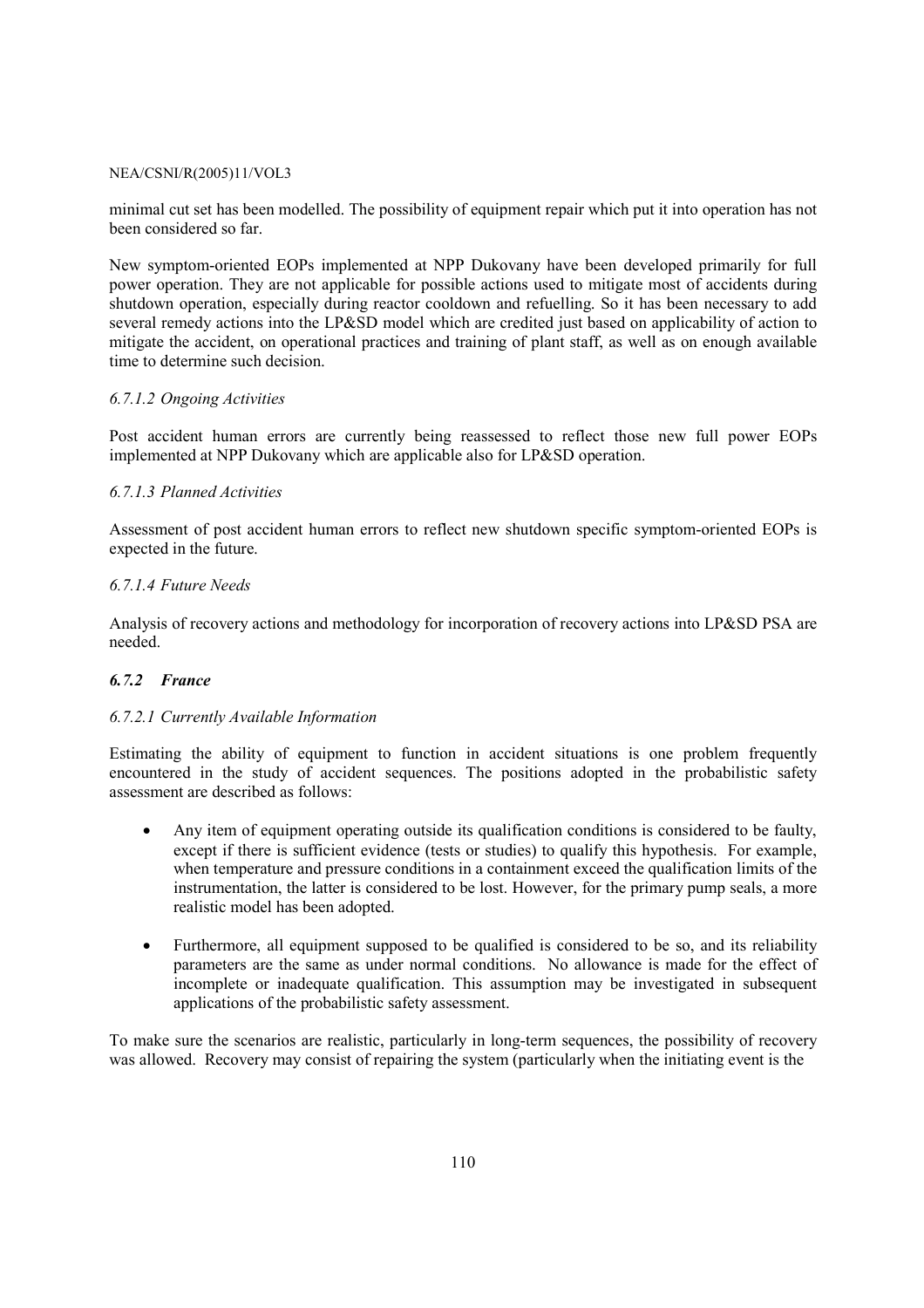failure of the system) or human intervention to apply a procedure or implement a remedial strategy. The following three cases describe how recovery was considered:

- For repair of a system, recovery is treated by introducing a mean repair time for the repairable components and by using an exponential law. The quantification method used in the PSA makes this possible.
- For recovery of a human error, recovery by the operators or by the safety engineer is treated with the human factor events as described in the preceding section.
- For recovery of degraded situations, recovery implies a human intervention to apply a procedure or implement a remedial action. In general, the success or failure of recovery has been introduced into the event trees in the same manner as the success or failure of the engineered safety feature systems.

#### *6.7.2.2 Ongoing Activities*

None.

*6.7.2.3 Planned Activities* 

None.

*6.7.2.4 Future Needs* 

None.

#### *6.7.3 Germany*

#### *6.7.3.1 Currently Available Information*

In the PWR analysis recovery was considered in the case of a loss of RHR due to faulty level lowering. The faulty level lowering leads to a suction of nitrogen of the operational RHR trains. As a recovery action the de-aeration of the affected trains was considered in case of a failure of the redundant trains.

*6.7.3.2 Ongoing Activities* 

None.

*6.7.3.3 Planned Activities* 

Recovery actions will be considered in the PSA for the BWR-69.

*6.7.3.4 Future Needs* 

In the future LPSD PSA the repair of components should be considered.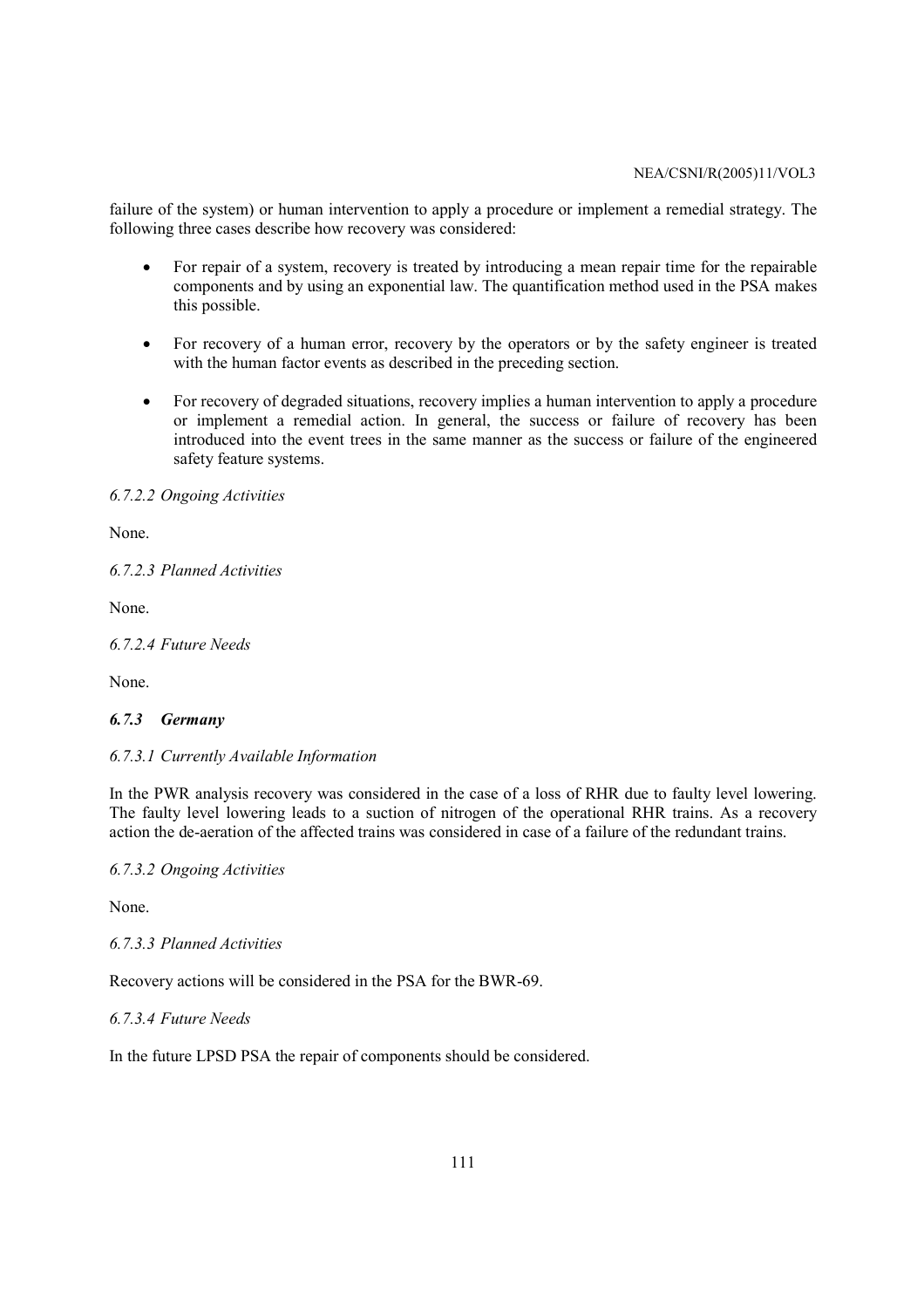#### *6.7.4 Hungary*

### *6.7.4.1 Currently Available Information*

Twenty-four plant operational states were identified for the low power and shutdown operational modes of the Paks NPP. The POS were selected based on the availability and changing redundancy of systems that can mitigate potential initiating events. The scope of the available mitigating systems has been defined in each POS by taking into account the list of all the potential initiating events in the given POS. Possible operational modes for these systems during the shutdown period were identified using the Reactor Shutdown Procedure as a basis, along with a number of existing shutdown schedule plans. The operational modes of the systems, determined mainly by the change in power and/or change in parameters, were then adapted to the pre-defined plant operational states. The true unavailability of the safety related systems—owing to maintenance works performed on them, as well as, their changing unavailability caused by partial or full tests following the maintenance—were also identified. Changes in the automatic operation of equipment were also considered.

The initial scope of the post-initiator human interactions was determined based on the existing Emergency Operating Procedures. Owing to the fact that these procedures cover the accidental situations starting from shutdown states only to a very limited degree, they could not be considered sufficient for the identification of post-initiator actions. Thus, the scope of the post-initiator human interactions was supplemented by a number of recovery actions whose credibility was determined by taking into account the training and the operational practice of the operating personnel, the available time for the mitigation of serious consequences after an initiating event, and the potential to call in other personnel (e.g. shift supervisor). The information used for the identification of these actions included the following:

- some results from the human reliability analyses performed within the PSA studies for the nominal power operational mode,
- knowledge about the operational practices and the training of the operating personnel gained during earlier PSA studies, and
- results from discussions with the operating and maintenance personnel.

The errors associated with the identified recovery actions were then analyzed (i.e., modelled and quantified) using the same approach, namely the so-called decision tree approach, as used for the postaccident errors.

#### *6.7.4.2 Ongoing Activities*

New, symptom-based emergency operating procedures are being developed the Paks NPP. They should cover a wider scope of accident situations, including those starting from shutdown states.

#### *6.7.4.3 Planned Activities*

None.

#### *6.7.4.4 Future Needs*

The effect of introducing symptom-based emergency operating procedures on the risk should be evaluated.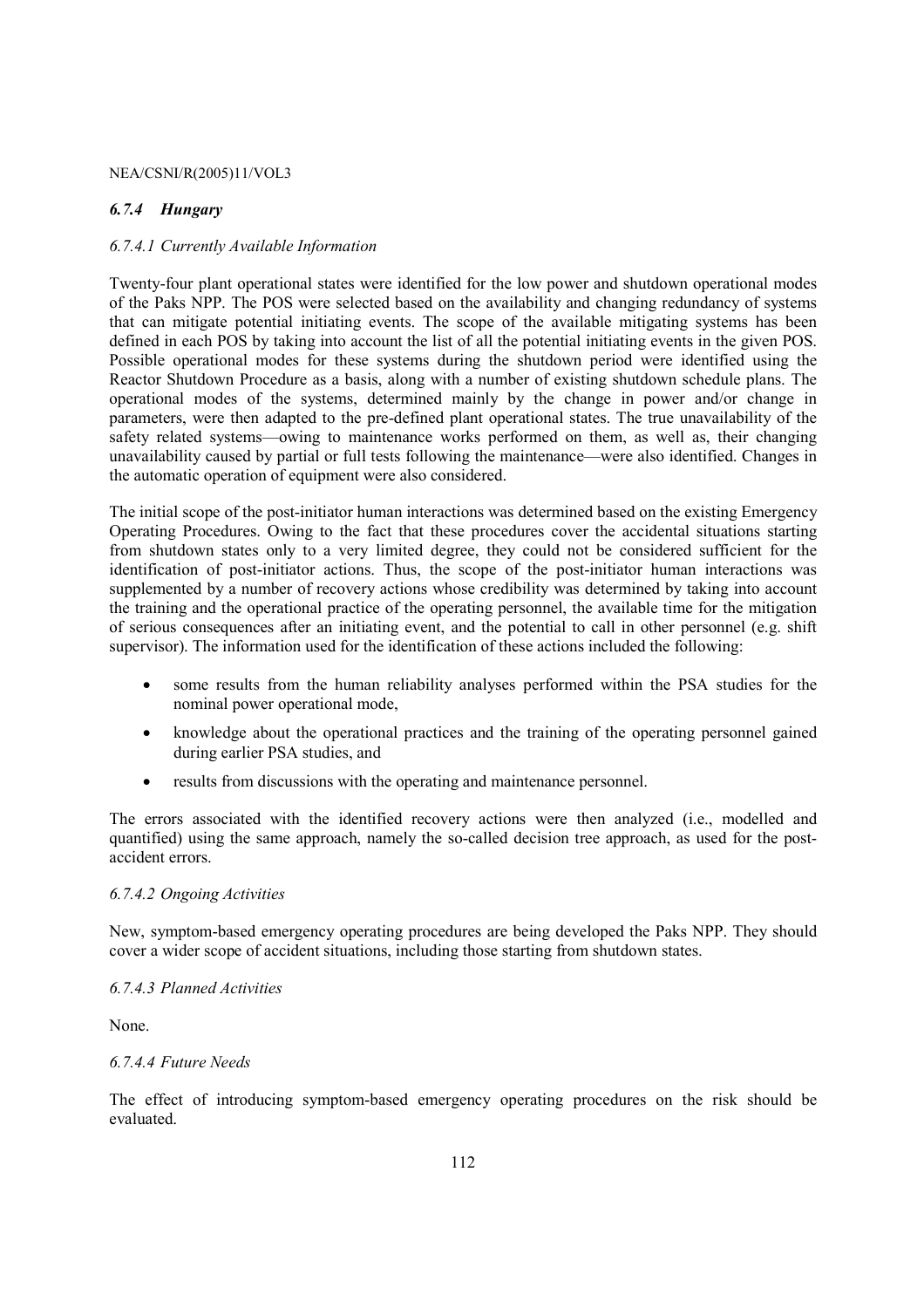### *6.7.5 Japan*

### *6.7.5.1 Currently Available Information*

Recover of offsite power and diesel generators are taken into account for PWRs. The recovery credits for core inventory makeup systems were considered for a BWR-5 plant. Such systems are LPCI, LPCS, and MUWC. The repair times for offsite power is based on the Japanese operating experience and that for failed components are based on the WASH-1400 data. For a PWR 4-loop plant, only the offsite power recovery was considered.

### *6.7.5.2 Ongoing Activities*

The same method is used for the estimation of typical BWR-4 /3 type plants as for a BWR-5 plant. For PWR 2/3-loop type plants, same method is used as for a PWR 4-loop plant.

#### *6.7.5.3 Planned Activities*

If the mitigating methods discussed in 6.1.4.3 are judged effective, they will be accounted by recovery factors.

*6.7.5.4 Future Needs* 

None.

# *6.7.6 Korea*

*6.7.6.1 Currently Available Information* 

None.

*6.7.6.2 Ongoing Activities* 

None.

#### *6.7.6.3 Planned Activities*

In Korea, the approach described in NUREG/CR-4550 was used for recovery analysis of full power PSA of PWR. Therefore, same approach will be used for recovery analysis of Low Power/Shutdown PSA.

*6.7.6.4 Future Needs* 

None.

### *6.7.7 Spain*

### *6.7.7.1 Currently Available Information*

No recovery of equipment is modelled in any of both Spanish LPSD PSAs up to now. Pump cavitation is considered as a cause of RHR losses for this type of scenarios and cavitation is considered as certain for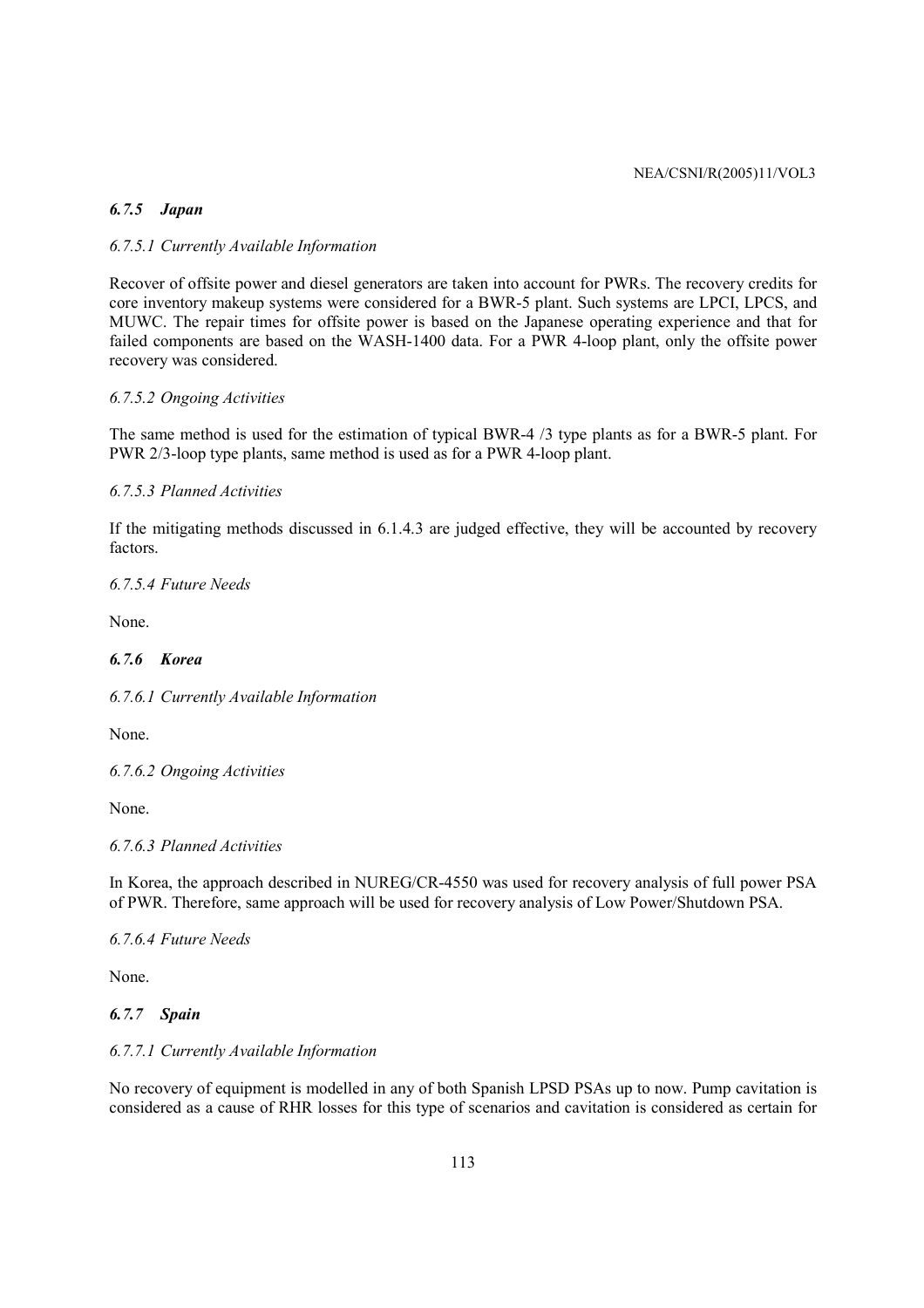scenarios with sufficient water level decrease in the RCS. The different effects of continuing operation or stopping the pump are not analyzed yet.

#### *6.7.7.2 Ongoing Activities*

No special activities are being carried out in this area

#### *6.7.7.3 Planned Activities*

There are no planned activities in this area. Recovery is considered as the final step in the model. Any modifications to decrease risks from scenarios should first be preventative in nature.

#### *6.7.7.4 Future Needs*

Some guidance on how to recover or even replace equipment should be incorporated into some type of plant operating (or emergency) procedures for the most risk significant scenarios.

### *6.7.8 Chinese Taipei*

#### *6.7.8.1 Currently Available Information*

For recovery of loss of RHR events, the recovery time is considered as the time that the RCS water level goes down to the level for RHR successful running. And, for a successful recovery, it is also required to recover water level to normal position.

For recovery of FMEA events, the recovery time is considered as the time to RCS boiling. The data of mean time to repair is used to estimate the failure probabilities of recovery.

For recovery of electric power, recovery of electric power, including the recovery of offsite power and diesel generator failure, and the backup of gas turbine and DG-5, is almost the same way used in full power PSAs. The recovery time was considered up to 48 hours.

#### *6.7.8.2 Ongoing Activities*

None.

*6.7.8.3 Planned Activities* 

None.

*6.7.8.4 Future Needs* 

None.

#### *6.7.9 United States*

#### *6.7.9.1 Currently Available Information*

Grand Gulf used the same process described in NUREG/CR-4550 to estimate recovery of offsite power, taking into account LPSD events appropriate for the POS being analyzed. NUREG/CR-6143 documents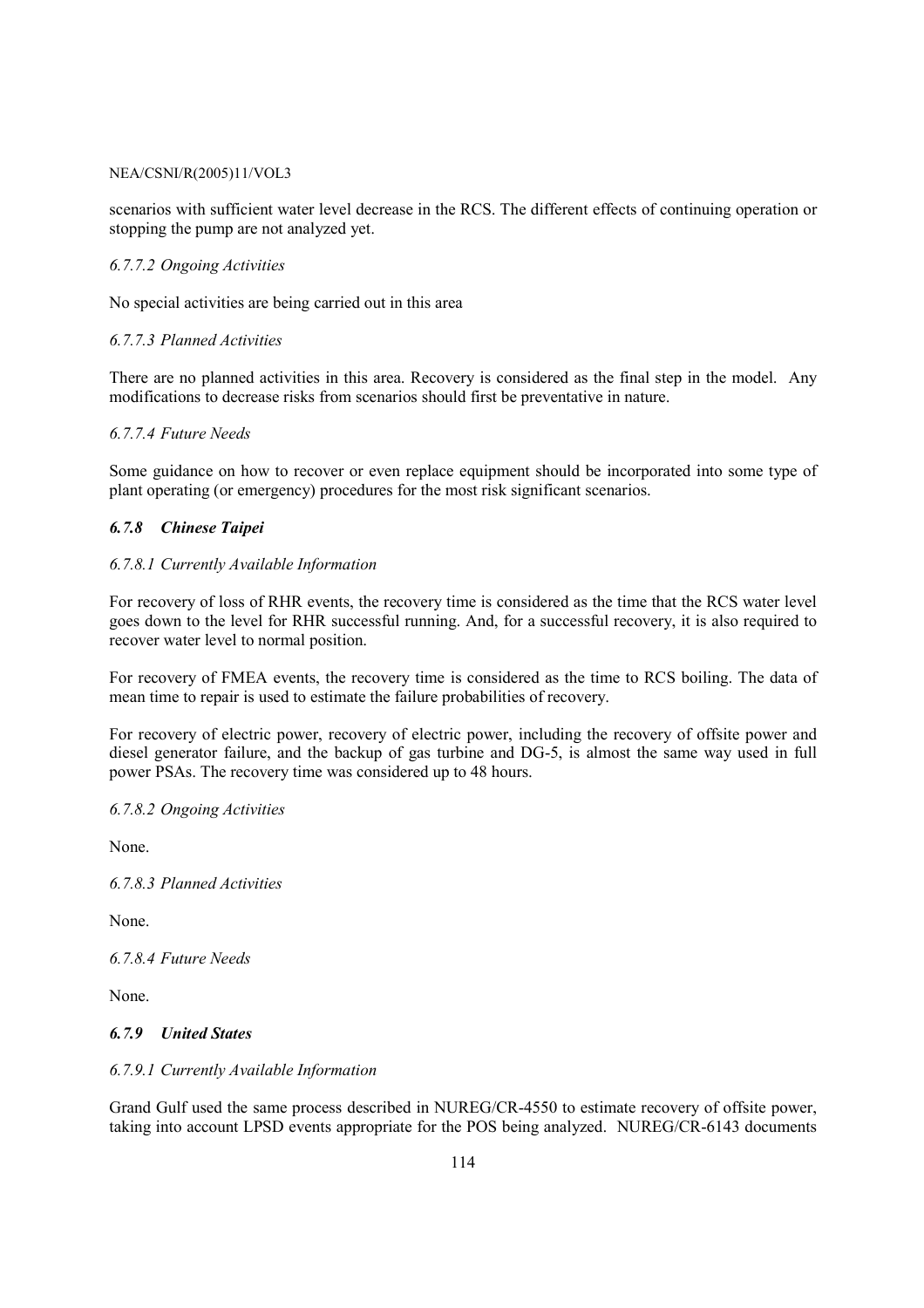results for the following:

- recovery of offsite power,
- recovery of diesel generator failures (i.e., fail to start, fail to run),
- recovery of offsite power and diesel generator failures, and
- recovery of dc bus failures.

Surry used the same computer code for determining recovery of offsite power as was used in the NUREG/CR-4550 study. The Licensee Event Report data used to establish the loss of support system failure frequencies also were used to estimate the recovery time distribution associated with each initiator. The recovery curves were derived from all events for which recovery data existed. A mean recovery curve was obtained by assuming that the recovery time is log distributed.

*6.7.9.2 Ongoing Activities* 

None.

*6.7.9.3 Planned Activities* 

None.

*6.7.9.4 Future Needs* 

None.

### **6.8 Scope and Success Criteria**

An examination of available fire and internal flood risk analysis methodologies to determine whether enhancements can be made to allow these analyses to be performed in a more cost effective manner is needed, since these types of risk are believed to be significant and performance of these analyses should allow safety enhancements to be identified.

Current LPSD analyses are Level 1 PSAs for internal initiators only. Some information is available regarding the status of containment main locks, but only from a thermal-hydraulic point of view. Since an open containment can be a characteristic of LPSD scenarios, this allows the more risky scenarios, from a radionuclide release point of view, to be easily identified.

The issue of risk from radionuclide release from sources other than the reactor vessel warrants attention. Specifically, risk analysis of the refuelling phase is sometimes excluded based on the fact that there is no fuel in the reactor vessel.

The success criteria for shutdown conditions were determined by reviewing various studies and performing plant-specific thermal-hydraulic analyses. The changing level of decay heat was accounted for by defining time windows after shutdown each with its own set of success criteria. Three functions must be successfully provided to mitigate a LPSD accident:

reactivity control,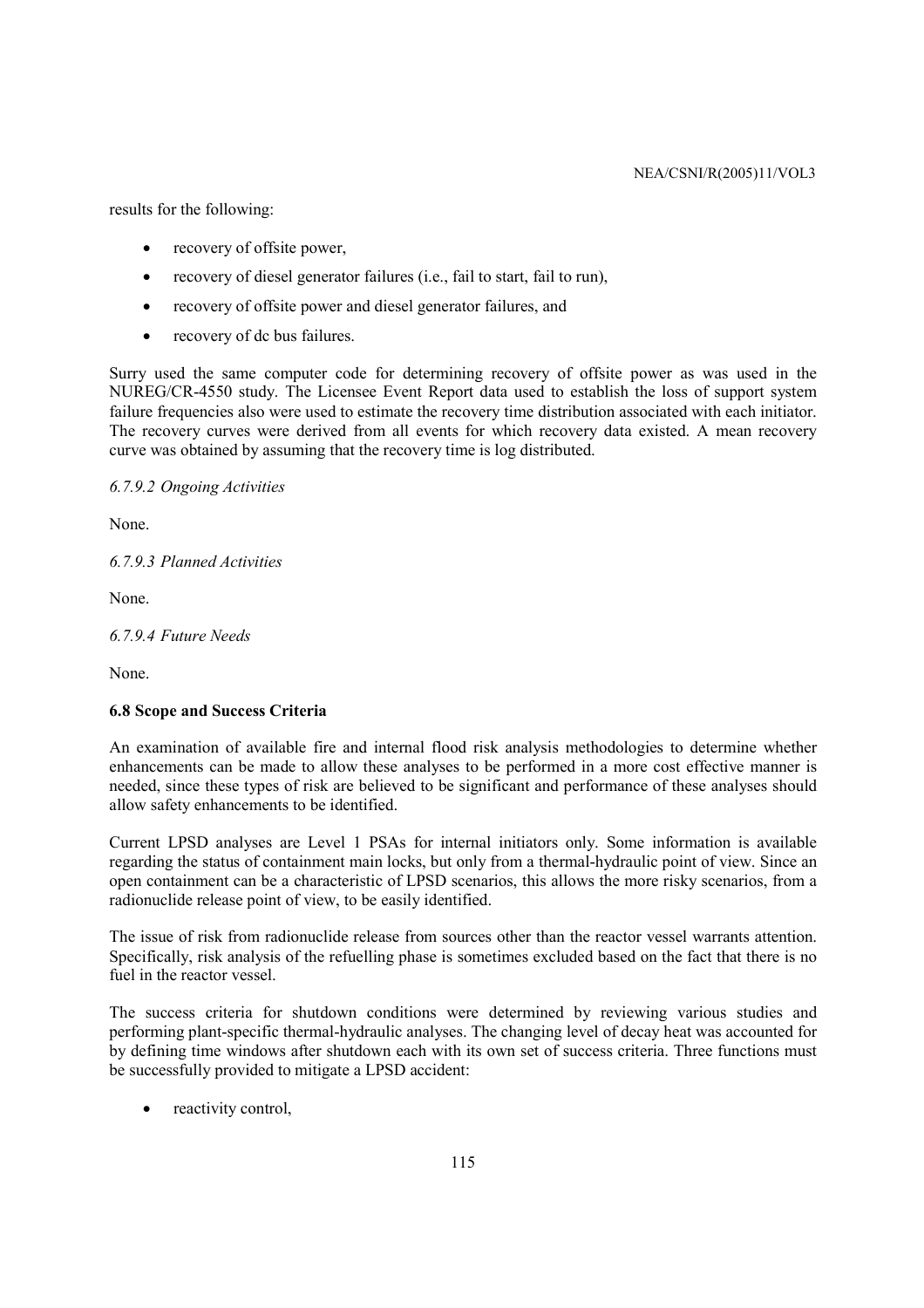- level control, and
- energy removal.

In general, whenever the success criteria for one system or mitigating function change, a new time window should be defined.

#### *6.8.1 Czech Republic*

#### *6.8.1.1 Currently Available Information*

LP&SD PSA for NPP Dukovany analyzes very broad scope of risk sources, outages as well as initiators. All LP&SD states of NPP Dukovany below 55% of nominal power are covered. They include:

- refuelling outage (both partial and complete refuelling)
- planned maintenance outage (cooling  $&$  service water pump station inspection)
- unplanned outage and power reduction (including Technical Specification request)

The following sources of risk have been analyzed:

- reactor core
- spent fuel pool
- fuel transport (screened out)
- radwaste processing facilities (screened out)

The following risk measures limited to Level 1 PSA have been selected for quantification:

- core damage
- boiling in open reactor
- fuel damage (it includes, in addition to core damage, the damage of fuel in spent fuel pool)

The risk from the following categories of initiating events have been analyzed:

- internal events (including LOSP)
- internal fires and floods
- heavy load drops and fuel drops during transportation

The success criterion for core or fuel damage is defined in term of the maximum fuel cladding temperature which shall not exceed 1200°C. However, in accordance with IAEA-EPB-WWER-09 the prevention of core uncovery has been used especially for shutdown states during cooldown and refuelling. It assures the compatibility with available thermal-hydraulic analyses for LP&SD states since up to this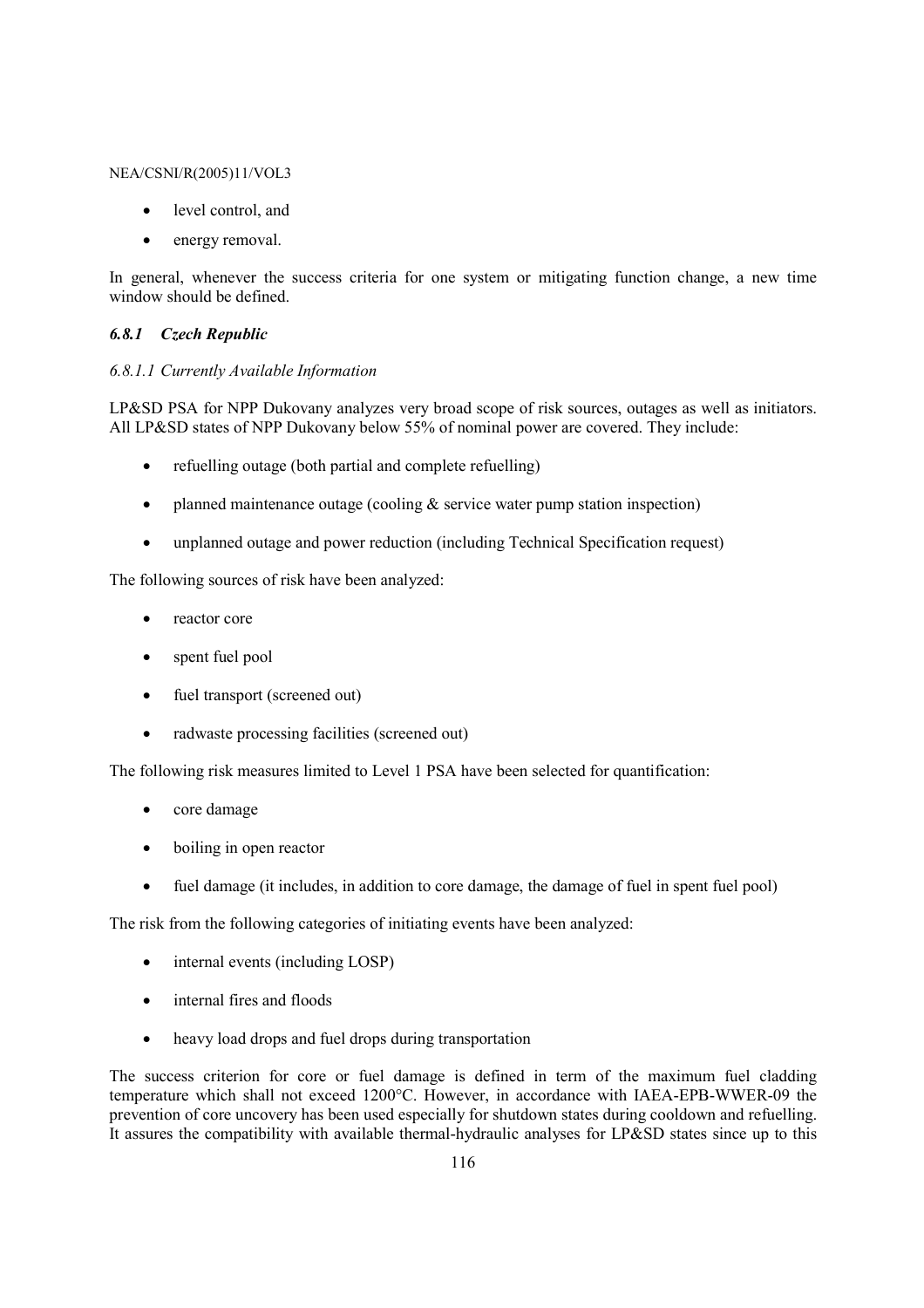time point the accident scenarios are usually calculated. It is expected that after the core uncovery the fuel cladding temperature would rapidly increase to 1200°C. In addition to this, the subcriticality must be assured for reactivity transient as well as fuel integrity for heavy load drops to reactor or spent fuel pool as specified in e.g. IAEA-EPB-WWER-09.

### *6.8.1.2 Ongoing Activities*

None.

### *6.8.1.3 Planned Activities*

External events are expected to be incorporated into the NPP Dukovany PSA (including LP&SD PSA). The level 2 PSA should be extended into LP&SD states as well.

### *Future Needs*

A methodology is needed for selecting ant treating external events in PSA.

# *6.8.2 France*

### *6.8.2.1 Currently Available Information*

The scope of PSA 900 and 1300 was limited to internal events. The shutdown situations were treated with an approach less sophisticated than that of the power state.

The purpose of PSA 900 and PSA 1300 is to evaluate the probability of core meltdown. In practice, the accident sequences have not been systematically analyzed to the point of core meltdown, but only to the point where core integrity can no longer be guaranteed. Examples of this simplification include the following conditions:

- prolonged dry-out of the core with no means of injection available,
- clad temperature above  $1204 \degree C$ ,
- exceeding primary system test pressure, and
- stored energy greater than 200 cal/g.

These simplified characterizations of core meltdown introduce a degree of conservatism.

### *6.8.2.2 Ongoing Activities*

In the first stage, the study of sequences during shutdown was simplified. For example, the updating of sequences at mid-loop operation is in progress, taking into account the new water make up automatism and quantifying the long term sequences. Moreover, the level 1 PSA being completed includes other initiators, notably those induced by fire.

### *6.8.2.3 Planned Activities*

It is foreseen to take into account the sequences that can occur during shutdown the state in the level 2 PSA.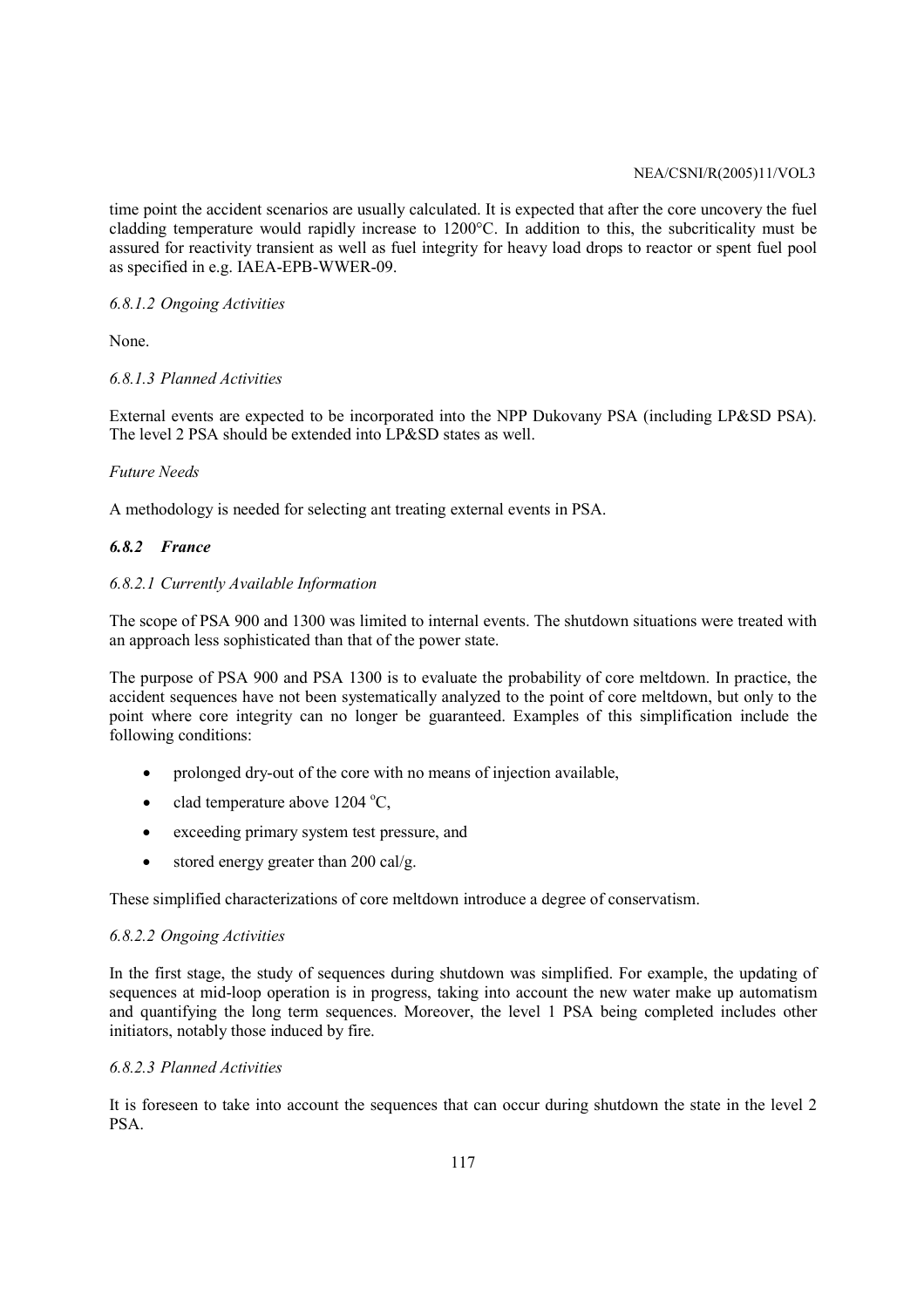*6.8.2.4 Future Needs* 

None.

#### *6.8.3 Germany*

#### *6.8.3.1 Currently Available Information*

The objective of the BWR study was the development of a LPSD PSA methodology and the scope was limited to the analysis of relevant internal initiating events through Level 1. The success criteria are derived from thermal hydraulic calculations or engineering-based estimations. In the case of core cooling by steaming, nearly all available systems have enough capacity to feed the RPV. In case of a large leak in the RPV bottom head, only the RHR-trains have the capacity to overfeed the leak.

The objective of the PWR study was the systematic analysis of initiating events during LPSD conditions and the evaluation of the PSA methodology. The scope was also limited to internal initiating events and level 1. The determination of success criteria was performed with plant specific thermal hydraulic and hand calculation. A system damage state results from the failure of the operational and safety systems to ensure the fuel cooling. Accident management measures and repair of components is not considered. The fuel cooling may be also endangered by a large volume of unborated coolant, hence a second kind of system damage states results from the failure of the measures to prevent the accumulation of a large volume unborated water into the primary circuit.

#### *6.8.3.2 Ongoing Activities*

None.

### *6.8.3.3 Planned Activities*

A Level 2 PSA for a BWR-69 is planned. The scope of the LPSD PSA will be limited to internal initiating events.

#### *6.8.3.4 Future Needs*

None.

### *6.8.4 Hungary*

#### *6.8.4.1 Currently Available Information*

The main goals of the LPSD PSA study, in accordance with the Guidelines of the Periodic Safety Review, were the following:

- determination of the risk of core damage and boiling (in the states when the reactor open) originating from non-nominal power operational states,
- identification of the dominant factors affecting risk by sensitivity and uncertainty analyses, and
- identification of safety enhancement measures.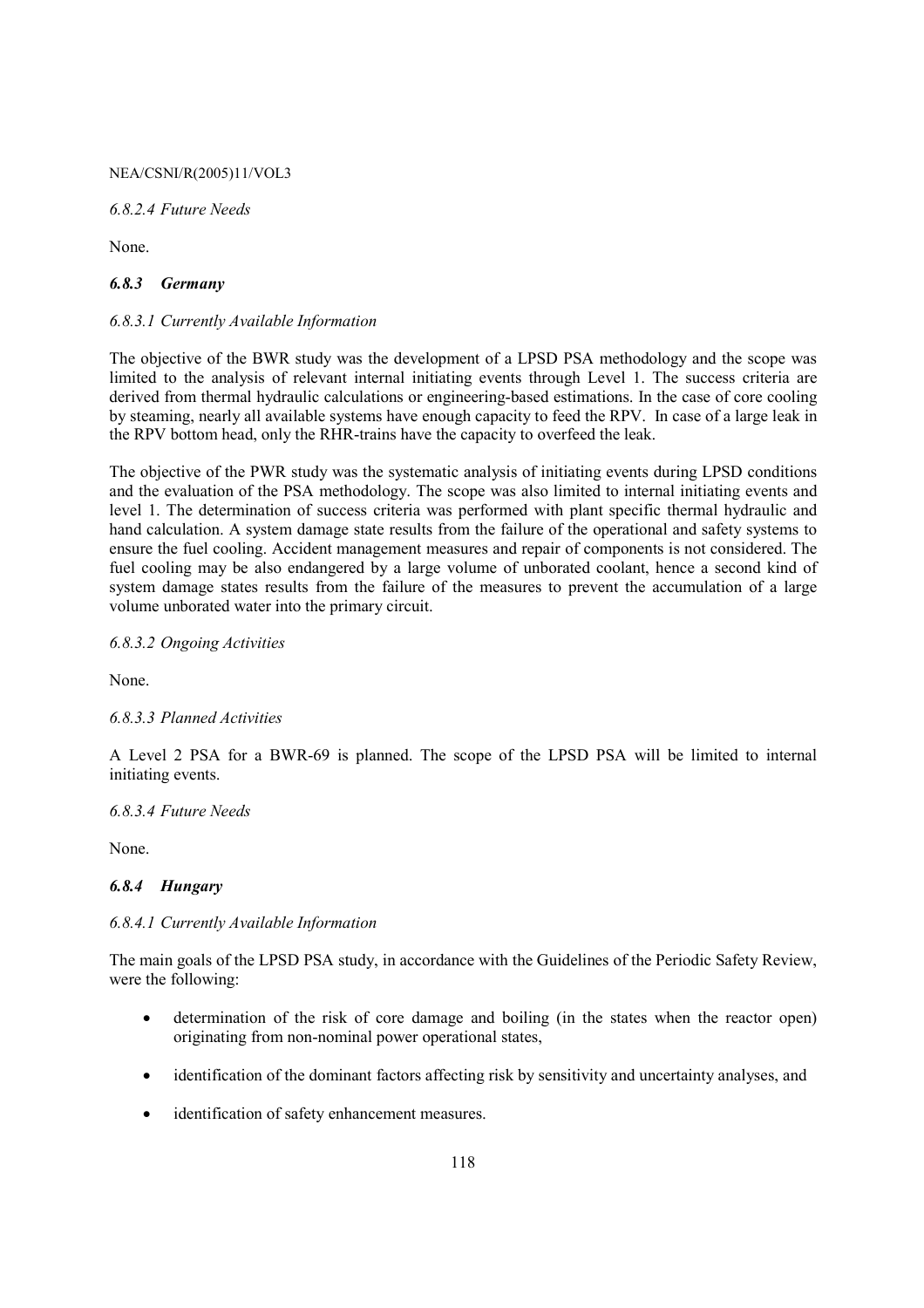The scope of the study included the following:

- Unit 2 of the Paks NPP was selected as the reference unit applicability of the results for other units was evaluated by comparing studies.
- Plant operational states analyzed included those that occur during a planned shutdown for refuelling (a short description of the characteristics of the plant operational states identified is given in Table 6-16).
- Internal initiating events, except internal fires and floods, resulting from hardware failures or human errors were studied.
- The reactor core is the potential source of the radioactive release.

Three end states have been identified and analyzed in the LPSD PSA study:

- (1) success,
- (2) core damage, and
- (3) boiling in the core.

The latter relates to plant operational states where the reactor is open. The success criterion for this end state, avoiding boiling the core given atmospheric pressure, is obvious. The success criteria that must be met to avoid core damage were the same as those use in the PSA for the nominal power operational mode, namely:

- Emergency core cooling:
	- − the maximum fuel rod cladding temperature does not exceed 1200 °C,
	- − the total oxidation of the cladding does not exceed 17 % of the total cladding thickness before oxidation,
	- − the total amount of hydrogen generated from the chemical reaction of the cladding with water or steam does not exceed 1 % of the hypothetical amount that would be generated if all the metal in the cladding cylinders surrounding the fuel, excluding the cladding surrounding the plenum volume, were to react, and
	- − changes in the core geometry are such that the core remains amenable to cooling.
- The radially averaged fuel enthalpy shall not exceed 963 J/gUO2 (230 cal/g) at any axial location in any fuel rod. The reference temperature for enthalpy is 298 K.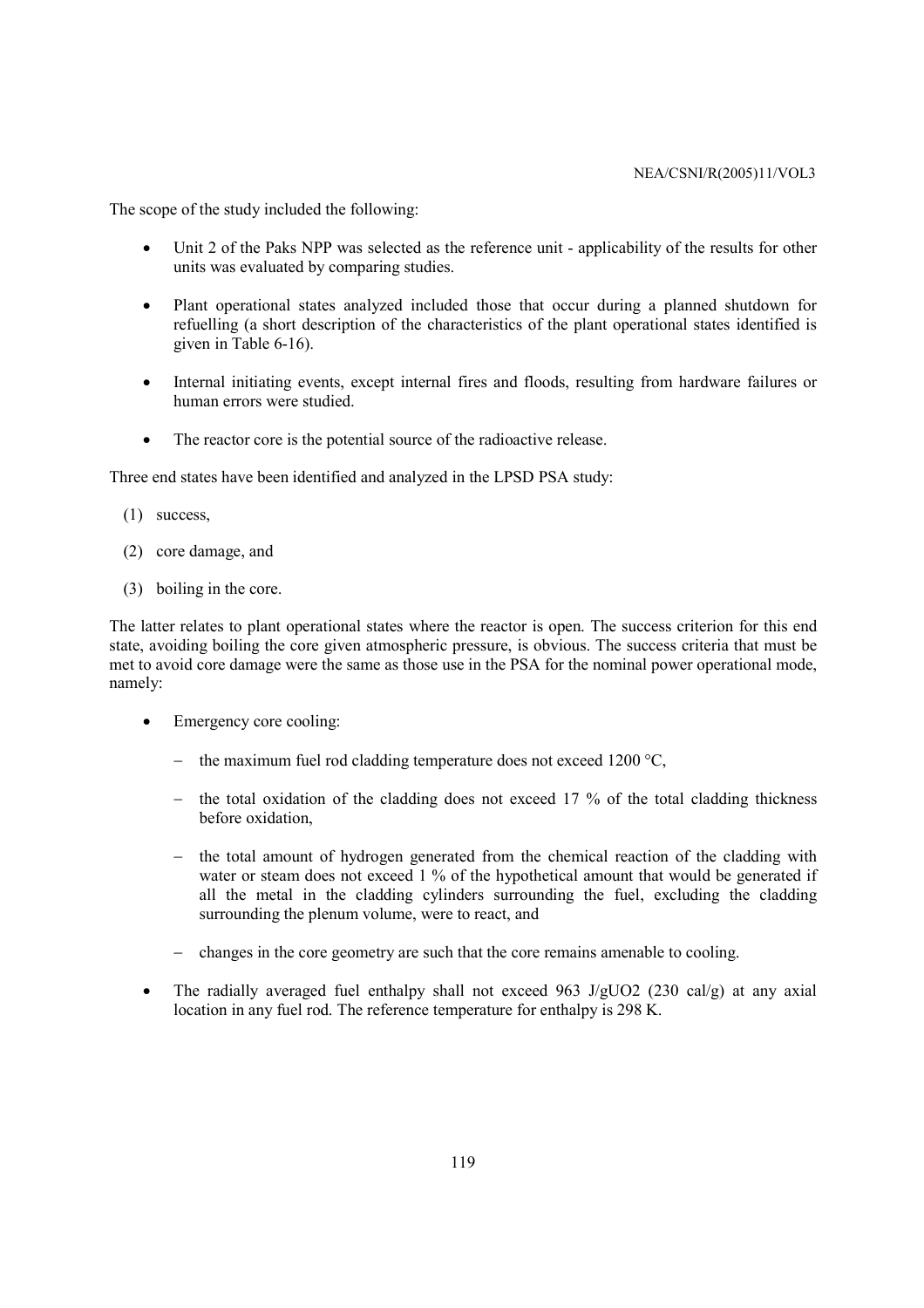#### **Table 0-16 Plant operational states during the shutdown period**

|                | <b>Plant Operational State</b>                                                |                                                                                          |                                                           |                              |                                                                                                                                 |  |  |  |
|----------------|-------------------------------------------------------------------------------|------------------------------------------------------------------------------------------|-----------------------------------------------------------|------------------------------|---------------------------------------------------------------------------------------------------------------------------------|--|--|--|
| No.            | <b>Description</b>                                                            | <b>Start</b>                                                                             | End                                                       | <b>Estimated</b><br>duration | <b>Characteristics</b>                                                                                                          |  |  |  |
|                | Low power operation with<br>one turbine                                       | First turbine out of service                                                             | Second turbine out of<br>service                          | 1 <sub>h</sub>               | Only one turbine in operation                                                                                                   |  |  |  |
| $\overline{2}$ | Boron addition to primary<br>coolant to reach reactor<br>subcriticality       | Second turbine out of service                                                            | Start of cooldown                                         | $\overline{5h}$              | Both turbines stopped, emergency<br>protection signal AZ1-9 disabled,<br>feedwater provided by the EFW<br>pumps, boron addition |  |  |  |
| 3              | Steam-water cooldown to<br>240 °C                                             | Start of cooldown                                                                        | Isolation of<br>hydroaccumulators                         | 6h                           | Cooling down in progress at 30 °C/h,<br>hydroaccumulators available                                                             |  |  |  |
| $\overline{4}$ | Steam-water cooldown to<br>150 °C                                             | Isolation of hydroaccumulators                                                           | Primary temperature<br>reaches 150 °C                     | 8h                           | Cooling down in progress at 30 $\degree$ C/h,<br>hydroaccumulators not available,<br>"LSL-1" protection available               |  |  |  |
| 5              | $\rm ^{\circ}C$                                                               | Water-water cooldown to 60 Primary temperature reaches 150 $^{\circ}$ C                  | RCPs stopped, start of<br>natural circulation             | 16h                          | Cooling down in progress at 30 °C/h,<br>"LSL-2" protection available, one<br>safety system train not available                  |  |  |  |
| 6              | Natural circulation                                                           | RCPs stopped, start of natural<br>circulation                                            | Draining of 4 SGs and one<br>half of main steam collector | 3 <sub>h</sub>               | RCPs, their primary support systems<br>and make-up water pump out of<br>service, natural circulation                            |  |  |  |
| $\tau$         |                                                                               | Natural circulation in 2 loops Draining of 4 SGs and one half of main<br>steam collector | Primary circuit<br>depressurization                       | $6 - 8h$                     | Natural circulation in 2 loops,<br>primary circuit not yet depressurized                                                        |  |  |  |
| 8              | Opening of the reactor                                                        | Control rod drive upper main flange<br>disjoined                                         | Removal of reactor upper<br>head                          | 2 days                       | Natural circulation in 2 loops,<br>primary circuit depressurized                                                                |  |  |  |
| 9              | Reactor open for<br>unloading/refuelling, reactor<br>water level RVHF -300 mm | Removal of upper head                                                                    | Start of unloading                                        | $2-3$ days                   | Natural circulation in 2 loops,<br>reactor water level RVHF -300 mm                                                             |  |  |  |
| 10             | Unloading/refuelling, natural Start of unloading<br>circulation in 1 loop     |                                                                                          | End of unloading                                          |                              | 3.5/4.5 days Natural circulation in 1 loop, 1 loop<br>in reserve, spent fuel pond and<br>refuelling pond level 21.27 m          |  |  |  |
| 11             | Fuel in the spent fuel pond                                                   | End of unloading                                                                         | Start of reloading                                        | 25 days                      | Core unloaded                                                                                                                   |  |  |  |
| 12             | Reloading, natural<br>circulation in 1 loop                                   | Start of reloading                                                                       | End of reloading                                          | 3.5 days                     | Natural circulation in 1 loop, 1 loop<br>in reserve, refuelling pond level<br>21.27 m                                           |  |  |  |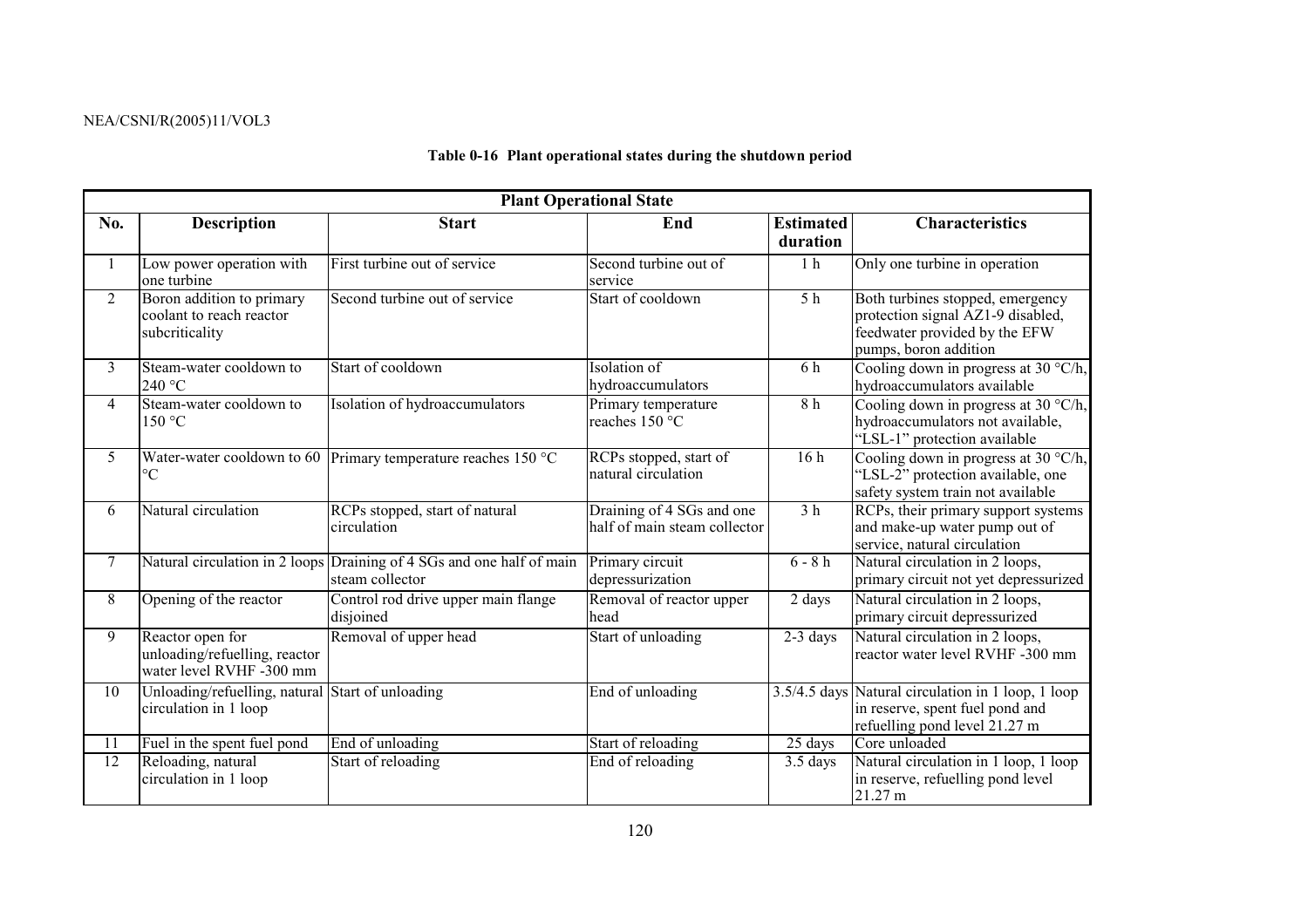# **Table 6-16 Plant operational states during the shutdown period (Continued)**

|     | <b>Plant Operational State</b>                                                  |                                                                        |                                                      |                              |                                                                                                                   |  |  |
|-----|---------------------------------------------------------------------------------|------------------------------------------------------------------------|------------------------------------------------------|------------------------------|-------------------------------------------------------------------------------------------------------------------|--|--|
| No. | <b>Description</b>                                                              | <b>Start</b>                                                           | End                                                  | <b>Estimated</b><br>duration | <b>Characteristics</b>                                                                                            |  |  |
| 13  | Reactor open after<br>unloading/refuelling, reactor water<br>level RVHF -300 mm | End of reloading                                                       | Upper head reinstalled                               | 3 days                       | Natural circulation in 1 loop, 1 loop in<br>reserve, reactor water level RVHF -300<br>mm                          |  |  |
| 14  | Closing of the reactor                                                          | Upper head reinstalled                                                 | Control rod drive upper<br>main flange reinstalled   | 4 days                       | Natural circulation in 1 loop, 1 loop in<br>reserve, level CRDUMF -1 m                                            |  |  |
| 15  | Pressurization of primary circuit                                               | Control rod drive upper main<br>flange reinstalled                     | Primary pressure reaches<br>25 bar                   | $4 - 5h$                     | Natural circulation in 1 loop, 1 loop in<br>reserve                                                               |  |  |
| 16  | Primary pressure 25 bar, natural<br>circulation                                 | Primary pressure reaches 25 bar Start of containment                   | leaktight test                                       | 24 h                         | Test of protection and interlock<br>operations, systems fill-up                                                   |  |  |
| 17  | Leaktight test of containment                                                   | Start of containment leaktight<br>test                                 | End of containment<br>leaktight test                 | 12 <sub>h</sub>              | Leaktight test                                                                                                    |  |  |
| 18  | Primary circuit pressure 25 bar<br>after leaktight test of containment          | End of containment leaktight<br>test                                   | Start-up of RCPs                                     | 12 <sub>h</sub>              | Plant conditions in accordance to end of<br>POS 16.                                                               |  |  |
| 19  | Heatup to 120 °C, 5 RCPs in<br>operation                                        | <b>Start of RCPs</b>                                                   | Start of primary circuit<br>leaktight test           | 11 <sub>h</sub>              | 5 RCPs in operation, LSL-2 tests, 56 bar<br>leaktight test of SGs                                                 |  |  |
| 20  | 137/164 bar leaktight test of<br>primary circuit                                | Start of primary circuit leaktight End of primary circuit<br>test      | leaktight, pressure test                             | 4/12 h                       | Leaktight/pressure test                                                                                           |  |  |
| 21  | Heatup to 150 °C                                                                | End of primary circuit leaktight, Primary temperature<br>pressure test | reaches 150 °C                                       | 6 h                          | 5 RCPs in operation, SGs level<br>adjustments, closing of containment                                             |  |  |
| 22  | Heatup till reconnection of<br>hydroaccumulators                                | Primary temperature reaches<br>150 °C                                  | Hydroaccumulators<br>connected to primary<br>circuit | 4 <sub>h</sub>               | LSL-1 protection available, steam<br>blanket in pressuriser, primary pressure<br>123 bar, 5 RCPs in operation     |  |  |
| 23  | Reaching reactor criticality                                                    | Hydroaccumulators connected<br>to primary circuit                      | Reactor operates at MCPL                             | 16 <sub>h</sub>              | Control rods withdrawn, 6 RCPs in<br>operation, hydroaccumulators connected<br>to primary circuit, boron dilution |  |  |
| 24  | Reactor power increase                                                          | Reactor operates at MCPL                                               | Second turbine in<br>operation                       | 1 day                        | Criticality tests, turbine start-up, SG<br>safety valve tests, reactor power<br>increased                         |  |  |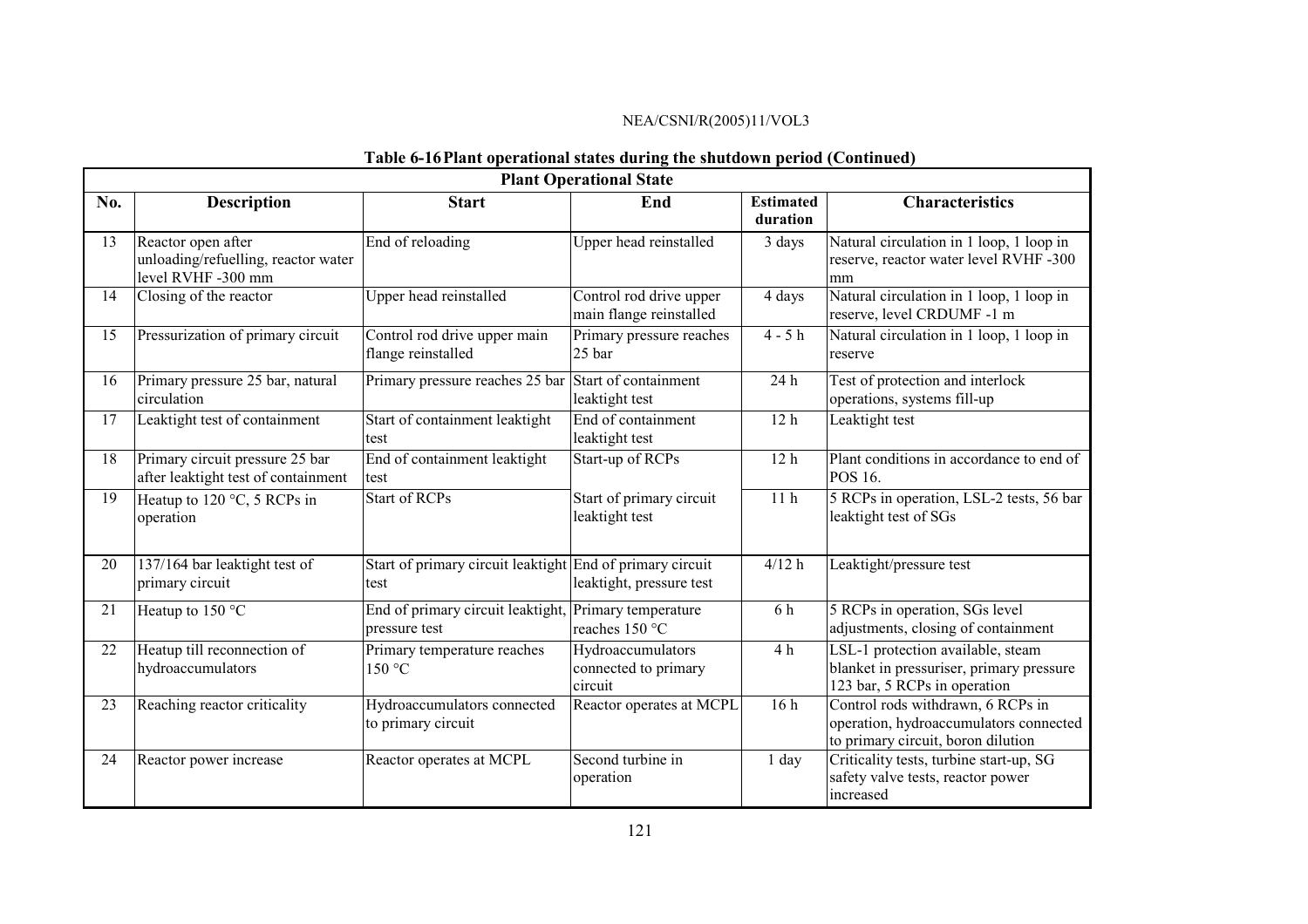# *6.8.4.2 Ongoing Activities*

None.

# *6.8.4.3 Planned Activities*

The present results are for plant operational states occurring during a planned refuelling shutdown. Plans include extending the LPSD PSA study to other types of outages, e.g. shutdowns that terminate at the hot standby state or shutdowns resulting from accident situation initiated from the nominal power operational state.

# *6.8.4.4 Future Needs*

Internal fires and floods as well as external hazards such as earthquakes should be analyzed for the low power and shutdown states.

### *6.8.5 Japan*

### *6.8.5.1 Currently Available Information*

The scope for BWR-5 type plants covers seven POSs from breaking condenser vacuum (POS-S) to plant start up (POS-D). The success criteria for each POS are decided based on the thermal hydraulic calculations. The POSs are described in Table 6-17. Typical success criteria for POS-S are presented in Table 6-18.

The scope for PWR-4 loop plant covers 19 POSs. The success criteria for each POS are based on thermal hydraulic calculations. The POSs used are shown in Table 6-19. Typical success criteria for RHR2 (loss of inventory at mid loop operation) are presented in Table 6-20.

### *6.8.5.2 Ongoing Activities*

None.

### *6.8.5.3 Planned Activities*

None.

# **Table 6-17 BWR-5 POSs**

| <b>POS</b><br><b>Identifier</b> | <b>Status (Period)</b>                             | <b>Water level</b> | <b>RPV</b> head |
|---------------------------------|----------------------------------------------------|--------------------|-----------------|
| S                               | Main condenser vacuum break to HPCS out of service | Normal             | On              |
| A                               | POS S to PCV/RPV open                              | Normal             | On              |
| B1                              | POS A to CUW out of service                        | Well full          | Off             |
| B2                              | POS B1 to RHR train switch $(A \rightarrow B)$     | Well full          | Off             |
| B <sub>3</sub>                  | POS B2 to end of fuel shuffling                    | Well full          | Off             |
| $\mathcal{C}$                   | POS B3 to PCV leak test                            | Normal             | On              |
| D                               | POS C to CRD withdrawal                            | Normal             | On              |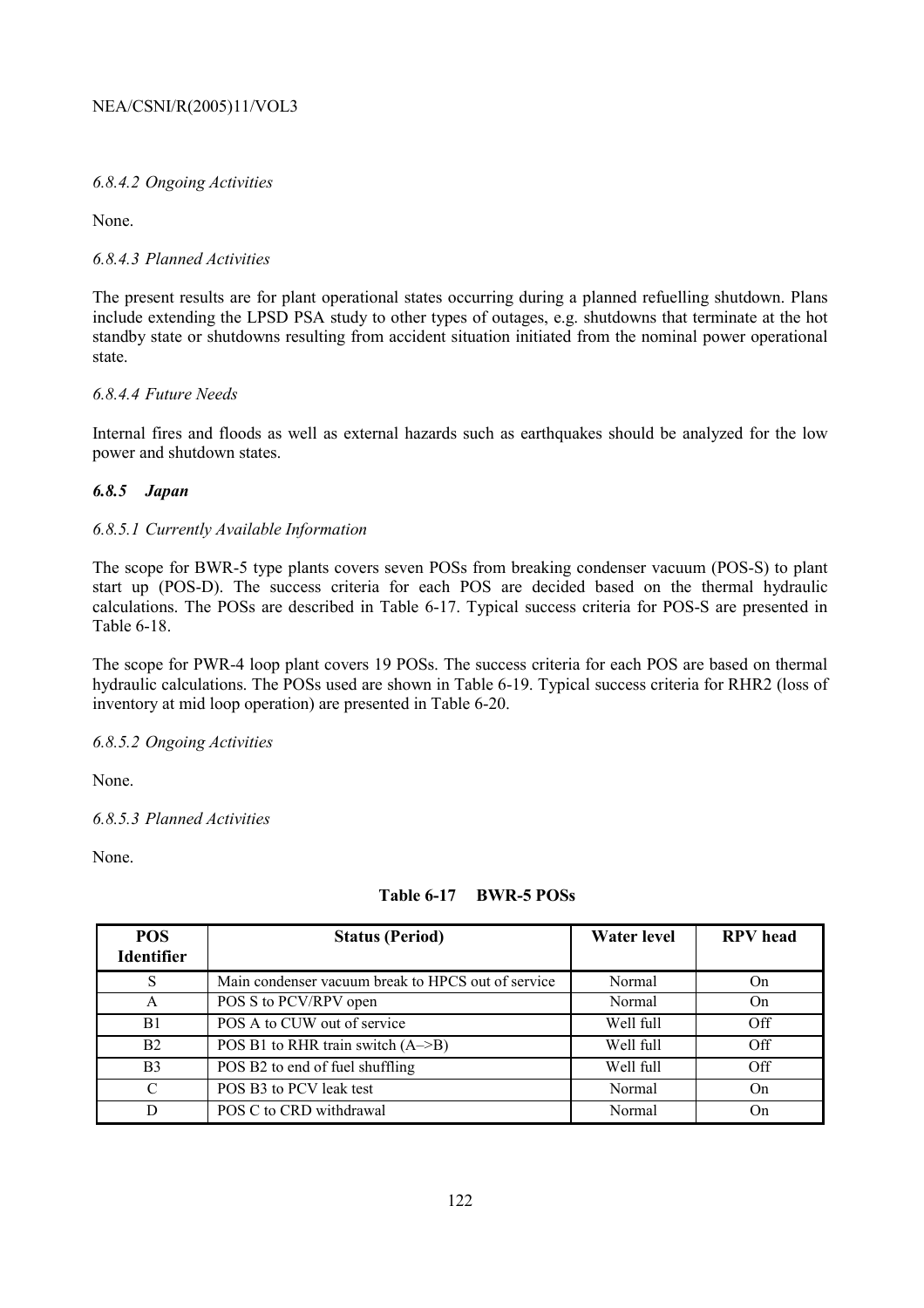| <b>Initiating Event</b> | <b>Decay Heat Removal</b> | <b>Core Cooling</b>                                        |
|-------------------------|---------------------------|------------------------------------------------------------|
| Loss of A train RHR     | B train of RHR            | HPCS, DEP $\&$ (one of LPCS,<br>LPCI-B, LPCI-C, or MUWC)   |
| Loss of Offsite Power   | one of two RHR trains     | HPCS, DEP $\&$ (one of LPCS,<br>LPCI-A, LPCI-B, LPCI-C, or |
| Large LOCA              | N/A                       | HPCS, LPCS, LPCS-A, LPCS-B,<br>LPCI-C, or MUWC             |

# **Table 6-18 Typical success criteria for POS S**

# **Table 6-19 PWR 4-Loop POSs**

| <b>POS</b><br>No. | <b>Plant Operating State Description</b>                    | <b>Duration</b><br>Time (h) |
|-------------------|-------------------------------------------------------------|-----------------------------|
| $\overline{1}$    | Low power operation and reactor shutdown                    | 9                           |
| $\overline{2}$    | Cool down with SG                                           | 7                           |
| 3                 | Cool down with RHR                                          | 3                           |
| 4                 | Cool down with RHR (Pressuriser solid)                      | 97.5                        |
| 5                 | Drain RCS to midloop                                        | 28.5                        |
| 0.25              | Midloop operation (SG nozzle dams are not installed         |                             |
| 6AB               | Midloop operation (All of SG nozzle dams are not installed) | 77                          |
| 6 <sub>B</sub>    | Midloop operation (All of SG nozzle dams are installed)     | 21.5                        |
| 7                 | Fill for refuelling                                         | 14.5                        |
| 8                 | Refuelling                                                  | 307.5                       |
| 9                 | Drain RCS after refuelling                                  | 14.5                        |
| 0.41667           | Midloop operation (All SG nozzle dams are not installed)    | 7                           |
| 10AB              | Midloop operation (All of SG nozzle dams are not installed) | 79                          |
| 10B               | Midloop operation (All of SG nozzle dams are not installed) | 65                          |
| 11                | Refill RCS completely                                       | 379                         |
| 12                | Cool down with RHR connected (Pressuriser solid)            | 14                          |
| 13                | Cool down with RHR connected                                | 2                           |
| 14                | Cool down with SG                                           | 14                          |
| 15                | Low power operation and reactor shutdown                    | 223                         |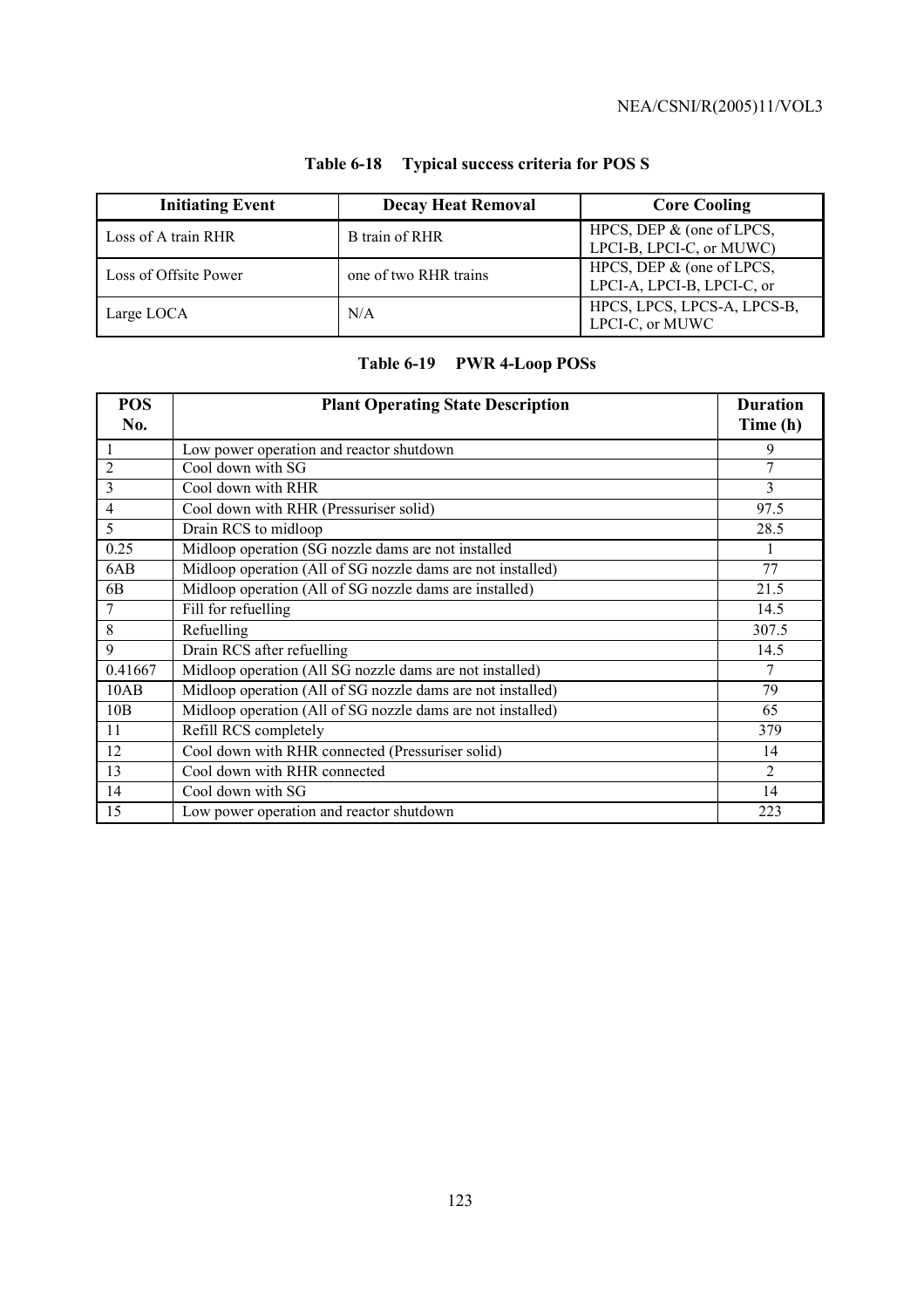# **Table 6-20 Typical front-line success criteria for initiating event RHR2 (loss of inventory at mid loop operation)**

| Plant<br>Operational<br><b>States</b>                                     | <b>RCS</b><br>Integrity<br>(RCSIN)                                     | <b>RCS</b><br><b>Makeup</b><br>(RCSMU)         | <b>Restore RHR</b><br>(RSTRH)                                                                                                                                                                                | <b>SG</b> Feed and<br><b>Bleed</b><br>(SGFNB)                                                                                                      | <b>Feed and</b><br><b>Bleed by</b><br>Gravity<br>(FNBG)                        | <b>Feed and</b><br><b>Bleed by</b><br>Force<br>(FNBF)                                         |
|---------------------------------------------------------------------------|------------------------------------------------------------------------|------------------------------------------------|--------------------------------------------------------------------------------------------------------------------------------------------------------------------------------------------------------------|----------------------------------------------------------------------------------------------------------------------------------------------------|--------------------------------------------------------------------------------|-----------------------------------------------------------------------------------------------|
| POS <sub>6</sub> A<br>(Midloop<br>operation<br>without SG<br>nozzle dams) | Upper<br>branch:<br>intact<br>Lower<br>branch:<br>loss of<br>inventory | $1/2$ HPIP<br>Allowable<br>time: 10.6<br>hours | $(1)$ If running<br>RHR pump<br>successfully<br>stopped: restart the<br>stopped RHR<br>pump<br>$(2)$ If running<br>RHR pump is not<br>stopped: start<br>standby RHR<br>pump<br>Allowable time:<br>10.6 hours | $1/4$ SG and<br><b>RCS</b> closed<br>and no SG<br>nozzle dams<br>and 1/2 AFWP<br>$(1/4$ MSRV or<br>$1/5$ MSSV)<br>Allowable<br>time: 10.6<br>hours | Impossible<br>due to closed<br><b>RCS</b><br>Allowable<br>time $10.6$<br>hours | 1/2 HPIP and<br>1/2 PORV and<br>1/2 RHRRV<br>Allowable<br>time: 10.6<br>hours                 |
| POS <sub>6</sub> B<br>(Midloop<br>operation<br>without SG<br>nozzle dams) | Upper<br>branch:<br>intact<br>Lower<br>branch:<br>loss of<br>inventory | $1/2$ HPIP<br>Allowable<br>time: 1.2<br>hours  | $(1)$ If running<br>RHR pump<br>successfully<br>stopped: restart the<br>stopped RHR<br>pump<br>$(2)$ If running<br>RHR pump in not<br>stopped: start<br>standby RHR<br>pump<br>Allowable time:<br>1.2 hours  | Impossible<br>due to<br>installation of<br>all SG nozzle<br>dams                                                                                   | Impossible<br>due to closed<br><b>RCS</b>                                      | (1) 1/2 HPIP<br>and 1/3 PZSV<br>$(2)$ 1/1 CHP<br>and 1/3 PZSV<br>Allowable<br>time: 1.2 hours |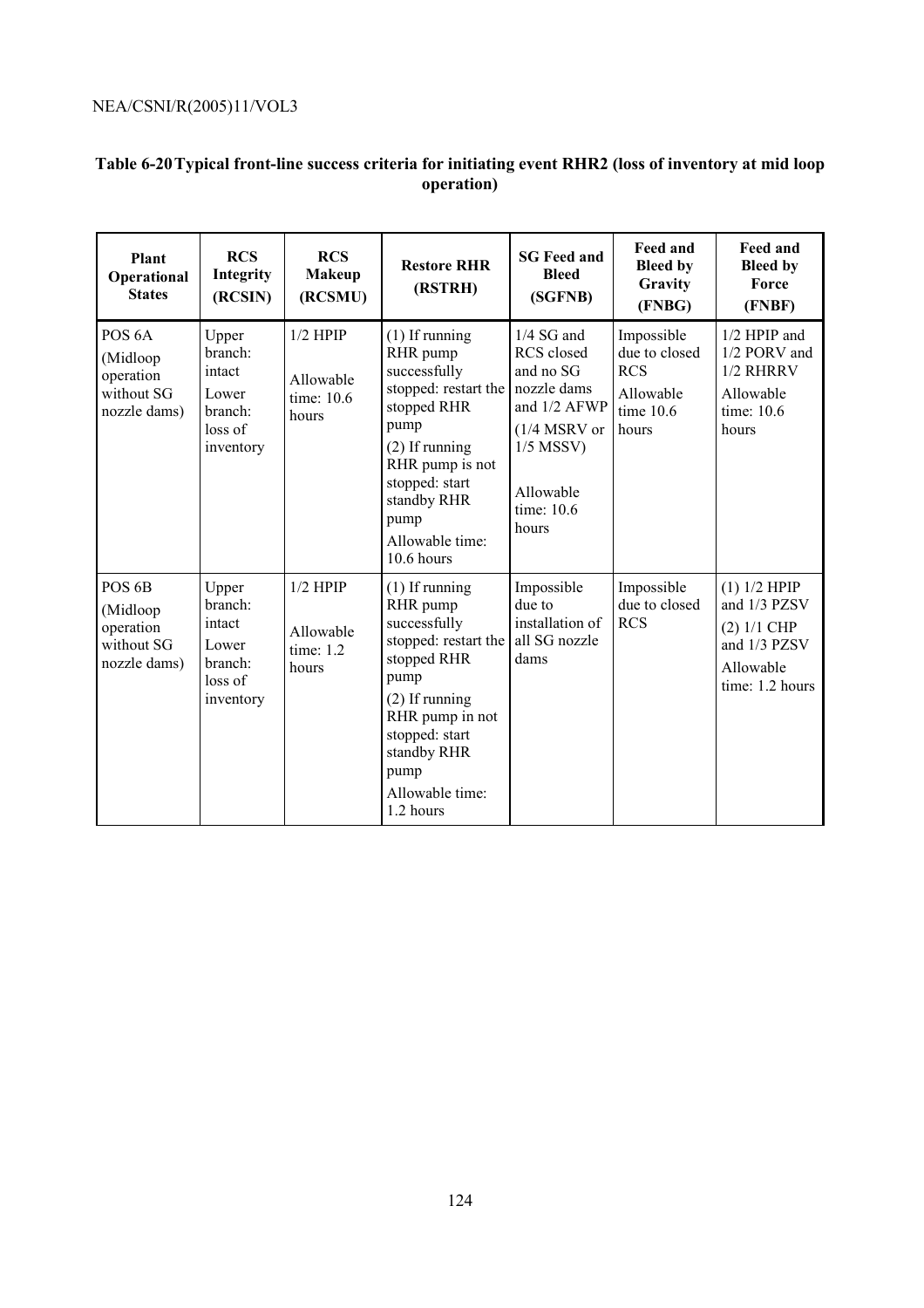| Plant<br>Operational<br><b>States</b>                                     | <b>RCS</b><br>Integrity<br>(RCSIN)                                     | <b>RCS</b><br><b>Makeup</b><br>(RCSMU)                                     | <b>Restore RHR</b><br>(RSTRH)                                                                                                                                                                               | <b>SG Feed and</b><br><b>Bleed</b><br>(SGFNB)                                                                                          | <b>Feed and</b><br><b>Bleed by</b><br>Gravity<br>(FNBG)                  | Feed and<br><b>Bleed by</b><br>Force<br>(FNBF)                                                |
|---------------------------------------------------------------------------|------------------------------------------------------------------------|----------------------------------------------------------------------------|-------------------------------------------------------------------------------------------------------------------------------------------------------------------------------------------------------------|----------------------------------------------------------------------------------------------------------------------------------------|--------------------------------------------------------------------------|-----------------------------------------------------------------------------------------------|
| POS <sub>10A</sub><br>(Midloop<br>operation<br>without SG<br>nozzle dams) | Upper<br>branch:<br>intact<br>Lower<br>branch:<br>loss of<br>inventory | $1/2$ HPIP<br>or<br>$1/2$ CHP<br>Allowable<br>time: $2.6$<br>hours         | $(1)$ If running<br>RHR pump<br>successfully<br>stopped: restart the<br>stopped RHR<br>pump<br>$(2)$ If running<br>RHR pump in not<br>stopped: start<br>standby RHR<br>pump<br>Allowable time:<br>2.6 hours | Impossible<br>due to<br>installation of<br>all SG nozzle<br>dams                                                                       | Impossible<br>due to closed<br><b>RCS</b>                                | (1) 1/2 HPIP<br>and 1/3 PZSV<br>$(2)$ 1/1 CHP<br>and 1/3 PZSV<br>Allowable<br>time: 2.6 hours |
| <b>POS 10B</b><br>(Midloop<br>operation<br>without SG<br>nozzle dams)     | Upper<br>branch:<br>intact<br>Lower<br>branch:<br>loss of<br>inventory | $1/2$ HPIP<br><sub>or</sub><br>$1/2$ CHP<br>Allowable<br>time: 26<br>hours | $(1)$ If running<br>RHR pump<br>successfully<br>stopped: restart the<br>stopped RHR<br>pump<br>$(2)$ If running<br>RHR pump in not<br>stopped: start<br>standby RHR<br>pump<br>Allowable time:<br>26 hours  | $1/4$ SG and<br>RCS closed<br>and no SG<br>nozzle dams<br>and 1/2 AFWP<br>$(1/4$ MSRV or<br>$1/5$ MSSV)<br>Allowable<br>time: 26 hours | Impossible<br>due to closed<br><b>RCS</b><br>Allowable<br>time: 26 hours | (1) 1/2 HPIP<br>and 1/2 PORV<br>$(2)$ 1/1 CHP<br>and 1/2 PORV<br>Allowable<br>time: 26 hours  |

# **Table 6-20 Typical front-line success criteria for initiating event RHR2 (loss of inventory at midloop operation) (Continued)**

### *6.8.5.4 Future Needs*

None.

### *6.8.5 Korea*

### *6.8.5.1 Currently Available Information*

For YGN 5 & 6 LPS PSA involved Level 1 probabilistic safety assessment of all low power and shutdown plant operational states for internal initiating event only. Because the plant is constructing and operating experience of reference plant is too short, the scope is limited to planed refuelling outage.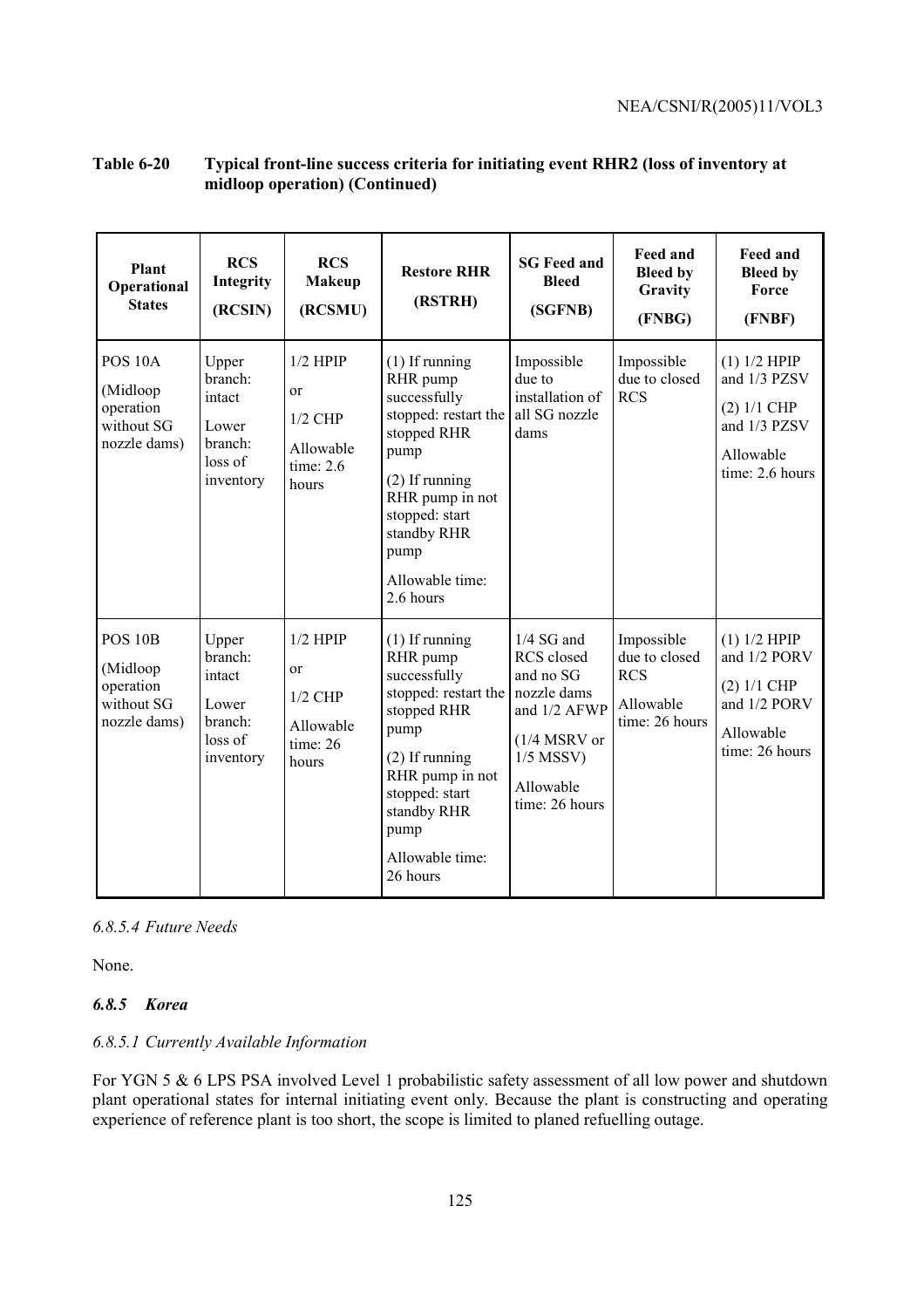### *6.8.5.2 Ongoing Activities*

None.

### *6.8.6.3 Planned Activities*

The success criteria for all POSs will be determined based on the thermal hydraulic calculations.

*6.8.6.4 Future Needs* 

None.

# *6.8.7 Spain*

### *6.8.7.1 Currently Available Information*

Current LPSD analyses are Level 1 PSAs for internal initiators only. Fire and internal flood initiated accidents will be the subject of future research plans. A Level 2 analysis is also foreseen. Some information is available regarding the status of containment main locks, but only from a thermal-hydraulic point of view. Since an open containment can be a characteristic of LPSD scenarios, this allows the more risky scenarios, from a radionuclide release point of view, to be easily identified.

Success criteria have been discussed in the thermal-hydraulics and core physics sections (i.e., 6.1.7 and 6.2.7).

### *6.8.7.2 Ongoing Activities*

Planning is underway to include a project to analyze fire and internal flood risks during LPSD operation for a "pilot" plant in Spain. This project will be included in the Research Agreement between UNESA Spanish utilities association) and the CSN.

# *6.8.7.3 Planned Activities*

Start the project being planned (see above).

It is believed that the issue of risk from radionuclide release from sources other than the reactor vessel warrants attention. Specifically, risk analysis of the refuelling phase is sometimes excluded based on the fact that there is no fuel in the reactor vessel. For this reason, risk analyses for other sources, mainly for spent fuel pools, is another topic that needs addressing. Next year begin planning a research project for a "pilot" risk analysis of other sources of radioactivity inside a nuclear power plant. This project would subsequently be included in Research Agreement between UNESA and CSN.

### *6.8.7.4 Future Needs*

An examination of available fire and internal flood risk analysis methodologies to determine whether enhancements can be made to allow projects to be perform in a more cost effective manner is needed since these types of risk are believed to be significant and performance of these analyses should allow safety enhancements to be identified.

Current PSA methodologies should be examined to determine whether they can be used to estimate risk from other sources of radioactivity. If necessary, new methodologies should be developed.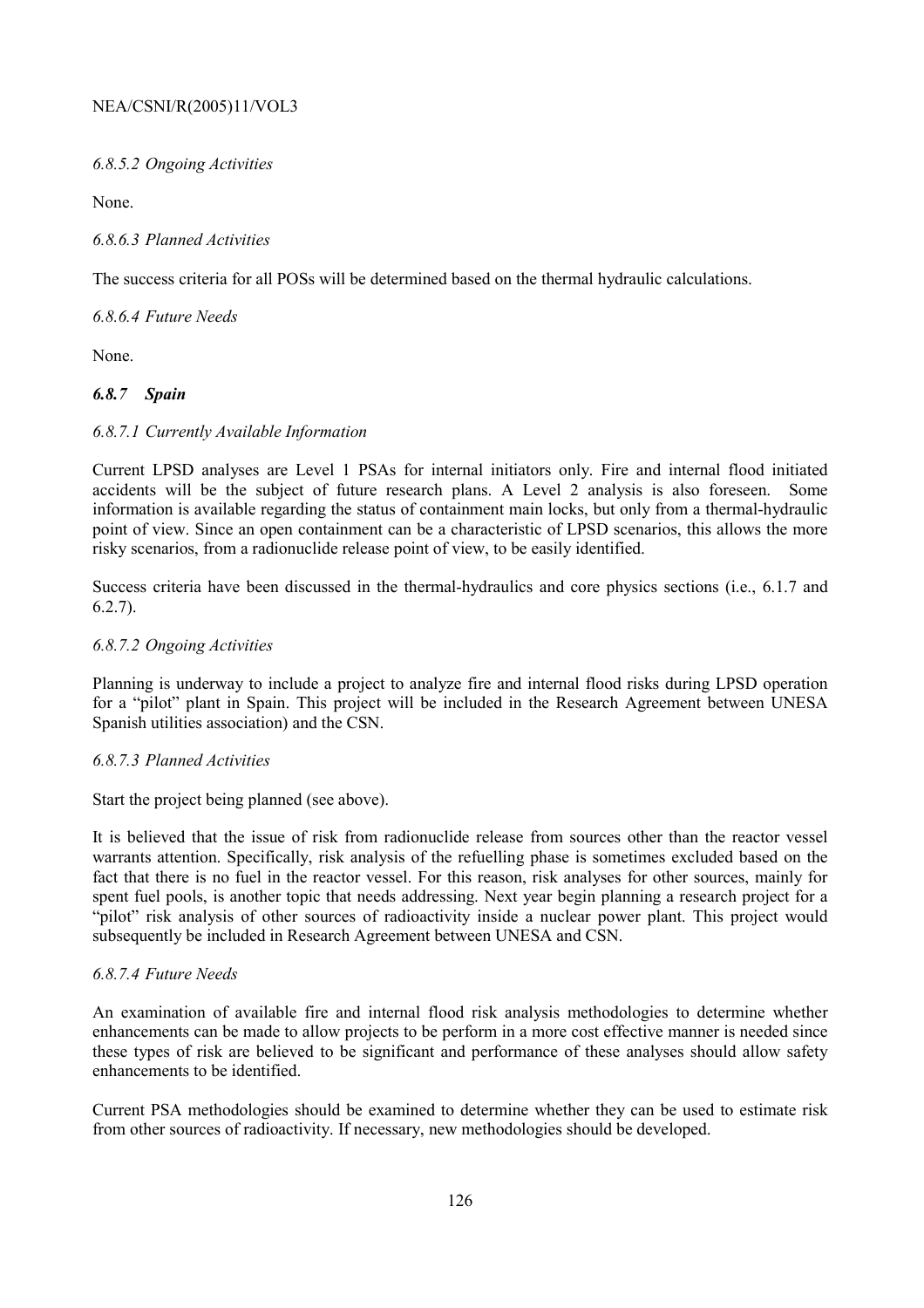# *6.8.8 Chinese Taipei*

# *6.8.8.1 Currently Available Information*

Core uncovery is assumed conservatively as core damage.

Scope is limited to refuelling shutdown. For the BWRs (Chinshan and Kuosheng), the refuelling shutdown is divided into 11 POSs, and only POS 3 to 10 are analyzed (POS 1, 2 and 11 are assumed as power operation conservatively).Most maintenance activities are in POS 6, while the water level is full in refuelling cavity. For the PWR (Maanshan), the refuelling shutdown is divided into 15 POSs, and all POSs except POS 8 are analyzed. POS 5 and 10 are in mid-loop operation, and POS 8 is core-empty.

There are two success criteria considered for BWR and PWR NPPs:

- 1. bleed and feed operation (flooding), and
- 2. feed and bleed by steaming operation (steaming).

*6.8.8.2 Ongoing Activities* 

None.

*6.8.8.3 Planned Activities* 

None.

*6.8.8.4 Future Needs* 

None.

### *6.8.9 United States*

### *6.8.9.1 Currently Available Information*

For Grand Gulf and Surry, Phase 1 of the Low Power and Shutdown Accident Frequencies Program involved a coarse screening Level 1 probabilistic risk assessment of all low power and shutdown plant operational states. Based on the results from the Phase 1 work, detailed analyses were performed in Phase 2. For Grand Gulf , POS 5 (Cold Shutdown) during a refuelling outage was examined. For Surry, three midloop POSs where examined. This scope of the Phase 2 analysis included internal events analysis, internal fire, and internal floods.

The success criteria for shutdown conditions were determined by reviewing various studies and performing plant-specific thermal-hydraulic analyses. The changing level of decay heat was accounted for by defining time windows after shutdown (three for Grand Gulf and four for Surry), each with its own set of success criteria. In general, whenever the success criteria for one system or mitigating function changes, a new time window should be defined; however there is a trade-off between the accuracy of the model and the level of effort needed to arrive at a solution. Thus, the number of time windows ultimately defined may involve compromise.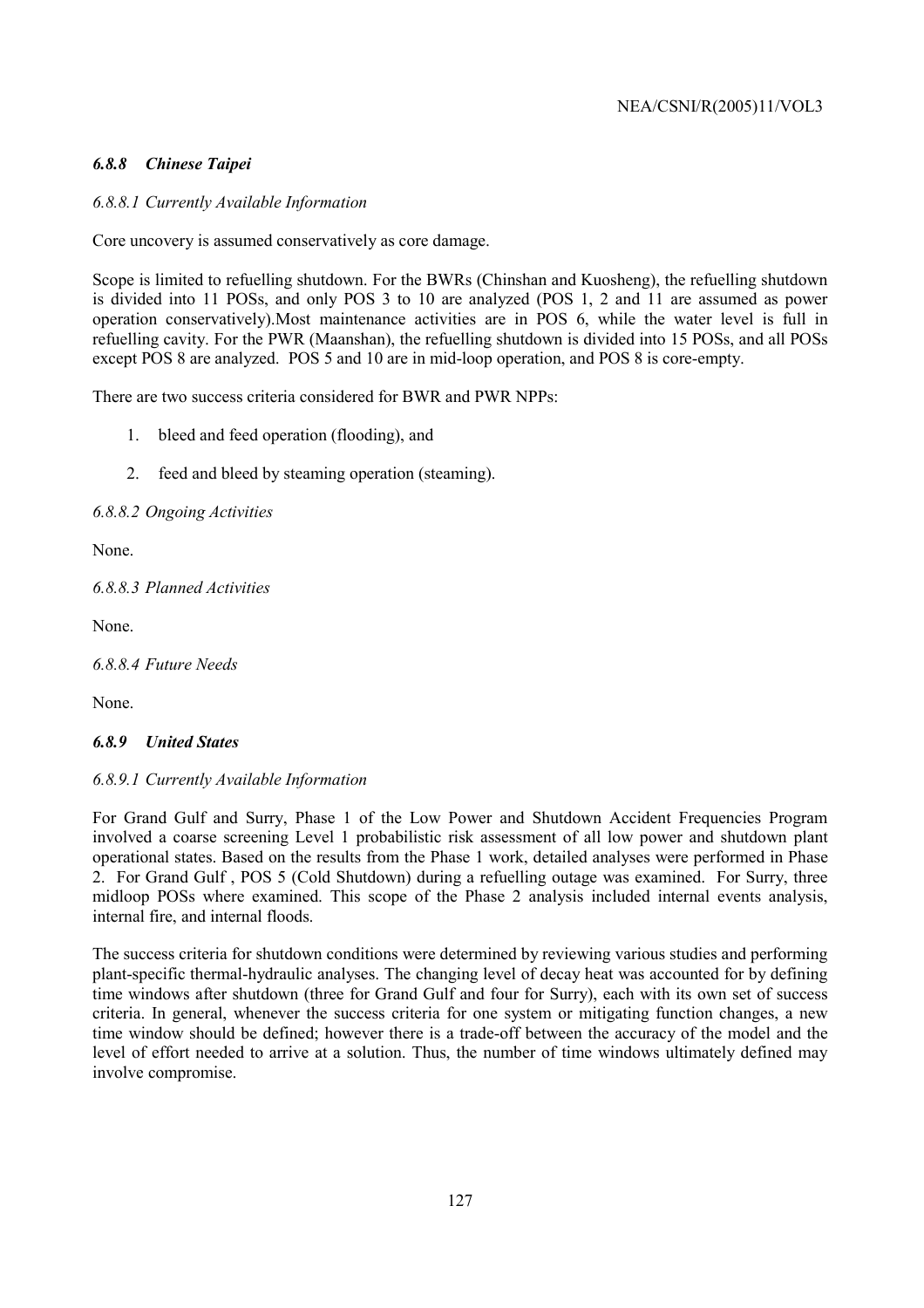Three functions must be successfully provided to mitigate an accident-initiating event:

- reactivity control.
- level control, and
- energy removal.

For Grand Gulf, the rods are fully inserted, and it is extremely unlikely that reactivity excursions from this subcritical condition can occur. Consequently, it was assumed that reactivity control is a function that is always present. For Surry, which uses boron to maintain subcriticality, reactivity control was not assumed to be always present (see Section 6.2.8). As stated previously, success criteria for the other two functions were determined by performing various plant-specific thermal-hydraulic calculations.

*6.8.9.2 Ongoing Activities* 

None.

*6.8.9.3 Planned Activities* 

None.

*6.8.9.4 Future Needs* 

None.

# **6.9 Success Paths**

Present LPSD results are typically for plant operational states occurring during a planned refuelling shutdown. Plans include extending LPSD PSAs to other types of outages, e.g. shutdowns that terminate at the hot standby state or shutdowns resulting from accident situation initiated from the nominal power operational state. Sequences were classified as successful according to the classic definition of the plant reaching a stable situation for the mission time assumed.

The means to consistently link success path sequences from full power event trees to event trees for LPSD should be developed. This would provide a complete PSA model that should be unique and coherent in its assumptions, codification, data, HRA input, dependency analysis, etc.

# *6.9.1 Czech Republic*

# *6.9.1.1 Currently Available Information*

LP&SD PSA for NPP Dukovany adopted the approach used in full power PSA. Event tree sequences have been therefore generally developed until stable long-term conditions is established (e.g. ECCS recirculation, hot shutdown with FW makeup, cold shutdown with secondary circuit RHR operation). LOCA outside confinement boundary requires specific safe states when cold shutdown is needed to mitigate the accident successfully.

# *6.9.1.2 Ongoing Activities*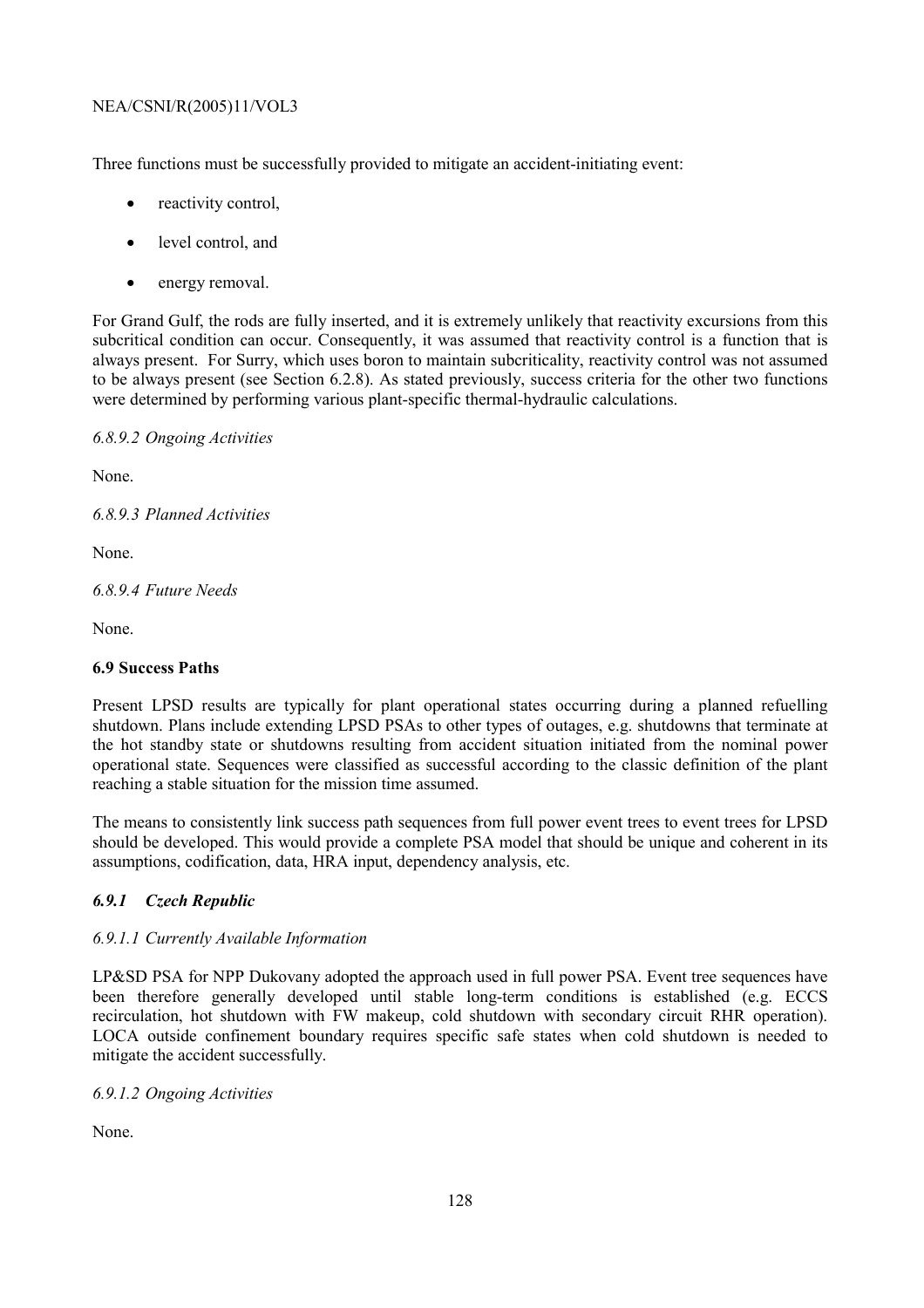# *Planned Activities*

None.

*Future Needs* 

An approach or methodology is needed to allow for the efficient modelling full-power-PSA success paths in LP&SD PSAs. In addition to this, a methodology is needed to determine what constitutes an appropriate LP&SD safe state.

# *6.9.2 France*

# *6.9.2.1 Currently Available Information*

Analysis of the sequences has been conducted either to the point of core damage or to a state in which the risk can be considered to be negligible. The latter condition has resulted in making allowance for postaccident situations of long durations, particularly for the case of primary system breaks, for which we have studied a long-term phase lasting as long as one year. Due to the fact that the long-term scenarios have been studied, it was not necessary to consider the success branches in the LPSD studies.

*Ongoing Activities* 

None.

*6.9.2.2 Planned Activities* 

None.

*6.9.2.4 Future Needs* 

None.

# *6.9.3 Germany*

# *6.9.3.1 Currently Available Information*

Success paths are paths where the initiating event is controlled by the operational and/or safety systems and core cooling is not endangered and the plant is in a state. This includes also sequences with evaporation of the coolant in the containment (while the RPV is open) if feeding of the steam flow is established.

In the BWR study sequences which are characterized by evaporation of coolant without feeding and with a duration of more than 40 hours are judged to be negligible due to the large number of available systems with sufficient capacity.

In the PWR analysis a success path requires also the lack of a large volume of unborated water in the primary circuit.

*6.9.3.2 Ongoing Activities*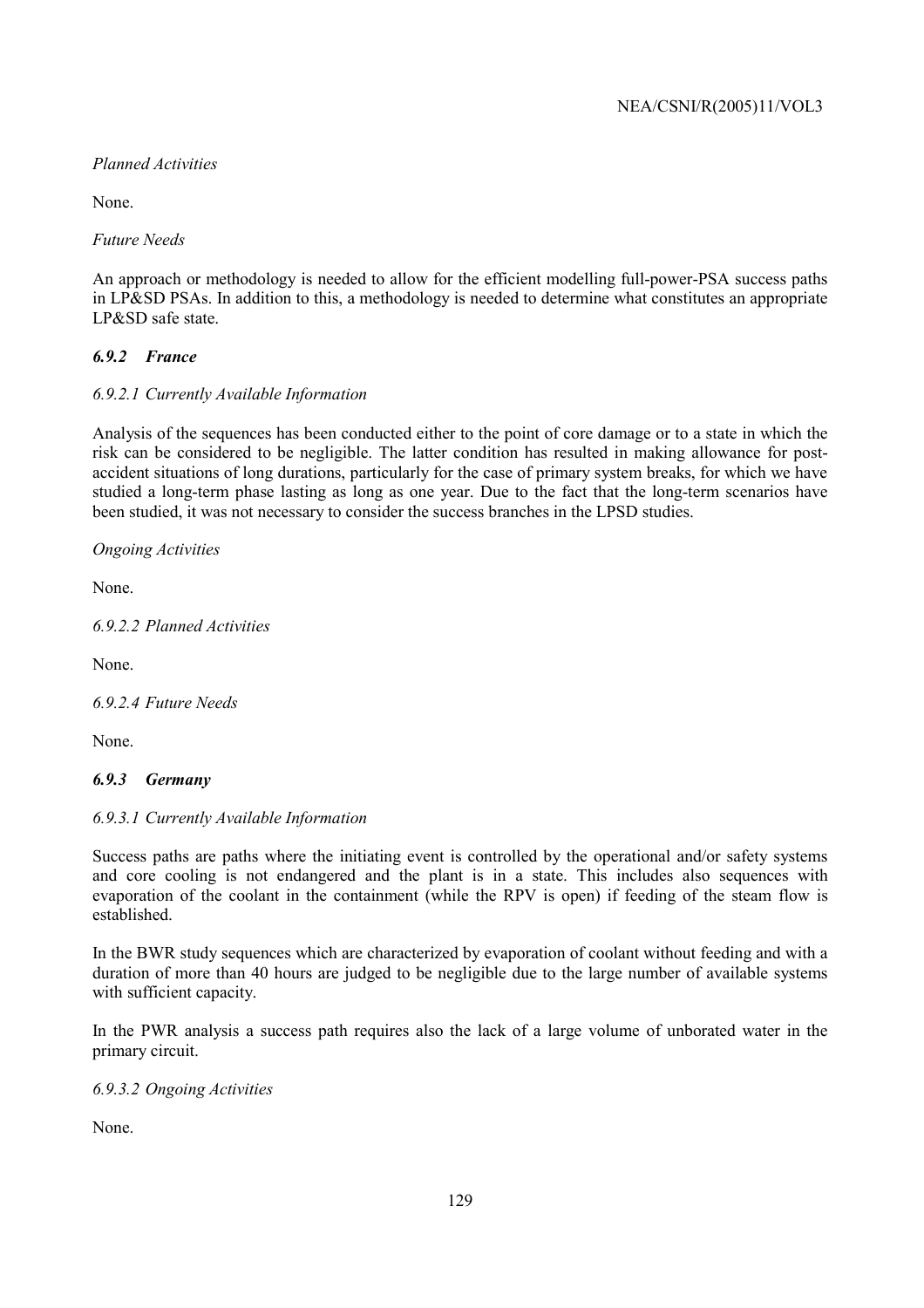*6.9.3.3 Planned Activities* 

None.

*6.9.3.4 Future Needs* 

None.

# *6.9.4 Hungary*

### *6.9.4.1 Currently Available Information*

Event sequences with success end states have been described within the level 1 PSA studies for nominal power operational mode. Thus, the kind of shutdown required for the different situations that develop after different initiating events is known.

### *6.9.4.2 Ongoing Activities*

None.

### *6.9.4.3 Planned Activities*

The present results are for plant operational states occurring during a planned refuelling shutdown. Plans include extending the LPSD PSA study to other types of outages, e.g. shutdowns that terminate at the hot standby state or shutdowns resulting from accident situation initiated from the nominal power operational state.

### *6.9.4.4 Future Needs*

An extension of the level 1 internal fires and floods PSA studies for the nominal power operational mode is has been completed. Success paths for the event trees developed during these analyses should be continued to evaluate the longer-term processes associated with the shutdown condition.

### *6.9.5 Spain*

### *6.9.5.1 Currently Available Information*

No information is currently available because these full power PSA sequences have yet to be examined in detail. Till now, these sequences were classified as successful if the plant reaches in a stable situation for the mission time assumed, usually is 24 hours. LPSD scenarios arising from full power initiators might prove to be worse than some scenarios being modelled in current LPSD PSAs.

### *6.9.5.2 Ongoing Activities*

No activities related to this issue are currently ongoing.

### *6.9.5.3 Planned Activities*

Capturing this interface between full power and LPSD PSAs should be done in the future when LPSD PSAs become available for all plants. For one full power PSA, where these considerations were especially important owing to a peculiar design for the emergency core cooling recirculation function, a discussion of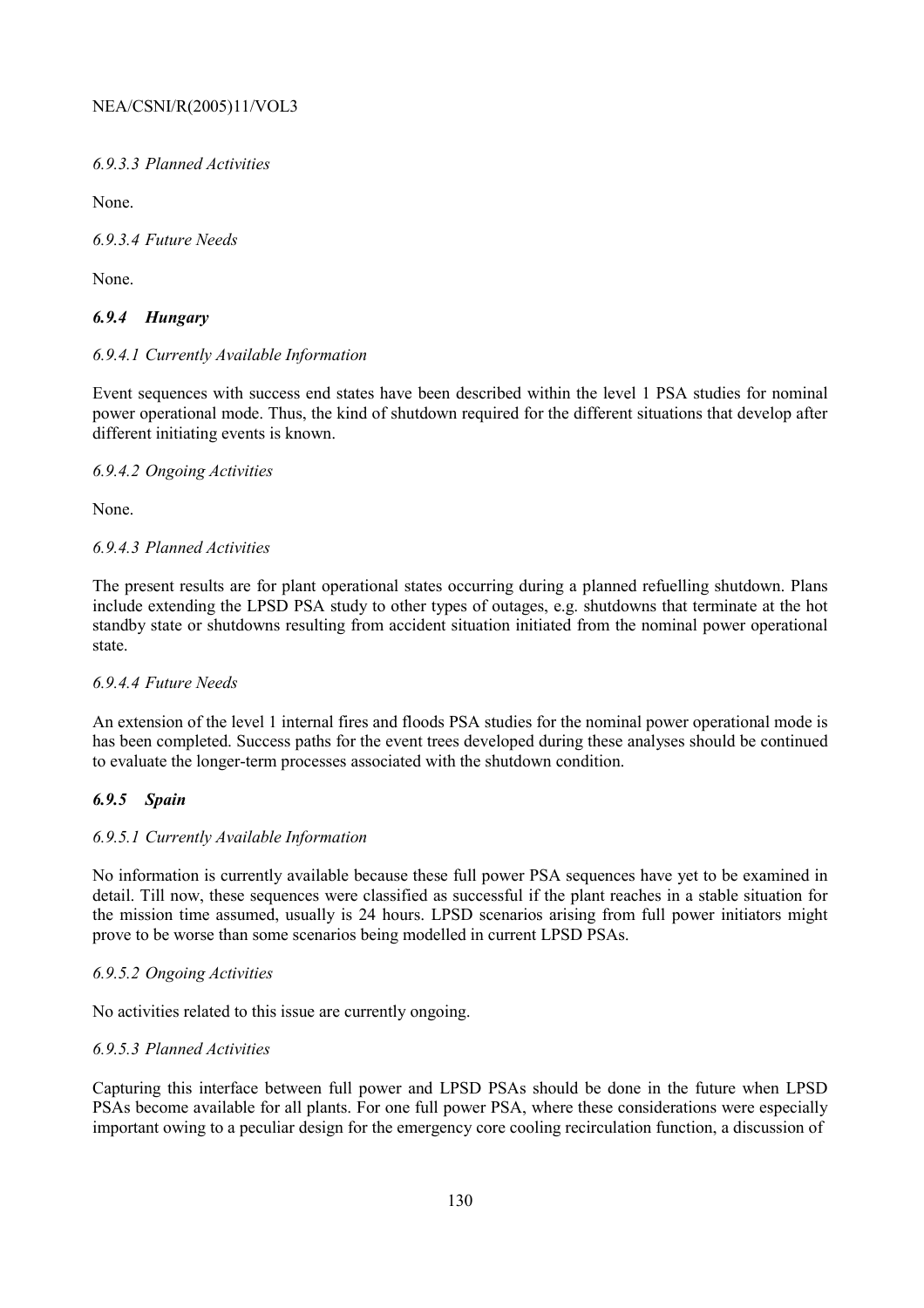this issue is already included. Resolution of the issue has been postponed till the LPSD PSA becomes available.

*6.9.5.4 Future Needs* 

Future updates of full power PSAs will consider these aspects as development of LPSD PSAs continues. The means to consistently link success path sequences from full power event trees to event trees for LPSD should be developed. This would provide a complete PSA model that should be unique and coherent in its assumptions, codification, data, HRA input, dependency analysis, etc.

# *6.9.6 Chinese Taipei*

# *6.9.6.1 Currently Available Information*

The mission time is assumed as 24 hours. The mission time is used to estimate the failure probability of component running failure, and not applied to screen out the sequences that take longer than 24 hours to reach core melt. Sequence recovery before core uncovery (may be longer than 24 hours) was generally not considered in this study. Sequence recovery before containment failure for loss of NSCW of Maanshan NPP was considered for its special scenario.

# *6.9.6.2 Ongoing Activities*

None.

*6.9.6.3 Planned Activities* 

None.

*6.9.6.4 Future Needs* 

None.

# *6.9.7 United States*

# *6.9.7.1 Currently Available Information*

While this issue was identified in both the Grand Gulf and Surry LPSD analyses, LPSD sequences arising from such conditions were not analyzed due to program limitations. The difficulty lies in the fact that each successful sequence may represent a unique configuration; thus the level of effort needed to model each possible configuration can be significant.

*6.9.8.2 Ongoing Activities* 

None.

*6.9.8.3 Planned Activities* 

None.

*6.9.8.4 Future Needs*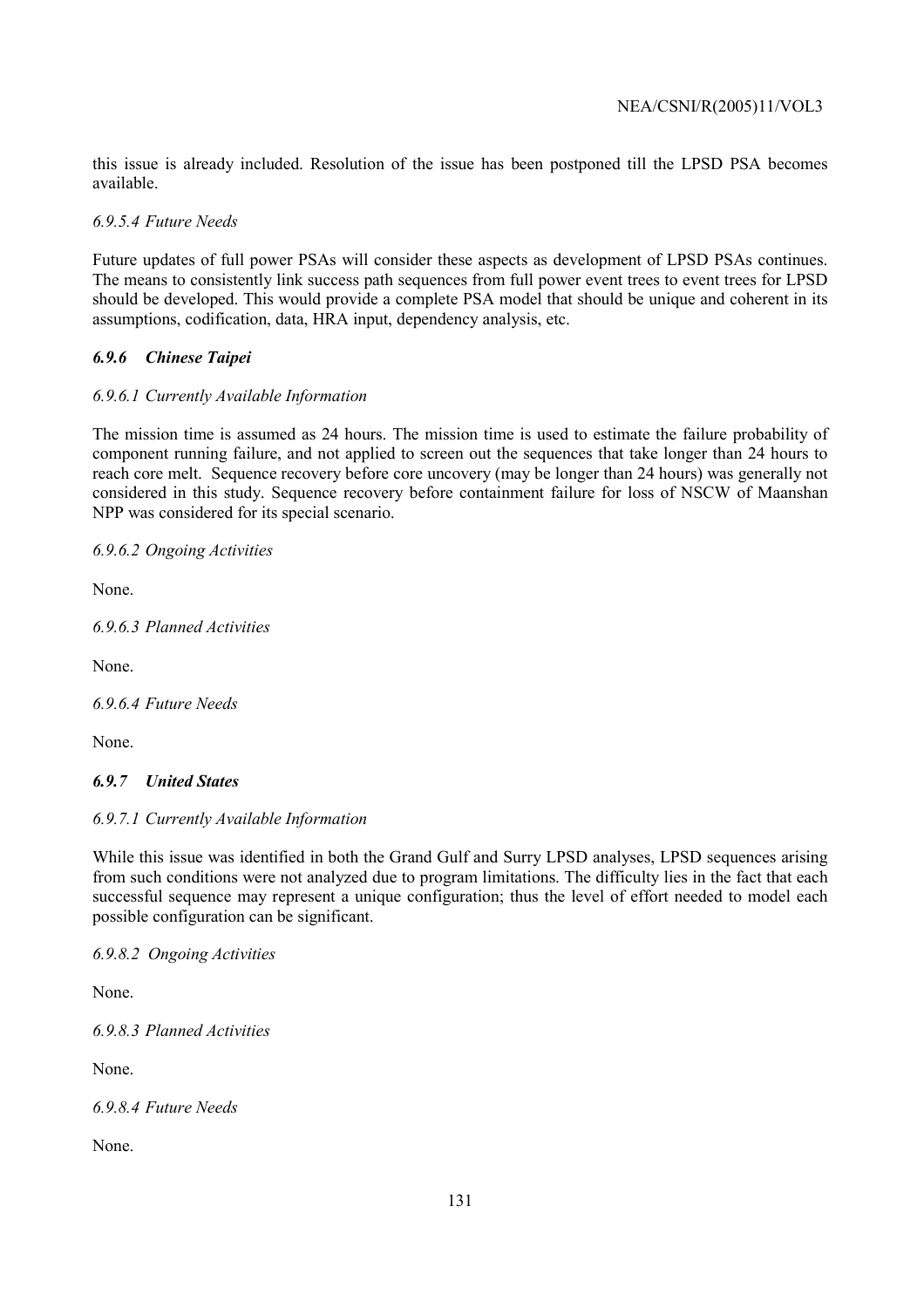# **6.10 Screening Techniques**

Core damage frequency is the central figure-of-merit for quantitative screening.

There is a need for a simplified, systematic approach for screening, one that would allow for a traceable process of selection of the most risk significant LPSD accident scenarios.

The COOPRA LPSD subcommittee is currently investigating ways to improve screening methodologies. Absent a systematic and technically plausible screening process, one that might need to be unique to LPSD PSA methodology, a full-scope LPSD PSA would be extremely costly.

### *6.10.1 Czech Republic*

### *6.10.1.1 Currently Available Information*

Screening process has been used in LP&SD PSA for NPP Dukovany just for initiating event selection. Some equipment failure modes and some scenarios have been also eliminated based on their expected negligible contribution to the risk.

The target of the screening was to preserve all important contributors to CDF. So events or scenarios with contribution less than 0.1% of the expected CDF  $(1 \times 10^{-4}/y)$  were intended to eliminate. Two stage screening, qualitative screening and quantitative screening, has been applied for IE selection.

Qualitative screening was based on expected likelihood of occurrence and on ease of mitigation. Events with expected low frequency (i.e. multiple events) and expected mild consequences have been screened out.

Quantitative screening was based on threshold value for IE frequency. Events with the following frequency have been screened out:

- frequency less than  $1 \times 10^{-6}/y$  for events with "reasonable" (not harsh) consequences
- frequency less than  $1 \times 10^{-7}/v$  for events with harsh consequences (RPV rupture etc.)

Since the particular type of event has been usually split into several subtrees according to different system/equipment availability (due to different break location etc.), their particular frequencies have been treated together for the purpose of quantitative screening. The same approach has been applied as much as reasonable for the frequencies of the particular initiating event distributed into POSes.

So-called "barrier" approach has been applied for reduction of large amount of possible scenarios leading to Man Induced LOCAs. It was determined how many relatively independent "barriers" (administrative control, leakage indication, check valve, inadvertent opening of valve, inadvertent start of pump) have to be breached or have to fail to cause primary circuit draindown. The scenarios with two (small leakages) or three (middle and great leakages) such barriers have been screened out. The "barrier" approach allows to select efficiently the most important scenarios which represent Man Induced LOCAs. Due to large amount of possible scenarios their rough quantification (even based on bounding values) to screen out the negligible ones would not result in sufficient scenario reduction.

### *6.10.1.2 Ongoing Activities*

The more detailed identification of the potential initiating events currently defined just generally is underway. It includes also potential screening of the identified events or scenarios. This project covers: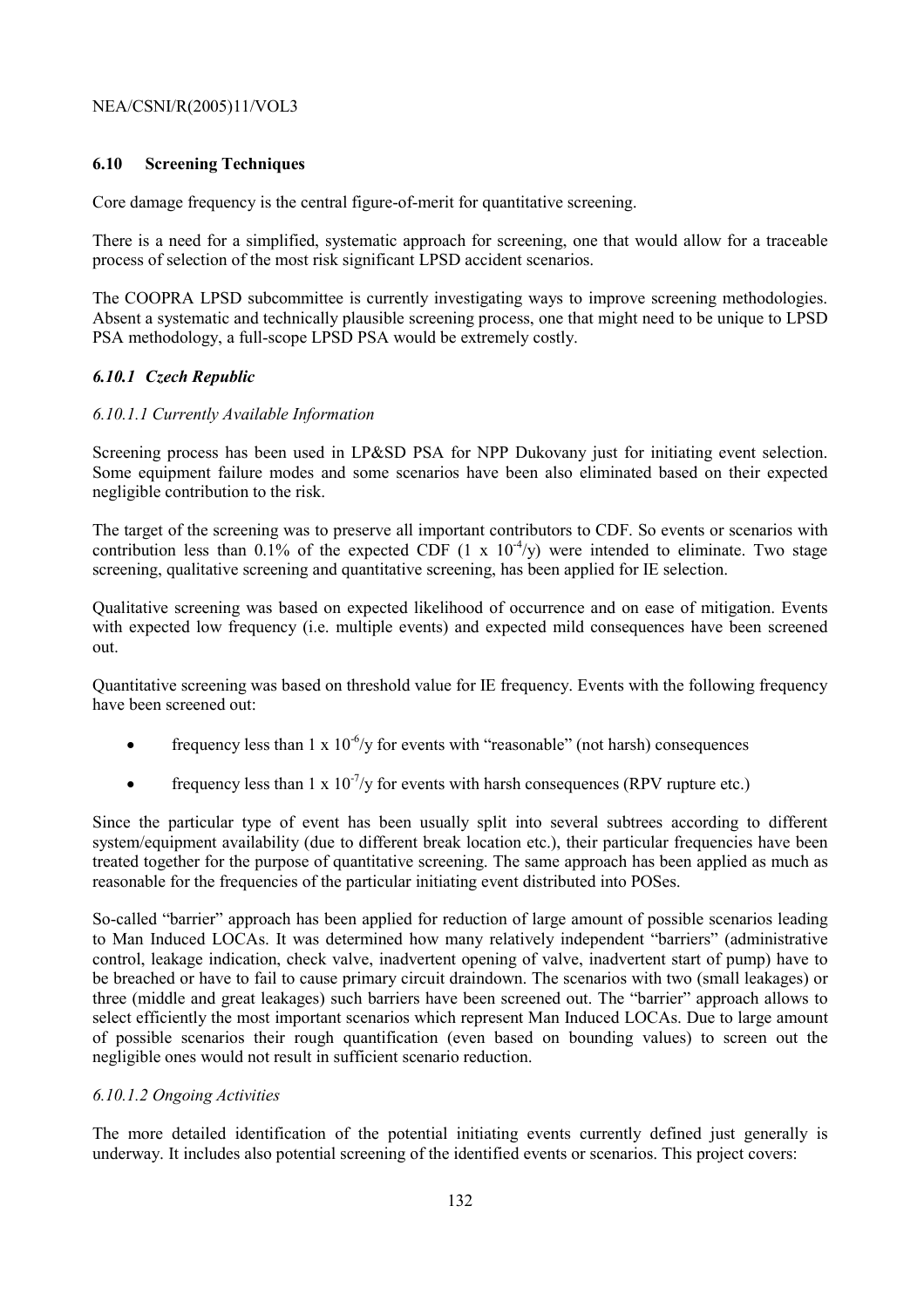- identification of gas accumulation scenarios, especially nitrogen penetration,
- identification of credible LOCAs due to pressure tests following maintenance,
- identification of additional man–induced IEs resulting in loss of secondary circuit decay heat removal.

# *6.10.1.3 Planned Activities*

None.

*6.10.1.4 Future Needs* 

None.

# *6.10.2 France*

# *6.10.2.1 Currently Available information*

Screening techniques were not used. However sequences with low contribution have been grouped with other sequences.

*6.10.2.2 Ongoing activities* 

None.

*6.10.2.3 Planned Activities* 

None.

*6.10.2.4 Future Needs* 

None.

# *6.10.3 Germany*

# *6.10.3.1 Currently Available Information*

A qualitative screening was used for every initiating event to identify the POSs where the event is most relevant. In the screening the probability for the event, the availability of systems and the demands on the functions to control the event was considered.

In the PWR analysis a further screening was performed to identify the initiating events for a detailed analysis. The screening based on a quantitative estimation under the consideration of the international experience.

*6.10.3.2 Ongoing Activities*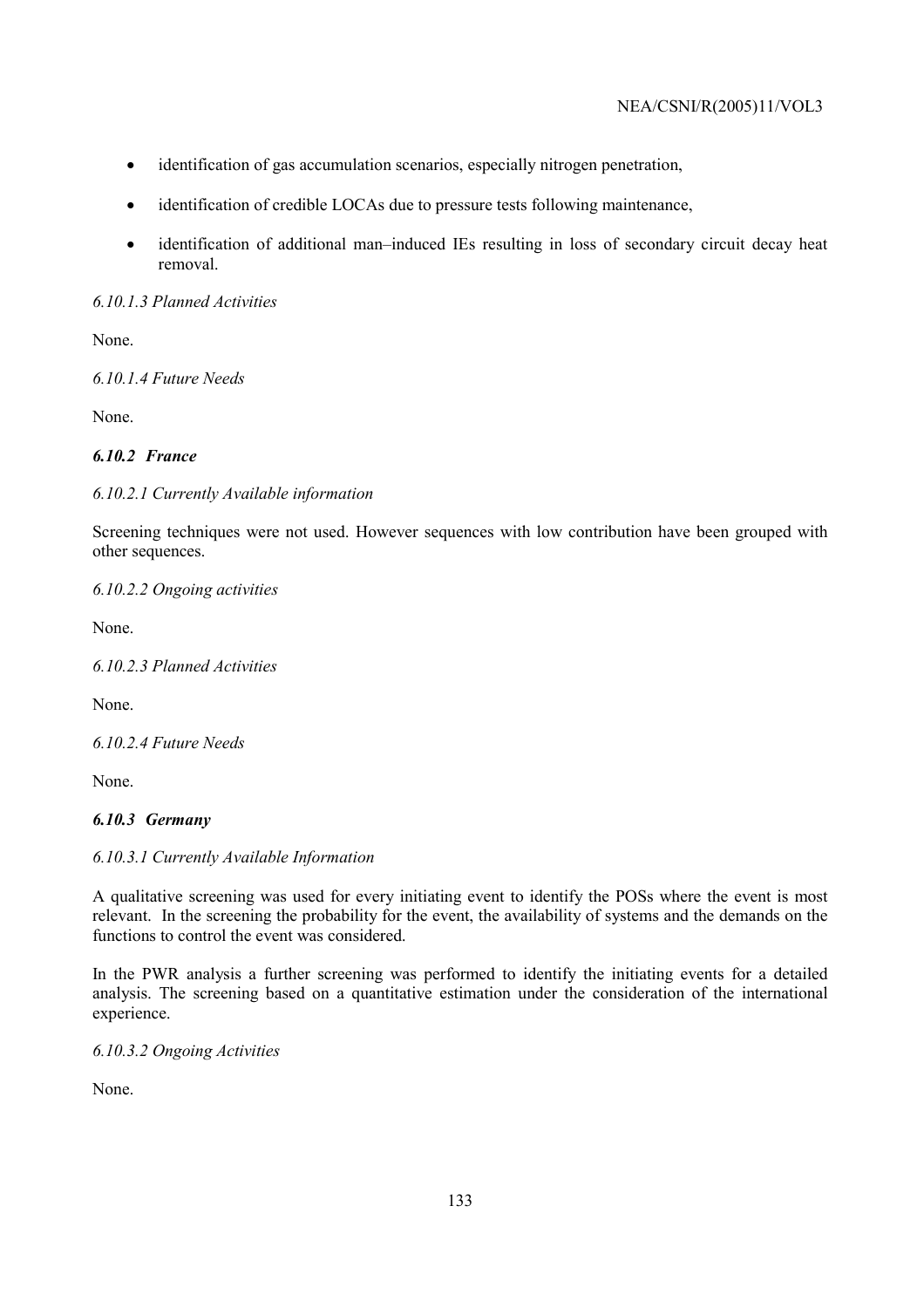*6.10.3.3 Planned Activities* 

None.

*6.10.3.4 Future Needs* 

None.

# *6.10.4 Hungary*

### *6.10.4.1 Currently Available Information*

Generally, no screening techniques have been used. All identified initiating events along with their appropriate event sequences were evaluated. The only exception was the approach followed within the PSA based review of boron dilution faults within the PHARE project PH2.08/95. The screening technique used in this project consisted of the following:

Dilution scenarios leading to reactivity transient, or ultimately to core damage were defined systematically.

Scenarios whose total core damage probability remained below 1 % of the total yearly core damage probability originating from low power and shutdown states were screened out.

### *6.10.4.2 Ongoing Activities*

None.

*6.10.4.3 Planned Activities* 

None.

*6.10.4.4 Future Needs* 

None.

# *6.10.5 Japan*

*6.10.5.1 Currently Available Information* 

Screening techniques were not used. All accident sequences for each POS are calculated.

*6.10.5.2 Ongoing Activities* 

None.

*6.10.5.3 Planned Activities* 

None.

*6.10.5.4 Future Needs*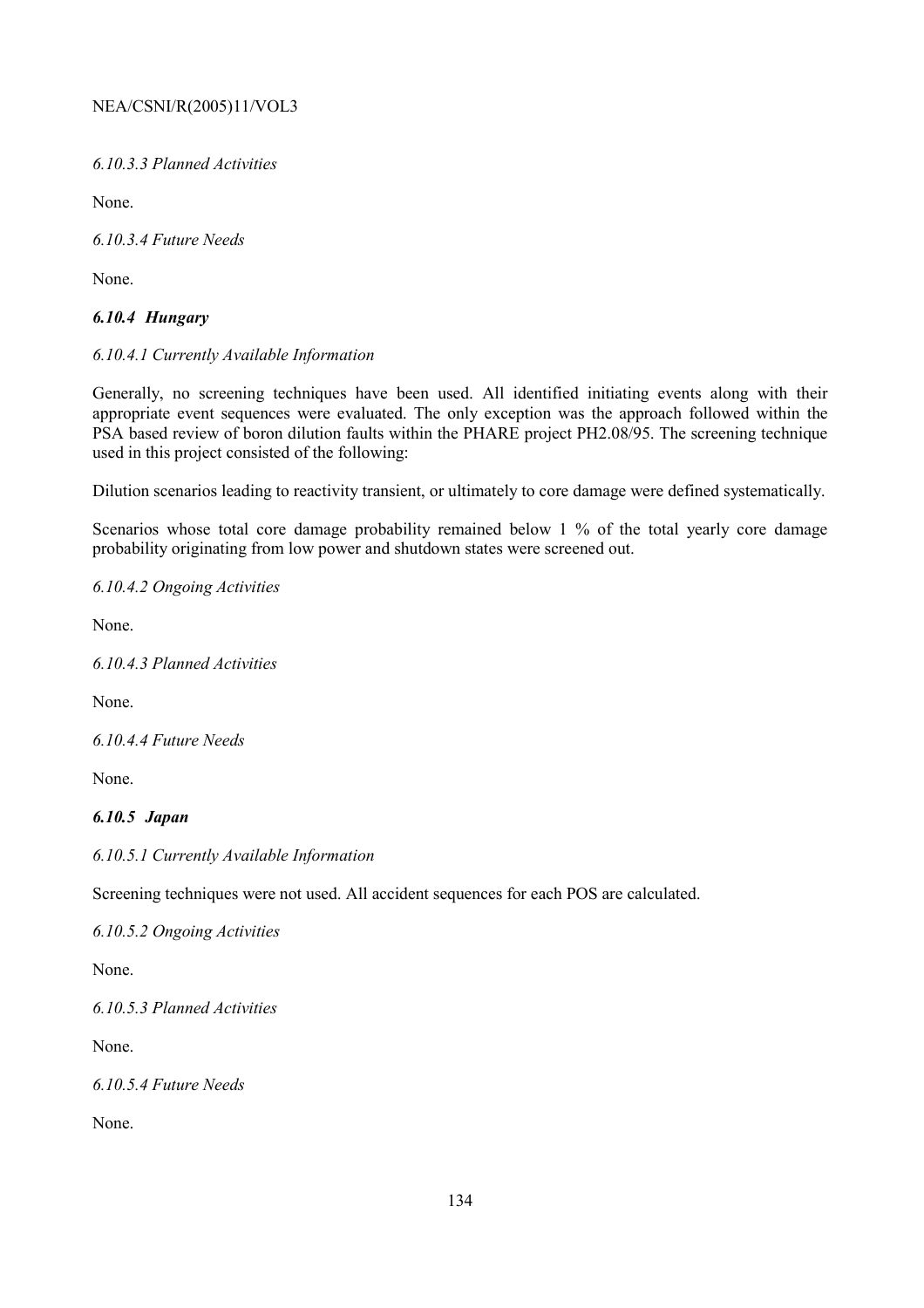# *6.10.6 Korea*

# *6.10.6.1 Currently Available Information*

POS 7, 8 and 9 were screened out due to large RCS inventory or no fuel in the RCS.

 *Ongoing Activities* 

None.

*6.10.6.3 Planned Activities* 

None.

*6.10.6.4 Future Needs* 

None.

### *6.10.7 Spain*

### *6.10.7.1 Currently Available Information*

As discussed in Section 5, a rough qualitative screening analysis was performed for the Vandellos 2 LPSD PSA and a more thorough screening was performed for the Asco LPSD PSA. Nevertheless, the CSN review still consider the Asco screening process as incomplete, because of the belief that core damage frequency, even roughly estimated, should be the central figure-of-merit for quantitative screening. This lack of a systematic approach for screening, that allows for an easy and easily traceable process of selection of the most risk significant LPSD accident scenarios, is considered as one the most important and, therefore, among the most needed of research activities. This need exists because some kind of technically plausible screening process is needed to make LPSD PSAs more cost effective, allowing plant safety to be improved while minimizing associated costs.

### *6.10.7.2 Ongoing Activities*

This task exists of each LPSD PSA project and, although difficulties exist for each project, task procedures are expected to improve from project to project.

### *6.10.7.3 Planned Activities*

There are no specific plans regarding this issue, other than just performing a screening for each PSA using, at least, similar methods from preceding PSAs. International activities related to the development of some kind of standard screening method for LPSD scenarios would be welcome, and CSN participation would be likely, although current research programs would require adaptation to any such standard.

# *6.10.7.4 Future Needs*

As already mentioned, this aspect is needed of some kind of standardization in methodology, because is a key to make LPSD PSA more cost effective and consequently attractive. Without a systematic and technically plausible screening process, that would be perhaps unique for LPSD PSA methodology, the scope, number of possibilities and detail needed would make LPSD PSA performance for all plants too costly. It is believed, based on experience, that this analyses, like it was the case for FP PSA previously, must be plant specific to really catch the plant peculiarities where safety can be enhanced.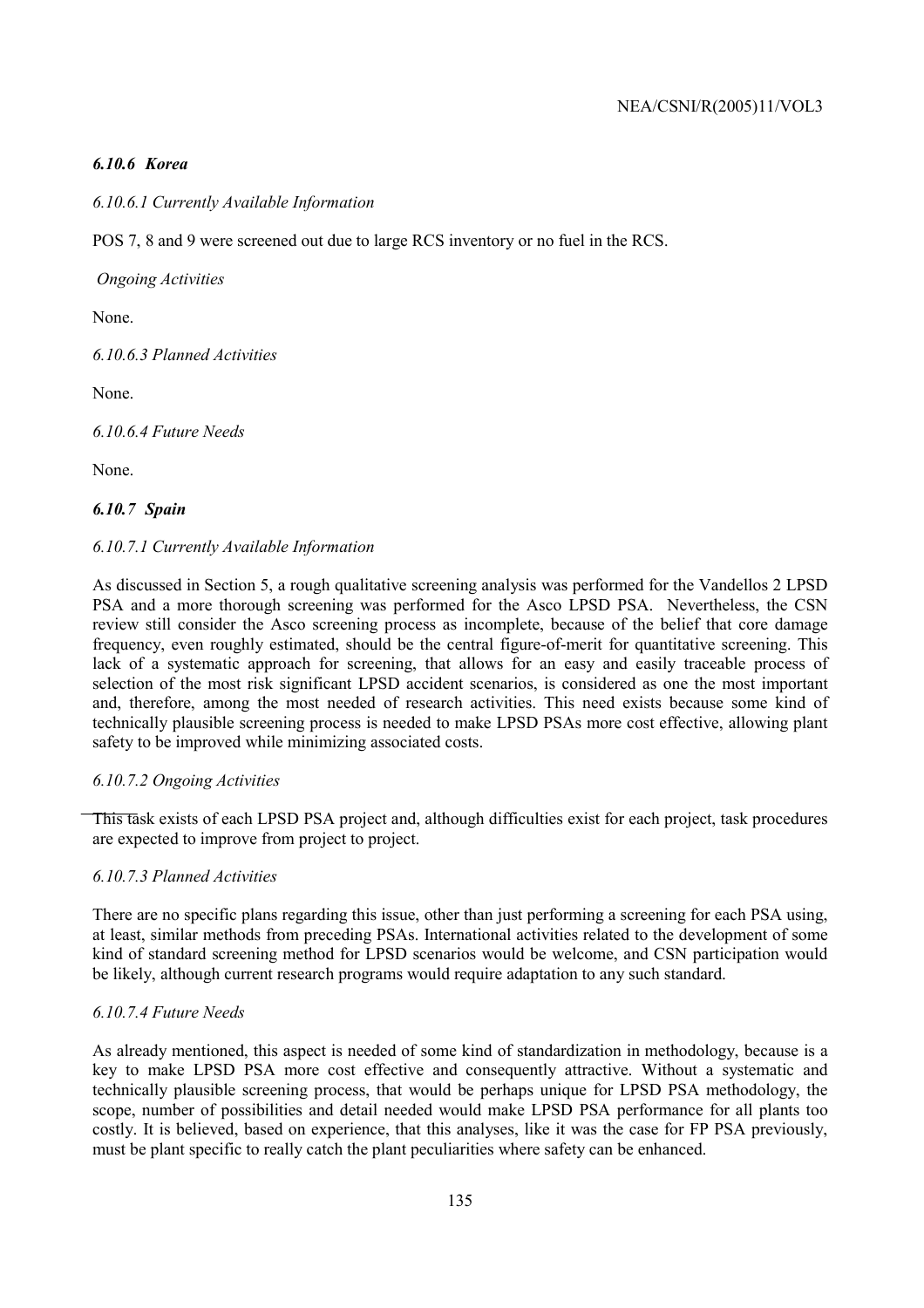# *6.10.8 Chinese Taipei*

*6.10.8.1 Currently Available Information* 

Screening techniques are not used. All accident sequences for each POS are calculated.

*6.10.8.2 Ongoing Activities* 

None.

*6.10.8.3 Planned Activities* 

None.

*6.10.8.4 Future Needs* 

None.

### *6.10.9 United States*

### *6.10.9.1 Currently Available Information*

The Phase 1 analysis of Grand Gulf and Surry represented a screening analysis to identify the more important LPSD POSs. Through various simplifications, results for all LPSD POSs were determined. These results were then examined using simplified differentiators to characterize the accident sequences for each POS. This characterization provided a means of identifying the more important POSs. For Grand Gulf, POS 5 (consisting mainly of the cold shutdown operating condition) was chosen. For Surry, three midloop POSs were identified. These POSs were then analyzed in detail using various means for eliminating unimportant sequences, including eliminating sequences where core damage would not occur until after some specified mission time or if the sequence frequency fell below some specified truncation level.

*6.10.9.2 Ongoing Activities* 

None.

*6.10.9.3 Planned Activities* 

None.

*6.10.9.4 Future Needs* 

None.

# **6.11 LPSD Duration**

Similar to screening, a methodology is also needed for selecting or identifying the duration of LPSD states. This should be supplemented by a methodology for developing sequences and crediting recovery beyond 24 hrs.

On the basis of operating experience with reactors in service, from 6 to 24 different operating states were identified and defined. Duration of each plant operational state was determined by a detailed review of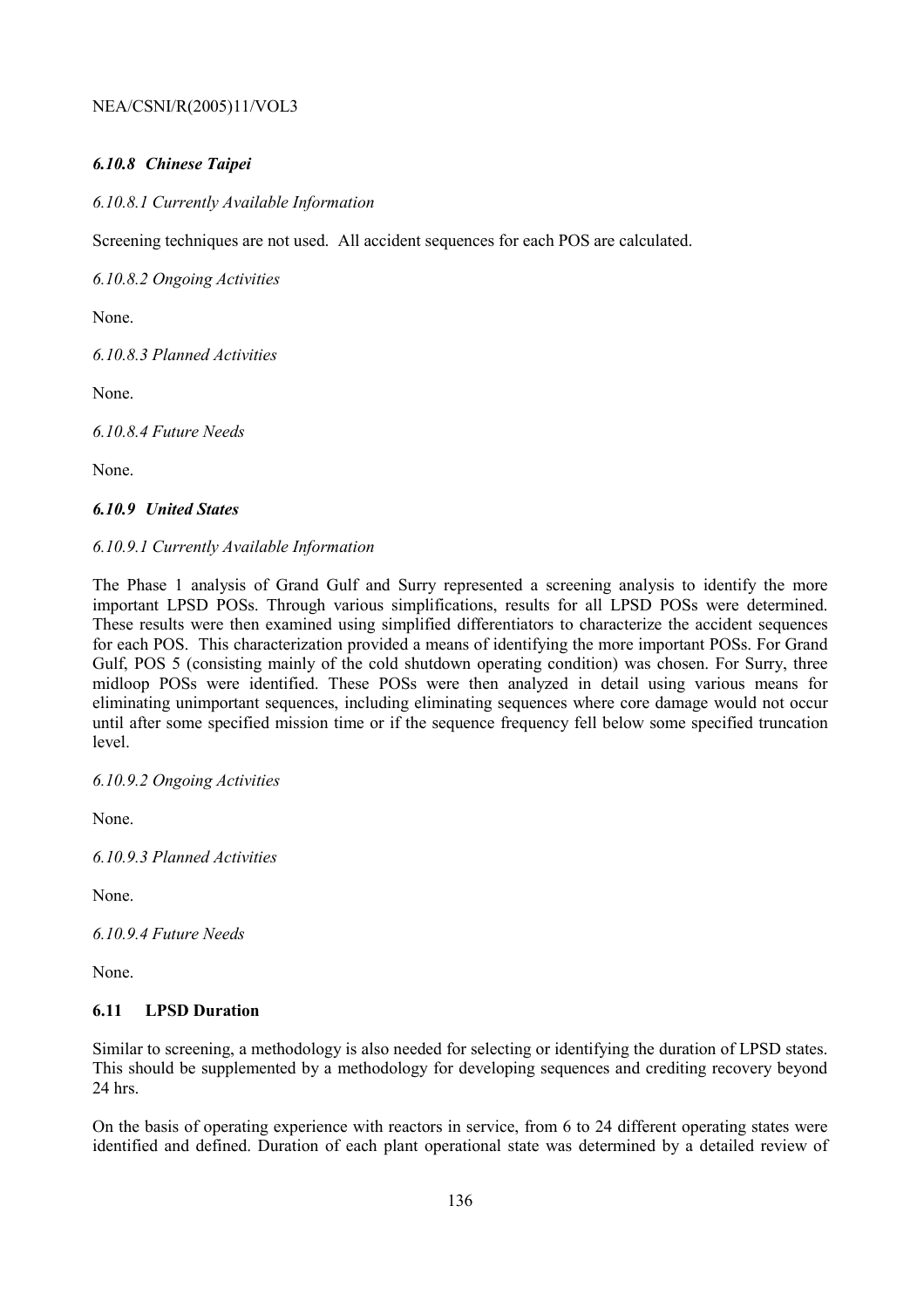shutdown schedule plans and past operational records. Since the duration of POSs differs, comparison of core damage risk among the states was made based on core damage probability - depending on the state duration rather than frequency. The decision was supported by the fact that some of the initiating events could be characterized by probability of occurrence rather than frequency. For example, some human errors that lead to a plant transient have the potential to be committed during special actions performed during shutdown, thus belonging to the group of initiating events characterized by probability of occurrence.

Average outage durations, based on duration times actually observed for the plant operational states, are used.

The effect of longer or shorter POS duration could be observed by means of sensitivity analysis or by means of on-line or off-line risk monitors or by some other system of "living PSA."

### *6.11.1 Czech Republic*

### *6.11.1.1 Currently Available Information*

The 24 hour time duration is used to limit the extent of the LP&SD PSA for NPP Dukovany in accordance with full power PSA approach. Recovery actions made by plant personnel to make available systems needed to mitigate accidents are expected to be completely successful beyond that period.

### *6.11.1.2 Ongoing Activities*

None.

### *6.11.1.3 Planned Activities*

None.

# *6.11.1.4 Future Needs*

A methodology is needed for selecting or identifying the duration of LP&SD states. In addition, a methodology for developing sequences and crediting recovery beyond 24 hrs is needed as well.

### *6.11.2 France*

### *6.11.2.1 Currently Available Information*

Probabilistic studies carried out in France have shown that the risk of a core meltdown is not negligible in reactor shutdown states. As a result, the PSA 900 dealt with all reactor states.

On the basis of operating experience with reactors in service, six different operating states were identified.

State A, duration 7488 hours per year, covers the following operating phases:

• Reactor under power: power  $> 2\%$  nominal

Average temperature: between 286 °C and 304 °C

Pressure: 155 bar absolute.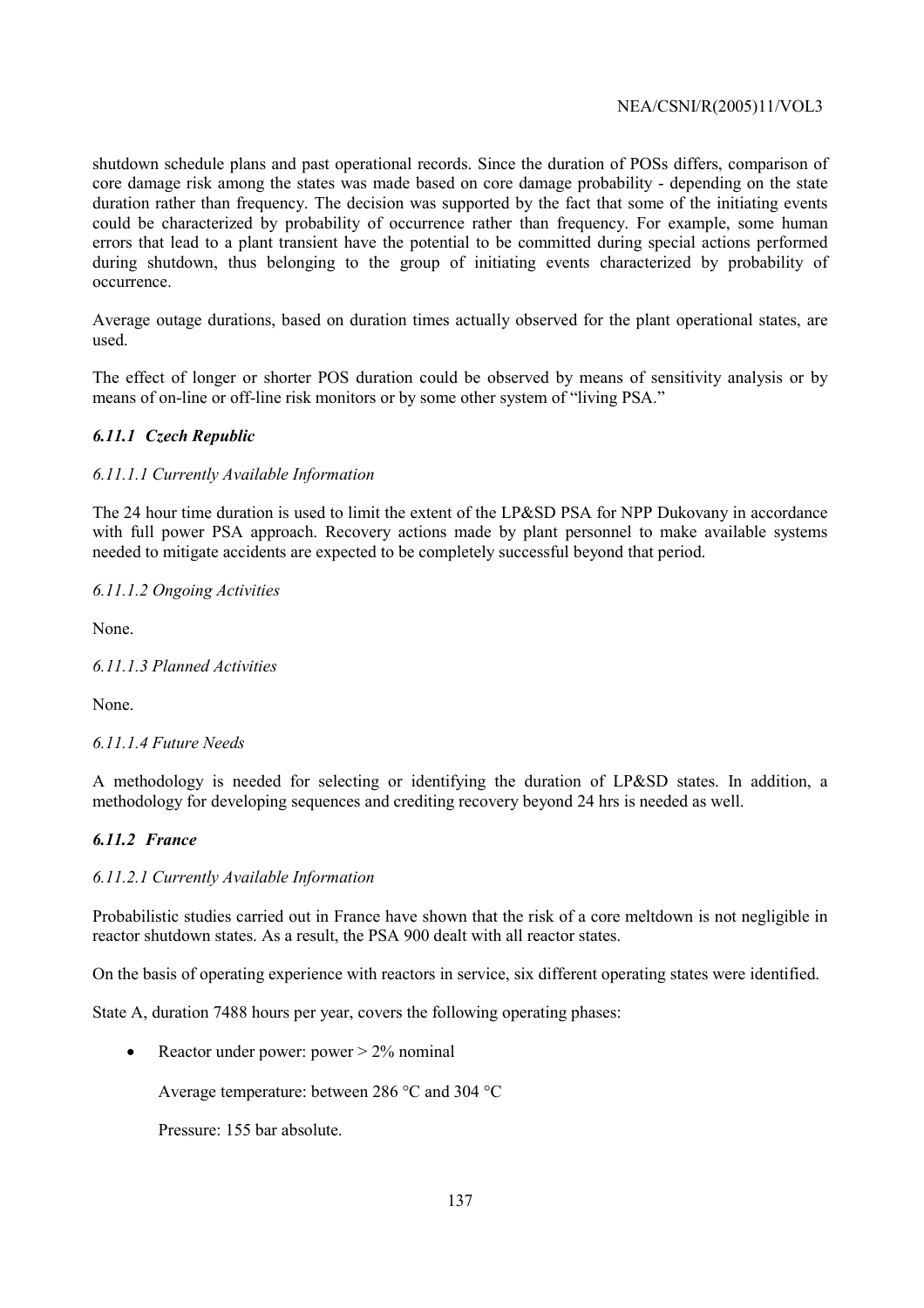• Reactor on hot standby: power  $\leq 2\%$  nominal

Average temperature: 286 °C

Pressure: 155 bar absolute.

• Reactor on hot standby and sub-critical

Average temperature: 286 °C

Pressure: 155 bar absolute.

• Reactor on intermediate shutdown to the P11 (139 bar) and P 12 (286 °C) thresholds:

Average temperature: between 280 and 286 °C

Pressure between 139 and 155 bar absolute.

This state is characterized by the fact that in all the corresponding phases, the safety injection system, which enables the water inventory in the core to be preserved in an accident situation, is activated by a low primary-system pressure signal.

State B, duration 38 hours per year, covers the remainder of intermediate shutdown up to the point where RHRS implementation conditions are reached:

- Average temperature: between 177 °C and 280 °C
- Pressure: between 30 and 139 bar absolute.

State C, duration 264 hours per year, covers the phases where primary system cooling is provided by the residual heat removal system and the primary system is full. This state includes the footing three phases:

- Temperature between 90  $^{\circ}$ C and 177  $^{\circ}$ C and pressure equal to 24 bar (duration: 37 hours)
- Temperature between 60  $\degree$ C and 90  $\degree$ C (duration: 110 hours)
- Normal cold shutdown when the system PTR can remove the residual heat, necessitating a primary system escape (duration: 117 hours).

State D, duration 456 hours per year, covers phases in which the primary system is partly drained or open to the point where the primary pipes are half full. A number of specific cases are recognized depending on the location of the opening in the primary system. The RHRS (and possibly system PTR) is in service.

State E, duration 216 hours per year, covers cold shutdown for refuelling with the reactor cavity full and with at least one fuel element in the reactor vessel.

State F, duration 288 hours per year, covers all primary system configurations where all fuel has been unloaded from the reactor vessel.

### *6.11.2.2 Ongoing Activities*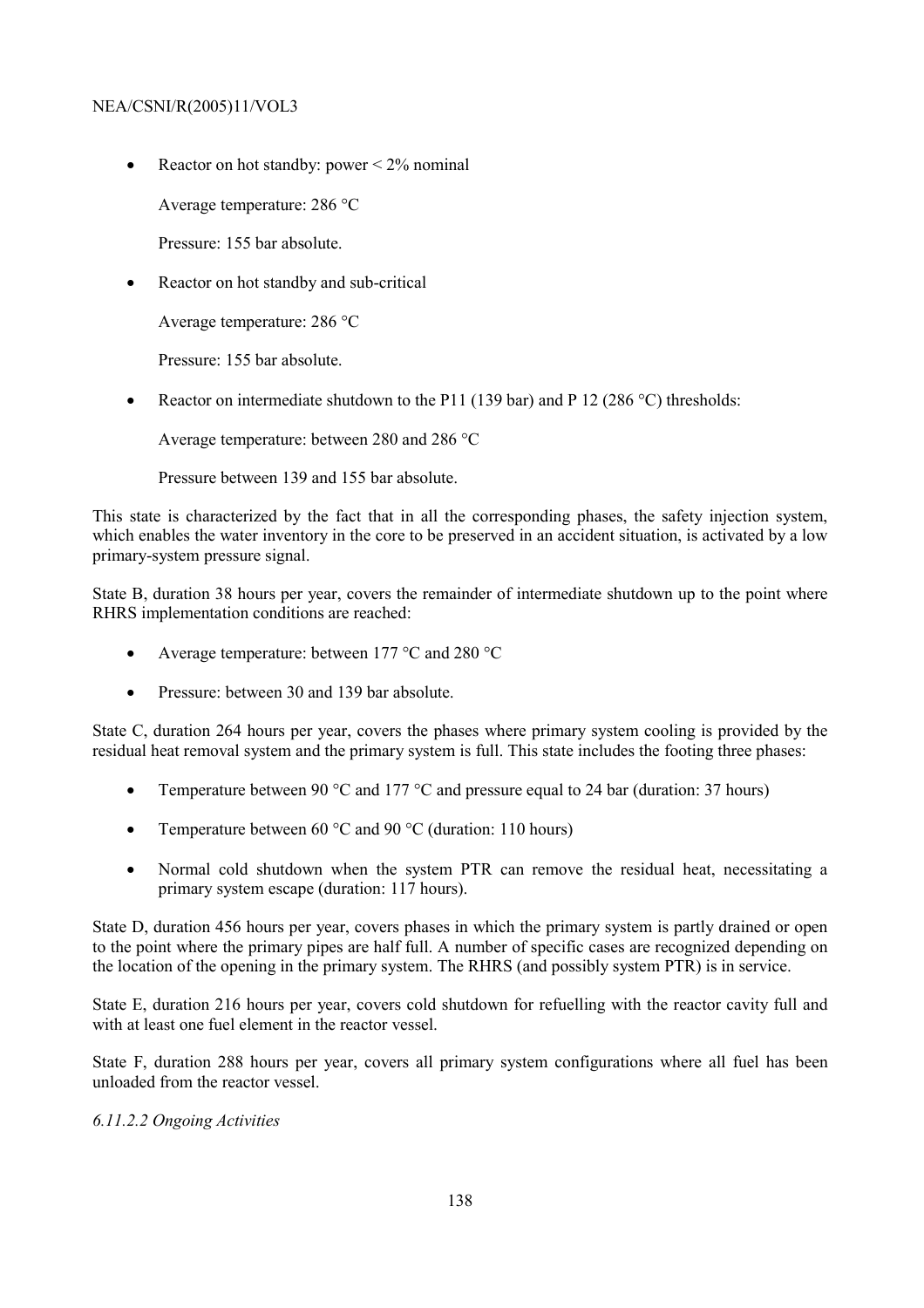A new definition of the reactor operating states during shutdown is under progress. The duration of each operating phase is being updated.

The definition of Plant Operating State (POS) has to be sufficiently detailed in order to reflect correctly the functional analysis. However some grouping and simplification are necessary to avoid a too complicated study. The difficulty is to find the best balance between these two objectives. In France, a limited number of POS has been defined but, for particular initiating events, a subdivision of POS has been necessary.

*6.11.2.3 Planned Activities* 

None.

*6.11.2.4 Future Needs* 

None.

# *6,11.3 Germany*

*6.11.3.1 Currently Available Information* 

BWR:

Some major inspections with refuelling were evaluated. The time from leaving the desired power operation until the start up was split into plant operation states. The duration of the POSs is very different from inspection to inspection due to varying actions. The duration varies by a factor of 3 to 5 and in one POS by a factor of 10. The average duration of a major inspection is 45 days.

### PWR:

In the reference plant, 5 types of major inspections are defined which have a definite time schedule. For PSA purposes, a "normal" inspection with a duration of 14 days was chosen. The duration of the POSs varies from 3 hours (power reduction) to 143 hours (core unloaded). The following table gives an overview of the definition and duration of the POSs for a 14-day outage of the reference plant.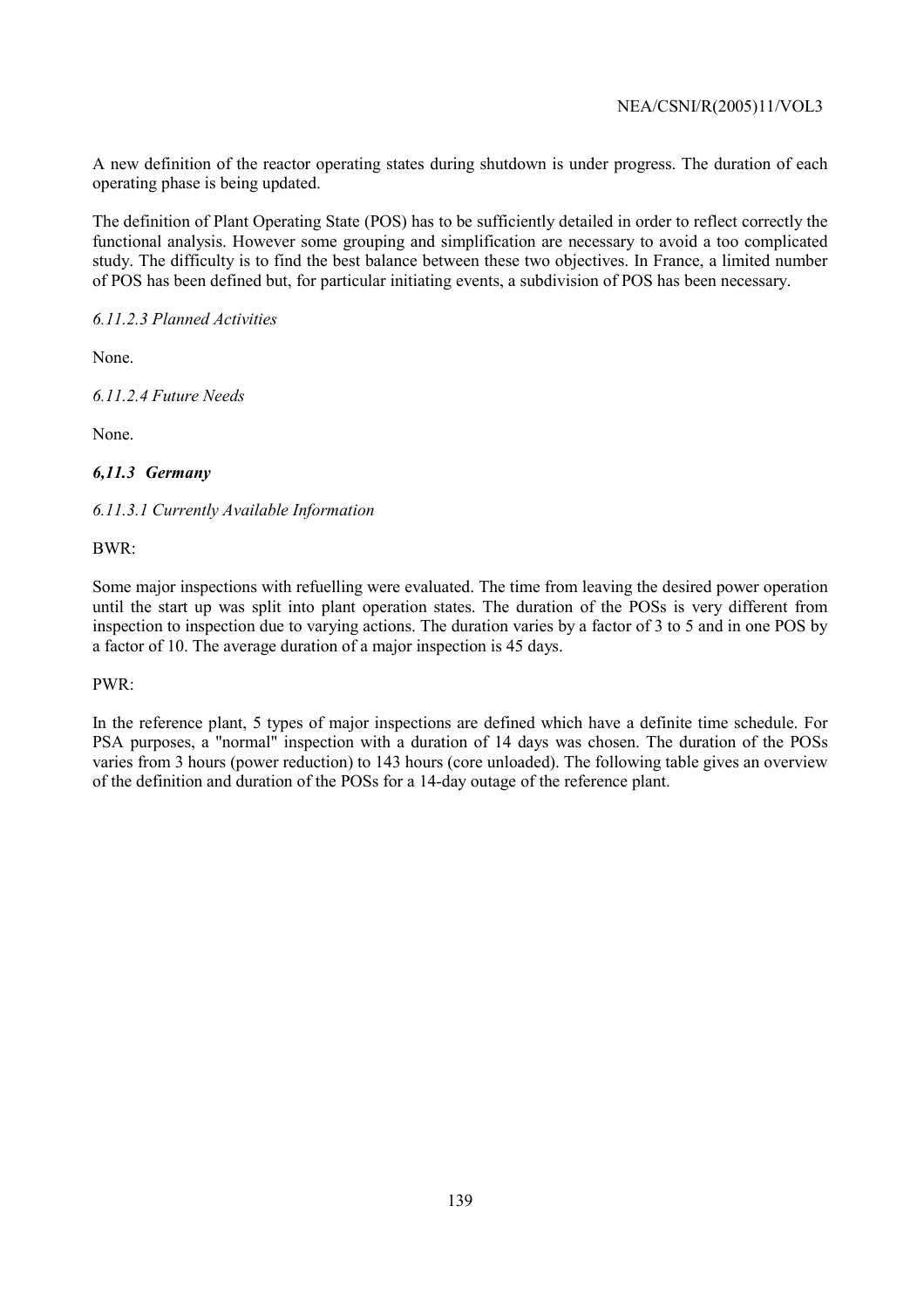| <b>Table 6-21</b> | POSs of a 14-days outage of the reference PWR-plant |
|-------------------|-----------------------------------------------------|
|                   |                                                     |

| Identific<br>ation | <b>Duration</b><br>(h)  | Physical characteristics / System characteristics                                                                                                                                                 |  |  |
|--------------------|-------------------------|---------------------------------------------------------------------------------------------------------------------------------------------------------------------------------------------------|--|--|
| $(1)$ A $0$        | $\overline{3}$          | Power reduction to the condition subcritical hot /<br>Reactor protection signals and availability of the safety systems as during<br>power operation                                              |  |  |
| $(1)$ A1           | 19                      | Subcritical hot; shutdown via steam generators down to primary<br>system pressure 31 bar and primary system temperature 120 $^{\circ}$ C /<br>All reactor protection systems still available      |  |  |
| $(1)$ B1           |                         | Primary system cooldown to the condition depressurised cold /<br>Start-up of the residual-heat removal (RHR) system at 120 $^{\circ}$ C;<br>accumulators and high-pressure pumps are disconnected |  |  |
| (1) B2             | 21                      | Level lowering to mid-loop, mid-loop operation /<br>Core within the RPV, primary system pressure-tight closed                                                                                     |  |  |
| $(1)$ C            | 18                      | Opening the RPV closure head, mid-loop operation /<br>Core within the RPV, primary system not pressure-tight closed, refuelling<br>hatch between settling pond and fuel pool closed               |  |  |
| $(1)$ D            | 66                      | Flooding of the reactor cavity, unloading of the fuel elements /<br>Core wholly or partly within the RPV, refuelling hatch open                                                                   |  |  |
| E                  | 143                     | Emptying of reactor cavity and partly the RPV /<br>Core fully unloaded, refuelling hatch closed, work performed at lower-<br>edge loop                                                            |  |  |
| $(2)$ D            | 73                      | Refilling of the reactor cavity, loading of the fuel elements /<br>Core wholly or in part within the RPV, refuelling hatch open                                                                   |  |  |
| $(2)$ C            | 30                      | Level lowering to mid-loop, closing of the RPV closure head /<br>Core within the RPV, primary system not pressure-tight closed, refuelling<br>hatch closed                                        |  |  |
| (2) B2             | 31                      | Evacuation and refilling of the primary system /<br>Core within the RPV, primary system pressure-tight closed                                                                                     |  |  |
| $(2)$ B1           |                         | Primary system heat-up with the reactor coolant pumps /<br>All reactor protection systems available                                                                                               |  |  |
| $(2)$ A1           |                         | Coolant deboration and taking the reactor to critical condition /<br>Withdrawal of control rods or / and deboration                                                                               |  |  |
| $(2)$ A $0$        | $\overline{\mathbf{4}}$ | Power increase up to specified level /<br>Reactor protection signals and availability of the safety systems as during<br>power operation                                                          |  |  |

 $(1)$  = Plant operation states during shutdown

(2) = Plant operation states during restart

*6.11.3.2 Ongoing Activities*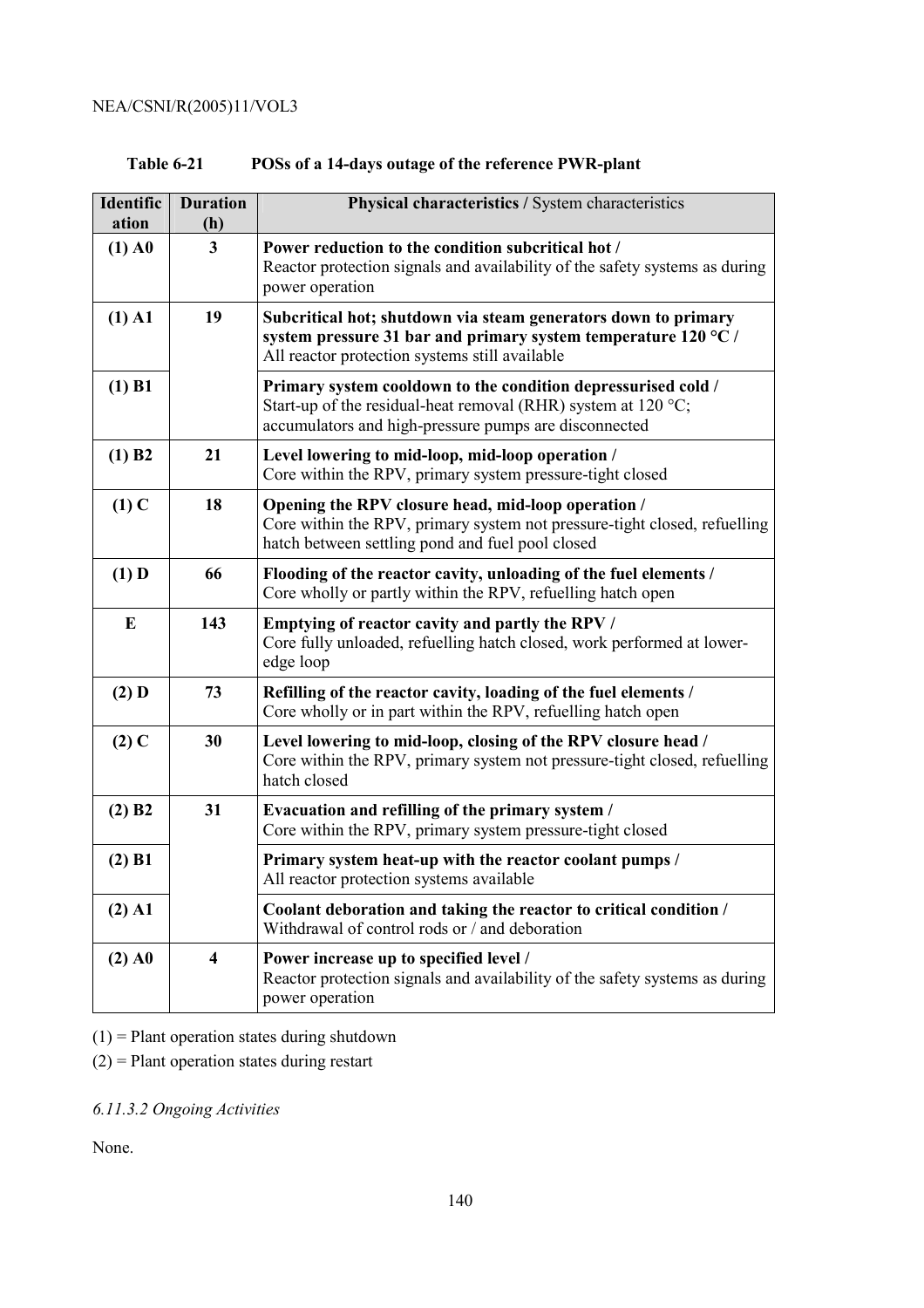# *6.11.3.3 Planned Activities*

None.

*6.11.3.4 Future Needs* 

None.

# *6.11.4 Hungary*

# *6.11.4.1 Currently Available Information*

Duration of each plant operational state identified was determined by a detailed review of shutdown schedule plans and past operational records. Since the duration of POSs differs, comparison of core damage risk among the states was made based on core damage probability - depending on the state duration rather than frequency. The decision was supported by the fact that some of the initiating events could be characterized by probability of occurrence rather than frequency. For example, some human errors that lead to a plant transient have the potential to be committed during special actions performed during shutdown; thus, belonging to the group of initiating events characterized by probability of occurrence.

*6.11.4.2 Ongoing Activities* 

None.

*6.11.4.3 Planned Activities* 

None.

*6.11.4.4 Future Needs* 

None.

# *6.11.5 Japan*

# *6.11.5.1 Currently Available Information*

The typical LPSD duration times used for BWR-5 calculations are shown in Table 6-22.

| <b>POS</b>     | <b>Duration (Hour)</b> |
|----------------|------------------------|
| c              | 24                     |
|                | 168                    |
| B1             | 408                    |
| B2             | 288                    |
| B <sub>3</sub> | 192                    |
| ◠              | 480                    |
|                |                        |

# **Table 6-22 Typical duration times for BWR-5**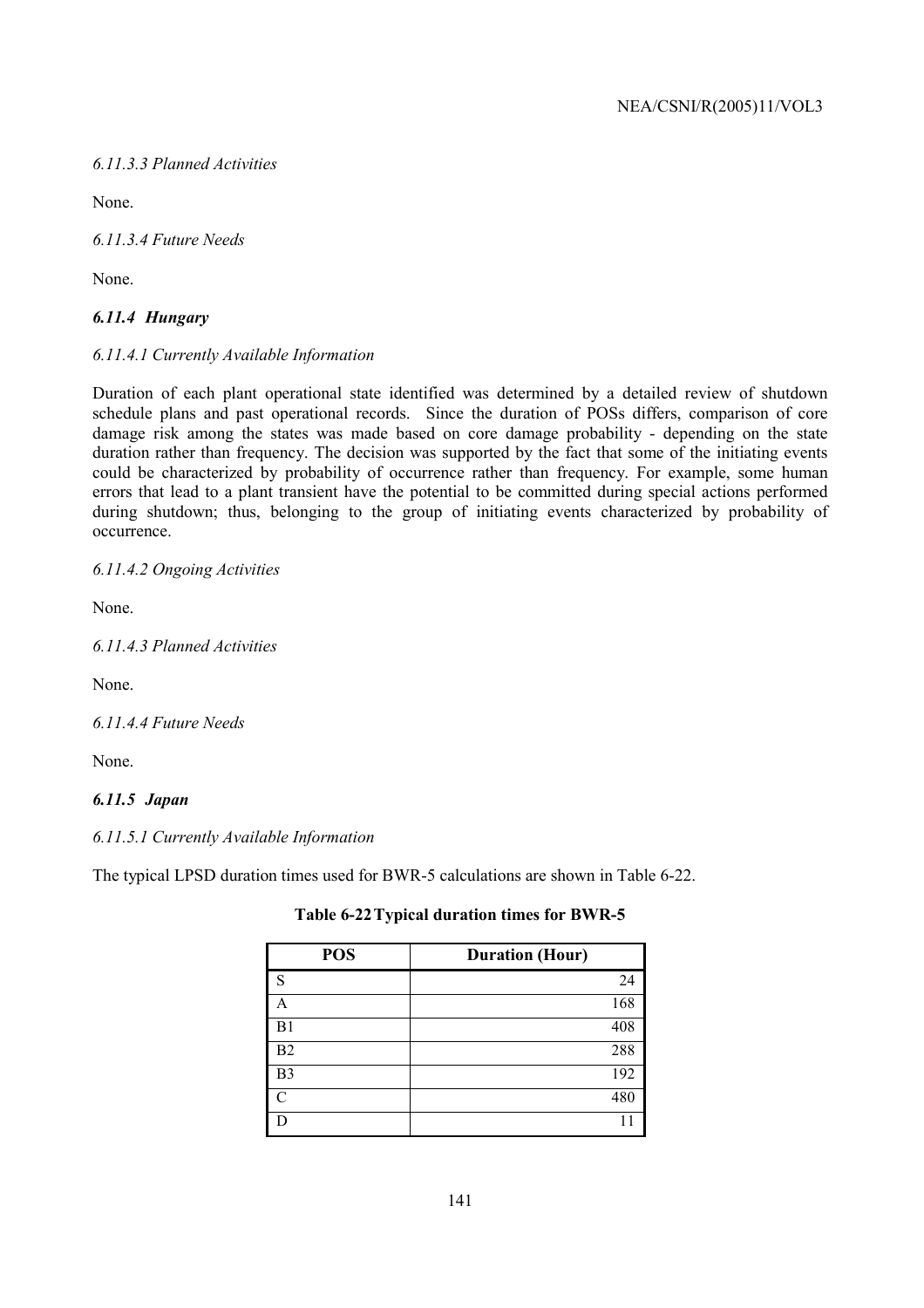# *6.11.5.2 Ongoing Activities*

NUPEC is filing duration times for typical BWR-4/3 type plants and for PWR 2/3-loop type plants.

*6.11.5.3 Planned Activities* 

Plan is to file duration times for an ABWR plant

*6.11.5.4 Future Needs* 

None.

# *6.11.6 Korea*

### *6.11.6.1 Currently Available Information*

The typical LPSD duration time used YGN 5 & 6 are shown in Table 6-23. The typical LPSD duration time is calculated using reference plant, YGN 3 & 4, refuelling outage experience.

| <b>POS</b>     | <b>POS Description</b>              | <b>Duration</b> |
|----------------|-------------------------------------|-----------------|
| 1              | Low power operation and Rx shutdown | 6               |
| $\overline{2}$ | Cooldown using SG                   | 21.3            |
| 3              | Cooldown using SCS (RHR)            | 46.6            |
| 4A             | Drain without large vent            | 10              |
| 4B             | Drain with large vent               | 25.5            |
| 5              | Midloop operation                   | 27.5            |
| 6              | Fill for refuelling                 | 136.9           |
| 7              | Refuelling – fuel move out          | 112.5           |
| 8              | Refuelling – no fuel in RCS         | 387.3           |
| 9              | Refuelling – fuel loading           | 147.3           |
| 10             | Drain after refuelling              | 32              |
| 11             | Midloop operation after refuelling  | 54              |
| 12A            | Refill with large vent              | 12              |
| 12B            | Refill without large vent           | 142.1           |
| 13             | Heatup with SCS                     | 43              |
| 14             | Heatup with SG                      | 84.2            |
| 15             | Rx startup and low power operation  | 69.2            |
| Total          | Refuelling outage                   | 1360            |

**Table 6-23 Typical POS Duration Times for YGN 5 & 6 O/H** 

# *6.11.6.2 Ongoing Activities*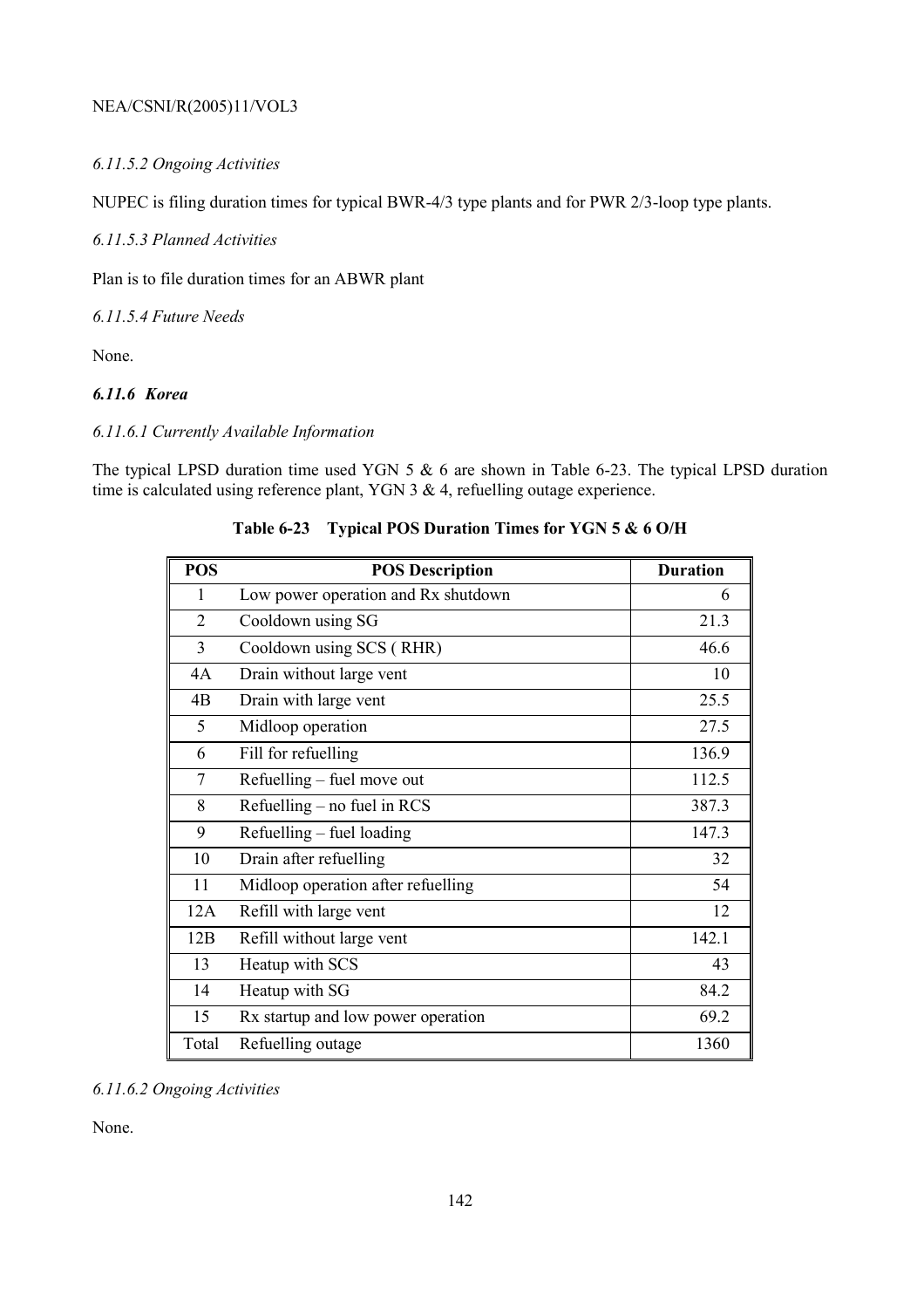# *6.11.6.3 Planned Activities*

Plans are to calculate POS duration of maintenance outage.

*6.11.6.4 Future Needs* 

None.

# *6.11.7 Spain*

### *6.11.7.1 Currently Available Information*

Average outage durations, based on duration times actually observed for the plant operational states, are being used.

The effect of longer or shorter POS duration could be observed by means of sensitivity analysis or by means of on-line or off-line risk monitors or by some other system of "Living PSA." If refuelling frequency were changed, for instance, a LPSD PSA maintained in this way could be updated without too much difficulty. Of course, supporting thermal-hydraulic and core-physics analysis should be updated too.

### *6.11.7.2 Ongoing Activities*

No specific activities are ongoing.

### *6.11.7.3 Planned Activities*

There are no research plans.

### *6.11.7.4 Future Needs*

This depends on what kind of applications will be supported by LPSD PSAs. If they are used in the same context as the full power PSA, then durations for specific POSs will would simply become another parameters inside the PSA model, and any effect associated with changes could be followed up like other aspects of plant operation.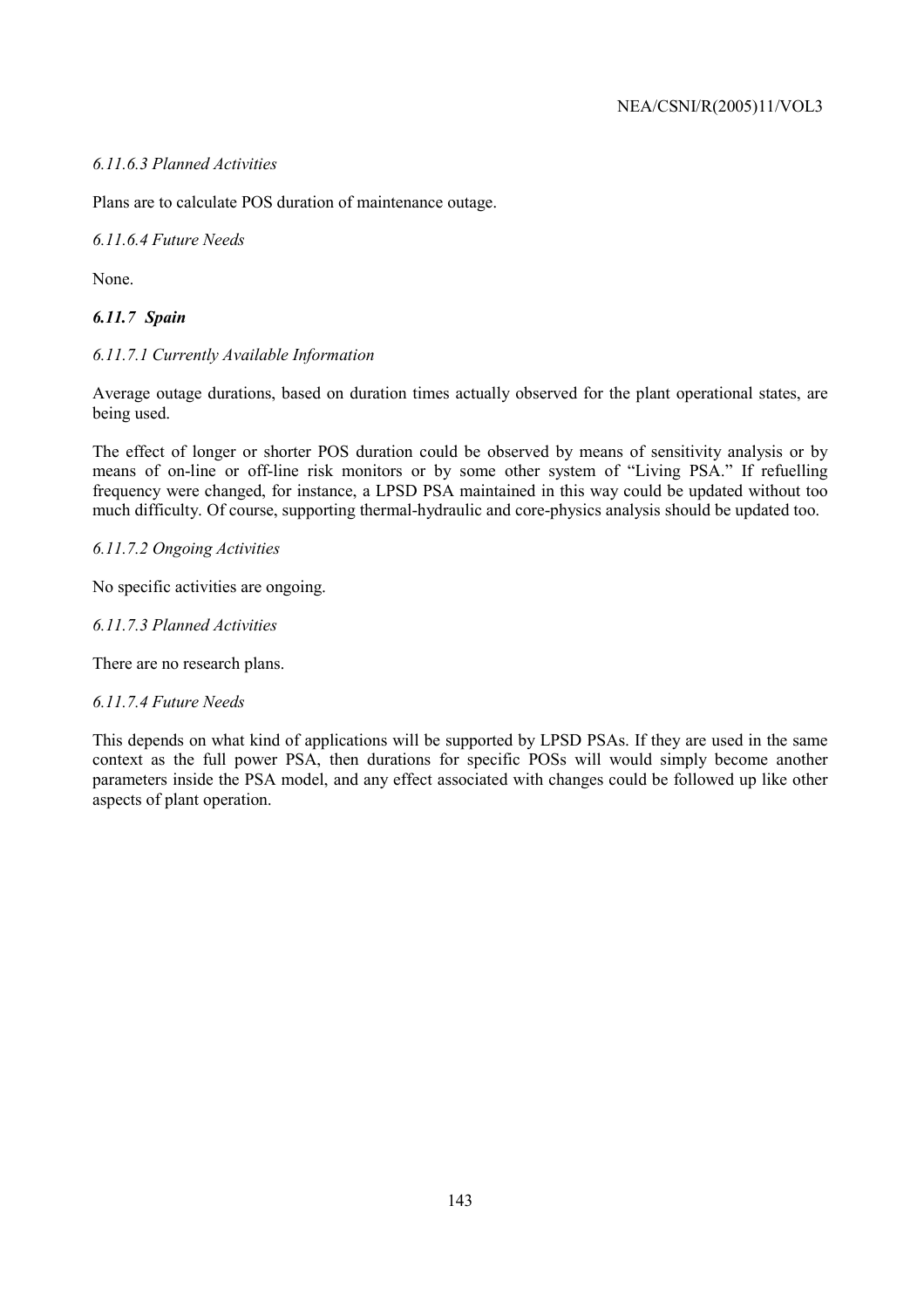# *6.11.8 Chinese Taipei*

### *6.11.8.1 Currently Available Information*

Estimated POS durations are provided in Table 6-24.

| $POS^*$        | Chinshan (hr) | Kuosheng (hr)  | Maanshan (hr) |
|----------------|---------------|----------------|---------------|
|                | 2             | 5              | 13            |
| $\overline{2}$ | 10            | 9              | 16            |
| 3              | 3             | $\overline{2}$ | 15            |
| $\overline{4}$ | 20            | 56             | 21            |
| 5              | 50            | 67             | 10            |
| 6              | 854           | 981            | 88            |
| 7              | 88            | 80             | 76            |
| 8              | 121           | 34             | 779           |
| 9              | 13            | 43             | 22            |
| 10             | 355           | 231            | 17            |
| 11             | 72            | 88             | 98            |
| 12             |               |                | 70            |
| 13             |               |                | 89            |
| 14             |               |                | 65            |
| 15             |               |                | 17            |

**Table 6-24 Estimated POS durations** 

15 17 17<br>
<sup>\*</sup>Refuelling schedules for all three NPPs are reduced from about 65 days to about 45 days recently.

### *6.11.8.2 Ongoing Activities*

None.

*6.11.8.3 Planned Activities* 

None.

*6.11.8.4 Future Needs* 

None.

# *6.11.9 United States*

# *6.11.9.1 Currently Available Information*

Estimated plant operational state durations for Grand Gulf and Surry are provided in Tables 6-25 and 6-26. These estimates were derived from plant-specific outage information and represent averages for each POS. To account for the variability of the decay heat within a POS, the time window approach was developed. These time windows allow a more detailed representation of the plant state and may have their own set of different of success criteria.

# *6.11.9.2 Ongoing Activities*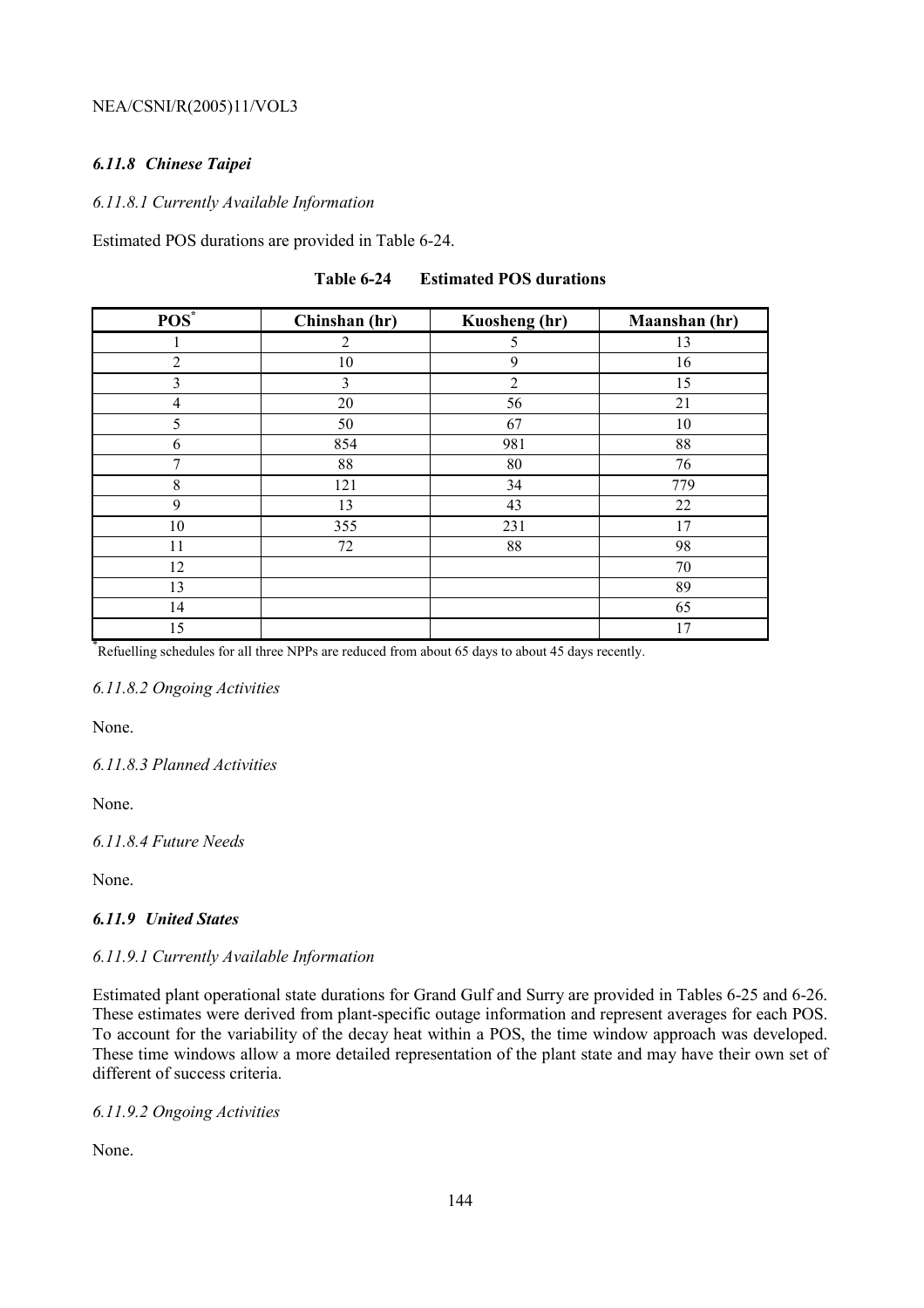## *6.11.9.3 Planned Activities*

None.

*6.11.9.4 Future Needs* 

None.

| <b>Plant Operational States</b> | <b>Fraction of Year in POS</b> |
|---------------------------------|--------------------------------|
| 1 <sub>D</sub>                  | 0.008                          |
| 2D                              | 0.0066                         |
| 3D                              | 0.0066                         |
| 4D                              | 0.0052                         |
| 5D                              | 0.053                          |
| 6D                              | 0.013                          |
| 7D                              | 0.034                          |
| 7U                              | 0.008                          |
| 6U                              | 0.028                          |
| 5U                              | 0.023                          |
| 1U                              | 0.022                          |

# **Table 6-25 Fraction of time spent in each Grand Gulf POS**

| Plant<br>Operational<br><b>State</b> | <b>Refuelling</b> | <b>Drained</b><br>Maintenance | <b>Non-Drained</b><br>Maintenance<br>(w/RRRS)<br>(N1) | <b>Non-Drained</b><br>Maintenance<br>(w/o RHRS)<br>(N2) |
|--------------------------------------|-------------------|-------------------------------|-------------------------------------------------------|---------------------------------------------------------|
| 1                                    | 0.56              | 0.7                           | 0.1                                                   | 0.56                                                    |
| $\overline{2}$                       | 22.3              | 15.1.                         | 12.3                                                  | 15                                                      |
| $\overline{3}$                       | 10.7              | 13.6                          | 16.8                                                  |                                                         |
| $\overline{4}$                       | 154.4             | 196.3                         | 127.9                                                 |                                                         |
| 5                                    | 45.5              | 20.2                          |                                                       |                                                         |
| 6                                    | 183               | 202                           |                                                       |                                                         |
| 7                                    | 374               |                               |                                                       |                                                         |
| 8                                    | 810.8             |                               |                                                       |                                                         |
| 9                                    | 206               |                               |                                                       |                                                         |
| 10                                   | 107               |                               |                                                       |                                                         |
| 11                                   | 118               | 44.1                          |                                                       |                                                         |
| 12                                   | 1840              | 175                           |                                                       |                                                         |
| 13                                   | 34.4              | 10.3                          |                                                       |                                                         |
| 14                                   | 69                | 40.4                          | 21                                                    |                                                         |
| 15                                   | 56.1              | 12.7                          | 18.6                                                  | 9.93                                                    |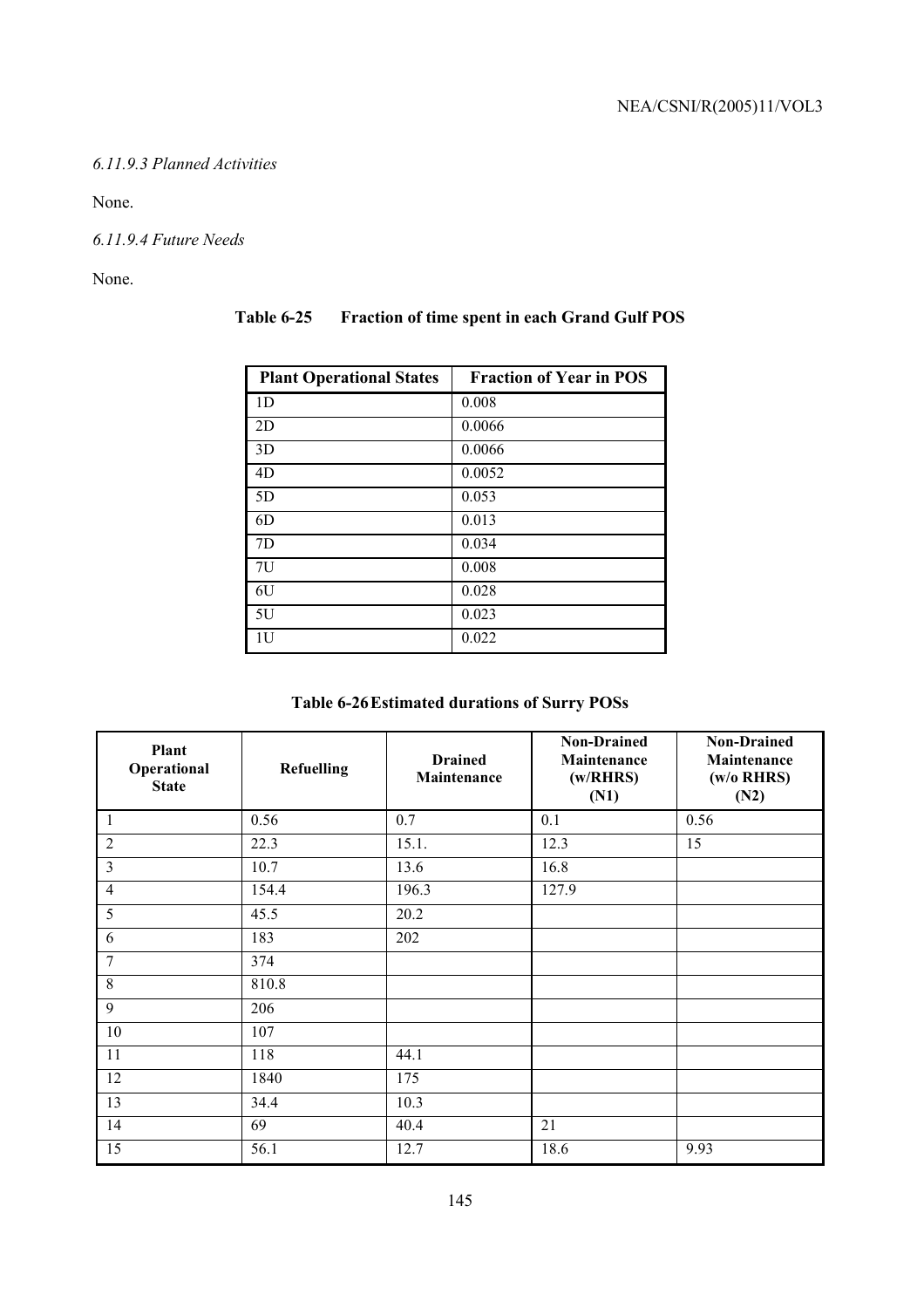## **6.12 Software**

Software currently being used for LPSD evaluations include both probabilistic and thermal hydraulic. The same software used in the full power PSA is typically used in LPSD PSAs. Examples of thermal hydraulic software include:

- The Risk Spectrum PSA Software Package
- The LESSEPS Computer System (used for specific quantifications including time dependencies)
- The NUPRA Computer Code (used to estimate core damage frequency)
- SAPHIRE (PRA)

Examples of thermal hydraulic codes employed include:

- MELCOR (thermal hydraulic)
- RELAP
- CATHARE
- ATHLET

To improve the efficiency of the user interface, preprocessor software needs to be developed. Future needs also include an application code for risk monitoring.

# *6.12.1 Canada*

*6.12.1.1 Currently Available Information* 

CAFTA (supplier SAIC, California) has been used for the PSA work

#### *6.12.1.2 Ongoing Activities*

Investigation is in progress to assess the suitability of other codes.

#### *6.12.1.3 Planned Activities*

None.

#### *6.12.1.4 Future Needs*

Future needs include an application code for risk monitoring.

# *6.12.2 Czech Republic*

#### *6.12.2.1 Currently Available Information*

Risk spectrum is the software currently used.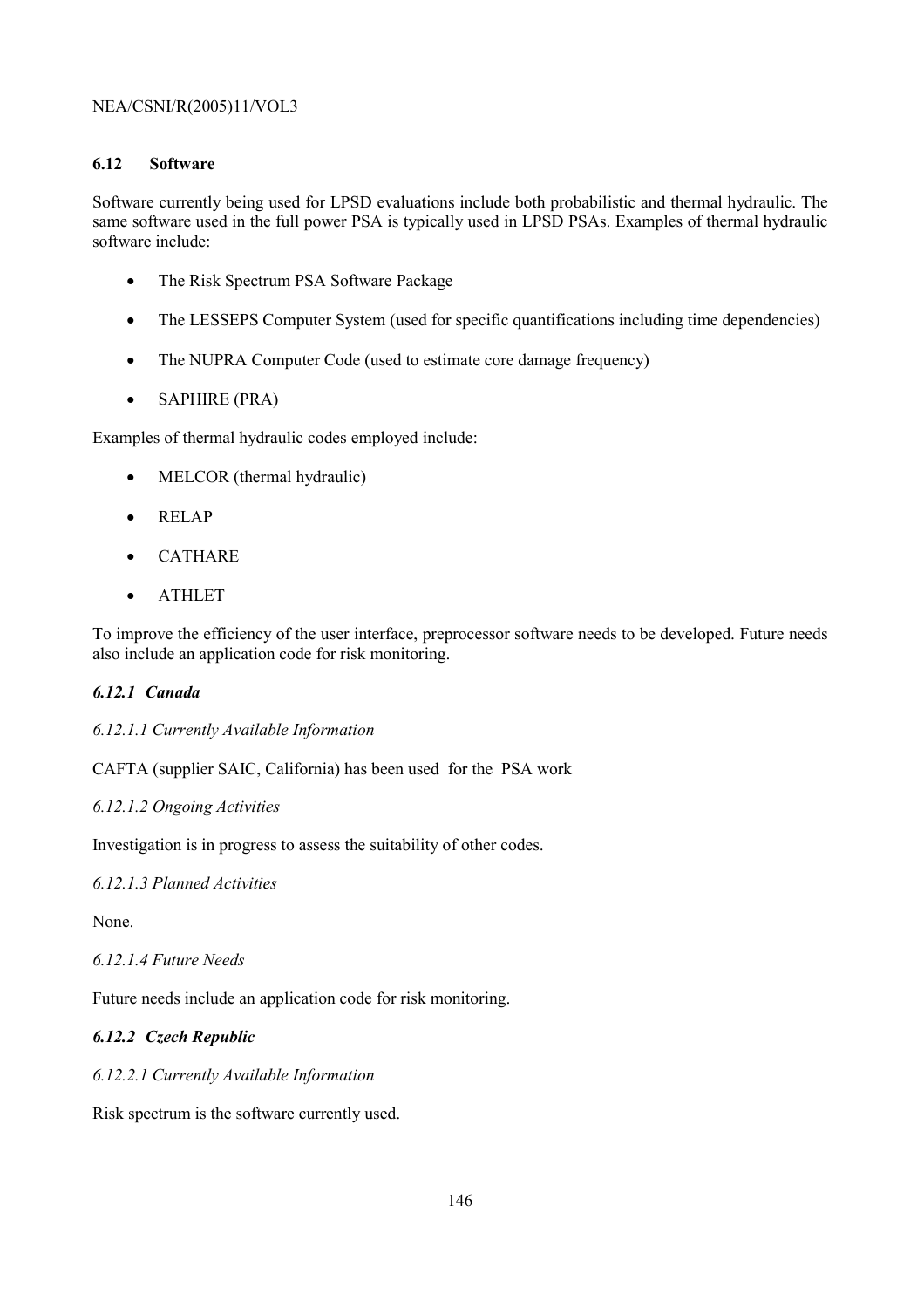*6.12.2.2 Ongoing Activities* 

None.

*6.12.2.3 Planned Activities* 

None.

*6.12.2.4 Future Needs* 

Future needs include an application code for risk monitoring.

# *6.12.3 France*

# *6.12.3.1 Currently Available Information*

There were two goals in producing a quantitative evaluation of the frequency of core melt:

- First, making the fullest possible allowance for the extremely high degree of modelling detail and the complex operating modes of the systems.
- Second, creating a "living" probabilistic safety assessment, i.e., an analysis that could easily be adapted to make sensitivity studies and to incorporate updates as data and knowledge evolve.

For this reason the LESSEPS computer system, developed by Électricité de France, was chosen as the most suitable tool for quantification.

The probability of a sequence is calculated by combining the probabilities of the events constituting the sequences. However, the calculation rarely involved simple multiplication, as the occurrences may not be independent. Dependence may be functional (common sections or common support systems) or temporal (a system is only activated in the event of failure of another, its operating time depends on the repair time of a failed stem etc.).

There is no method of calculation that can be used to cover absolutely all the forms of dependence in a given sequence. The principles used in the LESSEPS software are the following:

- functional dependence is only taken into consideration in a given sequence. This means that for quantification, the event trees must be made sufficiently detailed to ensure that each sequence only consists of independent functional occurrences;
- temporal dependence, which in some cases has a considerable effect on the result, is treated in depth (e.g., Markov graphs are used).

Although LESSEPS is a powerful tool for the treatment of complex systems operation modelling, it appeared that, for current applications, the LESSEPS software was not easy to use. For that reason, in order to facilitate the future applications of probabilistic studies, it was decided to transfer also the level 1 PSA model on the software Risk Spectrum.

# *6.12.3.2 Ongoing Activities*

The updating of the study is being carried out using the Risk Spectrum software.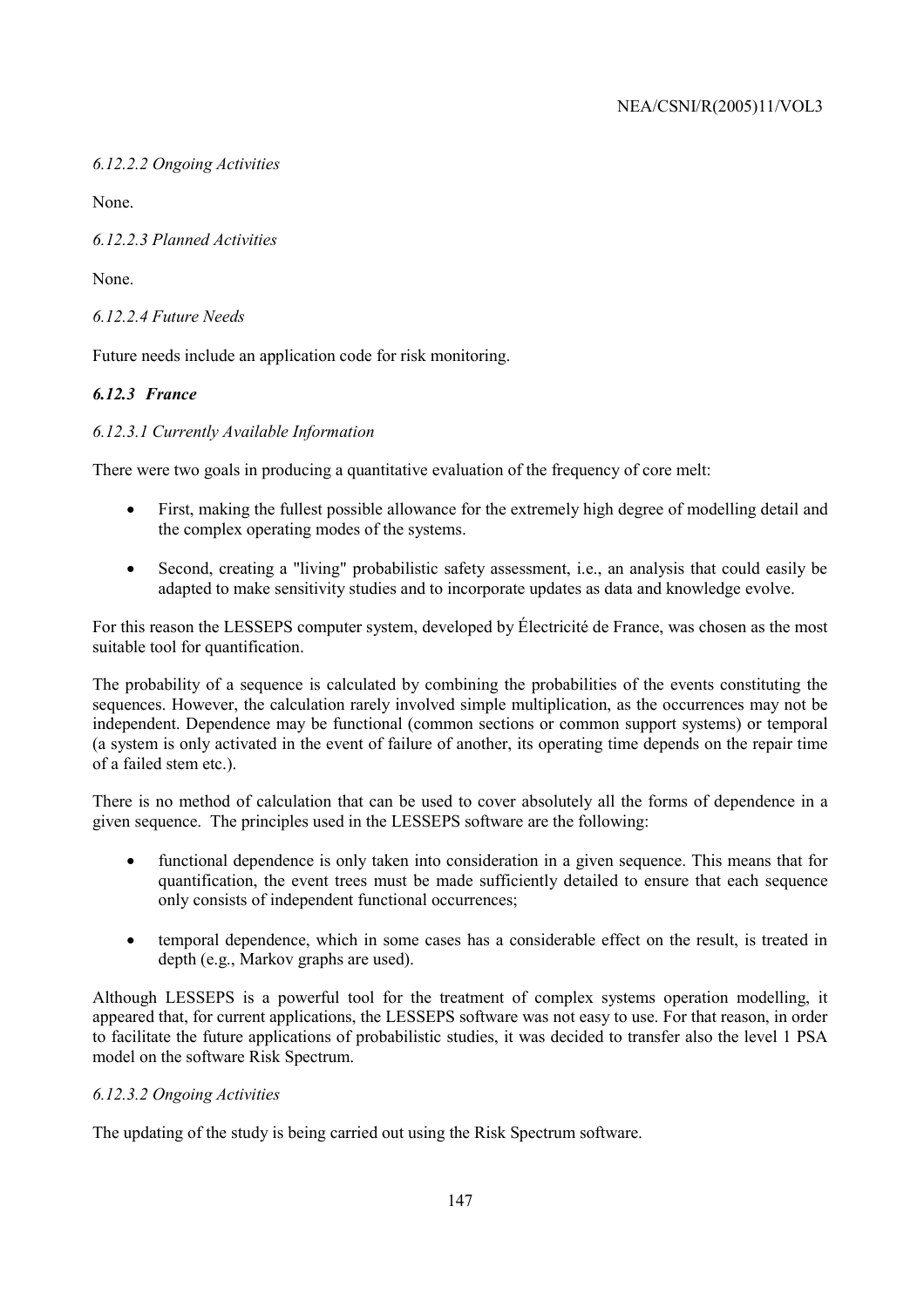*6.12.3.3 Planned Activities* 

None.

*6.12.3.4 Future Needs* 

None.

# *6.12.4 Germany*

## *6.12.4.1 Currently Available Information*

For the determination of the minimal cut sets the PSA-code "Risk Spectrum PSA Professional" was used. The probability distributions and the fractiles were calculated with a simulative method developed by GRS.

*6.12.4.2 Ongoing Activities* 

None.

*6.12.4.3 Planned Activities* 

None.

*6.12.4.4 Future Needs* 

None.

# *6.12.5 Hungary*

*6.12.5.1 Currently Available Information* 

Recently Risk Spectrum PSA Professional for Windows (version 1.20) is being used. All current models, including the LPSD PSA, have been transferred to this version.

*6.12.5.2 Ongoing Activities* 

None.

*6.12.5.3 Planned Activities* 

None.

*6.12.5.4 Future Needs* 

None.

# *6.12.6 Japan*

#### *6.12.6.1 Currently Available Information*

The NUPRA computer code was used to estimate core damage frequency. NUPRA has the capability of handling up to 30,000 accident sequence minimal cut sets.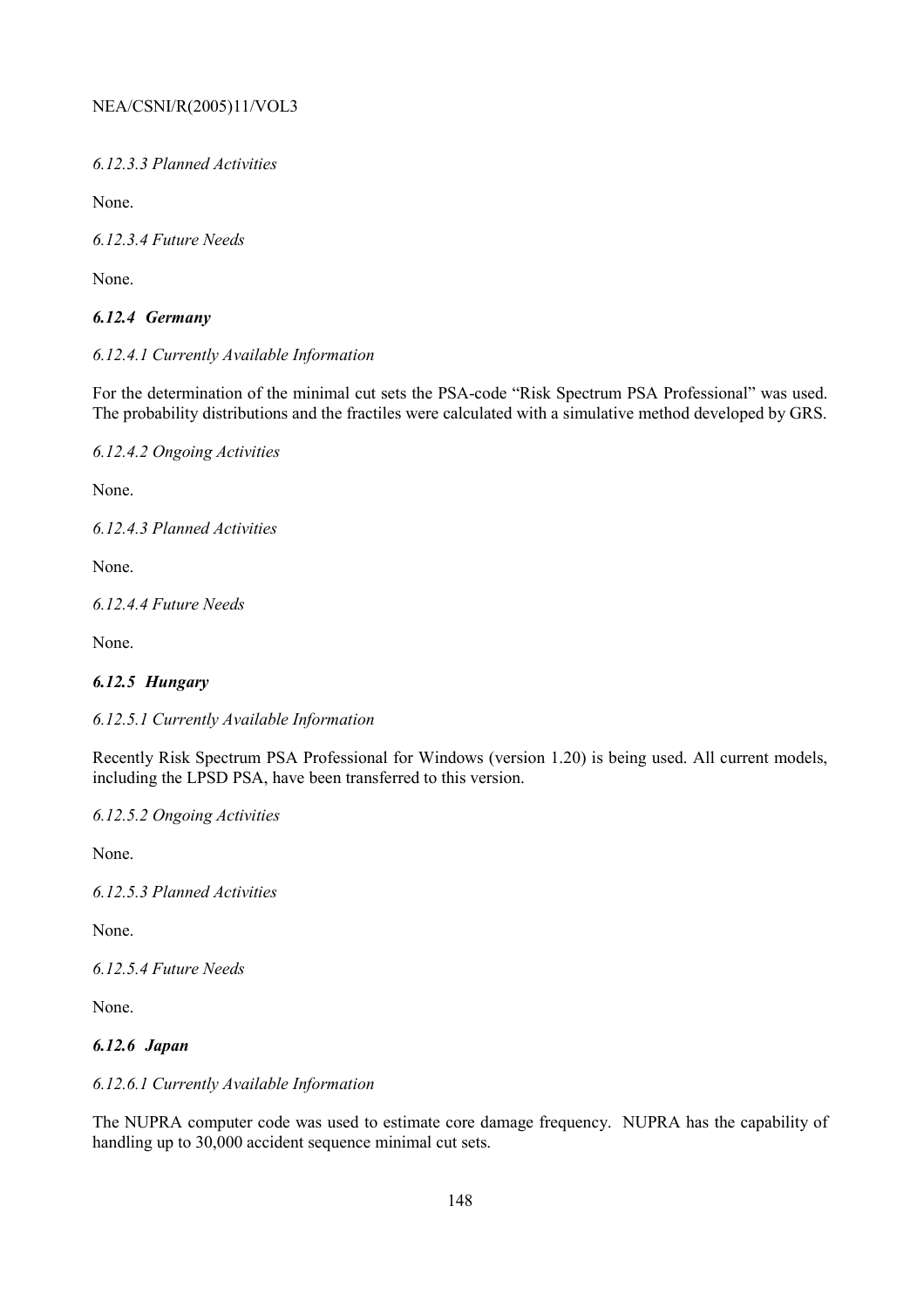## *6.12.6.2 Ongoing Activities*

To improve the efficiency of the user interface, preprocessor (graphical user interface) software is being developed.

#### *6.12.6.3 Planned Activities*

None.

 *6.12.6.4 Future Needs* 

Because the NUPRA source code is not available, future plans involve a search for new codes.

## *6.12.7 Korea*

## *6.12.7.1 Currently Available Information*

KIRAP (KAERI Integrated Reliability Analysis Code Package ) is used for YGN 5,6 FP and LPS PSA. The code package is consists of window base ET editor and FT editor, cutset generator, uncertainty calculator and FT conversion utility. The code has two good feature to model and quantify.

- Solve logical loop.
- Rule-Based Recovery.

#### *6.12.7.2 Ongoing Activities*

None.

*6.12.7.3 Planned Activities* 

None.

*6.12.7.4 Future Needs* 

None.

# *6.12.8 Spain*

*6.12.8.1 Currently Available Information* 

The same software used in the full power PSA was used in both LPSD PSAs. This software is currently available.

*6.12.8.2 Ongoing Activities* 

No specific activities are ongoing.

*6.12.8.3 Planned Activities* 

There are no research plans in this area.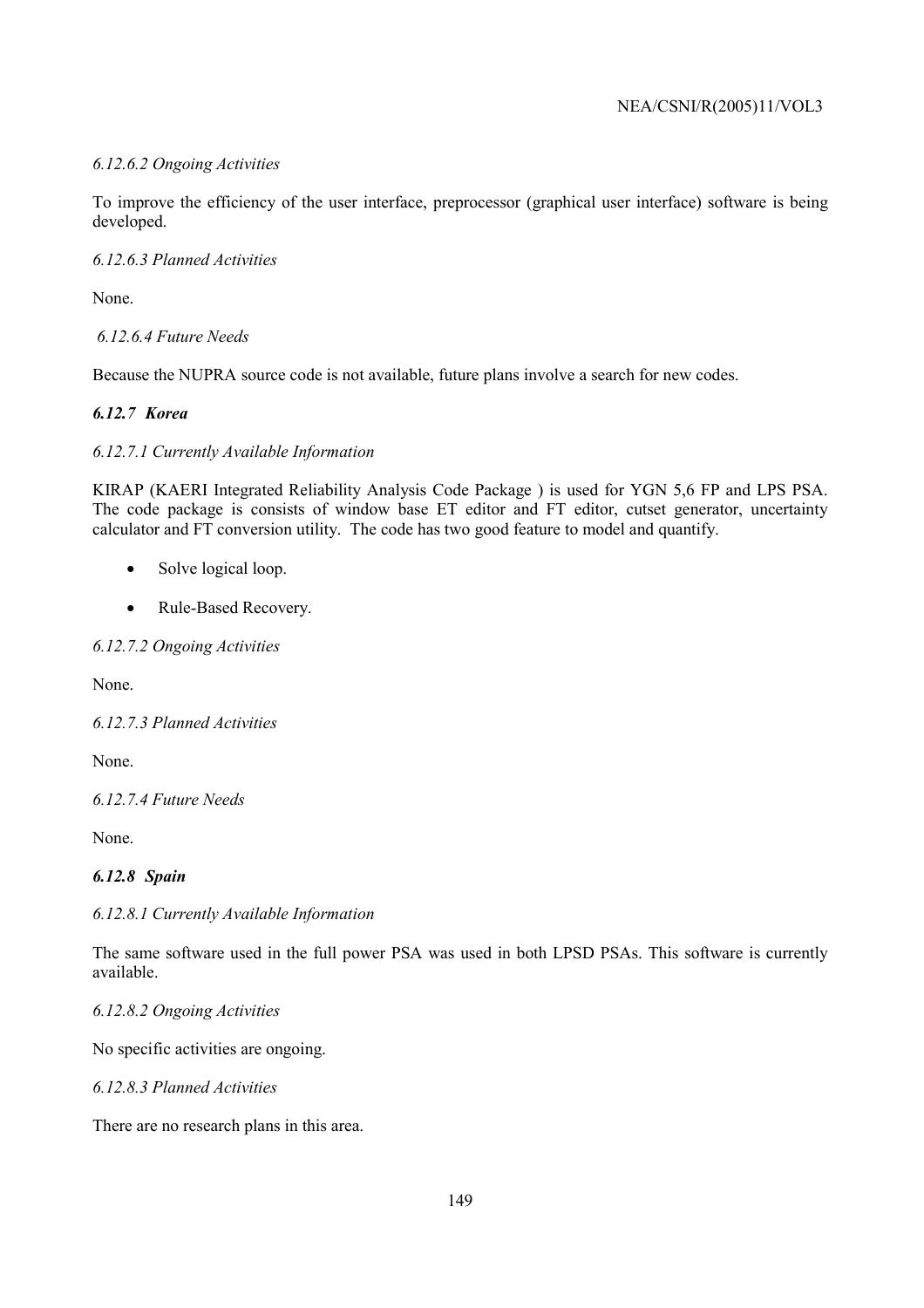## *6.12.8.4 Future Needs*

No specific need is foreseen in this area, except for better consideration of specific refuelling or other types of outage schedules, as mentioned in Sections 6.4 and 6.11. However, the software used for full power PSA development or for some PSA applications, like risk monitors, might be applicable for LPSD PSAs.

## *6.12.9 Chinese Taipei*

## *6.12.9.1 Currently Available Information*

The NUPRA computer code was used to estimate core damage frequency. TIRM (Taipower Integrated Risk Monitor) software for power operation is in the V&V stage (beta version available), while for refuelling shutdown, the top-logic fault tree model development is in progress.

*6.12.9.2 Ongoing Activities* 

None.

*6.12.9.3 Planned Activities* 

None.

*6.12.9.4 Future Needs* 

None.

# *6.12.10 United States*

#### *6.12.10.1 Currently Available Information*

Computer codes used in the low power and shutdown study of Grand Gulf and Surry included SAPHIRE (PRA) and MELCOR (thermal hydraulic).

#### *6.12.10.2 Ongoing Activities*

Both codes are continually being enhanced and modified to improve usability.

*6.12.10.3 Planned Activities* 

None.

*6.12.10.4 Future Needs* 

None.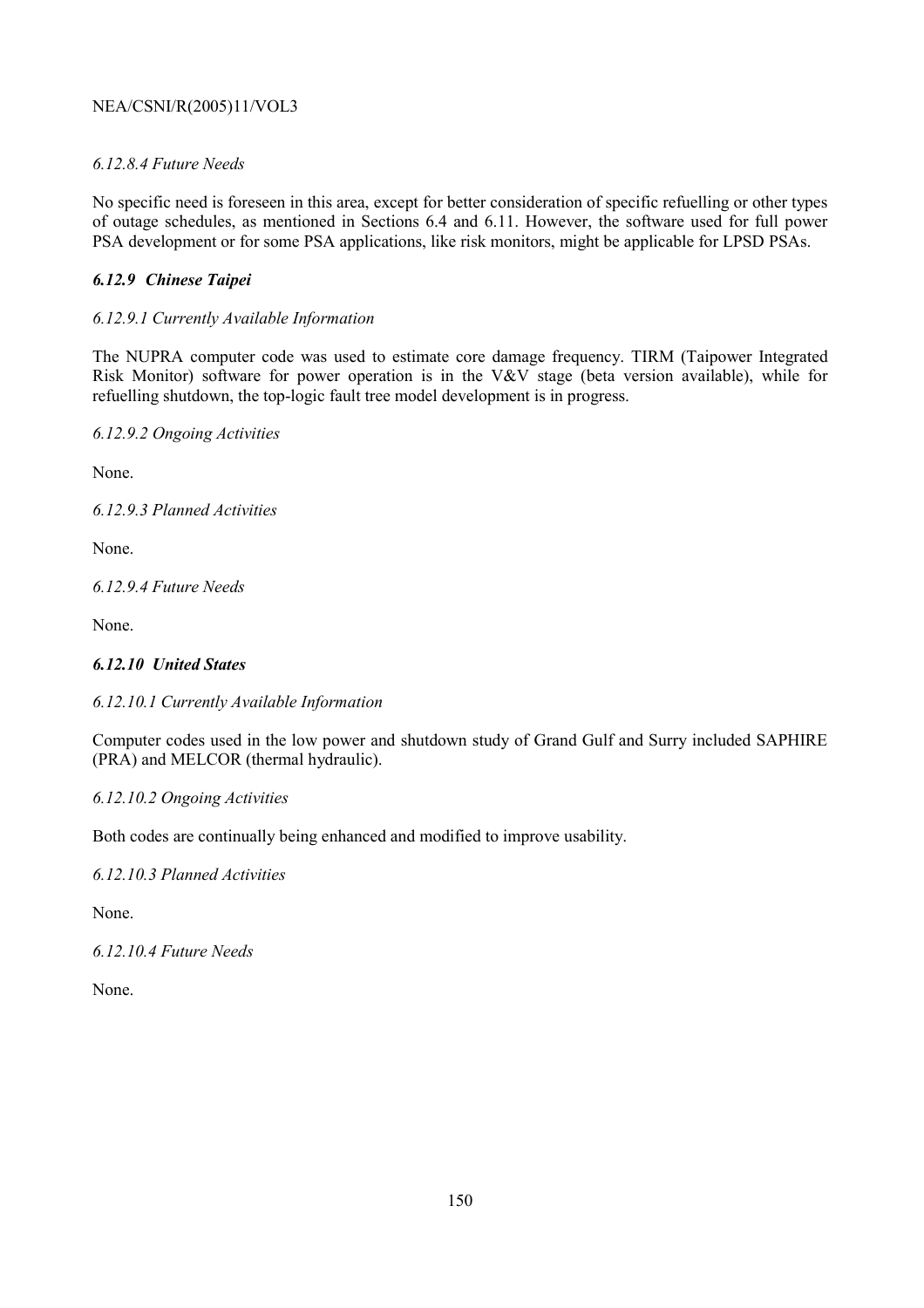# **7. WORKING GROUP RESEARCH ACTIVITIES**

| <b>Topic</b> | <b>Essentiality</b> | Feasibility | <b>Resources</b> | Time | <b>Information</b> | <b>Priority</b> |
|--------------|---------------------|-------------|------------------|------|--------------------|-----------------|
| Item $A$     |                     |             |                  |      |                    | 225             |
| Item 'B'     |                     |             |                  |      |                    | 3125            |
| Item 'C'     |                     |             |                  |      |                    | 1125            |
| Item 'D'     |                     |             |                  |      |                    |                 |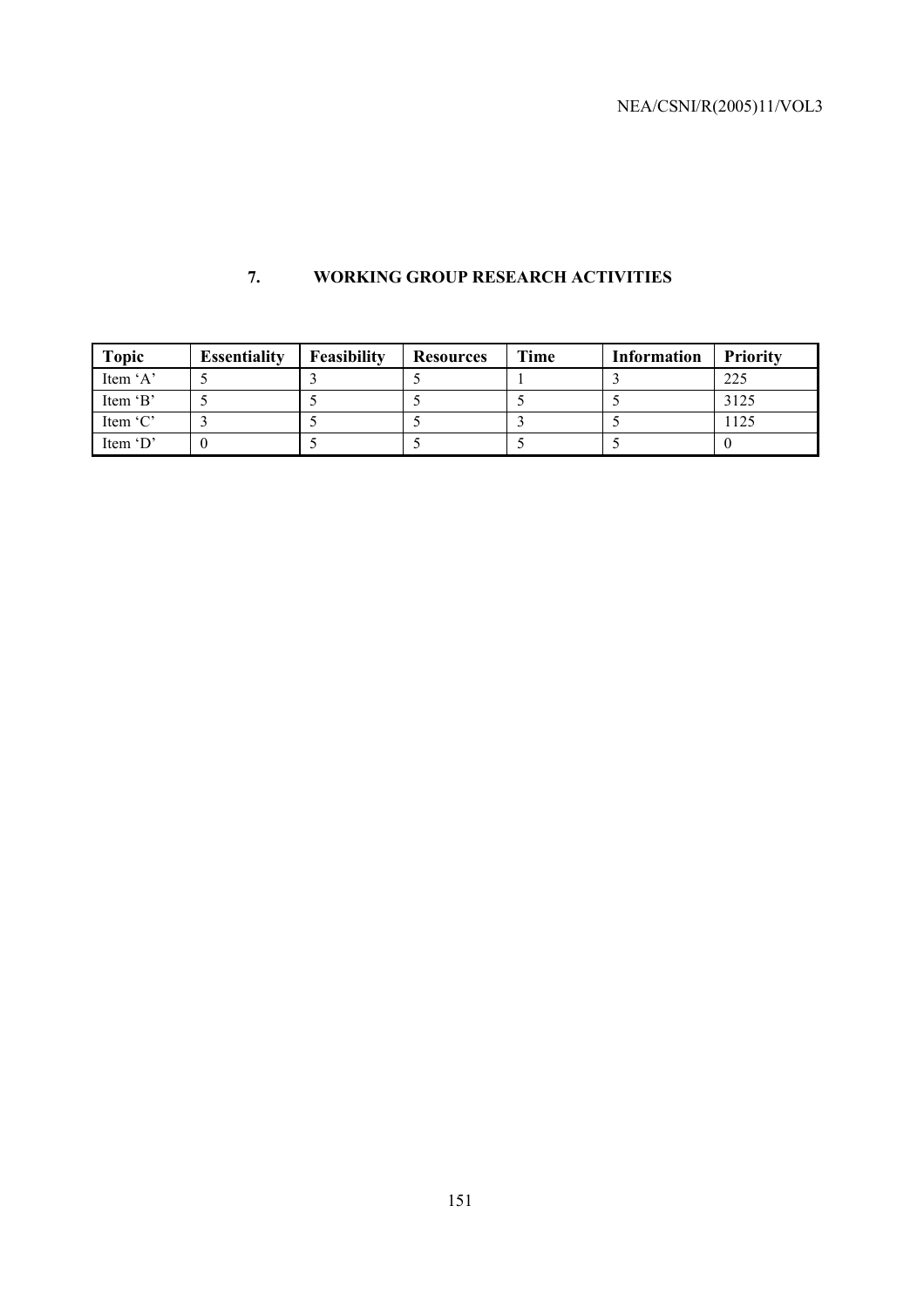#### **8. REFERENCES**

- 1. "Benchmarking of the Koeberg PRA" (Level 1 aspects), Eskom report, November 1997.
- 2. "Etude Probabiliste de Surete des Reacteurs a Eau sous Pression de 900 Mwe," EPS 900, Rapport de Synthese, CEA, Avril 1990.
- 3. "Benchmarking of the Koeberg PRA" (Level 2 aspects), Eskom report, June 1998.
- 4. "North Anna Power Station, Units 1 and 2, IPE, Volume 4, Containment Response (level 2) Analysis," Virginia Electric and Power Company, December 1992.
- 5. NUREG-1602, Draft for Comment, "The Use of PRA in Risk-Informed Applications," US NRC, March 7, 1997
- 6. "Plant Operational States for Koeberg Nuclear Power Station Units 1 and 2," Eskom report PRA-N-T02-01, Rev 2, 26 February 1999.
- 7. "PRA Customisation Project Project Plan," Eskom report, March 1998.

Other documents identified by contributors include:

#### *Czech Republic:*

Adamec, P.; Holý, J.; Husťák, S.; Kolář, L.; Patrík, M.: Probabilistic Risk Assessment of NPP Dukovany During Low Power and Shutdown Operation, Unit 1. Main Report. NRI Řež plc., 1999 (In Czech).

IAEA-EBP-WWER-09. Procedures for Analysis of Accidents in Shutdown Modes for WWER Nuclear Power Plants. IAEA, Vienna, July 1997.

IAEA-TECDOC-719. Defining initiating events for purposes of probabilistic safety assessment. IAEA, Vienna, September 1993.

IAEA Safety Series No. 50-P-4. Procedures for Conducting Probabilistic Safety Assessment of Nuclear Power Plants (Level 1). IAEA, Vienna, July 1992

Swain, A. D.: Accident Sequence Evaluation Program Human Reliability - Analysis Procedures. NUREG/CR-4772. 1987.

Swain, A. D.; Guttman, H.: Handbook of Human Reliability Analysis with Emphasis on Nuclear Power Plant Applications. NUREG/CR-1278. August 1987.